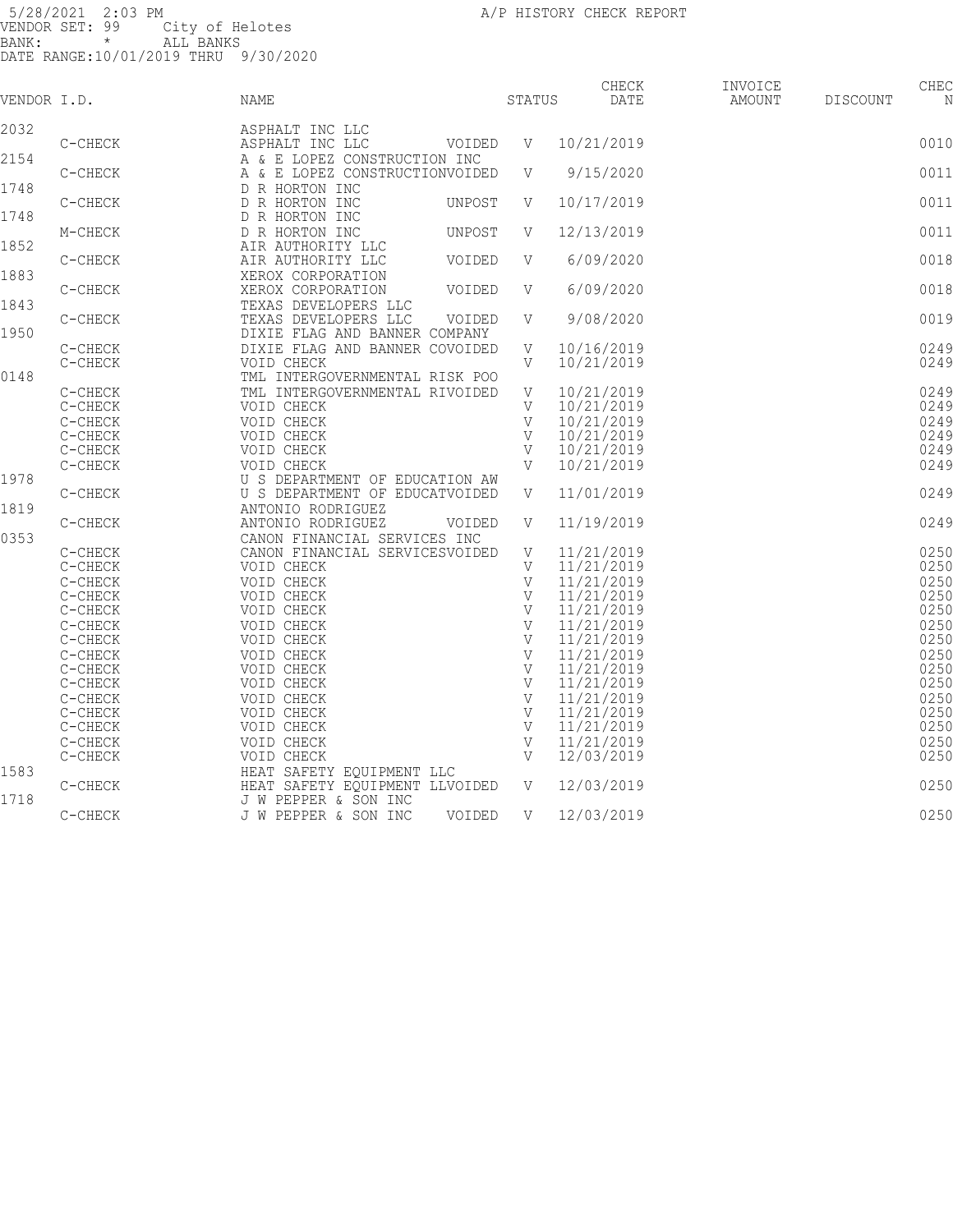|             |                    |                                |              | CHECK      | INVOICE |                 | CHEC         |
|-------------|--------------------|--------------------------------|--------------|------------|---------|-----------------|--------------|
| VENDOR I.D. |                    | NAME                           | STATUS       | DATE       | AMOUNT  | <b>DISCOUNT</b> | N            |
|             | C-CHECK            | VOID CHECK                     | V            | 12/05/2019 |         |                 | 0250         |
|             | C-CHECK            | VOID CHECK                     | $\mathbf{V}$ | 12/05/2019 |         |                 | 0250         |
| 2030        |                    | UNITEDHEALTHCARE INS COMPANY I |              |            |         |                 |              |
|             | C-CHECK            | UNITEDHEALTHCARE INS COMVOIDED | V            | 12/05/2019 |         |                 | 0250         |
|             | $C-CHECK$          | VOID CHECK                     | V            | 12/05/2019 |         |                 | 0250         |
|             | C-CHECK            | VOID CHECK                     | $\mathbf{V}$ | 12/05/2019 |         |                 | 0250         |
|             | C-CHECK            | VOID CHECK                     | V            | 1/07/2020  |         |                 | 0251         |
|             | $C-CHECK$          | VOID CHECK                     | V            | 1/07/2020  |         |                 | 0251         |
|             |                    |                                | V            | 1/07/2020  |         |                 | 0251         |
|             | C-CHECK<br>C-CHECK | VOID CHECK<br>VOID CHECK       | V            | 1/07/2020  |         |                 | 0252         |
|             |                    |                                |              |            |         |                 |              |
|             | C-CHECK            | VOID CHECK                     | V            | 1/07/2020  |         |                 | 0252<br>0252 |
|             | C-CHECK            | VOID CHECK                     | V            | 1/07/2020  |         |                 |              |
|             | C-CHECK            | VOID CHECK                     | V            | 1/07/2020  |         |                 | 0252         |
|             | C-CHECK            | VOID CHECK                     | V            | 1/07/2020  |         |                 | 0252         |
|             | C-CHECK            | VOID CHECK                     | V            | 1/07/2020  |         |                 | 0252         |
|             | $C-CHECK$          | VOID CHECK                     | $\mathbf V$  | 1/07/2020  |         |                 | 0252         |
|             | $C-CHECK$          | VOID CHECK                     | V            | 1/07/2020  |         |                 | 0252         |
|             | $C-CHECK$          | VOID CHECK                     | V            | 1/07/2020  |         |                 | 0252         |
|             | $C-CHECK$          | VOID CHECK                     | V            | 1/07/2020  |         |                 | 0252         |
|             | $C-CHECK$          | VOID CHECK                     | V            | 1/07/2020  |         |                 | 0252         |
|             | $C-CHECK$          | VOID CHECK                     | V            | 1/07/2020  |         |                 | 0252         |
|             | C-CHECK            | VOID CHECK                     | V            | 1/07/2020  |         |                 | 0252         |
| 2030        |                    | UNITEDHEALTHCARE INS COMPANY I |              |            |         |                 |              |
|             | C-CHECK            | UNITEDHEALTHCARE INS COMVOIDED | V            | 2/05/2020  |         |                 | 0252         |
|             | C-CHECK            | VOID CHECK                     | V            | 2/05/2020  |         |                 | 0252         |
|             | C-CHECK            | VOID CHECK                     | V            | 2/05/2020  |         |                 | 0253         |
|             | $C-CHECK$          | VOID CHECK                     | V            | 2/05/2020  |         |                 | 0253         |
|             | C-CHECK            | VOID CHECK                     | V            | 2/05/2020  |         |                 | 0253         |
|             | C-CHECK            | VOID CHECK                     | $\mathbf{V}$ | 2/05/2020  |         |                 | 0253         |
|             | C-CHECK            | VOID CHECK                     | V            | 2/05/2020  |         |                 | 0253         |
|             | $C-CHECK$          | VOID CHECK                     | V            | 2/05/2020  |         |                 | 0253         |
|             | C-CHECK            | VOID CHECK                     | V            | 2/05/2020  |         |                 | 0253         |
|             | $C-CHECK$          | VOID CHECK                     | V            | 2/05/2020  |         |                 | 0253         |
|             | $C-CHECK$          | VOID CHECK                     | $\mathbf{V}$ | 2/05/2020  |         |                 | 0253         |
|             | $C-CHECK$          | VOID CHECK                     | $\mathbf{V}$ | 2/05/2020  |         |                 | 0253         |
|             | $C-CHECK$          | VOID CHECK                     | V            | 2/05/2020  |         |                 | 0253         |
|             | $C-CHECK$          | VOID CHECK                     | $\mathbf{V}$ | 2/05/2020  |         |                 | 0253         |
|             | $C-CHECK$          | VOID CHECK                     | $\mathbf{V}$ | 2/05/2020  |         |                 | 0253         |
|             | C-CHECK            | VOID CHECK                     | V            | 2/05/2020  |         |                 | 0253         |
|             | C-CHECK            | VOID CHECK                     | $\mathbf{V}$ | 2/05/2020  |         |                 | 0253         |
|             | C-CHECK            | VOID CHECK                     | V            | 2/05/2020  |         |                 | 0253         |
|             | C-CHECK            | VOID CHECK                     | V            | 2/05/2020  |         |                 | 0253         |
|             |                    |                                | V            | 2/26/2020  |         |                 | 0254         |
|             | C-CHECK            | VOID CHECK                     | V            | 2/26/2020  |         |                 | 0254         |
|             | C-CHECK            | VOID CHECK                     |              |            |         |                 |              |
|             | C-CHECK            | VOID CHECK                     | V            | 2/26/2020  |         |                 | 0254         |
|             | C-CHECK            | VOID CHECK                     | V            | 2/26/2020  |         |                 | 0254         |
|             | C-CHECK            | VOID CHECK                     | V            | 2/26/2020  |         |                 | 0254         |
|             | C-CHECK            | VOID CHECK                     | $\mathbf{V}$ | 2/26/2020  |         |                 | 0254         |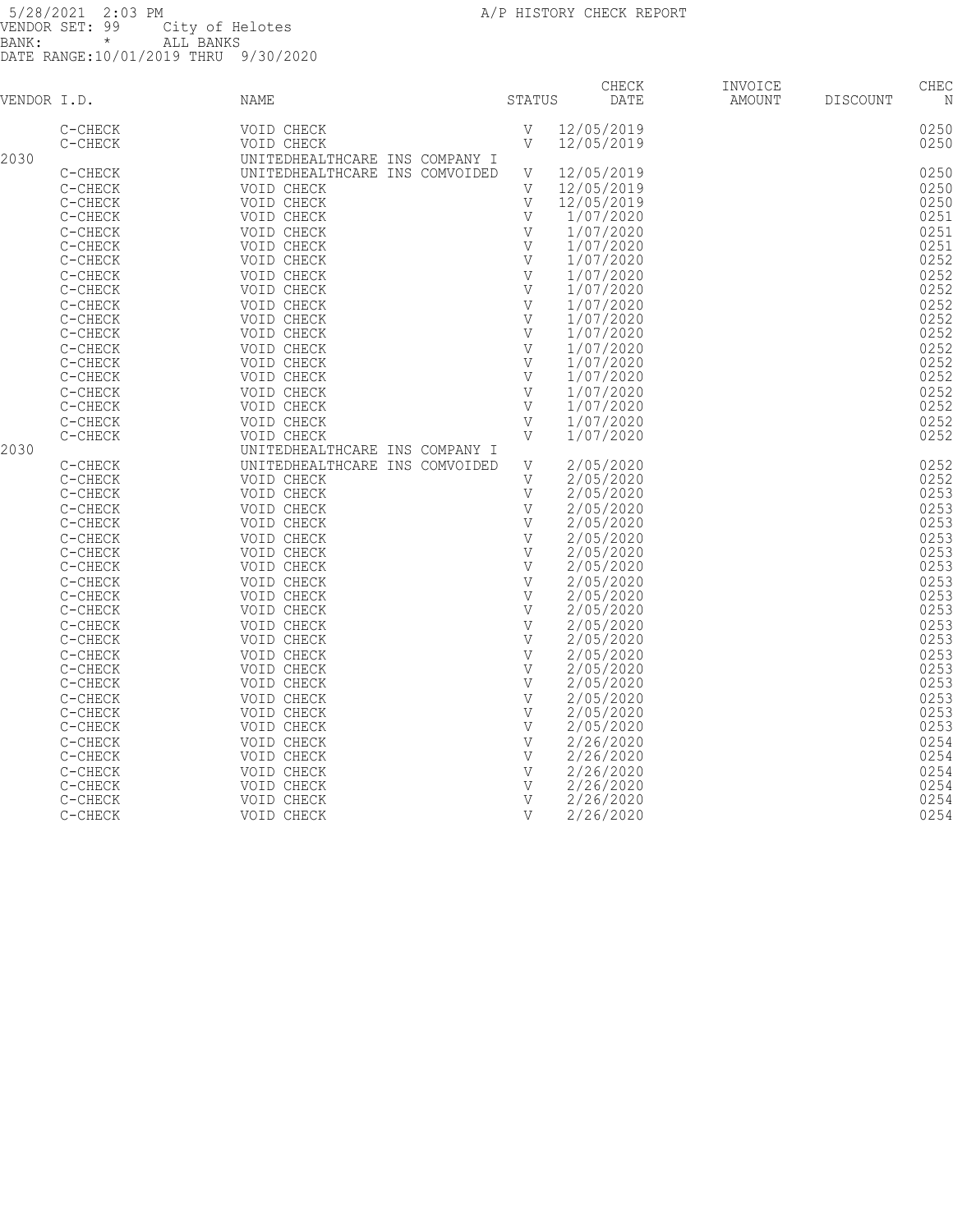|             |           |                                |        |              | CHECK     | INVOICE |                 | CHEC |
|-------------|-----------|--------------------------------|--------|--------------|-----------|---------|-----------------|------|
| VENDOR I.D. |           | NAME                           |        | STATUS       | DATE      | AMOUNT  | <b>DISCOUNT</b> | N    |
|             | C-CHECK   | VOID CHECK                     |        | V            | 2/26/2020 |         |                 | 0254 |
|             | C-CHECK   | VOID CHECK                     |        | $\mathbf V$  | 2/26/2020 |         |                 | 0254 |
|             | C-CHECK   | VOID CHECK                     |        | $\mathbf V$  | 2/26/2020 |         |                 | 0254 |
|             | $C-CHECK$ | VOID CHECK                     |        | $\mathbf V$  | 2/26/2020 |         |                 | 0254 |
|             | C-CHECK   | VOID CHECK                     |        | $\mathbf V$  | 2/26/2020 |         |                 | 0254 |
|             | C-CHECK   | VOID CHECK                     |        | $\mathbf V$  | 2/26/2020 |         |                 | 0254 |
|             | C-CHECK   | VOID CHECK                     |        | V            | 2/26/2020 |         |                 | 0254 |
|             | C-CHECK   | VOID CHECK                     |        | V            | 2/26/2020 |         |                 | 0254 |
|             | C-CHECK   | VOID CHECK                     |        | V            | 2/26/2020 |         |                 | 0254 |
|             | C-CHECK   | VOID CHECK                     |        | V            | 2/26/2020 |         |                 | 0254 |
| 0009        |           | AACOG                          |        |              |           |         |                 |      |
|             | C-CHECK   | AACOG                          | VOIDED | V            | 3/04/2020 |         |                 | 0254 |
|             | C-CHECK   | VOID CHECK                     |        | V            | 3/04/2020 |         |                 | 0254 |
| 1601        |           | ALBERT URESTI MPA PCC          |        |              |           |         |                 |      |
|             | C-CHECK   | ALBERT URESTI MPA PCC          | VOIDED | V            | 3/10/2020 |         |                 | 0254 |
| 1236        |           | HENRY SCHEIN INC               |        |              |           |         |                 |      |
|             | C-CHECK   | HENRY SCHEIN INC               | VOIDED | V            | 3/10/2020 |         |                 | 0254 |
| 1261        |           | ORKIN COMMERCIAL SERVICES      |        |              |           |         |                 |      |
|             | C-CHECK   | ORKIN COMMERCIAL SERVICEVOIDED |        | V            | 3/10/2020 |         |                 | 0254 |
| 0141        |           | TEXAS MUNICIPAL LEAGUE         |        |              |           |         |                 |      |
|             | C-CHECK   | TEXAS MUNICIPAL LEAGUE         | VOIDED | V            | 3/10/2020 |         |                 | 0254 |
| 0077        |           | ANTHONY BURGESS                |        |              |           |         |                 |      |
|             | C-CHECK   | BURGESS, ANTHONY               | VOIDED | V            | 3/17/2020 |         |                 | 0254 |
| 1899        |           | YOLANDA GUTTIERREZ             |        |              |           |         |                 |      |
|             | C-CHECK   | YOLANDA GUTTIERREZ             | VOIDED | V            | 3/17/2020 |         |                 | 0255 |
| 0021        |           | A T & T MOBILITY               |        |              |           |         |                 |      |
|             | C-CHECK   | A T & T MOBILITY               | VOIDED | V            | 3/23/2020 |         |                 | 0255 |
| 1601        |           | ALBERT URESTI MPA PCC          |        |              |           |         |                 |      |
|             | C-CHECK   | ALBERT URESTI MPA PCC          | VOIDED | V            | 3/23/2020 |         |                 | 0255 |
| 2108        |           | AMERICAN CITY BUSINESS JOURNAL |        |              |           |         |                 |      |
|             | C-CHECK   | AMERICAN CITY BUSINESS JVOIDED |        | V            | 3/23/2020 |         |                 | 0255 |
| 0042        |           | CITY PUBLIC SERVICE            |        |              |           |         |                 |      |
|             | C-CHECK   | CITY PUBLIC SERVICE            | VOIDED | V            | 3/23/2020 |         |                 | 0255 |
|             | $C-CHECK$ | VOID CHECK                     |        | $\mathbf{V}$ | 3/23/2020 |         |                 | 0255 |
| 0643        |           | DAVIDSON & TROILO REAM & GARZA |        |              |           |         |                 |      |
|             | $C-CHECK$ | DAVIDSON & TROILO REAM &VOIDED |        | V            | 3/23/2020 |         |                 | 0255 |
| 1040        |           | GULF COAST PAPER CO INC        |        |              |           |         |                 |      |
|             | C-CHECK   | GULF COAST PAPER CO INC VOIDED |        | V            | 3/23/2020 |         |                 | 0255 |
|             | C-CHECK   | VOID CHECK                     |        | V            | 3/23/2020 |         |                 | 0255 |
| 1843        |           | TEXAS DEVELOPERS LLC           |        |              |           |         |                 |      |
|             | C-CHECK   | TEXAS DEVELOPERS LLC           | VOIDED | V            | 3/23/2020 |         |                 | 0255 |
| 2107        |           | TEXAS ECONOMIC DEVELOPMENT COU |        |              |           |         |                 |      |
|             | C-CHECK   | TEXAS ECONOMIC DEVELOPMEVOIDED |        | V            | 3/23/2020 |         |                 | 0255 |
| 0145        |           | TIME WARNER CABLE SAN ANTONIO  |        |              |           |         |                 |      |
|             | C-CHECK   | TIME WARNER CABLE SAN ANVOIDED |        | V            | 3/23/2020 |         |                 | 0255 |
|             | C-CHECK   | VOID CHECK                     |        | V            | 3/23/2020 |         |                 | 0255 |
|             | C-CHECK   | VOID CHECK                     |        | V            | 3/27/2020 |         |                 | 0255 |
|             | C-CHECK   | VOID CHECK                     |        | $\mathbf{V}$ | 3/27/2020 |         |                 | 0255 |
|             |           |                                |        |              |           |         |                 |      |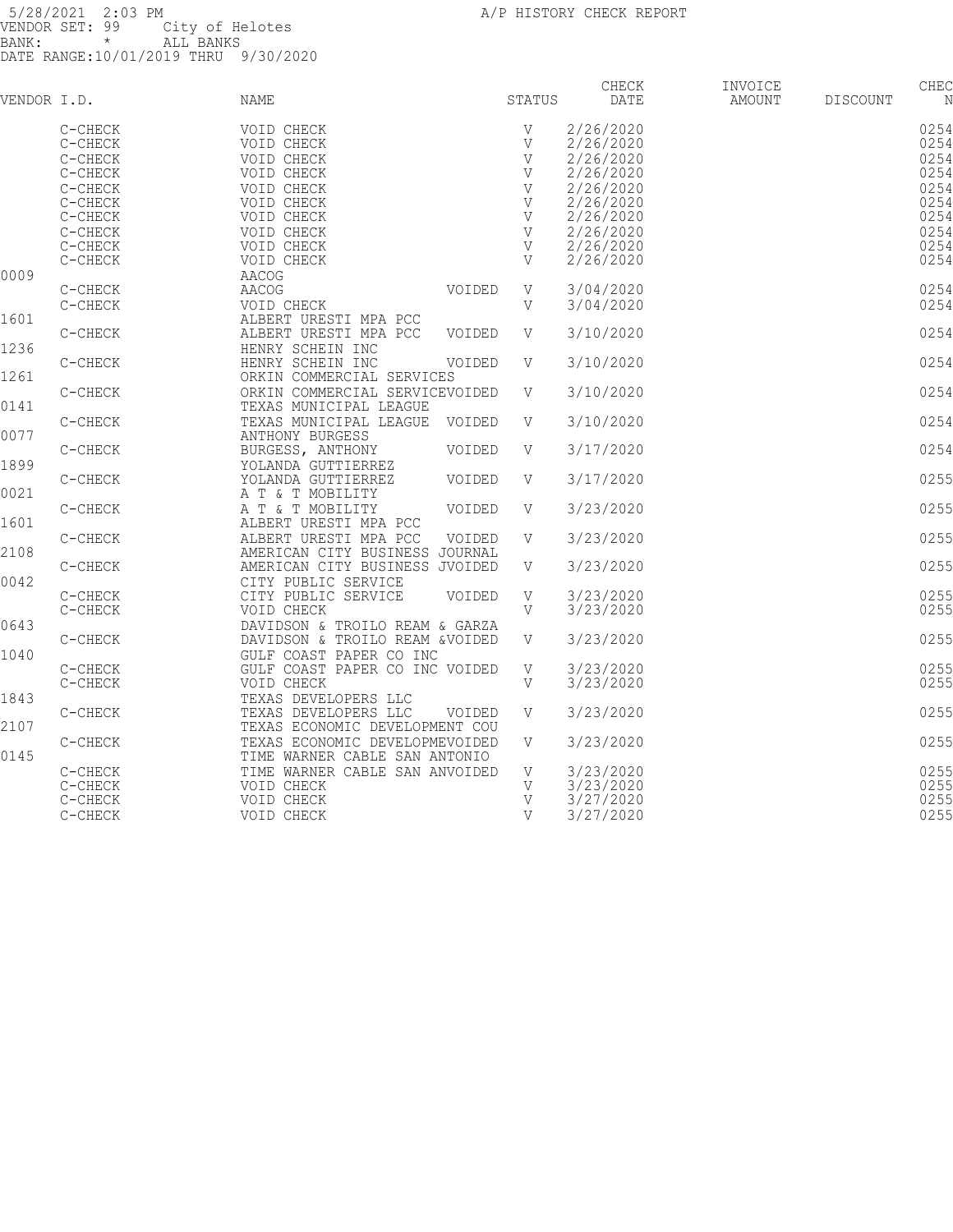|             |           |                                |              | CHECK     | INVOICE |                 | CHEC |
|-------------|-----------|--------------------------------|--------------|-----------|---------|-----------------|------|
| VENDOR I.D. |           | NAME                           | STATUS       | DATE      | AMOUNT  | <b>DISCOUNT</b> | Ν    |
|             | C-CHECK   | VOID CHECK                     | V            | 3/27/2020 |         |                 | 0255 |
|             | C-CHECK   | VOID CHECK                     | $\mathbf{V}$ | 3/27/2020 |         |                 | 0255 |
|             | C-CHECK   | VOID CHECK                     | $\mathbf{V}$ | 3/27/2020 |         |                 | 0255 |
|             | C-CHECK   | VOID CHECK                     | V            | 3/27/2020 |         |                 | 0255 |
|             |           |                                |              |           |         |                 |      |
|             | C-CHECK   | VOID CHECK                     | $\mathbf{V}$ | 3/27/2020 |         |                 | 0255 |
|             | C-CHECK   | VOID CHECK                     | V            | 3/27/2020 |         |                 | 0255 |
|             | C-CHECK   | VOID CHECK                     | V            | 3/27/2020 |         |                 | 0255 |
|             | $C-CHECK$ | VOID CHECK                     | V            | 3/27/2020 |         |                 | 0255 |
|             | C-CHECK   | VOID CHECK                     | V            | 3/27/2020 |         |                 | 0255 |
|             | C-CHECK   | VOID CHECK                     | V            | 3/27/2020 |         |                 | 0255 |
|             | C-CHECK   | VOID CHECK                     | V            | 4/15/2020 |         |                 | 0256 |
| 2085        |           | IH10 WEST TACTICAL FIREARMS LL |              |           |         |                 |      |
|             | C-CHECK   | IH10 WEST TACTICAL FIREAVOIDED | V            | 4/15/2020 |         |                 | 0256 |
| 0097        |           | THOMAS PATRICK JOHNSON         |              |           |         |                 |      |
|             | C-CHECK   | THOMAS PATRICK JOHNSON VOIDED  | V            | 4/17/2020 |         |                 | 0256 |
|             | C-CHECK   | VOID CHECK                     | V            | 4/17/2020 |         |                 | 0256 |
| 2104        |           | CONSOLIDATED ELECTRICAL DISTRI |              |           |         |                 |      |
|             | C-CHECK   | CONSOLIDATED ELECTRICAL VOIDED | V            | 4/17/2020 |         |                 | 0256 |
| 0093        |           | MANDER AUTO SERVICE INC        |              |           |         |                 |      |
|             |           |                                |              |           |         |                 | 0256 |
|             | C-CHECK   | MANDER AUTO SERVICE INC VOIDED | V            | 4/28/2020 |         |                 |      |
|             | C-CHECK   | VOID CHECK                     | V            | 4/29/2020 |         |                 | 0256 |
|             | C-CHECK   | VOID CHECK                     | V            | 4/29/2020 |         |                 | 0256 |
|             | C-CHECK   | VOID CHECK                     | V            | 4/29/2020 |         |                 | 0256 |
|             | C-CHECK   | VOID CHECK                     | $\mathbf{V}$ | 5/05/2020 |         |                 | 0256 |
|             | C-CHECK   | VOID CHECK                     | $\mathbf{V}$ | 5/05/2020 |         |                 | 0256 |
|             | $C-CHECK$ | VOID CHECK                     | V            | 5/05/2020 |         |                 | 0256 |
|             | $C-CHECK$ | VOID CHECK                     | V            | 5/05/2020 |         |                 | 0257 |
|             | C-CHECK   | VOID CHECK                     | V            | 5/05/2020 |         |                 | 0257 |
|             | C-CHECK   | VOID CHECK                     | V            | 5/05/2020 |         |                 | 0257 |
|             | C-CHECK   | VOID CHECK                     | V            | 5/05/2020 |         |                 | 0257 |
|             | C-CHECK   | VOID CHECK                     | V            | 5/05/2020 |         |                 | 0257 |
|             | C-CHECK   | VOID CHECK                     | V            | 5/05/2020 |         |                 | 0257 |
|             |           |                                | $\mathbf{V}$ |           |         |                 |      |
|             | C-CHECK   | VOID CHECK                     |              | 5/05/2020 |         |                 | 0257 |
|             | C-CHECK   | VOID CHECK                     | V            | 5/05/2020 |         |                 | 0257 |
|             | $C-CHECK$ | VOID CHECK                     | $\mathbf V$  | 5/05/2020 |         |                 | 0257 |
|             | C-CHECK   | VOID CHECK                     | V            | 5/05/2020 |         |                 | 0257 |
|             | C-CHECK   | VOID CHECK                     | V            | 5/05/2020 |         |                 | 0257 |
|             | C-CHECK   | VOID CHECK                     | V            | 5/05/2020 |         |                 | 0257 |
|             | C-CHECK   | VOID CHECK                     | $\mathbf{V}$ | 5/05/2020 |         |                 | 0257 |
| 0069        |           | HOME DEPOT INC                 |              |           |         |                 |      |
|             | C-CHECK   | HOME DEPOT INC<br>VOIDED       | V            | 5/11/2020 |         |                 | 0257 |
| 1978        |           | U S DEPARTMENT OF EDUCATION AW |              |           |         |                 |      |
|             | C-CHECK   | U S DEPARTMENT OF EDUCATVOIDED | V            | 5/12/2020 |         |                 | 0257 |
| 0025        |           | BEXAR COUNTY CLERK             |              |           |         |                 |      |
|             | C-CHECK   | BEXAR COUNTY CLERK<br>UNPOST   | V            | 5/18/2020 |         |                 | 0257 |
| 0025        |           |                                |              |           |         |                 |      |
|             |           | BEXAR COUNTY CLERK             |              |           |         |                 | 0257 |
|             | M-CHECK   | BEXAR COUNTY CLERK<br>UNPOST   | V            | 6/05/2020 |         |                 |      |
|             | C-CHECK   | VOID CHECK                     | V            | 5/18/2020 |         |                 | 0257 |
| 0069        |           | HOME DEPOT INC                 |              |           |         |                 |      |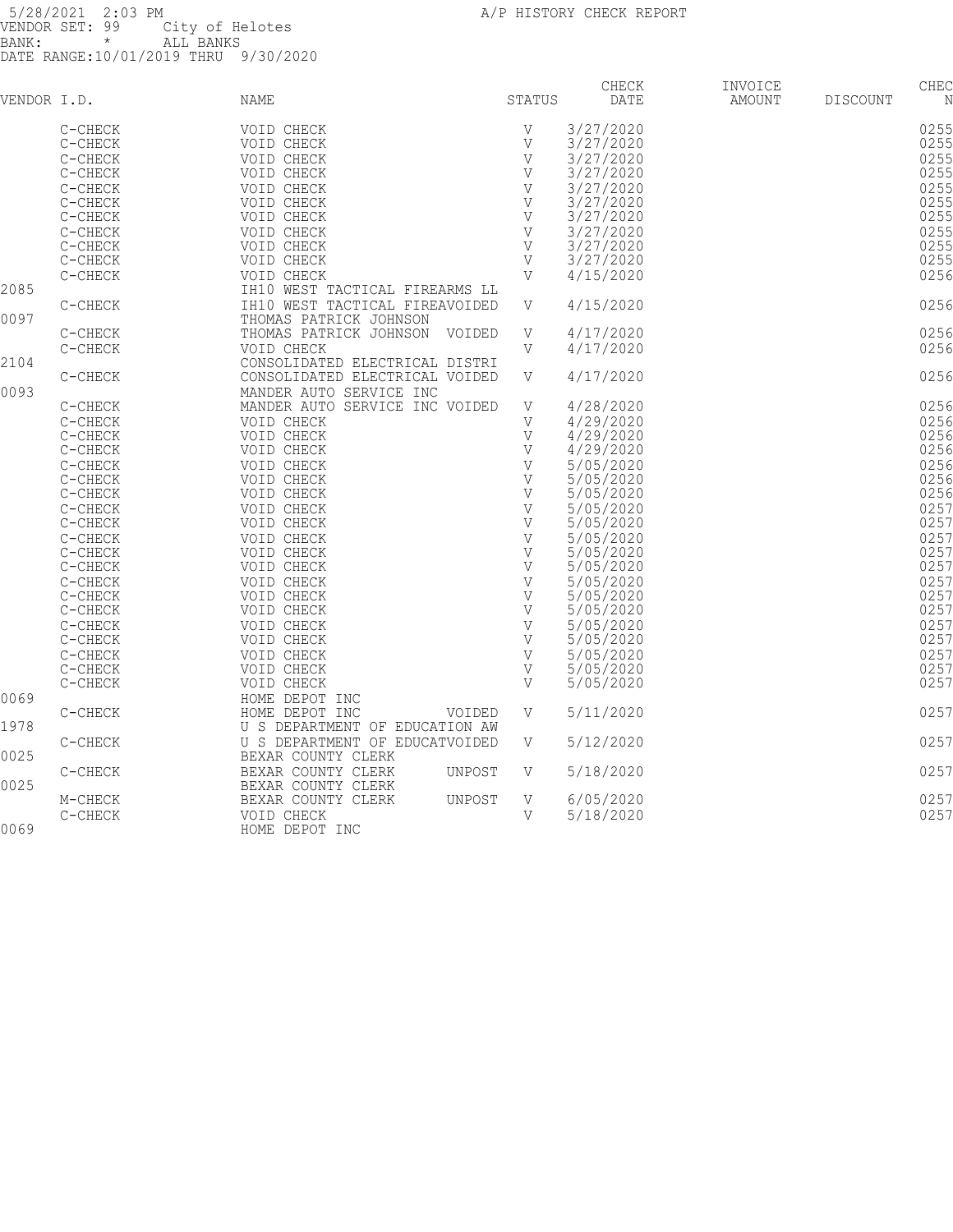| VENDOR I.D. |         | NAME                                |        | STATUS       | <b>CHECK</b><br>DATE | INVOICE<br>AMOUNT | <b>DISCOUNT</b> | CHEC<br>N |
|-------------|---------|-------------------------------------|--------|--------------|----------------------|-------------------|-----------------|-----------|
|             | C-CHECK | HOME DEPOT INC                      | VOIDED | V            | 5/18/2020            |                   |                 | 0257      |
|             | C-CHECK | VOID CHECK                          |        | $\mathbf{V}$ | 5/19/2020            |                   |                 | 0257      |
|             | C-CHECK | VOID CHECK                          |        | V            | 5/20/2020            |                   |                 | 0257      |
|             | C-CHECK | VOID CHECK                          |        |              | 5/20/2020            |                   |                 | 0257      |
|             | C-CHECK | VOID CHECK                          |        |              | 5/20/2020            |                   |                 | 0257      |
|             | C-CHECK | VOID CHECK                          |        |              | 5/20/2020            |                   |                 | 0257      |
|             | C-CHECK | VOID CHECK                          |        |              | 5/20/2020            |                   |                 | 0257      |
|             | C-CHECK | VOID CHECK                          |        |              | 5/20/2020            |                   |                 | 0257      |
|             | C-CHECK | VOID CHECK                          |        |              | 5/20/2020            |                   |                 | 0257      |
|             | C-CHECK | VOID CHECK                          |        |              | 5/20/2020            |                   |                 | 0257      |
|             | C-CHECK | VOID CHECK                          |        |              | 5/20/2020            |                   |                 | 0257      |
|             | C-CHECK | VOID CHECK                          |        |              | 5/20/2020            |                   |                 | 0257      |
|             | C-CHECK | VOID CHECK                          |        |              | 5/20/2020            |                   |                 | 0257      |
|             | C-CHECK | VOID CHECK                          |        | V            | 5/20/2020            |                   |                 | 0257      |
|             | C-CHECK | VOID CHECK                          |        |              | 5/20/2020            |                   |                 | 0257      |
| 1601        | C-CHECK | VOID CHECK<br>ALBERT URESTI MPA PCC |        | V            | 5/20/2020            |                   |                 | 0257      |
|             | C-CHECK | ALBERT URESTI MPA PCC               | UNPOST | V            | 6/03/2020            |                   |                 | 0258      |
|             | C-CHECK | VOID CHECK                          |        | V            | 6/03/2020            |                   |                 | 0258      |
|             | C-CHECK | VOID CHECK                          |        | V            | 6/03/2020            |                   |                 | 0258      |
|             | C-CHECK | VOID CHECK                          |        | V            | 6/03/2020            |                   |                 | 0258      |
| 1721        |         | A T $\&$ T                          |        |              |                      |                   |                 |           |
|             | C-CHECK | A T & T                             | VOIDED | V            | 6/09/2020            |                   |                 | 0258      |
| 1175        |         | BUSINESS & PROFESSIONAL SERVIC      |        |              |                      |                   |                 |           |
|             | C-CHECK | BUSINESS & PROFESSIONAL VOIDED      |        | V            | 6/09/2020            |                   |                 | 0258      |
| 1739        |         | FASTMED URGENT CARE, PC             |        |              |                      |                   |                 |           |
|             | C-CHECK | FASTMED URGENT CARE, PC VOIDED      |        | V V          | 6/09/2020            |                   |                 | 0258      |
| 0793        |         | OFFICE DEPOT INC                    |        |              |                      |                   |                 |           |
|             | C-CHECK | OFFICE DEPOT INC                    | VOIDED | V            | 6/09/2020            |                   |                 | 0258      |
| 0172        |         | PITNEY BOWES GLOBAL FINANCIAL       |        |              |                      |                   |                 |           |
|             | C-CHECK | PITNEY BOWES GLOBAL FINAVOIDED      |        | V            | 6/09/2020            |                   |                 | 0258      |
| 1651        |         | READY REFRESH BY NESTLE             |        |              |                      |                   |                 |           |
|             | C-CHECK | READY REFRESH BY NESTLE VOIDED      |        | V            | 6/09/2020            |                   |                 | 0258      |
| 0120        |         | SAECO ELECTRIC & UTILITY LTD        |        |              |                      |                   |                 |           |
|             | C-CHECK | SAECO ELECTRIC & UTILITYVOIDED      |        | V            | 6/09/2020            |                   |                 | 0258      |
| 0097        |         | THOMAS PATRICK JOHNSON              |        |              |                      |                   |                 |           |
|             | C-CHECK | THOMAS PATRICK JOHNSON VOIDED       |        | V            | 6/09/2020            |                   |                 | 0258      |
| 0272        |         | U S POSTAL SERVICE                  |        |              |                      |                   |                 |           |
|             | C-CHECK | U S POSTAL SERVICE                  | VOIDED | V            | 6/09/2020            |                   |                 | 0258      |
| 1883        |         | XEROX CORPORATION                   |        |              |                      |                   |                 |           |
|             | C-CHECK | XEROX CORPORATION                   | VOIDED | V            | 6/09/2020            |                   |                 | 0258      |
| 0764        |         | TYLER TECHNOLOGIES INC              |        |              |                      |                   |                 |           |
|             | C-CHECK | TYLER TECHNOLOGIES INC              | VOIDED | V            | 6/09/2020            |                   |                 | 0258      |
| 0025        |         | BEXAR COUNTY CLERK                  |        |              |                      |                   |                 |           |
|             | C-CHECK | BEXAR COUNTY CLERK                  | UNPOST | V            | 6/19/2020            |                   |                 | 0259      |
|             | C-CHECK | VOID CHECK                          |        | V            | 6/19/2020            |                   |                 | 0259      |
| 0809        |         | RX TECHNOLOGY                       |        |              |                      |                   |                 |           |
|             | C-CHECK | RX TECHNOLOGY                       | VOIDED | V            | 6/19/2020            |                   |                 | 0259      |
| 1942        |         | LAW OFF OF MICHAEL R LATIMER        |        |              |                      |                   |                 |           |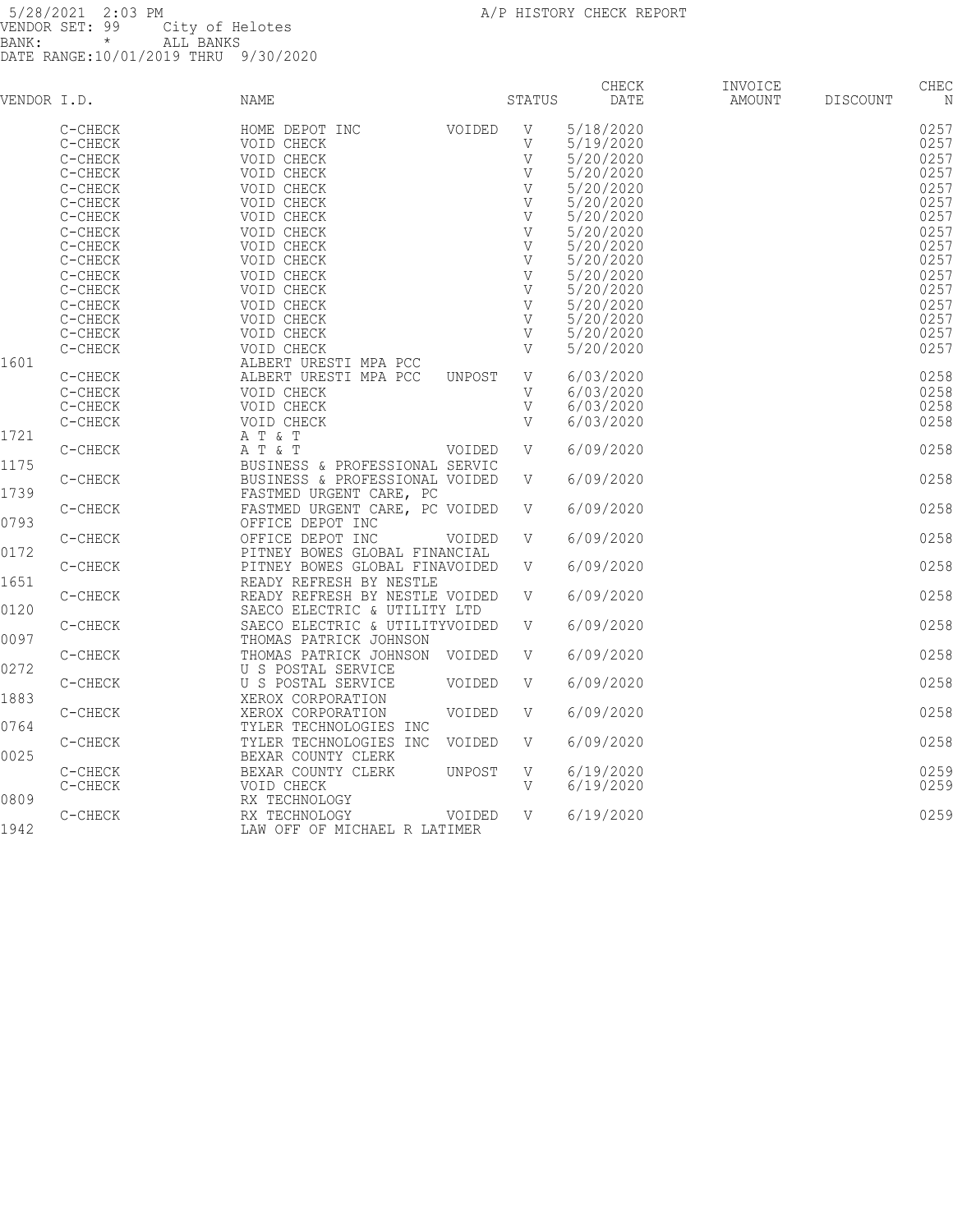| VENDOR I.D. |           | NAME                                                             | STATUS        | CHECK<br>DATE | INVOICE<br>AMOUNT | <b>DISCOUNT</b> | CHEC<br>N |
|-------------|-----------|------------------------------------------------------------------|---------------|---------------|-------------------|-----------------|-----------|
| 2009        | C-CHECK   | LAW OFF OF MICHAEL R LATVOIDED<br>VAN DELDEN SERVICE COMPANY INC | V             | 7/06/2020     |                   |                 | 0259      |
|             | C-CHECK   | VAN DELDEN SERVICE COMPAUNPOST                                   | V             | 7/06/2020     |                   |                 | 0259      |
|             | C-CHECK   | VOID CHECK                                                       | V             | 7/06/2020     |                   |                 | 0259      |
|             |           |                                                                  | V             |               |                   |                 | 0259      |
|             | C-CHECK   | VOID CHECK                                                       |               | 7/06/2020     |                   |                 |           |
|             | C-CHECK   | VOID CHECK                                                       | V             | 7/06/2020     |                   |                 | 0259      |
|             | $C-CHECK$ | VOID CHECK                                                       | V             | 7/06/2020     |                   |                 | 0259      |
|             | C-CHECK   | VOID CHECK                                                       | $\mathbf V$   | 7/06/2020     |                   |                 | 0259      |
|             | C-CHECK   | VOID CHECK                                                       | V             | 7/06/2020     |                   |                 | 0259      |
|             | C-CHECK   | VOID CHECK                                                       | V             | 7/06/2020     |                   |                 | 0259      |
|             | $C-CHECK$ | VOID CHECK                                                       | V             | 7/06/2020     |                   |                 | 0259      |
|             | C-CHECK   | VOID CHECK                                                       | V             | 7/06/2020     |                   |                 | 0259      |
| 1337        |           | DUSTIN BLASCHKE                                                  |               |               |                   |                 |           |
|             | C-CHECK   | DUSTIN BLASCHKE<br>UNPOST                                        | V             | 7/16/2020     |                   |                 | 0260      |
| 2138        |           | DYLAN SWIENTEK                                                   |               |               |                   |                 |           |
|             | C-CHECK   | DYLAN SWIENTEK<br>UNPOST                                         | V             | 7/16/2020     |                   |                 | 0260      |
| 1942        |           | LAW OFF OF MICHAEL R LATIMER                                     |               |               |                   |                 |           |
|             | C-CHECK   | LAW OFF OF MICHAEL R LATVOIDED                                   | V             | 7/16/2020     |                   |                 | 0260      |
|             |           |                                                                  |               |               |                   |                 |           |
|             | C-CHECK   | VOID CHECK                                                       | V             | 7/23/2020     |                   |                 | 0260      |
|             | $C-CHECK$ | VOID CHECK                                                       | V             | 7/23/2020     |                   |                 | 0260      |
|             | C-CHECK   | VOID CHECK                                                       | V             | 7/23/2020     |                   |                 | 0260      |
|             | C-CHECK   | VOID CHECK                                                       | $\mathbf V$   | 7/23/2020     |                   |                 | 0260      |
|             | C-CHECK   | VOID CHECK                                                       | $\mathbf V$   | 7/23/2020     |                   |                 | 0260      |
|             | C-CHECK   | VOID CHECK                                                       | V             | 7/23/2020     |                   |                 | 0260      |
|             | C-CHECK   | VOID CHECK                                                       | V             | 7/23/2020     |                   |                 | 0260      |
|             | C-CHECK   | VOID CHECK                                                       | $\mathbf{V}$  | 7/23/2020     |                   |                 | 0260      |
| 2135        |           | EWING IRRIGATION PRODUCTS INC                                    |               |               |                   |                 |           |
|             | C-CHECK   | EWING IRRIGATION PRODUCTVOIDED                                   | V             | 7/29/2020     |                   |                 | 0260      |
|             | C-CHECK   | VOID CHECK                                                       | V             | 8/09/2020     |                   |                 | 0261      |
| 0071        |           |                                                                  |               |               |                   |                 |           |
|             |           | JOHN ROBERT KUEHL                                                |               |               |                   |                 |           |
|             | C-CHECK   | JOHN ROBERT KUEHL<br>VOIDED                                      | V             | 8/09/2020     |                   |                 | 0261      |
| 1086        |           | FRAZER LTD                                                       |               |               |                   |                 |           |
|             | C-CHECK   | FRAZER LTD<br>VOIDED                                             | V             | 8/20/2020     |                   |                 | 0261      |
| 1769        |           | U S BANK EQUIPMENT FINANCE                                       |               |               |                   |                 |           |
|             | C-CHECK   | U S BANK EQUIPMENT FINANVOIDED                                   | $\mathbf{V}$  | 8/20/2020     |                   |                 | 0261      |
|             | $C-CHECK$ | VOID CHECK                                                       | V             | 8/20/2020     |                   |                 | 0261      |
|             | C-CHECK   | VOID CHECK                                                       | $\mathbf V$   | 8/20/2020     |                   |                 | 0261      |
|             | C-CHECK   | VOID CHECK                                                       |               | 8/20/2020     |                   |                 | 0261      |
|             | C-CHECK   | VOID CHECK                                                       |               | 8/20/2020     |                   |                 | 0261      |
|             | C-CHECK   | VOID CHECK                                                       |               | 8/20/2020     |                   |                 | 0261      |
|             | C-CHECK   | VOID CHECK                                                       |               | 8/20/2020     |                   |                 | 0261      |
|             | C-CHECK   | VOID CHECK                                                       | V             | 8/20/2020     |                   |                 | 0261      |
|             |           |                                                                  | $\mathbf{V}$  |               |                   |                 |           |
|             | C-CHECK   | VOID CHECK                                                       |               | 8/20/2020     |                   |                 | 0261      |
| 0097        |           | THOMAS PATRICK JOHNSON                                           |               |               |                   |                 |           |
|             | C-CHECK   | THOMAS PATRICK JOHNSON VOIDED                                    | $\mathbf {V}$ | 8/21/2020     |                   |                 | 0261      |
| 0764        |           | TYLER TECHNOLOGIES INC                                           |               |               |                   |                 |           |
|             | C-CHECK   | TYLER TECHNOLOGIES INC VOIDED                                    | V             | 8/21/2020     |                   |                 | 0261      |
| 0643        |           | DAVIDSON & TROILO REAM & GARZA                                   |               |               |                   |                 |           |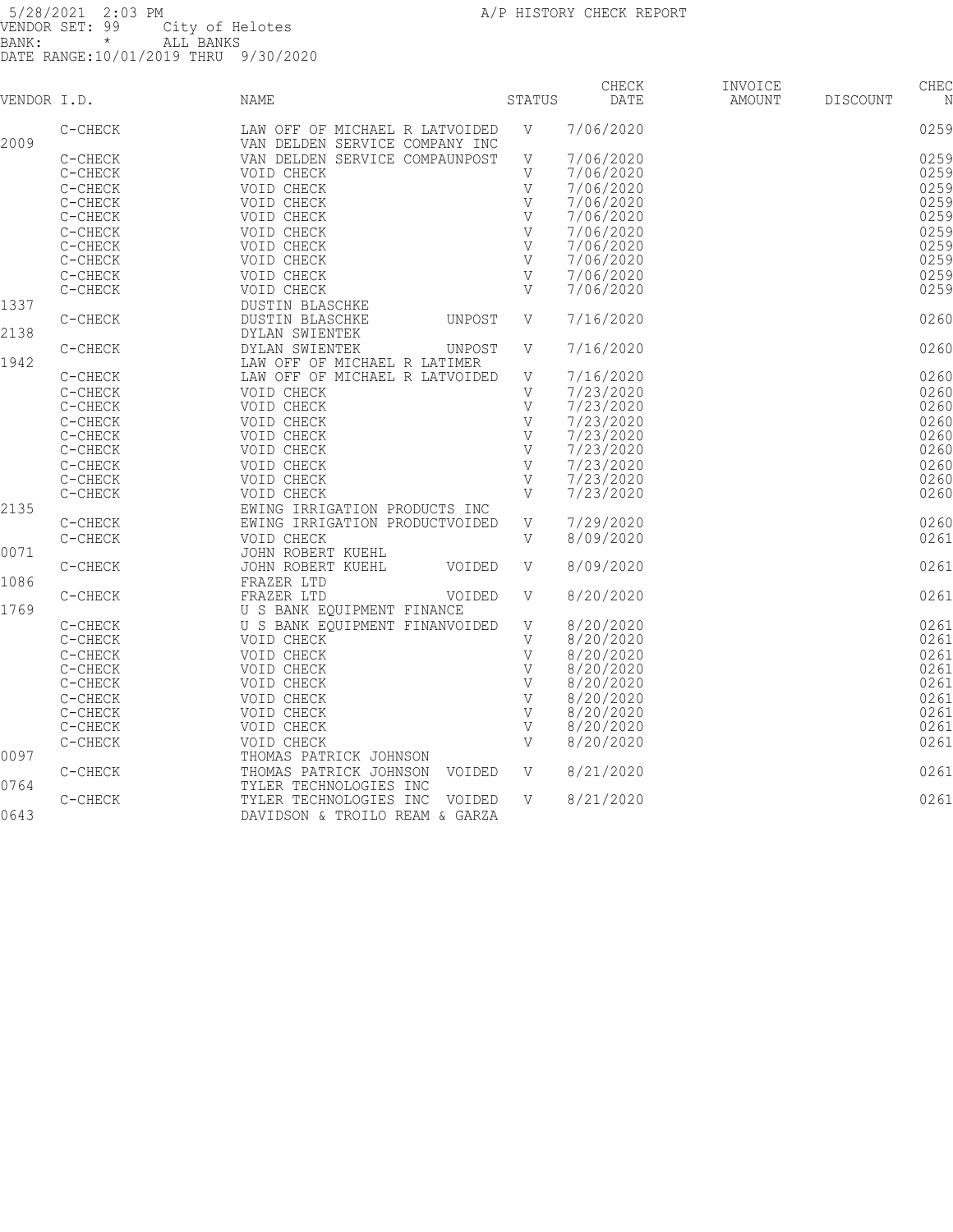| VENDOR I.D.     |                           | <b>NAME</b>                                         |        | STATUS       | CHECK<br>DATE | INVOICE<br>AMOUNT | DISCOUNT         | CHEC |
|-----------------|---------------------------|-----------------------------------------------------|--------|--------------|---------------|-------------------|------------------|------|
|                 |                           |                                                     |        |              |               |                   |                  |      |
| 1962            | C-CHECK                   | DAVIDSON & TROILO REAM & VOIDED<br>HECORP INC       |        | V            | 8/31/2020     |                   |                  | 0261 |
|                 | C-CHECK                   | HECORP INC                                          | VOIDED | V            | 8/31/2020     |                   |                  | 0261 |
|                 | C-CHECK                   | VOID CHECK                                          |        | V            | 8/31/2020     |                   |                  | 0261 |
|                 | C-CHECK                   | VOID CHECK                                          |        | $\mathbf{V}$ | 8/31/2020     |                   |                  | 0261 |
|                 | C-CHECK                   | VOID CHECK                                          |        | V            | 9/15/2020     |                   |                  | 0262 |
| 2153            |                           | SAN ANTONIO AUTO GLASS INC                          |        |              |               |                   |                  |      |
| 1852            | C-CHECK                   | SAN ANTONIO AUTO GLASS IVOIDED<br>AIR AUTHORITY LLC |        | V            | 9/15/2020     |                   |                  | 0262 |
|                 | C-CHECK                   | AIR AUTHORITY LLC                                   | VOIDED | V            | 9/23/2020     |                   |                  | 0262 |
| 2156            |                           | AUTO GLASS TO GO INC                                |        |              |               |                   |                  |      |
|                 | C-CHECK                   | AUTO GLASS TO GO INC                                | UNPOST | V            | 9/23/2020     |                   |                  | 0262 |
| 1698            |                           | PROFESSIONAL HEALTH SERVICES I                      |        |              |               |                   |                  |      |
|                 | C-CHECK                   | PROFESSIONAL HEALTH SERVVOIDED                      |        | V            | 9/30/2020     |                   |                  | 0262 |
|                 | C-CHECK                   | VOID CHECK                                          |        | V            | 9/30/2020     |                   |                  | 0262 |
|                 | C-CHECK                   | VOID CHECK                                          |        | $\mathbf{V}$ | 9/30/2020     |                   |                  | 0262 |
|                 | C-CHECK                   | VOID CHECK                                          |        | V            | 9/30/2020     |                   |                  | 0262 |
|                 | C-CHECK                   | VOID CHECK                                          |        | V            | 9/30/2020     |                   |                  | 0262 |
|                 | C-CHECK                   | VOID CHECK                                          |        | V            | 9/30/2020     |                   |                  | 0262 |
|                 | C-CHECK                   | VOID CHECK                                          |        | V            | 9/30/2020     |                   |                  | 0263 |
|                 | C-CHECK                   | VOID CHECK                                          |        | V            | 9/30/2020     |                   |                  | 0263 |
|                 | C-CHECK                   | VOID CHECK                                          |        | V            | 9/30/2020     |                   |                  | 0263 |
|                 | C-CHECK                   | VOID CHECK                                          |        | V            | 9/30/2020     |                   |                  | 0263 |
| 1236            |                           | HENRY SCHEIN INC                                    |        |              |               |                   |                  |      |
|                 | C-CHECK                   | HENRY SCHEIN INC                                    | VOIDED | V            | 9/30/2020     |                   |                  | 0263 |
| 1601            |                           | ALBERT URESTI MPA PCC                               |        |              |               |                   |                  |      |
|                 | C-CHECK                   | ALBERT URESTI MPA PCC                               | UNPOST | V            | 9/30/2020     |                   |                  | 0263 |
|                 |                           |                                                     |        |              |               |                   |                  |      |
| $\star$ $\star$ | TOTALS<br>$\star$ $\star$ | NO.                                                 |        |              |               | INVOICE AMOUNT    | <b>DISCOUNTS</b> |      |
|                 | REGULAR CHECKS:           | $\mathbf 0$                                         |        |              |               | 0.00              |                  | 0.00 |
|                 | HAND CHECKS:              | $\mathbb O$                                         |        |              |               | 0.00              |                  | 0.00 |
|                 | DRAFTS:                   | $\mathbb O$                                         |        |              |               | 0.00              |                  | 0.00 |
|                 | EFT:                      | $\mathbb O$                                         |        |              |               | 0.00              |                  | 0.00 |

| NON CHECKS:               |         |                                 |                        | 0.00                             | 0.00              |
|---------------------------|---------|---------------------------------|------------------------|----------------------------------|-------------------|
| VOID CHECKS:              |         | 241 VOID DEBITS<br>VOID CREDITS | 0.00<br>1,535,107.05CR | 1,535,107.05CR                   | 0.00              |
| TOTAL ERRORS:<br>$\Omega$ |         |                                 |                        |                                  |                   |
| VENDOR SET: 99<br>BANK: * | TOTALS: | NO<br>241                       |                        | INVOICE AMOUNT<br>1,535,107.05CR | DISCOUNTS<br>0.00 |
| BANK: *<br>TOTALS:        |         | 241                             |                        | 1,535,107.05CR                   | 0.00              |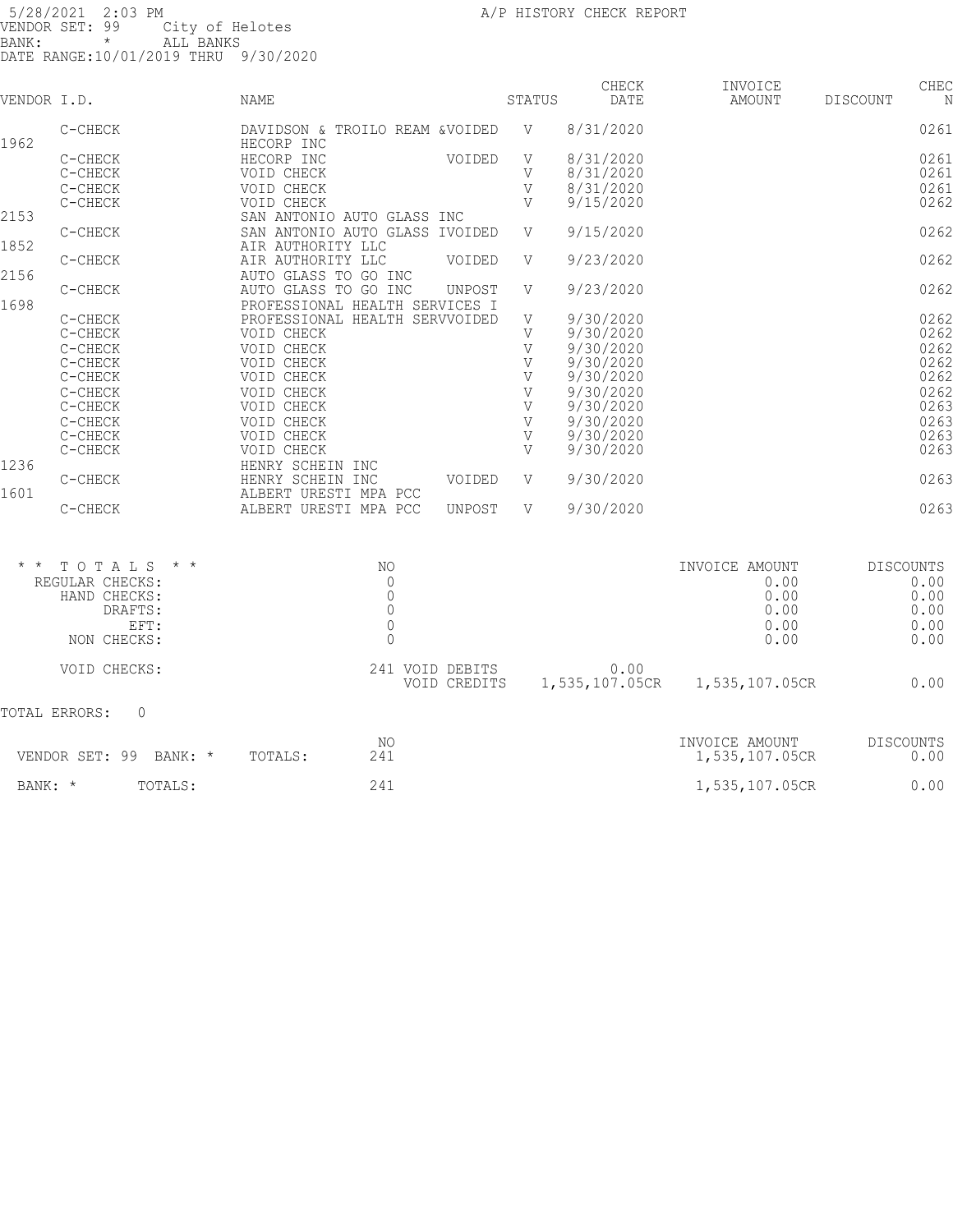| VENDOR I.D. |                                                                                                       | <b>NAME</b>                                                                                                                                       | STATUS                           | CHECK<br>DATE                                                      | INVOICE<br>AMOUNT                          | DISCOUNT | CHEC<br>N                            |
|-------------|-------------------------------------------------------------------------------------------------------|---------------------------------------------------------------------------------------------------------------------------------------------------|----------------------------------|--------------------------------------------------------------------|--------------------------------------------|----------|--------------------------------------|
| 2038        | I-S191578                                                                                             | ACP INTERNATIONAL INC<br>REPLC FAILING CROSSWALK SHAENF R 10/02/2019                                                                              |                                  |                                                                    | 2,068.84                                   |          | 0248                                 |
| 1881        | I-12385 1019                                                                                          | BARBERA PRODUCTIONS LLC<br>AD FOR 2019 VETERANDAY CONCERT                                                                                         | R                                | 10/02/2019                                                         | 750.00                                     |          | 0249                                 |
| 1721        | I-974578404                                                                                           | A T & T<br>MISSED TELEPHONE BILL JUNE                                                                                                             | R                                | 10/16/2019                                                         | 1,466.83                                   |          | 0249                                 |
| 1522        | I-PER DIEM A B OCT                                                                                    | ANGELA BOCCONCELLI<br>PER DIEM FOR TCOLE OCT 2019                                                                                                 | $R_{\parallel}$                  | 10/16/2019                                                         | 258.90                                     |          | 0249                                 |
| 0029        | I-SEPTEMBER 2019                                                                                      | BRUCE C BEALOR<br>BUILDING INSPECTIONS / PLAN RE                                                                                                  | R                                | 10/16/2019                                                         | 10, 305.00                                 |          | 0249                                 |
| 0042        | I-3001085347 1019<br>I-3004369312 1019                                                                | CITY PUBLIC SERVICE<br>ELECTRICAL SERVICES<br>ELECTRICAL SERVICES                                                                                 | R<br>$\mathbb{R}$                | 10/16/2019<br>10/16/2019                                           | 575.85<br>161.06                           |          | 0249<br>0249                         |
| 0795        | $I-93019$                                                                                             | COMPTROLLER OF PUBLIC ACCOUNTS<br>CHILD SFTY SEATBELT VIOLATION                                                                                   | $R_{\parallel}$                  | 10/16/2019                                                         | 63.40                                      |          | 0249                                 |
| 1950        | $I - 0017965$                                                                                         | DIXIE FLAG AND BANNER COMPANY<br>UPDATING PANELS ON EVENT BANNE                                                                                   | V                                | 10/16/2019                                                         | 231.00                                     |          | 0249                                 |
| 1950        | M-CHECK                                                                                               | DIXIE FLAG AND BANNER COMPANY<br>DIXIE FLAG AND BANNER COVOIDED                                                                                   | V                                | 10/16/2019                                                         |                                            |          | 0249                                 |
| 1523        | I-P21190                                                                                              | ELIGIBILITY TRACKING CALCULATO<br>AFFORDABLE CARE ACT COMPLIANCE                                                                                  | R                                | 10/16/2019                                                         | 150.00                                     |          | 0249                                 |
| 0060        | I-1007684800 1019<br>I-1025023600 1019<br>I-1025024400 1019<br>I-1025025200 1019<br>I-1025560200 1019 | GREY FOREST UTILITIES INC<br>NATURAL GAS SERVICES<br>NATURAL GAS SERVICES<br>NATURAL GAS SERVICES<br>NATURAL GAS SERVICES<br>NATURAL GAS SERVICES | R<br>R<br>R<br>R<br>$\mathbb{R}$ | 10/16/2019<br>10/16/2019<br>10/16/2019<br>10/16/2019<br>10/16/2019 | 10.43<br>10.43<br>10.43<br>144.67<br>19.87 |          | 0249<br>0249<br>0249<br>0249<br>0249 |
| 0199        | $I - 252246$                                                                                          | LEADSONLINE LLC<br>ANNUAL RENEWAL FOR CID                                                                                                         | R                                | 10/16/2019                                                         | 1,188.00                                   |          | 0249                                 |
| 1480        | I-JULY 2019                                                                                           | LINEBARGER GOGGAN BLAIR & SAMP<br>COLLECCTION FEES JUNE/JULY 19                                                                                   | R                                | 10/16/2019                                                         | 3,969.40                                   |          | 0249                                 |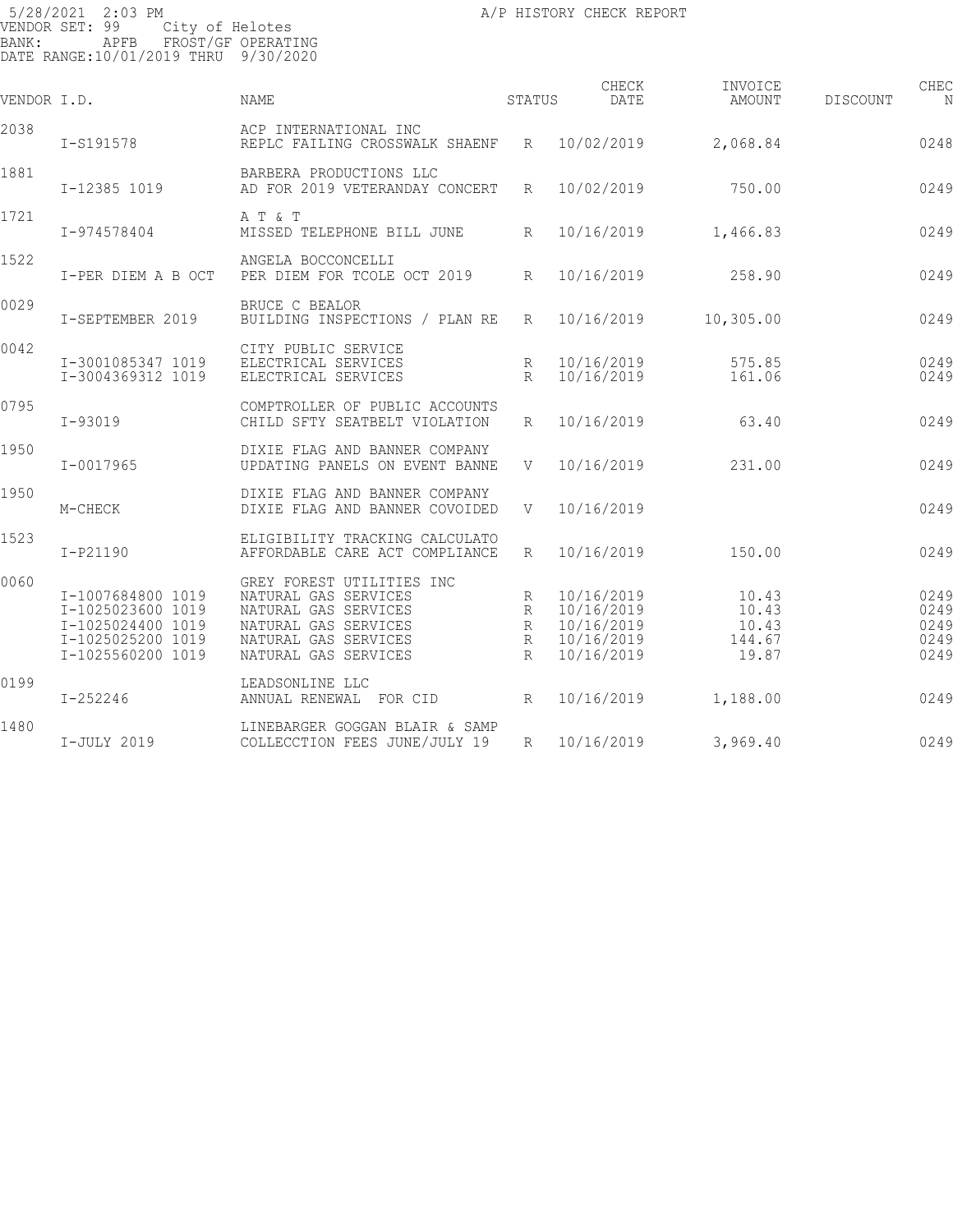| VENDOR I.D. |                                                  | <b>NAME</b>                                                                                                                             | STATUS              | CHECK<br>DATE                                        | INVOICE<br>AMOUNT                   | DISCOUNT | CHEC<br>N                    |
|-------------|--------------------------------------------------|-----------------------------------------------------------------------------------------------------------------------------------------|---------------------|------------------------------------------------------|-------------------------------------|----------|------------------------------|
| 1197        | I-AUGUST 2019<br>I-JULY 2019                     | LORI GAYLE CALZONCIT<br>HEALTH INSPECTOR AUG 2019<br>JULY HEALTH INSPECTOR                                                              | R<br>R              | 10/16/2019<br>10/16/2019                             | 650.00<br>650.00                    |          | 0249<br>0249                 |
| 1097        | I-00018497                                       | MCCI LLC<br>LASERFICHE RENEWAL                                                                                                          | R                   | 10/16/2019                                           | 5,030.10                            |          | 0249                         |
| 0809        | $I - 96986$<br>I-96999<br>$I - 97000$            | RX TECHNOLOGY<br>IT MAINTENANCE SERVICES<br>IT MAINT SERVCIES FOR OCTOBER<br>IT SERVICES FOR OCTOBER 2019                               | R<br>R<br>R         | 10/16/2019<br>10/16/2019<br>10/16/2019               | 4,838.00<br>174.00<br>1,200.00      |          | 0249<br>0249<br>0249         |
|             |                                                  |                                                                                                                                         |                     |                                                      |                                     |          |                              |
| 0191        | I-091152003 919                                  | SAN ANTONIO EXPRESS NEWS<br>PUB JOBS EDC PUB H/CITY ORDIAN                                                                              | R                   | 10/16/2019                                           | 631.84                              |          | 0249                         |
| 1914        | I-PER DIEM 10/20-25                              | SCOTT MORELAND<br>PER DIEM & MILEAGE FOR FIRE CH                                                                                        | R                   | 10/16/2019                                           | 712.16                              |          | 0249                         |
| 0138        | I-OCTOBER 2019                                   | SUSAN WOOTTON<br>CPA<br>CPA SERVICES FOR OCTOBER 2019                                                                                   | R                   | 10/16/2019                                           | 750.00                              |          | 0249                         |
| 0900        | I-OCTOBER BAND                                   | TEXAS TIDE<br>BAND FOR OCT MARKET DAYS                                                                                                  | R                   | 10/16/2019                                           | 400.00                              |          | 0249                         |
| 0147        | I-2020 MEMBERSHIP                                | TEXAS MUNICIPAL CLERKS ASSOC<br>2020 TMCA MEMBERSHIP C PEREZ                                                                            | R                   | 10/16/2019                                           | 100.00                              |          | 0249                         |
| 0764        | I-025269534<br>I-045274621                       | TYLER TECHNOLOGIES INC<br>POSITIVE PAY MAINTENANCE<br>TIME & ATTENDANCE MAINT                                                           | R<br>R              | 10/16/2019<br>10/16/2019                             | 720.98<br>1,470.00                  |          | 0249<br>0249                 |
| 0777        | I-1149175581<br>I-1149181028<br>I-1149217143     | UNITED SITE SERVICES<br>MOVIE NIGHT PORT A POTTY<br>PORT A POTTY PARK<br>PORT A POTTY DISC GOLF COURSE                                  | R<br>R<br>$R_{\rm}$ | 10/16/2019<br>10/16/2019<br>10/16/2019               | 325.17<br>166.60<br>169.22          |          | 0249<br>0249<br>0249         |
| 1944        | I-869399683940                                   | US BANK NA<br>VEHICLE FUEL                                                                                                              | R                   | 10/16/2019                                           | 5,130.39                            |          | 0249                         |
| 0921        | I-SA89474<br>I-SA89475<br>I-SA89476<br>I-SA89477 | VANGUARD CLEANING SYSTEM INC<br>CITY HALL CLEANING SERVICES<br>DISPATCH CLEANING SERVICES<br>FD CLEANING SERVICES<br>PW'S CLEANING FEES | R<br>R<br>R<br>R    | 10/16/2019<br>10/16/2019<br>10/16/2019<br>10/16/2019 | 475.00<br>90.30<br>361.00<br>140.00 |          | 0249<br>0249<br>0249<br>0249 |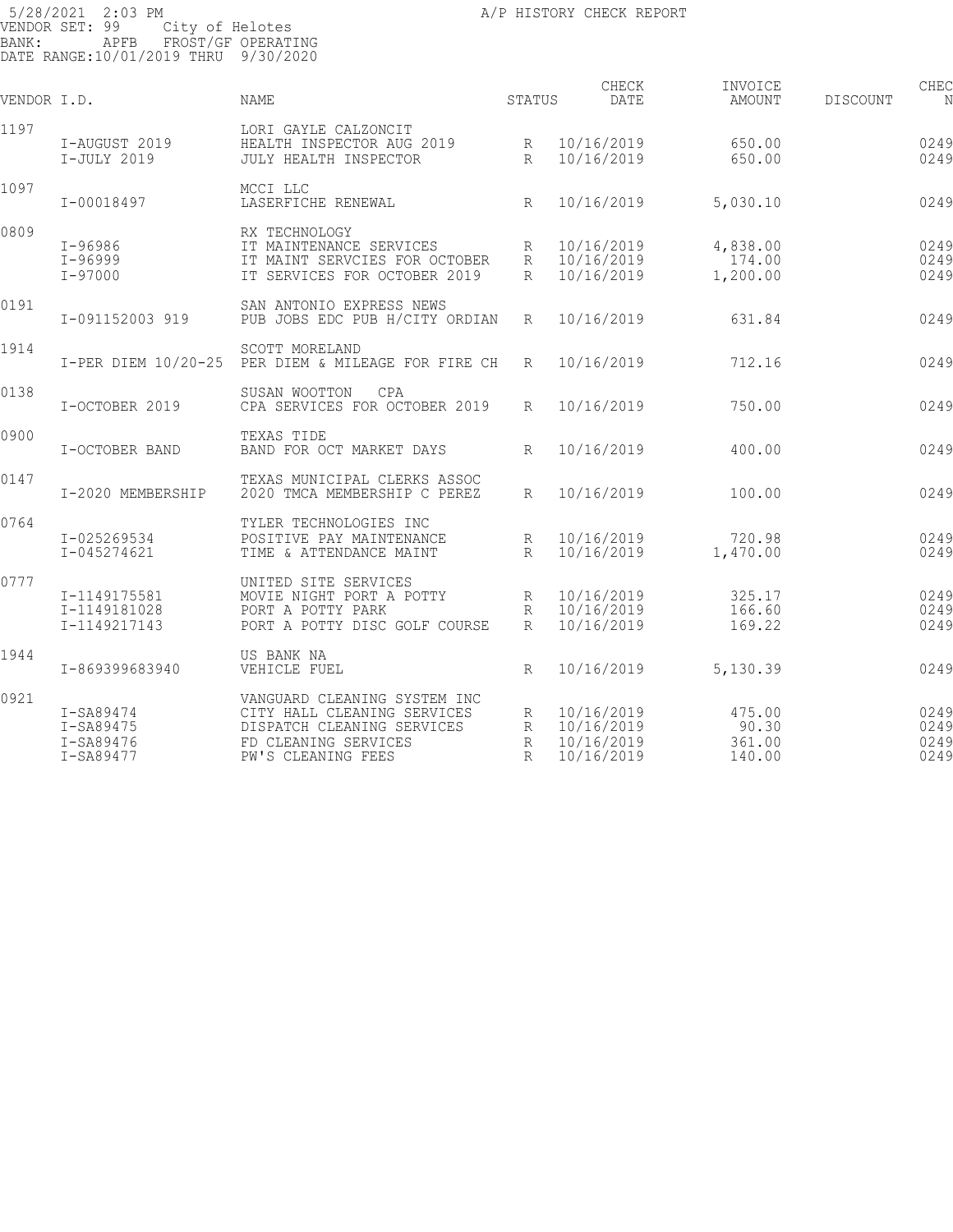| VENDOR I.D. |                                                                                                                                                                                           | NAME                                                                                                                                                                                                             | STATUS                                    | CHECK<br>DATE                                                                                                              | INVOICE<br>AMOUNT                                                                     | <b>DISCOUNT</b> | CHEC<br>N                                                            |
|-------------|-------------------------------------------------------------------------------------------------------------------------------------------------------------------------------------------|------------------------------------------------------------------------------------------------------------------------------------------------------------------------------------------------------------------|-------------------------------------------|----------------------------------------------------------------------------------------------------------------------------|---------------------------------------------------------------------------------------|-----------------|----------------------------------------------------------------------|
| 1961        | I-19088                                                                                                                                                                                   | ILLUSIONS BY BLAKE<br>MAGIC SHOWS OCT MRKT DAYS R 10/17/2019                                                                                                                                                     |                                           |                                                                                                                            | 480.00                                                                                |                 | 0249                                                                 |
| 0467        | I-69524842507 1019<br>I-69569703846 1019<br>I-69590933842 1019                                                                                                                            | A T & T INC<br>TELEPHONE SERVCIES<br>TELEPHONE SERVICES<br>TELEPHONE SERVICES                                                                                                                                    | R<br>R<br>R                               | 10/21/2019<br>10/21/2019<br>10/21/2019                                                                                     | 738.72<br>34.73<br>93.40                                                              |                 | 0249<br>0249<br>0249                                                 |
| 0021        | I-287288218344X1009                                                                                                                                                                       | A T & T MOBILITY<br>MOBILITY SERVICES                                                                                                                                                                            | $R_{\rm}$                                 | 10/21/2019                                                                                                                 | 1,173.25                                                                              |                 | 0249                                                                 |
| 1852        | $I - 10562$                                                                                                                                                                               | AIR AUTHORITY LLC<br>MAINT ON HVAC SYSTEM PER CONTR R                                                                                                                                                            |                                           | 10/21/2019                                                                                                                 | 3,974.58                                                                              |                 | 0249                                                                 |
| 2020        | I-INV16043525                                                                                                                                                                             | ALTEX ELECTRONICS LTD<br>WIRELESS MOUSE                                                                                                                                                                          | R                                         | 10/21/2019                                                                                                                 | 39.95                                                                                 |                 | 0249                                                                 |
| 1522        |                                                                                                                                                                                           | ANGELA BOCCONCELLI<br>I-PER DIEM 11-17/21 PER DIEM INTL CONF FOR EMER MG R                                                                                                                                       |                                           | 10/21/2019                                                                                                                 | 274.50                                                                                |                 | 0249                                                                 |
| 1676        |                                                                                                                                                                                           | APCO INTERNATIONAL<br>I-2020 MEMBERSHIP DU DISPATCH CLASSES & CONF FY20                                                                                                                                          | R                                         | 10/21/2019                                                                                                                 | 339.00                                                                                |                 | 0249                                                                 |
| 1653        | I-6280526500                                                                                                                                                                              | AUTOZONE INC<br>VEHICLE MAINT                                                                                                                                                                                    | $R_{\parallel}$                           | 10/21/2019                                                                                                                 | 15.96                                                                                 |                 | 0249                                                                 |
| 1881        | $I - 12466$                                                                                                                                                                               | BARBERA PRODUCTIONS LLC<br>AD FOR 2019 LIGHTING OF LIGHTS                                                                                                                                                        | R                                         | 10/21/2019                                                                                                                 | 875.00                                                                                |                 | 0249                                                                 |
| 1175        | I-SEPTEMBER 20019                                                                                                                                                                         | BUSINESS & PROFESSIONAL SERVIC<br>EMS BILLING SERVICES                                                                                                                                                           | $R_{\parallel}$                           | 10/21/2019                                                                                                                 | 1,834.64                                                                              |                 | 0249                                                                 |
| 0747        | $I - 49687$                                                                                                                                                                               | C-6 DISPOSAL SYSTEMS INC<br>EXTRA TRASH PICK UP MRKT DAYS                                                                                                                                                        | R                                         | 10/21/2019                                                                                                                 | 971.54                                                                                |                 | 0249                                                                 |
| 0353        | I-20627288                                                                                                                                                                                | CANON FINANCIAL SERVICES INC<br>LRG FORMAT PRINTER/PLOTTER                                                                                                                                                       | R                                         | 10/21/2019                                                                                                                 | 173.72                                                                                |                 | 0249                                                                 |
| 0042        | I-3000530099 1019<br>I-3000819534 1019<br>I-3002452349 1019<br>I-3002471776 1019<br>I-3002501943 1019<br>I-3002510668 1019<br>I-3002510675 1019<br>I-3002530708 1019<br>I-3002531134 1019 | CITY PUBLIC SERVICE<br>ELECTRIC SERVICES<br>ELECTRIC SERVICES<br>ELECTRIC SERVICES<br>ELECTRIC SERVICES<br>ELECTRIC SERVICES<br>ELECTRIC SERVICES<br>ELECTRIC SERVICES<br>ELECTRIC SERVICES<br>ELECTRIC SERVICES | R<br>R<br>R<br>R<br>R<br>R<br>R<br>R<br>R | 10/21/2019<br>10/21/2019<br>10/21/2019<br>10/21/2019<br>10/21/2019<br>10/21/2019<br>10/21/2019<br>10/21/2019<br>10/21/2019 | 1,250.08<br>53.60<br>1,153.86<br>1,979.91<br>14.18<br>29.04<br>10.92<br>11.02<br>8.84 |                 | 0249<br>0249<br>0249<br>0249<br>0249<br>0249<br>0249<br>0249<br>0249 |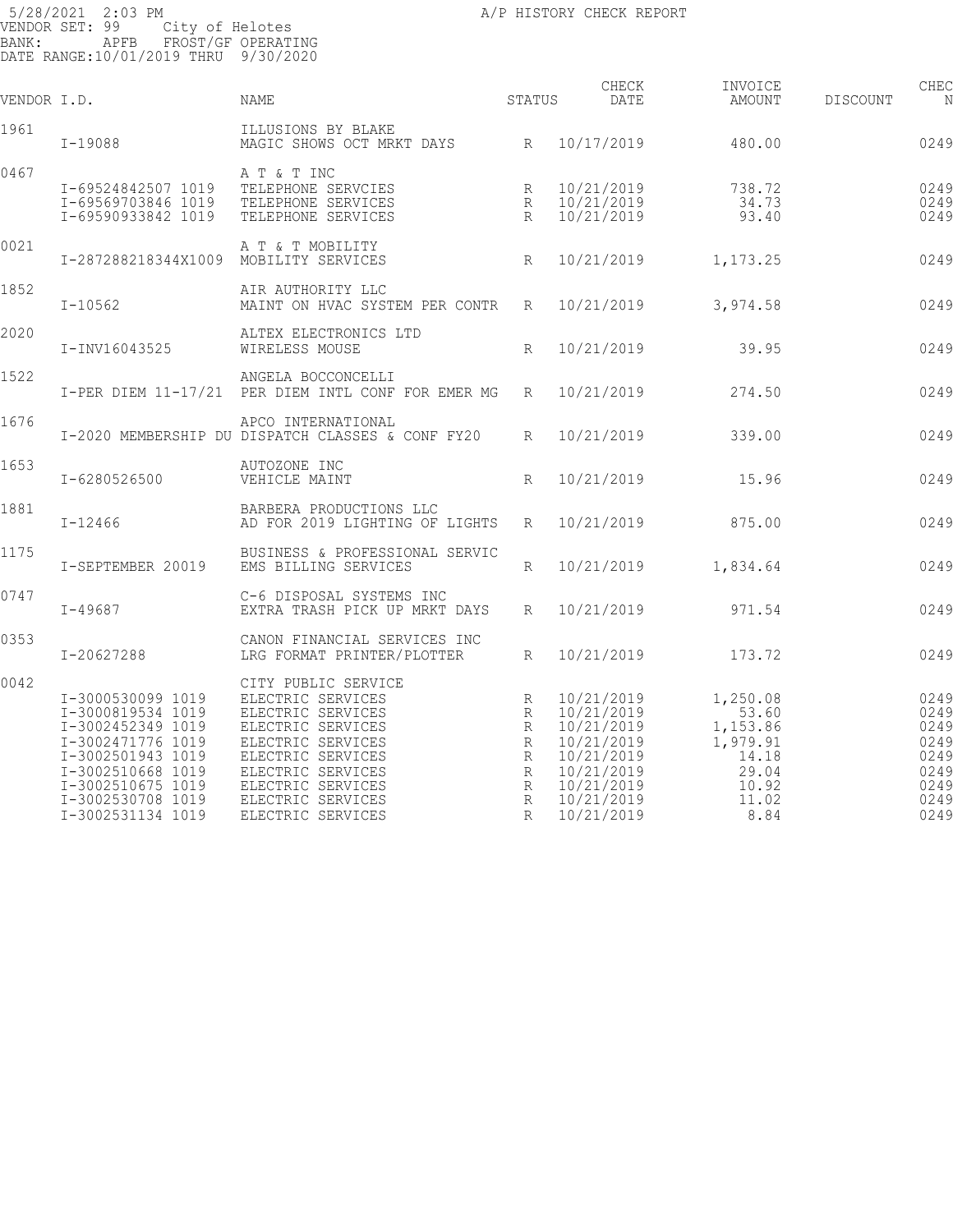| VENDOR I.D. |                                                                                                                                                                      | NAME                                                                                                                                                                                                          | STATUS                               | CHECK<br>DATE                                                                                                | INVOICE<br>AMOUNT                                                   | <b>DISCOUNT</b> | CHEC<br>N                                                    |
|-------------|----------------------------------------------------------------------------------------------------------------------------------------------------------------------|---------------------------------------------------------------------------------------------------------------------------------------------------------------------------------------------------------------|--------------------------------------|--------------------------------------------------------------------------------------------------------------|---------------------------------------------------------------------|-----------------|--------------------------------------------------------------|
|             | I-3002825167 1019<br>I-3002836202 1019<br>I-3002838864 1019<br>I-3003167893 1019<br>I-3003381122 1019<br>I-3003381144 1019<br>I-3003495095 1019<br>I-3004131330 1019 | ELECTRIC SERVICES<br>ELECTRIC SERVICES<br>ELECTRIC SERVICES<br>ELECTRIC SERVICES<br>ELECTRIC SERVICES<br>ELECTRIC SERVICES<br>ELECTRIC SERVICE<br>ELECTRIC SERVICES                                           | R<br>R<br>R<br>R<br>R<br>R<br>R<br>R | 10/21/2019<br>10/21/2019<br>10/21/2019<br>10/21/2019<br>10/21/2019<br>10/21/2019<br>10/21/2019<br>10/21/2019 | 35.75<br>51.22<br>75.29<br>8.94<br>31.61<br>51.64<br>10.02<br>48.69 |                 | 0249<br>0249<br>0249<br>0249<br>0249<br>0249<br>0249<br>0249 |
| 0643        | I-23179<br>I-23180                                                                                                                                                   | DAVIDSON & TROILO REAM & GARZA<br>PROSECUTORS FEES FOR SEPT 2019<br>LEGAL FEES                                                                                                                                | R<br>R                               | 10/21/2019<br>10/21/2019                                                                                     | 4,944.90<br>3,054.00                                                |                 | 0249<br>0249                                                 |
| 1757        | $I - 9588$                                                                                                                                                           | ELITE LIGHTING DESIGNS INC<br>1/2 DOWN ON CHRISTMAS LIGHTS                                                                                                                                                    | R                                    | 10/21/2019                                                                                                   | 855.00                                                              |                 | 0249                                                         |
| 1739        | I-4031647 100719                                                                                                                                                     | FASTMED URGENT CARE, PC<br>POST ACCIDENT DRUG/ALCOHOL TES                                                                                                                                                     | R                                    | 10/21/2019                                                                                                   | 114.00                                                              |                 | 0249                                                         |
| 1918        | I-IN3713122                                                                                                                                                          | FLEETMATICS USA HOLDINGS INC<br>GPS SYSTEM FOR MUNICIPLE FLEET                                                                                                                                                | R                                    | 10/21/2019                                                                                                   | 1,356.00                                                            |                 | 0249                                                         |
| 1741        | $I - 30804$                                                                                                                                                          | GEAR CLEANING SOLUTIONS LLC<br>PPE CARE & MAINTENANCE                                                                                                                                                         | R                                    | 10/21/2019                                                                                                   | 718.77                                                              |                 | 0249                                                         |
| 1682        | $I - 92019$                                                                                                                                                          | HELOTES HUMANE SOCIETY<br>ANIMAL IMPOUNDMENT                                                                                                                                                                  | $R_{\parallel}$                      | 10/21/2019                                                                                                   | 510.00                                                              |                 | 0249                                                         |
| 0427        | I-OCTOBER 2019                                                                                                                                                       | MARIO A TREVINO<br>JUDGE OCTOBER                                                                                                                                                                              | R                                    | 10/21/2019                                                                                                   | 800.00                                                              |                 | 0249                                                         |
| 1196        | I-SEPTEMBER 2019                                                                                                                                                     | MONTY JOE MCGUFFIN<br>HEALTH INSPECTIONS SEPT 2019                                                                                                                                                            | $R_{\parallel}$                      | 10/21/2019                                                                                                   | 650.00                                                              |                 | 0249                                                         |
| 0107        | I-3RD QTR 093019                                                                                                                                                     | OMNIBASE SERVICES INC<br>FTA QTRLY STMNT FEES                                                                                                                                                                 | $R_{\parallel}$                      | 10/21/2019                                                                                                   | 540.00                                                              |                 | 0249                                                         |
| 2041        | $I - 1356$                                                                                                                                                           | PLAYGROUND SOLUTIONS OF TEXAS<br>REP BOUNCE BUTTON IN CH PARK                                                                                                                                                 | R                                    | 10/21/2019                                                                                                   | 610.37                                                              |                 | 0249                                                         |
| 0121        |                                                                                                                                                                      | SAN ANTONIO WATER SYSTEMS<br>I-01414030001 102019 WATER/SEWER SERVICES<br>I-01447360001 102019 WATER/SEWER SERVICES<br>I-01447390001 102019 WATER/SEWER SERVICES<br>I-27172310001 102019 WATER/SEWER SERVICES | R<br>R<br>R<br>R                     | 10/21/2019<br>10/21/2019<br>10/21/2019<br>10/21/2019                                                         | 338.41<br>239.15<br>45.61<br>31.86                                  |                 | 0249<br>0249<br>0249<br>0249                                 |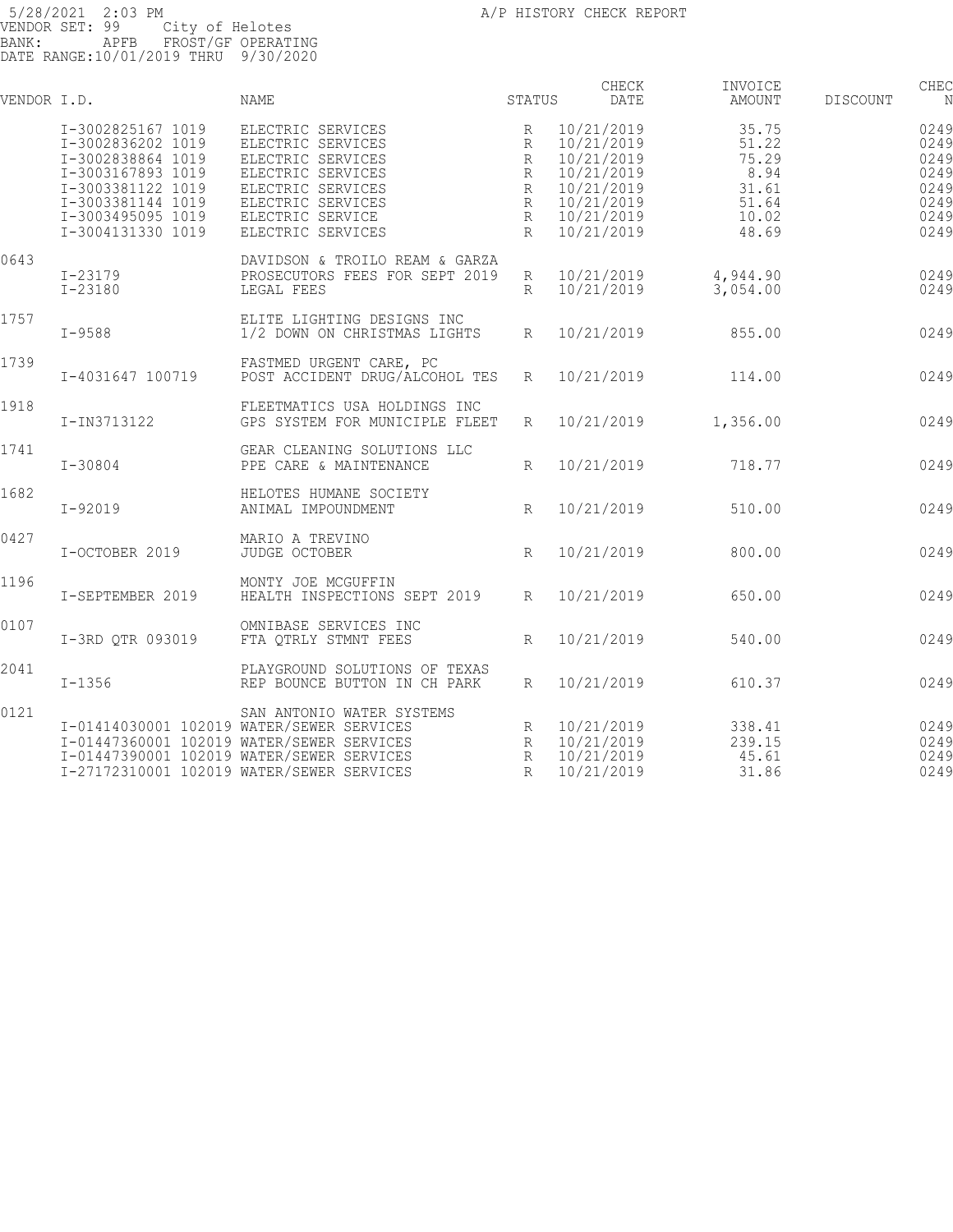| VENDOR I.D. |                                        | <b>NAME</b>                                                                                                                          | STATUS               | CHECK<br>DATE                              | INVOICE<br>AMOUNT            | DISCOUNT | CHEC<br>N            |
|-------------|----------------------------------------|--------------------------------------------------------------------------------------------------------------------------------------|----------------------|--------------------------------------------|------------------------------|----------|----------------------|
| 1403        | $I - 0003815$<br>I-0004948             | SERVICE UNIFORM RENTAL<br>PW'S UNIFORMS/CLEANING SUPPLIE R 10/21/2019<br>PW'S UNIFORMS/CLEANING SUPPLIE                              | R                    | 10/21/2019                                 | 130.39<br>128.49             |          | 0249<br>0249         |
| 1790        | I-PER DIEM 112019                      | SKYLAR DAILEY<br>PER DIEM IAEM NATL CONF                                                                                             | $R_{\perp}$          | 10/21/2019                                 | 233.25                       |          | 0249                 |
| 1695        | I-4008880130                           | STERICYCLE INC<br>MEDICAL WASTE DESPOSAL                                                                                             | R                    | 10/21/2019                                 | 63.67                        |          | 0249                 |
| 1216        | $I - 66678$                            | TEXAS COMMISSION ON FIRE PROTE<br>FEES FOR RENEWAL CERTIFICATION                                                                     | $R_{\parallel}$      | 10/21/2019                                 | 1,350.00                     |          | 0249                 |
| 1989        | $I - 209559$                           | TEXAS MEDCLINIC<br>POST-ACCIDENT DRUG/ALCOHOL TES                                                                                    | R                    | 10/21/2019                                 | 76.00                        |          | 0249                 |
| 0148        | I-8099 100519                          | TML INTERGOVERNMENTAL RISK POO<br>INSURANCES CITY WIDE FY20                                                                          | V                    | 10/21/2019                                 | 189,793.66                   |          | 0249                 |
| 0148        | M-CHECK                                | TML INTERGOVERNMENTAL RISK POO<br>TML INTERGOVERNMENTAL RIVOIDED                                                                     | V —                  | 10/21/2019                                 |                              |          | 0249                 |
| 1949        | I-IN1535967B<br>I-IN1593517            | TOTAL ADMINISTRATIVE SERVICE C<br>COBRA RENEWAL FEE<br>COBRA RENEWAL FEES                                                            | R<br>$R_{\parallel}$ | 10/21/2019<br>10/21/2019                   | 104.00<br>399.75             |          | 0249<br>0249         |
| 1924        | I-33298642<br>I-33298643<br>I-33298644 | TYCO FIRE & SECURITY US MANAGE<br>QTRLY MAINT OF SEC/FIRE/ACCESS<br>QTRLY MAINT ON FIRE ALARMS SEC<br>QTRLY MAINT OF SECURITY FIRE A | $R_{\perp}$          | R 10/21/2019<br>R 10/21/2019<br>10/21/2019 | 331.71<br>2,371.39<br>280.63 |          | 0249<br>0249<br>0249 |
| 1769        | I-396633794                            | U S BANK EOUIPMENT FINANCE<br>LIFEPAK 15 & LUCAS CHEST COMP                                                                          | R                    | 10/21/2019                                 | 1,749.82                     |          | 0249                 |
| 2030        |                                        | UNITEDHEALTHCARE INS COMPANY I<br>I-NOVEMBER 2019 PREM NOVEMBER 2019 EMP INS PREMIUMS                                                | $R_{\parallel}$      | 10/21/2019                                 | 31,620.79                    |          | 0249                 |
| 1944        | I-869399683927                         | US BANK NA<br>CITY FLEET FUEL JUNE 2019                                                                                              | $R_{\parallel}$      | 10/21/2019                                 | 6,348.18                     |          | 0249                 |
| 1940        | $I - 23817$                            | WL CONSTRUCTION SUPPLY INC<br>SAW BLADE                                                                                              | R                    | 10/21/2019                                 | 149.99                       |          | 0249                 |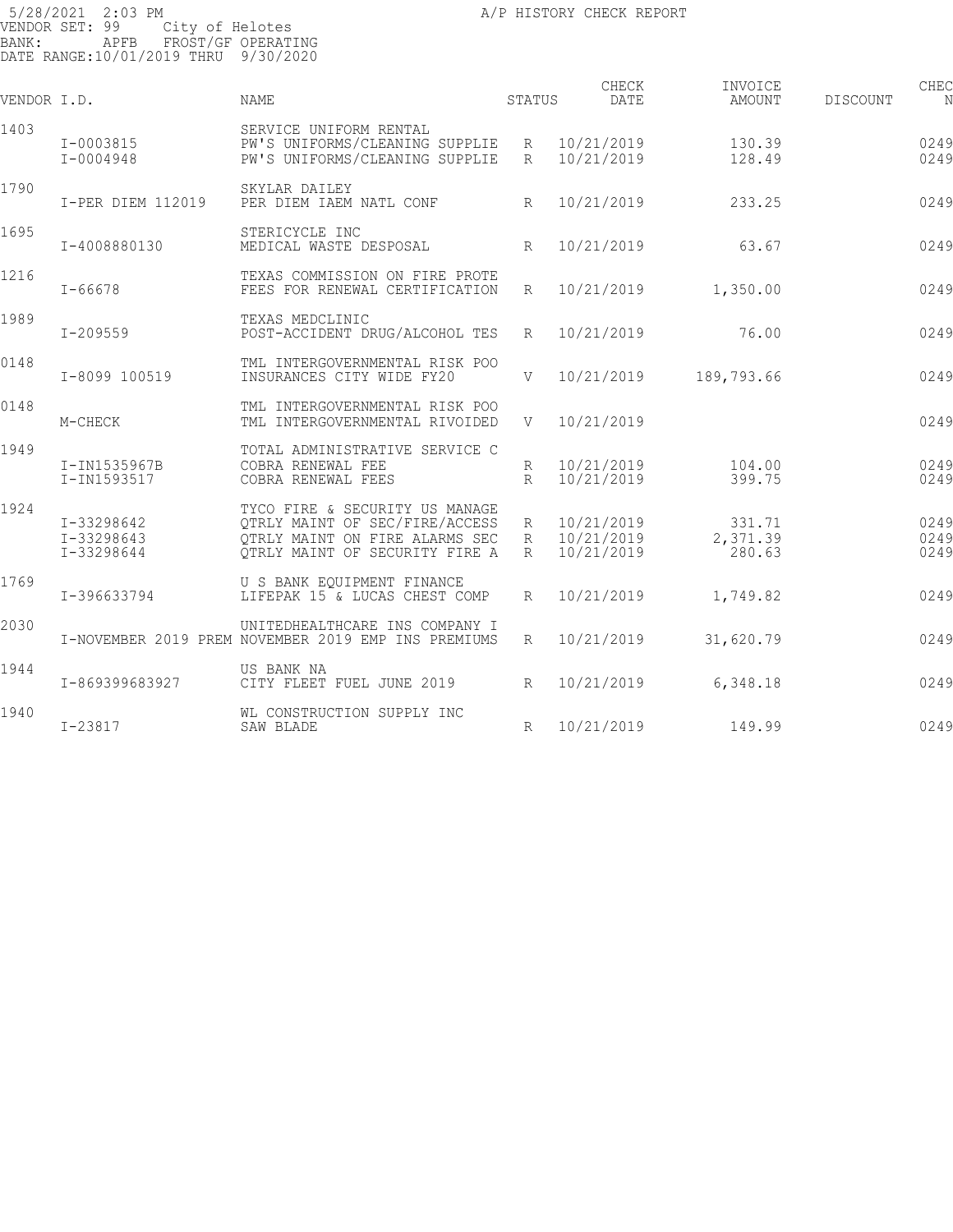| VENDOR I.D. |                                                           | <b>NAME</b>                                                                         | STATUS               |                          | CHECK<br>DATE | INVOICE<br>AMOUNT   | DISCOUNT | CHEC         |
|-------------|-----------------------------------------------------------|-------------------------------------------------------------------------------------|----------------------|--------------------------|---------------|---------------------|----------|--------------|
| 1896        | $I-MIL$ $11-3/5-19$                                       | APRIL NEWBY<br>MILEAGE REIMBURSEMENT A NEWBY                                        |                      | R 10/31/2019             |               | 74.82               |          | 0249         |
| 1476        | I-LI6702                                                  | BEXAR COUNTY CLERK<br>DRUG ANALYSIS TESTING                                         | R                    | 10/31/2019               |               | 60.00               |          | 0249         |
| 1952        | C-PRM ADJ 0819 HEALT DENTAL INSURANCE<br>I-PREM SEPT 2019 | BLUE CROSS BLUE SHIELD OF TX<br>FINAL PREM FOR SEPTEMBER 2019                       | R<br>R               | 10/31/2019<br>10/31/2019 |               | $0.05$ CR<br>144.02 |          | 0249<br>0249 |
| 1051        | I-OCTOBER 2019<br>I-SEPTEMBER 2019                        | DAMARIS SERNA<br>CUSTODIAN SERVICES PD<br>CUSTODIAN SERVICES FOR PD                 | R<br>$R_{\parallel}$ | 10/31/2019<br>10/31/2019 |               | 360.00<br>360.00    |          | 0249<br>0249 |
| 2042        | $I-136878$                                                | DEWINNE EQUIPMENT CO INC<br>NEW PUMP FOR BLACK WATER TRAIL R                        |                      | 10/31/2019               |               | 342.99              |          | 0249         |
| 1865        | $I - 49024$<br>$I - 49041$                                | ESD AND ASSOCIATES<br>SSL CERT PURCHASE MRKT PL WEB<br>MNTHLY WEBSITE MNGMNT OCT 19 | R<br>R               | 10/31/2019<br>10/31/2019 |               | 130.00<br>608.00    |          | 0249<br>0249 |
| 1403        | I-6012 102319                                             | SERVICE UNIFORM RENTAL<br>PW'S UNIF/CLEANING SUPPLIES                               | $R_{\rm}$            | 10/31/2019               |               | 128.49              |          | 0249         |
| 0008        | I-OCT PREMIUMS 2019                                       | STANDARD INSURANCE INC<br>OCT 2019 LIFE/DISP INS PREMIUM                            | R                    | 10/31/2019               |               | 4,071.04            |          | 0249         |
| 0145        | I-0039133101419                                           | TIME WARNER CABLE SAN ANTONIO<br>INTERNET/CABLE SERVCIES                            | $R_{\rm}$            | 10/31/2019               |               | 565.29              |          | 0249         |
| 0777        | I-1149278946                                              | UNITED SITE SERVICES<br>PORT A POTTY SERVICE MRKT PL                                | $R_{\parallel}$      | 10/31/2019               |               | 226.36              |          | 0249         |
| 1883        | I-1820769                                                 | XEROX CORPORATION<br>CITY COPIER LEASE/PURCHASE                                     | $R_{\parallel}$      | 10/31/2019               |               | 1,987.00            |          | 0249         |
| 0624        |                                                           | THOMAS SCHOOLCRAFT<br>I-JULY/SEPT 2019 REI MILEAGE/CELL REIMB MAYOR                 | R                    | 11/01/2019               |               | 444.30              |          | 0249         |
| 1978        | I-PR 101819<br>I-PR 110119                                | U S DEPARTMENT OF EDUCATION AW<br>SCHOOL GARNISHMENT<br>SCHOOL GARNISHMENT          | R<br>R               | 11/05/2019<br>11/05/2019 |               | 157.78<br>172.89    |          | 0249<br>0249 |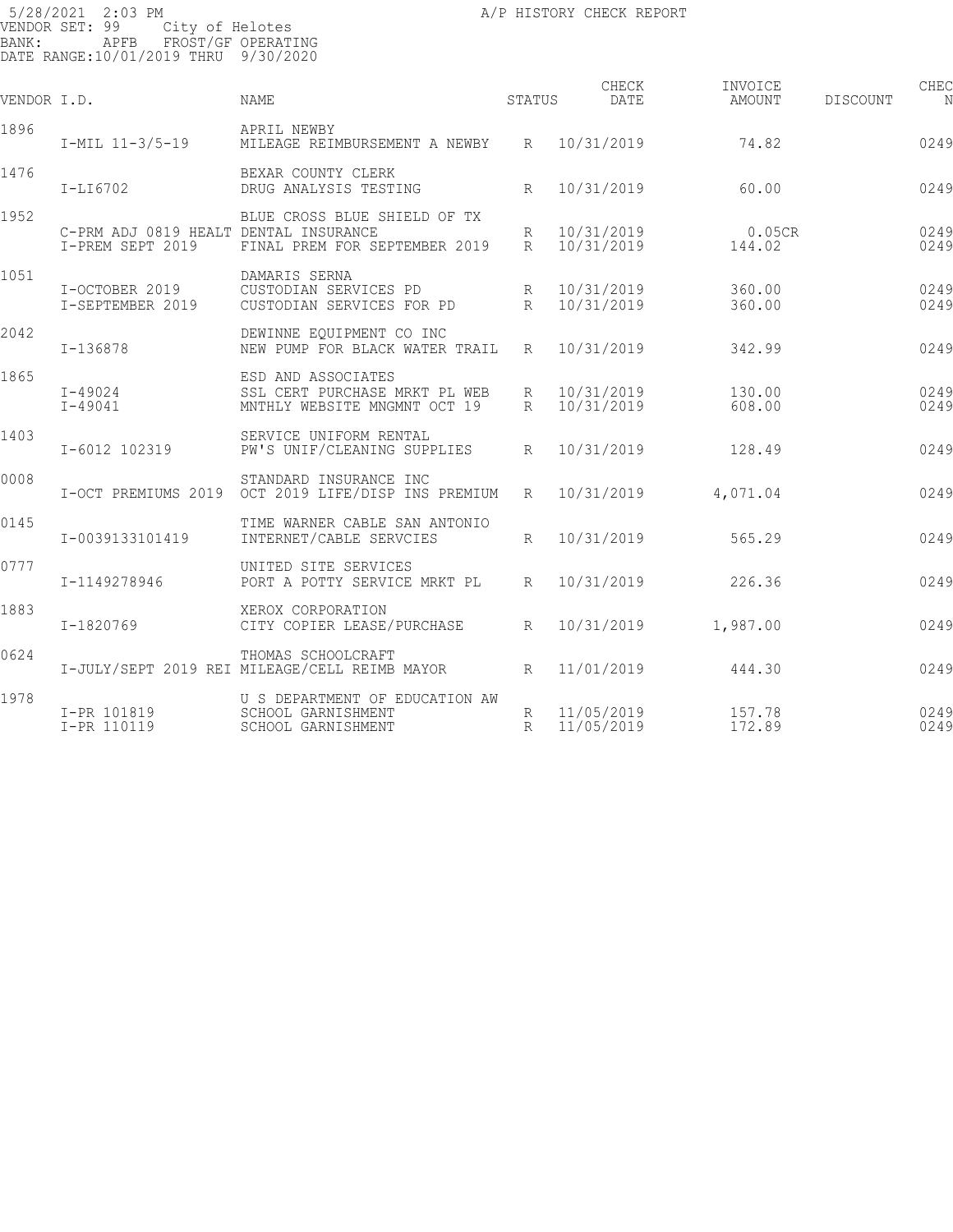| VENDOR I.D. |                                        | <b>NAME</b>                                                                                                         | STATUS                          | CHECK<br>DATE                            | INVOICE<br>AMOUNT          | DISCOUNT | CHEC<br>N            |
|-------------|----------------------------------------|---------------------------------------------------------------------------------------------------------------------|---------------------------------|------------------------------------------|----------------------------|----------|----------------------|
| 1938        | I-NOVEMBER 2019                        | A BRISENO II ATTORNEY PLLC<br>COURT JUDGE NOVEMBER 2019                                                             |                                 | R 11/19/2019                             | 400.00                     |          | 0249                 |
| 1852        | $I-105661$                             | AIR AUTHORITY LLC<br>CITY HALL UNIT #3 REPAIR                                                                       | R                               | 11/19/2019                               | 478.00                     |          | 0249                 |
| 1819        | $I-354$                                | ANTONIO RODRIGUEZ<br>SOUND FOR 2019 VET CONCERT                                                                     | V                               | 11/19/2019                               | 550.00                     |          | 0249                 |
| 1819        | M-CHECK                                | ANTONIO RODRIGUEZ<br>ANTONIO RODRIGUEZ<br>VOIDED                                                                    | V                               | 11/19/2019                               |                            |          | 0249                 |
| 2003        | $I - 820191$                           | ARCHITECTURAL DIVISION 8 INC<br>REPLACE PARTS ON DOOR HANDLE                                                        | $R_{\parallel}$                 | 11/19/2019                               | 46.16                      |          | 0249                 |
| 1476        | $I-LI6750$<br>$I-LI6751$<br>$I-LI6752$ | BEXAR COUNTY CLERK<br>DRUG ID ANALYSIS<br>DRUG ID ANALYSIS<br>DRUG ID NANLUSIS                                      | R<br>$R_{\parallel}$            | 11/19/2019<br>R 11/19/2019<br>11/19/2019 | 227.00<br>99.00<br>99.00   |          | 0249<br>0249<br>0249 |
| 0119        | I-OCTOBER 2019                         | BINGHAM & LEA PC INC<br>JUDGE OCTOBER 2019                                                                          | R                               | 11/19/2019                               | 400.00                     |          | 0249                 |
| 1918        | I-IN3780900                            | FLEETMATICS USA HOLDINGS INC<br>GPS TRACKING ON CITY VEHICLES                                                       | R                               | 11/19/2019                               | 1,356.00                   |          | 0249                 |
| 1531        | I-03229802619245                       | FRED PRYOR SEMINARS<br>ANNUAL MEMEMBERSHIP T DURR                                                                   | $R_{\parallel}$                 | 11/19/2019                               | 299.00                     |          | 0249                 |
| 1432        |                                        | MISTY ERLUND<br>I-110219 BAND MRKPLC BAND FOR MARKET PLACE 1119                                                     | $R_{\perp}$                     | 11/19/2019                               | 400.00                     |          | 0249                 |
| 1718        | I-144725277                            | J W PEPPER & SON INC<br><b>BAND MUSIC</b>                                                                           | $R_{\rm}$                       | 11/19/2019                               | 87.00                      |          | 0249                 |
| 1927        | I-7018545                              | KOLOGIK<br>COPSYNC USER LICENSE                                                                                     | $R_{\parallel}$                 | 11/19/2019                               | 12,825.00                  |          | 0249                 |
| 0658        | I-126928                               | THE POLICE AND SHERIFFS PRESS<br>STATE REQUIRED ID CARDS                                                            | $R_{\perp}$                     | 11/19/2019                               | 17.55                      |          | 0249                 |
| 0921        | I-SA90136<br>I-SA90138<br>I-SA90139    | VANGUARD CLEANING SYSTEM INC<br>CITY HALL CUSTODIAN 1119<br>FIRE DEPT CUSTODIAN 1119<br>PUBLIC WORKS CUSTODIAN 1119 | $R_{\parallel}$<br>$\mathbb{R}$ | R 11/19/2019<br>11/19/2019<br>11/19/2019 | 475.00<br>361.00<br>140.00 |          | 0249<br>0249<br>0249 |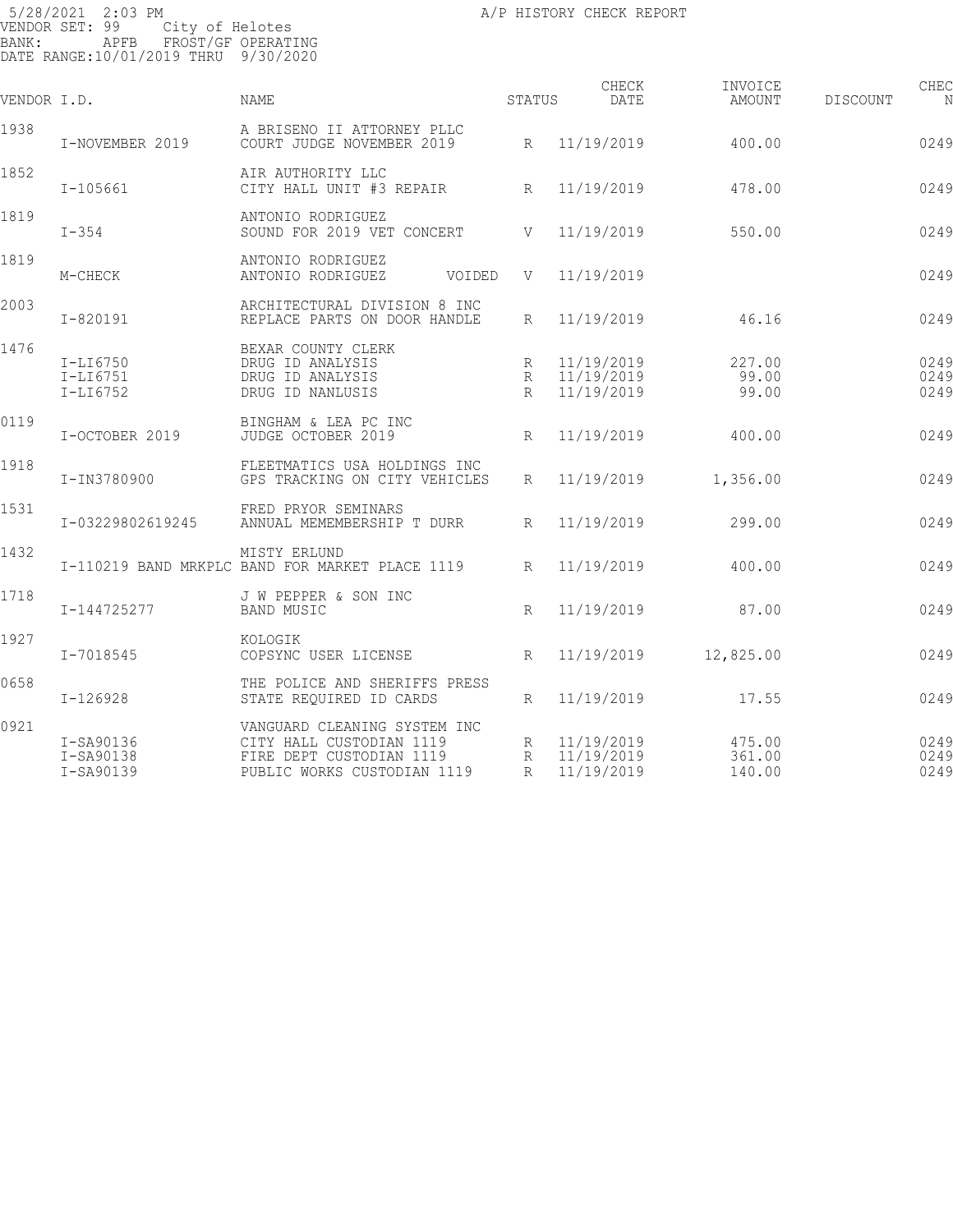| VENDOR I.D. |                                                                                                       | NAME                                                                                                                                                                            | STATUS                     | CHECK<br>DATE                                                                    | INVOICE<br>AMOUNT                                          | <b>DISCOUNT</b> | CHEC<br>N                                    |
|-------------|-------------------------------------------------------------------------------------------------------|---------------------------------------------------------------------------------------------------------------------------------------------------------------------------------|----------------------------|----------------------------------------------------------------------------------|------------------------------------------------------------|-----------------|----------------------------------------------|
| 1721        | I-7128490501                                                                                          | A T & T<br>CITY HALL LAND LINES & INTERNE                                                                                                                                       | R                          | 11/21/2019                                                                       | 1,526.15                                                   |                 | 0249                                         |
| 0021        | I-11092019<br>I-11092019 EDC                                                                          | A T & T MOBILITY<br>MOBILE PHONES/HOT SPOTS/TABLET<br>MOBLE PHONE/HOTSPOT/TABLET                                                                                                | R<br>$R_{\parallel}$       | 11/21/2019<br>11/21/2019                                                         | 1,218.88<br>87.73                                          |                 | 0250<br>0250                                 |
| 1310        | I-TRVL REIMB 1219                                                                                     | ANDREA M GOFF<br>A GOFF ICM SEMINAR PER DIEM                                                                                                                                    | $R_{\parallel}$            | 11/21/2019                                                                       | 310.88                                                     |                 | 0250                                         |
| 0029        | I-OCTOBER 2019                                                                                        | BRUCE C BEALOR<br>BUILDING INSPECTOR 1019                                                                                                                                       | $R_{\parallel}$            | 11/21/2019                                                                       | 12,155.00                                                  |                 | 0250                                         |
| 0353        | I-20740336                                                                                            | CANON FINANCIAL SERVICES INC<br>PLOTTER PAYMENT                                                                                                                                 | V                          | 11/21/2019                                                                       | 548.72                                                     |                 | 0250                                         |
| 0353        | M-CHECK                                                                                               | CANON FINANCIAL SERVICES INC<br>CANON FINANCIAL SERVICESVOIDED                                                                                                                  | V                          | 11/21/2019                                                                       |                                                            |                 | 0250                                         |
| 2042        | I-137009                                                                                              | DEWINNE EQUIPMENT CO INC<br>2 REAR TIRES GRASSHOPPER                                                                                                                            | R                          | 11/21/2019                                                                       | 285.90                                                     |                 | 0250                                         |
| 1523        | $I-P21368$                                                                                            | ELIGIBILITY TRACKING CALCULATO<br>AFFORDABLE CARE ACT COMPLIANCE                                                                                                                | $R_{\parallel}$            | 11/21/2019                                                                       | 150.00                                                     |                 | 0250                                         |
| 1865        | $I - 49092$                                                                                           | ESD AND ASSOCIATES<br>SSL SEC CERT FOR MRKTPL WEB                                                                                                                               | R                          | 11/21/2019                                                                       | 250.00                                                     |                 | 0250                                         |
| 0060        | I-1007684800 1119<br>I-1025023600 1119<br>I-1025024400 1119<br>I-1025025200 1119<br>I-1025560200 1119 | GREY FOREST UTILITIES INC<br>CITY HALL NATURAL GAS SERV<br>CITY HALL NATURAL GAS SERV<br>CITY HALL NATURAL GAS SERV<br>CITY HALL NATURAL GAS SERV<br>CITY HALL NATURAL GAS SERV | R<br>R<br>R<br>R<br>R      | 11/21/2019<br>11/21/2019<br>11/21/2019<br>11/21/2019<br>11/21/2019               | 10.43<br>10.43<br>10.43<br>127.79<br>10.43                 |                 | 0250<br>0250<br>0250<br>0250<br>0250         |
| 1583        | I-1912352                                                                                             | HEAT SAFETY EOUIPMENT LLC<br>FLOW TEST FOR EQUIPMENT                                                                                                                            | $R_{\parallel}$            | 11/21/2019                                                                       | 85.00                                                      |                 | 0250                                         |
| 0069        | I-STMNT 1019                                                                                          | HOME DEPOT INC<br>BUILDING MAINT / PAINTING SUPP                                                                                                                                | R                          | 11/21/2019                                                                       | 410.38                                                     |                 | 0250                                         |
| 0071        | $I - 6380$<br>$I - 6381$<br>$I - 6382$<br>$I - 6383$<br>$I - 6384$<br>$I - 6386$                      | JOHN ROBERT KUEHL<br>RESET FORMS COURT<br>DRIVING SAFETY COURSE REQ FORM<br>DEFERRED DISPOSITION FORMS<br>COURT JACKETS<br>MCOURT ENVELOPES<br>CITATION BOOKS / CRT SUMMONS     | R<br>R<br>R<br>R<br>R<br>R | 11/21/2019<br>11/21/2019<br>11/21/2019<br>11/21/2019<br>11/21/2019<br>11/21/2019 | 298.80<br>246.80<br>298.80<br>388.00<br>895.60<br>1,204.00 |                 | 0250<br>0250<br>0250<br>0250<br>0250<br>0250 |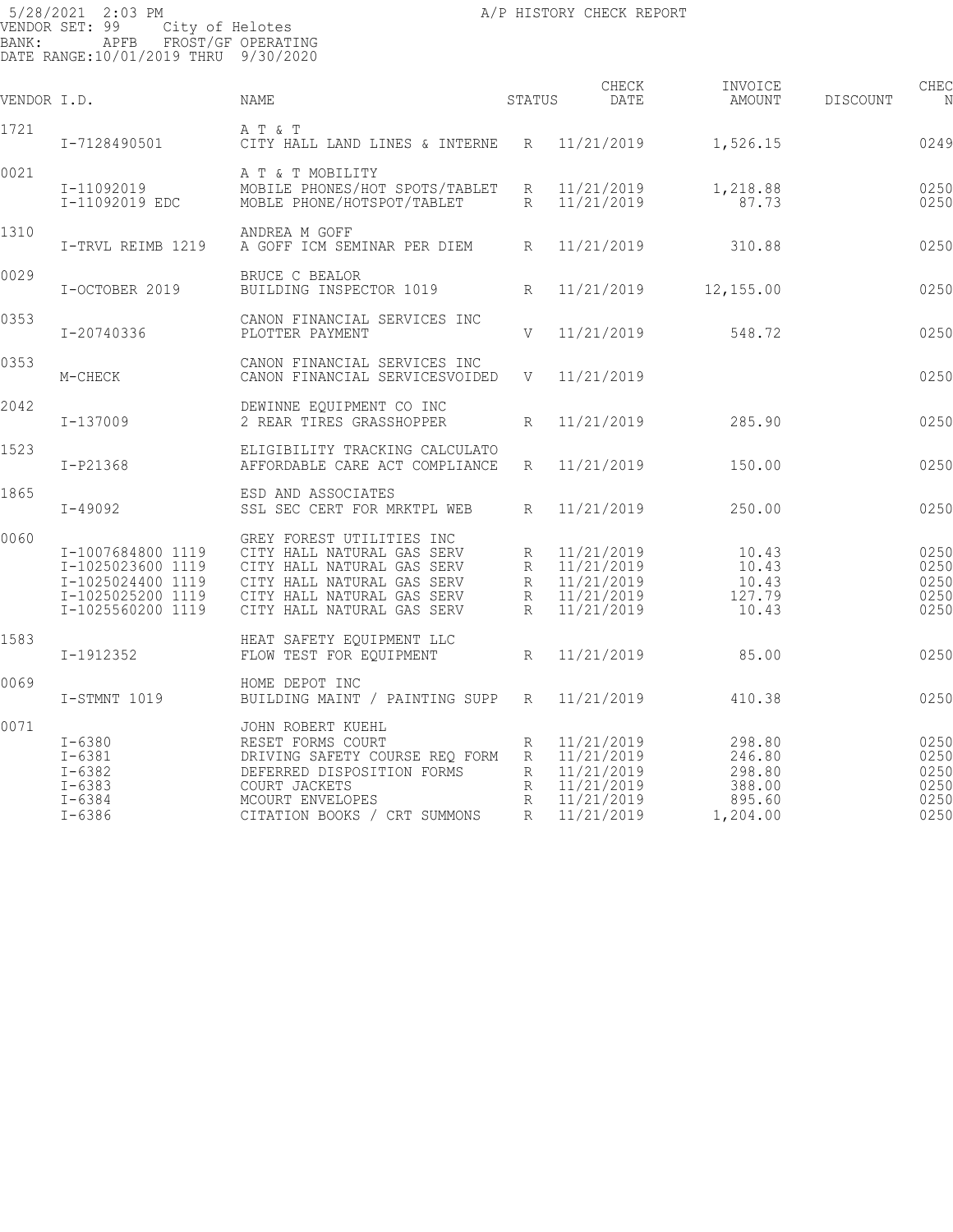| VENDOR I.D. |                                                                                      | <b>NAME</b>                                                                                                                                                                                                               | STATUS                                | CHECK<br>DATE                                                                    | INVOICE<br><b>AMOUNT</b>                                | <b>DISCOUNT</b> | CHEC                                         |
|-------------|--------------------------------------------------------------------------------------|---------------------------------------------------------------------------------------------------------------------------------------------------------------------------------------------------------------------------|---------------------------------------|----------------------------------------------------------------------------------|---------------------------------------------------------|-----------------|----------------------------------------------|
| 1480        | I-AUGUST 2019<br>I-SEPTEMBER 2019                                                    | LINEBARGER GOGGAN BLAIR & SAMP<br>COLLECTION FEES FOR AUG 2019<br>COLLECTIONS FEES SEPTEMBER                                                                                                                              | R<br>R                                | 11/21/2019<br>11/21/2019                                                         | 1,493.83<br>1,458.10                                    |                 | 0250<br>0250                                 |
| 0427        | I-NOVEMBER 2019                                                                      | MARIO A TREVINO<br>COURT JUDGE 1119                                                                                                                                                                                       | $\mathbb{R}$                          | 11/21/2019                                                                       | 800.00                                                  |                 | 0250                                         |
| 0097        | $I - 5571$                                                                           | THOMAS PATRICK JOHNSON<br>REP LAMP BALLAST HPD                                                                                                                                                                            | R                                     | 11/21/2019                                                                       | 215.00                                                  |                 | 0250                                         |
| 1196        | I-OCTOBER 2019                                                                       | MONTY JOE MCGUFFIN<br>HEALTH INSPECTOR OCT 2019                                                                                                                                                                           | R                                     | 11/21/2019                                                                       | 650.00                                                  |                 | 0250                                         |
| 1724        | I-00336157                                                                           | MUNICIPAL CODE CORPORATION<br>SUP #5 CODIFICATION OF ORD                                                                                                                                                                  | $R_{\rm}$                             | 11/21/2019                                                                       | 252.00                                                  |                 | 0250                                         |
| 1347        | $I - 13725$                                                                          | NEW BURNIN' BUSH LLC<br>MULCH FOR NEW FLOWER BEDS                                                                                                                                                                         | R                                     | 11/21/2019                                                                       | 40.00                                                   |                 | 0250                                         |
| 0793        | I-394632758001<br>I-394637208001<br>I-394637209001<br>I-397721783001                 | OFFICE DEPOT INC<br>COFFEE PD/ADMIN/COURT<br>PD OFFICE SUPPLIES<br>PD OFFICE SUPPLIES<br>OFFICE SUPPLIES ADMIN/COURT                                                                                                      | R<br>R<br>R<br>$R_{\rm}$              | 11/21/2019<br>11/21/2019<br>11/21/2019<br>11/21/2019                             | 85.74<br>590.04<br>81.87<br>494.04                      |                 | 0250<br>0250<br>0250<br>0250                 |
| 0809        | $I - 97171$<br>$I - 97184$<br>$I - 97185$                                            | RX TECHNOLOGY<br>IT SERVICES NOVEMBER 2019<br>IT SERVCIES NOVEMBER 2019<br>IT SERVICES NOVEMBER 2019                                                                                                                      | R<br>R<br>R                           | 11/21/2019<br>11/21/2019<br>11/21/2019                                           | 4,838.00<br>174.00<br>1,200.00                          |                 | 0250<br>0250<br>0250                         |
| 0191        | I-20000334                                                                           | SAN ANTONIO EXPRESS NEWS<br>PUBLIC NOTICE OF ORDINANCE                                                                                                                                                                    | $R_{\rm}$                             | 11/21/2019                                                                       | 803.48                                                  |                 | 0250                                         |
| 0121        | I-01414030001 1019<br>I-01447360001 1119<br>I-01447390001 1119<br>I-27172310001 1119 | SAN ANTONIO WATER SYSTEMS<br>CITY HALL WATER SERVICE<br>CITY HALL WATER SERVICE<br>IRRIGATION OLD TOWN WATER SERV<br>DISC GOLF WATER SERVICE                                                                              | R<br>R<br>$\mathbb{R}$<br>R           | 11/21/2019<br>11/21/2019<br>11/21/2019<br>11/21/2019                             | 308.48<br>252.40<br>40.95<br>31.86                      |                 | 0250<br>0250<br>0250<br>0250                 |
| 1403        | I-0007079<br>I-0008140<br>I-0009196<br>I-1737549<br>I-1742594<br>I-S0006955          | SERVICE UNIFORM RENTAL<br>PUB WORKS UNIF/CLEAN SUPPLIES<br>PUB WORKS UNIF/ CLEAN SUPPLIES<br>PUB WORKS UNIF/CLEAN SUPPLIES<br>PUB WORKS UNIF/CLEAN SUPPLIES<br>PUB WORKS UNIF/CLEAN SUPPLIES<br>PUBLIC WORKS UNIF JACKETS | R<br>R<br>R<br>R<br>$\mathbb{R}$<br>R | 11/21/2019<br>11/21/2019<br>11/21/2019<br>11/21/2019<br>11/21/2019<br>11/21/2019 | 128.49<br>132.31<br>128.49<br>126.37<br>128.50<br>94.00 |                 | 0250<br>0250<br>0250<br>0250<br>0250<br>0250 |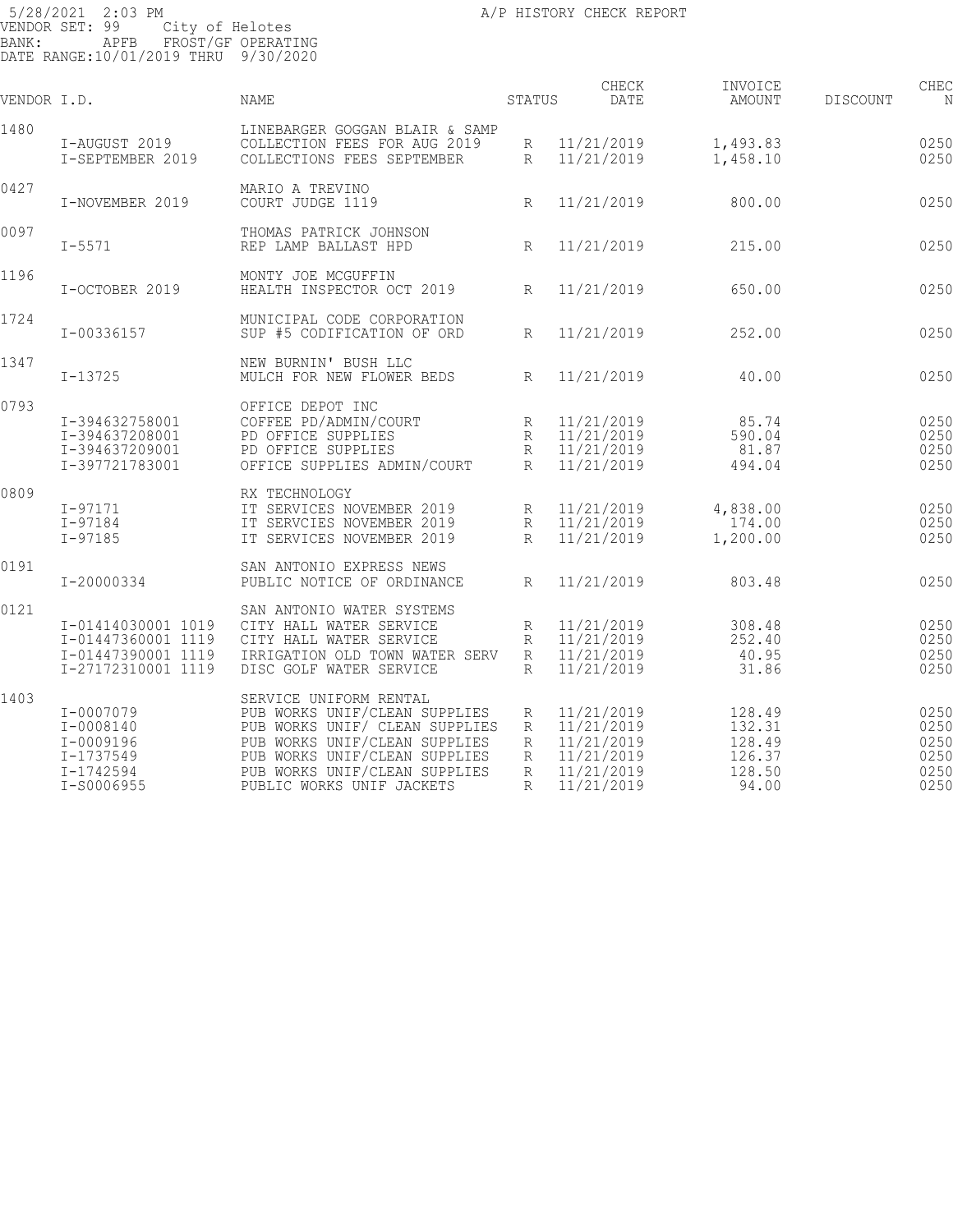| VENDOR I.D. |                                                                | <b>NAME</b>                                                                             | STATUS      | CHECK<br><b>DATE</b>                   | INVOICE<br>AMOUNT          | <b>DISCOUNT</b> | CHEC<br>N            |
|-------------|----------------------------------------------------------------|-----------------------------------------------------------------------------------------|-------------|----------------------------------------|----------------------------|-----------------|----------------------|
| 1098        | I-2823752M                                                     | STRYKER SALES CORP<br>MEDICAL SUPPLIES                                                  | R           | 11/21/2019                             | 1,862.35                   |                 | 0250                 |
| 2047        | $I - 04172$                                                    | TEXAS COURT CLERKS ASSOCIATION<br>ANNUAL MEMBERSHIP Y GUTTIERREZ                        | R           | 11/21/2019                             | 55.00                      |                 | 0250                 |
| 0148        | I-8099 110119                                                  | TML INTERGOVERNMENTAL RISK POO<br>LIABILITY DEDUCTIBLE ANIMAL CO                        | R           | 11/21/2019                             | 500.00                     |                 | 0250                 |
| 0777        | I-1149407530                                                   | UNITED SITE SERVICES<br>MARKETPLACE RESTROOMS                                           | $R_{\rm}$   | 11/21/2019                             | 226.36                     |                 | 0250                 |
| 1944        | I-869399683905<br>I-869399683944                               | US BANK NA<br>FUEL FOR CITY VEHICLES 022019<br>VEHICLE FUEL BILL                        | R<br>R      | 11/21/2019<br>11/21/2019               | 4,558.89<br>5,039.92       |                 | 0250<br>0250         |
| 0921        | I-SA90137                                                      | VANGUARD CLEANING SYSTEM INC<br>DISPATCH CUSTODIAN                                      | R           | 11/21/2019                             | 90.30                      |                 | 0250                 |
| 0353        | I-20740336 112219                                              | CANON FINANCIAL SERVICES INC<br>PLOTTER FINANCING                                       | R           | 11/22/2019                             | 173.72                     |                 | 0250                 |
| 1721        | I-6958221508                                                   | A T & T<br>PHONE BILL CITY HALL                                                         | R           | 12/03/2019                             | 1,580.34                   |                 | 0250                 |
| 0467        | I-69524842507 1119<br>I-69569703846 1119<br>I-69590933842 1119 | A T & T INC<br>CITY HALL PHONE SERVICES<br>CITY HALL PHONES<br>CITY HALL PHONE SERVICES | R<br>R<br>R | 12/03/2019<br>12/03/2019<br>12/03/2019 | 1,023.93<br>69.44<br>93.68 |                 | 0250<br>0250<br>0250 |
| 1974        | I-112120191<br>I-112120192                                     | ALAMO FIRE APPARATUS LLC<br>REPAIRS TO E3<br>REPAIRS TO T1 TENDER FD                    | R<br>R      | 12/03/2019<br>12/03/2019               | 707.79<br>847.97           |                 | 0250<br>0250         |
| 0020        | $I - 46852$                                                    | ARMSTRONG VAUGHAN & ASSOC INC<br>AUDIT FY19 50% COMPLETION BILL                         | R           | 12/03/2019                             | 7,300.00                   |                 | 0250                 |
| 1653        | I-6280565138                                                   | AUTOZONE INC<br>DIESEL EXHAUST FLUID ENG/MED 1                                          | R           | 12/03/2019                             | 50.00                      |                 | 0250                 |
| 0025        | I-PLAT FEE 1219                                                | BEXAR COUNTY CLERK<br>PLAT REC REE GOODSON SUBDIVISI                                    | R           | 12/03/2019                             | 82.00                      |                 | 0250                 |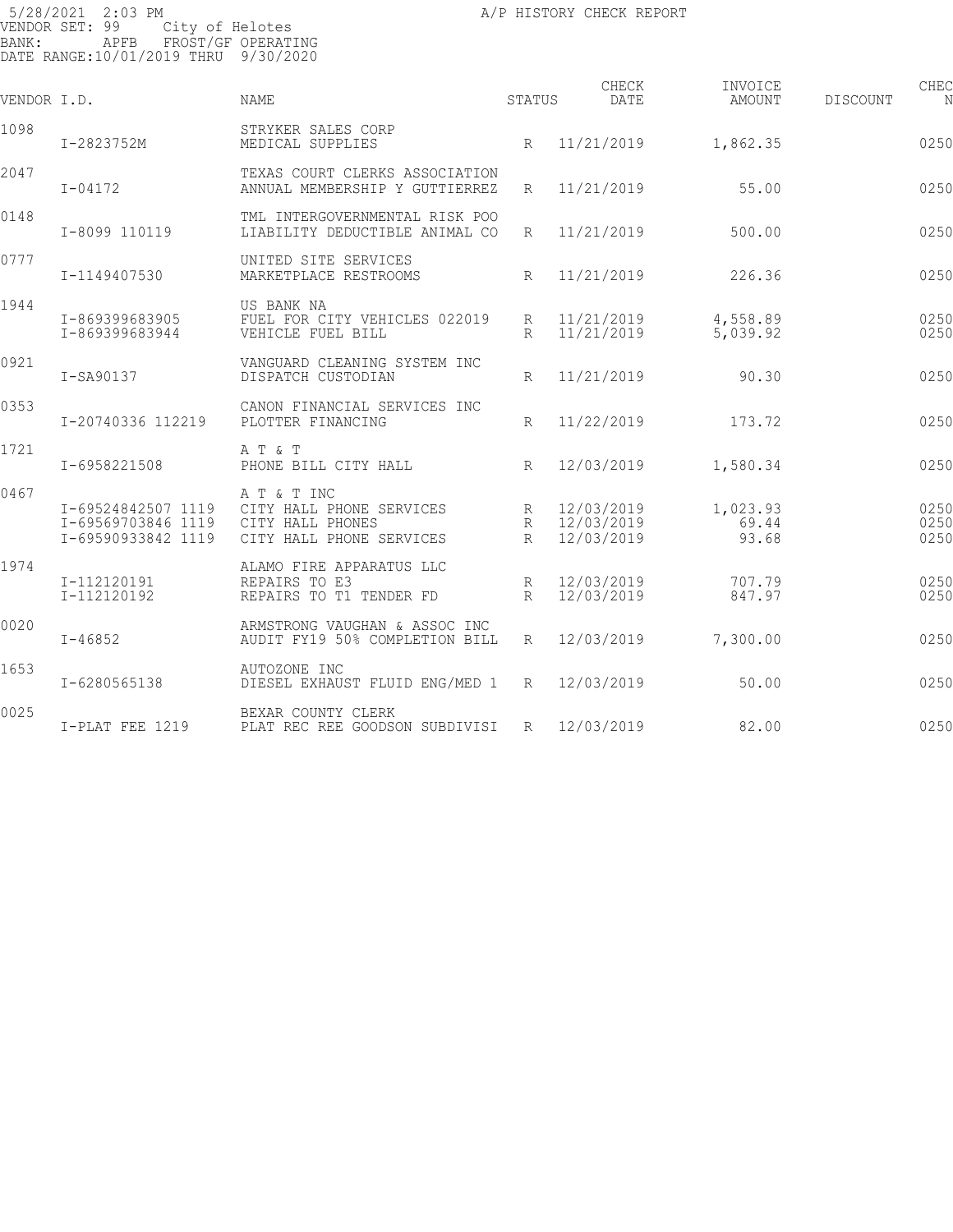| VENDOR I.D. |                   | <b>NAME</b>                    | STATUS       | CHECK<br>DATE | INVOICE<br>AMOUNT | CHEC<br>DISCOUNT<br>N |
|-------------|-------------------|--------------------------------|--------------|---------------|-------------------|-----------------------|
| 0119        |                   | BINGHAM & LEA PC INC           |              |               |                   |                       |
|             | I-NOVEMBER 2019   | COURT & JURY TRIAL JUDGE       | R            | 12/03/2019    | 800.00            | 0250                  |
| 0042        |                   | CITY PUBLIC SERVICE            |              |               |                   |                       |
|             | I-3000530099 1119 | ELECTRIC SERVICE               | R            | 12/03/2019    | 1,105.04          | 0250                  |
|             | I-3000819534 1119 | ELECTRIC TRAFFIC LIGHT LESLIE  | R            | 12/03/2019    | 56.72             | 0250                  |
|             | I-3001085347 1219 | ELECTRICITY FOR OLD TOWN LIGHT | R            | 12/03/2019    | 1,237.59          | 0250                  |
|             | I-3002417564 1119 | ELECTRIC PARRIGIN RD PARK      | $\mathbb{R}$ | 12/03/2019    | 963.06            | 0250                  |
|             | I-3002452349 1119 | FD ELECTRIC SERVICES           | R            | 12/03/2019    | 940.29            | 0250                  |
|             | I-3002471776 1119 | PD ELECTRIC SERVICES           | R            | 12/03/2019    | 2,126.63          | 0250                  |
|             | I-3002501943 1119 | ELECTRIC BOX OLD BANDERA RD    | $\mathbb{R}$ | 12/03/2019    | 14.81             | 0250                  |
|             | I-3002510668 1119 | ELECTRIC OLD TOWN              | $\mathbb{R}$ |               | 29.04             | 0250                  |
|             |                   |                                |              | 12/03/2019    |                   |                       |
|             | I-3002510675 1119 | ELECTRIC OUTLETS OLD BANDERA R | $\mathbb{R}$ | 12/03/2019    | 11.21             | 0250                  |
|             | I-3002530708 1119 | ELECTRIC OUTLETS OLD BANDERA R | R            | 12/03/2019    | 11.39             | 0250                  |
|             | I-3002531134 1119 | ELECTRIC WELL @ OLD BANDERA RD | R            | 12/03/2019    | 8.84              | 0250                  |
|             | I-3002825167 1119 | EDC ELECTRIC SERVICES          | $\mathbb{R}$ | 12/03/2019    | 39.34             | 0250                  |
|             | I-3002836202 1119 | SAFETY LIGHT @ CH              | $\mathbb{R}$ | 12/03/2019    | 50.09             | 0250                  |
|             | I-3002838864 1119 | ELECTRIC DECOR LIGHTS OLD TOWN | R            | 12/03/2019    | 74.20             | 0250                  |
|             | I-3003167893 1119 | ELECTRIC CH PLAYGROUND         | $\mathbb{R}$ | 12/03/2019    | 8.93              | 0250                  |
|             | I-3003381122 1119 | ELECTRIC TRAFFIC LIGHT BRAUN R | R            | 12/03/2019    | 34.00             | 0250                  |
|             | I-3003381144 1119 | TRAFFIC LIGHT @ SHAENFIELD/156 | R            | 12/03/2019    | 55.78             | 0250                  |
|             | I-3003495095 1119 | ELECTRIC PW'S                  | R            | 12/03/2019    | 10.26             | 0250                  |
|             | I-3004131330 1119 | ELECTRIC TRAFFIC SIGNAL WILDHO | R            | 12/03/2019    | 54.93             | 0250                  |
|             | I-3004369312 1119 | SEC LIGHTS BRICEWOOD ENTRANCE  | R            | 12/03/2019    | 123.69            | 0250                  |
| 1051        |                   | DAMARIS SERNA                  |              |               |                   |                       |
|             | I-NOVEMBER 2019   | CUSTODIAN FOR PD NOV 2019      | $\mathbb{R}$ | 12/03/2019    | 360.00            | 0250                  |
|             |                   |                                |              |               |                   |                       |
| 0643        |                   | DAVIDSON & TROILO REAM & GARZA |              |               |                   |                       |
|             | $I - 23479$       | PROSECUTOR FEES FOR OCT 2019   | R            | 12/03/2019    | 4,768.70          | 0250                  |
|             | $I - 23480$       | ATTORNY FEES OCT 2019          | R            | 12/03/2019    | 6,500.00          | 0250                  |
|             |                   |                                |              |               |                   |                       |
| 1865        |                   | ESD AND ASSOCIATES             |              |               |                   |                       |
|             | $I - 49130$       | MNTHLY WEBSITE MNGMNT 112019   | R            | 12/03/2019    | 608.00            | 0250                  |
|             | $I - 49144$       | CMS MIGRATION FOR MARKET PLACE | R            | 12/03/2019    | 7,425.00          | 0250                  |
|             | $I - 49149$       | DESING OF PRINT READY MRKT PL  | R            | 12/03/2019    | 350.00            | 0250                  |
| 1741        |                   | GEAR CLEANING SOLUTIONS LLC    |              |               |                   |                       |
|             | $I - 30780$       | BUNKER GEAR CLEANING/INSPECTIO | $\mathbb{R}$ | 12/03/2019    | 829.02            | 0250                  |
|             |                   |                                |              |               |                   |                       |
| 1040        |                   | GULF COAST PAPER CO INC        |              |               |                   |                       |
|             | I-1768764         | FD PAPER & CLEANING SUPPLIES   | R            | 12/03/2019    | 388.13            | 0250                  |
|             | $I - 1769250$     | FD PAPER GOODS/TRASH BAGS      | $\mathbb{R}$ | 12/03/2019    | 107.15            | 0250                  |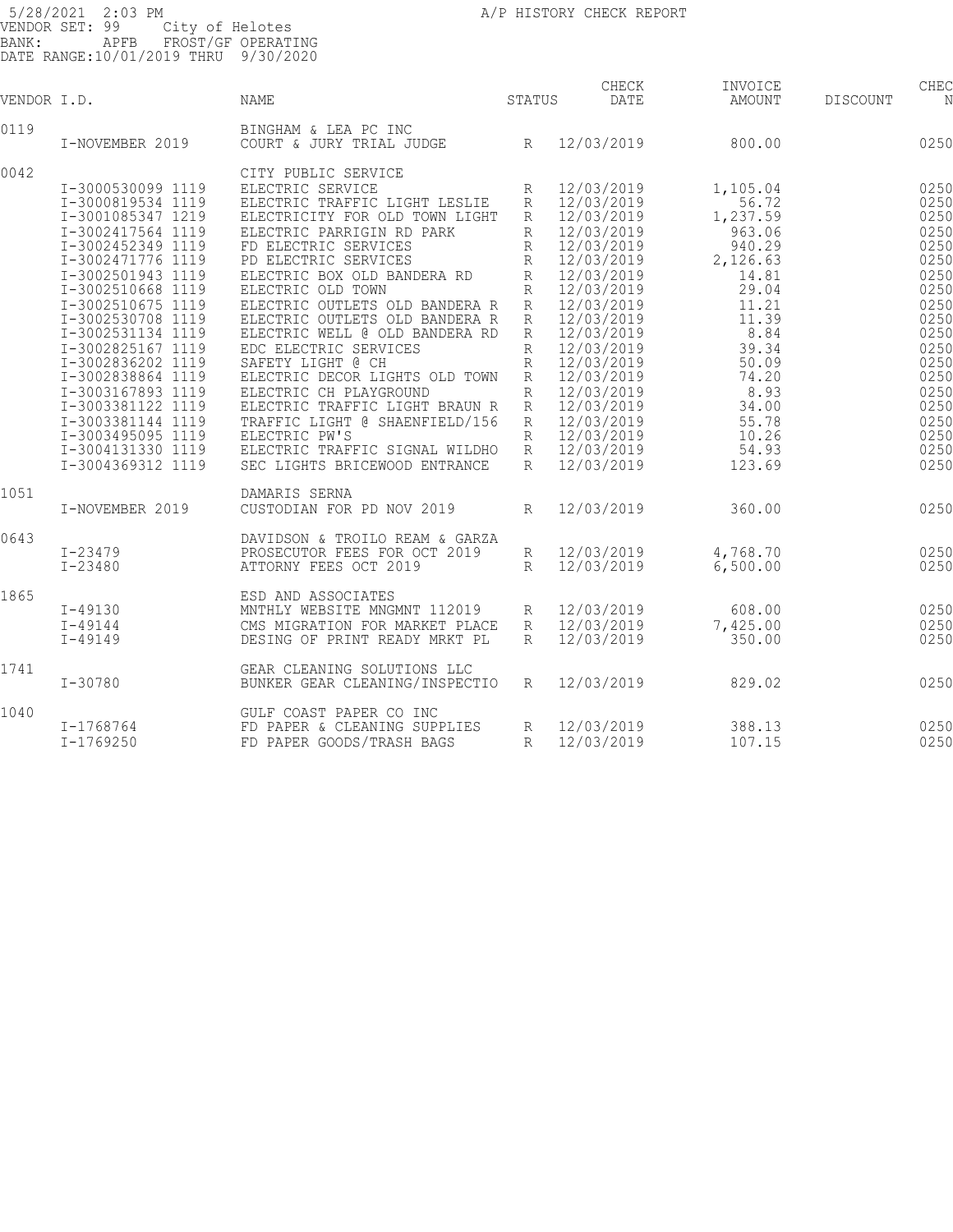5/28/2021 2:03 PM **A/P HISTORY CHECK REPORT** VENDOR SET: 99 City of Helotes BANK: APFB FROST/GF OPERATING DATE RANGE:10/01/2019 THRU 9/30/2020 CHECK INVOICE CHECK CHECK CHECK VENDOR I.D. NAME STATUS DATE AMOUNT DISCOUNT NO STATUS AMOUNT 1583 HEAT SAFETY EQUIPMENT LLC SCBA AIR QUALITY CHECK  $V = 12/03/2019$  250.00 0250 1583 HEAT SAFETY EQUIPMENT LLC HEAT SAFETY EQUIPMENT LLVOIDED V 12/03/2019 250.00CRP 250.00CRP 1236 HENRY SCHEIN INC<br>1-68763888 MEDICAL SUPPLIES I-68763888 MEDICAL SUPPLIES R 12/03/2019 1,750.75 025059 I-69593950 MEDICAL SUPPLIES R 12/03/2019 450.44 025059 I-69614742 MEDICAL SUPPLIES R 12/03/2019 857.36 025059 I-69854065 MEDICAL SUPPLIES R 12/03/2019 164.75 025059 I-69967719 MEDICAL SUPPLIES R 12/03/2019 111.95 025059 I-70215592 MEDICAL SUPPLIES R 12/03/2019 363.88 0250 I-70635022 MEDICAL SUPPLIES R 12/03/2019 642.94 025059 1 100000022<br>
I-70678941 MEDICAL SUPPLIES R 12/03/2019 458.37 0250 1718 J W PEPPER & SON INC NUSIC FOR HELOTES BAND V 12/03/2019 24.95 0250 1718 J W PEPPER & SON INC M-CHECK J W PEPPER & SON INC VOIDED V 12/03/2019 025060 24.95CR 1870 LIGHTNING GLASS INC REPLACE BROKEN WINDOW DOOR CH R 12/03/2019 628.00 0250 0793 OFFICE DEPOT INC I-402131632001 OFFICE SUPPLIES DISP/FD R 12/03/2019 603.36 025062 603.36 1261 ORKIN COMMERCIAL SERVICES PEST CONTROL CITY HALL  $R = 12/03/2019$  155.00 0250 0519 PETTY CASH I-PCASH REIM 1219 PETTY CASH REIMB 1219 R 12/03/2019 271.93 025064 271.93 0923 PITNEY BOWES PURCHASE POWER OVERAGE ON POSTAGE R 12/03/2019 17.24 0250 1811 RANDALL G LARKIN BAND FOR DEC 7TH MARKET PL R 12/03/2019 400.00 0250 1651 READY REFRESH BY NESTLE

I-19J0119942563 WATER SERVICE FOR CITY HALL R 12/03/2019 94.87 025067

I-19k0119942563 WATER SERVICE FOR CH R 12/03/2019 117.86 025067 212.73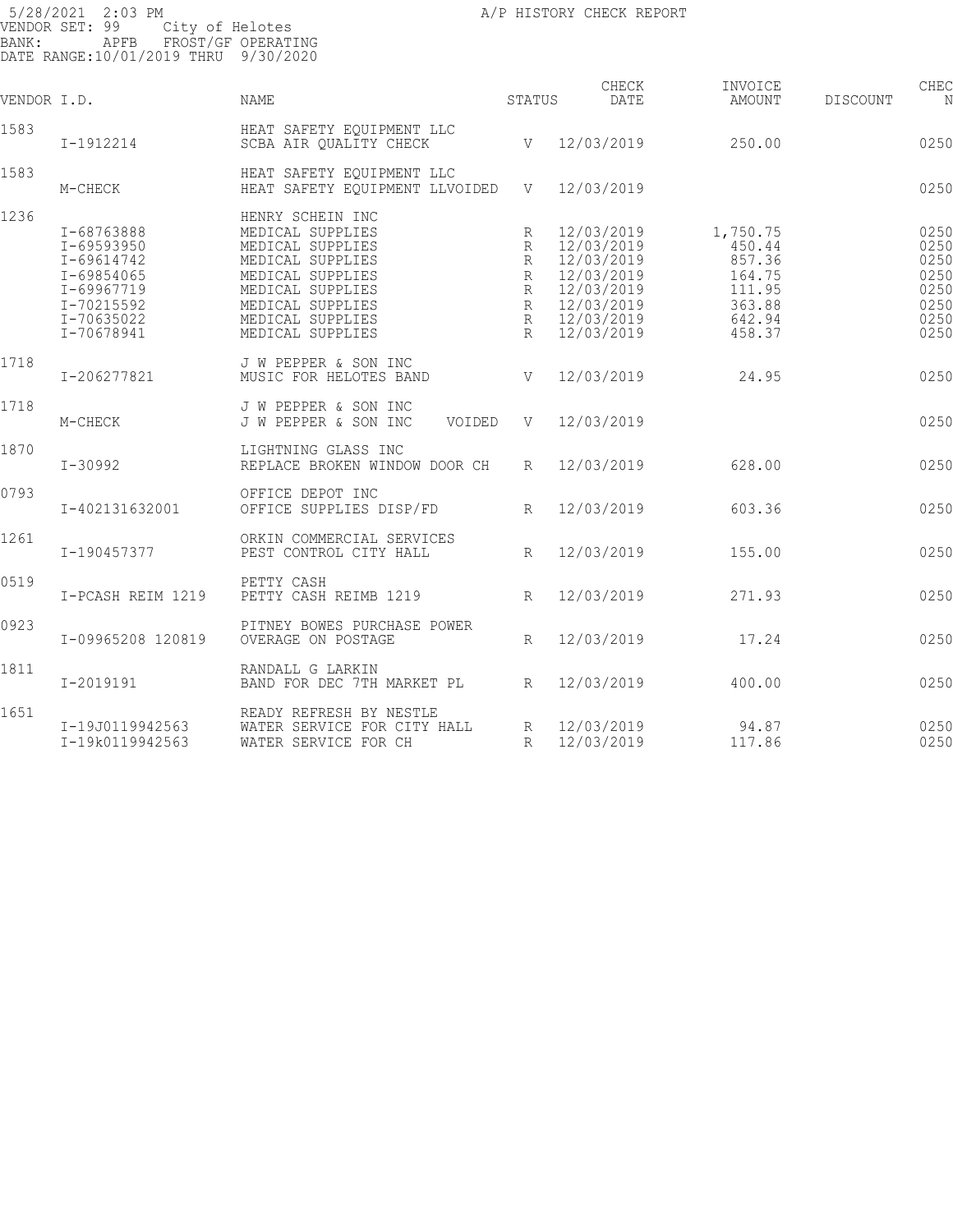| VENDOR I.D. |                                       | NAME                                                                                                     | STATUS               | CHECK<br>DATE                            | INVOICE<br>AMOUNT              | <b>DISCOUNT</b> | CHEC<br>N            |
|-------------|---------------------------------------|----------------------------------------------------------------------------------------------------------|----------------------|------------------------------------------|--------------------------------|-----------------|----------------------|
| 0809        | $I - 97404$<br>$I - 97405$<br>I-97406 | RX TECHNOLOGY<br>ANTI VIRUS PROTECTIONS<br>OFFSITE RETENTION CLOUD SERV<br>IT SERVICE AGREEMENT DEC 2019 | R<br>R               | R 12/03/2019<br>12/03/2019<br>12/03/2019 | 174.00<br>1,200.00<br>4,838.00 |                 | 0250<br>0250<br>0250 |
| 0120        | I-20144220                            | SAECO ELECTRIC & UTILITY LTD<br>REP TO TRAF SIGNAL AT BRAUN/WH                                           | R                    | 12/03/2019                               | 855.95                         |                 | 0250                 |
| 1588        | I-8128569545                          | SHRED-IT USA LLC<br>SHREDDING SERVICES SEP/OCT 19                                                        | R                    | 12/03/2019                               | 74.69                          |                 | 0250                 |
| 0932        | I-RICO000255                          | SOUTHWEST TEXAS REGIONAL ADV C<br>ANNUAL SUB FOR REG INFECTION C                                         | R                    | 12/03/2019                               | 497.00                         |                 | 0250                 |
| 2049        | $I - 1859$                            | STATION AUTOMATION INC<br>ANNUAL SUB TO PSTRAX.COM                                                       | $R_{\parallel}$      | 12/03/2019                               | 4,413.00                       |                 | 0250                 |
| 2043        | I-9501634533<br>I-9501896529          | TELEFLEX LLC<br>MEDICAL SUPPLIES<br>MEDICAL SUPPLIES                                                     | R<br>$R_{\parallel}$ | 12/03/2019<br>12/03/2019                 | 1,115.50<br>642.74             |                 | 0250<br>0250         |
| 1843        | $I-Q3 2019$                           | TEXAS DEVELOPERS LLC<br>380 ECON DEV AGR Q3 2019 # 10                                                    | R                    | 12/03/2019                               | 303,806.05                     |                 | 0250                 |
| 0141        | I-C619 111119                         | TEXAS MUNICIPAL LEAGUE<br>2020 TML ANNUAL MEMBERSHIP                                                     | R                    | 12/03/2019                               | 2,169.00                       |                 | 0250                 |
| 2046        | I-19024692                            | TEXDOOR LTD<br>REPLACE BAY DOOR #8                                                                       | R                    | 12/03/2019                               | 1,637.87                       |                 | 0250                 |
| 0658        | I-127396                              | THE POLICE AND SHERIFFS PRESS<br>COMMISSION & IDENT CARDS PD                                             | R                    | 12/03/2019                               | 77.92                          |                 | 0250                 |
| 0489        | $I - 16478$                           | TIETZE PLUMBING INC<br>REPAIR OF BACKFLOW VLAVE CH                                                       | R                    | 12/03/2019                               | 1,999.18                       |                 | 0250                 |
| 0145        | I-0039133111419                       | TIME WARNER CABLE SAN ANTONIO<br>INTERNET & CABLE SERVICES                                               | R                    | 12/03/2019                               | 565.29                         |                 | 0250                 |
| 1924        | I-33342962                            | TYCO FIRE & SECURITY US MANAGE<br>BATTERIES FOR FIRE ALARM                                               | R                    | 12/03/2019                               | 129.90                         |                 | 0250                 |
| 0777        | I-1149341122<br>I-1149347687          | UNITED SITE SERVICES<br>PORT O POTTIE CH PARK<br>PORT O POTTIE DISC GOLF PARK                            | R<br>R               | 12/03/2019<br>12/03/2019                 | 166.60<br>169.22               |                 | 0250<br>0250         |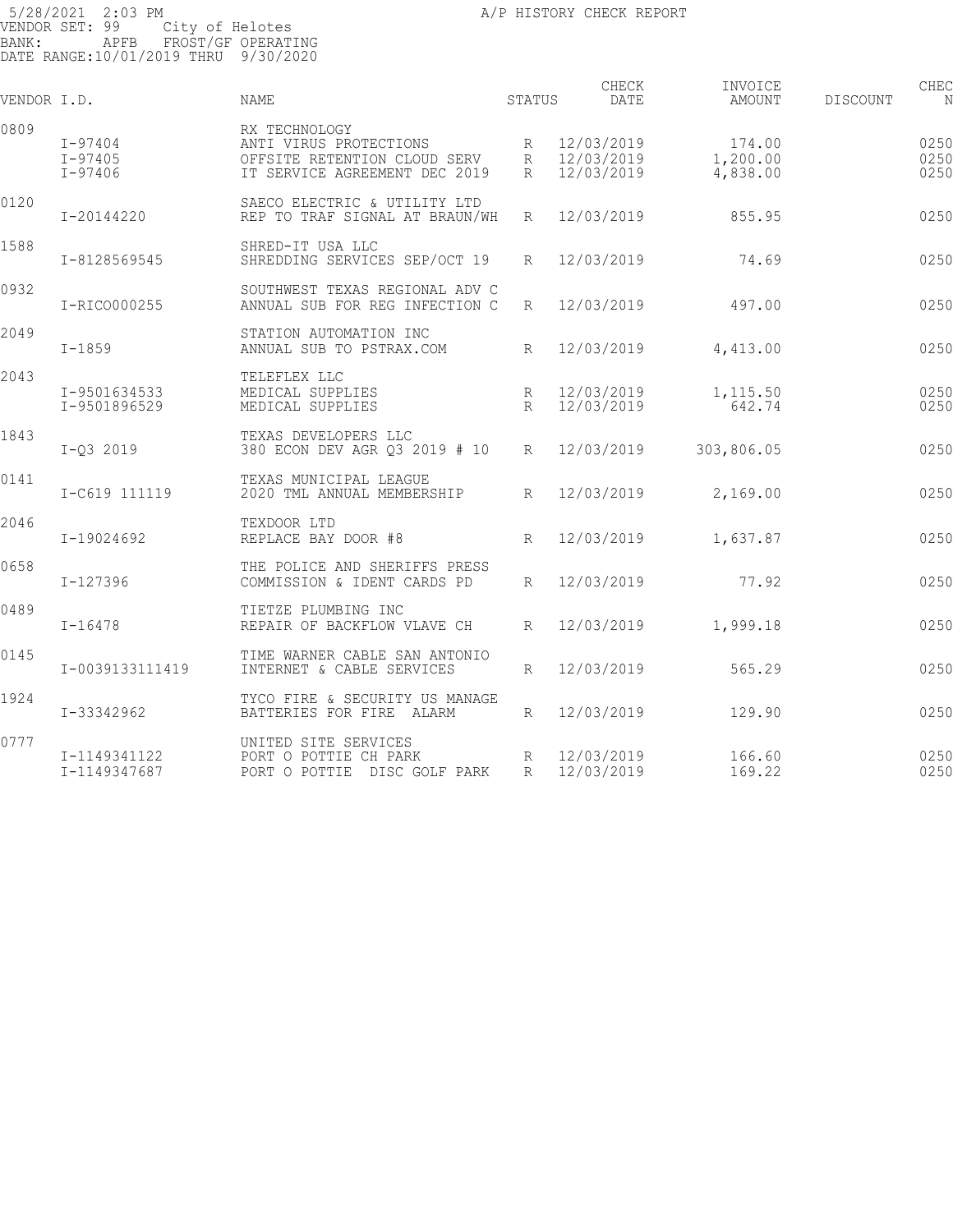| VENDOR I.D. |                        | <b>NAME</b>                                                                                | STATUS               | CHECK<br>DATE            | INVOICE<br>AMOUNT | <b>DISCOUNT</b> | CHEC         |
|-------------|------------------------|--------------------------------------------------------------------------------------------|----------------------|--------------------------|-------------------|-----------------|--------------|
| 1177        | I-FY192022             | UNIVERSITY OF TEXAS HEALTH SCI<br>4TH QTR MEDICAL CONTROL CONTRA                           | $R_{\parallel}$      | 12/03/2019               | 4,097.73          |                 | 0250         |
| 1883        | I-1854284              | XEROX CORPORATION<br>COPIER LEASE FOR CITY HALL                                            | $R_{\parallel}$      | 12/03/2019               | 1,987.00          |                 | 0250         |
| 1819        | I-354 111019           | ANTONIO RODRIGUEZ<br>SOUND SERV VETERANS DAY CONCER                                        | $R_{\parallel}$      | 12/05/2019               | 550.00            |                 | 0250         |
| 0029        | I-NOVEMBER 2019        | BRUCE C BEALOR<br>BUILDING INSPECTION/PLAN REV                                             | R                    | 12/05/2019               | 7,755.00          |                 | 0250         |
| 2057        | $I - 2250$             | FREEDOM URGENT CARE PLLC<br>PRE EMPLOYMENT DRUG TEST                                       | $R_{\parallel}$      | 12/05/2019               | 200.00            |                 | 0250         |
| 2044        | I-2116773              | ICU MEDICAL INC<br>ANNUAL SERV CHARGE IV PUMPS                                             | $R_{\parallel}$      | 12/05/2019               | 567.00            |                 | 0250         |
| 0793        | I-406606847001         | OFFICE DEPOT INC<br>OFFICE SUPPLIES CITY HALL                                              | $R_{\parallel}$      | 12/05/2019               | 465.79            |                 | 0250         |
| 1151        | I-63870                | POWERPHONE INC<br>ANNL SOFTWARE MAINT CHACH LIC                                            | R                    | 12/05/2019               | 239.70            |                 | 0250         |
| 0191        | I-20006207 103119      | SAN ANTONIO EXPRESS NEWS<br>EMPLOYMENT POSTINGS THRU EXPRE                                 | R                    | 12/05/2019               | 1,050.00          |                 | 0250         |
| 1403        | I-0010259<br>I-0011318 | SERVICE UNIFORM RENTAL<br>PW'S UNIFORMS/CLEANING SUPPLIE<br>PW'S UNIFORMS/CLEANING SUPPLIE | R<br>$R_{\parallel}$ | 12/05/2019<br>12/05/2019 | 128.49<br>128.49  |                 | 0250<br>0250 |
| 2056        | I-0591386 FALL SEM     | UNI OF TX HEALTH SCIENCE CTR A<br>MEDICAL SCH JENNIFER HARRIS                              | $R_{\parallel}$      | 12/05/2019               | 666.21            |                 | 0250         |
| 0008        |                        | STANDARD INSURANCE INC<br>I-PREM ADJ 1219 LIFE PREMIUM ADJ LIFE/DISB 122019                | R                    | 12/05/2019               | 186.69            |                 | 0250         |
| 1322        | I-MIL REIM JUL/DEC     | BERT BUYS<br>BERT BUYS MIL REIMB JUL/DEC 19 R                                              |                      | 12/12/2019               | 281.30            |                 | 0251         |
| 0891        | $I-120619$             | CARLOS GARCIA<br>SOUND FOR LIGHTING OF LIGHTS                                              | R                    | 12/12/2019               | 750.00            |                 | 0251         |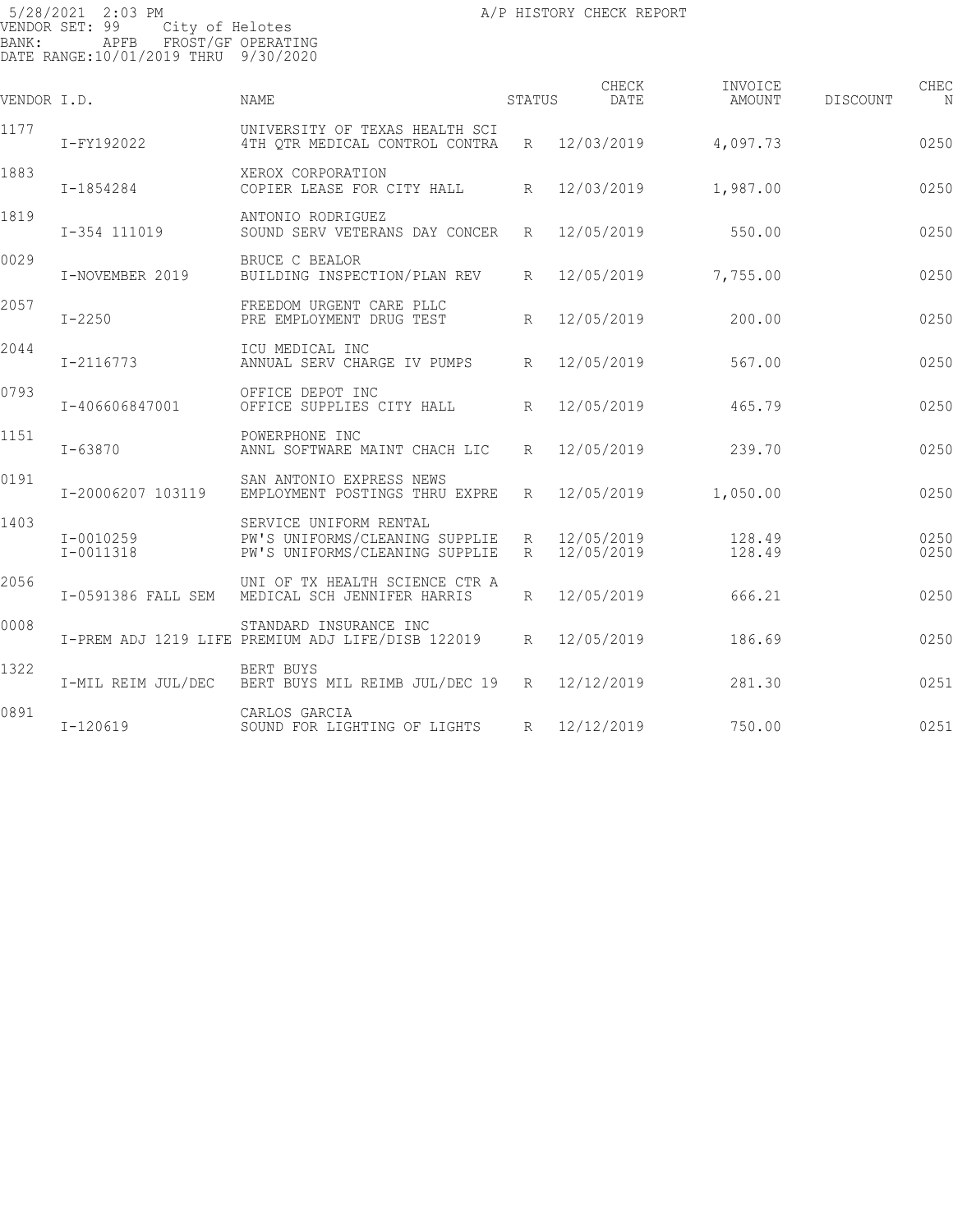| VENDOR I.D. |                                                                                                       | <b>NAME</b>                                                                                                                                                                          | STATUS                | CHECK<br>DATE                                                      | INVOICE<br>AMOUNT                                | DISCOUNT | CHEC<br>N                            |
|-------------|-------------------------------------------------------------------------------------------------------|--------------------------------------------------------------------------------------------------------------------------------------------------------------------------------------|-----------------------|--------------------------------------------------------------------|--------------------------------------------------|----------|--------------------------------------|
| 0425        | $I - 601740A$                                                                                         | CASCO INDUSTRIES INC<br>HELMETS REIMB BY A GRANT                                                                                                                                     |                       | R 12/12/2019                                                       | 2,460.00                                         |          | 0251                                 |
| 1523        | I-P21437                                                                                              | ELIGIBILITY TRACKING CALCULATO<br>AFFORDABLE CARE ACT COMPLIANCE                                                                                                                     | R                     | 12/12/2019                                                         | 150.00                                           |          | 0251                                 |
| 1871        | I-108785                                                                                              | TEXAS STATE RENTALS<br>MAN LIFT TO INST CHRISTMAS DEC                                                                                                                                | R                     | 12/12/2019                                                         | 2,031.08                                         |          | 0251                                 |
| 2062        |                                                                                                       | KATELYNN MILLS<br>I-REIMB FOR TRAINING REIMB FOR BODY CAMERA TRAINING                                                                                                                | $R_{\parallel}$       | 12/12/2019                                                         | 20.00                                            |          | 0251                                 |
| 1196        | I-NOVEMBER 2019                                                                                       | MONTY JOE MCGUFFIN<br>HEALTH INSPECTIONS NOV 2019                                                                                                                                    | R                     | 12/12/2019                                                         | 650.00                                           |          | 0251                                 |
| 0102        | I-P1028769                                                                                            | NAFECO INC<br>PPE HOODS & GEAR BAGS REIMB GR                                                                                                                                         | R                     | 12/12/2019                                                         | 2,496.00                                         |          | 0251                                 |
| 0148        | I-8099 100519                                                                                         | TML INTERGOVERNMENTAL RISK POO<br>INSURANCES CITY WIDE FY20                                                                                                                          | $R_{\rm}$             | 12/12/2019 Reissue                                                 |                                                  |          | 0251                                 |
| 1486        | I-841489548                                                                                           | WEST PUBLISHING CORPORATION<br>TEXAS LOCAL GRANT CODE 2020 ED                                                                                                                        | R                     | 12/12/2019                                                         | 77.00                                            |          | 0251                                 |
| 1852        | I-107771                                                                                              | AIR AUTHORITY LLC<br>REP CONDENSER FAN MOTOR #9                                                                                                                                      | $R_{\parallel}$       | 12/13/2019                                                         | 542.50                                           |          | 0251                                 |
| 1476        | $I-LI6794$                                                                                            | BEXAR COUNTY CLERK<br>DRUG ANALYSIS/INDENTIFICATION                                                                                                                                  | $R_{\parallel}$       | 12/13/2019                                                         | 177.00                                           |          | 0251                                 |
| 1226        | I-36586609                                                                                            | BROADCAST MUSIC INC<br>ANNUAL MUSIC LICENSED                                                                                                                                         | $R_{\parallel}$       | 12/13/2019                                                         | 358.00                                           |          | 0251                                 |
| 0042        | I-3002417564 1219<br>I-3002836202 1219<br>I-3002838864 1219<br>I-3002859843 1219<br>I-3003381144 1219 | CITY PUBLIC SERVICE<br>ELECTRICITY FOR SAFETY LIGHTS<br>ELECTRICITY FOR CH SAFETY LIGH<br>ELECTRICITY FOR RIGGS SFTY LIG<br>ELECTRICAL IN OLD TOWN<br>ELECTRICITY FOR SHOENFIELD LIG | R<br>R<br>R<br>R<br>R | 12/13/2019<br>12/13/2019<br>12/13/2019<br>12/13/2019<br>12/13/2019 | 1,278.40<br>100.20<br>148.42<br>104.62<br>108.88 |          | 0251<br>0251<br>0251<br>0251<br>0251 |
| 1086        | I-X1278C1<br>I-X1278C2                                                                                | FRAZER LTD<br>AIR HORN KIT<br>MEDIC REMOUNT                                                                                                                                          | R<br>R                | 12/13/2019<br>12/13/2019                                           | 2,000.00<br>1,175.00                             |          | 0251<br>0251                         |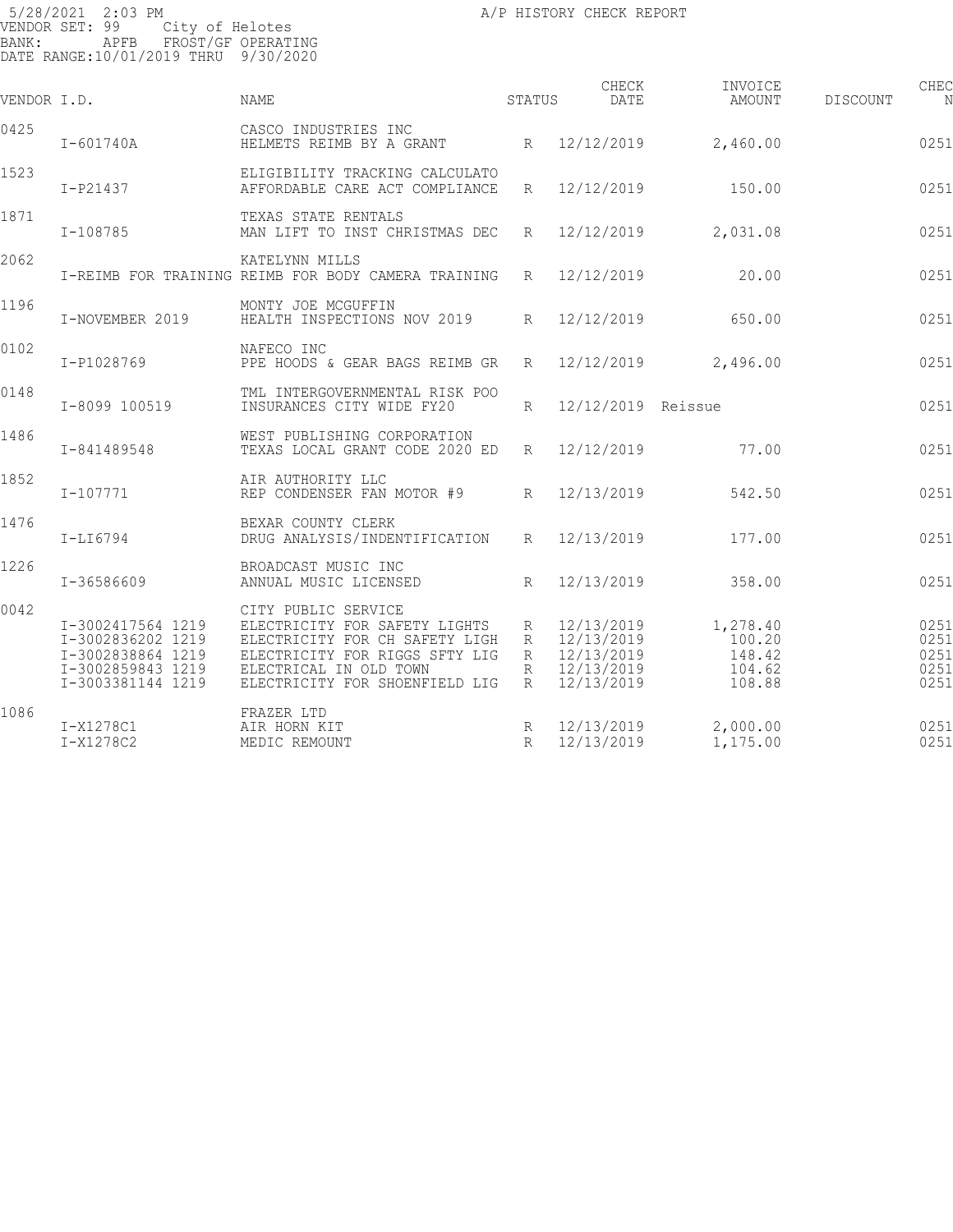| VENDOR I.D. |                                                                                                       | <b>NAME</b>                                                                                                                                                                | STATUS                | CHECK<br><b>DATE</b>                                               | INVOICE<br>AMOUNT                          | <b>DISCOUNT</b> | CHEC<br>N                            |
|-------------|-------------------------------------------------------------------------------------------------------|----------------------------------------------------------------------------------------------------------------------------------------------------------------------------|-----------------------|--------------------------------------------------------------------|--------------------------------------------|-----------------|--------------------------------------|
| 0060        | I-1007684800 1219<br>I-1025023600 1219<br>I-1025024400 1219<br>I-1025025200 1219<br>I-1025560200 1219 | GREY FOREST UTILITIES INC<br>NATURAL GAS FOR CH CAMPUS<br>NATURAL GAS FOR CH CAMPUS<br>NATURAL GAS FOR CH CAMPUS<br>NATURAL GAS FOR CH CAMPUS<br>NATURAL GAS FOR CH CAMPUS | R<br>R<br>R<br>R<br>R | 12/13/2019<br>12/13/2019<br>12/13/2019<br>12/13/2019<br>12/13/2019 | 91.10<br>10.43<br>10.43<br>323.56<br>10.43 |                 | 0251<br>0251<br>0251<br>0251<br>0251 |
| 1282        | I-SIN8044485                                                                                          | LANDS' END INC<br>CITY SHIRTS FOR COUNCIL MEMBER                                                                                                                           | R                     | 12/13/2019                                                         | 329.47                                     |                 | 0251                                 |
| 0427        | I-DECEMBER 2019                                                                                       | MARIO A TREVINO<br>COURT JUDGE DEC 2019                                                                                                                                    | R                     | 12/13/2019                                                         | 800.00                                     |                 | 0251                                 |
| 0097        | $I - 5580$                                                                                            | THOMAS PATRICK JOHNSON<br>2 BALLIST REPLACED AT PD                                                                                                                         | $R_{\parallel}$       | 12/13/2019                                                         | 215.00                                     |                 | 0251                                 |
| 0994        | I-1264347                                                                                             | NATIONAL CONST RENTALS INC<br>BARRICADES LIGHTING OF LIGHTS                                                                                                                | $R_{\parallel}$       | 12/13/2019                                                         | 576.38                                     |                 | 0251                                 |
| 0172        | I-3310126956 1129                                                                                     | PITNEY BOWES GLOBAL FINANCIAL<br>MAIL/POSTAGE EQUIP RENTAL                                                                                                                 | R                     | 12/13/2019                                                         | 191.94                                     |                 | 0251                                 |
| 0120        | I-20144221                                                                                            | SAECO ELECTRIC & UTILITY LTD<br>REP TO TRAFFIC LIGHT CAVERN HI                                                                                                             | $R_{\parallel}$       | 12/13/2019                                                         | 436.00                                     |                 | 0251                                 |
| 0191        | I-20000334 1119                                                                                       | SAN ANTONIO EXPRESS NEWS<br>PUBLICATION FOR TOWING RFO                                                                                                                     | R                     | 12/13/2019                                                         | 571.64                                     |                 | 0251                                 |
| 0121        | I-01414030001 1219<br>I-01447360001 1219<br>I-01447390001 1219<br>I-27172310001 1219                  | SAN ANTONIO WATER SYSTEMS<br>WATER FOR CH CAMPUS<br>WATER FOR CH CAMPUS<br>WATER FOR CH CAMPUS<br>WATER FOR CH CAMPUS                                                      | R<br>R<br>R<br>R      | 12/13/2019<br>12/13/2019<br>12/13/2019<br>12/13/2019               | 265.26<br>258.38<br>33.72<br>33.46         |                 | 0251<br>0251<br>0251<br>0251         |
| 1989        | $I - 212824$                                                                                          | TEXAS MEDCLINIC<br>POST ACCIDENT DRUG SCREEN                                                                                                                               | $R_{\rm}$             | 12/13/2019                                                         | 76.00                                      |                 | 0251                                 |
| 0874        | $I-9029ES$                                                                                            | YOUNG BROTHERS FIRE PROTECTION<br>FIRE SPRINKLER SYSTEM REPAIR                                                                                                             | $R_{\parallel}$       | 12/13/2019                                                         | 654.00                                     |                 | 0251                                 |
| 0024        | I-00012229                                                                                            | BEXAR APPRAISAL DIST<br>BUDGET LEVY 1ST OTR FY20                                                                                                                           | R                     | 12/16/2019                                                         | 4,429.00                                   |                 | 0251                                 |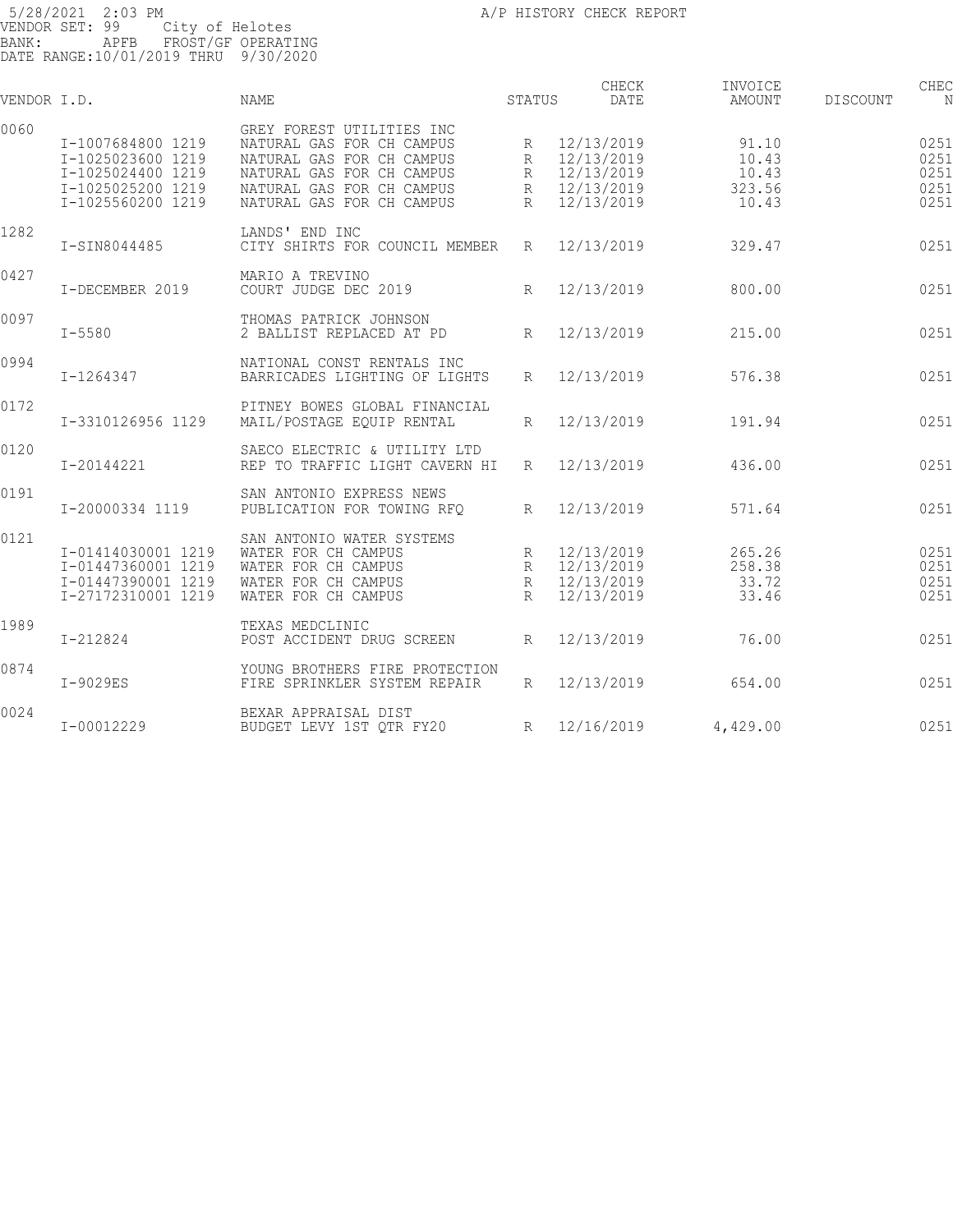| VENDOR I.D. |                                                                                                                                                                                                                                                          | <b>NAME</b>                                                                                                                                                                                                                                                                                                                                           | <b>STATUS</b>                                                                                   | CHECK<br><b>DATE</b>                                                                                                                                                 | INVOICE<br>AMOUNT                                                                                                  | <b>DISCOUNT</b> | CHEC<br>N                                                                                    |
|-------------|----------------------------------------------------------------------------------------------------------------------------------------------------------------------------------------------------------------------------------------------------------|-------------------------------------------------------------------------------------------------------------------------------------------------------------------------------------------------------------------------------------------------------------------------------------------------------------------------------------------------------|-------------------------------------------------------------------------------------------------|----------------------------------------------------------------------------------------------------------------------------------------------------------------------|--------------------------------------------------------------------------------------------------------------------|-----------------|----------------------------------------------------------------------------------------------|
| 0042        | I-3000530099 1219<br>I-3000819534 1219<br>I-3002452349 1219<br>I-3002471776 1219<br>I-3002501943 1219<br>I-3002510666 1219<br>I-3002510675 1219<br>I-3002530708 1219<br>I-3002531134 1219<br>I-3002825167 1219<br>I-3003167893 1219<br>I-3003381122 1219 | CITY PUBLIC SERVICE<br>CITY ELECTRIC SERVICES<br>CITY ELECTRIC SERVICES<br>CITY ELECTRICAL SERVICES<br>CITY ELECTRICAL SERVICES<br>CITY ELECTRIC SERVICES<br>CITY ELECTRICAL SERVICES<br>CITY ELECTRICAL SERVICES<br>CITY ELECTRIC SERVICES<br>CITY ELECTRIC SERVICES<br>CITY ELECTRIC SERVICES<br>CITY ELECTRIC SERVICES<br>CITY ELECTRICAL SERVICES | R<br>R<br>$\mathbb{R}$<br>R<br>$\mathbb{R}$<br>$\mathbb{R}$<br>R<br>R<br>R<br>R<br>$\mathsf{R}$ | 12/16/2019<br>12/16/2019<br>12/16/2019<br>12/16/2019<br>12/16/2019<br>12/16/2019<br>12/16/2019<br>12/16/2019<br>12/16/2019<br>12/16/2019<br>12/16/2019<br>12/16/2019 | 2,058.19<br>100.42<br>1,818.17<br>3,844.18<br>32.58<br>58.08<br>20.05<br>22.78<br>17.77<br>77.48<br>17.86<br>66.25 |                 | 0251<br>0251<br>0251<br>0251<br>0251<br>0251<br>0251<br>0251<br>0251<br>0251<br>0251<br>0251 |
| 0643        | $I - 23811$                                                                                                                                                                                                                                              | DAVIDSON & TROILO REAM & GARZA<br>PROSECUTOR FEES NOV 2019                                                                                                                                                                                                                                                                                            | $R_{\rm}$                                                                                       | 12/16/2019                                                                                                                                                           | 4,541.11                                                                                                           |                 | 0251                                                                                         |
| 1739        | I-4033824 120519                                                                                                                                                                                                                                         | FASTMED URGENT CARE, PC<br>POST ACCID DRUG TEST/PRE EMPLO                                                                                                                                                                                                                                                                                             | $\mathbb{R}$                                                                                    | 12/16/2019                                                                                                                                                           | 130.00                                                                                                             |                 | 0251                                                                                         |
| 1927        | $I - 7018649$                                                                                                                                                                                                                                            | KOLOGIK<br>ANNL LIC FEE FOR WARRANT<br>SYNC                                                                                                                                                                                                                                                                                                           | R                                                                                               | 12/16/2019                                                                                                                                                           | 1,200.00                                                                                                           |                 | 0251                                                                                         |
| 0102        | I-1013933                                                                                                                                                                                                                                                | NAFECO INC<br>BOOTS WILL BE REIM WITH GRANT                                                                                                                                                                                                                                                                                                           | R                                                                                               | 12/16/2019                                                                                                                                                           | 314.00                                                                                                             |                 | 0251                                                                                         |
| 0519        | I-P CASH REIMB 1219                                                                                                                                                                                                                                      | PETTY CASH<br>PETTY CASH REIMB 1219                                                                                                                                                                                                                                                                                                                   | $R_{\rm}$                                                                                       | 12/16/2019                                                                                                                                                           | 787.88                                                                                                             |                 | 0251                                                                                         |
| 0923        | I-STMNT 12012019                                                                                                                                                                                                                                         | PITNEY BOWES PURCHASE POWER<br>POSTAGE OVER CHARGE                                                                                                                                                                                                                                                                                                    | $R_{\rm}$                                                                                       | 12/16/2019                                                                                                                                                           | 244.66                                                                                                             |                 | 0251                                                                                         |
| 1403        | I-0012378<br>$I - 0013441$                                                                                                                                                                                                                               | SERVICE UNIFORM RENTAL<br>PW'S UNIF / CLEANING SUPPLIES<br>PW'S UNIF/CLEANING SUPPLIES                                                                                                                                                                                                                                                                | R<br>$R_{\rm}$                                                                                  | 12/16/2019<br>12/16/2019                                                                                                                                             | 128.49<br>134.24                                                                                                   |                 | 0251<br>0251                                                                                 |
| 1769        | I-399225499<br>I-401736673                                                                                                                                                                                                                               | U S BANK EOUIPMENT FINANCE<br>PHYSIO LIFEPACK CARIAC MON PYM<br>PHYSIO LIFEPACK CARDIO PAYMENT                                                                                                                                                                                                                                                        | R<br>R                                                                                          | 12/16/2019<br>12/16/2019                                                                                                                                             | 2,152.27<br>1,924.80                                                                                               |                 | 0251<br>0251                                                                                 |
| 0921        | I-SA90826                                                                                                                                                                                                                                                | VANGUARD CLEANING SYSTEM INC<br>CH CUSTODIAN SERV DEC 20190                                                                                                                                                                                                                                                                                           | R                                                                                               | 12/16/2019                                                                                                                                                           | 475.00                                                                                                             |                 | 0251                                                                                         |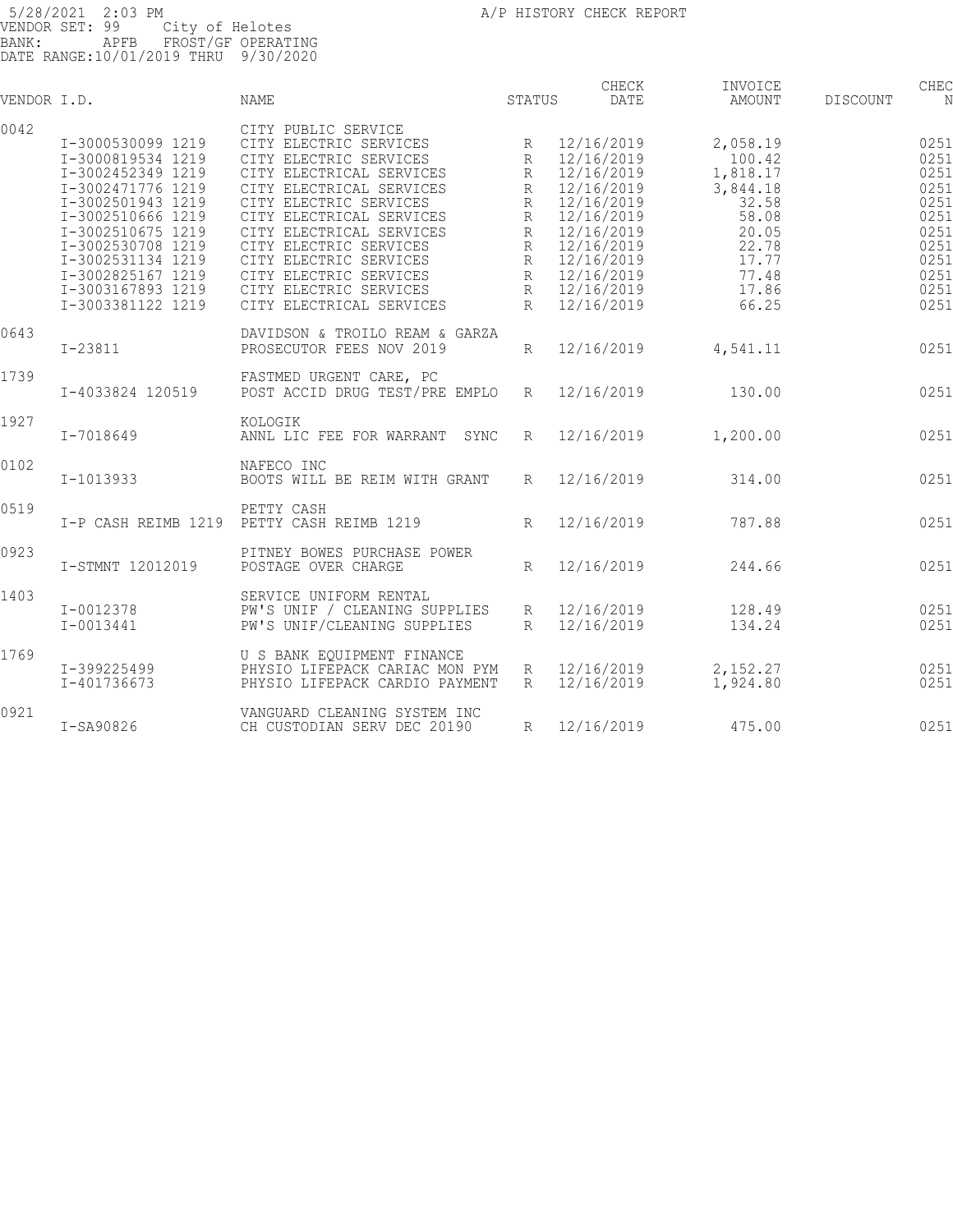CHECK INVOICE CHECK CHECK CHECK VENDOR I.D. NAME STATUS DATE AMOUNT DISCOUNT NO STATUS AMOUNT 0752 BRYAN K WILLIAMS SERVICE ON RESCUE TOOLS 850.00 850.00 850.00 1974 ALAMO FIRE APPARATUS LLC I-112020192 REPAIRS TO TENDER R 12/20/2019 824.17 025139 I-112120193 REPAIRS TO E3 R 12/20/2019 707.82 025139 1,531.99 1653 AUTOZONE INC C-6280494873 RETURNED A BELT R 12/20/2019 10.98CR 025140 I-6280494847 LAWN & GARDEN BELT R 12/20/2019 21.96 025140 I-6280578054 CLEANING SUPPLIES R 12/20/2019 8.59 025140 I-6280583533 CLEANING SUPPLIES R 12/20/2019 120.70 025140 140.27 1175 BUSINESS & PROFESSIONAL SERVIC NOV 2019 EMS BILLING SERVICES R 12/20/2019 2,960.60 0251 0353 CANON FINANCIAL SERVICES INC PLOTTER MONTHLY PYMNT R 12/20/2019 173.72 0251 0891 CARLOS GARCIA I-DEC 14 2019 SOUND SOUND FOR CHRISTMAS PARADE R 12/20/2019 500.00 500.00 0251 2055 CULLIGAN WATER CONDITIONING<br>1-0112824 WATER SOFTENER FOR ICE MACHI<br>1-0116362 WATER SOFTENER FOR ICE MACHI I-0112824 WATER SOFTENER FOR ICE MACHINE R 12/20/2019 49.00 025144 I-0116362 WATER SOFTENER FOR ICE MACHINE R 12/20/2019 49.00 025144 98.00 0643 DAVIDSON & TROILO REAM & GARZA I-23812 ATTORNEY FEES NOV 2019 R 12/20/2019 1,684.05 025145 1,684.05 1280 **I-32883** FARRWEST ENVIRONMENTAL SUPPLY<br>I-32883 LEASE & MAINT AGRMNT GAS MONIT LEASE & MAINT AGRMNT GAS MONIT R 12/20/2019 3,291.26 0251 1583 HEAT SAFETY EQUIPMENT LLC I-1912437 FIT TEST/ PRTS NEEDED FOR SCBA R 12/20/2019 175.00 025147 I-1912454 FIT TEST/PRT NEEDED FOR SCBA R 12/20/2019 68.10 025147 243.10 0093 MANDER AUTO SERVICE INC TEST BATTERYF250 TRUCK R 12/20/2019 25.12 0251 0112 PRAXAIR DIST INC I-93165812 EMS OXYGEN R 12/20/2019 250.38 025149 I-93212913 EMS OXYGEN R 12/20/2019 102.37 0251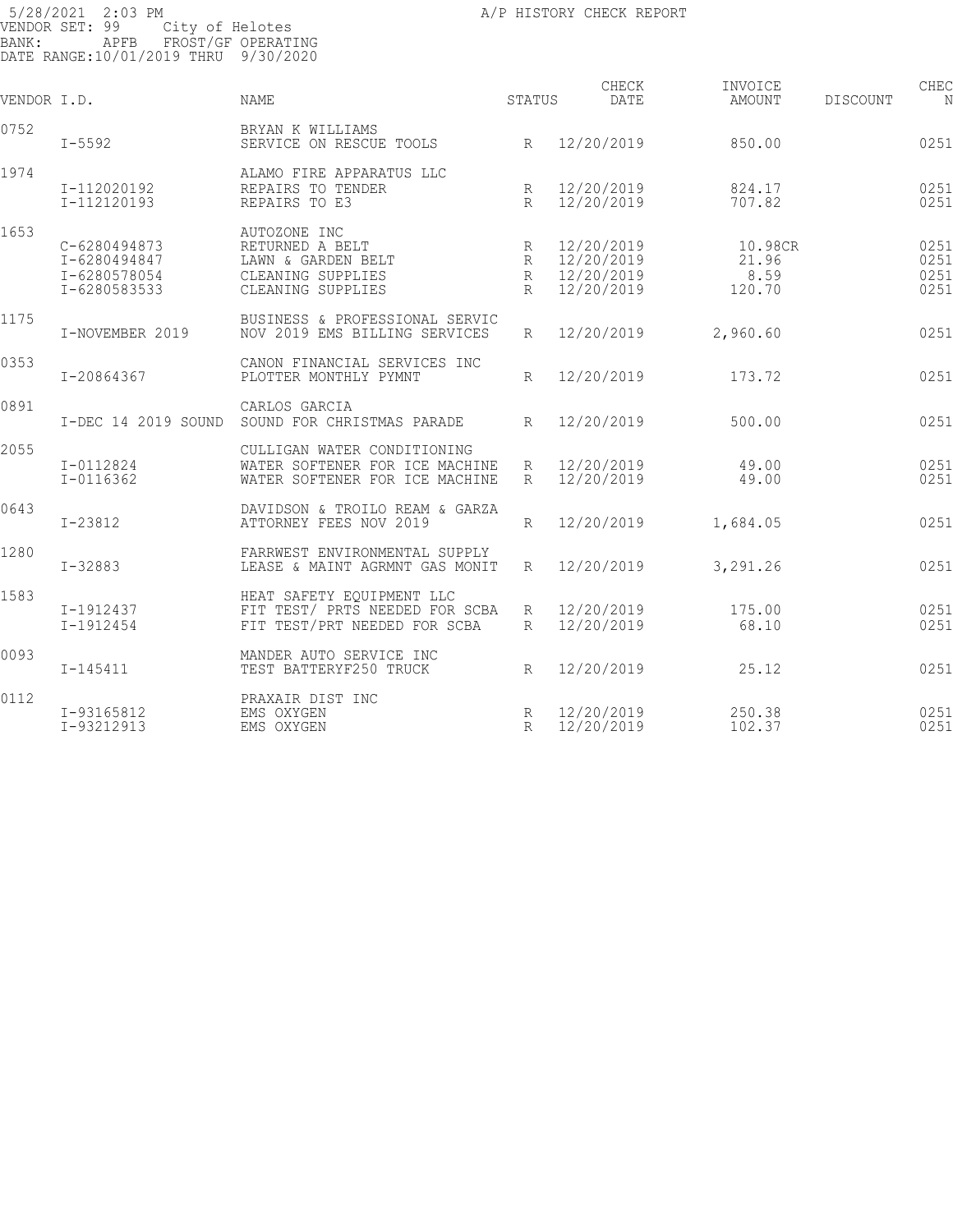| VENDOR I.D. |                                                                | <b>NAME</b>                                                                                        | STATUS                    | CHECK<br>DATE                          | INVOICE<br>AMOUNT        | DISCOUNT | CHEC                 |
|-------------|----------------------------------------------------------------|----------------------------------------------------------------------------------------------------|---------------------------|----------------------------------------|--------------------------|----------|----------------------|
| 2051        | I-39392                                                        | R S EOUIPMENT CO<br>ELECTROSTATIC SPRAYER                                                          |                           | R 12/20/2019                           | 1,384.02                 |          | 0251                 |
| 1588        | I-8128780841                                                   | SHRED-IT USA LLC<br>SHREDDING SERVICES NOV/DEC 19                                                  | $R_{\parallel}$           | 12/20/2019                             | 79.22                    |          | 0251                 |
| 1486        | I-6131639214                                                   | WEST PUBLISHING CORPORATION<br>TX LOCAL GOV CODE 2020 ED                                           | R                         | 12/20/2019                             | 200.00                   |          | 0251                 |
| 0467        | I-69524842507 1219<br>I-69569703846 1219<br>I-69590933842 1219 | A T & T INC<br>PHONE SERVICES<br>TELEPHONE SERVICES<br>PHONE SERVICES                              | $R_{\parallel}$<br>R<br>R | 12/20/2019<br>12/20/2019<br>12/20/2019 | 791.79<br>34.71<br>93.12 |          | 0251<br>0251<br>0251 |
| 0021        | I-287288218344E 1219 EDC CELL SERVICES                         | A T & T MOBILITY<br>I-287288218344 1219 EMPLOYEE CELL PHONE SERVICES                               | R                         | R 12/20/2019<br>12/20/2019             | 1,247.25<br>87.73        |          | 0251<br>0251         |
| 1759        | $I - 24122$                                                    | AIRWAVE RADIO INC<br>SERVICE CALL FOR ALERT SYSTEM                                                 | $R_{\parallel}$           | 12/20/2019                             | 300.00                   |          | 0251                 |
| 1777        | $I - 9660$                                                     | ARCHIVESOCIAL INC<br>ANNUAL SUBSCRIPTION 122019                                                    | $R_{\rm}$                 | 12/20/2019                             | 2,388.00                 |          | 0251                 |
| 1395        | I-286735<br>$I - 286736$                                       | DEZAVALA-SHAVANO VETERINARY CL<br>RABIES OUARANTINE/OBSERVATION<br>RABIES OUARANTINE / OBSERVATION | R<br>R                    | 12/20/2019<br>12/20/2019               | 370.09<br>370.09         |          | 0251<br>0251         |
| 1583        | I-1912543                                                      | HEAT SAFETY EOUIPMENT LLC<br>SCBA MASK TESTING REO BY TCFP                                         | $R_{\parallel}$           | 12/20/2019                             | 500.00                   |          | 0251                 |
| 1682        | I-102019                                                       | HELOTES HUMANE SOCIETY<br>ANIMAL IMPOUNDMENT                                                       | $R_{\parallel}$           | 12/20/2019                             | 120.00                   |          | 0251                 |
| 0069        | I-STMNT 112119                                                 | HOME DEPOT INC<br>BATTERY CHARGER FOR CI/SUPPLIE                                                   | R                         | 12/20/2019                             | 466.47                   |          | 0251                 |
| 2066        | I-SCH REIMB JH 2019                                            | <b>JENNIFER HARRIS</b><br>REIMB SCH EXPENSES J HARRIS                                              | $R_{\parallel}$           | 12/20/2019                             | 1,188.20                 |          | 0251                 |
| 0166        | I-120682120191130                                              | LEXISNEXIS RISK DATA MNGMNT IN<br>ACCURIANT NOV INVESTIGATION SE                                   | R                         | 12/20/2019                             | 115.00                   |          | 0251                 |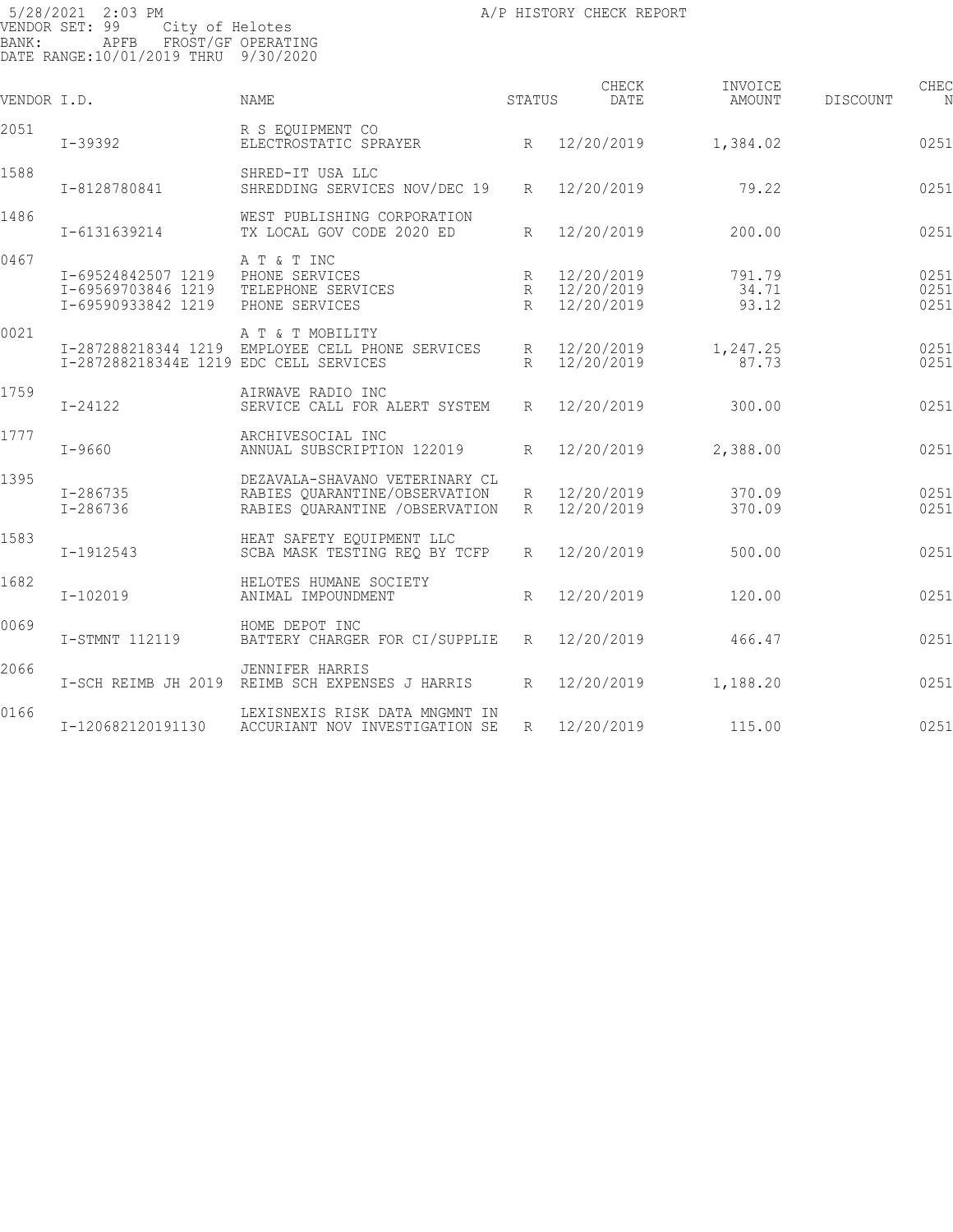| VENDOR I.D. |                                                                                                           | <b>NAME</b>                                                                                                                                                           | <b>STATUS</b>              | CHECK<br>DATE                                                                    | INVOICE<br><b>AMOUNT</b>                             | DISCOUNT | CHEC<br>N                                    |
|-------------|-----------------------------------------------------------------------------------------------------------|-----------------------------------------------------------------------------------------------------------------------------------------------------------------------|----------------------------|----------------------------------------------------------------------------------|------------------------------------------------------|----------|----------------------------------------------|
| 0793        | I-391603088001<br>I-3916407220001<br>I-391640722002<br>I-391640982001<br>I-413567558001<br>I-413567817001 | OFFICE DEPOT INC<br>COURT OFFICER SUPPLIES<br>COURT OFFICE SUPPLES<br>COURT OFFICE SUPPLIES<br>COURT OFFICE SUPPLES<br>COURT OFFICE SUPPLIES<br>COURT OFFICE SUPPLIES | R<br>R<br>R<br>R<br>R<br>R | 12/20/2019<br>12/20/2019<br>12/20/2019<br>12/20/2019<br>12/20/2019<br>12/20/2019 | 213.93<br>404.52<br>14.69<br>5.99<br>197.63<br>15.99 |          | 0251<br>0251<br>0251<br>0251<br>0251<br>0251 |
| 1403        | $I - 0014534$                                                                                             | SERVICE UNIFORM RENTAL<br>PW'S UNIF/CLEANING SUPPLIES                                                                                                                 | $R_{\rm}$                  | 12/20/2019                                                                       | 128.49                                               |          | 0251                                         |
| 0204        | I-120919                                                                                                  | TEXAS MUNICIPAL CLERKS CERTIFI<br>TX LAW & PROCEDURE MANL 2019                                                                                                        | R                          | 12/20/2019                                                                       | 56.50                                                |          | 0251                                         |
| 0366        | I-9290871 1219                                                                                            | TEXAS SOCIAL SECURITY PROGRAM<br>ANNUAL ADMIN FEE FOR SS PROGRA                                                                                                       | R                          | 12/20/2019                                                                       | 35.00                                                |          | 0251                                         |
| 0489        | $I - 16494$                                                                                               | TIETZE PLUMBING INC<br>PUMP REPLACEMENT SERVICE WORK                                                                                                                  | R                          | 12/20/2019                                                                       | 1,439.22                                             |          | 0251                                         |
| 1523        | $I-P21664$                                                                                                | ELIGIBILITY TRACKING CALCULATO<br>AFFORDABLE CARE ACT COMPLIANCE                                                                                                      | R                          | 1/07/2020                                                                        | 150.00                                               |          | 0251                                         |
| 1757        | $I-9588$ B                                                                                                | ELITE LIGHTING DESIGNS INC<br>HOLIDAY LIGHTING FOR CH FINAL                                                                                                           | R                          | 1/07/2020                                                                        | 921.40                                               |          | 0251                                         |
| 1865        | $I - 49248$                                                                                               | ESD AND ASSOCIATES<br>WEBSITE MNGMNT FOR DEC 2019                                                                                                                     | R                          | 1/07/2020                                                                        | 608.00                                               |          | 0251                                         |
| 1236        | I-71619590                                                                                                | HENRY SCHEIN INC<br>MEDICAL SUPPLIES                                                                                                                                  | R                          | 1/07/2020                                                                        | 1,735.53                                             |          | 0251                                         |
| 2064        | $I - 1083$                                                                                                | <b>JASON BRU ERDMAN</b><br>BAND FOR JAN 2020 MARKET PL                                                                                                                | R                          | 1/07/2020                                                                        | 400.00                                               |          | 0251                                         |
| 1622        | $I - 35082$                                                                                               | PRE-EMPLOYMENT INC<br>PRE EMPLOYMENT BACK GROUND CHE                                                                                                                  | R                          | 1/07/2020                                                                        | 23.30                                                |          | 0251                                         |
| 2043        | I-9501982686                                                                                              | TELEFLEX LLC<br>MEDICAL SUPPLIES                                                                                                                                      | R                          | 1/07/2020                                                                        | 59.50                                                |          | 0251                                         |
| 1949        | I-IN1671604                                                                                               | TOTAL ADMINISTRATIVE SERVICE C<br>COBRA ADMINISTRATION FEE                                                                                                            | R                          | 1/07/2020                                                                        | 321.75                                               |          | 0251                                         |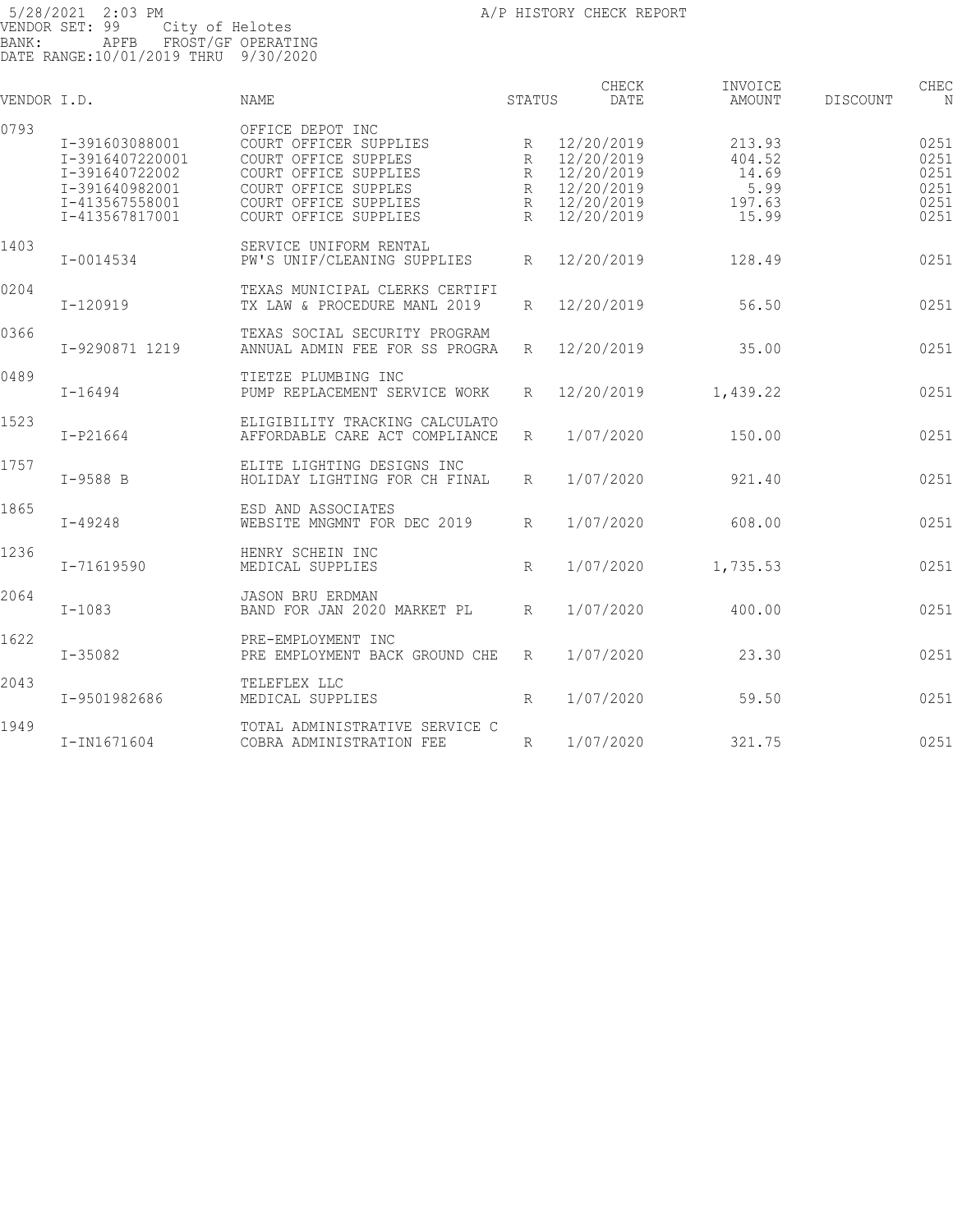| VENDOR I.D. |                                           | <b>NAME</b>                                                                                                  | STATUS      | CHECK<br>DATE                       | INVOICE<br>AMOUNT              | DISCOUNT | CHEC                 |
|-------------|-------------------------------------------|--------------------------------------------------------------------------------------------------------------|-------------|-------------------------------------|--------------------------------|----------|----------------------|
| 1044        | $I - 5755$                                | VISTA COM INC<br>RECORDING SYSTEM IN DISP MAINT                                                              | R           | 1/07/2020                           | 5,000.00                       |          | 0251                 |
| 0009        | I-MEMBERSHIP 2020                         | AACOG<br>MEMBERSHIP DUES                                                                                     | R           | 1/10/2020                           | 669.69                         |          | 0252                 |
| 2020        | I-INV16045531                             | ALTEX ELECTRONICS LTD                                                                                        | R           | 1/10/2020                           | 78.95                          |          | 0252                 |
| 1386        | I-8404351644<br>I-8404392359              | CINTAS CORPORATION NO 2<br>SUPPLIES FOR FIRST AID CABINET<br>SUPPLIES FOR FIRST AID CABINET                  | R<br>R      | 1/10/2020<br>1/10/2020              | 233.31<br>339.92               |          | 0252<br>0252         |
| 0042        | I-3001085347 010220                       | CITY PUBLIC SERVICE<br>OTH DECOR STREET LIGHTS                                                               | R           | 1/10/2020                           | 619.91                         |          | 0252                 |
| 1148        | I-INV202012050017                         | EDWARD AQUIFER AUTHORITY<br>2020 WELL REG FEE LIMITED PROD                                                   | R           | 1/10/2020                           | 25.00                          |          | 0252                 |
| 1933        | I-DECEMBER 2019                           | FREDERICK P GARCIA JR<br>JUDGE DECEMBER 2019                                                                 | R           | 1/10/2020                           | 400.00                         |          | 0252                 |
| 1718        | I-237359466<br>I-241718148                | J W PEPPER & SON INC<br>MUSIC FOR BAND<br>MUSIC FOR BAND                                                     | R<br>R      | 1/10/2020<br>1/10/2020              | 80.00<br>228.00                |          | 0252<br>0252         |
| 0793        | I-419663449001                            | OFFICE DEPOT INC<br>DRING BINDERS FOR DISPATCH                                                               | R           | 1/10/2020                           | 83.92                          |          | 0252                 |
| 0809        | $I - 98621$<br>$I - 98622$<br>$I - 98623$ | RX TECHNOLOGY<br>MONTHLY IT SERVICE AGREEMENT<br>MONTHLY IT SERVICE AGREEMENT<br>MNTHLY IT SERVICE AGREEMENT | R<br>R<br>R | 1/10/2020<br>1/10/2020<br>1/10/2020 | 174.00<br>1,200.00<br>4,838.00 |          | 0252<br>0252<br>0252 |
| 1859        | I-GPS0232016                              | TEXAS COMMISSION ON ENVIRONMEN<br>MS4 PERMIT FEE                                                             | R           | 1/10/2020                           | 100.00                         |          | 0252                 |
| 0145        | I-0039133121419                           | TIME WARNER CABLE SAN ANTONIO<br>CABLE                                                                       | R           | 1/10/2020                           | 565.29                         |          | 0252                 |
| 0764        | I-025281446                               | TYLER TECHNOLOGIES INC<br>THERMAL RECT PRINTER MAINT                                                         | R           | 1/10/2020                           | 520.89                         |          | 0252                 |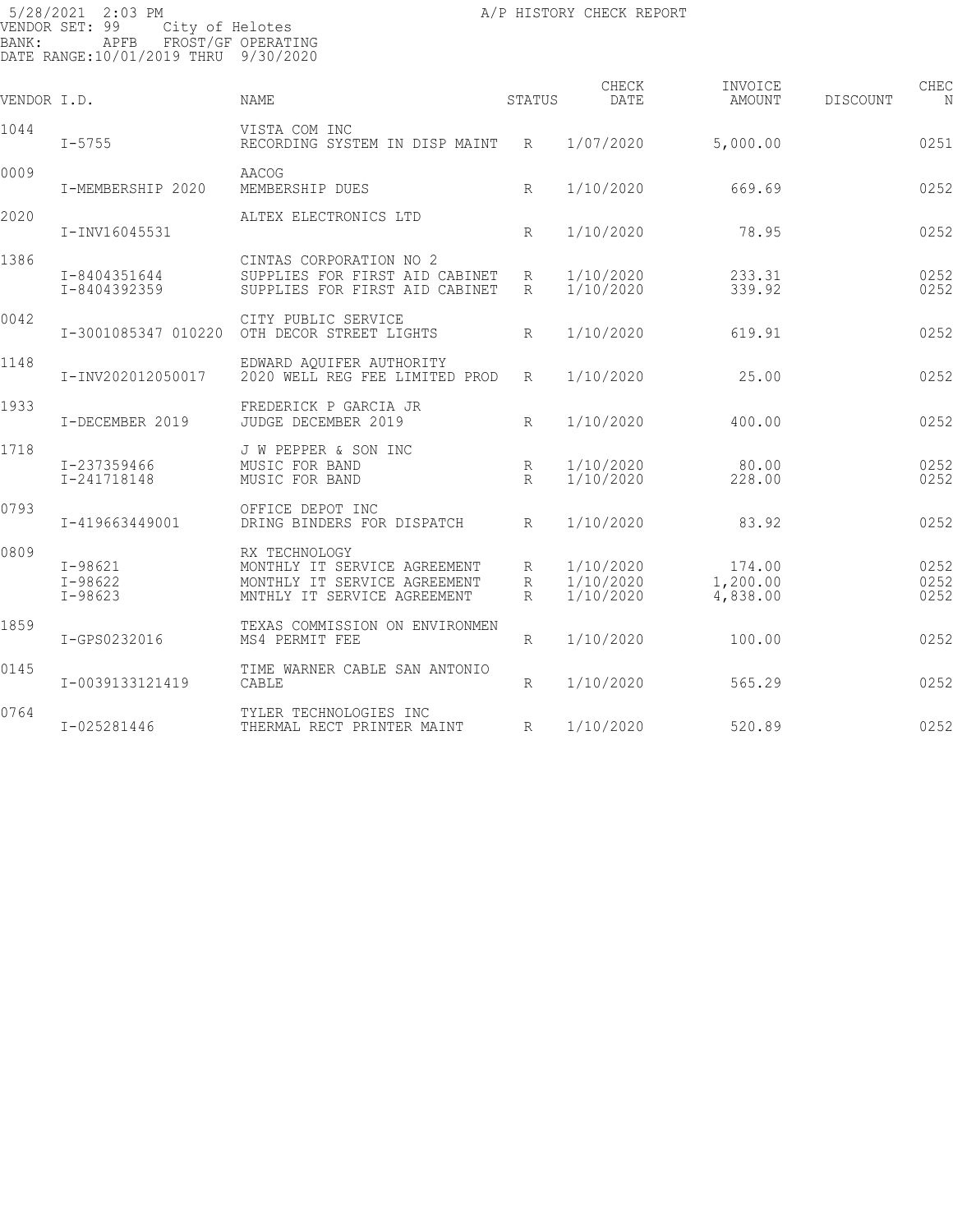| BANK: | 5/28/2021 2:03 PM<br>VENDOR SET: 99<br>City of Helotes<br>APFB<br>DATE RANGE:10/01/2019 THRU 9/30/2020 | FROST/GF OPERATING                                                                                     |                  | A/P HISTORY CHECK REPORT                         |                                |          |                              |
|-------|--------------------------------------------------------------------------------------------------------|--------------------------------------------------------------------------------------------------------|------------------|--------------------------------------------------|--------------------------------|----------|------------------------------|
|       | VENDOR I.D.                                                                                            | NAME                                                                                                   | STATUS           | CHECK<br>DATE                                    | INVOICE<br>AMOUNT              | DISCOUNT | CHEC<br>N                    |
| 0272  | I-P O BOX 507 012020 PO BOX 507 RENTAL                                                                 | U S POSTAL SERVICE                                                                                     | $R_{\parallel}$  | 1/10/2020                                        | 204.00                         |          | 0252                         |
| 1883  | I-1900016                                                                                              | XEROX CORPORATION<br>LEASE AGREEMENT FOR COPIERS                                                       | R                | 1/10/2020                                        | 1,987.00                       |          | 0252                         |
| 1938  | I-JAN 2020 JUDGE                                                                                       | A BRISENO II ATTORNEY PLLC<br>JUDGE JAN 7 2020                                                         | R                | 1/17/2020                                        | 400.00                         |          | 0252                         |
| 0467  | I-68590933842 120<br>I-69524842507 120<br>I-69569703846 0120                                           | A T & T INC<br>PHONE SERVICES<br>PHONE SERVICES<br>PHONE SERVICE                                       | R<br>R<br>R      | 1/17/2020<br>1/17/2020<br>1/17/2020              | 93.13<br>731.64<br>34.30       |          | 0252<br>0252<br>0252         |
| 0009  | $I - 4819$                                                                                             | AACOG<br>SHUTTLE FOR LIGHTING OF LIGHTS                                                                | R                | 1/17/2020                                        | 1,200.00                       |          | 0252                         |
| 1476  | $I-LI6835$                                                                                             | BEXAR COUNTY CLERK<br>IDENTIFICATION ANALYSIS                                                          | R                | 1/17/2020                                        | 216.00                         |          | 0252                         |
| 1091  | I-REIB B WEAVER                                                                                        | <b>BLAIR WEAVER</b><br>MONITORS FOR DEV SERVICES                                                       | R                | 1/17/2020                                        | 214.68                         |          | 0252                         |
| 0029  | I-DECEMBER 2019                                                                                        | BRUCE C BEALOR<br>BUILDING INSPECTOR & PLAN REV                                                        | R                | 1/17/2020                                        | 10,025.00                      |          | 0252                         |
| 0353  | I-20978127                                                                                             | CANON FINANCIAL SERVICES INC<br>LARGE FORMAT PRINTER CONTRACT                                          | R                | 1/17/2020                                        | 173.72                         |          | 0252                         |
| 1386  | I-8404469460                                                                                           | CINTAS CORPORATION NO 2<br>SUPPLIES FOR MEDICINE CABINET                                               | R                | 1/17/2020                                        | 310.93                         |          | 0252                         |
| 0042  | I-3002501943 120<br>I-3002530708 120<br>I-3003381122 120<br>I-3003495095 120                           | CITY PUBLIC SERVICE<br>ELECTRIC SERVICES<br>ELECTRIC SERVICE<br>ELECTRIC SERVICES<br>ELECTRIC SERVICES | R<br>R<br>R<br>R | 1/17/2020<br>1/17/2020<br>1/17/2020<br>1/17/2020 | 7.35<br>0.08<br>15.14<br>17.77 |          | 0252<br>0252<br>0252<br>0252 |
| 2072  | I-COURT REFUND                                                                                         | DENISE MILLER<br>COURT REFUND                                                                          | R                | 1/17/2020                                        | 25.00                          |          | 0252                         |
| 1758  | I-93758537                                                                                             | ENVIRONMENTAL SYSTEMS RESEARCH                                                                         | R                | 1/17/2020                                        | 3,359.02                       |          | 0252                         |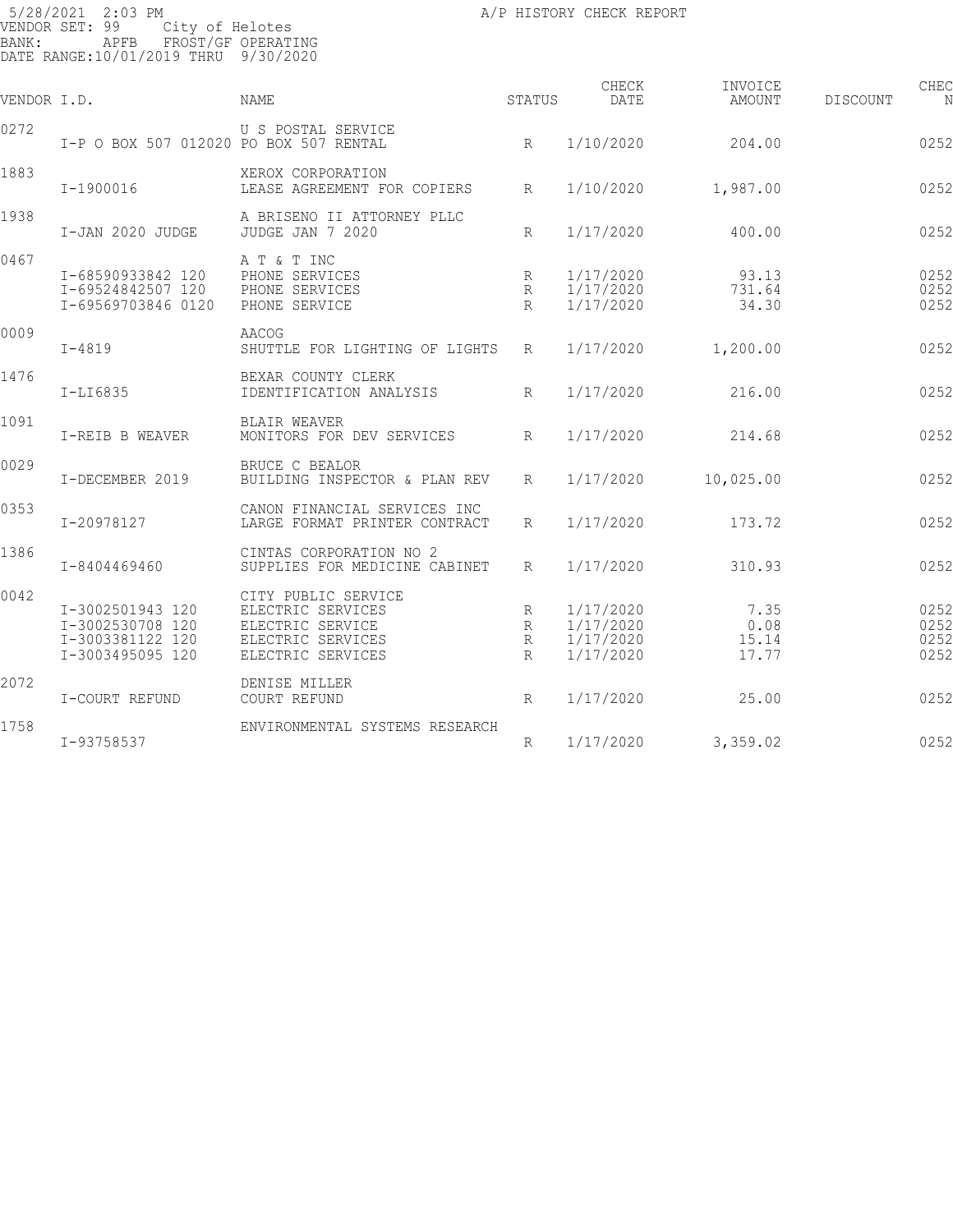| VENDOR I.D. |                                                                                                                                    | <b>NAME</b>                                                                                                                                   | STATUS                           | CHECK<br>DATE                                                 | INVOICE<br>AMOUNT                           | <b>DISCOUNT</b> | CHEC                                 |
|-------------|------------------------------------------------------------------------------------------------------------------------------------|-----------------------------------------------------------------------------------------------------------------------------------------------|----------------------------------|---------------------------------------------------------------|---------------------------------------------|-----------------|--------------------------------------|
| 1886        | I-8987307 VEN 6505                                                                                                                 | FORD MOTOR CREDIT COMPANY LLC<br>PAYOFF OF TOTALED POLICE VEH                                                                                 | R                                | 1/17/2020                                                     | 9,390.69                                    |                 | 0252                                 |
| 0058        | I-INV0745080<br>I-INV0746401                                                                                                       | G T DISTRIBUTORS INC                                                                                                                          | R<br>$R_{\rm}$                   | 1/17/2020<br>1/17/2020                                        | 2,762.36<br>118.38                          |                 | 0252<br>0252                         |
| 0060        | I-1007684800 120<br>I-1025023600 0120<br>I-1025024400 0120<br>I-1025025200 120<br>I-1025560200 120                                 | GREY FOREST UTILITIES INC<br>NATURAL GAS<br>NATURAL GAS<br>NATURAL GAS<br>NATURAL GAS<br>NATURAL GAS                                          | R<br>R<br>$\mathbb{R}$<br>R<br>R | 1/17/2020<br>1/17/2020<br>1/17/2020<br>1/17/2020<br>1/17/2020 | 125.61<br>10.43<br>10.43<br>660.89<br>10.43 |                 | 0252<br>0252<br>0252<br>0252<br>0252 |
| 0071        | $I - 6401$                                                                                                                         | JOHN ROBERT KUEHL<br>W-2 & 1099 FORMS                                                                                                         | R                                | 1/17/2020                                                     | 278.60                                      |                 | 0252                                 |
| 1282        | I-3168714                                                                                                                          | LANDS' END INC<br>ALEX JACKET & ALLEN SWEATERS                                                                                                | R                                | 1/17/2020                                                     | 184.65                                      |                 | 0252                                 |
| 1480        | I-OCTOBER 2019                                                                                                                     | LINEBARGER GOGGAN BLAIR & SAMP<br>COLLECTIONS FEES FOR OCT 2019                                                                               | R                                | 1/17/2020                                                     | 1,582.19                                    |                 | 0252                                 |
| 1197        | I-NOVEMBER 2019<br>I-OCTOBER 2019                                                                                                  | LORI GAYLE CALZONCIT<br>HEALTH INSPECTOR NOV 2019<br>HEALTH INSPECTIONS OCT 2019                                                              | R<br>$R_{\rm}$                   | 1/17/2020<br>1/17/2020                                        | 650.00<br>650.00                            |                 | 0252<br>0252                         |
| 0093        | I-145260<br>$I - 145344$<br>I-145486<br>$I - 145938$                                                                               | MANDER AUTO SERVICE INC<br>OIL CHANGE POLICE VEHICLES<br>ENGINE REPAIR POLICE VEHICLE<br>WIPERS POLICE VEHICLE<br>OIL CHANGE BAL/ALIGNMENT PD | R<br>R<br>R<br>R                 | 1/17/2020<br>1/17/2020<br>1/17/2020<br>1/17/2020              | 146.10<br>809.65<br>95.97<br>880.05         |                 | 0252<br>0252<br>0252<br>0252         |
| 1196        | I-DECEMBER 2019                                                                                                                    | MONTY JOE MCGUFFIN<br>HEALTH INSPECTOR DEC 2019                                                                                               | R                                | 1/17/2020                                                     | 650.00                                      |                 | 0252                                 |
| 0107        | I-419121015 0120                                                                                                                   | OMNIBASE SERVICES INC<br>FTA QTRLY STMNT OCT/NOV/DEC 19                                                                                       | R                                | 1/17/2020                                                     | 438.00                                      |                 | 0252                                 |
| 0121        | I-01414030001<br>I-01447360001 010220 WATER SERVICES<br>I-01447390001 010220 WATER SERVICES<br>I-27172310001 010220 WATER SERVICES | SAN ANTONIO WATER SYSTEMS<br>01022 WATER SERVICES                                                                                             | R<br>R<br>$\mathbb{R}$<br>R      | 1/17/2020<br>1/17/2020<br>1/17/2020<br>1/17/2020              | 191.27<br>232.39<br>31.66<br>31.87          |                 | 0252<br>0252<br>0252<br>0252         |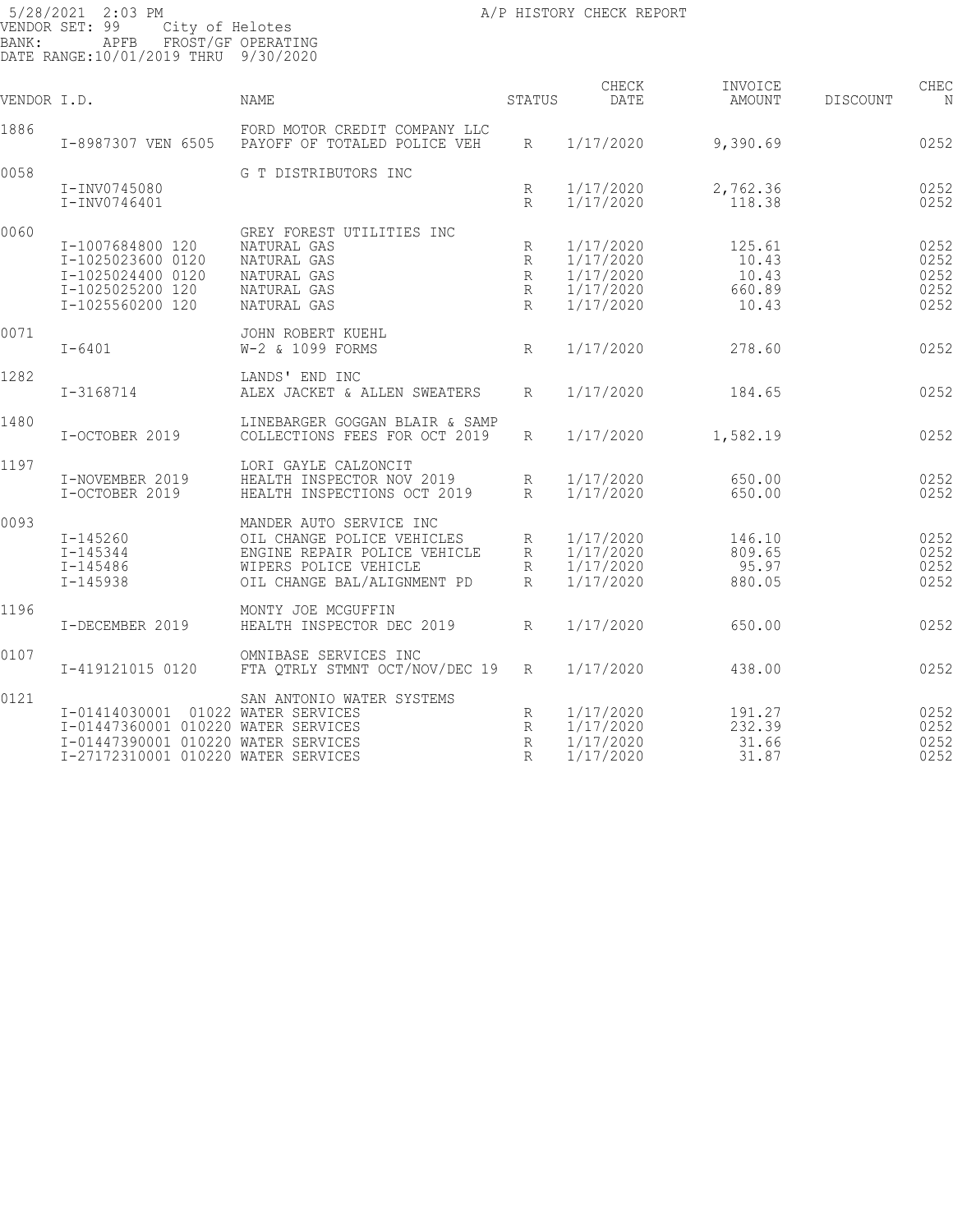| VENDOR I.D. |                            | <b>NAME</b>                                                                          | STATUS               | CHECK<br>DATE          | INVOICE<br>AMOUNT | DISCOUNT | CHEC         |
|-------------|----------------------------|--------------------------------------------------------------------------------------|----------------------|------------------------|-------------------|----------|--------------|
| 2070        | I-S0238317 A NEWBY         | SOCIETY FOR HUMAN RESOURCE MAN<br>SHRM SUBSCRIPTION A NEWBY                          | R                    | 1/17/2020              | 219.00            |          | 0252         |
| 0129        | $I - 815108$               | SOUTHWEST PUB SAFETY INC<br>REMOVE ALL EQUIP ON TOTALED VE                           | $R_{\parallel}$      | 1/17/2020              | 720.00            |          | 0252         |
| 0777        | I-1149704924               | UNITED SITE SERVICES<br>PORT O POTTIES FOR JAN MRKT PL                               | $R_{\parallel}$      | 1/17/2020              | 272.32            |          | 0252         |
| 0921        | I-SA91486                  | VANGUARD CLEANING SYSTEM INC<br>CITY HALL CUSTODIAN SERVICES                         | $R_{\parallel}$      | 1/17/2020              | 475.00            |          | 0252         |
| 0021        | I-287288218344 120         | A T & T MOBILITY<br>CITY MOBLE PHONE SERVICES                                        | $R_{\parallel}$      | 1/23/2020              | 1,246.75          |          | 0252         |
| 1893        | I- MEMBERSHIP 2020         | ALAMO AREA FIRE CHIEFS ASSOCIA<br>MEMBERSHIP AAFCA S MORELAND                        | R                    | 1/23/2020              | 75.00             |          | 0252         |
| 1653        | I-6280599618               | AUTOZONE INC<br>FD VEHICLE MAINTENANCE                                               | R                    | 1/23/2020              | 87.22             |          | 0252         |
| 1908        | $I - 0801$<br>$I - 0802$   | BEXAR COUNTY EMERGENCY SERVICE<br>COURSE FOR FD D SMITH<br>COURSE FOR FD J SOBCZYK   | R<br>R               | 1/23/2020<br>1/23/2020 | 250.00<br>300.00  |          | 0252<br>0252 |
| 1175        | I-OCTOBER 2019             | BUSINESS & PROFESSIONAL SERVIC<br>OCT 2019 EMS BILLING SERVICES                      | R                    | 1/23/2020              | 1,389.86          |          | 0252         |
| 2055        | I-0117268<br>$I - 0120522$ | CULLIGAN WATER CONDITIONING<br>WATER SOFTNER SERVICE FD<br>WATER SOFTNER SERVICES FD | R<br>$R_{\parallel}$ | 1/23/2020<br>1/23/2020 | 50.50<br>0.05     |          | 0252<br>0252 |
| 1051        | I-DECEMBER 2019            | DAMARIS SERNA<br>PD CUSTODIAL SERVICES                                               | $R_{\parallel}$      | 1/23/2020              | 360.00            |          | 0252         |
| 0295        | I-0148869IN                | ENTENMANN-ROVIN COMPANY INC<br><b>BADGES</b>                                         | R                    | 1/23/2020              | 331.50            |          | 0252         |
| 1865        | $I - 49351$                | ESD AND ASSOCIATES<br>MNTHLY WEBSITE MANAGEMENT                                      | R                    | 1/23/2020              | 608.00            |          | 0252         |
| 1918        | I-IN3918774                | FLEETMATICS USA HOLDINGS INC<br>GPS SERVICES FOR FLEET                               | R                    | 1/23/2020              | 1,356.00          |          | 0252         |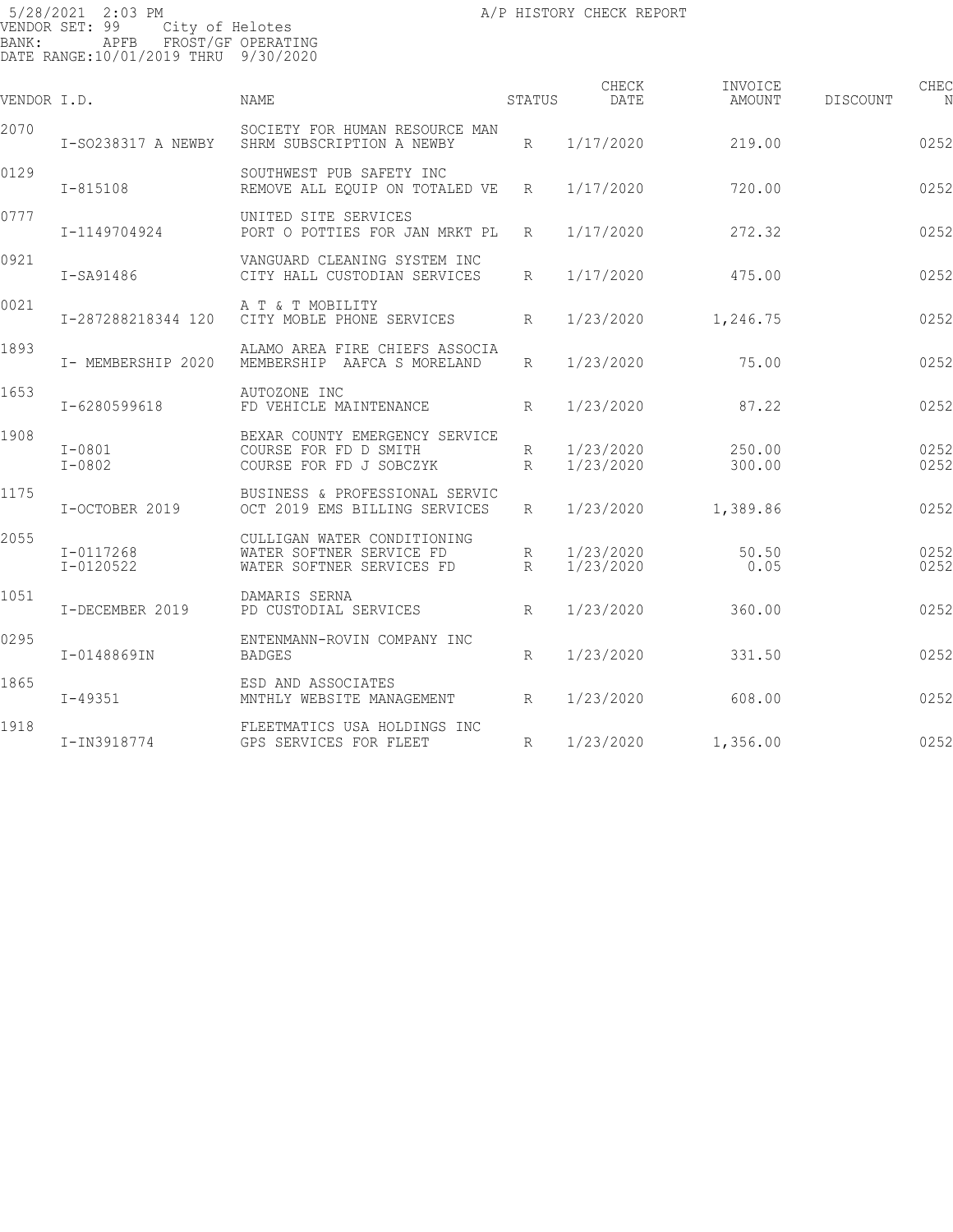| VENDOR I.D. |                   | <b>NAME</b>                                            | STATUS          | CHECK<br>DATE | INVOICE<br>AMOUNT | DISCOUNT | CHEC |
|-------------|-------------------|--------------------------------------------------------|-----------------|---------------|-------------------|----------|------|
| 1886        | I-1714327         | FORD MOTOR CREDIT COMPANY LLC                          |                 | 1/23/2020     | 8,930.18          |          |      |
|             |                   | 2017 FORD POL INTERCEPTOR PYMN                         | R               |               |                   |          | 0252 |
| 1583        | I-2012640         | HEAT SAFETY EQUIPMENT LLC<br><b>SCBA MAINTENANCE</b>   | R               | 1/23/2020     | 2,230.28          |          | 0252 |
| 1236        |                   | HENRY SCHEIN INC                                       |                 |               |                   |          |      |
|             | I-71939863        | MEDICAL SUPPLIES                                       | R               | 1/23/2020     | 79.72             |          | 0252 |
|             | I-71939870        | MEDICAL SUPPLIES                                       | R               | 1/23/2020     | 905.98            |          | 0252 |
|             | I-72238640        | MEDICAL SUPPLIES                                       | R               | 1/23/2020     | 53.33             |          | 0252 |
|             | I-72417645        | MEDICAL SUPPLES                                        | R               | 1/23/2020     | 122.70            |          | 0252 |
|             | I-72686931        | MEDICAL SUPPLES                                        | $\mathsf{R}$    | 1/23/2020     | 154.96            |          | 0252 |
|             |                   |                                                        |                 |               |                   |          |      |
| 2067        | I-1181474         | HIGH SCHOOL MUSIC SERVICE INC<br>HACB EQUIPMENT REPAIR | $R_{\rm}$       | 1/23/2020     | 479.44            |          | 0252 |
|             |                   |                                                        |                 |               |                   |          |      |
| 0069        | I-STMNT 122019    | HOME DEPOT INC<br>FD/PW'S SUPPLIES                     | R               | 1/23/2020     | 588.16            |          | 0252 |
|             |                   |                                                        |                 |               |                   |          |      |
| 2073        |                   | INTERNATIONAL ASSOC OF FIRE CH                         |                 |               |                   |          |      |
|             | I-MEMBERSHIP 2020 | IAFC MEMBERSHIP S MORELAND                             | R               | 1/23/2020     | 245.00            |          | 0252 |
|             |                   |                                                        |                 |               |                   |          |      |
| 0166        |                   | LEXISNEXIS RISK DATA MNGMNT IN                         |                 |               |                   |          |      |
|             | I-120682120191231 | ACCURANT MNTHLY INV PROGRAM                            | $\mathbb{R}$    | 1/23/2020     | 115.00            |          | 0252 |
| 1480        |                   |                                                        |                 |               |                   |          |      |
|             |                   | LINEBARGER GOGGAN BLAIR & SAMP                         |                 |               |                   |          | 0252 |
|             | I-NOVEMBER 2019   | LINEBARGER GOGGAN BLAIR & SAMP                         | R               | 1/23/2020     | 631.80            |          |      |
| 0291        |                   | LNV LLC                                                |                 |               |                   |          |      |
|             | $I - 32909$       | CIVIL ENGINEERING SERVICES                             | R               | 1/23/2020     | 1,398.49          |          | 0252 |
|             | $I - 33315$       | CIVIL ENGINEERING SERVICES                             | R               | 1/23/2020     | 395.65            |          | 0252 |
|             | $I - 33316$       | CIVIL ENGINEERING SERVICES                             | R               | 1/23/2020     | 437.25            |          | 0252 |
| 1197        |                   |                                                        |                 |               |                   |          |      |
|             | I-DEC 2019        | LORI GAYLE CALZONCIT<br>HEALTH INSPECTIONS DEC 2019    |                 | 1/23/2020     | 650.00            |          | 0252 |
|             |                   |                                                        | $R_{\parallel}$ |               |                   |          |      |
| 0427        |                   | MARIO A TREVINO                                        |                 |               |                   |          |      |
|             | I-JANUARY 2020    | JUDGE JANUARY 14 2020                                  | R               | 1/23/2020     | 400.00            |          | 0252 |
|             |                   |                                                        |                 |               |                   |          |      |
| 0793        |                   | OFFICE DEPOT INC                                       |                 |               |                   |          |      |
|             | I-421432490001    | OFFICE SUPPLIES                                        | R               | 1/23/2020     | 96.95             |          | 0252 |
| 0368        |                   | PHYSIO-CONTROL INC                                     |                 |               |                   |          |      |
|             | I-419048367       | ANNL MAINT AGR ON LIFEPACK/LUC                         | R               | 1/23/2020     | 7,074.00          |          | 0252 |
|             |                   |                                                        |                 |               |                   |          |      |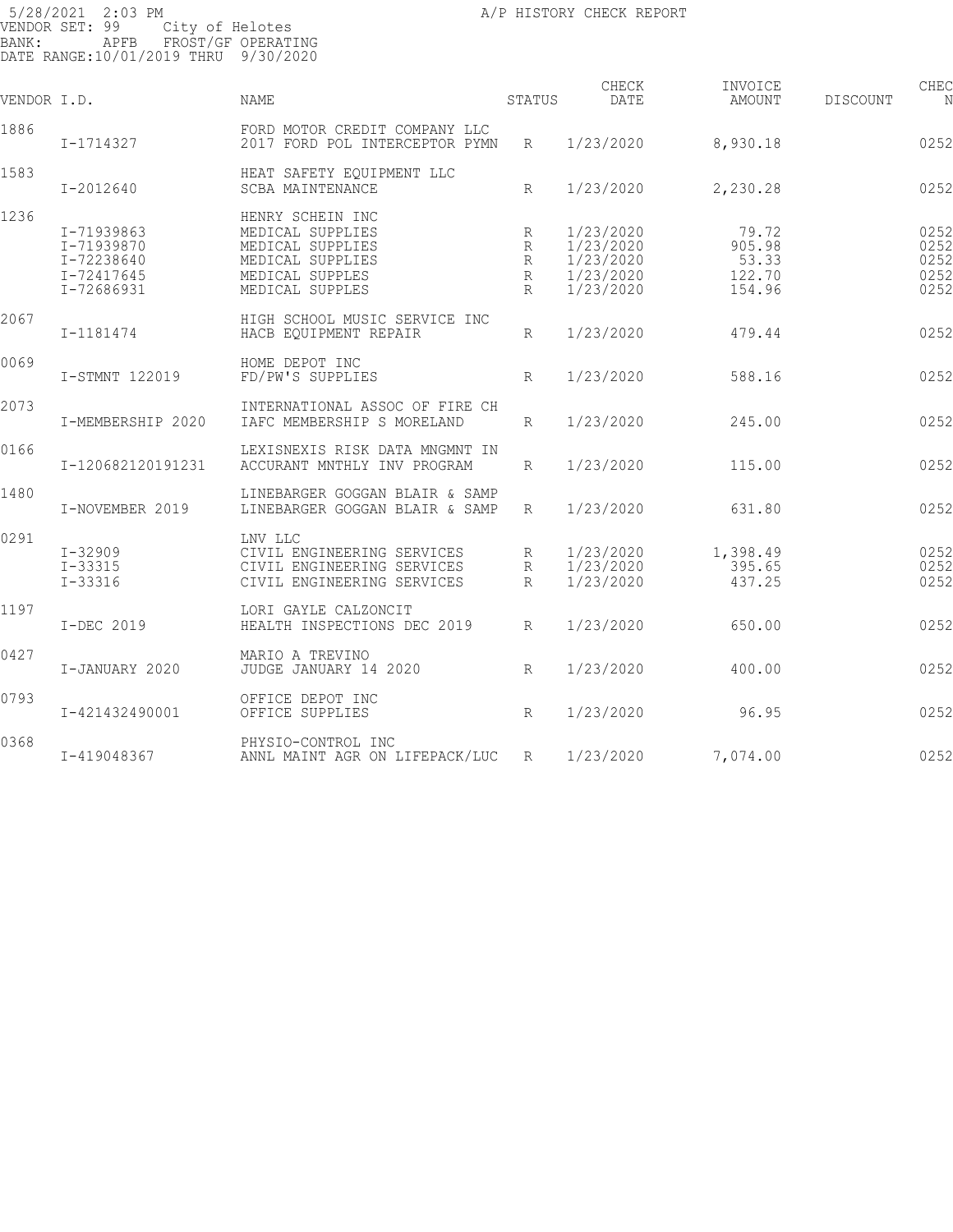5/28/2021 2:03 PM VENDOR SET: 99 City of Helotes BANK: APFB FROST/GF OPERATING DATE RANGE:10/01/2019 THRU 9/30/2020

| VENDOR I.D. |                                         | NAME                                                                                                                      | STATUS                    | CHECK<br>DATE                       | INVOICE<br>AMOUNT          | CHEC<br>DISCOUNT<br>N |
|-------------|-----------------------------------------|---------------------------------------------------------------------------------------------------------------------------|---------------------------|-------------------------------------|----------------------------|-----------------------|
| 0112        | I-93803075                              | PRAXAIR DIST INC<br>EMS OXYGEN                                                                                            | $R_{\odot}$               | 1/23/2020                           | 73.70                      | 0252                  |
| 1651        | I-19L0119942563                         | READY REFRESH BY NESTLE<br>DRINKING WATER FOR CITY                                                                        | $R_{\rm}$                 | 1/23/2020                           | 125.86                     | 0252                  |
| 1403        | $I - 0017715$<br>I-0018794<br>I-0019872 | SERVICE UNIFORM RENTAL<br>PW'S UNIFORMS/CLEANING SUPPLIE<br>PW'S UNIFORMS/ CLEANING SUPPLI<br>PW'S UNIF/CLEANING SUPPLIES | $R_{\parallel}$<br>R<br>R | 1/23/2020<br>1/23/2020<br>1/23/2020 | 130.42<br>128.49<br>128.49 | 0252<br>0252<br>0252  |
| 0932        | I-STRAC000264                           | SOUTHWEST TEXAS REGIONAL ADV C<br>ANNUAL DUES FD ELECTRONIC PATI                                                          | $R_{\parallel}$           | 1/23/2020                           | 1,800.00                   | 0252                  |
| 0134        | I-2020 DUES                             | STATE FIREMENS & FIRE MARSHALS<br>ANNUAL MEMBERSHIP DUES                                                                  | $R_{\odot}$               | 1/23/2020                           | 350.00                     | 0252                  |
| 1695        | I-4009069222                            | STERICYCLE INC<br>MEDICAL WASTE                                                                                           | $R_{\rm}$                 | 1/23/2020                           | 283.44                     | 0252                  |
| 2046        | I-19025133                              | TEXDOOR LTD<br>REPAIR ON BAY DOORS                                                                                        | $R_{\rm}$                 | 1/23/2020                           | 180.50                     | 0252                  |
| 0658        | $I-128693$                              | THE POLICE AND SHERIFFS PRESS<br>COMMISSION ID K BRYAN/A SUAREZ                                                           | $R_{\parallel}$           | 1/23/2020                           | 32.55                      | 0252                  |
| 1177        | I-FY192041                              | UNIVERSITY OF TEXAS HEALTH SCI<br>1ST OTR MEDICAL CONTROL/TRAINI                                                          | R                         | 1/23/2020                           | 4,347.00                   | 0252                  |
| 2009        | $I - 81119$                             | VAN DELDEN SERVICE COMPANY INC<br>FLOAT FOR SEPTIC BY FD                                                                  | $R_{\parallel}$           | 1/23/2020                           | 125.00                     | 0252                  |
| 0714        | $I - 55$                                | CONSOLIDATED TRAFFIC CONTROLS<br>SCHOOL ZONE TOWER CONTROL                                                                | R                         | 1/23/2020                           | 618.00                     | 0252                  |
| 2030        | D-PREM AD 0220                          | UNITEDHEALTHCARE INS COMPANY I<br>PRM ADJ 022020                                                                          | V                         | 2/05/2020                           | 52.74                      | 0252                  |
| 2030        | M-CHECK                                 | UNITEDHEALTHCARE INS COMPANY I<br>UNITEDHEALTHCARE INS COMVOIDED                                                          | V                         | 2/05/2020                           |                            | 0252                  |
| 1721        | I-9812081505                            | A T & T<br>CITY HALL PHONE SERVICES                                                                                       | $R_{\rm}$                 | 2/05/2020                           | 1,485.69                   | 0252                  |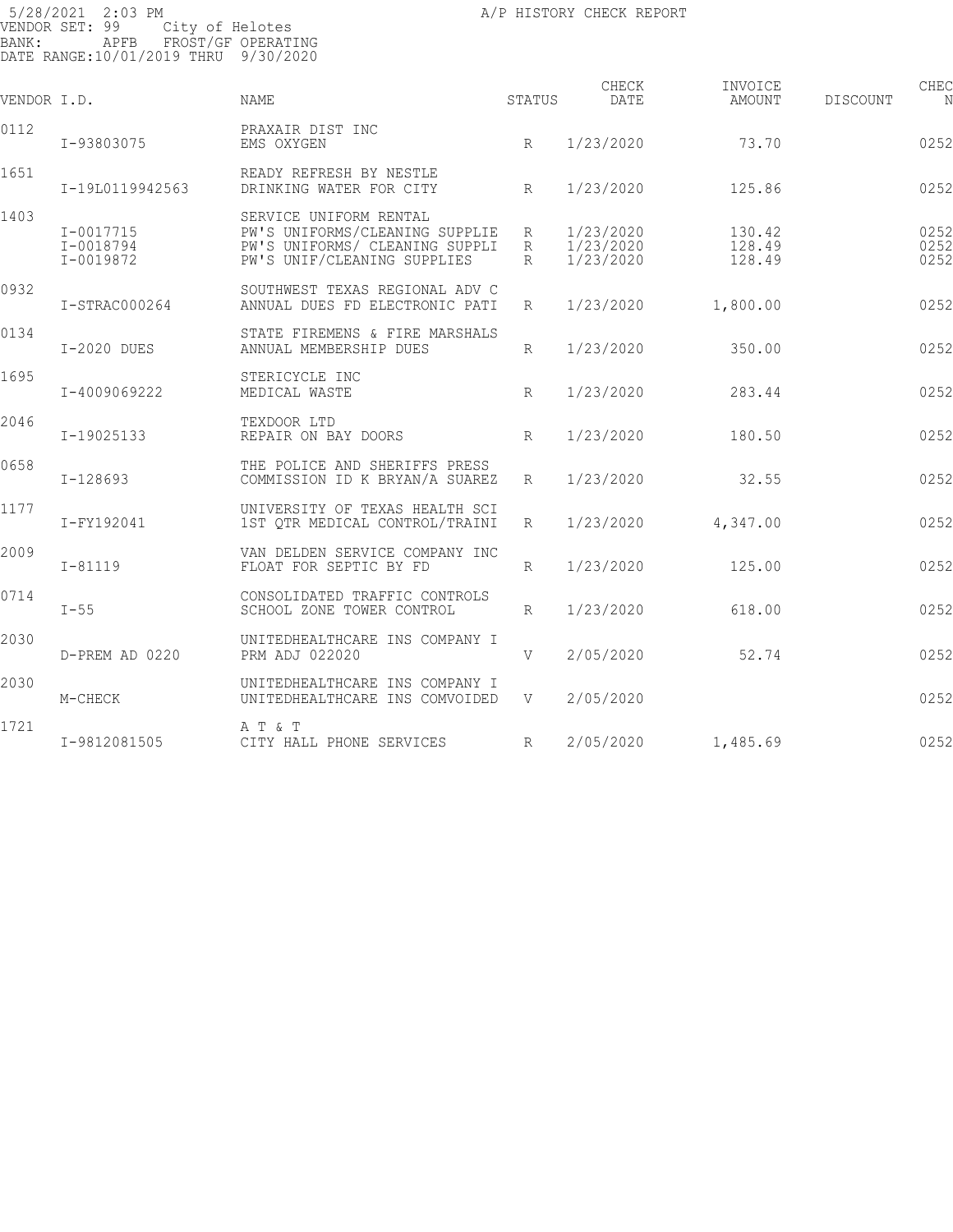| VENDOR I.D. |                          | NAME                                                                             | STATUS          | CHECK<br>DATE          | INVOICE<br>AMOUNT    | DISCOUNT | CHEC         |
|-------------|--------------------------|----------------------------------------------------------------------------------|-----------------|------------------------|----------------------|----------|--------------|
| 1459        | $I - 97286$              | ACTIVE 911 INC<br>ANNUAL SUB FOR ACTIVE 911                                      | R               | 2/05/2020              | 585.00               |          | 0252         |
| 1878        | $I - 020120$             | ANTHONY J FRANCKOWIAK<br>MARKET PLACE BAND 0200120                               | R               | 2/05/2020              | 400.00               |          | 0252         |
| 1175        | I-DECEMBER 2019          | BUSINESS & PROFESSIONAL SERVIC<br>MONTHLY BILLING EMS                            | R               | 2/05/2020              | 1,031.76             |          | 0252         |
| 1051        | I-JANUARY 2020           | DAMARIS SERNA<br>CUSTODIAN FOR PD JANUARY 2020                                   | $R_{\parallel}$ | 2/05/2020              | 360.00               |          | 0252         |
| 0643        | I-24116<br>$I - 24118$   | DAVIDSON & TROILO REAM & GARZA<br>PROSECUTOR FEES FOR DEC 2019<br>LEGAL SERVICES | R<br>R          | 2/05/2020<br>2/05/2020 | 1,140.00<br>4,495.00 |          | 0252<br>0252 |
| 0051        | $I - 0710$               | ELF HARDWARE INC<br>POLESAW CHAINS SHARPENED                                     | R               | 2/05/2020              | 24.75                |          | 0252         |
| 1933        | I-JANUARY 2020           | FREDERICK P GARCIA JR<br>JUDGE JANUARY 2020                                      | R               | 2/05/2020              | 400.00               |          | 0253         |
| 2081        | I-REIMB JO 022020        | JAIME OSTRANDER<br>FINGER PRINT AP J OSTRANDER                                   | $R_{\parallel}$ | 2/05/2020              | 10.21                |          | 0253         |
| 1133        | I-PER DIEM 022020        | JOSHUA MAIR<br>PER DIEM 020920 APWA CONF                                         | R               | 2/05/2020              | 429.90               |          | 0253         |
| 2063        | I-PER DIEM 022020        | MARC MCGRAW<br>PER DIEM 020920 APWA CONF                                         | $R_{\parallel}$ | 2/05/2020              | 84.00                |          | 0253         |
| 0102        | $I-1016466$<br>I-1016761 | NAFECO INC                                                                       | R<br>$R_{\rm}$  | 2/05/2020<br>2/05/2020 | 107.00<br>440.00     |          | 0253<br>0253 |
| 1261        | I-192910089              | ORKIN COMMERCIAL SERVICES<br>PEST CONTROL SERVICES CH                            | R               | 2/05/2020              | 155.00               |          | 0253         |
| 0519        |                          | PETTY CASH<br>I-P CASH REIMB 22020 REIMBURSE PETTY CASH                          | R               | 2/05/2020              | 430.61               |          | 0253         |
| 0809        | $I-97891$                | RX TECHNOLOGY<br>OFFSITE RETENTION SERV 022020                                   | R               | 2/05/2020              | 6, 212.00            |          | 0253         |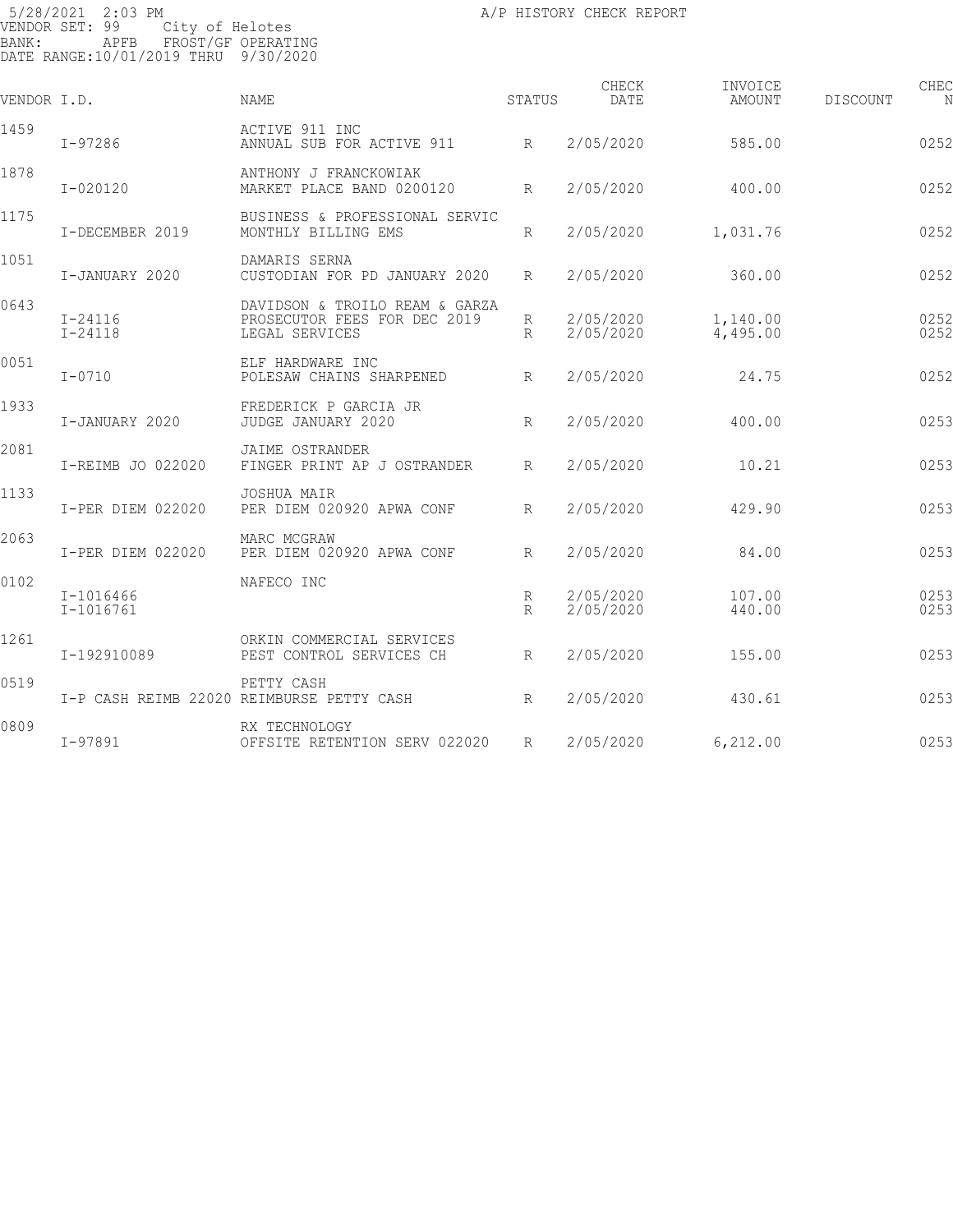| VENDOR I.D. |                                                                               | <b>NAME</b>                                                                                                                      | STATUS                      | CHECK<br>DATE                                    | INVOICE<br>AMOUNT                  | <b>DISCOUNT</b> | CHEC<br>N                    |
|-------------|-------------------------------------------------------------------------------|----------------------------------------------------------------------------------------------------------------------------------|-----------------------------|--------------------------------------------------|------------------------------------|-----------------|------------------------------|
| 1403        | $I - 0020943$                                                                 | SERVICE UNIFORM RENTAL<br>PW'S UNIFORM/CLEANING SUPPLIES                                                                         | R                           | 2/05/2020                                        | 128.49                             |                 | 0253                         |
| 1845        | I-18405751                                                                    | SIDDONS-MARTIN EMERGENCY GROUP<br>REP LIGHT FOR TENDER 1                                                                         | R                           | 2/05/2020                                        | 88.29                              |                 | 0253                         |
| 2047        | $I - 04164$                                                                   | TEXAS COURT CLERKS ASSOCIATION<br>ANNUAL MEMBERSHIP M GAITAN                                                                     | R                           | 2/05/2020                                        | 55.00                              |                 | 0253                         |
| 1989        | $I - 214853$                                                                  | TEXAS MEDCLINIC<br>PRE-EMPLOYMENT DRUG SCREEN                                                                                    | R                           | 2/05/2020                                        | 122.00                             |                 | 0253                         |
| 0097        | $I - 5598$                                                                    | THOMAS PATRICK JOHNSON<br>PEDESTRIAN BRIDGE LIGHTING                                                                             | $R_{\parallel}$             | 2/05/2020                                        | 95.00                              |                 | 0253                         |
| 0777        | I-1149751426<br>I-1149762867                                                  | UNITED SITE SERVICES<br>PORT O POTTIES PARK<br>PORT O POTTIES FITNESS PARK                                                       | R<br>R                      | 2/05/2020<br>2/05/2020                           | 166.60<br>169.22                   |                 | 0253<br>0253                 |
| 1944        | I-869399683001<br>I-869399683001 AC<br>I-869399683001 FD<br>I-869399683001 PD | US BANK NA<br>FLEET FUEL DEC 2019<br>FLEET FUEL DEC 2019<br>FLEET FUEL DEC 2019<br>FLEET FUEL DEC 2019                           | R<br>R<br>R<br>R            | 2/05/2020<br>2/05/2020<br>2/05/2020<br>2/05/2020 | 45.00<br>25.71<br>109.28<br>462.85 |                 | 0253<br>0253<br>0253<br>0253 |
| 2009        | $I-81119 B$                                                                   | VAN DELDEN SERVICE COMPANY INC<br>PUMP FLOAT REPLACED SEWER FD                                                                   | R                           | 2/05/2020                                        | 56.70                              |                 | 0253                         |
| 1310        | I-PER DIEM 02/2020                                                            | ANDREA M GOFF<br>PER DIEM TRAV 2/18-20/20 A GOF                                                                                  | R                           | 2/11/2020                                        | 550.03                             |                 | 0253                         |
| 2026        | $I-506$                                                                       | <b>BILLY JAMES</b><br>PRE EMPLOYMENT PSYCHOLOGICAL E                                                                             | R                           | 2/11/2020                                        | 350.00                             |                 | 0253                         |
| 0029        | I-JANUARY 2020                                                                | BRUCE C BEALOR<br>BUILDING INSPECTIONS JAN 2020                                                                                  | R                           | 2/11/2020                                        | 9,315.00                           |                 | 0253                         |
| 0079        | I-REIMB D PALACIOS                                                            | DONNIE PALACIOS<br>REIMB D PALACIOS FOR TRAINING                                                                                 | R                           | 2/11/2020                                        | 20.00                              |                 | 0253                         |
| 1040        | I-1790567<br>I-1791297<br>I-1796739<br>$I - 1797422$                          | GULF COAST PAPER CO INC<br>STATION PAPER SUPPLIES<br>STATION PAPER SUPPLIES<br>STATION OFFICE SUPPLIES<br>STATION PAPER SUPPLIES | R<br>R<br>R<br>$\mathbb{R}$ | 2/11/2020<br>2/11/2020<br>2/11/2020<br>2/11/2020 | 394.75<br>31.44<br>218.71<br>52.58 |                 | 0253<br>0253<br>0253<br>0253 |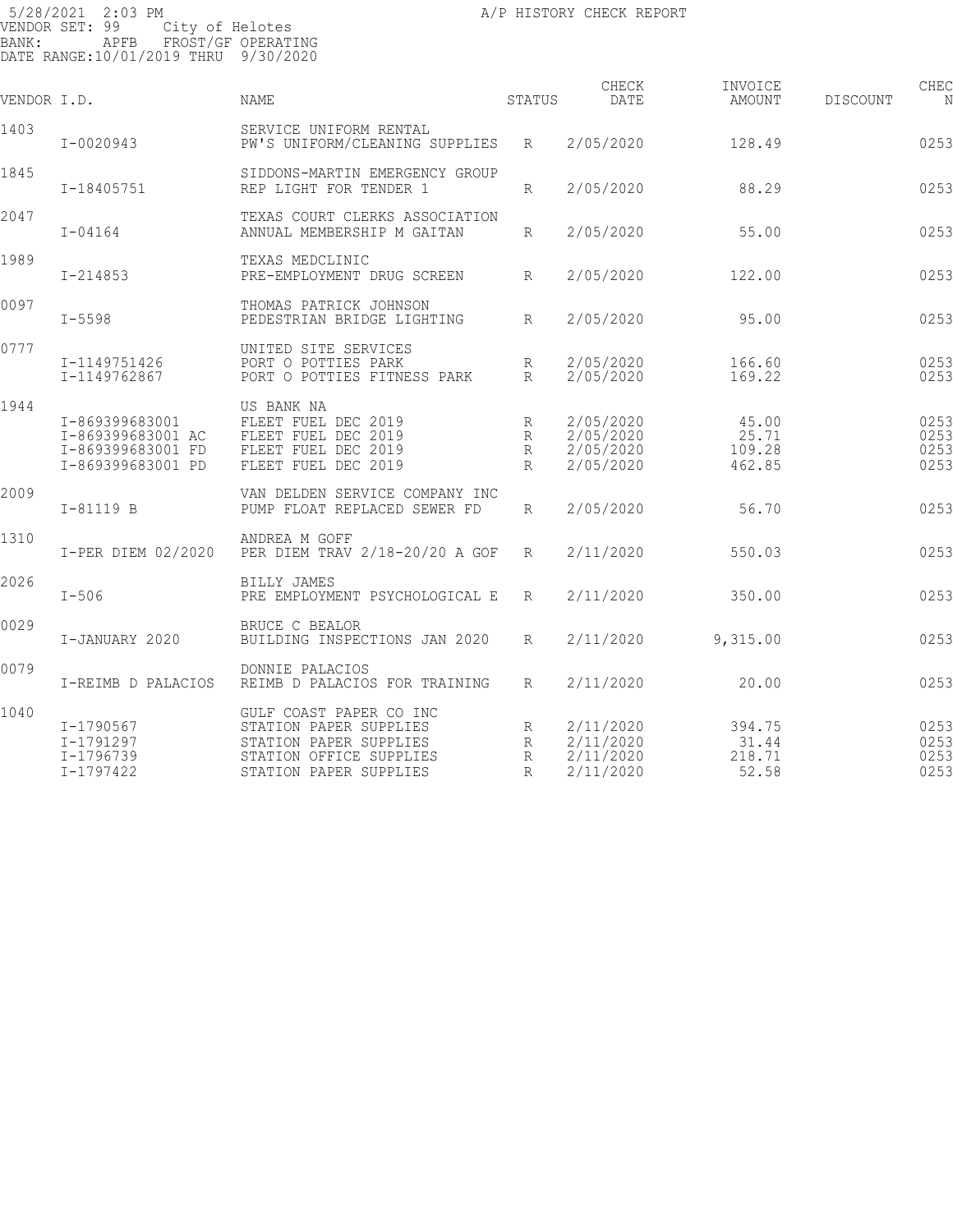| VENDOR I.D. |                                        | <b>NAME</b>                                                                                      | <b>STATUS</b>          | CHECK<br>DATE                       | INVOICE<br>AMOUNT         | DISCOUNT | CHEC<br>N            |
|-------------|----------------------------------------|--------------------------------------------------------------------------------------------------|------------------------|-------------------------------------|---------------------------|----------|----------------------|
| 1682        | I-112019<br>$I - 12020$                | HELOTES HUMANE SOCIETY<br>ANIMAL IMPOUNDMENT<br>ANIMAL INPOUNDMENT                               | R<br>R                 | 2/11/2020<br>2/11/2020              | 600.00<br>96.00           |          | 0253<br>0253         |
| 1236        | I-72839740<br>I-73272383               | HENRY SCHEIN INC<br>MEDICAL SUPPLIES<br>MEDICAL SUPPLIES                                         | R<br>R                 | 2/11/2020<br>2/11/2020              | 553.89<br>1,817.52        |          | 0253<br>0253         |
| 0427        | I-FEBRUARY 4 2020                      | MARIO A TREVINO<br>JUDGE FEB 4 2020                                                              | $R_{\parallel}$        | 2/11/2020                           | 400.00                    |          | 0253                 |
| 1196        | I-JANUARY 2020                         | MONTY JOE MCGUFFIN<br>HEALTH INSPECTOIONS JAN 2020                                               | $R_{\parallel}$        | 2/11/2020                           | 650.00                    |          | 0253                 |
| 1622        | I-HEL20200131                          | PRE-EMPLOYMENT INC<br>PRE EMPLOYMENT BACKGROUND CHEC                                             | $R_{\parallel}$        | 2/11/2020                           | 225.20                    |          | 0253                 |
| 1098        | I-2910743M                             | STRYKER SALES CORP<br>MEDICAL SUPPLIES                                                           | R                      | 2/11/2020                           | 234.60                    |          | 0253                 |
| 1966        | I-17385158<br>I-17386500<br>I-17386923 | W S DARLEY & CO<br>VALVE REPAIR KIT FOR B1<br>VALVE REPAIR KIT FOR B1<br>VALVE REPAIR KIT FOR B1 | R<br>R<br>$\mathbb{R}$ | 2/11/2020<br>2/11/2020<br>2/11/2020 | 99.03<br>102.70<br>184.38 |          | 0253<br>0253<br>0253 |
| 1601        | I-1311438<br>012020                    | ALBERT URESTI MPA PCC<br>1997 CHEV SW PUB WORKS                                                  | $R_{\parallel}$        | 2/19/2020                           | 7.50                      |          | 0253                 |
| 2082        |                                        | AMERICAN ASSOCIATION OF NOTARI<br>I-Y GUTTIERREZ RENEW Y GUTTIERREZ NOTARY RENEWAL               | $R_{\parallel}$        | 2/19/2020                           | 118.14                    |          | 0253                 |
| 1653        | I-6280630531                           | AUTOZONE INC<br>VEH MAINT SUPPLIES FIRE DEPT                                                     | R                      | 2/19/2020                           | 43.75                     |          | 0253                 |
| 1712        | I-FINAL PYMNT 0220                     | BANDERA HELOTES PLAZA LLC<br>FINAL 380 AGREEMENT PYMNT 0220                                      | R                      | 2/19/2020                           | 1,684.06                  |          | 0253                 |
| 2026        | $I-504$                                | <b>BILLY JAMES</b><br>DISPATCHER PSYCH TESTING                                                   | R                      | 2/19/2020                           | 350.00                    |          | 0253                 |
| 0119        | I-FEBRUARY 2020                        | BINGHAM & LEA PC INC<br><b>JUDGE FEB 11 2020</b>                                                 | R                      | 2/19/2020                           | 400.00                    |          | 0253                 |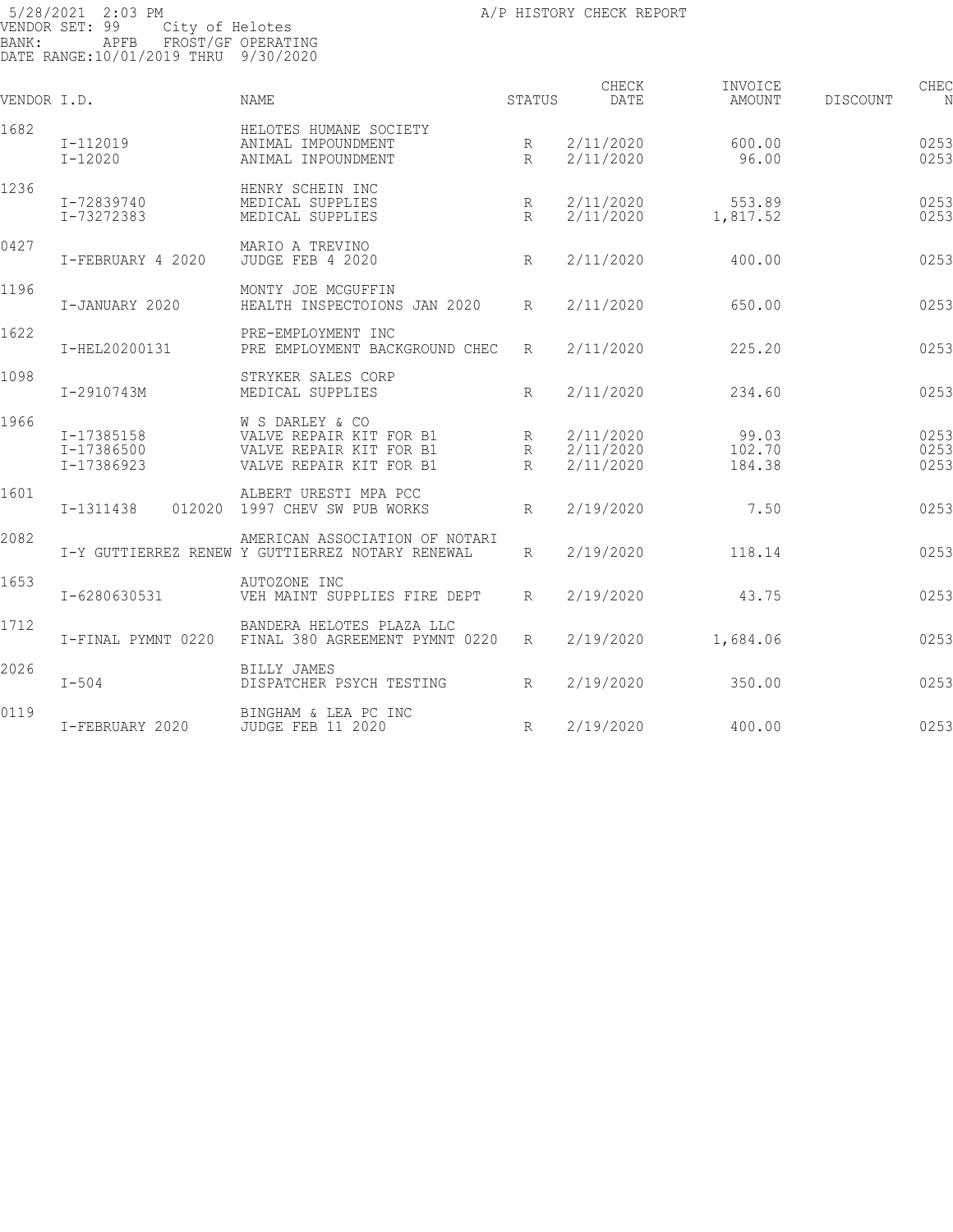| VENDOR I.D. |                                                                                                      | NAME                                                                                                                                   | STATUS                        | CHECK<br>DATE                                                 | INVOICE<br>AMOUNT                          | DISCOUNT | CHEC<br>N                            |
|-------------|------------------------------------------------------------------------------------------------------|----------------------------------------------------------------------------------------------------------------------------------------|-------------------------------|---------------------------------------------------------------|--------------------------------------------|----------|--------------------------------------|
| 0353        | I-21091931                                                                                           | CANON FINANCIAL SERVICES INC<br>LARGE FORMAT PRINTER PAYMENT                                                                           | $R_{\parallel}$               | 2/19/2020                                                     | 173.72                                     |          | 0253                                 |
| 0042        | I-3001085347 220<br>I-3002836202 220<br>I-3002838864 220<br>I-3002859843 220<br>I-3003381144 220     | CITY PUBLIC SERVICE<br>ELECTRIC SERV LIGHTS IN OTH<br>SAFETY LIGHT<br>SAFETY LIGHTS<br>ELECTRIC FOR TRAFFIC/SAFETY LI<br>TRAFFIC LIGHT | R<br>R<br>R<br>R<br>R         | 2/19/2020<br>2/19/2020<br>2/19/2020<br>2/19/2020<br>2/19/2020 | 606.94<br>49.82<br>73.95<br>50.09<br>54.87 |          | 0253<br>0253<br>0253<br>0253<br>0253 |
| 2055        | $I - 0120865$                                                                                        | CULLIGAN WATER CONDITIONING<br>MNTHLY CHRG FOR WATER SOFTNER                                                                           | $R_{\parallel}$               | 2/19/2020                                                     | 50.50                                      |          | 0253                                 |
| 0643        | $I - 24516$                                                                                          | DAVIDSON & TROILO REAM & GARZA<br>PROSECUTOR FEES FOR JAN 2020                                                                         | R                             | 2/19/2020                                                     | 2,838.10                                   |          | 0253                                 |
| 1395        | $I - 289385$<br>I-291620                                                                             | DEZAVALA-SHAVANO VETERINARY CL<br>ANIMAL BOARDING DEC 2019<br>ANIMAL BOARDING FEB 2020                                                 | R<br>R                        | 2/19/2020<br>2/19/2020                                        | 280.00<br>182.83                           |          | 0253<br>0253                         |
| 0051        | $I-0712$<br>$I - 0713$                                                                               | ELF HARDWARE INC<br>BAR OIL FOR POLE SAW<br>POLE SAW CHAINS/CHAINSAW CHAIN                                                             | R<br>R                        | 2/19/2020<br>2/19/2020                                        | 12.50<br>62.97                             |          | 0253<br>0253                         |
| 1523        | I-P21834                                                                                             | ELIGIBILITY TRACKING CALCULATO<br>AFFORDABLE CARE ACT COMPLIANCE                                                                       | R                             | 2/19/2020                                                     | 150.00                                     |          | 0253                                 |
| 1739        | I-4036092                                                                                            | FASTMED URGENT CARE, PC<br>PRE EMPLOYMENT DRUG SCREEN                                                                                  | R                             | 2/19/2020                                                     | 144.00                                     |          | 0253                                 |
| 2093        | $I - 297417$                                                                                         | FOUNDATION FOR TRUSTED IDENTIT<br>STRAC NADGE FPR QIOMTPM ROSE                                                                         | R                             | 2/19/2020                                                     | 14.66                                      |          | 0253                                 |
| 1086        | I-74330                                                                                              | FRAZER LTD<br>REPLACE LIGHT SOLOROID FOR M2                                                                                            | $\mathbb{R}$                  | 2/19/2020                                                     | 93.56                                      |          | 0253                                 |
| 1741        | $I - 31142$                                                                                          | GEAR CLEANING SOLUTIONS LLC<br>REPAIR FOR ROCKY'S BUNKER COAT                                                                          | $R_{\parallel}$               | 2/19/2020                                                     | 23.11                                      |          | 0253                                 |
| 0060        | I-1007684800 22020<br>I-1025023600 22020<br>I-1025024400 220<br>I-1025025200 220<br>I-1025560200 220 | GREY FOREST UTILITIES INC<br>NATURAL GAS CITY HALL<br>NATURAL GAS CITY HALL<br>NATURAL GAS BILL<br>NATURAL GAS<br>NATURAL GAS          | R<br>R<br>R<br>R<br>$R_{\rm}$ | 2/19/2020<br>2/19/2020<br>2/19/2020<br>2/19/2020<br>2/19/2020 | 95.42<br>10.43<br>10.43<br>635.04<br>10.43 |          | 0253<br>0253<br>0253<br>0253<br>0253 |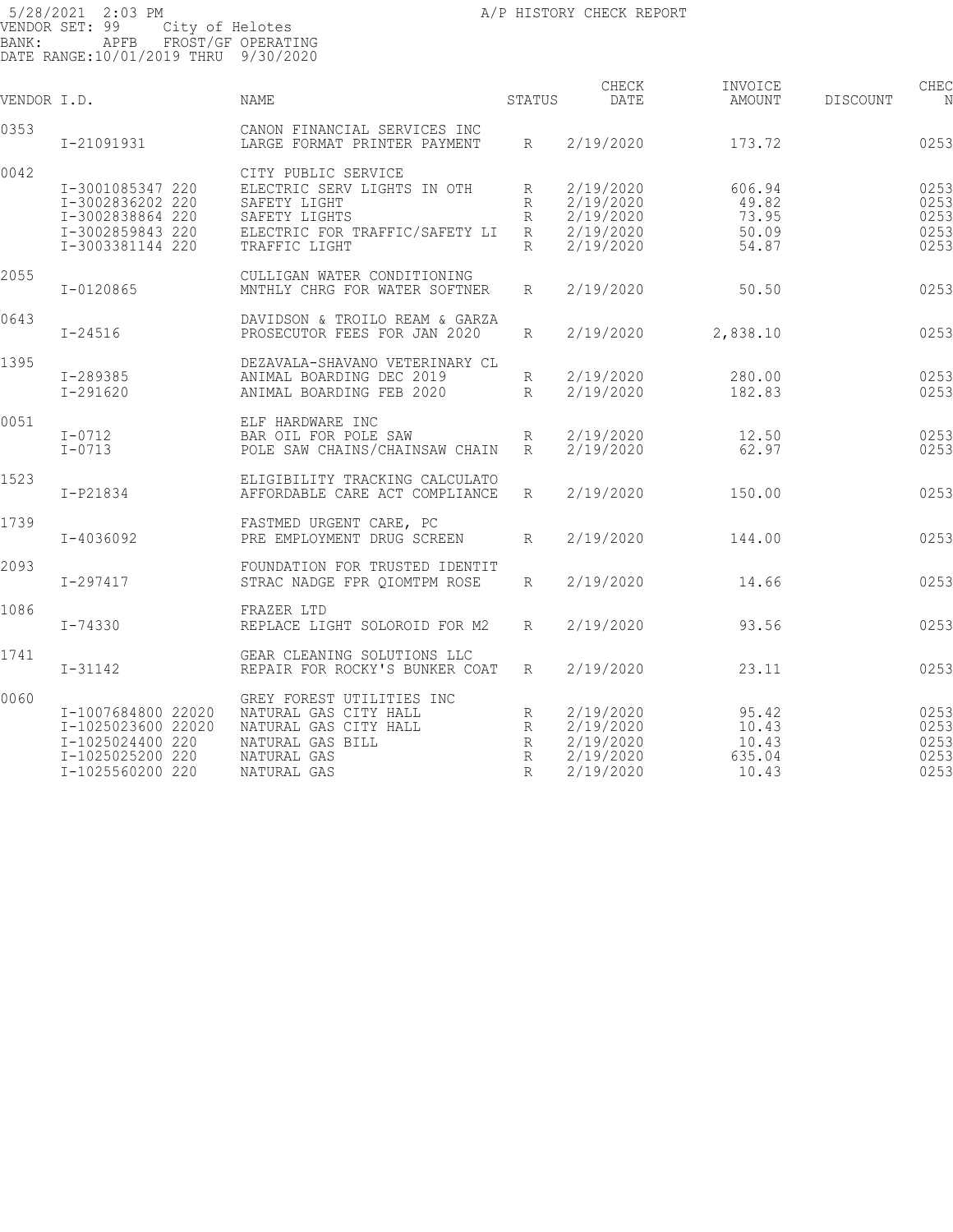| VENDOR I.D. |                                                                                                        | NAME                                                                                                                                       | STATUS                                  | CHECK<br>DATE                                                 | INVOICE<br>AMOUNT                           | <b>DISCOUNT</b> | CHEC                                 |
|-------------|--------------------------------------------------------------------------------------------------------|--------------------------------------------------------------------------------------------------------------------------------------------|-----------------------------------------|---------------------------------------------------------------|---------------------------------------------|-----------------|--------------------------------------|
| 1583        | I-2012653<br>$I - 2012671$<br>I-2012806                                                                | HEAT SAFETY EOUIPMENT LLC<br>SCBA FLOW TEST / REPAIR<br>SCBA CYLINDER REPAIR<br>FIT TEST FOR JM & OR FIRE DEPT                             | $R_{\parallel}$<br>R<br>$R_{\parallel}$ | 2/19/2020<br>2/19/2020<br>2/19/2020                           | 125.00<br>129.59<br>110.00                  |                 | 0253<br>0253<br>0253                 |
| 1236        | I-73535543<br>I-73576700                                                                               | HENRY SCHEIN INC<br>MEDICAL SUPPLIES<br>MEDICAL SUPPLIES                                                                                   | R<br>R                                  | 2/19/2020<br>2/19/2020                                        | 367.00<br>252.00                            |                 | 0253<br>0253                         |
| 0069        | I-STMNT 012120                                                                                         | HOME DEPOT INC<br>FD/PW'S STATION & VEH SUPPLIES                                                                                           | $R_{\rm}$                               | 2/19/2020                                                     | 800.50                                      |                 | 0253                                 |
| 1480        | I-DECEMBER 2019                                                                                        | LINEBARGER GOGGAN BLAIR & SAMP<br>COLLECTION FEES FOR DEC 2019                                                                             | R                                       | 2/19/2020                                                     | 1,286.70                                    |                 | 0253                                 |
| 2092        | I-EMS REFUND                                                                                           | MARIA KYPUROS<br>DOUBLE PAID EMS BILL                                                                                                      | R                                       | 2/19/2020                                                     | 265.00                                      |                 | 0253                                 |
| 1119        | I-222770                                                                                               | MISSION GOLF CARS & INDUSTRIAL<br>GOLF CART REPAIRS                                                                                        | R                                       | 2/19/2020                                                     | 1,582.39                                    |                 | 0253                                 |
| 0102        | I-1011025                                                                                              | NAFECO INC<br>TAIL PATCH FOR NA & JB FIRE D                                                                                                | R                                       | 2/19/2020                                                     | 175.00                                      |                 | 0253                                 |
| 0793        | I-4360000110001<br>I-436000771001<br>I-439233769001<br>I-439234293001                                  | OFFICE DEPOT INC<br>PAPER GOODS FOR CH / BAND SUPP<br>CLEANING SUPPLIES<br>OFFICE SUPPLIES<br>OFFICE SUPPLIES                              | R<br>R<br>R<br>$\mathbb{R}$             | 2/19/2020<br>2/19/2020<br>2/19/2020<br>2/19/2020              | 161.80<br>39.95<br>24.88<br>41.96           |                 | 0253<br>0253<br>0253<br>0253         |
| 0923        | I-1014820473                                                                                           | PITNEY BOWES PURCHASE POWER<br>INK FOR POSTAGE MACHINE                                                                                     | R                                       | 2/19/2020                                                     | 143.62                                      |                 | 0253                                 |
| 1651        | I-10A0119942563                                                                                        | READY REFRESH BY NESTLE<br>DRINKING WATER FOR CH 5 GAL BO                                                                                  | R                                       | 2/19/2020                                                     | 170.86                                      |                 | 0253                                 |
| 0191        | I-20000334 13120                                                                                       | SAN ANTONIO EXPRESS NEWS<br>NOTICE OF ORDINANCE 20-02                                                                                      | $R_{\rm}$                               | 2/19/2020                                                     | 1,172.26                                    |                 | 0253                                 |
| 0121        | I-01414030001 220<br>I-01447360001 220<br>I-01447390001 220<br>I-04987590001 0220<br>I-27172310001 220 | SAN ANTONIO WATER SYSTEMS<br>WATER SERVICE CITY HALL<br>WATER SERVICES<br>WATER SERVICES<br>FIRE/SPRINKLER SYSTEM ANNUAL<br>WATER SERVICES | R<br>R<br>R<br>R<br>$\mathbb{R}$        | 2/19/2020<br>2/19/2020<br>2/19/2020<br>2/19/2020<br>2/19/2020 | 99.98<br>252.42<br>31.66<br>635.68<br>31.87 |                 | 0253<br>0253<br>0253<br>0253<br>0253 |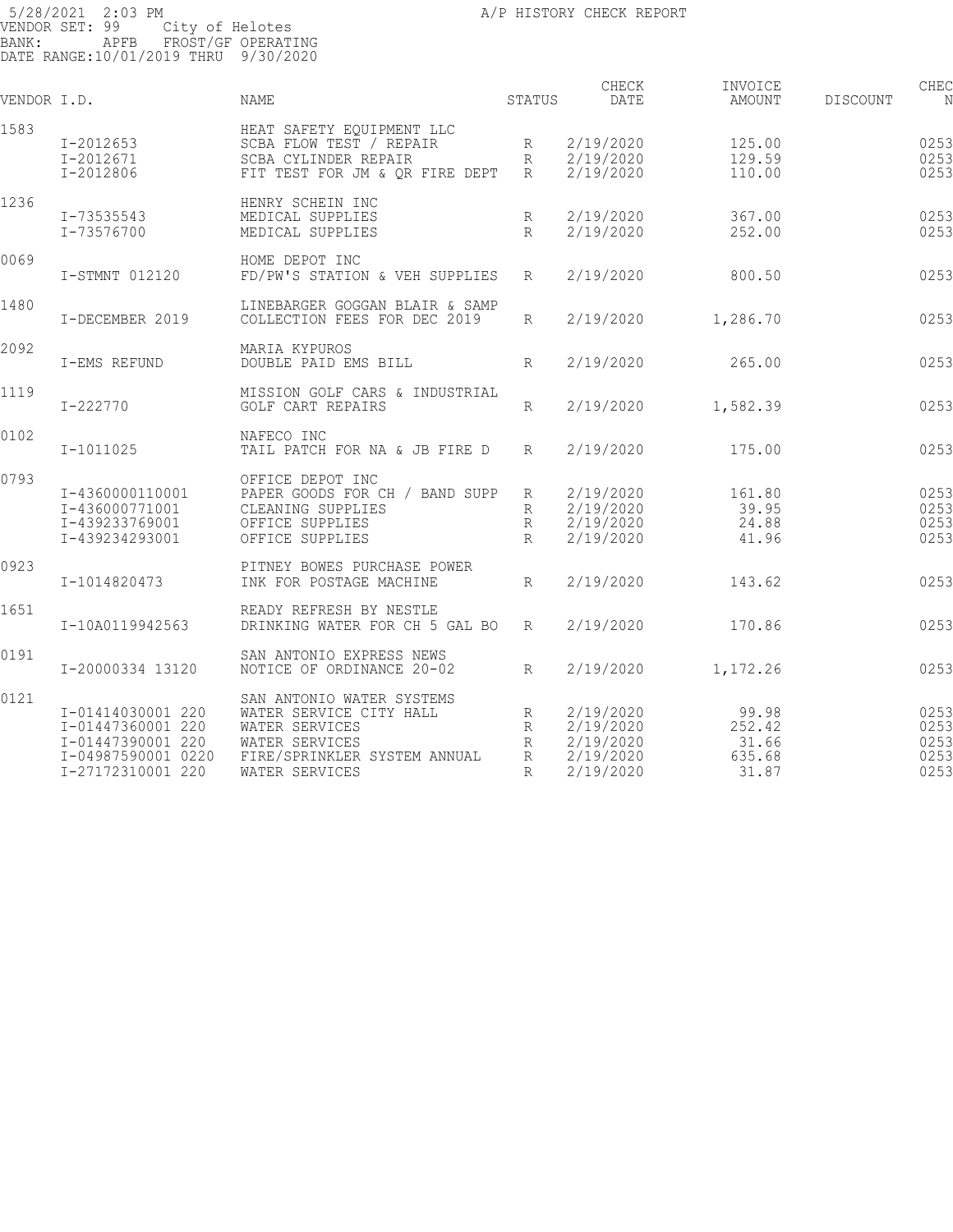| VENDOR I.D. |                                                                   | <b>NAME</b>                                                                                                                  | STATUS              | CHECK<br>DATE                       | INVOICE<br>AMOUNT            | DISCOUNT | CHEC                 |
|-------------|-------------------------------------------------------------------|------------------------------------------------------------------------------------------------------------------------------|---------------------|-------------------------------------|------------------------------|----------|----------------------|
| 2091        | I-200309-REMOTE                                                   | TEXAS ACADEMY OF ANIMAL CONTRO<br>ADVANCE ANIMAL CRUELTY CLASS                                                               | R                   | 2/19/2020                           | 225.00                       |          | 0253                 |
| 2076        | I-1207581225<br>$I-181404$                                        | TEXAS FIRE CHIEFS ASSOCIATION<br>TRAINING FOR SCOTT MORELA                                                                   | R<br>$\mathbb{R}$   | 2/19/2020<br>2/19/2020              | 1,000.00<br>249.00           |          | 0253<br>0253         |
| 2088        | I-CRT SEM JUDGE 420<br>I-CRT SEM YG 042020                        | TEXAS MUNICIPAL COURTS EDUCATI<br>CRT SEMINAR JUDGE LEA 042020<br>CRT SEMINAR Y GUTTIERREZ                                   | R<br>R              | 2/19/2020<br>2/19/2020              | 300.00<br>200.00             |          | 0253<br>0253         |
| 2080        | $I - 03309$                                                       | THE SHERWIN-WILLIAMS COMPANY                                                                                                 | R                   | 2/19/2020                           | 81.13                        |          | 0253                 |
| 0145        | I-0039133011420                                                   | TIME WARNER CABLE SAN ANTONIO<br>CABLE FOR CITY HALL                                                                         | R                   | 2/19/2020                           | 573.78                       |          | 0253                 |
| 1924        | I-33727307<br>I-33727308<br>I-33727309                            | TYCO FIRE & SECURITY US MANAGE<br>OTRLY SERV FIRE ALARM PW'S<br>OTRLY SERV FIRE ALARM/ACCESS C<br>QTRLY FIRE ALARM FIRE DEPT | R<br>R<br>$R_{\rm}$ | 2/19/2020<br>2/19/2020<br>2/19/2020 | 331.71<br>2,371.39<br>280.63 |          | 0253<br>0253<br>0253 |
| 2075        | I-116399147                                                       | ULINE, INC                                                                                                                   | R                   | 2/19/2020                           | 512.04                       |          | 0253                 |
| 0777        | I-1149851423                                                      | UNITED SITE SERVICES<br>PORT O POTTIES MRKT PL 022020                                                                        | R                   | 2/19/2020                           | 272.32                       |          | 0253                 |
| 0921        | $I-SA92147$                                                       | VANGUARD CLEANING SYSTEM INC<br>CLEANING SERVICES CITY HALL                                                                  | R                   | 2/19/2020                           | 475.00                       |          | 0253                 |
| 1883        | I-1941074                                                         | XEROX CORPORATION<br>LEASE AGREEMENT CH COPIERS                                                                              | $R_{\rm}$           | 2/19/2020                           | 1,987.00                     |          | 0253                 |
| 0467        | I-2106952484250 220<br>I-2106956970384 220<br>I-2106959093384 220 | A T & T INC<br>PHONE SERVICES<br>PHONE SERVICES<br>PHONE SERVICES                                                            | R<br>R<br>R         | 2/26/2020<br>2/26/2020<br>2/26/2020 | 731.28<br>34.35<br>92.37     |          | 0253<br>0253<br>0253 |
| 0334        | I-MEMBERSHIP 2020                                                 | ALAMO CHAPTER TMCA INC<br>ANNUAL MEMBERSHIP C PEREZ                                                                          | R                   | 2/26/2020                           | 45.00                        |          | 0253                 |
| 2097        | I-REFUND                                                          | ALL AMERICAN IRRIGATION SYSTEM<br>ADDRESS NOT LISTED IN CITY                                                                 | R                   | 2/26/2020                           | 62.70                        |          | 0253                 |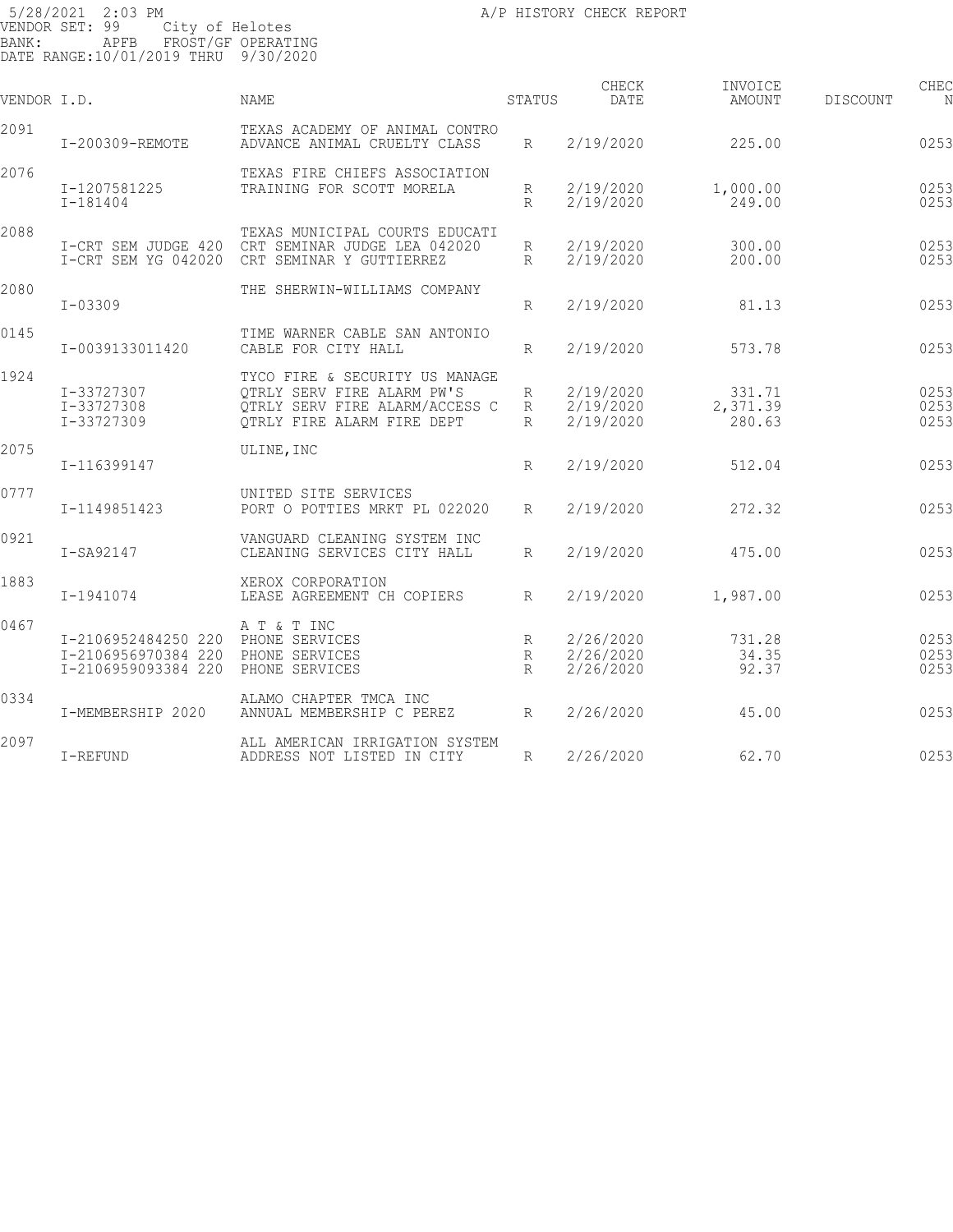| VENDOR I.D. |                                                          | NAME                                                                                                | STATUS           | CHECK<br><b>DATE</b>                             | INVOICE<br>AMOUNT                  | DISCOUNT | CHEC<br>N                    |
|-------------|----------------------------------------------------------|-----------------------------------------------------------------------------------------------------|------------------|--------------------------------------------------|------------------------------------|----------|------------------------------|
| 1175        | I-JANUARY 2020                                           | BUSINESS & PROFESSIONAL SERVIC<br>JANUARY 2020 EMS BILLING                                          | R                | 2/26/2020                                        | 1,626.55                           |          | 0253                         |
| 0868        | I-179127                                                 | CE SOLUTIONS<br>CONTINUING EDUCATION FOR FD                                                         | R                | 2/26/2020                                        | 300.00                             |          | 0253                         |
| 0643        | $I - 24517$                                              | DAVIDSON & TROILO REAM & GARZA<br>LEGAL SERVICES                                                    | R                | 2/26/2020                                        | 3,188.00                           |          | 0253                         |
| 0051        | $I - 0714$                                               | ELF HARDWARE INC<br>CHAIN SAW REPAIRS                                                               | R                | 2/26/2020                                        | 73.93                              |          | 0253                         |
| 1865        | I-49436<br>$I - 49437$<br>$I - 49438$                    | ESD AND ASSOCIATES<br>WEBSITE MAINT DEC 2019<br>WEBSITE MAINT JAN 2020<br>WEBSITE MAINT FEB 20220   | R<br>R<br>R      | 2/26/2020<br>2/26/2020<br>2/26/2020              | 488.00<br>488.00<br>488.00         |          | 0253<br>0253<br>0253         |
| 2084        | $I - 65214500$                                           | FORESTRY SUPPLIERS INC<br>TANK GASKET FOR DRIP TORCH                                                | $R_{\rm}$        | 2/26/2020                                        | 35.42                              |          | 0253                         |
| 2095        | I-BAND MRKT 0320                                         | GABRIEL MENCHACA<br>BAND FOR MRKT DAY 030720                                                        | R                | 2/26/2020                                        | 200.00                             |          | 0253                         |
| 2089        | I-BAND FOR MRK 0320                                      | <b>JAMES BENNETT</b><br>BAND FOR MARKET 030720                                                      | R                | 2/26/2020                                        | 200.00                             |          | 0253                         |
| 0166        | I-120682120200131                                        | LEXISNEXIS RISK DATA MNGMNT IN<br>ACCURIANT BACKGROUND CID                                          | R                | 2/26/2020                                        | 117.00                             |          | 0253                         |
| 1197        | I-JANUARY 2020                                           | LORI GAYLE CALZONCIT<br>HEALTH INSPECTOR JANUARY 2020                                               | R                | 2/26/2020                                        | 650.00                             |          | 0254                         |
| 0093        | I-146070<br>$I - 146331$<br>$I - 146365$<br>$I - 146371$ | MANDER AUTO SERVICE INC<br>OIL CHANGE PD<br>PD VEHICLE REPAIR<br>OIL CHANGE PD<br>PD VEHICLE REPAIR | R<br>R<br>R<br>R | 2/26/2020<br>2/26/2020<br>2/26/2020<br>2/26/2020 | 64.50<br>624.82<br>62.50<br>689.67 |          | 0254<br>0254<br>0254<br>0254 |
| 0793        | I-439234294001                                           | OFFICE DEPOT INC<br>CPU HOLDERS                                                                     | R                | 2/26/2020                                        | 33.98                              |          | 0254                         |
| 1403        | $I - 0021985$<br>$I - 0023067$                           | SERVICE UNIFORM RENTAL<br>PW'S UNIFORM/CLEANING SUPPLIES<br>PW'S UNIF/CLEANING SUPPLIES             | R<br>R           | 2/26/2020<br>2/26/2020                           | 132.34<br>128.49                   |          | 0254<br>0254                 |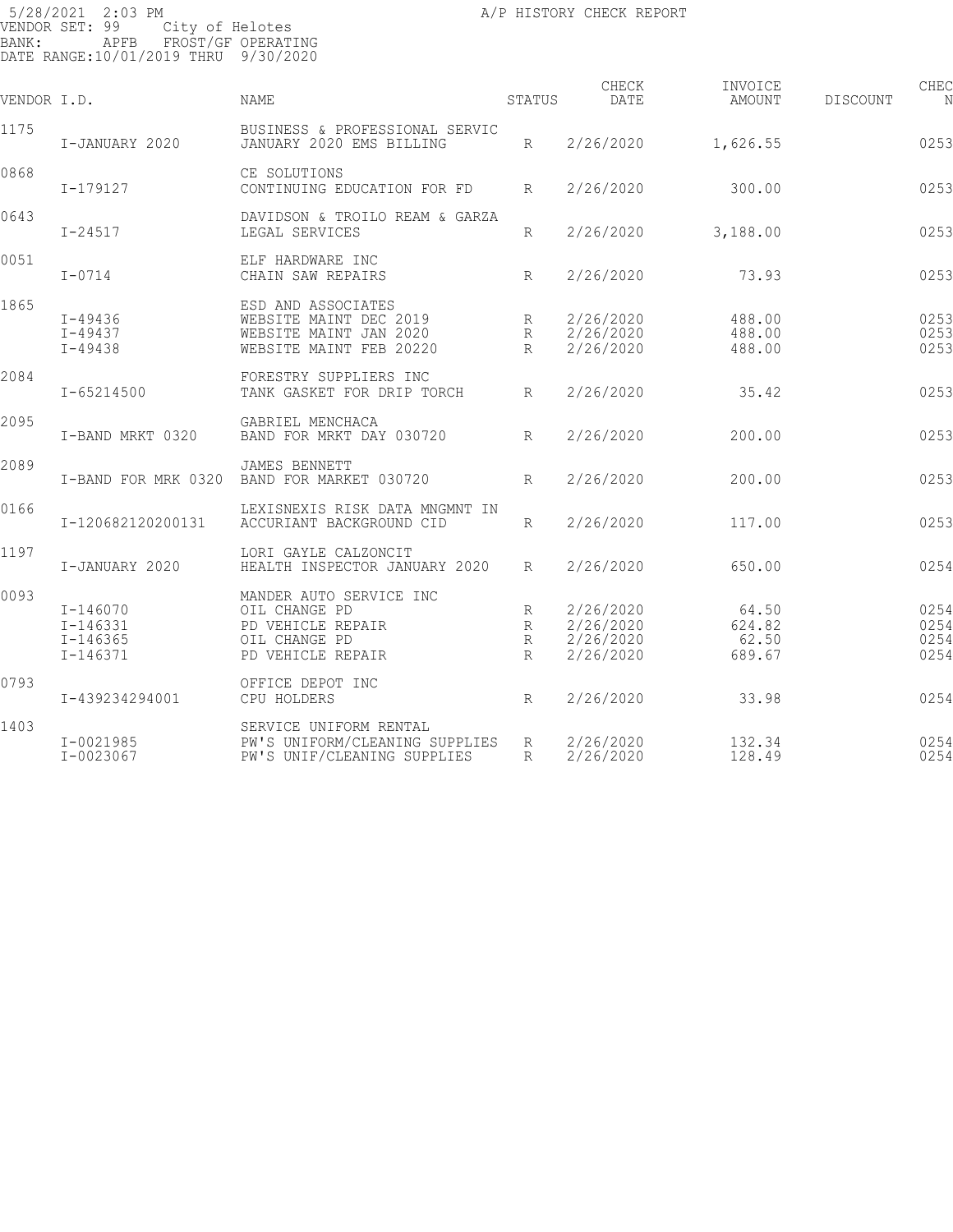| VENDOR I.D. |                                                                                              | <b>NAME</b>                                                                                                                                                                                                     |        | STATUS                             | CHECK<br>DATE                                                              | INVOICE<br>AMOUNT                                        | DISCOUNT | CHEC<br>N                                    |
|-------------|----------------------------------------------------------------------------------------------|-----------------------------------------------------------------------------------------------------------------------------------------------------------------------------------------------------------------|--------|------------------------------------|----------------------------------------------------------------------------|----------------------------------------------------------|----------|----------------------------------------------|
| 1588        | I-8129206069                                                                                 | SHRED-IT USA LLC<br>SHREDDING SERVICES                                                                                                                                                                          |        | $R_{\parallel}$                    | 2/26/2020                                                                  | 79.22                                                    |          | 0254                                         |
| 2078        | I-INV316602                                                                                  | SONETICS CORPORATION<br>REP FOR WIRELESS BASE STATION                                                                                                                                                           |        | R                                  | 2/26/2020                                                                  | 160.00                                                   |          | 0254                                         |
| 2086        | $I - 154656$                                                                                 | STEIN TATUM INC<br>TIRES & INSTALLATION BRUSH 1                                                                                                                                                                 |        | R                                  | 2/26/2020                                                                  | 1,650.00                                                 |          | 0254                                         |
| 2098        | I-REFUND 02220                                                                               | SUNUS SOLAR<br>PERMIT DENIED DID NOT OUALIFY                                                                                                                                                                    |        | R                                  | 2/26/2020                                                                  | 11.30                                                    |          | 0254                                         |
| 1658        | I-9843211                                                                                    | SUSTEEN INC<br>CELLPHONE FORENSICS SOFTWARE                                                                                                                                                                     |        | R                                  | 2/26/2020                                                                  | 1,495.00                                                 |          | 0254                                         |
| 1769        | I-406385815                                                                                  | U S BANK EOUIPMENT FINANCE<br>PHYSIO CONTL LIFE PACK JAN/FEB                                                                                                                                                    |        | R                                  | 2/26/2020                                                                  | 3,499.64                                                 |          | 0254                                         |
| 0777        | I-1149466321<br>I-1149618740<br>I-1149618859<br>I-1149625329<br>I-1149644882<br>I-1149644884 | UNITED SITE SERVICES<br>PORT O POTTIES PLAYGROUND<br>PORT O POTTIES MARKET DAYS<br>PORT O POTTIES CITY EVENTS<br>PORT O POTTIES DISC GOLF COURS<br>PORT O POTTIES CITY EVENTS<br>PORT O POTTIES FOR CITY EVENTS |        | R<br>R<br>R<br>R<br>R<br>$R_{\rm}$ | 2/26/2020<br>2/26/2020<br>2/26/2020<br>2/26/2020<br>2/26/2020<br>2/26/2020 | 166.60<br>412.50<br>385.71<br>169.22<br>221.93<br>221.93 |          | 0254<br>0254<br>0254<br>0254<br>0254<br>0254 |
| 1944        | I-869399683005                                                                               | US BANK NA<br>FLEET FUEL BILL                                                                                                                                                                                   |        | R                                  | 2/26/2020                                                                  | 4,116.45                                                 |          | 0254                                         |
| 2009        | $I - 81674$                                                                                  | VAN DELDEN SERVICE COMPANY INC<br>REPLACE SEPTIC PUMP                                                                                                                                                           |        | $\mathbb{R}$                       | 2/26/2020                                                                  | 924.49                                                   |          | 0254                                         |
| 1721        | I-2478813502                                                                                 | A T & T<br>PHONE SERVICE CITY HALL                                                                                                                                                                              |        | R                                  | 3/04/2020                                                                  | 1,490.82                                                 |          | 0254                                         |
| 0021        | I-287288218344X                                                                              | A T & T MOBILITY<br>FIRSTNET CELL PHONE                                                                                                                                                                         |        | R                                  | 3/04/2020                                                                  | 1,273.26                                                 |          | 0254                                         |
| 0009        | $I-PA2422$<br>$I-PA2435$                                                                     | AACOG<br>BODY WORN CAMERAS PD<br>DE-ESCALATION COURSE PD                                                                                                                                                        |        | V<br>V                             | 3/04/2020<br>3/04/2020                                                     | 40.00<br>380.00                                          |          | 0254<br>0254                                 |
| 0009        | M-CHECK                                                                                      | AACOG<br><b>AACOG</b>                                                                                                                                                                                           | VOIDED | V                                  | 3/04/2020                                                                  |                                                          |          | 0254                                         |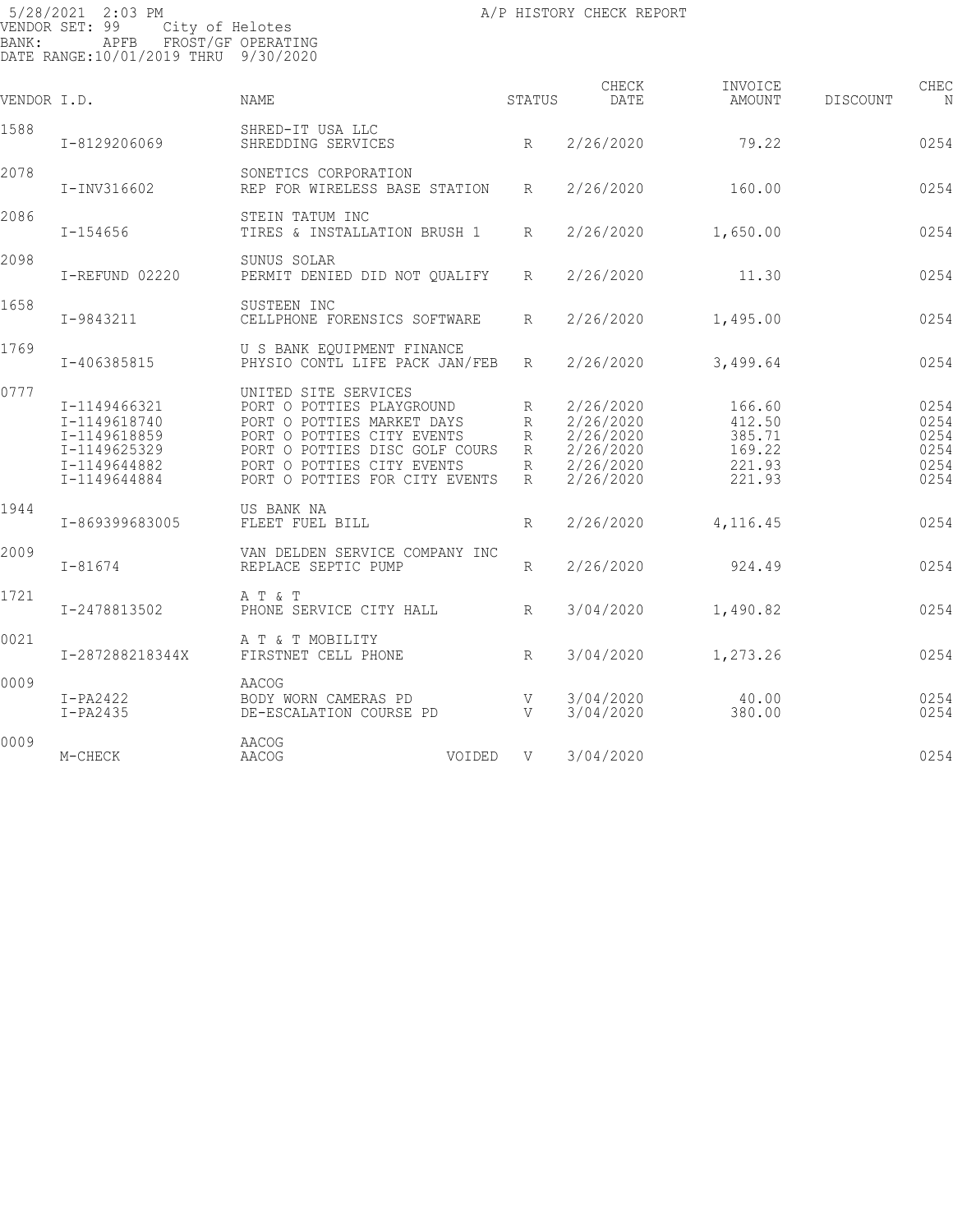| VENDOR I.D. |                     | <b>NAME</b>                    | STATUS       | CHECK<br>DATE | INVOICE<br><b>AMOUNT</b> | DISCOUNT | CHEC<br>N |
|-------------|---------------------|--------------------------------|--------------|---------------|--------------------------|----------|-----------|
| 1042        |                     | CINTAS RUSLP                   |              |               |                          |          |           |
|             | I-0096546874        | ANNUAL FIRE EXTINGUISHER INSP  | R            | 3/04/2020     | 453.48                   |          | 0254      |
|             | I-0096546900        | ANNUAL FIRE EXT INSPECTION     | R            | 3/04/2020     | 464.70                   |          | 0254      |
|             | I-0096546916        | ANNUAL FIRE EXTINGUISHER INP   | R            | 3/04/2020     | 434.20                   |          | 0254      |
|             |                     |                                |              |               |                          |          |           |
| 0042        |                     | CITY PUBLIC SERVICE            |              |               |                          |          |           |
|             | I-3000530099 0220   | CITY HALL ELECTRIC             | R            | 3/04/2020     | 855.03                   |          | 0254      |
|             | I-3000819534 0220   | LESLIE ROAD TRAFFIC LIGHT      | R            | 3/04/2020     | 15.52                    |          | 0254      |
|             | I-3002452349 0220   | FIRE DEPARTMENT ELECTRIC       | R            | 3/04/2020     | 830.19                   |          | 0254      |
|             | I-3002471776 0220   | POLICE DEPARTMENT ELECTRIC     | R            | 3/04/2020     | 999.38                   |          | 0254      |
|             | I-3002501943 0220   | OLD TOWN ELECTRICAL BOX        | $\mathbb R$  | 3/04/2020     | 13.99                    |          | 0254      |
|             | I-3002510668 0220   | OLD TOWN ELECTRIC              | R            | 3/04/2020     | 29.04                    |          | 0254      |
|             | I-3002510675 0220   | OLD TOWN ELECTRICAL OUTLET     | R            | 3/04/2020     | 8.54                     |          | 0254      |
|             | I-3002530708 0220   | OLD TOWN ELECTRICAL OUTLETS    | $\mathbb{R}$ | 3/04/2020     | 11.51                    |          | 0254      |
|             | I-3002531134 0220   | OLD TOWN WELL ELEC OUTLET      | R            | 3/04/2020     | 8.84                     |          | 0254      |
|             | I-3002825167 0220   | SAFTEY LIGHT BEHIND PW         | $\mathbb{R}$ | 3/04/2020     | 34.83                    |          | 0254      |
|             | I-3003167893        | CITY HALL PLAYGROUND SL        | R            | 3/04/2020     | 8.85                     |          | 0254      |
|             | I-3003381122 0220   | BRAUN ROAD TRAFFIC LIGHT       | R            | 3/04/2020     | 55.72                    |          | 0254      |
|             |                     |                                |              |               |                          |          |           |
|             | I-3003495095 0220   | PW STORAGE BUILDING            | R            | 3/04/2020     | 8.84                     |          | 0254      |
| 2100        |                     | COMPACT CONSTRUCTION EQUIPMENT |              |               |                          |          |           |
|             | $I-S09524$          | BOBCAT ANNUAL PM PW            | R            | 3/04/2020     | 1,003.66                 |          | 0254      |
|             |                     |                                |              |               |                          |          |           |
| 0356        |                     | DAILEY WELLS COMMUNICATION INC |              |               |                          |          |           |
|             | I-00067225          | PD RADIO ANTENNAS              | R            | 3/04/2020     | 60.00                    |          | 0254      |
|             |                     |                                |              |               |                          |          |           |
| 1051        |                     | DAMARIS SERNA                  |              |               |                          |          |           |
|             | I-FEBRUARY20        | PD JANITORIAL SERVICE          | R            | 3/04/2020     | 360.00                   |          | 0254      |
|             |                     |                                |              |               |                          |          |           |
| 1741        |                     | GEAR CLEANING SOLUTIONS LLC    |              |               |                          |          |           |
|             | $I - 308191$        | GEAR CLEANING SOLUTIONS LLC    | R            | 3/04/2020     | 765.53                   |          | 0254      |
|             |                     |                                |              |               |                          |          |           |
| 1583        |                     | HEAT SAFETY EQUIPMENT LLC      |              |               |                          |          |           |
|             | I-2012881           | LENS KITS FOR PPE              | $\mathbb{R}$ | 3/04/2020     | 854.88                   |          | 0254      |
|             |                     |                                |              |               |                          |          |           |
| 0064        |                     | HELOTES COLLISION CTR INC      |              |               |                          |          |           |
|             | I-23076             | PD VEH 6506 ACCIDENT REPAIR    | $R_{\rm}$    | 3/04/2020     | 336.83                   |          | 0254      |
|             |                     |                                |              |               |                          |          |           |
| 1282        |                     | LANDS' END INC                 |              |               |                          |          |           |
|             | I-SIN8309867        | COUNCILMAN HOLMES CITY SHIRT   | R            | 3/04/2020     | 35.95                    |          | 0254      |
|             |                     |                                |              |               |                          |          |           |
| 1942        |                     | LAW OFF OF MICHAEL R LATIMER   |              |               |                          |          |           |
|             | I-COURTDOCKET012620 | COURT DOCKET 01/26/2020        | R            | 3/04/2020     | 600.00                   |          | 0254      |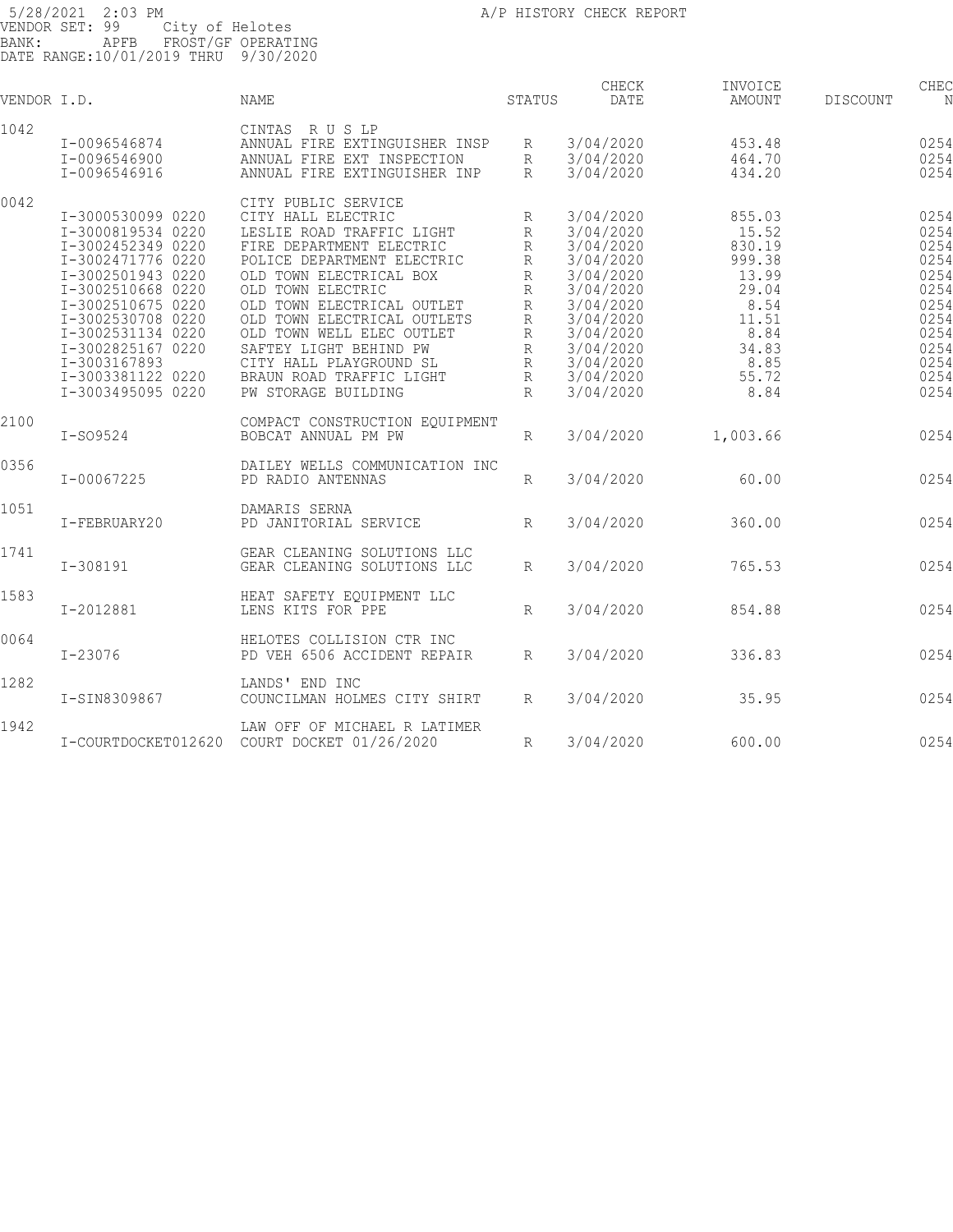| VENDOR I.D. |                                  | <b>NAME</b>                                                                         | STATUS               | CHECK<br>DATE          | INVOICE<br><b>AMOUNT</b> | DISCOUNT | CHEC<br>N    |
|-------------|----------------------------------|-------------------------------------------------------------------------------------|----------------------|------------------------|--------------------------|----------|--------------|
| 0093        | $I - 147302$                     | MANDER AUTO SERVICE INC<br>PW REPAIR 2012 F250                                      | $R_{\parallel}$      | 3/04/2020              | 249.59                   |          | 0254         |
| 2103        | I-05302019<br>I-83746            | NATHAN ALLEN<br>REIMBURSEMENT FIRE ACADEMY<br>REIMBURSEMENT TCFP CERT               | R<br>$\mathbb{R}$    | 3/04/2020<br>3/04/2020 | 3,495.00<br>87.17        |          | 0254<br>0254 |
| 0793        | I-445281241001                   | OFFICE DEPOT INC<br>PD OFFICE SUPPLIES                                              | $R_{\parallel}$      | 3/04/2020              | 99.98                    |          | 0254         |
| 2099        | $I - 358903$                     | NICHOLAS OWEN<br>FIRE DEPARTMENT WINCH                                              | R                    | 3/04/2020              | 725.00                   |          | 0254         |
| 0923        | I-8000909009965208               | PITNEY BOWES PURCHASE POWER<br>EASY PERMIT POSTAGE                                  | $R_{\rm}$            | 3/04/2020              | 21.22                    |          | 0254         |
| 0112        | I-94900314                       | PRAXAIR DIST INC<br>EMS OXYGEN                                                      | R                    | 3/04/2020              | 115.30                   |          | 0254         |
| 1651        | I-10B0119942563                  | READY REFRESH BY NESTLE<br>WATER DELIVERY                                           | R                    | 3/04/2020              | 299.71                   |          | 0254         |
| 0809        | $I - 98090$                      | RX TECHNOLOGY<br>MARCH 20 MONTHLY IT SERVICE                                        | R                    | 3/04/2020              | 6,212.00                 |          | 0254         |
| 2102        | I-203551506270R                  | SAM SUPPORT<br>SAM SUPPORT                                                          | R                    | 3/04/2020              | 799.99                   |          | 0254         |
| 0121        |                                  | SAN ANTONIO WATER SYSTEMS<br>I-000498758049875900 CITY HALL COMPLEX WATER BILL      | R                    | 3/04/2020              | 635.68                   |          | 0254         |
| 1403        | I-0024135<br>I-0025201           | SERVICE UNIFORM RENTAL<br>PW UNIF/CLEANING SUPPLIES<br>PW UNIFORM/CLEANING SUPPLIES | R<br>$R_{\parallel}$ | 3/04/2020<br>3/04/2020 | 128.49<br>128.49         |          | 0254<br>0254 |
| 1120        | I-988114610001<br>I-988954050001 | SUNBELT RENTALS INC<br>HYDRAULIC HAMMER PW<br>SKIDSTEER RENTAL PW                   | R<br>R               | 3/04/2020<br>3/04/2020 | 137.00<br>278.57         |          | 0254<br>0254 |
| 1871        | $I - 114575$                     | TEXAS STATE RENTALS<br>PW EQUIPMENT RENTAL                                          | R                    | 3/04/2020              | 1,021.80                 |          | 0254         |
| 0097        | $I - 5618$                       | THOMAS PATRICK JOHNSON<br>DISPATCH UPS BACKUP ELECTRICAL                            | R                    | 3/04/2020              | 95.00                    |          | 0254         |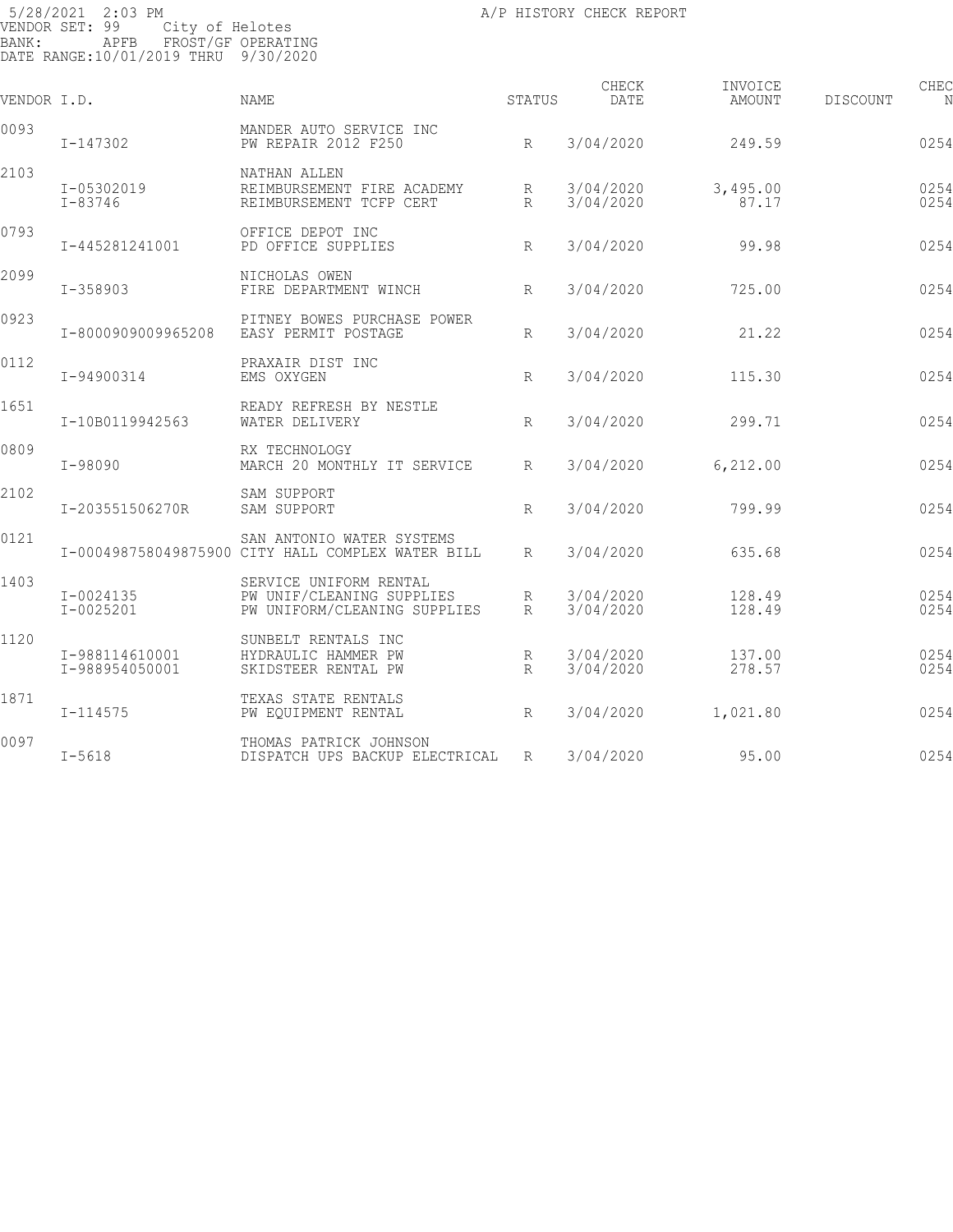| VENDOR I.D. |                                                                         | NAME                                                                                                                                          | STATUS                        | CHECK<br>DATE                                                 | INVOICE<br>AMOUNT                         | DISCOUNT | CHEC<br>N                            |
|-------------|-------------------------------------------------------------------------|-----------------------------------------------------------------------------------------------------------------------------------------------|-------------------------------|---------------------------------------------------------------|-------------------------------------------|----------|--------------------------------------|
| 0489        | I-3586751<br>$I - 6425112$                                              | TIETZE PLUMBING INC<br>ANNUAL BACKFLOW TESTING<br>ANNUAL BACKFLOW TESTING                                                                     | R<br>$\mathbb{R}$             | 3/04/2020<br>3/04/2020                                        | 130.00<br>130.00                          |          | 0254<br>0254                         |
| 0145        | I-0039133021420                                                         | TIME WARNER CABLE SAN ANTONIO<br>CITY CABLE AND INTERNET                                                                                      | $R_{\rm}$                     | 3/04/2020                                                     | 565.31                                    |          | 0254                                 |
| 0764        | I-025287479                                                             | TYLER TECHNOLOGIES INC<br>INCODE ANNUAL MAINTENANCE                                                                                           | R                             | 3/04/2020                                                     | 8,228.10                                  |          | 0254                                 |
| 0777        | I-1149888062                                                            | UNITED SITE SERVICES<br>PORT O POTTIE DISC GOLF PK                                                                                            | $R_{\rm}$                     | 3/04/2020                                                     | 190.88                                    |          | 0254                                 |
| 1992        | I-128000014<br>I-128000015<br>I-128000016<br>I-128000018<br>I-128000021 | VIZZA WASH LP<br>2016 F250 PW CAR WASH<br>2016 F250 PW CAR WASH<br>PW 2012 F250 CAR WASH<br>FD FIRE MARSHALL CAR WASH<br>PW SUBURBAN CAR WASH | R<br>R<br>R<br>R<br>$R_{\rm}$ | 3/04/2020<br>3/04/2020<br>3/04/2020<br>3/04/2020<br>3/04/2020 | 17.99<br>17.99<br>17.99<br>17.99<br>17.99 |          | 0254<br>0254<br>0254<br>0254<br>0254 |
| 1883        | I-1975420                                                               | XEROX CORPORATION<br>CITY COPIERS LEASE AGREEMENT                                                                                             | $R_{\parallel}$               | 3/04/2020                                                     | 1,987.00                                  |          | 0254                                 |
| 1974        | I-030320201<br>I-111320191                                              | ALAMO FIRE APPARATUS LLC<br>PM FOR FIRE E3<br>REPAIR FOR FIRE E3 CAFS SYSTEM                                                                  | R<br>R                        | 3/10/2020<br>3/10/2020                                        | 2,075.30<br>1,829.90                      |          | 0254<br>0254                         |
| 1601        | I-IGNGC2R3VJ398255                                                      | ALBERT URESTI MPA PCC<br>PW 1997 CHEVY SUBURBAN REGISTR                                                                                       | V                             | 3/10/2020                                                     | 7.50                                      |          | 0254                                 |
| 1601        | M-CHECK                                                                 | ALBERT URESTI MPA PCC<br>ALBERT URESTI MPA PCC<br>VOIDED                                                                                      | $\mathbf{V}$                  | 3/10/2020                                                     |                                           |          | 0254                                 |
| 0024        | I-00012293                                                              | BEXAR APPRAISAL DIST<br>BUDGET LEVY 2 QUARTER 2020                                                                                            | $R_{\parallel}$               | 3/10/2020                                                     | 4,429.00                                  |          | 0254                                 |
| 0029        | I-FEBRUARY 2020                                                         | BRUCE C BEALOR<br>FEBRUARY 2020 INSPECTIONS / PR                                                                                              | R                             | 3/10/2020                                                     | 8,255.00                                  |          | 0254                                 |
| 0042        | I-3001085347 030920                                                     | CITY PUBLIC SERVICE<br>OLD TOWN STREET LIGHTS                                                                                                 | $R_{\rm}$                     | 3/10/2020                                                     | 629.82                                    |          | 0254                                 |
| 2055        | I-0124332                                                               | CULLIGAN WATER CONDITIONING<br>FD WATER SOFTENER                                                                                              | $R_{\odot}$                   | 3/10/2020                                                     | 50.50                                     |          | 0254                                 |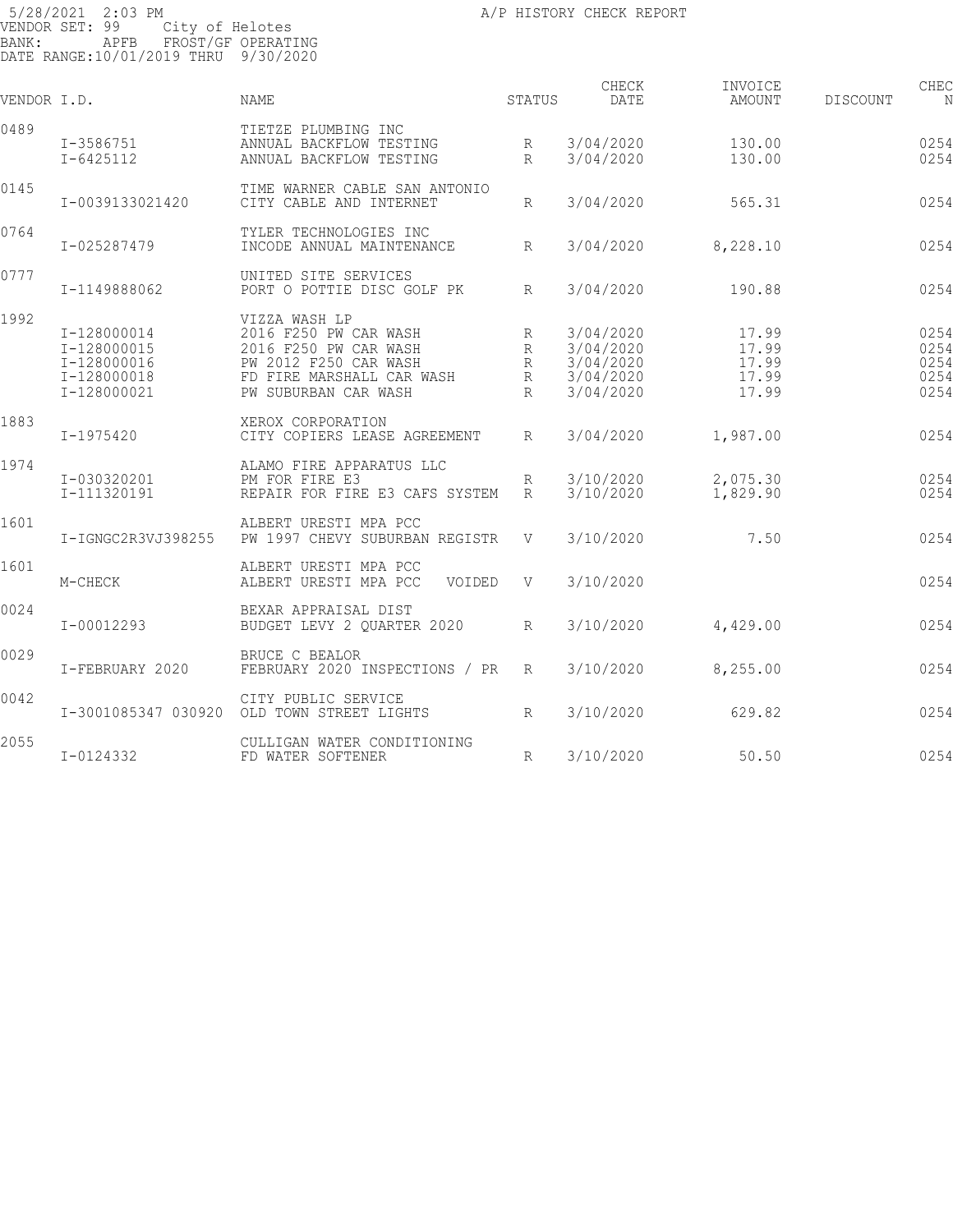|                                                      | NAME                                                                                                                 |                               | CHECK<br>DATE                                    | INVOICE<br>AMOUNT                 | CHEC<br>DISCOUNT<br>N        |
|------------------------------------------------------|----------------------------------------------------------------------------------------------------------------------|-------------------------------|--------------------------------------------------|-----------------------------------|------------------------------|
| I-10368754990                                        | DELL MARKETING LP                                                                                                    | R                             | 3/10/2020                                        | 6,234.89                          | 0254                         |
| I-73844890<br>I-74096367<br>I-74218436<br>I-74218608 | HENRY SCHEIN INC<br>HENRY SCHEIN 02122020<br>HENRY SCHEIN 02192020<br>HENRY SCHEIN 02212020<br>HENRY SCHEIN 02212020 | V<br>V<br>V<br>$\overline{V}$ | 3/10/2020<br>3/10/2020<br>3/10/2020<br>3/10/2020 | 43.92<br>30.06<br>59.79<br>304.26 | 0254<br>0254<br>0254<br>0254 |
| M-CHECK                                              | HENRY SCHEIN INC<br>HENRY SCHEIN INC<br>VOIDED                                                                       | V                             | 3/10/2020                                        |                                   | 0254                         |
| I-6035322503653929                                   | HOME DEPOT INC<br>HOME DEPOT BILL 03092020                                                                           | $R_{\rm}$                     | 3/10/2020                                        | 616.03                            | 0254                         |
| $I - 147482$                                         | MANDER AUTO SERVICE INC<br>PW TRAILER TIRE REPAIR                                                                    | $R_{\rm}$                     | 3/10/2020                                        | 127.86                            | 0254                         |
| I-FEBRUARY 2020                                      | MONTY JOE MCGUFFIN<br>FEB 2020 INSPECTIONS                                                                           | R                             | 3/10/2020                                        | 650.00                            | 0254                         |
| I-194966179                                          | ORKIN COMMERCIAL SERVICES<br>MARCH ORKIN SERVICE                                                                     | V                             | 3/10/2020                                        | 155.00                            | 0254                         |
| M-CHECK                                              | ORKIN COMMERCIAL SERVICES<br>ORKIN COMMERCIAL SERVICEVOIDED                                                          | V                             | 3/10/2020                                        |                                   | 0254                         |
| I-95001056                                           | PRAXAIR DIST INC<br>EMS OXYGEN                                                                                       | R                             | 3/10/2020                                        | 80.78                             | 0254                         |
| $I - 88116$<br>$I - 88118$                           | SOUTH TEXAS PRESS INC<br>BUSINESS CARD MENDOZA<br>BUSINESS CARDS DARST                                               | R<br>$R_{\rm}$                | 3/10/2020<br>3/10/2020                           | 102.76<br>102.76                  | 0254<br>0254                 |
| I-1592195                                            | SPBS INC<br>ANNUAL AED SERVICE                                                                                       | R                             | 3/10/2020                                        | 648.00                            | 0254                         |
| $I - 360262$<br>$I - 361624$                         | STALKER RADAR<br>BODY CAMERAS<br>BODY CAMERAS                                                                        | R<br>$R_{\rm}$                | 3/10/2020<br>3/10/2020                           | 14,227.00<br>7,069.00             | 0254<br>0254                 |
| I-RESOLUTION 20004                                   | TEXAS COMPTROLLER OF PUBLIC AC<br>TEXAS SMARTBUY MEMBERSHIP                                                          | R                             | 3/10/2020                                        | 100.00                            | 0254                         |
|                                                      | VENDOR I.D.                                                                                                          |                               |                                                  | STATUS                            |                              |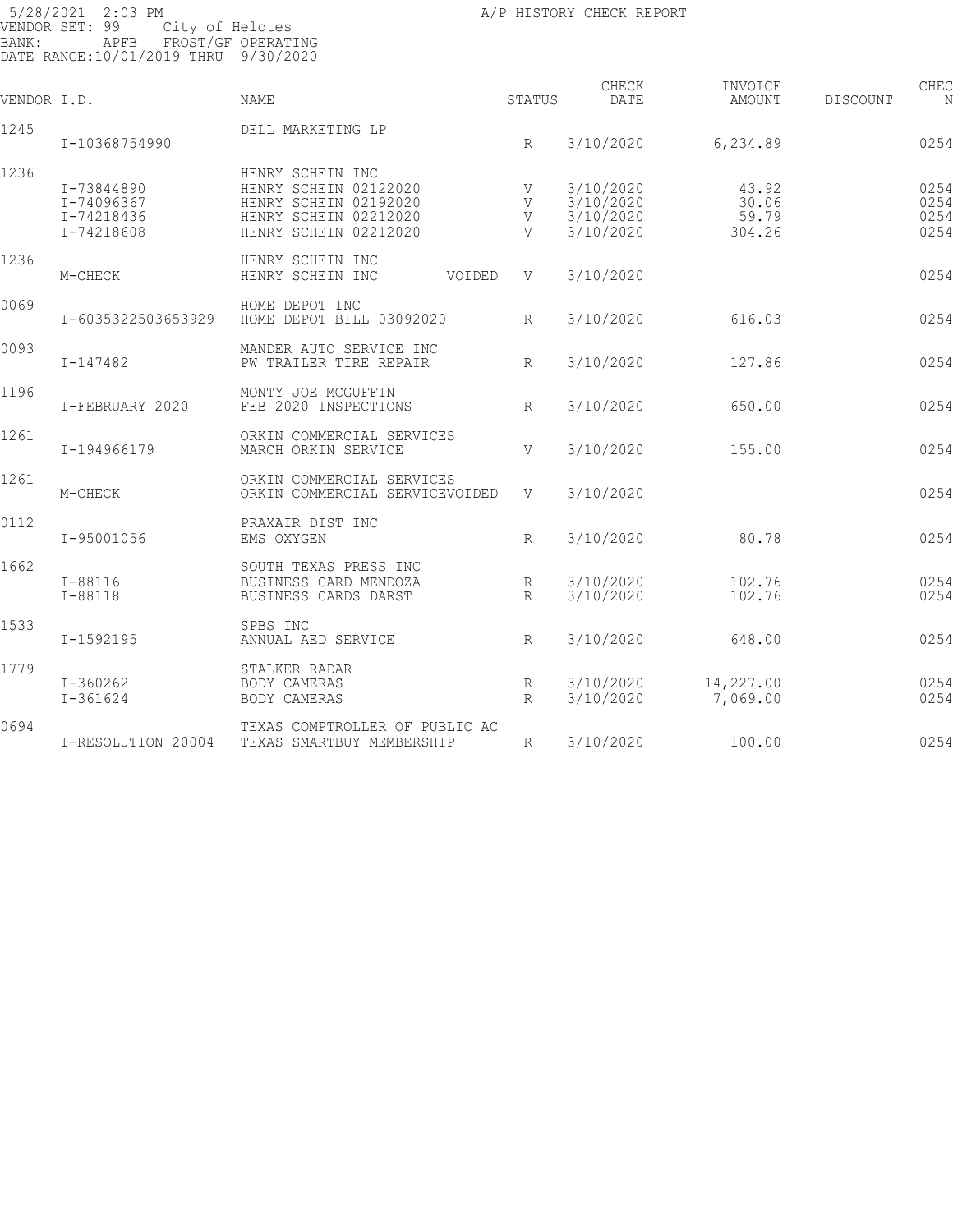| VENDOR I.D. |                                                          | NAME                                                                                             | STATUS                           | CHECK<br>DATE                                    | INVOICE<br>AMOUNT                 | CHEC<br>DISCOUNT<br>N        |
|-------------|----------------------------------------------------------|--------------------------------------------------------------------------------------------------|----------------------------------|--------------------------------------------------|-----------------------------------|------------------------------|
| 2088        | I-TMCEC 08242020                                         | TEXAS MUNICIPAL COURTS EDUCATI<br>TMCEC REGISTRATION A GOFF FONT                                 | R                                | 3/10/2020                                        | 50.00                             | 0254                         |
| 0141        | I-GFOAT CONFERENCE                                       | TEXAS MUNICIPAL LEAGUE<br>GFOAT CONFERENCE T DURR                                                | V                                | 3/10/2020                                        | 470.00                            | 0254                         |
| 0141        | M-CHECK                                                  | TEXAS MUNICIPAL LEAGUE<br>TEXAS MUNICIPAL LEAGUE VOIDED                                          | V                                | 3/10/2020                                        |                                   | 0254                         |
| 0097        | $I - 5621$                                               | THOMAS PATRICK JOHNSON<br>ELEC WRK FOR PD CAMERA PROJECT                                         | R                                | 3/10/2020                                        | 328.00                            | 0254                         |
| 0148        | $I - 8099$                                               | TML INTERGOVERNMENTAL RISK POO<br>2018 WORKERS COMP AUDIT                                        | R                                | 3/10/2020                                        | 601.00                            | 0254                         |
| 2075        | I-117513093                                              | ULINE, INC<br>TRAFFIC BARRICADE LIGHT                                                            | $R_{\parallel}$                  | 3/10/2020                                        | 147.99                            | 0254                         |
| 0921        | I-SA92813                                                | VANGUARD CLEANING SYSTEM INC<br>MARCH JANITORIAL SERVICE CH                                      | $R_{\parallel}$                  | 3/10/2020                                        | 475.00                            | 0254                         |
| 2101        | $I - 325515$                                             | ZW USA INC<br>DOG WASTE BAGS FOR PW                                                              | $R_{\rm}$                        | 3/10/2020                                        | 299.42                            | 0254                         |
| 1601        | I-TX 1311438                                             | ALBERT URESTI MPA PCC<br>1997 CHVEY SUBURBAN                                                     | R                                | 3/10/2020                                        | 7.00                              | 0254                         |
| 1236        | I-738448902<br>I-740963672<br>I-742184362<br>I-742186082 | HENRY SCHEIN INC<br>HENRY SCHEIN INC<br>HENRY SCHEIN INC<br>HENRY SCHEIN INC<br>HENRY SCHEIN INC | R<br>$R_{\rm}$<br>R<br>$R_{\rm}$ | 3/10/2020<br>3/10/2020<br>3/10/2020<br>3/10/2020 | 42.93<br>30.06<br>59.79<br>304.26 | 0254<br>0254<br>0254<br>0254 |
| 1852        | I-110091                                                 | AIR AUTHORITY LLC<br>HVAC REPAIR AND MAINTENANCE                                                 | $R_{\parallel}$                  | 3/17/2020                                        | 403.00                            | 0254                         |
| 1601        | I-1340561                                                | ALBERT URESTI MPA PCC<br>REGISTRATION 2016 FORD PK PW                                            | R                                | 3/17/2020                                        | 7.50                              | 0254                         |
| 1609        | $I - 846954$                                             | AMERICAN PUBLIC WORKS ASSOCIAT<br>APWA MEMBERSHIP FOR PW                                         | $R_{\parallel}$                  | 3/17/2020                                        | 1,230.00                          | 0254                         |
| 0077        | I-02112020                                               | ANTHONY BURGESS<br>PER DIEM TASER CLASS                                                          | V                                | 3/17/2020                                        | 433.60                            | 0254                         |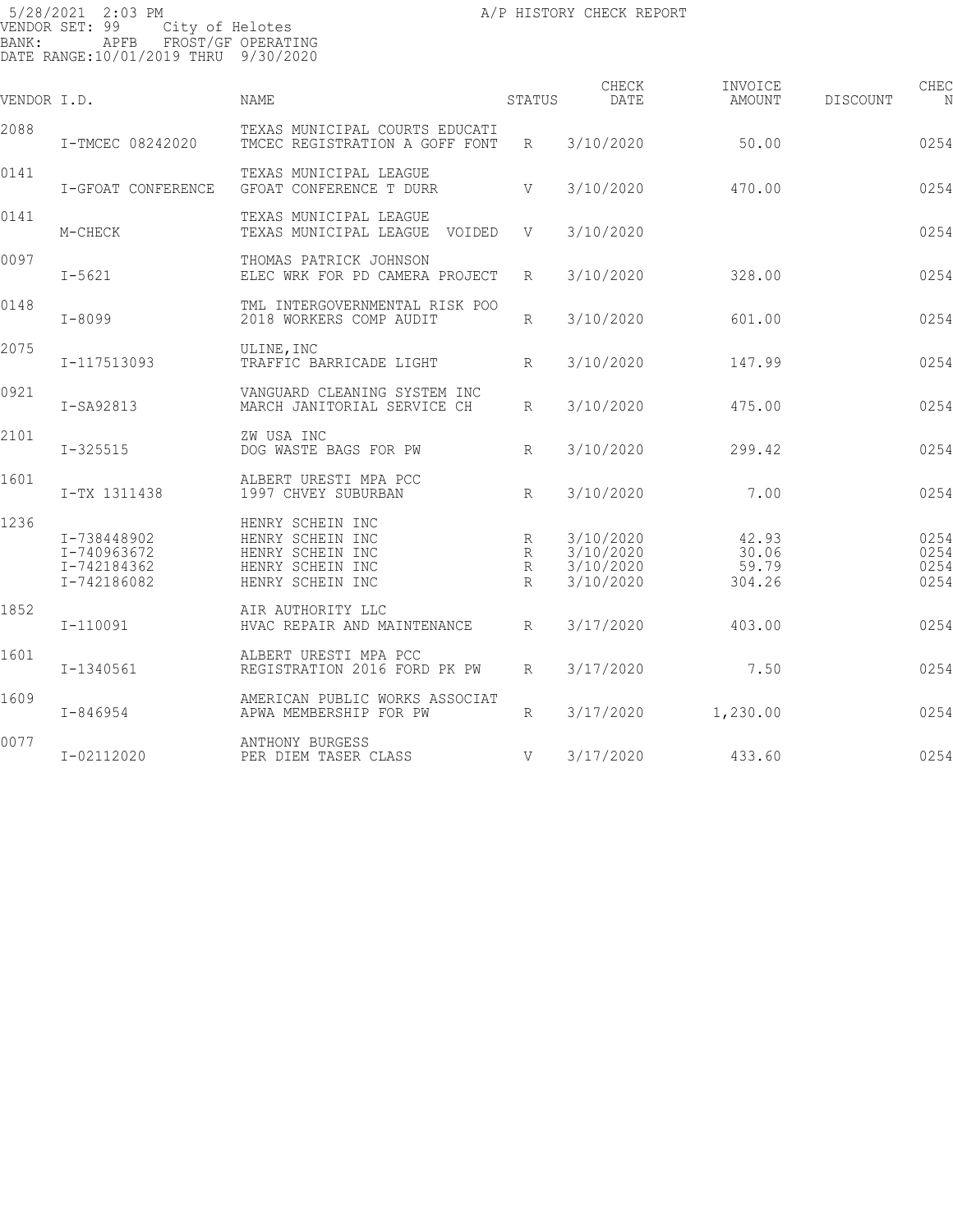| VENDOR I.D. |                                                                            | NAME                                                                                 | STATUS          | CHECK<br>DATE          | INVOICE<br>AMOUNT | CHEC<br>DISCOUNT<br>N |
|-------------|----------------------------------------------------------------------------|--------------------------------------------------------------------------------------|-----------------|------------------------|-------------------|-----------------------|
| 0077        | M-CHECK                                                                    | ANTHONY BURGESS<br>BURGESS, ANTHONY<br>VOIDED                                        | $\mathbf V$     | 3/17/2020              |                   | 0254                  |
| 2104        | I-6782447295                                                               | CONSOLIDATED ELECTRICAL DISTRI<br>CONSOLIDATED ELECTRICAL DISTRI                     | $R_{\parallel}$ | 3/17/2020              | 200.16            | 0255                  |
| 0051        | $I - 0715$<br>$I-0718$                                                     | ELF HARDWARE INC<br>PRUNING SUPPLIES PW<br>CHAINSAW BLADES SHARPENED                 | R<br>$R_{\rm}$  | 3/17/2020<br>3/17/2020 | 52.25<br>33.00    | 0255<br>0255          |
| 0166        | I-120682120200229                                                          | LEXISNEXIS RISK DATA MNGMNT IN<br>ACCURIANT FEB 2020                                 | R               | 3/17/2020              | 115.00            | 0255                  |
| 1724        | I-00340230                                                                 | MUNICIPAL CODE CORPORATION<br>ORDLINK/ORD BANK SERVICE                               | $R_{\rm}$       | 3/17/2020              | 440.00            | 0255                  |
| 0793        | I-445280873001<br>I-445281240001                                           | OFFICE DEPOT INC<br>POLICE OFFICE SUPPLIES<br>PD OFFICE SUPPLIES                     | R<br>$R_{\rm}$  | 3/17/2020<br>3/17/2020 | 14.09<br>472.72   | 0255<br>0255          |
| 0191        | I-34016308                                                                 | SAN ANTONIO EXPRESS NEWS<br>PUBLIC HEARING NOTICE                                    | R               | 3/17/2020              | 339.80            | 0255                  |
| 1403        | $I - 0026253$<br>$I - 0027310$                                             | SERVICE UNIFORM RENTAL<br>UNIFORM AND MOP SUPPLIES PW<br>PW UNIFORM AND MOP SUPPLIES | R<br>$R_{\rm}$  | 3/17/2020<br>3/17/2020 | 134.27<br>128.49  | 0255<br>0255          |
| 2105        | $I - 398$                                                                  | V H BLACKINTON & CO INC<br>S&H FOR PD BADGE REPAIR                                   | $R_{\rm}$       | 3/17/2020              | 12.00             | 0255                  |
| 1899        | I-03172020                                                                 | YOLANDA GUTTIERREZ<br>PER DIEM COURT CLERK SEMINAR                                   | V               | 3/17/2020              | 506.55            | 0255                  |
| 1899        | M-CHECK                                                                    | YOLANDA GUTTIERREZ<br>YOLANDA GUTTIERREZ<br>VOIDED                                   | $\mathbf V$     | 3/17/2020              |                   | 0255                  |
| 0467        | I-210695697038460320 PHONE SERVICES<br>I-210695909338420320 PHONE SERVICES | A T & T INC                                                                          | R<br>R          | 3/23/2020<br>3/23/2020 | 34.35<br>92.37    | 0255<br>0255          |
| 0021        | I-X03092020                                                                | A T & T MOBILITY<br>A T & T MOBILITY                                                 | $\mathbf V$     | 3/23/2020              | 1,375.49          | 0255                  |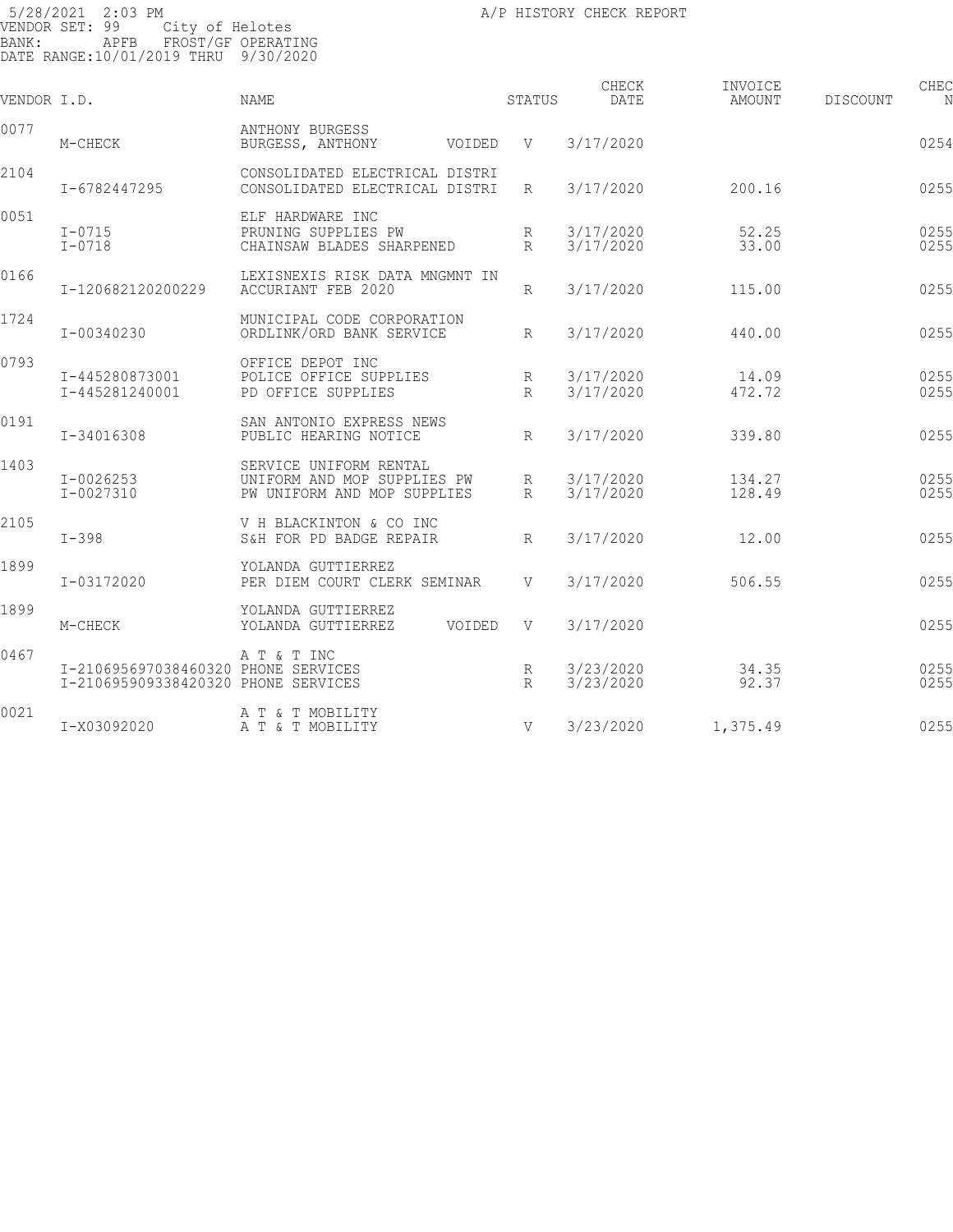| VENDOR I.D. |                                                                                                                                                                                 | NAME                                                                                                                                                                                                                               | STATUS                                    | CHECK<br>DATE                                                                                                     | INVOICE<br>AMOUNT                                                                | CHEC<br><b>DISCOUNT</b><br>N                                         |
|-------------|---------------------------------------------------------------------------------------------------------------------------------------------------------------------------------|------------------------------------------------------------------------------------------------------------------------------------------------------------------------------------------------------------------------------------|-------------------------------------------|-------------------------------------------------------------------------------------------------------------------|----------------------------------------------------------------------------------|----------------------------------------------------------------------|
| 0021        | M-CHECK                                                                                                                                                                         | A T & T MOBILITY<br>VOIDED<br>A T & T MOBILITY                                                                                                                                                                                     | V                                         | 3/23/2020                                                                                                         |                                                                                  | 0255                                                                 |
| 0009        | $I-PA2467$                                                                                                                                                                      | AACOG<br>TLETS CLASS                                                                                                                                                                                                               | $R_{\rm}$                                 | 3/23/2020                                                                                                         | 90.00                                                                            | 0255                                                                 |
| 1852        | I-109891<br>$I-110151$                                                                                                                                                          | AIR AUTHORITY LLC<br>HVAC OUARTERLY MAINTENANCE<br>PD HVAC SERVICE                                                                                                                                                                 | R<br>$R_{\rm}$                            | 3/23/2020<br>3/23/2020                                                                                            | 3,974.58<br>95.00                                                                | 0255<br>0255                                                         |
| 1601        | I-1997 SUBURBAN                                                                                                                                                                 | ALBERT URESTI MPA PCC<br>VEHICLE REGISTRATION                                                                                                                                                                                      | V                                         | 3/23/2020                                                                                                         | 7.50                                                                             | 0255                                                                 |
| 1601        | M-CHECK                                                                                                                                                                         | ALBERT URESTI MPA PCC<br>ALBERT URESTI MPA PCC<br>VOIDED                                                                                                                                                                           | V                                         | 3/23/2020                                                                                                         |                                                                                  | 0255                                                                 |
| 2108        | I-AN0690246301                                                                                                                                                                  | AMERICAN CITY BUSINESS JOURNAL<br>ANNUAL SUBSCRIPTIOON                                                                                                                                                                             | V                                         | 3/23/2020                                                                                                         | 97.43                                                                            | 0255                                                                 |
| 2108        | M-CHECK                                                                                                                                                                         | AMERICAN CITY BUSINESS JOURNAL<br>AMERICAN CITY BUSINESS JVOIDED                                                                                                                                                                   | V                                         | 3/23/2020                                                                                                         |                                                                                  | 0255                                                                 |
| 0025        | I-PLOT RECORD FEE                                                                                                                                                               | BEXAR COUNTY CLERK<br><b>BRICEWOOD</b>                                                                                                                                                                                             | $R_{\rm}$                                 | 3/23/2020                                                                                                         | 82.00                                                                            | 0255                                                                 |
| 1476        | $I-L16914$                                                                                                                                                                      | BEXAR COUNTY CLERK<br>DRUG ANALYSIS PD                                                                                                                                                                                             | $R_{\rm}$                                 | 3/23/2020                                                                                                         | 99.00                                                                            | 0255                                                                 |
| 2026        | $I - 505$                                                                                                                                                                       | BILLY JAMES<br>PSYCH AND DRUG TEST                                                                                                                                                                                                 | $R_{\rm}$                                 | 3/23/2020                                                                                                         | 350.00                                                                           | 0255                                                                 |
| 1175        | I-FEBRUARY2020                                                                                                                                                                  | BUSINESS & PROFESSIONAL SERVIC<br>EMS BILLING FEB 2020                                                                                                                                                                             | R                                         | 3/23/2020                                                                                                         | 1,419.10                                                                         | 0255                                                                 |
| 1386        | I-8404432263<br>I-8404507090                                                                                                                                                    | CINTAS CORPORATION NO 2<br>ADMIN MEDICINE BOX<br>ADMIN MEDICINE BOX                                                                                                                                                                | R<br>$R_{\rm}$                            | 3/23/2020<br>3/23/2020                                                                                            | 344.11<br>434.68                                                                 | 0255<br>0255                                                         |
| 0042        | I-30005300990320<br>I-30008195340320<br>I-30024523490320<br>I-30024717760220<br>I-3002501430320<br>I-30025106680320<br>I-30025106750320<br>I-30025307080320<br>I-30025311340320 | CITY PUBLIC SERVICE<br>CITY PUBLIC SERVICE<br>CITY PUBLIC SERVICE<br>CITY PUBLIC SERVICE<br>CITY PUBLIC SERVICE<br>CITY PUBLIC SERVICE<br>CITY PUBLIC SERVICE<br>CITY PUBLIC SERVICE<br>CITY PUBLIC SERVICE<br>CITY PUBLIC SERVICE | V<br>V<br>V<br>V<br>V<br>V<br>V<br>V<br>V | 3/23/2020<br>3/23/2020<br>3/23/2020<br>3/23/2020<br>3/23/2020<br>3/23/2020<br>3/23/2020<br>3/23/2020<br>3/23/2020 | 882.93<br>34.93<br>827.28<br>1,294.04<br>13.26<br>29.04<br>8.84<br>11.20<br>8.84 | 0255<br>0255<br>0255<br>0255<br>0255<br>0255<br>0255<br>0255<br>0255 |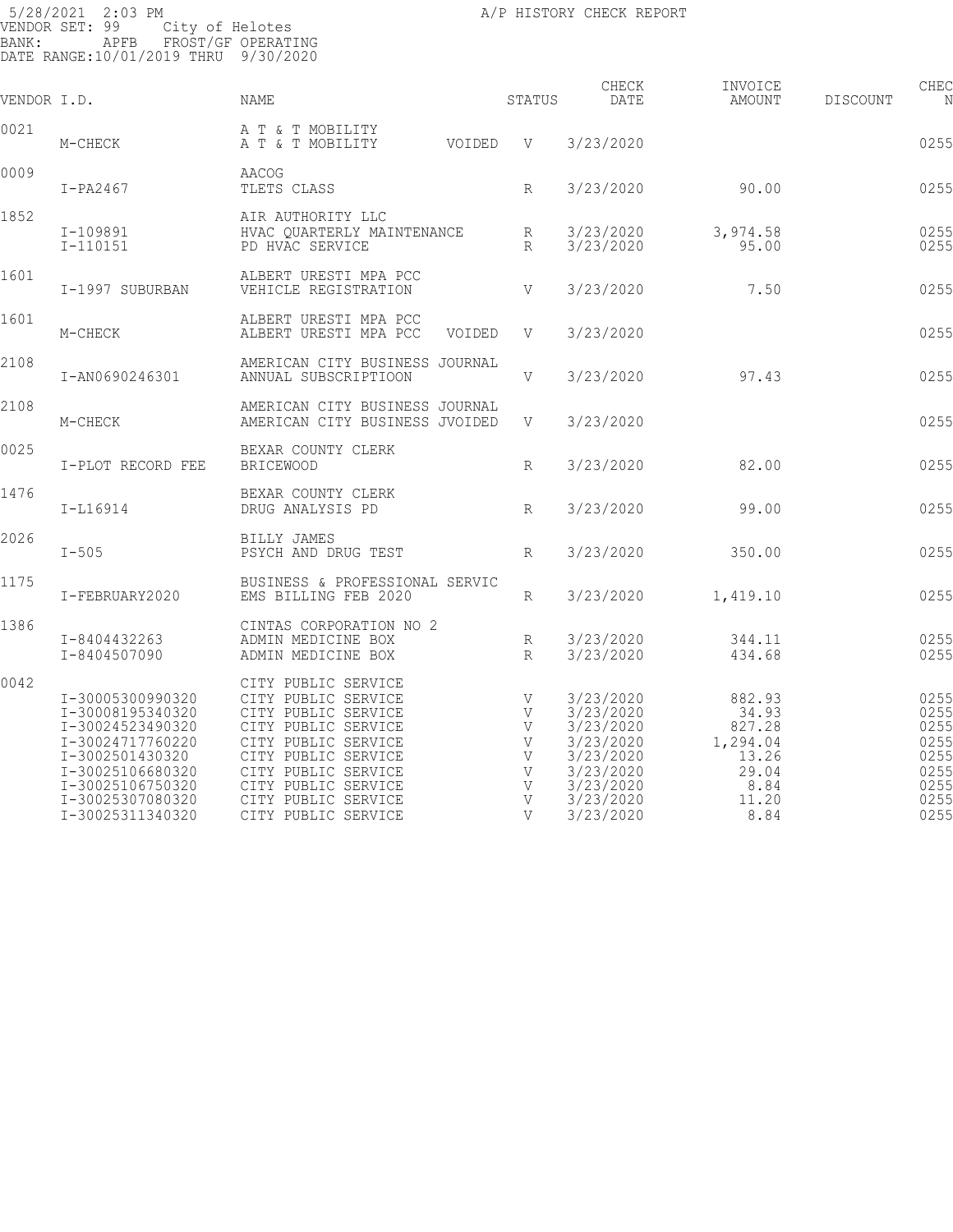| VENDOR I.D. |                   | <b>NAME</b>                                  | STATUS         | CHECK<br>DATE | INVOICE<br>AMOUNT | DISCOUNT | CHEC<br>N |
|-------------|-------------------|----------------------------------------------|----------------|---------------|-------------------|----------|-----------|
|             | I-30028251670320  | CITY PUBLIC SERVICE                          | V              | 3/23/2020     | 37.74             |          | 0255      |
|             | I-30028388260320  | CITY PUBLIC SERVICE                          | V              | 3/23/2020     | 50.72             |          | 0255      |
|             | I-30028388640320  | CITY PUBLIC SERVICE                          | V              | 3/23/2020     | 74.81             |          | 0255      |
|             | I-30028598430320  | CITY PUBLIC SERVICE                          | V              | 3/23/2020     | 52.25             |          | 0255      |
|             | I-30031678930320  | CITY PUBLIC SERVICE                          | V              | 3/23/2020     | 8.94              |          | 0255      |
|             | I-30033811220320  | CITY PUBLIC SERVICE                          | V              | 3/23/2020     | 50.98             |          | 0255      |
|             | I-30033811440320  | CITY PUBLIC SERVICE                          | V              | 3/23/2020     | 51.77             |          | 0255      |
|             | I-30034950950320  | CITY PUBLIC SERVICE                          | V              | 3/23/2020     | 8.94              |          | 0255      |
|             | I-30040842540320  | CITY PUBLIC SERVICE                          | V              | 3/23/2020     | 114.96            |          | 0255      |
| 0042        |                   | CITY PUBLIC SERVICE                          |                |               |                   |          |           |
|             | M-CHECK           | CITY PUBLIC SERVICE<br>VOIDED                | V              | 3/23/2020     |                   |          | 0255      |
| 0324        |                   | CLIA LABORATORY PROGRAM                      |                |               |                   |          |           |
|             |                   | I-45D103031503202020 CLIA LABORATORY PROGRAM | R              | 3/23/2020     | 180.00            |          | 0255      |
| 0643        |                   | DAVIDSON & TROILO REAM & GARZA               |                |               |                   |          |           |
|             | I-24937           | LEGAL SERVICES                               | V              | 3/23/2020     | 2,942.80          |          | 0255      |
|             | I-24937032020     | LEGAL SERVICES                               | V              | 3/23/2020     | 132.00            |          | 0255      |
|             | $I - 24938$       | LEGAL SERVICES                               | V              | 3/23/2020     | 340.00            |          | 0255      |
|             | $I - 24939$       | LEGAL SERVICES                               | $\overline{V}$ | 3/23/2020     | 396.00            |          | 0255      |
| 0643        |                   | DAVIDSON & TROILO REAM & GARZA               |                |               |                   |          |           |
|             | M-CHECK           | DAVIDSON & TROILO REAM &VOIDED               | V              | 3/23/2020     |                   |          | 0255      |
| 0051        |                   | ELF HARDWARE INC                             |                |               |                   |          |           |
|             | $I-0716$          | CHAINSAW CHAINS FOR PW                       | $\mathbb{R}$   | 3/23/2020     | 50.23             |          | 0255      |
| 0060        |                   | GREY FOREST UTILITIES INC                    |                |               |                   |          |           |
|             | I-130011007684800 | GREY FOREST UTILITIES INC                    | R              | 3/23/2020     | 121.64            |          | 0255      |
|             | I-130011025023600 | GREY FOREST UTILITIES INC                    | R              | 3/23/2020     | 10.92             |          | 0255      |
|             | I-130011025024400 | GREY FOREST UTILITIES INC                    | R              | 3/23/2020     | 10.43             |          | 0255      |
|             | I-130011025025200 | GREY FOREST UTILITIES INC                    | R              | 3/23/2020     | 485.78            |          | 0255      |
|             | I-130011025560200 | GREY FOREST UTILITIES INC                    | R              | 3/23/2020     | 10.43             |          | 0255      |
| 1040        |                   | GULF COAST PAPER CO INC                      |                |               |                   |          |           |
|             | I-1819258         | FIRE STATION SUPPLIES                        | V              | 3/23/2020     | 317.08            |          | 0255      |
|             | $I - 1825447$     | FIRE DEPARTMENT SUPPLIES                     | V              | 3/23/2020     | 32.78             |          | 0255      |
| 1040        |                   | GULF COAST PAPER CO INC                      |                |               |                   |          |           |
|             | M-CHECK           | GULF COAST PAPER CO INC VOIDED               | $\mathbf V$    | 3/23/2020     |                   |          | 0255      |
| 1583        |                   | HEAT SAFETY EOUIPMENT LLC                    |                |               |                   |          |           |
|             | I-1912487         | MASK AND MASK STORAGE                        | R              | 3/23/2020     | 292.09            |          | 0255      |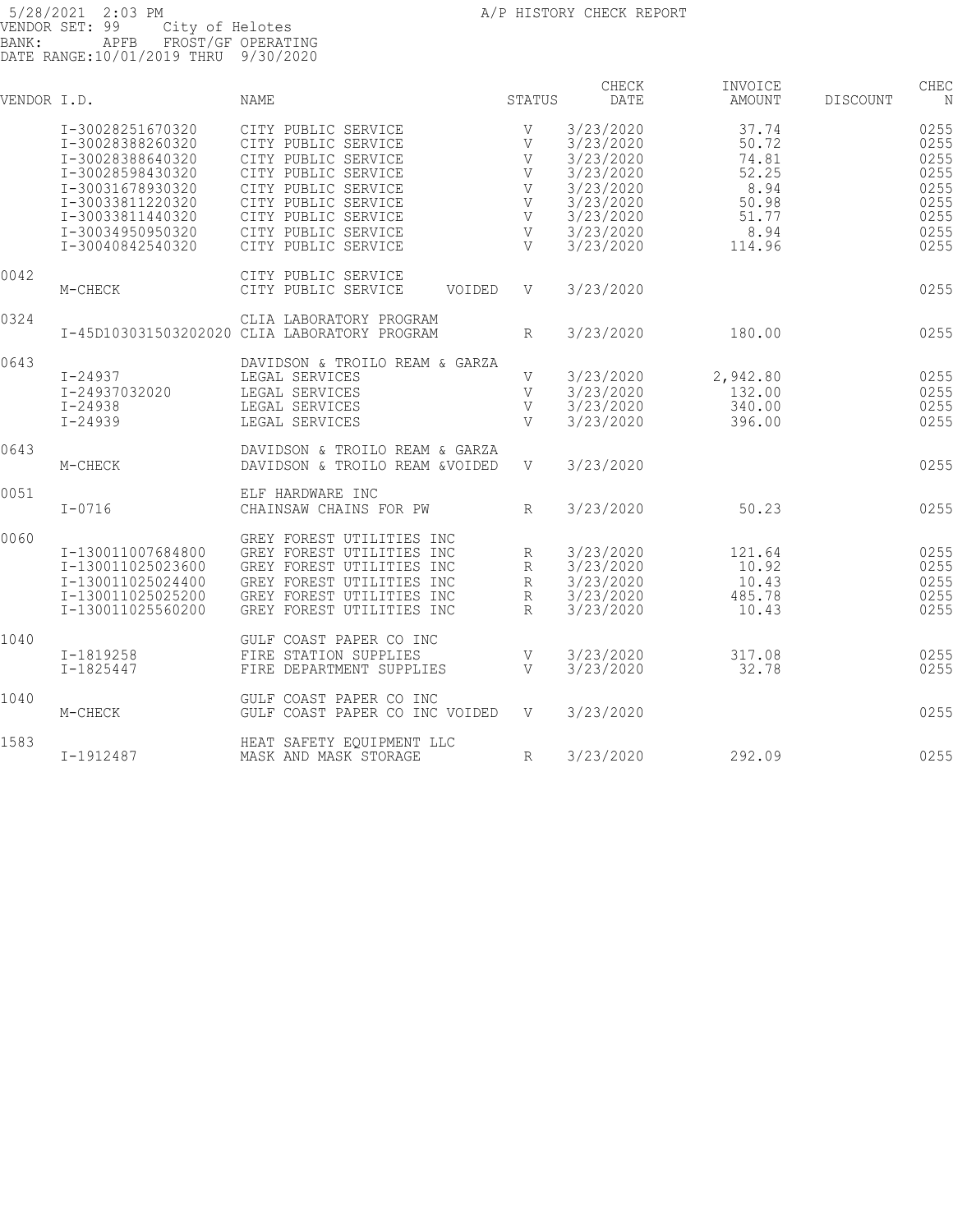| 1236<br>HENRY SCHEIN INC<br>3/23/2020<br>601.02<br>I-74539151<br>MEDICAL SUPPLIES<br>R<br>3/23/2020<br>48.96<br>I-74575862<br>MEDICAL SUPPLIES<br>$\mathbb{R}$<br>3/23/2020<br>34.40<br>I-74655849<br>MEDICAL SUPPLIES<br>$\mathbb{R}$<br>3/23/2020<br>247.14<br>I-74722653<br>MEDICAL SUPPLIES<br>$\mathbb{R}$<br>3/23/2020<br>57.00<br>I-74781053<br>MEDICAL SUPPLIES<br>$\mathbb{R}$<br>2087<br>HOWARD TECHNOLOGY SOLUTIONS<br>3/23/2020<br>I-2000886648<br>1,824.00<br>R<br>1718<br>J W PEPPER & SON INC<br><b>BAND MUSIC</b><br>3/23/2020<br>65.00<br>I-282600817<br>R<br>1704<br>KENTECH INC<br>3/23/2020<br>$I - 25595$<br>962.50<br>OUARTERLY SERVICE TO PD AND FD<br>R<br>$I - 25683$<br>3/23/2020<br>740.00<br>BATTER REPAIR TO GENERATOR<br>$\mathbb{R}$<br>0291<br>LNV LLC<br>3/23/2020<br>$I - 31552$<br>ENGINEERING SERVICES<br>800.00<br>R<br>$I - 32060$<br>3/23/2020<br>300.00<br>ENGINEERING SERVICES<br>R<br>$I - 32306$<br>3/23/2020<br>200.00<br>ENGINERING SERVICES<br>$\mathbb{R}$<br>$I - 33651$<br>$\mathbb{R}$<br>3/23/2020<br>244.50<br>ENGINEERING SERVICES<br>1306<br>MAGIC IN THE SKY LLC<br>3/23/2020<br>I-201619104022020<br>2020 FIREWORK DISPLAY<br>R<br>6, 125.00<br>0093<br>MANDER AUTO SERVICE INC<br>3/23/2020<br>1,078.73<br>0255<br>$I - 146564$<br>PD VEHICLE SERVICE<br>R<br>$I - 146701$<br>PD VEHICLE REPAIR<br>3/23/2020<br>256.41<br>$\mathbb{R}$<br>0255<br>$I - 146815$<br>3/23/2020<br>421.56<br>PD VEHICLE REPAIR<br>R<br>0255<br>275.91<br>I-146982<br>PD VEHICLE SERVICE<br>3/23/2020<br>R<br>163.20<br>3/23/2020<br>$I - 146999$<br>MANDER AUTO SERVICE INC<br>$\mathbb{R}$<br>$I - 147014$<br>PD VEHICLE SERVICE<br>3/23/2020<br>64.50<br>$\mathsf{R}$<br>0793<br>OFFICE DEPOT INC<br>I-445159841001<br>COPY PAPER<br>3/23/2020<br>1,109.63<br>R<br>3/23/2020<br>308.46<br>I-45285587001<br>$\mathbb{R}$<br>OFFICE SUPPLIES<br>3/23/2020<br>I-452864049001<br>ADMIN OFFICE SUPPLIES<br>R<br>8.99<br>3/23/2020<br>8.99<br>I-452864050001<br>ADMIN OFFICE SUPPLIES<br>$\mathbb{R}$<br>3/23/2020<br>52.35<br>I-452975898001<br>OFFICE DEPOT INC<br>R<br>0519<br>PETTY CASH | VENDOR I.D. |            | <b>NAME</b>                 | STATUS | CHECK<br>DATE | INVOICE<br><b>AMOUNT</b> | DISCOUNT | CHEC<br>N |
|-------------------------------------------------------------------------------------------------------------------------------------------------------------------------------------------------------------------------------------------------------------------------------------------------------------------------------------------------------------------------------------------------------------------------------------------------------------------------------------------------------------------------------------------------------------------------------------------------------------------------------------------------------------------------------------------------------------------------------------------------------------------------------------------------------------------------------------------------------------------------------------------------------------------------------------------------------------------------------------------------------------------------------------------------------------------------------------------------------------------------------------------------------------------------------------------------------------------------------------------------------------------------------------------------------------------------------------------------------------------------------------------------------------------------------------------------------------------------------------------------------------------------------------------------------------------------------------------------------------------------------------------------------------------------------------------------------------------------------------------------------------------------------------------------------------------------------------------------------------------------------------------------------------------------------------------------------------------------------------------------------------------------------------------------------------------------------------------------------------------------------|-------------|------------|-----------------------------|--------|---------------|--------------------------|----------|-----------|
|                                                                                                                                                                                                                                                                                                                                                                                                                                                                                                                                                                                                                                                                                                                                                                                                                                                                                                                                                                                                                                                                                                                                                                                                                                                                                                                                                                                                                                                                                                                                                                                                                                                                                                                                                                                                                                                                                                                                                                                                                                                                                                                               |             |            |                             |        |               |                          |          |           |
|                                                                                                                                                                                                                                                                                                                                                                                                                                                                                                                                                                                                                                                                                                                                                                                                                                                                                                                                                                                                                                                                                                                                                                                                                                                                                                                                                                                                                                                                                                                                                                                                                                                                                                                                                                                                                                                                                                                                                                                                                                                                                                                               |             |            |                             |        |               |                          |          | 0255      |
|                                                                                                                                                                                                                                                                                                                                                                                                                                                                                                                                                                                                                                                                                                                                                                                                                                                                                                                                                                                                                                                                                                                                                                                                                                                                                                                                                                                                                                                                                                                                                                                                                                                                                                                                                                                                                                                                                                                                                                                                                                                                                                                               |             |            |                             |        |               |                          |          | 0255      |
|                                                                                                                                                                                                                                                                                                                                                                                                                                                                                                                                                                                                                                                                                                                                                                                                                                                                                                                                                                                                                                                                                                                                                                                                                                                                                                                                                                                                                                                                                                                                                                                                                                                                                                                                                                                                                                                                                                                                                                                                                                                                                                                               |             |            |                             |        |               |                          |          | 0255      |
|                                                                                                                                                                                                                                                                                                                                                                                                                                                                                                                                                                                                                                                                                                                                                                                                                                                                                                                                                                                                                                                                                                                                                                                                                                                                                                                                                                                                                                                                                                                                                                                                                                                                                                                                                                                                                                                                                                                                                                                                                                                                                                                               |             |            |                             |        |               |                          |          | 0255      |
|                                                                                                                                                                                                                                                                                                                                                                                                                                                                                                                                                                                                                                                                                                                                                                                                                                                                                                                                                                                                                                                                                                                                                                                                                                                                                                                                                                                                                                                                                                                                                                                                                                                                                                                                                                                                                                                                                                                                                                                                                                                                                                                               |             |            |                             |        |               |                          |          | 0255      |
|                                                                                                                                                                                                                                                                                                                                                                                                                                                                                                                                                                                                                                                                                                                                                                                                                                                                                                                                                                                                                                                                                                                                                                                                                                                                                                                                                                                                                                                                                                                                                                                                                                                                                                                                                                                                                                                                                                                                                                                                                                                                                                                               |             |            |                             |        |               |                          |          |           |
|                                                                                                                                                                                                                                                                                                                                                                                                                                                                                                                                                                                                                                                                                                                                                                                                                                                                                                                                                                                                                                                                                                                                                                                                                                                                                                                                                                                                                                                                                                                                                                                                                                                                                                                                                                                                                                                                                                                                                                                                                                                                                                                               |             |            |                             |        |               |                          |          |           |
|                                                                                                                                                                                                                                                                                                                                                                                                                                                                                                                                                                                                                                                                                                                                                                                                                                                                                                                                                                                                                                                                                                                                                                                                                                                                                                                                                                                                                                                                                                                                                                                                                                                                                                                                                                                                                                                                                                                                                                                                                                                                                                                               |             |            |                             |        |               |                          |          | 0255      |
|                                                                                                                                                                                                                                                                                                                                                                                                                                                                                                                                                                                                                                                                                                                                                                                                                                                                                                                                                                                                                                                                                                                                                                                                                                                                                                                                                                                                                                                                                                                                                                                                                                                                                                                                                                                                                                                                                                                                                                                                                                                                                                                               |             |            |                             |        |               |                          |          |           |
|                                                                                                                                                                                                                                                                                                                                                                                                                                                                                                                                                                                                                                                                                                                                                                                                                                                                                                                                                                                                                                                                                                                                                                                                                                                                                                                                                                                                                                                                                                                                                                                                                                                                                                                                                                                                                                                                                                                                                                                                                                                                                                                               |             |            |                             |        |               |                          |          | 0255      |
|                                                                                                                                                                                                                                                                                                                                                                                                                                                                                                                                                                                                                                                                                                                                                                                                                                                                                                                                                                                                                                                                                                                                                                                                                                                                                                                                                                                                                                                                                                                                                                                                                                                                                                                                                                                                                                                                                                                                                                                                                                                                                                                               |             |            |                             |        |               |                          |          |           |
|                                                                                                                                                                                                                                                                                                                                                                                                                                                                                                                                                                                                                                                                                                                                                                                                                                                                                                                                                                                                                                                                                                                                                                                                                                                                                                                                                                                                                                                                                                                                                                                                                                                                                                                                                                                                                                                                                                                                                                                                                                                                                                                               |             |            |                             |        |               |                          |          |           |
|                                                                                                                                                                                                                                                                                                                                                                                                                                                                                                                                                                                                                                                                                                                                                                                                                                                                                                                                                                                                                                                                                                                                                                                                                                                                                                                                                                                                                                                                                                                                                                                                                                                                                                                                                                                                                                                                                                                                                                                                                                                                                                                               |             |            |                             |        |               |                          |          | 0255      |
|                                                                                                                                                                                                                                                                                                                                                                                                                                                                                                                                                                                                                                                                                                                                                                                                                                                                                                                                                                                                                                                                                                                                                                                                                                                                                                                                                                                                                                                                                                                                                                                                                                                                                                                                                                                                                                                                                                                                                                                                                                                                                                                               |             |            |                             |        |               |                          |          | 0255      |
|                                                                                                                                                                                                                                                                                                                                                                                                                                                                                                                                                                                                                                                                                                                                                                                                                                                                                                                                                                                                                                                                                                                                                                                                                                                                                                                                                                                                                                                                                                                                                                                                                                                                                                                                                                                                                                                                                                                                                                                                                                                                                                                               |             |            |                             |        |               |                          |          |           |
|                                                                                                                                                                                                                                                                                                                                                                                                                                                                                                                                                                                                                                                                                                                                                                                                                                                                                                                                                                                                                                                                                                                                                                                                                                                                                                                                                                                                                                                                                                                                                                                                                                                                                                                                                                                                                                                                                                                                                                                                                                                                                                                               |             |            |                             |        |               |                          |          | 0255      |
|                                                                                                                                                                                                                                                                                                                                                                                                                                                                                                                                                                                                                                                                                                                                                                                                                                                                                                                                                                                                                                                                                                                                                                                                                                                                                                                                                                                                                                                                                                                                                                                                                                                                                                                                                                                                                                                                                                                                                                                                                                                                                                                               |             |            |                             |        |               |                          |          | 0255      |
|                                                                                                                                                                                                                                                                                                                                                                                                                                                                                                                                                                                                                                                                                                                                                                                                                                                                                                                                                                                                                                                                                                                                                                                                                                                                                                                                                                                                                                                                                                                                                                                                                                                                                                                                                                                                                                                                                                                                                                                                                                                                                                                               |             |            |                             |        |               |                          |          | 0255      |
|                                                                                                                                                                                                                                                                                                                                                                                                                                                                                                                                                                                                                                                                                                                                                                                                                                                                                                                                                                                                                                                                                                                                                                                                                                                                                                                                                                                                                                                                                                                                                                                                                                                                                                                                                                                                                                                                                                                                                                                                                                                                                                                               |             |            |                             |        |               |                          |          | 0255      |
|                                                                                                                                                                                                                                                                                                                                                                                                                                                                                                                                                                                                                                                                                                                                                                                                                                                                                                                                                                                                                                                                                                                                                                                                                                                                                                                                                                                                                                                                                                                                                                                                                                                                                                                                                                                                                                                                                                                                                                                                                                                                                                                               |             |            |                             |        |               |                          |          |           |
|                                                                                                                                                                                                                                                                                                                                                                                                                                                                                                                                                                                                                                                                                                                                                                                                                                                                                                                                                                                                                                                                                                                                                                                                                                                                                                                                                                                                                                                                                                                                                                                                                                                                                                                                                                                                                                                                                                                                                                                                                                                                                                                               |             |            |                             |        |               |                          |          | 0255      |
|                                                                                                                                                                                                                                                                                                                                                                                                                                                                                                                                                                                                                                                                                                                                                                                                                                                                                                                                                                                                                                                                                                                                                                                                                                                                                                                                                                                                                                                                                                                                                                                                                                                                                                                                                                                                                                                                                                                                                                                                                                                                                                                               |             |            |                             |        |               |                          |          |           |
|                                                                                                                                                                                                                                                                                                                                                                                                                                                                                                                                                                                                                                                                                                                                                                                                                                                                                                                                                                                                                                                                                                                                                                                                                                                                                                                                                                                                                                                                                                                                                                                                                                                                                                                                                                                                                                                                                                                                                                                                                                                                                                                               |             |            |                             |        |               |                          |          |           |
|                                                                                                                                                                                                                                                                                                                                                                                                                                                                                                                                                                                                                                                                                                                                                                                                                                                                                                                                                                                                                                                                                                                                                                                                                                                                                                                                                                                                                                                                                                                                                                                                                                                                                                                                                                                                                                                                                                                                                                                                                                                                                                                               |             |            |                             |        |               |                          |          |           |
|                                                                                                                                                                                                                                                                                                                                                                                                                                                                                                                                                                                                                                                                                                                                                                                                                                                                                                                                                                                                                                                                                                                                                                                                                                                                                                                                                                                                                                                                                                                                                                                                                                                                                                                                                                                                                                                                                                                                                                                                                                                                                                                               |             |            |                             |        |               |                          |          | 0255      |
|                                                                                                                                                                                                                                                                                                                                                                                                                                                                                                                                                                                                                                                                                                                                                                                                                                                                                                                                                                                                                                                                                                                                                                                                                                                                                                                                                                                                                                                                                                                                                                                                                                                                                                                                                                                                                                                                                                                                                                                                                                                                                                                               |             |            |                             |        |               |                          |          |           |
|                                                                                                                                                                                                                                                                                                                                                                                                                                                                                                                                                                                                                                                                                                                                                                                                                                                                                                                                                                                                                                                                                                                                                                                                                                                                                                                                                                                                                                                                                                                                                                                                                                                                                                                                                                                                                                                                                                                                                                                                                                                                                                                               |             |            |                             |        |               |                          |          |           |
|                                                                                                                                                                                                                                                                                                                                                                                                                                                                                                                                                                                                                                                                                                                                                                                                                                                                                                                                                                                                                                                                                                                                                                                                                                                                                                                                                                                                                                                                                                                                                                                                                                                                                                                                                                                                                                                                                                                                                                                                                                                                                                                               |             |            |                             |        |               |                          |          | 0255      |
|                                                                                                                                                                                                                                                                                                                                                                                                                                                                                                                                                                                                                                                                                                                                                                                                                                                                                                                                                                                                                                                                                                                                                                                                                                                                                                                                                                                                                                                                                                                                                                                                                                                                                                                                                                                                                                                                                                                                                                                                                                                                                                                               |             |            |                             |        |               |                          |          | 0255      |
|                                                                                                                                                                                                                                                                                                                                                                                                                                                                                                                                                                                                                                                                                                                                                                                                                                                                                                                                                                                                                                                                                                                                                                                                                                                                                                                                                                                                                                                                                                                                                                                                                                                                                                                                                                                                                                                                                                                                                                                                                                                                                                                               |             |            |                             |        |               |                          |          |           |
|                                                                                                                                                                                                                                                                                                                                                                                                                                                                                                                                                                                                                                                                                                                                                                                                                                                                                                                                                                                                                                                                                                                                                                                                                                                                                                                                                                                                                                                                                                                                                                                                                                                                                                                                                                                                                                                                                                                                                                                                                                                                                                                               |             |            |                             |        |               |                          |          | 0255      |
|                                                                                                                                                                                                                                                                                                                                                                                                                                                                                                                                                                                                                                                                                                                                                                                                                                                                                                                                                                                                                                                                                                                                                                                                                                                                                                                                                                                                                                                                                                                                                                                                                                                                                                                                                                                                                                                                                                                                                                                                                                                                                                                               |             |            |                             |        |               |                          |          | 0255      |
|                                                                                                                                                                                                                                                                                                                                                                                                                                                                                                                                                                                                                                                                                                                                                                                                                                                                                                                                                                                                                                                                                                                                                                                                                                                                                                                                                                                                                                                                                                                                                                                                                                                                                                                                                                                                                                                                                                                                                                                                                                                                                                                               |             |            |                             |        |               |                          |          | 0255      |
|                                                                                                                                                                                                                                                                                                                                                                                                                                                                                                                                                                                                                                                                                                                                                                                                                                                                                                                                                                                                                                                                                                                                                                                                                                                                                                                                                                                                                                                                                                                                                                                                                                                                                                                                                                                                                                                                                                                                                                                                                                                                                                                               |             |            |                             |        |               |                          |          | 0255      |
|                                                                                                                                                                                                                                                                                                                                                                                                                                                                                                                                                                                                                                                                                                                                                                                                                                                                                                                                                                                                                                                                                                                                                                                                                                                                                                                                                                                                                                                                                                                                                                                                                                                                                                                                                                                                                                                                                                                                                                                                                                                                                                                               |             |            |                             |        |               |                          |          | 0255      |
|                                                                                                                                                                                                                                                                                                                                                                                                                                                                                                                                                                                                                                                                                                                                                                                                                                                                                                                                                                                                                                                                                                                                                                                                                                                                                                                                                                                                                                                                                                                                                                                                                                                                                                                                                                                                                                                                                                                                                                                                                                                                                                                               |             |            |                             |        |               |                          |          |           |
|                                                                                                                                                                                                                                                                                                                                                                                                                                                                                                                                                                                                                                                                                                                                                                                                                                                                                                                                                                                                                                                                                                                                                                                                                                                                                                                                                                                                                                                                                                                                                                                                                                                                                                                                                                                                                                                                                                                                                                                                                                                                                                                               |             | I-03182020 | PC REIMBURSEMENT 03/18/2020 | R      | 3/23/2020     | 924.32                   |          | 0255      |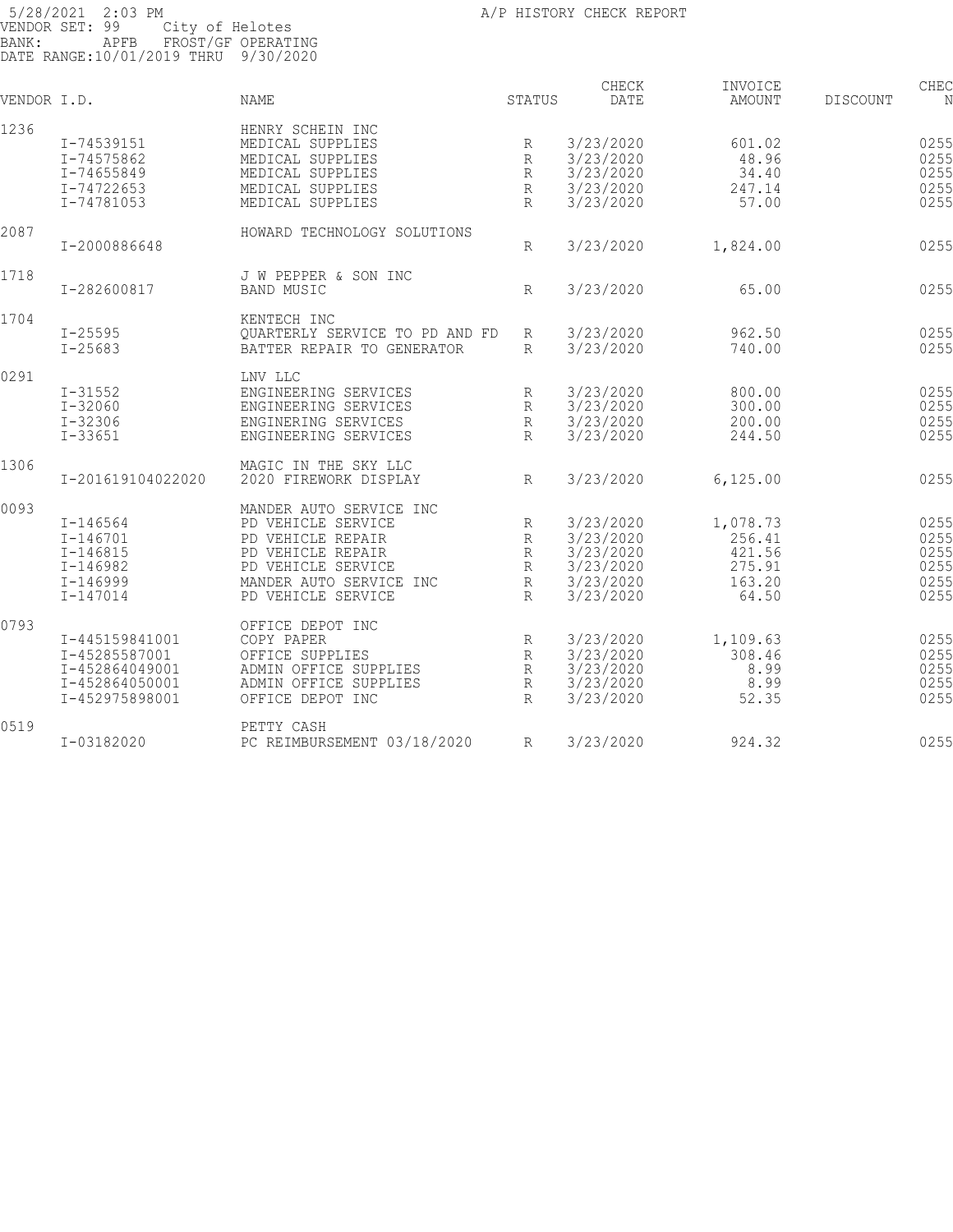| VENDOR I.D. |                                                          | <b>NAME</b>                                                                                                                                   | STATUS           | CHECK<br>DATE                                    | INVOICE<br>AMOUNT                 | DISCOUNT | CHEC<br>N                    |
|-------------|----------------------------------------------------------|-----------------------------------------------------------------------------------------------------------------------------------------------|------------------|--------------------------------------------------|-----------------------------------|----------|------------------------------|
| 0172        | I-3310727576                                             | PITNEY BOWES GLOBAL FINANCIAL<br>POSTAGE MACHINE LEASE                                                                                        | $R_{\parallel}$  | 3/23/2020                                        | 191.94                            |          | 0255                         |
| 1433        | $I-20978$                                                | PRIESTLOCK & KEY<br>LOCKSMITH SERVICE                                                                                                         | $R_{\parallel}$  | 3/23/2020                                        | 124.50                            |          | 0255                         |
| 0121        | $I - 22259$<br>$I - 22393$<br>$I - 22394$<br>$I - 22395$ | SAN ANTONIO WATER SYSTEMS<br>SAN ANTONIO WATER SYSTEMS<br>SAN ANTONIO WATER SYSTEMS<br>SAN ANTONIO WATER SYSTEMS<br>SAN ANTONIO WATER SYSTEMS | R<br>R<br>R<br>R | 3/23/2020<br>3/23/2020<br>3/23/2020<br>3/23/2020 | 92.29<br>31.87<br>252.42<br>31.66 |          | 0255<br>0255<br>0255<br>0255 |
| 2043        | I-9502321116                                             | TELEFLEX LLC<br>MEDICAL SUPPLIES                                                                                                              | R                | 3/23/2020                                        | 109.50                            |          | 0255                         |
| 1843        | I-01292020                                               | TEXAS DEVELOPERS LLC<br>4TH QUARTER 2019 380 AGREEMENT                                                                                        | V                | 3/23/2020                                        | 448,003.72                        |          | 0255                         |
| 1843        | M-CHECK                                                  | TEXAS DEVELOPERS LLC<br>TEXAS DEVELOPERS LLC<br>VOIDED                                                                                        | V                | 3/23/2020                                        |                                   |          | 0255                         |
| 2107        | $I - 10445$                                              | TEXAS ECONOMIC DEVELOPMENT COU<br>ANNUAL MEMBERSHIP                                                                                           | V                | 3/23/2020                                        | 525.00                            |          | 0255                         |
| 2107        | M-CHECK                                                  | TEXAS ECONOMIC DEVELOPMENT COU<br>TEXAS ECONOMIC DEVELOPMEVOIDED                                                                              | V                | 3/23/2020                                        |                                   |          | 0255                         |
| 0145        | I-0068470030620                                          | TIME WARNER CABLE SAN ANTONIO<br>EDC INTERNET AND CABLE                                                                                       | V                | 3/23/2020                                        | 158.41                            |          | 0255                         |
| 0145        | M-CHECK                                                  | TIME WARNER CABLE SAN ANTONIO<br>TIME WARNER CABLE SAN ANVOIDED                                                                               | V                | 3/23/2020                                        |                                   |          | 0255                         |
| 1769        | I-409006533                                              | U S BANK EQUIPMENT FINANCE<br>PHYSIO CONTRACT PAYMENT                                                                                         | $R_{\parallel}$  | 3/23/2020                                        | 1,924.80                          |          | 0255                         |
| 0272        | $I-953$                                                  | U S POSTAL SERVICE<br>BO BOX 953 RENEWAL                                                                                                      | R                | 3/23/2020                                        | 130.00                            |          | 0255                         |
| 0777        | I-11410021258<br>I-11410023331<br>I-11410029186          | UNITED SITE SERVICES<br>PORTABLE RESTROOMS<br>PORTABLE RESTROOMS<br>FITNESS PARK PORTABLE TOILETS                                             | R<br>R<br>R      | 3/23/2020<br>3/23/2020<br>3/23/2020              | 458.46<br>190.16<br>190.88        |          | 0255<br>0255<br>0255         |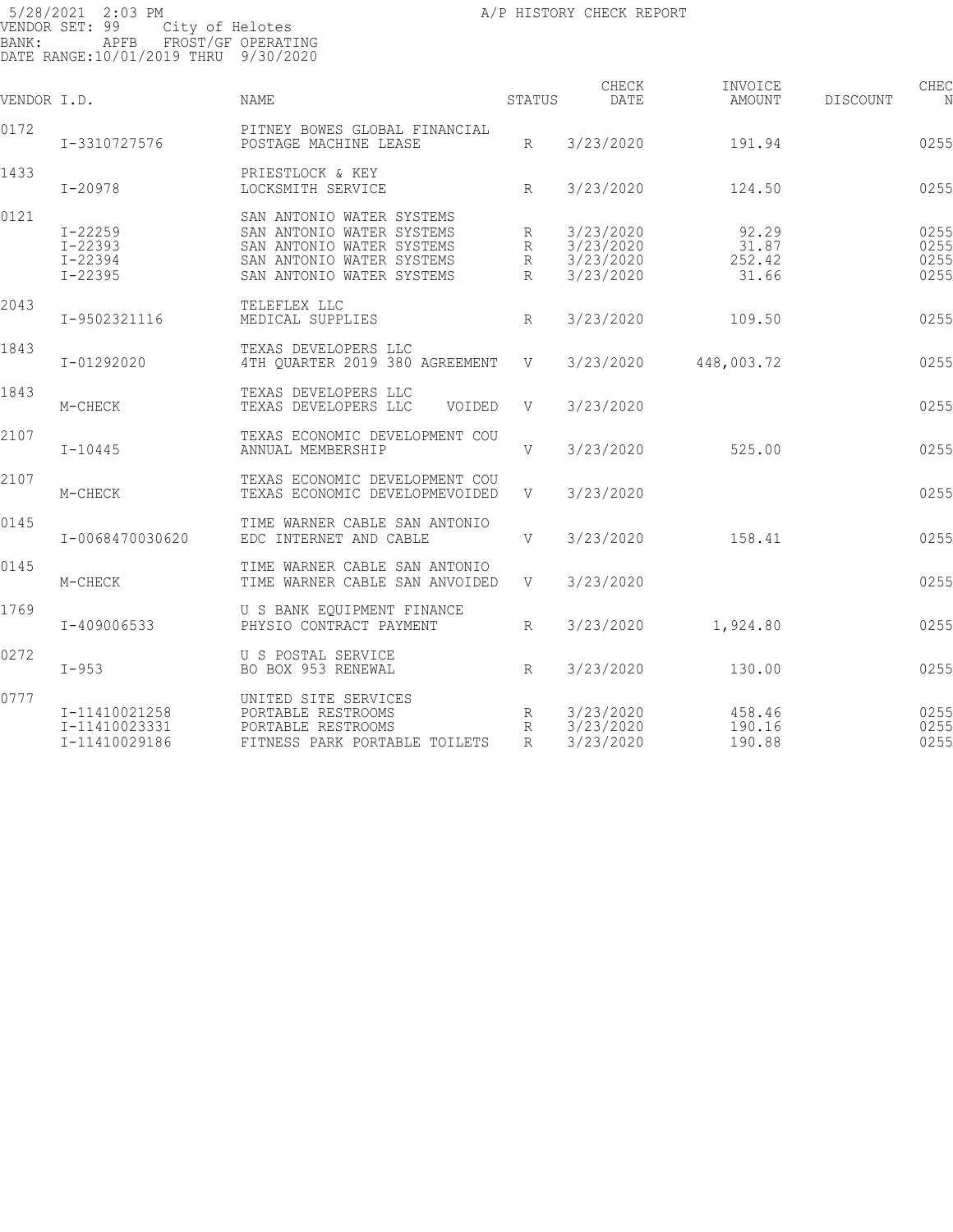| VENDOR I.D. |                                                                                                                                                                                                                                                                                                                                                                                                | <b>NAME</b>                                                                                                                                                                                                                                                                                                                                           | STATUS                                                                                                                                                             | CHECK<br>DATE                                                                                                                                                                                                | INVOICE<br>AMOUNT                                                                                                                             | DISCOUNT | CHEC<br>N                                                                                                                    |
|-------------|------------------------------------------------------------------------------------------------------------------------------------------------------------------------------------------------------------------------------------------------------------------------------------------------------------------------------------------------------------------------------------------------|-------------------------------------------------------------------------------------------------------------------------------------------------------------------------------------------------------------------------------------------------------------------------------------------------------------------------------------------------------|--------------------------------------------------------------------------------------------------------------------------------------------------------------------|--------------------------------------------------------------------------------------------------------------------------------------------------------------------------------------------------------------|-----------------------------------------------------------------------------------------------------------------------------------------------|----------|------------------------------------------------------------------------------------------------------------------------------|
| 0021        | I-X030920200320<br>I-X030920200320545<br>I-X03092020032320<br>I-X03092020580<br>I-X030920205850320                                                                                                                                                                                                                                                                                             | A T & T MOBILITY<br>MOBINE DEVICES PD<br>MOBILE DEVICES PW<br>MOBILE PHONES<br>MOBILE DEVICES EMS<br>MOBILE DEVICES FIRE                                                                                                                                                                                                                              | R<br>R<br>R<br>$\mathbb{R}$<br>$\mathbb{R}$                                                                                                                        | 3/23/2020<br>3/23/2020<br>3/23/2020<br>3/23/2020<br>3/23/2020                                                                                                                                                | 407.00<br>505.75<br>50.91<br>176.12<br>148.00                                                                                                 |          | 0255<br>0255<br>0255<br>0255<br>0255                                                                                         |
| 0042        | $I - 0042$<br>I-300005200990323202 CITY PUBLIC SERVICE<br>I-3000819534032320<br>I-3002452349032020<br>I-30024717760320<br>I-3002510668032320<br>I-3002510675032320<br>I-3002530708032320<br>I-3002531134032320<br>I-3002825167032320<br>I-3002836202032320<br>I-3002838864032320<br>I-300316889303232020 CITY PUBLIC SERVICE<br>I-3003381122032320<br>I-3003381144032320<br>I-3003495095032320 | CITY PUBLIC SERVICE<br>CITY PUBLIC SERVICE<br>CITY PUBLIC SERVICE<br>CITY PUBLIC SERVICE<br>CITY PUBLIC SERVICE<br>CITY PUBLIC SERVICE<br>CITY PUBLIC SERVICE<br>CITY PUBLIC SERVICE<br>CITY PUBLIC SERVICE<br>CITY PUBLIC SERVICE<br>CITY PUBLIC SERVICE<br>CITY PUBLIC SERVICE<br>CITY PUBLIC SERVICE<br>CITY PUBLIC SERVICE<br>CITY PUBLIC SERVICE | R<br>$\mathbb{R}$<br>$\mathbb R$<br>R<br>$\mathbb R$<br>R<br>R<br>$\mathbb{R}$<br>R<br>R<br>$\mathbb{R}$<br>$\mathbb{R}$<br>$\mathbb{R}$<br>R<br>R<br>$\mathbb{R}$ | 3/23/2020<br>3/23/2020<br>3/23/2020<br>3/23/2020<br>3/23/2020<br>3/23/2020<br>3/23/2020<br>3/23/2020<br>3/23/2020<br>3/23/2020<br>3/23/2020<br>3/23/2020<br>3/23/2020<br>3/23/2020<br>3/23/2020<br>3/23/2020 | 13.26<br>882.93<br>34.93<br>827.28<br>1,294.04<br>29.04<br>8.84<br>11.20<br>8.84<br>37.74<br>50.72<br>74.81<br>8.94<br>50.98<br>51.77<br>8.94 |          | 0255<br>0255<br>0255<br>0255<br>0255<br>0255<br>0255<br>0255<br>0255<br>0255<br>0255<br>0255<br>0255<br>0255<br>0255<br>0255 |
| 0643        | I-024370323202<br>I-04939032320<br>I-24937032320                                                                                                                                                                                                                                                                                                                                               | DAVIDSON & TROILO REAM & GARZA<br>LEGAL SERVICES COURT<br>LEGAL SERVICES ADMIN<br>LEGAL SERVICES COURT                                                                                                                                                                                                                                                | R<br>R<br>$\mathbb{R}$                                                                                                                                             | 3/23/2020<br>3/23/2020<br>3/23/2020                                                                                                                                                                          | 132.00<br>396.00<br>2,942.80                                                                                                                  |          | 0255<br>0255<br>0255                                                                                                         |
| 1040        | I-18192582<br>I-18254472                                                                                                                                                                                                                                                                                                                                                                       | GULF COAST PAPER CO INC<br>FIRE STATION SUPPLIES<br>FIRE STATION SUPPLIES                                                                                                                                                                                                                                                                             | R<br>R                                                                                                                                                             | 3/23/2020<br>3/23/2020                                                                                                                                                                                       | 314.35<br>32.78                                                                                                                               |          | 0255<br>0255                                                                                                                 |
| 1843        | I-03232020                                                                                                                                                                                                                                                                                                                                                                                     | TEXAS DEVELOPERS LLC<br>380 AGREEMENT OCT/NOV/DEC 19                                                                                                                                                                                                                                                                                                  | R                                                                                                                                                                  | 3/23/2020                                                                                                                                                                                                    | 298,818.48                                                                                                                                    |          | 0255                                                                                                                         |
| 1601        | I-REG PL 1155529<br>I-REG PL HYX6829<br>I-VEH REG PL 1389300 VEH REG 1389300                                                                                                                                                                                                                                                                                                                   | ALBERT URESTI MPA PCC<br>VEH REG PL # 1155529<br>VEH REG PL HYX6829                                                                                                                                                                                                                                                                                   | R<br>$\mathbb R$<br>$\mathbb{R}$                                                                                                                                   | 3/27/2020<br>3/27/2020<br>3/27/2020                                                                                                                                                                          | 7.50<br>7.50<br>7.50                                                                                                                          |          | 0255<br>0255<br>0255                                                                                                         |
| 1865        | $I - 49492$                                                                                                                                                                                                                                                                                                                                                                                    | ESD AND ASSOCIATES<br>WEBSITE UPDATES FOR CITY                                                                                                                                                                                                                                                                                                        | R                                                                                                                                                                  | 3/27/2020                                                                                                                                                                                                    | 1,216.00                                                                                                                                      |          | 0255                                                                                                                         |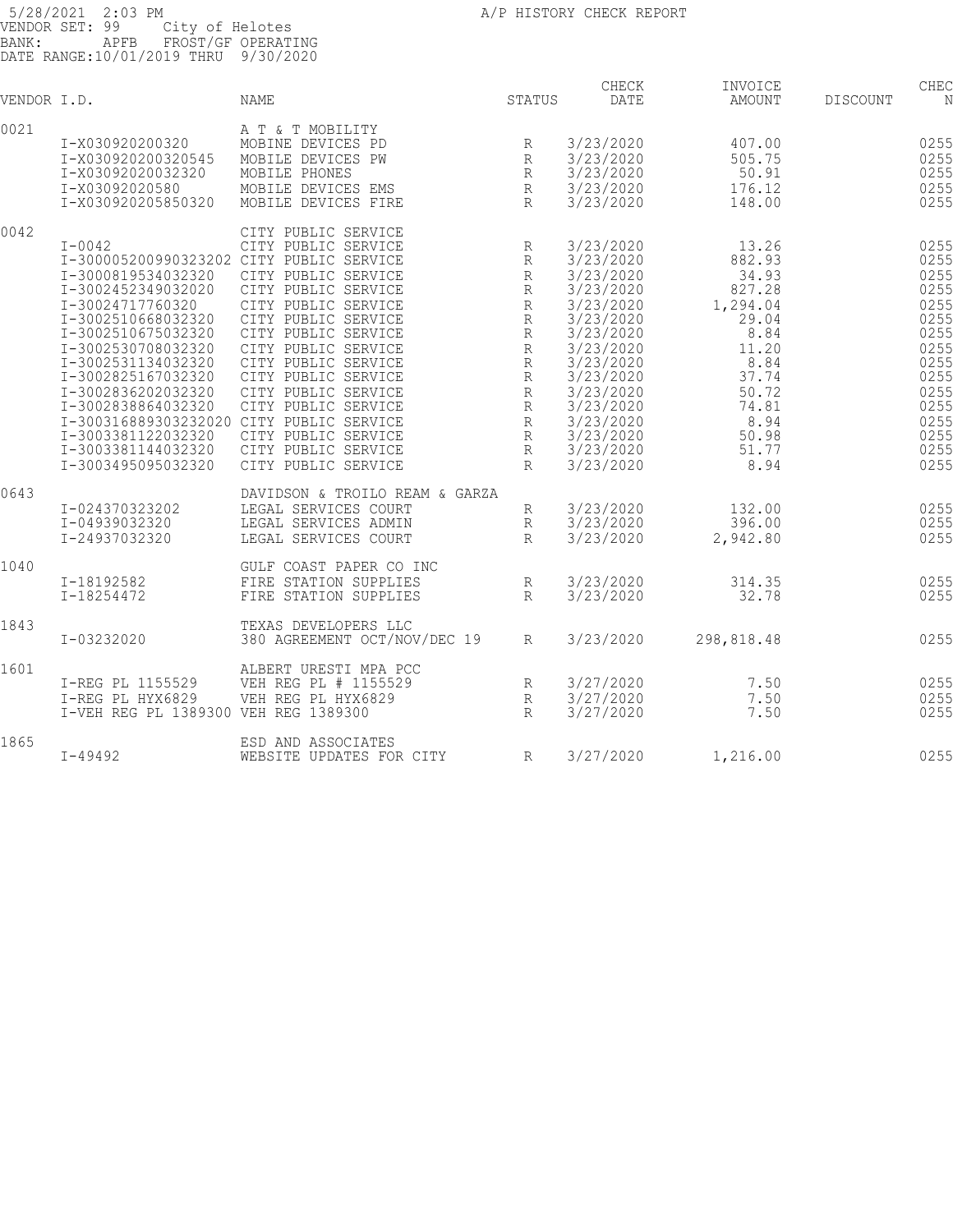| VENDOR I.D. |                                                  | <b>NAME</b>                                                                                                                                     | STATUS           | CHECK<br><b>DATE</b>                             | INVOICE<br>AMOUNT                  | DISCOUNT | CHEC<br>N                    |
|-------------|--------------------------------------------------|-------------------------------------------------------------------------------------------------------------------------------------------------|------------------|--------------------------------------------------|------------------------------------|----------|------------------------------|
| 1583        | I-2013035                                        | HEAT SAFETY EQUIPMENT LLC<br>OTRLY COMPRESSOR/TRAILER SERV                                                                                      | R                | 3/27/2020                                        | 2,117.94                           |          | 0255                         |
| 1682        | $I - 22020$                                      | HELOTES HUMANE SOCIETY<br>ANIMAL IMPOUNDMENT                                                                                                    | $R_{\rm}$        | 3/27/2020                                        | 648.00                             |          | 0255                         |
| 1236        | I-75238748                                       | HENRY SCHEIN INC<br>NASAL AIRWAYS FOR EMS RESTOCK                                                                                               | $R_{\parallel}$  | 3/27/2020                                        | 37.72                              |          | 0255                         |
| 0427        | I-MARCH 2020                                     | MARIO A TREVINO<br>JUDGE FOR MARCH 2020                                                                                                         | R                | 3/27/2020                                        | 400.00                             |          | 0255                         |
| 1261        | I-194966179 032720                               | ORKIN COMMERCIAL SERVICES<br>PEST CONTROL SERVICE                                                                                               | R                | 3/27/2020                                        | 155.00                             |          | 0255                         |
| 0809        | I-97780                                          | RX TECHNOLOGY                                                                                                                                   | R                | 3/27/2020                                        | 13,445.11                          |          | 0255                         |
| 0145        | I-0039133031420                                  | TIME WARNER CABLE SAN ANTONIO<br>CITY INTERNET                                                                                                  | R                | 3/27/2020                                        | 585.74                             |          | 0255                         |
| 2056        |                                                  | UNI OF TX HEALTH SCIENCE CTR A<br>I-SPRNG SEM J HARRIS SPRING SEMESTER J HARRIS                                                                 | R                | 3/27/2020                                        | 776.21                             |          | 0255                         |
| 2030        | D-ADJ HEALTH 0320<br>D-ADJ VISION 0320           | UNITEDHEALTHCARE INS COMPANY I<br>UNITEDHEALTHCARE INS COMPANY I<br>UNITEDHEALTHCARE INS COMPANY I                                              | R<br>R           | 3/27/2020<br>3/27/2020                           | 2,299.83<br>11.23                  |          | 0255<br>0255                 |
| 1721        | I-8814404509                                     | A T & T<br>TELEPHONE SERVICES                                                                                                                   | R                | 4/02/2020                                        | 1,490.82                           |          | 0255                         |
| 2055        | I-0127878                                        | CULLIGAN WATER CONDITIONING<br>MNTHLY WATER CONDITIONING SERV                                                                                   | R                | 4/02/2020                                        | 52.00                              |          | 0255                         |
| 1040        | I-1832744<br>I-1837856<br>I-1839864<br>I-1840582 | GULF COAST PAPER CO INC<br>STATIONS SUPPLIES & COVID 19<br>STATION SUPPLIES & COVID 19<br>FIRE STATIONS SUPPLIES<br>STATION SUPPLIES & COVID 19 | R<br>R<br>R<br>R | 4/02/2020<br>4/02/2020<br>4/02/2020<br>4/02/2020 | 431.10<br>265.92<br>36.46<br>43.18 |          | 0255<br>0255<br>0255<br>0255 |
| 1236        | I-74533571                                       | HENRY SCHEIN INC<br>PPE FOR COVID19                                                                                                             | R                | 4/02/2020                                        | 152.90                             |          | 0255                         |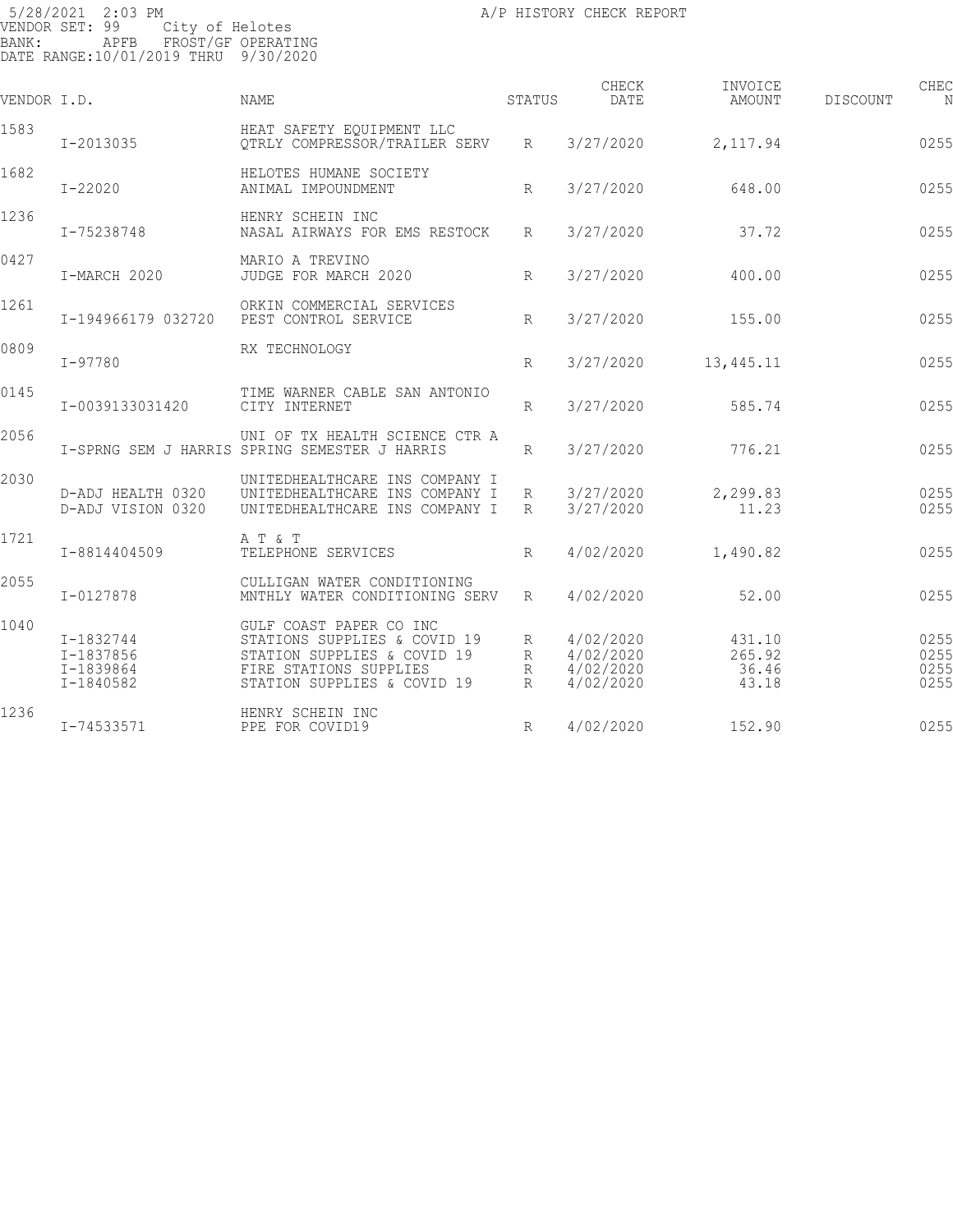5/28/2021 2:03 PM VENDOR SET: 99 City of Helotes BANK: APFB FROST/GF OPERATING DATE RANGE:10/01/2019 THRU 9/30/2020

| VENDOR I.D. |                              | <b>NAME</b>                                                               | <b>STATUS</b>        | CHECK<br>DATE          | INVOICE<br>AMOUNT  | CHEC<br>DISCOUNT<br>N |
|-------------|------------------------------|---------------------------------------------------------------------------|----------------------|------------------------|--------------------|-----------------------|
| 0093        | I-147819                     | MANDER AUTO SERVICE INC<br>1996 FORD F150 REPAIR ANIMAL C                 | R                    | 4/02/2020              | 618.82             | 0255                  |
| 1151        | $I - 67133$                  | POWERPHONE INC<br>EMD COURSE J OSTRANDER                                  | R                    | 4/02/2020              | 399.00             | 0255                  |
| 2051        | I-101417                     | R S EQUIPMENT CO<br>VITAL OXIDE COVID 19                                  | R                    | 4/02/2020              | 160.20             | 0255                  |
| 1651        | I-10c0119942563              | READY REFRESH BY NESTLE<br>MARCH RENTAL & WATER                           | R                    | 4/02/2020              | 181.85             | 0255                  |
| 1403        | I-0029473                    | SERVICE UNIFORM RENTAL<br>PW'S UNIF/CLEANING SUPPLIES                     | $R_{\parallel}$      | 4/02/2020              | 128.49             | 0255                  |
| 2046        | I-20005864                   | TEXDOOR LTD<br>REPAIRS FOR BAY DOORS                                      | R                    | 4/02/2020              | 646.50             | 0255                  |
| 1944        | I-869399683010               | US BANK NA<br>VEHICLE FUEL BILL                                           | R                    | 4/02/2020              | 4,400.11           | 0255                  |
| 1883        | I-2022975                    | XEROX CORPORATION<br>CITY COPIER & PRINTER LEASE                          | R                    | 4/02/2020              | 1,987.00           | 0255                  |
| 1852        | I-111061                     | AIR AUTHORITY LLC<br>UV SANITATION LIGHTS                                 | R                    | 4/15/2020              | 380.00             | 0255                  |
| 1974        | I-040820202<br>I-040820203   | ALAMO FIRE APPARATUS LLC<br>REPAIR FIRE/EMS VEHICLE<br>REPAIR EMS VEHICLE | R<br>R               | 4/15/2020<br>4/15/2020 | 205.16<br>2,730.12 | 0255<br>0255          |
| 0020        | $I - 47876$                  | ARMSTRONG VAUGHAN & ASSOC INC<br>FY2019 AUDIT                             | R                    | 4/15/2020              | 7,300.00           | 0255                  |
| 1653        | I-6280698643<br>I-6280702569 | AUTOZONE INC<br>AUTOZONE INC<br>AUTOZONE INC                              | R<br>$R_{\parallel}$ | 4/15/2020<br>4/15/2020 | 14.60<br>29.97     | 0255<br>0255          |
| 2026        | $I-507$                      | BILLY JAMES<br>PRE EMPLOYMENT EVALUATION                                  | $R_{\parallel}$      | 4/15/2020              | 350.00             | 0255                  |
| 0029        | I-MARCH2020                  | BRUCE C BEALOR<br>MARCH 2020 BUILDING INSPECTION                          | R                    | 4/15/2020              | 10,005.00          | 0256                  |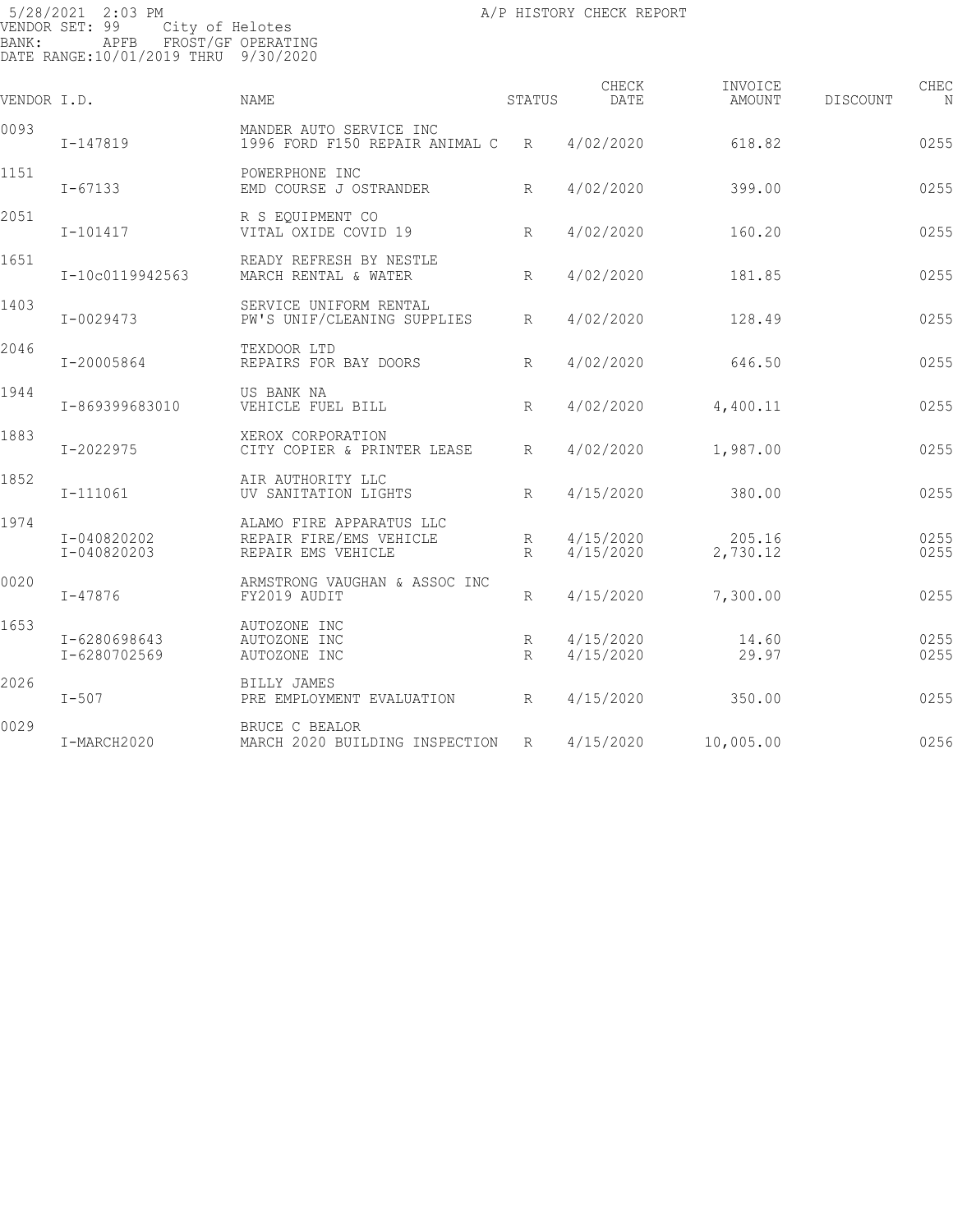| VENDOR I.D. |                                                                                                                                                                                                                                                                                                                                                               | NAME                                                                                                                                                                                                                                                                                                                                                                                                                       | STATUS                                                                                                                      | CHECK<br><b>DATE</b>                                                                                                                                                                                                      | INVOICE<br>AMOUNT                                                                                                                                              | <b>DISCOUNT</b> | CHEC<br>N                                                                                                                            |
|-------------|---------------------------------------------------------------------------------------------------------------------------------------------------------------------------------------------------------------------------------------------------------------------------------------------------------------------------------------------------------------|----------------------------------------------------------------------------------------------------------------------------------------------------------------------------------------------------------------------------------------------------------------------------------------------------------------------------------------------------------------------------------------------------------------------------|-----------------------------------------------------------------------------------------------------------------------------|---------------------------------------------------------------------------------------------------------------------------------------------------------------------------------------------------------------------------|----------------------------------------------------------------------------------------------------------------------------------------------------------------|-----------------|--------------------------------------------------------------------------------------------------------------------------------------|
| 0353        | I-21319826                                                                                                                                                                                                                                                                                                                                                    | CANON FINANCIAL SERVICES INC<br>LARGE FORMAT PRINTER                                                                                                                                                                                                                                                                                                                                                                       | R                                                                                                                           | 4/15/2020                                                                                                                                                                                                                 | 198.72                                                                                                                                                         |                 | 0256                                                                                                                                 |
| 2106        | $I-XKB7227$                                                                                                                                                                                                                                                                                                                                                   | CDW GOVERNEMNT LLC, CDW GOVERN<br>OPERATING SUPPLIES                                                                                                                                                                                                                                                                                                                                                                       | R                                                                                                                           | 4/15/2020                                                                                                                                                                                                                 | 234.76                                                                                                                                                         |                 | 0256                                                                                                                                 |
| 0868        | I-182996                                                                                                                                                                                                                                                                                                                                                      | CE SOLUTIONS<br>ANNUAL RENEWAL                                                                                                                                                                                                                                                                                                                                                                                             | R                                                                                                                           | 4/15/2020                                                                                                                                                                                                                 | 950.00                                                                                                                                                         |                 | 0256                                                                                                                                 |
| 0042        | I-30002859843<br>I-300053009941520<br>I-300081953441520<br>I-300108534741520<br>I-300241756441520<br>I-300245234941520<br>I-300247177641520<br>I-300250194341520<br>I-300251066841520<br>I-300251067541520<br>I-300253070841520<br>I-300253113441520<br>I-300282516741520<br>I-300283886441520<br>I-300316789341520<br>I-300338112241520<br>I-300338114441520 | CITY PUBLIC SERVICE<br>CITY PUBLIC SERVICE<br>CITY PUBLIC SERVICE<br>CITY PUBLIC SERVICE<br>CITY PUBLIC SERVICE<br>CITY PUBLIC SERVICE<br>CITY PUBLIC SERVICE<br>CITY PUBLIC SERVICE<br>CITY PUBLIC SERVICE<br>CITY PUBLIC SERVICE<br>CITY PUBLIC SERVICE<br>CITY PUBLIC SERVICE<br>CITY PUBLIC SERVICE<br>CITY PUBLIC SERVICE<br>CITY PUBLIC SERVICE<br>CITY PUBLIC SERVICE<br>CITY PUBLIC SERVICE<br>CITY PUBLIC SERVICE | R<br>R<br>R<br>R<br>R<br>$\mathbb R$<br>R<br>R<br>$\mathbb R$<br>R<br>R<br>$\mathbb{R}$<br>R<br>R<br>R<br>R<br>$\mathbb{R}$ | 4/15/2020<br>4/15/2020<br>4/15/2020<br>4/15/2020<br>4/15/2020<br>4/15/2020<br>4/15/2020<br>4/15/2020<br>4/15/2020<br>4/15/2020<br>4/15/2020<br>4/15/2020<br>4/15/2020<br>4/15/2020<br>4/15/2020<br>4/15/2020<br>4/15/2020 | 55.89<br>1,247.55<br>33.59<br>618.52<br>317.98<br>1,001.43<br>1,428.20<br>14.24<br>29.04<br>9.05<br>11.48<br>8.84<br>44.58<br>76.72<br>9.05<br>114.67<br>58.01 |                 | 0256<br>0256<br>0256<br>0256<br>0256<br>0256<br>0256<br>0256<br>0256<br>0256<br>0256<br>0256<br>0256<br>0256<br>0256<br>0256<br>0256 |
| 0643        | $I - 25241$                                                                                                                                                                                                                                                                                                                                                   | DAVIDSON & TROILO REAM & GARZA<br>COURT LEGAL FEES MARCH 2020                                                                                                                                                                                                                                                                                                                                                              | R                                                                                                                           | 4/15/2020                                                                                                                                                                                                                 | 1,985.00                                                                                                                                                       |                 | 0256                                                                                                                                 |
| 2042        | $I - 218436$                                                                                                                                                                                                                                                                                                                                                  | DEWINNE EQUIPMENT CO INC<br>DEWINNE EQUIPMENT CO INC                                                                                                                                                                                                                                                                                                                                                                       | R                                                                                                                           | 4/15/2020                                                                                                                                                                                                                 | 254.16                                                                                                                                                         |                 | 0256                                                                                                                                 |
| 1689        | $I - 2580$<br>$I - 2582$                                                                                                                                                                                                                                                                                                                                      | EAGLE FORD GRAPHICS<br>BRUSH PICKUP SIGNS<br>PARK CLOSURE SIGNS                                                                                                                                                                                                                                                                                                                                                            | R<br>R                                                                                                                      | 4/15/2020<br>4/15/2020                                                                                                                                                                                                    | 360.00<br>354.00                                                                                                                                               |                 | 0256<br>0256                                                                                                                         |
| 0051        | $I-0661$<br>$I - 0720$                                                                                                                                                                                                                                                                                                                                        | ELF HARDWARE INC<br>OIL AND RIVETS FOR FIRE<br>FUEL FOR PW EQUIPMENT                                                                                                                                                                                                                                                                                                                                                       | R<br>R                                                                                                                      | 4/15/2020<br>4/15/2020                                                                                                                                                                                                    | 28.90<br>1,500.00                                                                                                                                              |                 | 0256<br>0256                                                                                                                         |
| 1523        | $I-P21744$<br>$I-P22064$<br>$I-P22267$                                                                                                                                                                                                                                                                                                                        | ELIGIBILITY TRACKING CALCULATO<br>AFFORDABLE CARE ACT COMPLIANCE<br>AFFORDABLE CARE ACT COMPLIANCE<br>AFFORDABLE CARE ACT COMPLAINCE                                                                                                                                                                                                                                                                                       | R<br>R<br>$\mathbb{R}$                                                                                                      | 4/15/2020<br>4/15/2020<br>4/15/2020                                                                                                                                                                                       | 195.00<br>150.00<br>150.00                                                                                                                                     |                 | 0256<br>0256<br>0256                                                                                                                 |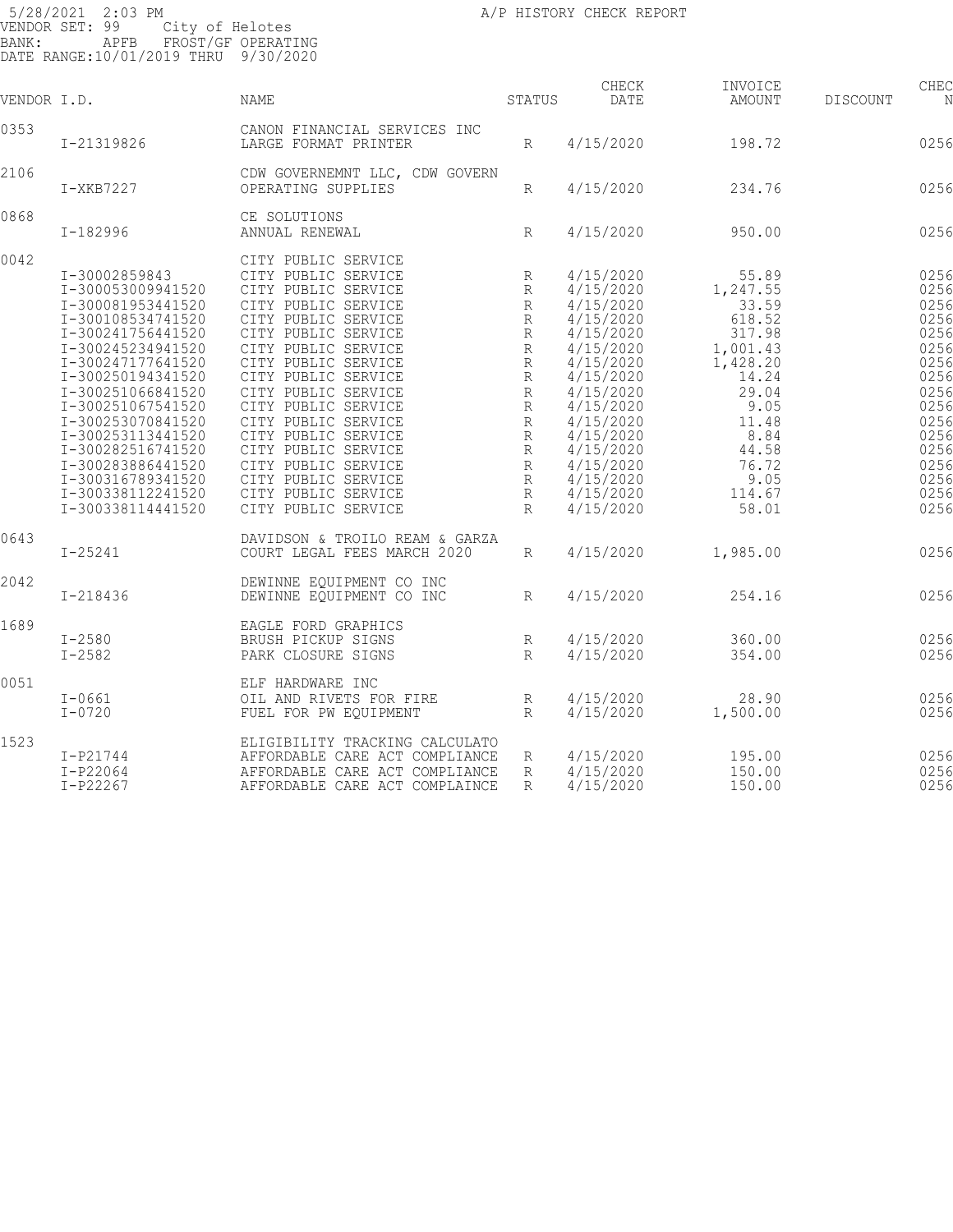| VENDOR I.D. |                                                                                                                                          | <b>NAME</b>                                                                                                                                                                                                                             | STATUS                                                                                              | CHECK<br>DATE                                                                                                                  | INVOICE<br>AMOUNT                                                                          | <b>DISCOUNT</b> | CHEC<br>N                                                                    |
|-------------|------------------------------------------------------------------------------------------------------------------------------------------|-----------------------------------------------------------------------------------------------------------------------------------------------------------------------------------------------------------------------------------------|-----------------------------------------------------------------------------------------------------|--------------------------------------------------------------------------------------------------------------------------------|--------------------------------------------------------------------------------------------|-----------------|------------------------------------------------------------------------------|
| 0060        | I-10076840041520<br>I-102502360041520<br>I-102502440041520<br>I-102502520041520<br>I-102556020041520                                     | GREY FOREST UTILITIES INC<br>GREY FOREST UTILITIES INC<br>GREY FOREST UTILITIES INC<br>GREY FOREST UTILITIES INC<br>GREY FOREST UTILITIES INC<br>GREY FOREST UTILITIES INC                                                              | R<br>R<br>R<br>$\mathbb R$<br>$\mathbb{R}$                                                          | 4/15/2020<br>4/15/2020<br>4/15/2020<br>4/15/2020<br>4/15/2020                                                                  | 24.19<br>11.52<br>11.52<br>190.98<br>11.52                                                 |                 | 0256<br>0256<br>0256<br>0256<br>0256                                         |
| 1040        | I-1843430                                                                                                                                | GULF COAST PAPER CO INC<br>OPERATING SUPPLIES FIRE                                                                                                                                                                                      | R                                                                                                   | 4/15/2020                                                                                                                      | 57.04                                                                                      |                 | 0256                                                                         |
| 1583        | I-2013147                                                                                                                                | HEAT SAFETY EQUIPMENT LLC<br>HYDROSTATIC TESTING FIRE                                                                                                                                                                                   | R                                                                                                   | 4/15/2020                                                                                                                      | 1,376.00                                                                                   |                 | 0256                                                                         |
| 0064        | $I - 23202$                                                                                                                              | HELOTES COLLISION CTR INC<br>REPAIR TO WARRANT VEHICLE                                                                                                                                                                                  | R                                                                                                   | 4/15/2020                                                                                                                      | 531.83                                                                                     |                 | 0256                                                                         |
| 1236        | I-74639967<br>I-75596091<br>I-75623850<br>I-75683658<br>I-75705387<br>I-75808139<br>I-75809529<br>I-75893206<br>I-75960207<br>I-75989675 | HENRY SCHEIN INC<br>MEDICAL SUPPLIES<br>MEDICAL SUPPLIES EMS<br>MEDICAL SUPPLIES EMS<br>MEDICAL SUPPLIES EMS<br>MEDICAL SUPPLIES EMS<br>MEDICAL SUPPLIES<br>MEDICAL SUPPLIES<br>MEDICAL SUPPIES<br>MEDICAL SUPPLIES<br>MEDICAL SUPPLIES | R<br>$\mathbb{R}$<br>$\mathbb{R}$<br>$\mathbb R$<br>R<br>R<br>$\mathbb R$<br>R<br>R<br>$\mathbb{R}$ | 4/15/2020<br>4/15/2020<br>4/15/2020<br>4/15/2020<br>4/15/2020<br>4/15/2020<br>4/15/2020<br>4/15/2020<br>4/15/2020<br>4/15/2020 | 766.26<br>863.61<br>255.03<br>77.46<br>5.25<br>217.65<br>63.32<br>24.54<br>79.72<br>165.20 |                 | 0256<br>0256<br>0256<br>0256<br>0256<br>0256<br>0256<br>0256<br>0256<br>0256 |
| 0069        | I-1020002<br>I-3010057<br>$I-3513892$<br>I-5203857<br>I-7041627<br>$I - 7620619$                                                         | HOME DEPOT INC<br>HOME DEPOT INC<br>HOME DEPOT INC<br>HOME DEPOT INC<br>HOME DEPOT INC<br>HOME DEPOT INC<br>HOME DEPOT INC                                                                                                              | R<br>R<br>$\mathbb{R}$<br>R<br>R<br>$\mathbb{R}$                                                    | 4/15/2020<br>4/15/2020<br>4/15/2020<br>4/15/2020<br>4/15/2020<br>4/15/2020                                                     | 68.07<br>50.89<br>4.97<br>210.44<br>166.41<br>46.85                                        |                 | 0256<br>0256<br>0256<br>0256<br>0256<br>0256                                 |
| 2085        | $I - 4181$<br>$I - 6487$<br>$I - 6877$<br>$I - 8084$                                                                                     | IH10 WEST TACTICAL FIREARMS LL<br>EM LOGO<br>LATE FEES<br>LATE PAYMENT FEES<br>LATE FEES                                                                                                                                                | V<br>V<br>$\mathbf{V}$<br>V                                                                         | 4/15/2020<br>4/15/2020<br>4/15/2020<br>4/15/2020                                                                               | 54.50<br>100.00<br>25.00<br>50.00                                                          |                 | 0256<br>0256<br>0256<br>0256                                                 |
| 2085        | M-CHECK                                                                                                                                  | IH10 WEST TACTICAL FIREARMS LL<br>IH10 WEST TACTICAL FIREAVOIDED                                                                                                                                                                        | V                                                                                                   | 4/15/2020                                                                                                                      |                                                                                            |                 | 0256                                                                         |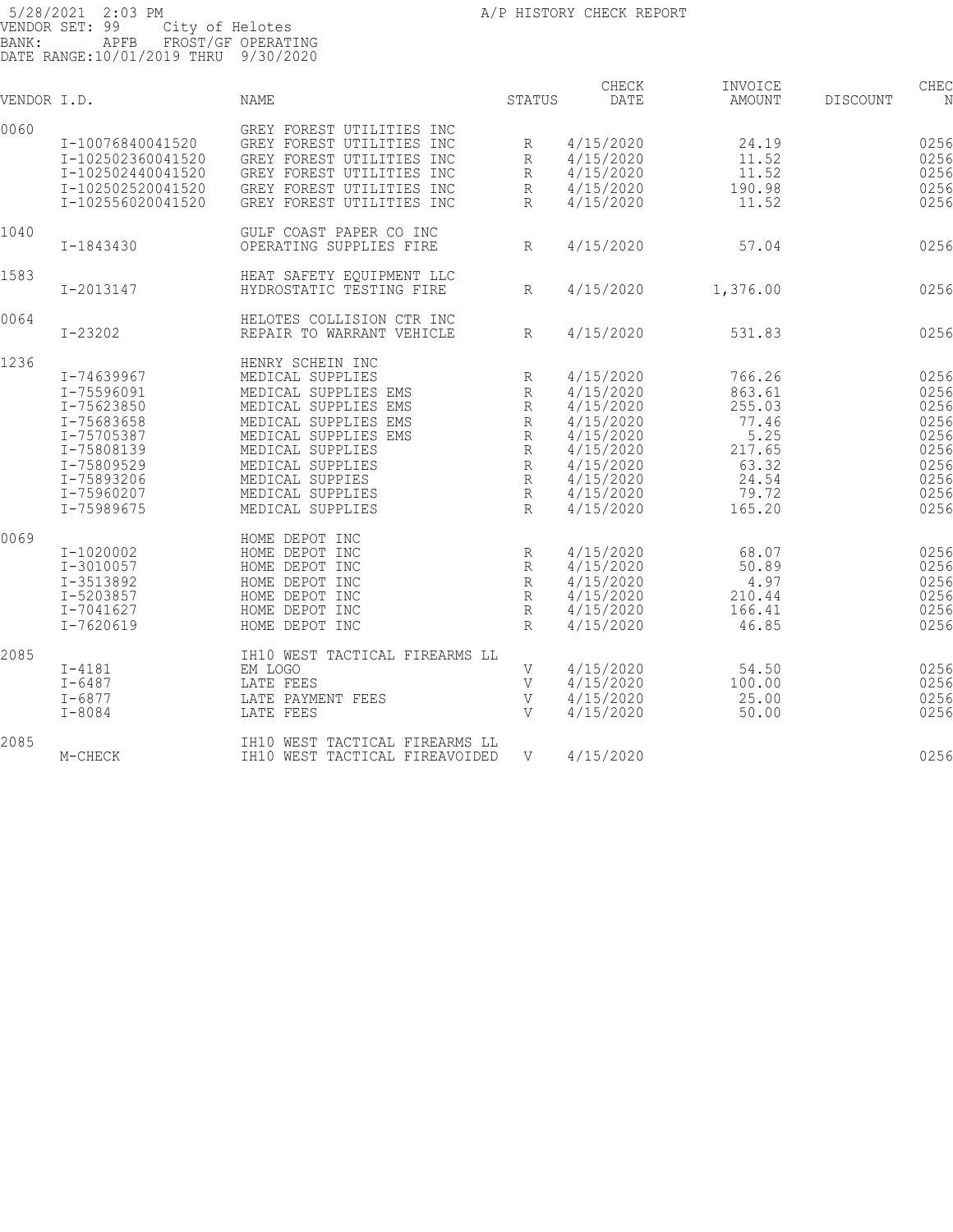| VENDOR I.D. |                                      | NAME                                                                                          | STATUS                 | CHECK<br><b>DATE</b>                | INVOICE<br>AMOUNT          | DISCOUNT | CHEC<br>N            |
|-------------|--------------------------------------|-----------------------------------------------------------------------------------------------|------------------------|-------------------------------------|----------------------------|----------|----------------------|
| 0071        | $I-6427$<br>$I - 6429$<br>$I - 6430$ | JOHN ROBERT KUEHL<br>COURT CASE JACKETS<br>HEALTH INSPECTOR FORMS<br>PREWARRANT MAILING CARDS | R<br>R<br>$\mathsf{R}$ | 4/15/2020<br>4/15/2020<br>4/15/2020 | 430.65<br>293.60<br>297.20 |          | 0256<br>0256<br>0256 |
| 1480        | I-JANUARY2020                        | LINEBARGER GOGGAN BLAIR & SAMP<br>COLLECTION FEES JANUARY 2020                                | R                      | 4/15/2020                           | 1,329.10                   |          | 0256                 |
| 0291        | $I - 34050$<br>$I - 34051$           | LNV LLC<br>ENGINEERING SERVICES MAR 2020<br>ENGINEERING SERVICES MAR 2020                     | R<br>R                 | 4/15/2020<br>4/15/2020              | 2,190.53<br>570.50         |          | 0256<br>0256         |
| 0093        | $I - 147731$<br>$I - 147943$         | MANDER AUTO SERVICE INC<br>FIRE DEPARTMENT VEHICLE<br>FIRE DEPARTMENT VEHICLE                 | R<br>R                 | 4/15/2020<br>4/15/2020              | 121.15<br>202.60           |          | 0256<br>0256         |
| 1196        | I-MARCH2020                          | MONTY JOE MCGUFFIN<br>HEALTH INSPECTOR MAR 2020                                               | R                      | 4/15/2020                           | 650.00                     |          | 0256                 |
| 2110        | $I-198$                              | MOORE IRRIGATION SERVICES<br>IRRIGATION REPAIR                                                | R                      | 4/15/2020                           | 1,085.46                   |          | 0256                 |
| 0793        | I-461048425001<br>I-462414005001     | OFFICE DEPOT INC<br>OFFICE DEPOT INC<br>OFFICE SUPPLIES                                       | R<br>R                 | 4/15/2020<br>4/15/2020              | 526.06<br>97.14            |          | 0256<br>0256         |
| 0112        | I-95604220                           | PRAXAIR DIST INC<br>EMS OXYGEN                                                                | R                      | 4/15/2020                           | 90.62                      |          | 0256                 |
| 1433        | $I - 21082$                          | PRIESTLOCK & KEY<br>REKEY PURCHASING FILE CABINET                                             | R                      | 4/15/2020                           | 191.60                     |          | 0256                 |
| 0700        | $I - 26101$                          | RAPTURE GRAPHICS<br>RAPTURE GRAPHICS                                                          | R                      | 4/15/2020                           | 110.90                     |          | 0256                 |
| 0809        | I-98306                              | RX TECHNOLOGY<br>IT SERVICE APRIL 2020                                                        | R                      | 4/15/2020                           | 6,212.00                   |          | 0256                 |
| 1049        | $I - 13508$                          | SAFELANE TRAFFIC SUPPLY LLC<br>PARK CLOSURE SIGNS                                             | R                      | 4/15/2020                           | 147.00                     |          | 0256                 |
| 0191        | I-34016451<br>I-34019000             | SAN ANTONIO EXPRESS NEWS<br>HR ADVERTISING<br>PH NOTICE CURFEW ORDINANCE                      | R<br>R                 | 4/15/2020<br>4/15/2020              | 350.00<br>194.90           |          | 0256<br>0256         |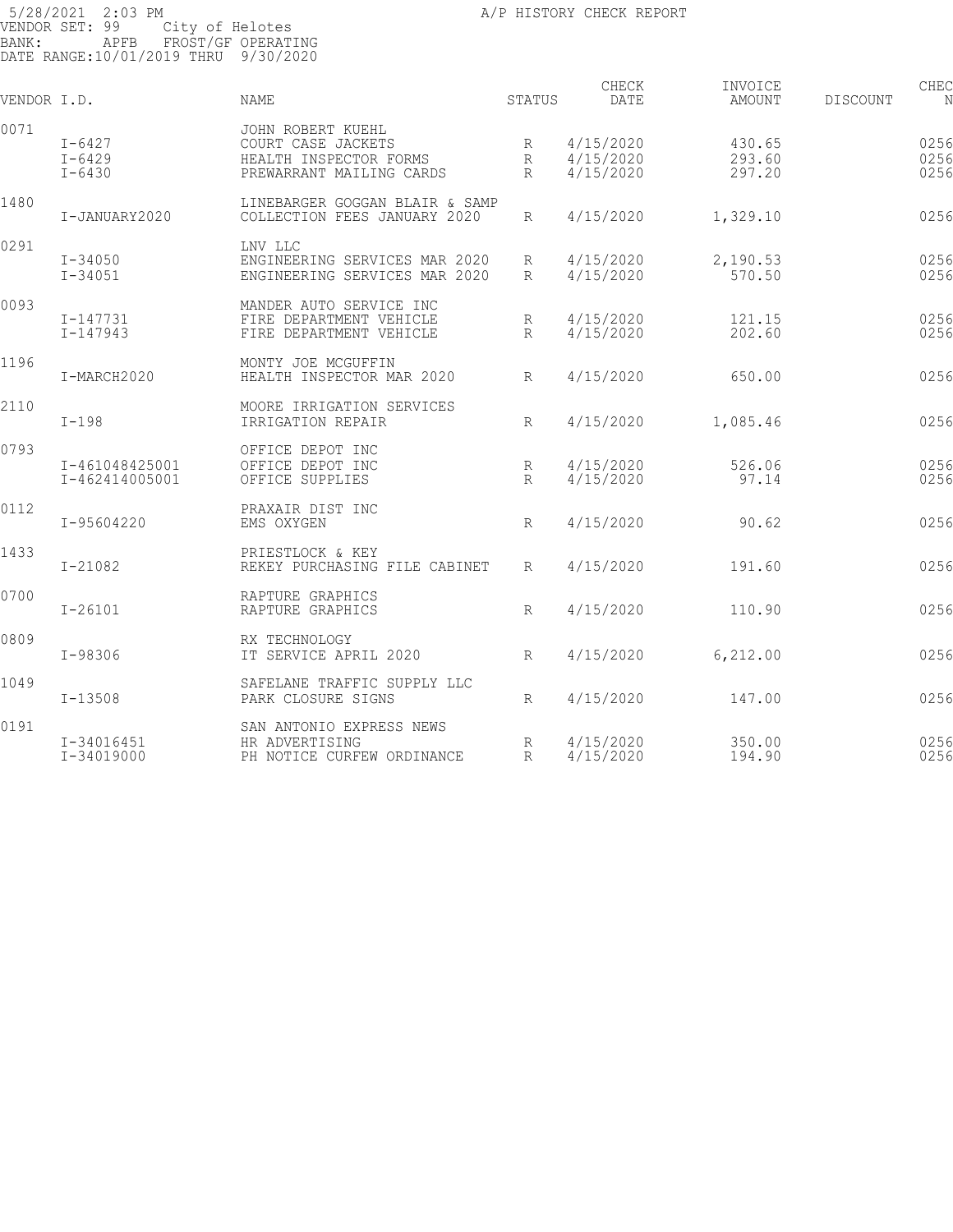| VENDOR I.D. |                                                      | <b>NAME</b>                                                                                                                                   | STATUS           | CHECK<br><b>DATE</b>                             | INVOICE<br>AMOUNT                 | DISCOUNT | CHEC<br>N                    |
|-------------|------------------------------------------------------|-----------------------------------------------------------------------------------------------------------------------------------------------|------------------|--------------------------------------------------|-----------------------------------|----------|------------------------------|
| 0121        | I-23280<br>$I - 32378$<br>$I - 32379$<br>$I - 32381$ | SAN ANTONIO WATER SYSTEMS<br>SAN ANTONIO WATER SYSTEMS<br>SAN ANTONIO WATER SYSTEMS<br>SAN ANTONIO WATER SYSTEMS<br>SAN ANTONIO WATER SYSTEMS | R<br>R<br>R<br>R | 4/15/2020<br>4/15/2020<br>4/15/2020<br>4/15/2020 | 31.87<br>245.66<br>31.66<br>99.98 |          | 0256<br>0256<br>0256<br>0256 |
| 1403        | I-0028376                                            | SERVICE UNIFORM RENTAL<br>UNIFORMS AND MOPS PW                                                                                                | $R_{\parallel}$  | 4/15/2020                                        | 128.49                            |          | 0256                         |
| 0097        | $I - 5640$                                           | THOMAS PATRICK JOHNSON<br>PD BALLAST                                                                                                          | $R_{\rm}$        | 4/15/2020                                        | 169.50                            |          | 0256                         |
| 0489        | $I - 6619141$                                        | TIETZE PLUMBING INC<br>REPAIR TO SEPTIC BEHIND FIRE                                                                                           | $\mathbb{R}$     | 4/15/2020                                        | 1,798.48                          |          | 0256                         |
| 1949        | I-IN1734214                                          | TOTAL ADMINISTRATIVE SERVICE C<br>COBRA ADMINSTRATION                                                                                         | R                | 4/15/2020                                        | 321.75                            |          | 0256                         |
| 1769        | I-411165079                                          | U S BANK EOUIPMENT FINANCE<br>LIFEPACK PAYMENT                                                                                                | R                | 4/15/2020                                        | 1,749.82                          |          | 0256                         |
| 2009        | I-82995                                              | VAN DELDEN SERVICE COMPANY INC<br>REPAIR TO SEPTIC BEHIND FIRE                                                                                | R                | 4/15/2020                                        | 187.50                            |          | 0256                         |
| 0921        | I-SA93487                                            | VANGUARD CLEANING SYSTEM INC<br>VANGUARD CLEANING SYSTEM INC                                                                                  | $\mathbb{R}$     | 4/15/2020                                        | 475.00                            |          | 0256                         |
| 0021        | I-X03092020041720                                    | A T & T MOBILITY<br>APRIL 2020                                                                                                                | R                | 4/17/2020                                        | 1,286.96                          |          | 0256                         |
| 0034        | $I - 121587$                                         | CARDINAL TRACKING INC<br>RENEWAL 5/20 - 4/21                                                                                                  | R                | 4/17/2020                                        | 6,333.60                          |          | 0256                         |
| 0042        | I-300349509541720<br>I-300349595241720               | CITY PUBLIC SERVICE<br>CITY PUBLIC SERVICE<br>CITY PUBLIC SERVICE                                                                             | R<br>R           | 4/17/2020<br>4/17/2020                           | 8.74<br>17.58                     |          | 0256<br>0256                 |
| 0051        | $I - 0721$                                           | ELF HARDWARE INC<br>WEED EATER SUPPLIES                                                                                                       | $R_{\parallel}$  | 4/17/2020                                        | 34.99                             |          | 0256                         |
| 0097        | $I - 5643$                                           | THOMAS PATRICK JOHNSON<br>CITY HALL ELECTRICAL REPAIR                                                                                         | $\mathbf{V}$     | 4/17/2020                                        | 422.75                            |          | 0256                         |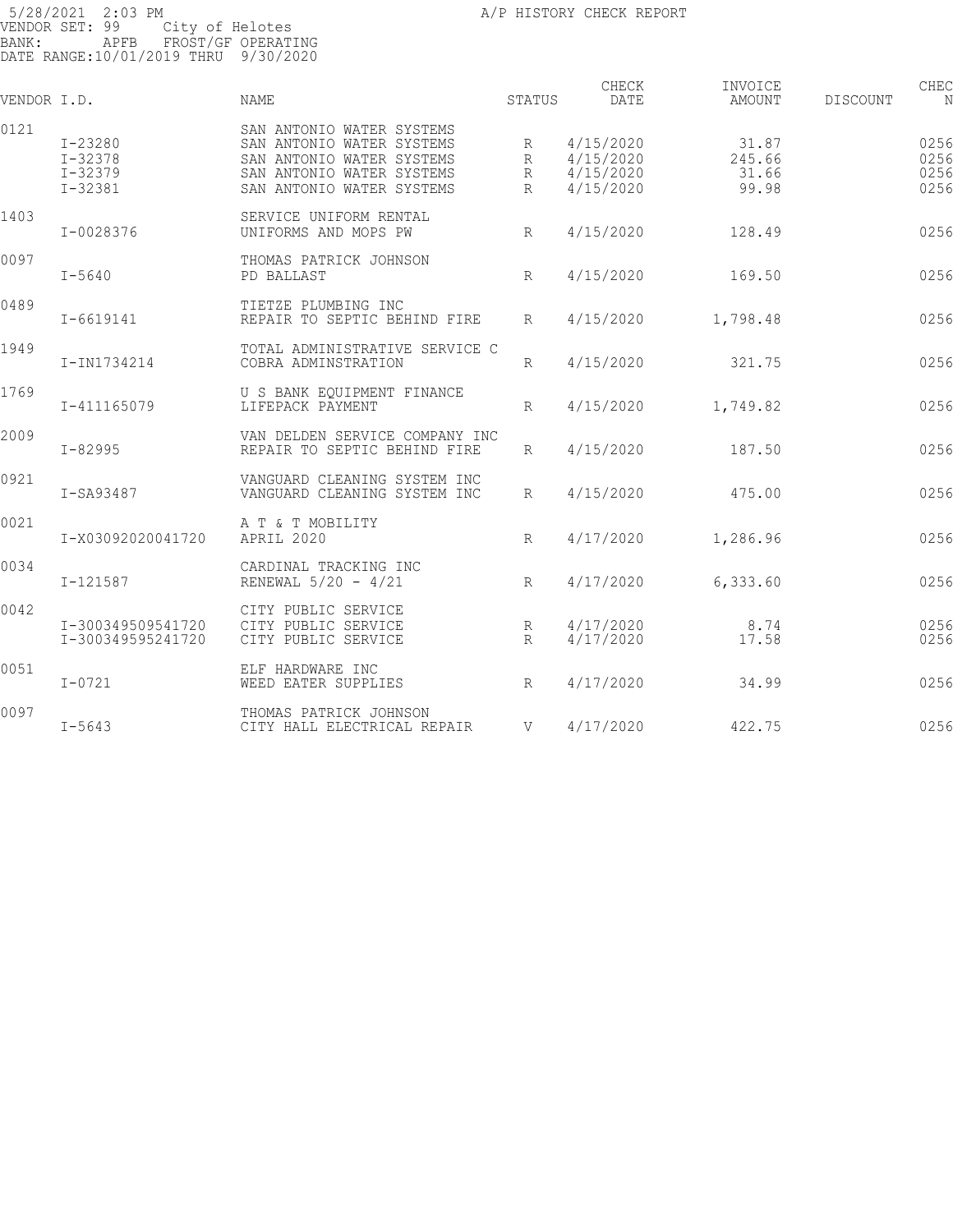| VENDOR I.D. |                                                                      | NAME                                                                                            | STATUS                                            | CHECK<br>DATE                       | INVOICE<br>AMOUNT                | DISCOUNT | CHEC<br>N            |
|-------------|----------------------------------------------------------------------|-------------------------------------------------------------------------------------------------|---------------------------------------------------|-------------------------------------|----------------------------------|----------|----------------------|
| 0097        | M-CHECK                                                              | THOMAS PATRICK JOHNSON<br>THOMAS PATRICK JOHNSON VOIDED V                                       |                                                   | 4/17/2020                           |                                  |          | 0256                 |
| 0107        | I-120121015                                                          | OMNIBASE SERVICES INC<br>JAN, FEB, MAR 2020                                                     | $R_{\parallel}$                                   | 4/17/2020                           | 492.00                           |          | 0256                 |
| 0166        | I-120682120200331                                                    | LEXISNEXIS RISK DATA MNGMNT IN<br>MARCH 2020                                                    | $R_{\parallel}$                                   | 4/17/2020                           | 115.00                           |          | 0256                 |
| 0353        | I-2109193141720                                                      | CANON FINANCIAL SERVICES INC<br>PLOTTER LEASE                                                   | $R_{\parallel}$                                   | 4/17/2020                           | 173.72                           |          | 0256                 |
| 0467        | I-210695697038464172 A T & T INC<br>I-210695909338424172 A T & T INC | A T & T INC                                                                                     | R<br>$R_{\parallel}$                              | 4/17/2020<br>4/17/2020              | 34.19<br>92.21                   |          | 0256<br>0256         |
| 0643        | $I - 25243$                                                          | DAVIDSON & TROILO REAM & GARZA<br>MARCH LEGAL FEES                                              | R                                                 | 4/17/2020                           | 3,515.00                         |          | 0256                 |
| 0658        | I-132450                                                             | THE POLICE AND SHERIFFS PRESS<br>ID FOR NEW EMPLOYEES                                           | R                                                 | 4/17/2020                           | 77.92                            |          | 0256                 |
| 0777        | I-11410174939<br>I-11410177226                                       | UNITED SITE SERVICES<br>CITY HALL PARK RESTROOMS<br>PARRIGAN PARK RESTROOMS                     | R<br>$R_{\parallel}$                              | 4/17/2020<br>4/17/2020              | 190.16<br>190.88                 |          | 0256<br>0256         |
| 1051        | I-MARCH2020                                                          | DAMARIS SERNA<br>MARCH 2020                                                                     | $R_{\odot}$                                       | 4/17/2020                           | 360.00                           |          | 0256                 |
| 1403        | I-0031618<br>$I - 0032665$                                           | SERVICE UNIFORM RENTAL<br>SERVICE UNIFORM RENTAL<br>SERVICE UNIFORM RENTAL                      | R<br>$R_{\parallel}$                              | 4/17/2020<br>4/17/2020              | 128.49<br>128.49                 |          | 0256<br>0256         |
| 1471        | I-176083                                                             | GOODYEAR COMMERCIAL TIRE & SER<br>TIRES FOR PD VEHICLE                                          | $R_{\parallel}$                                   | 4/17/2020                           | 568.44                           |          | 0256                 |
| 1918        | I-34000003216<br>I-633000001520<br>I-IN3847644                       | FLEETMATICS USA HOLDINGS INC<br>$FEB - MAR, APR - MAY 2020$<br>MAR - APR 2020<br>DEC - JAN 2020 | $R_{\parallel}$<br>$R_{\odot}$<br>$R_{\parallel}$ | 4/17/2020<br>4/17/2020<br>4/17/2020 | 2,618.44<br>1,356.00<br>1,356.00 |          | 0256<br>0256<br>0256 |
| 1974        | I-041520201                                                          | ALAMO FIRE APPARATUS LLC<br>ENGINE 1 REPAIR                                                     | R                                                 | 4/17/2020                           | 286.25                           |          | 0256                 |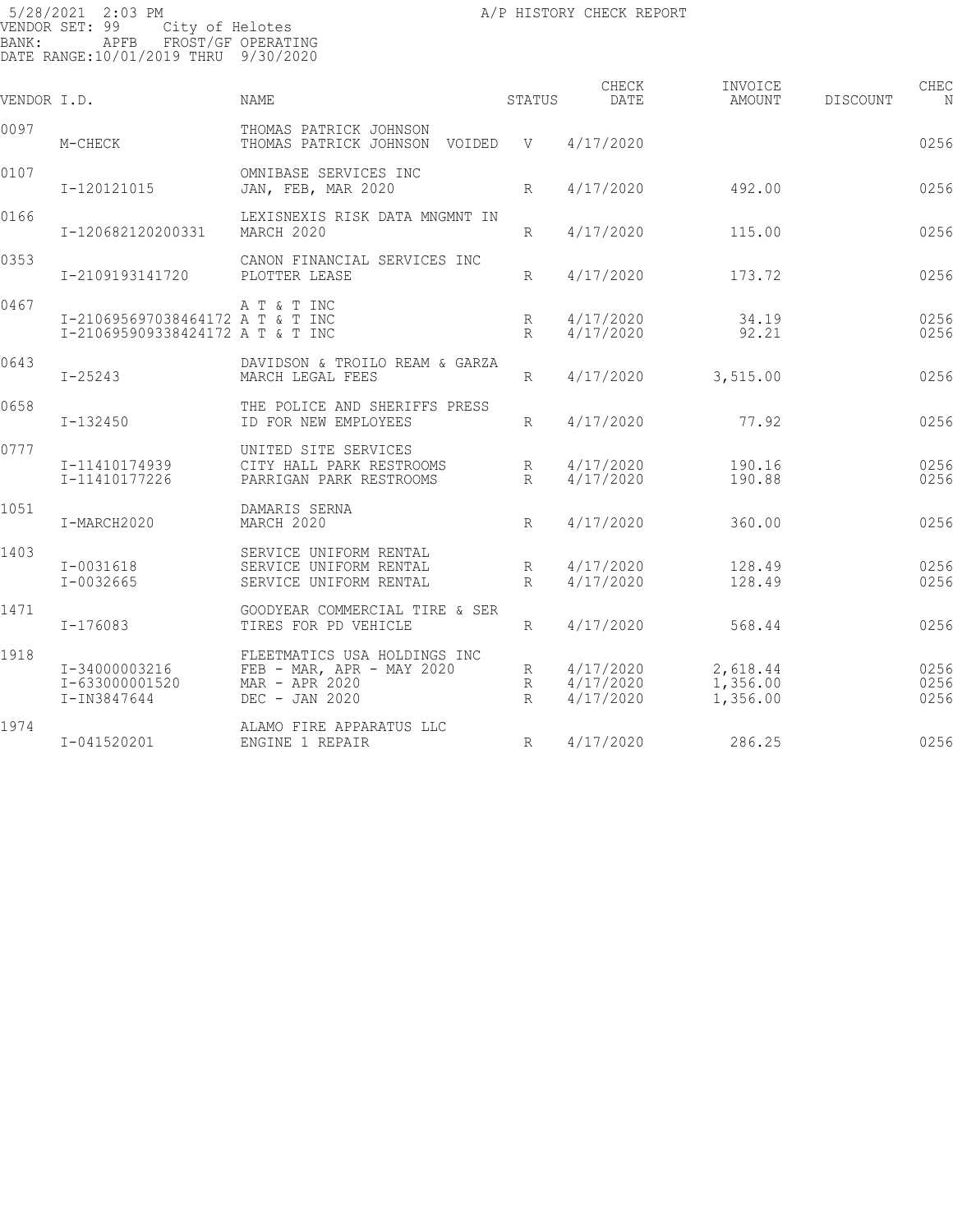5/28/2021 2:03 PM **All Properties Contained A**/P HISTORY CHECK REPORT VENDOR SET: 99 City of Helotes BANK: APFB FROST/GF OPERATING DATE RANGE:10/01/2019 THRU 9/30/2020 CHECK INVOICE CHECK CHECK CHECK VENDOR I.D. NAME STATUS DATE AMOUNT DISCOUNT NO STATUS AMOUNT 2104 CONSOLIDATED ELECTRICAL DISTRI I-449462 FLOOD LIGHTS V 4/17/2020 94.02 025657 94.02 2104 CONSOLIDATED ELECTRICAL DISTRI CONSOLIDATED ELECTRICAL VOIDED V 4/17/2020 0256 1601 ALBERT URESTI MPA PCC<br>1-1105271 1HTMKAZR2BH337506 202 I-1105271 1HTMKAZR2BH337506 2020 REG R 4/28/2020 7.50 025658 I-1120002 1HTWEAZR5CJ391425 2020 REG R 4/28/2020 7.50 025658 I-1340950 1FTEW1CF3GKD82128 2020 REG R 4/28/2020 7.50 025658 I-1340952 1FM5K8AR2GGC36464 2020 REG R 4/28/2020 7.50 025658 I-1370803 1FM5K8AR9HGA36506 2020 REG R 4/28/2020 7.50 025658 I-1370804 1FM5K8AR2HGA36508 2020 REG R 4/28/2020 7.50 0256 0042 CITY PUBLIC SERVICE<br>I-300388446142320 OT HOLIDAY STREET LI OT HOLIDAY STREET LIGHTS R  $4/28/2020$  1,035.49 0256 2104 CONSOLIDATED ELECTRICAL DISTRI I-6782449462 042720 FLOOR LIGHT REPLACEMENTS R 4/28/2020 94.02 025660 94.02 1395 DEZAVALA-SHAVANO VETERINARY CL I-293987 RABIES OBSERVATION AND BOARD R 4/28/2020 389.80 025661 EUTHANASIA / CREMATION 1337 DUSTIN BLASCHKE GAS REIMBURSEMENT FOR TRAVEL R 4/28/2020 27.32 0256 1865 ESD AND ASSOCIATES WEBSITE MGMT APRIL 2020 R 4/28/2020 1,216.00 0256 1236 HENRY SCHEIN INC I-75726441 MEDICAL SUPPLIES FOR EMS R 4/28/2020 46.15 025664 I-76023442 MEDICAL SUPPLIES FOR EMS R 4/28/2020 117.33 025664 I-76149506 MEDICAL SUPPLIES FOR COVID 19 R 4/28/2020 105.51 025664 I-76154621 MEDICAL SUPPLIES FOR CIVID R 4/28/2020 62.26 0256 2085 IH10 WEST TACTICAL FIREARMS LL EOC LOGO EMBROIDERY/SETUP R 4/28/2020 54.50 54.50 0256 1718 J W PEPPER & SON INC SHEET MUSIC FOR BAND R 4/28/2020 70.00 0256

SERVICE TO AC VEHICLE  $V = 4/28/2020$  618.82 0256

0093 MANDER AUTO SERVICE INC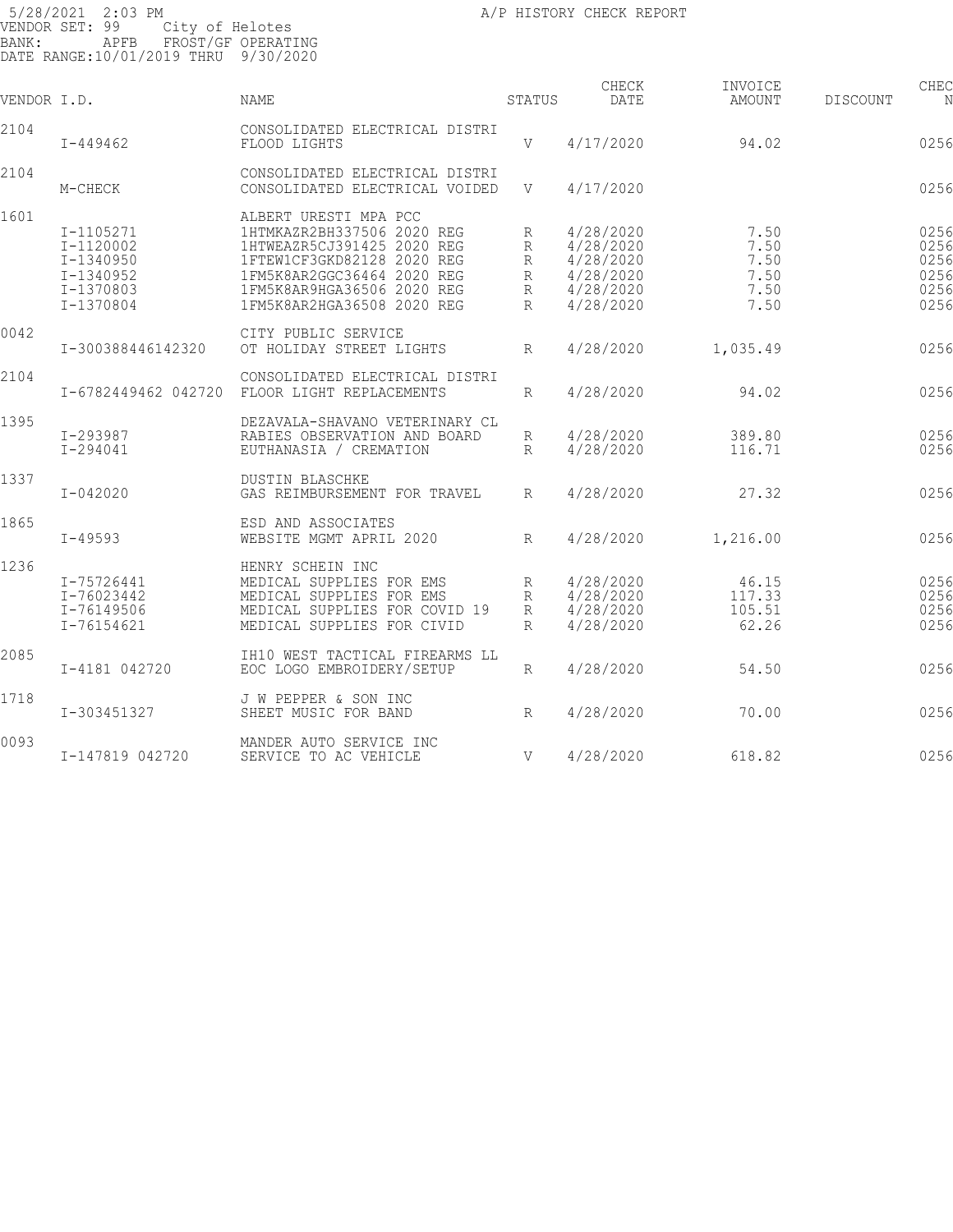| VENDOR I.D. |                                            | <b>NAME</b>                                                                                                           | STATUS          | CHECK<br>DATE                       | INVOICE<br>AMOUNT            | DISCOUNT | CHEC<br>N            |
|-------------|--------------------------------------------|-----------------------------------------------------------------------------------------------------------------------|-----------------|-------------------------------------|------------------------------|----------|----------------------|
| 0093        | M-CHECK                                    | MANDER AUTO SERVICE INC<br>MANDER AUTO SERVICE INC VOIDED                                                             | V V             | 4/28/2020                           |                              |          | 0256                 |
| 2111        | $I - 042320$                               | MARIAN MENDOZA<br>ALTEX REIMBURSEMENT                                                                                 | R               | 4/28/2020                           | 165.90                       |          | 0256                 |
| 1651        | I-10d0119942563                            | READY REFRESH BY NESTLE<br>WATER FOR CITY COMPLEX                                                                     | $R_{\parallel}$ | 4/28/2020                           | 169.85                       |          | 0256                 |
| 1588        | I-8129610473                               | SHRED-IT USA LLC<br>SHREDDING SERVICE FEB/MAR 20                                                                      | R               | 4/28/2020                           | 79.22                        |          | 0256                 |
| 0129        | $I - 815493$                               | SOUTHWEST PUB SAFETY INC<br>VEHICLE 6505 ACCIDENT REPAIR                                                              | R               | 4/28/2020                           | 392.20                       |          | 0256                 |
| 0097        | $I - 5644$<br>$I - 5645$                   | THOMAS PATRICK JOHNSON<br>REPAIR TO PD INTERIOR LIGHTS<br>REPAIR TO CITY HALL EXT LIGHTS                              | R<br>R          | 4/28/2020<br>4/28/2020              | 327.75<br>95.00              |          | 0256<br>0256         |
| 0145        | I-0039133041420                            | TIME WARNER CABLE SAN ANTONIO<br>TV AND CABLE SERVICES MAY 20                                                         | R               | 4/28/2020                           | 585.74                       |          | 0256                 |
| 1924        | I-34163477<br>I-34163478<br>I-34163479     | TYCO FIRE & SECURITY US MANAGE<br>FIRE AND ALARM SYSTEM MONITOR<br>FIRE AND ALARM MONITORING<br>FIRE ALARM MONITORING | R<br>R<br>R     | 4/28/2020<br>4/28/2020<br>4/28/2020 | 331.71<br>2,371.39<br>280.63 |          | 0256<br>0256<br>0256 |
| 1944        | I-869399683014                             | US BANK NA<br>FUEL FOR VEHICLES APRIL 2020                                                                            | $R_{\parallel}$ | 4/28/2020                           | 3,595.46                     |          | 0256                 |
| 1883        | I-2065897                                  | XEROX CORPORATION<br>COPIER LEASE APRIL 2020                                                                          | R               | 4/28/2020                           | 1,987.00                     |          | 0256                 |
| 1721        |                                            | A T & T<br>I-171799806400105052 PHONE SERVICES MAY 2020                                                               | $R_{\odot}$     | 5/05/2020                           | 1,478.10                     |          | 0256                 |
| 1601        | I-16HPB1629CT025027<br>I-1FM5K8AR5HGE39978 | ALBERT URESTI MPA PCC<br>REGISTRATION RENEWAL<br>VEHICLE RENEWAL                                                      | R<br>R          | 5/05/2020<br>5/05/2020              | 7.50<br>7.50                 |          | 0256<br>0256         |
| 1175        | I-MAR2020                                  | BUSINESS & PROFESSIONAL SERVIC<br>EMS COLLECTIONS MARCH 2020                                                          | R               | 5/05/2020                           | 2,926.86                     |          | 0256                 |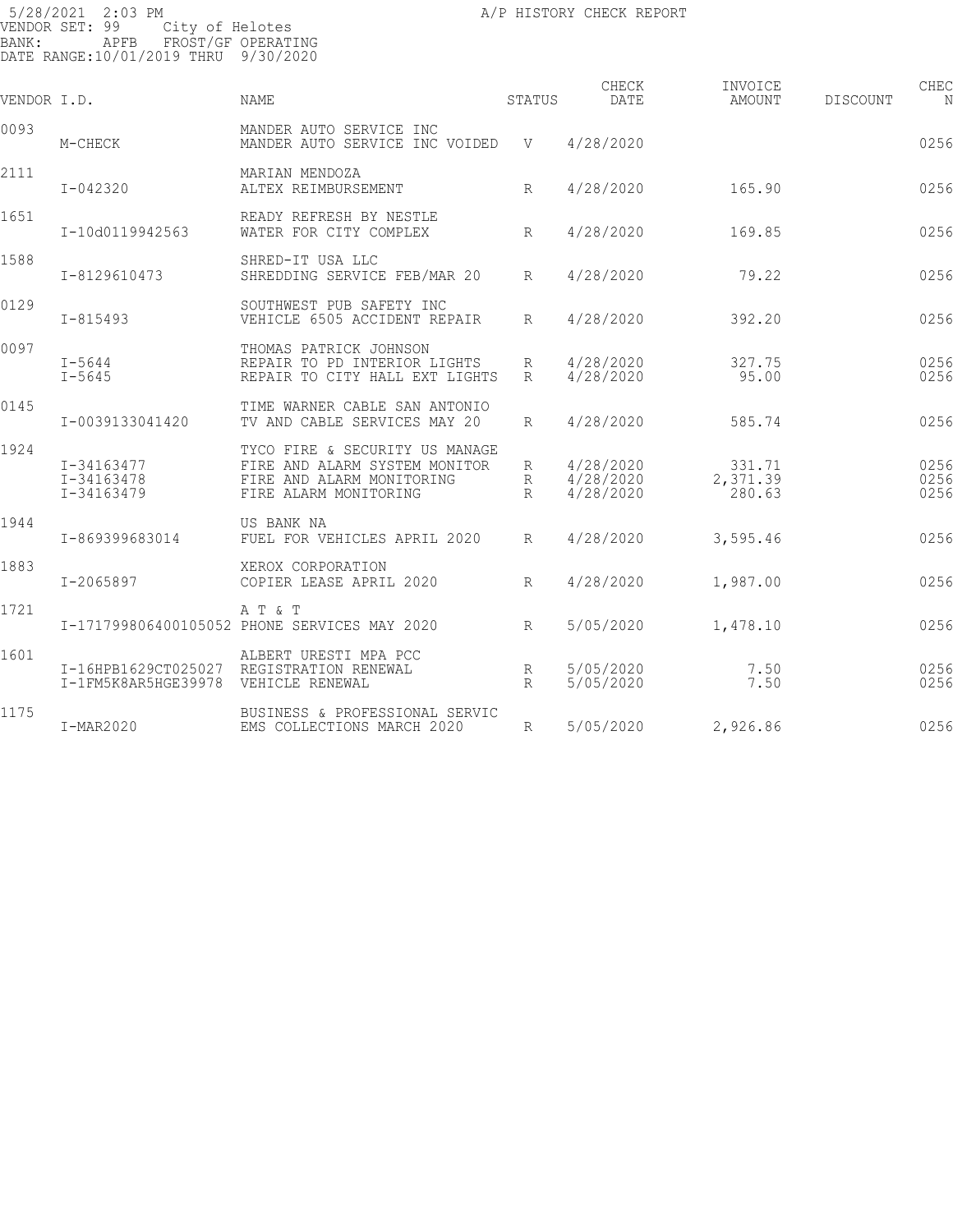| VENDOR I.D. |                                                                                        | <b>NAME</b>                                                                                                                                                                                 | STATUS                                 | CHECK<br>DATE                                                              | INVOICE<br>AMOUNT                                                | CHEC<br><b>DISCOUNT</b><br>N                 |
|-------------|----------------------------------------------------------------------------------------|---------------------------------------------------------------------------------------------------------------------------------------------------------------------------------------------|----------------------------------------|----------------------------------------------------------------------------|------------------------------------------------------------------|----------------------------------------------|
| 1880        | I-ES031651                                                                             | ESO SOLUTIONS INC<br>ANNUAL FIREHOUSE SUBSCRIPTION                                                                                                                                          | R                                      | 5/05/2020                                                                  | 3,429.90                                                         | 0256                                         |
| 1280        | I-33876                                                                                | FARRWEST ENVIRONMENTAL SUPPLY<br>LEASE AND SERVICE CALIBRATION                                                                                                                              | R                                      | 5/05/2020                                                                  | 3,291.26                                                         | 0256                                         |
| 0291        | $I - 32049$<br>$I - 32267$<br>$I - 32310$<br>$I - 32724$<br>$I - 33535$<br>$I - 33649$ | LNV LLC<br>CIVIL ENGINEERING SERVICES<br>CIVIL ENGINEERING SERVICES<br>CIVIL ENGINEERING SERVICES<br>CIVIL ENGINEERING SERVICES<br>CIVIL ENGINEERING SERVICES<br>CIVIL ENGINEERING SERVICES | R<br>R<br>R<br>R<br>R<br>R             | 5/05/2020<br>5/05/2020<br>5/05/2020<br>5/05/2020<br>5/05/2020<br>5/05/2020 | 1,365.14<br>3,509.16<br>1,347.94<br>1,488.49<br>444.50<br>460.00 | 0256<br>0256<br>0256<br>0256<br>0256<br>0256 |
| 0931        | $I - 4026$<br>$I - 4027$<br>$I - 4028$<br>$I - 4029$                                   | RICHARDS TOWING<br>TOWING SERVICES SEPT 2019<br>TOWING SERVICES OCT 2019<br>TOWING SERVICES NOV 2019<br>TOWING SERVICES                                                                     | R<br>R<br>$\mathbb{R}$<br>$\mathbb{R}$ | 5/05/2020<br>5/05/2020<br>5/05/2020<br>5/05/2020                           | 1,320.00<br>720.00<br>1,440.00<br>720.00                         | 0256<br>0256<br>0256<br>0256                 |
| 2112        | $I - 23676$                                                                            | ROBERT FLORES<br>REFUND PLOT VARIANCE REQUEST                                                                                                                                               | R                                      | 5/05/2020                                                                  | 176.30                                                           | 0256                                         |
| 1403        | I-0033709<br>I-0034720                                                                 | SERVICE UNIFORM RENTAL<br>UNIFORMS AND CLEANING SUPPLIY<br>UNIFORM AND MOPS SERVICES                                                                                                        | R<br>R                                 | 5/05/2020<br>5/05/2020                                                     | 128.49<br>136.20                                                 | 0256<br>0256                                 |
| 1924        | I-34182490                                                                             | TYCO FIRE & SECURITY US MANAGE<br>BATTERY SERVICE MOTION SENSOR                                                                                                                             | R                                      | 5/05/2020                                                                  | 170.55                                                           | 0256                                         |
| 1380        | I-180900267001                                                                         | UNITED RENTALS NORTH AMERICA I<br>PUMP BACKLOW FOR FIRE LINE                                                                                                                                | R                                      | 5/05/2020                                                                  | 75.11                                                            | 0256                                         |
| 1601        | I-1FM5K8AR4GGC36465<br>I-2FABP7BV2AX108537                                             | ALBERT URESTI MPA PCC<br>VEHICLE REGISTRATION RENEWAL<br>VEHICLE REGISTRATION RENEWAL                                                                                                       | R<br>R                                 | 5/11/2020<br>5/11/2020                                                     | 7.50<br>7.50                                                     | 0257<br>0257                                 |
| 1476        | I-LI6954<br>$I-LI6955$                                                                 | BEXAR COUNTY CLERK<br>EVIDENCE REGISTRATION AND TEST<br>EVIDENCE REGISTRATION & TEST                                                                                                        | R<br>R                                 | 5/11/2020<br>5/11/2020                                                     | 99.00<br>99.00                                                   | 0257<br>0257                                 |
| 0029        | I-APRIL2020                                                                            | BRUCE C BEALOR<br>APRIL 2020 BLDG INSPECTIONS                                                                                                                                               | R                                      | 5/11/2020                                                                  | 8,000.00                                                         | 0257                                         |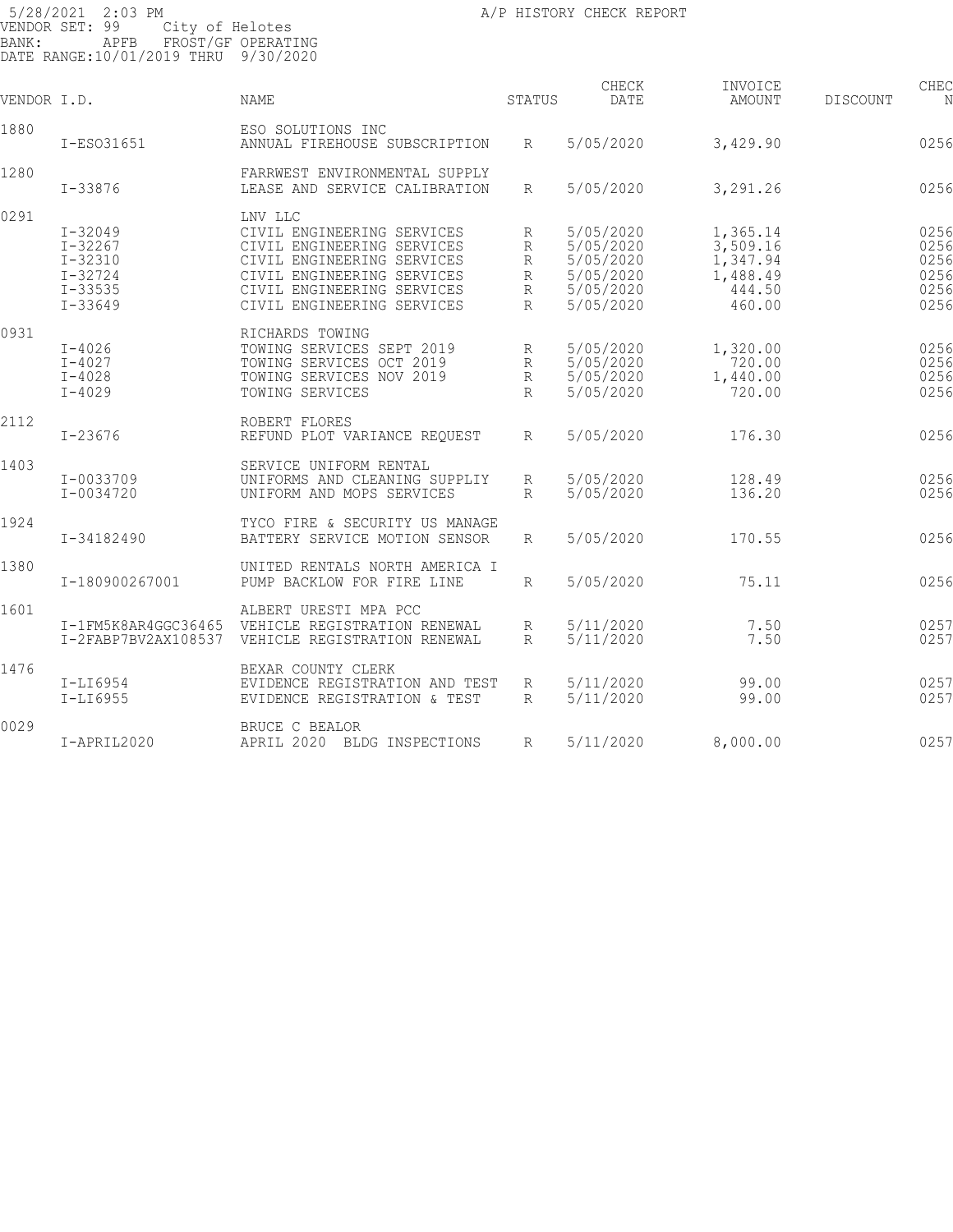| VENDOR I.D. |                    | NAME                             | STATUS          | CHECK<br>DATE | INVOICE<br><b>AMOUNT</b> | CHEC<br>DISCOUNT<br>N |
|-------------|--------------------|----------------------------------|-----------------|---------------|--------------------------|-----------------------|
| 1783        | I-05112020         | CHANDA RUSSELL<br>CHANDA RUSSELL | R               | 5/11/2020     | 376.98                   | 0257                  |
|             |                    |                                  |                 |               |                          |                       |
| 0042        |                    | CITY PUBLIC SERVICE              |                 |               |                          |                       |
|             | I-3001085347 51120 | ELECTRICAL SERVICES APR 2020     | R               | 5/11/2020     | 641.64                   | 0257                  |
|             | I-3002417564 0420  | ELECTRICAL SERVICE MAY 2020      | R               | 5/11/2020     | 316.35                   | 0257                  |
|             | I-3002836202 0420  | ELECTRICAL SERVICE APRIL 2020    | R               | 5/11/2020     | 103.08                   | 0257                  |
|             | I-3002838864 0520  | ELECTRICAL SERVICE APRIL 2020    | R               | 5/11/2020     | 74.47                    | 0257                  |
|             | I-3003381144 0420  | ELECTRICAL SERVICE APRIL 2020    | R               | 5/11/2020     | 55.28                    | 0257                  |
| 2055        |                    | CULLIGAN WATER CONDITIONING      |                 |               |                          |                       |
|             | I-0122421          | FD WATER SOFTENER MAY 2020       | R               | 5/11/2020     | 50.50                    | 0257                  |
| 1051        |                    | DAMARIS SERNA                    |                 |               |                          |                       |
|             | I-APRIL2020        | PD CLEANING SERVICE APRIL 20     | R               | 5/11/2020     | 360.00                   | 0257                  |
| 0051        |                    | ELF HARDWARE INC                 |                 |               |                          |                       |
|             | $I - 0663$         | AIR FILTER FOR BRUSH TRUCK       | R               | 5/11/2020     | 44.53                    | 0257                  |
| 1583        |                    | HEAT SAFETY EQUIPMENT LLC        |                 |               |                          |                       |
|             | I-2013197          | COVID 19 FILTERS FOR AIR PACK    | R               | 5/11/2020     | 283.28                   | 0257                  |
| 1962        |                    | HECORP INC                       |                 |               |                          |                       |
|             | $I-1$              | ONLINE CC SERVICES MAR 2020      | R               | 5/11/2020     | 2,854.20                 | 0257                  |
| 0069        |                    | HOME DEPOT INC                   |                 |               |                          |                       |
|             | $I - 102007$       | WATER FOR PW                     | V               | 5/11/2020     | 6.96                     | 0257                  |
|             | I-2513871          | PW WATER LEAK SUPPLIES           | V               | 5/11/2020     | 14.25                    | 0257                  |
|             | $I - 5101603$      | PW MOTOR FUEL                    | V               | 5/11/2020     | 17.82                    | 0257                  |
|             | $I - 8042773$      | COVD 19 SUPPLIES                 | V               | 5/11/2020     | 20.80                    | 0257                  |
|             | I-8043841          | COVD 19 SUPPLIES                 | V               | 5/11/2020     | 73.96                    | 0257                  |
|             | I-9360598          | PW PRUNING PAINT                 | V               | 5/11/2020     | 47.76                    | 0257                  |
|             | I-9972378          | CLOCK FOR CC CHAMBERS            | V               | 5/11/2020     | 14.80                    | 0257                  |
| 0069        |                    | HOME DEPOT INC                   |                 |               |                          |                       |
|             | M-CHECK            | HOME DEPOT INC<br>VOIDED         | V               | 5/11/2020     |                          | 0257                  |
| 0093        |                    | MANDER AUTO SERVICE INC          |                 |               |                          |                       |
|             | I-147985           | E2 VEHICLE MAINTENANCE           | R               | 5/11/2020     | 123.07                   | 0257                  |
|             | $I - 148069$       | REPAIR TO PW CHEVY TRUCK         | $R_{\parallel}$ | 5/11/2020     | 1,227.66                 | 0257                  |
| 1261        |                    | ORKIN COMMERCIAL SERVICES        |                 |               |                          |                       |
|             | I-197355071        | PEST CONTROL MAY 2020            | R               | 5/11/2020     | 155.00                   | 0257                  |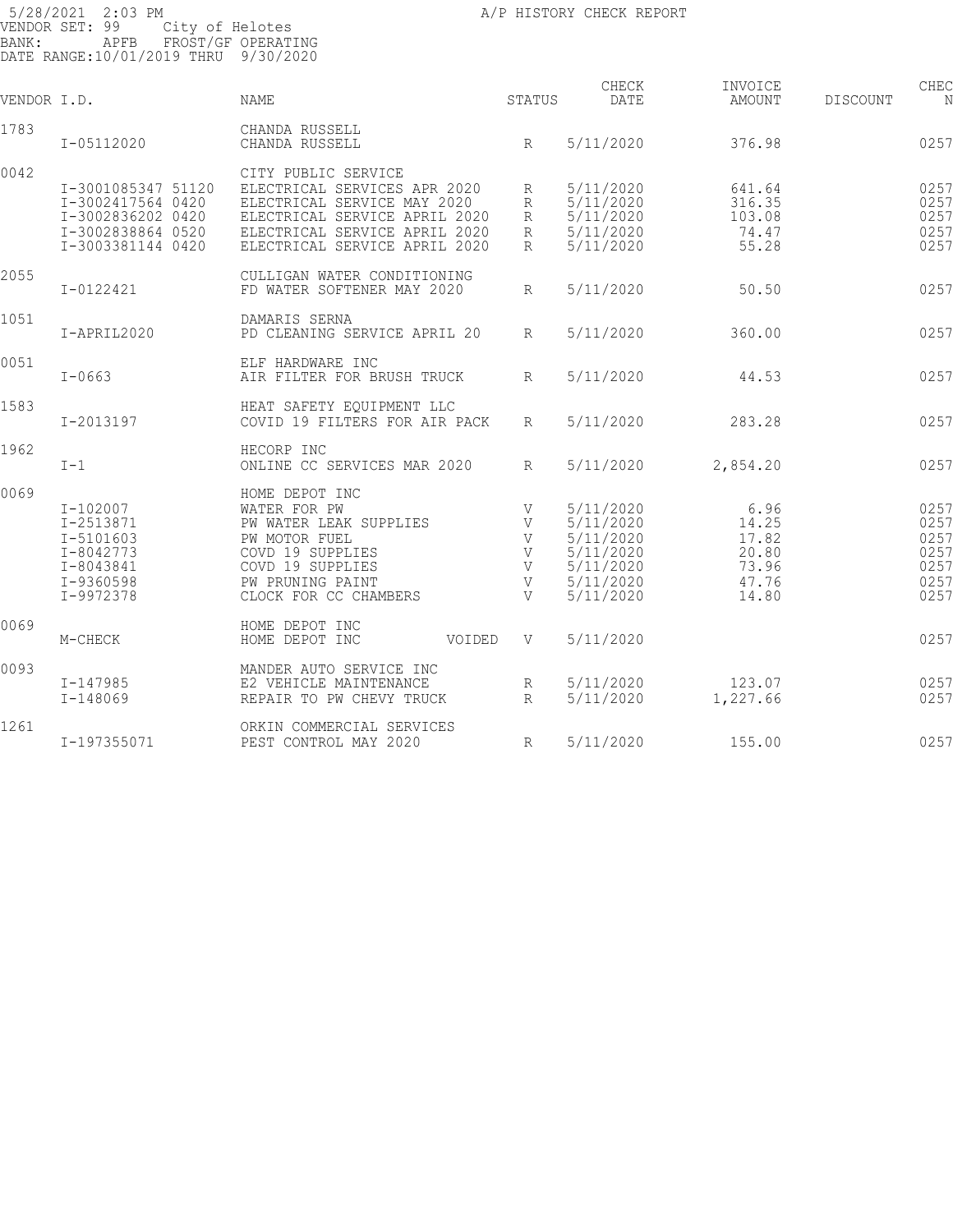CHECK INVOICE CHEC

| VENDOR I.D. |                    | NAME                                             | STATUS          | DATE      | AMOUNT   | DISCOUNT | N    |
|-------------|--------------------|--------------------------------------------------|-----------------|-----------|----------|----------|------|
| 0931        |                    | RICHARDS TOWING                                  |                 |           |          |          |      |
|             | $I-4030$           | TOWING SERVICE JAN 2020                          | R               | 5/11/2020 | 960.00   |          | 0257 |
|             | $I - 4031$         | TOWING SERVICES FEB 2020                         | R               | 5/11/2020 | 600.00   |          | 0257 |
|             | $I - 4032$         | TOWING SERVICES MAR 2020                         | R               | 5/11/2020 | 600.00   |          | 0257 |
| 0809        |                    | RX TECHNOLOGY                                    |                 |           |          |          |      |
|             | I-98477 REVISE     | MANAGED IT SERVICES MAY 20                       | R               | 5/11/2020 | 3,850.00 |          | 0257 |
| 0121        |                    | SAN ANTONIO WATER SYSTEMS                        |                 |           |          |          |      |
|             | I-014140300010420  | WATER SERVICE APRIL 2020                         | R               | 5/11/2020 | 84.60    |          | 0257 |
|             | I-014473600010420  | WATER SERVICE APRIL 2020                         | R               | 5/11/2020 | 238.31   |          | 0257 |
|             | I-014473900010420  | WATER SERVICE APRIL 2020                         | R               | 5/11/2020 | 31.66    |          | 0257 |
|             | I-271723100010420  | WATER SERVICE APRIL 2020                         | $R_{\parallel}$ | 5/11/2020 | 31.87    |          | 0257 |
|             |                    |                                                  |                 |           |          |          |      |
| 0777        |                    | UNITED SITE SERVICES                             |                 |           |          |          |      |
|             | I-11410301290      | CITY HALL PARK RESTROOM RENTAL                   | R               | 5/11/2020 | 190.16   |          | 0257 |
| 0921        |                    | VANGUARD CLEANING SYSTEM INC                     |                 |           |          |          |      |
|             | I-SA94370          | CLEANING SERVICES MAY 2020                       | $R_{\parallel}$ | 5/11/2020 | 475.00   |          | 0257 |
| 2004        |                    | WERLING ASSOCIATES INC                           |                 |           |          |          |      |
|             | $I - 7264$         | 2020 WAGE SURVEY                                 | R               | 5/11/2020 | 450.00   |          | 0257 |
| 0467        |                    | A T & T INC                                      |                 |           |          |          |      |
|             | I-21069524842507   | MONTHLY PHONE SERVICE                            | R               | 5/18/2020 | 785.92   |          | 0257 |
|             |                    | I-21069524842507 420 MONTHLY PHONE SERVICE       | R               | 5/18/2020 | 784.07   |          | 0257 |
|             |                    | I-21069524842507 520 MONTHLY PHONE SERVICE       | R               | 5/18/2020 | 729.21   |          | 0257 |
|             |                    | I-21069569703846 520 PHONE SERVICE MAY 2020      |                 | 5/18/2020 | 34.21    |          | 0257 |
|             |                    |                                                  | R               |           |          |          |      |
|             |                    | I-21069590933842 520 PHONE SERVICES MAY 2020     | $R_{\parallel}$ | 5/18/2020 | 91.84    |          | 0257 |
| 0021        |                    | A T & T MOBILITY                                 |                 |           |          |          |      |
|             |                    | I-287288218433 0520 FIRSTNET CELL PHONE MAY 2020 | $R_{\parallel}$ | 5/18/2020 | 1,673.82 |          | 0257 |
| 2113        |                    | B&E MEDICAL SUPPLY AND EQUIPME                   |                 |           |          |          |      |
|             | $I - 17758$        | EMS MEDICAL SUPPLIES                             | R               | 5/18/2020 | 1,318.00 |          | 0257 |
| 0025        |                    | BEXAR COUNTY CLERK                               |                 |           |          |          |      |
|             | I-PLOT FEE 051220  | PLOT RECORD FEE / GOAT HILL                      | V               | 5/18/2020 | 82.00    |          | 0257 |
| 0025        |                    | BEXAR COUNTY CLERK                               |                 |           |          |          |      |
|             | M-CHECK            | BEXAR COUNTY CLERK<br>UNPOST                     | V               | 6/05/2020 |          |          | 0257 |
| 0042        |                    | CITY PUBLIC SERVICE                              |                 |           |          |          |      |
|             | I-3000530099 0520  | ELECTRICAL SERVICES MAY 2020                     | R               | 5/18/2020 | 1,098.66 |          | 0257 |
|             | I-30008195345 0520 | ELECTRICAL SERVICES MAY 2020                     | R               | 5/18/2020 | 28.71    |          | 0257 |
|             | I-3002452349 0520  | ELECTRICAL SERVICES MAY 2020                     | R               | 5/18/2020 | 923.67   |          | 0257 |
|             | I-3002471776 0520  | ELECTRICAL SERVICES MAY 2020                     | R               | 5/18/2020 | 1,467.58 |          | 0257 |
|             | I-3002501943 0520  | ELECTRICAL SERVICES MAY 2020                     | R               | 5/18/2020 | 12.72    |          | 0257 |
|             |                    |                                                  |                 |           |          |          |      |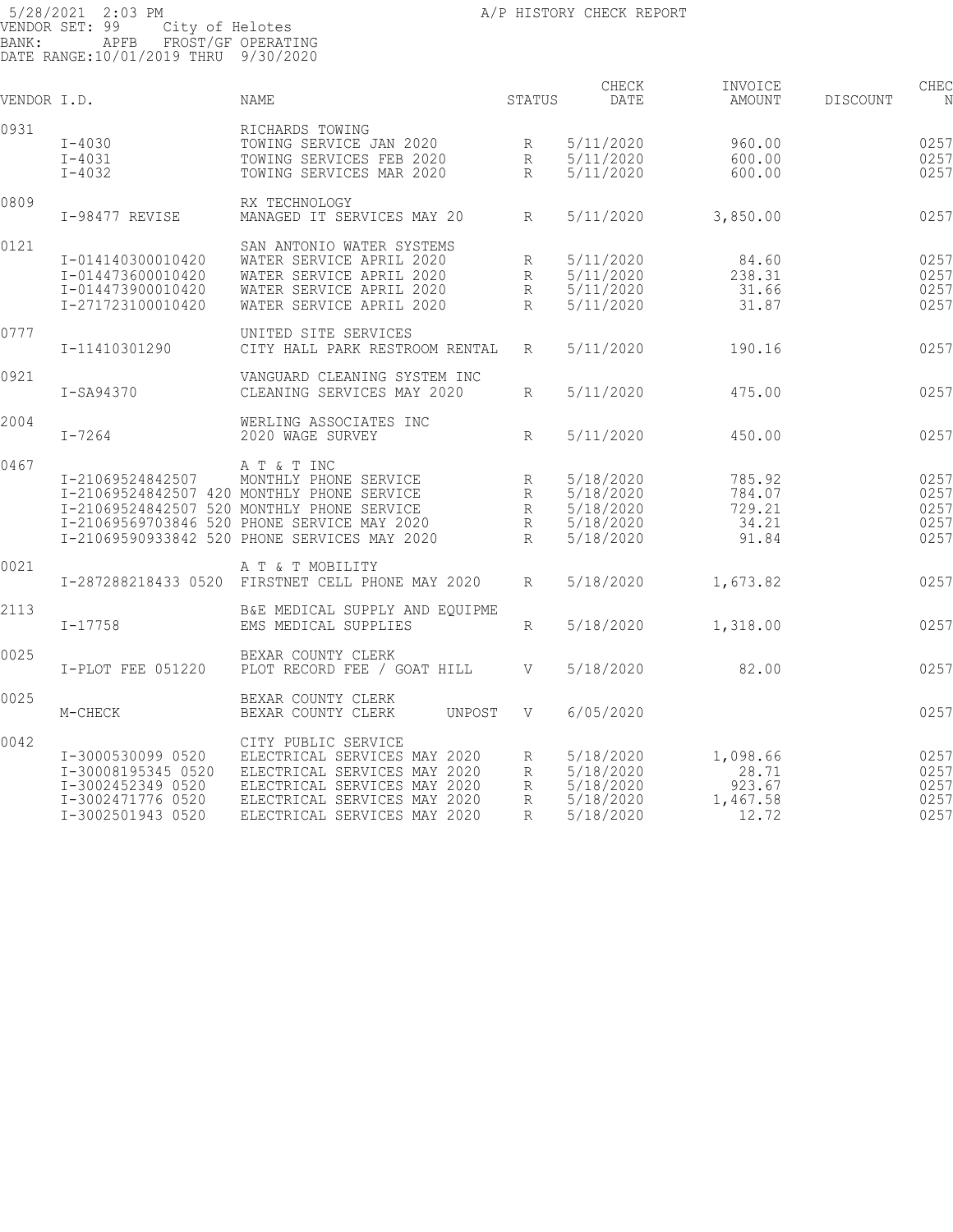| VENDOR I.D. |                   | NAME                         | STATUS          | CHECK<br>DATE | INVOICE<br>AMOUNT | DISCOUNT | CHEC<br>N |
|-------------|-------------------|------------------------------|-----------------|---------------|-------------------|----------|-----------|
|             | I-3002510668 0520 | ELECTRICAL SERVICE MAY 2020  | R               | 5/18/2020     | 29.04             |          | 0257      |
|             | I-3002510675 0520 | ELECTRICAL SERVICES MAY 2020 | R               | 5/18/2020     | 8.84              |          | 0257      |
|             | I-3002530708 0520 | ELECTRICAL SERVICES MAY 2020 | R               | 5/18/2020     | 10.97             |          | 0257      |
|             | I-3002531134 0520 | ELECTRICAL SERVICES MAY 2020 | R               | 5/18/2020     | 8.84              |          | 0257      |
|             | I-3002825167 0520 | ELECTRICAL SERVICES MAY 2020 | R               | 5/18/2020     | 37.84             |          | 0257      |
|             | I-3003167893 0520 | ELECTRICAL SERVICES MAY 2020 | R               | 5/18/2020     | 8.84              |          | 0257      |
|             | I-3003381122 0520 | ELECTRICAL SERVICES MAY 2020 | R               | 5/18/2020     | 48.76             |          | 0257      |
|             | I-3003495095 0520 | ELECTRICAL SERVICES MAY 2020 | R               | 5/18/2020     | 0.10              |          | 0257      |
| 1865        |                   | ESD AND ASSOCIATES           |                 |               |                   |          |           |
|             | I-COH24066        | WEBSITE SSL CERTIFICATE      | $R_{\rm}$       | 5/18/2020     | 250.00            |          | 0257      |
| 0060        |                   | GREY FOREST UTILITIES INC    |                 |               |                   |          |           |
|             | I-1007684800 0520 | MONTHLY GAS SERVICE MAY 2020 | R               | 5/18/2020     | 10.52             |          | 0257      |
|             | I-1025023600 0520 | MONTHLY GAS SERVICE MAY 2020 | R               | 5/18/2020     | 10.44             |          | 0257      |
|             | I-1025024400 0520 | MONTHLY GAS SERVICE MAY 2020 | R               | 5/18/2020     | 10.52             |          | 0257      |
|             | I-1025025200 0520 | MONTHLY GAS SERVICE MAY 2020 | R               | 5/18/2020     | 157.52            |          | 0257      |
|             | I-1025560200 0520 | MONTHLY GAS SERVICE MAY 2020 | R               | 5/18/2020     | 10.52             |          | 0257      |
| 1040        |                   | GULF COAST PAPER CO INC      |                 |               |                   |          |           |
|             | $I - 1855740$     | FD STATION DISENFECTANT      | $R_{\parallel}$ | 5/18/2020     | 55.42             |          | 0257      |
| 1236        |                   | HENRY SCHEIN INC             |                 |               |                   |          |           |
|             | I-76670017        | EMS MEDICAL SUPPLIES         | R               | 5/18/2020     | 418.05            |          | 0257      |
|             | I-76744179        | EMS MEDICAL SUPPLIES         | $R_{\rm}$       | 5/18/2020     | 114.87            |          | 0257      |
| 0069        |                   | HOME DEPOT INC               |                 |               |                   |          |           |
|             | I-2043411         | OPERATING SUPPLIES FIRE      | V               | 5/18/2020     | 62.33             |          | 0257      |
|             | I-7102193         | OPERATING SUPPLIES FIRE      | V               | 5/18/2020     | 87.93             |          | 0257      |
|             | I-9513127         | OPERATING SUPPLIES FIRE      | V               | 5/18/2020     | 173.53            |          | 0257      |
| 0069        |                   | HOME DEPOT INC               |                 |               |                   |          |           |
|             | M-CHECK           | HOME DEPOT INC<br>VOIDED     | V               | 5/18/2020     |                   |          | 0257      |
| 1196        |                   | MONTY JOE MCGUFFIN           |                 |               |                   |          |           |
|             | I-APRIL 2020      | APRIL HEALTH INSPECTION FEES | $R_{\parallel}$ | 5/18/2020     | 650.00            |          | 0257      |
| 0793        |                   | OFFICE DEPOT INC             |                 |               |                   |          |           |
|             | I-487816841001    | ADMIN OFFICE SUPPLIES        | R               | 5/18/2020     | 72.81             |          | 0257      |
|             | I-487819488001    | ADMIN OPERATING SUPPLIES     | $R_{\parallel}$ | 5/18/2020     | 59.67             |          | 0257      |
| 0112        |                   | PRAXAIR DIST INC             |                 |               |                   |          |           |
|             | I-96157795        | EMS OXYGEN SERVICE           | R               | 5/18/2020     | 95.18             |          | 0257      |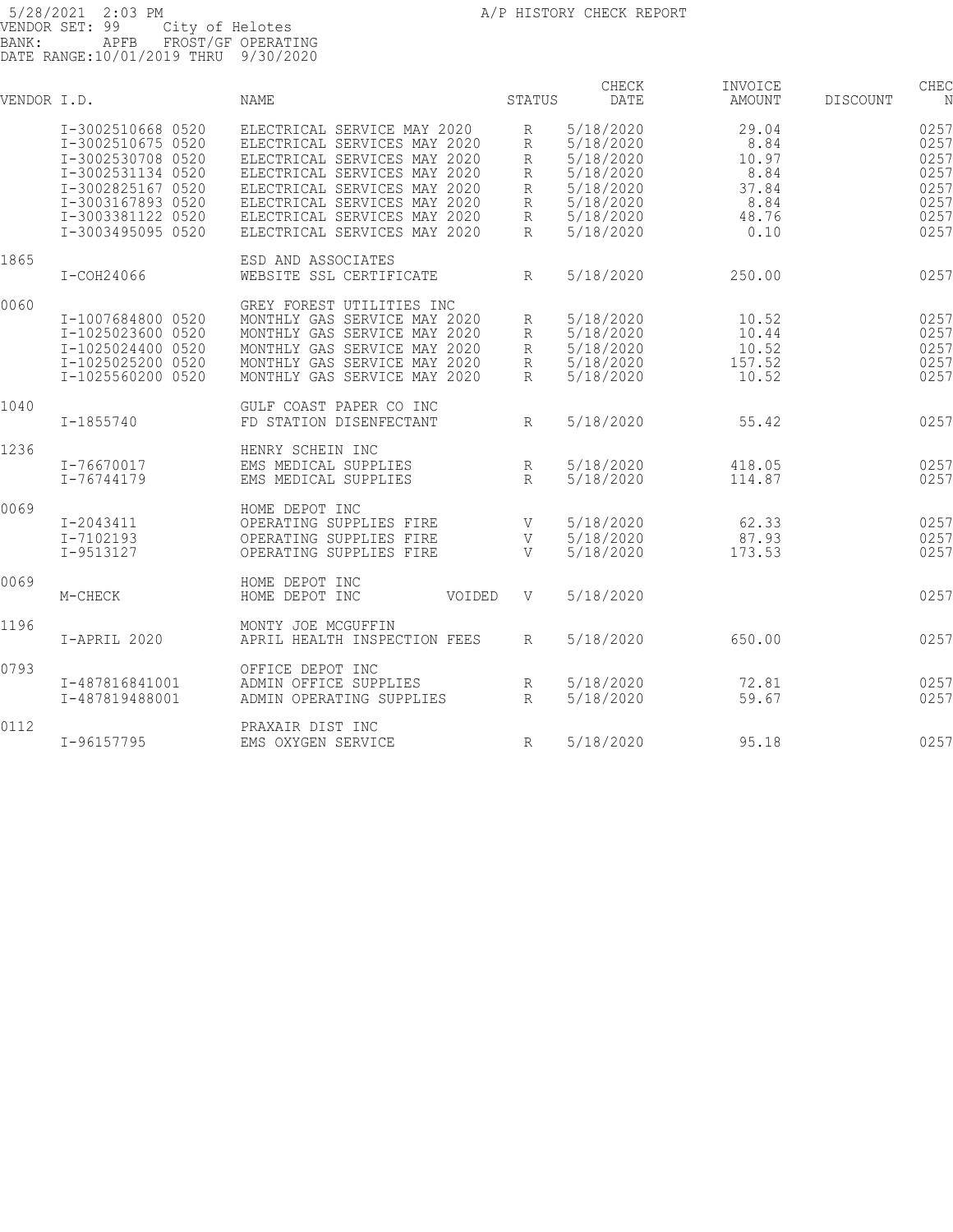| VENDOR I.D. |                                                                                                                                                                                                                                   | <b>NAME</b>                                                                                                                                                                                                                                                                                        | <b>STATUS</b>                                                                         | CHECK<br>DATE                                                                                                                                            | INVOICE<br>AMOUNT                                                                                            | <b>DISCOUNT</b> | CHEC<br>N                                                                                    |
|-------------|-----------------------------------------------------------------------------------------------------------------------------------------------------------------------------------------------------------------------------------|----------------------------------------------------------------------------------------------------------------------------------------------------------------------------------------------------------------------------------------------------------------------------------------------------|---------------------------------------------------------------------------------------|----------------------------------------------------------------------------------------------------------------------------------------------------------|--------------------------------------------------------------------------------------------------------------|-----------------|----------------------------------------------------------------------------------------------|
| 0191        | I-34021627<br>I-34022602<br>I-34022993<br>I-34022994                                                                                                                                                                              | SAN ANTONIO EXPRESS NEWS<br>SAN ANTONIO EXPRESS NEWS<br>SAN ANTONIO EXPRESS NEWS<br>SAN ANTONIO EXPRESS NEWS<br>SAN ANTONIO EXPRESS NEWS                                                                                                                                                           | R<br>R<br>$R_{\rm}$<br>$R_{\rm}$                                                      | 5/18/2020<br>5/18/2020<br>5/18/2020<br>5/18/2020                                                                                                         | 310.82<br>339.80<br>267.35<br>325.31                                                                         |                 | 0257<br>0257<br>0257<br>0257                                                                 |
| 1403        | I-0035740<br>I-0036772                                                                                                                                                                                                            | SERVICE UNIFORM RENTAL<br>MATT SERVICE AND PW UNIFORMS<br>MATT, MOPS, PW UNIFORMS                                                                                                                                                                                                                  | R<br>$R_{\parallel}$                                                                  | 5/18/2020<br>5/18/2020                                                                                                                                   | 128.49<br>128.49                                                                                             |                 | 0257<br>0257                                                                                 |
| 1851        | I-MILEAGE REM 520                                                                                                                                                                                                                 | SUSAN DARST<br>MILEAGE REIMBURSEMENT                                                                                                                                                                                                                                                               | $R_{\parallel}$                                                                       | 5/18/2020                                                                                                                                                | 32.20                                                                                                        |                 | 0257                                                                                         |
| 1769        | I-413818022                                                                                                                                                                                                                       | U S BANK EQUIPMENT FINANCE<br>LIFEPACK & LUCAS LEASE PAYMENT                                                                                                                                                                                                                                       | R                                                                                     | 5/18/2020                                                                                                                                                | 1,749.82                                                                                                     |                 | 0257                                                                                         |
| 1177        | $I - 1177$                                                                                                                                                                                                                        | UNIVERSITY OF TEXAS HEALTH SCI<br>OUARTERLY MEDICAL DIRECTION                                                                                                                                                                                                                                      | R                                                                                     | 5/18/2020                                                                                                                                                | 4,347.00                                                                                                     |                 | 0257                                                                                         |
| 0069        | C-7214919<br>$C-8900862$<br>I-102007 051920<br>I-2043411 051920<br>I-2513871 051920<br>I-5101603 051920<br>I-7102193 051920<br>I-8042773 051920<br>I-804384100 051920<br>I-9360598 051920<br>I-9513127 051920<br>I-9972378 051920 | HOME DEPOT INC<br>HOME DEPOT INC<br>HOME DEPOT INC<br>PW OPERATING SUPPLIES<br>OPERATING SUPPLIES FIRE<br>OPERATING SUPPLIES PW<br>PW MOTOR FUEL<br>OPERATING SUPPLIES FIRE<br>COVID 19 SUPPLIES<br>COVID 19 SUPPLIES<br>OPERATING SUPPLIES PW<br>OPERATING SUPPLIES FIRE<br>OPERATING SUPPLIES PW | $\mathbb R$<br>R<br>R<br>R<br>R<br>R<br>R<br>R<br>$\mathbb{R}$<br>R<br>R<br>$R_{\rm}$ | 5/19/2020<br>5/19/2020<br>5/19/2020<br>5/19/2020<br>5/19/2020<br>5/19/2020<br>5/19/2020<br>5/19/2020<br>5/19/2020<br>5/19/2020<br>5/19/2020<br>5/19/2020 | 25.98CR<br>19.99CR<br>6.96<br>62.33<br>14.25<br>17.82<br>87.93<br>20.80<br>73.96<br>37.78<br>173.53<br>34.79 |                 | 0257<br>0257<br>0257<br>0257<br>0257<br>0257<br>0257<br>0257<br>0257<br>0257<br>0257<br>0257 |
| 0764        | I-025287479 051920                                                                                                                                                                                                                | TYLER TECHNOLOGIES INC<br>BALANCE OF INVOICE 025-287479                                                                                                                                                                                                                                            | $R_{\parallel}$                                                                       | 5/19/2020                                                                                                                                                | 60.00                                                                                                        |                 | 0257                                                                                         |
| 0643        | I-25586<br>$I - 25588$                                                                                                                                                                                                            | DAVIDSON & TROILO REAM & GARZA<br>PROSECUTER FEES APRIL 2020<br>LEGAL SERVICES APRIL 2020                                                                                                                                                                                                          | R<br>$R_{\parallel}$                                                                  | 5/20/2020<br>5/20/2020                                                                                                                                   | 672.60<br>3,577.20                                                                                           |                 | 0257<br>0257                                                                                 |
| 0051        | I-0662 052020                                                                                                                                                                                                                     | ELF HARDWARE INC<br>CHAINSAW SERIVCE SUPPLIES FIRE                                                                                                                                                                                                                                                 | R                                                                                     | 5/20/2020                                                                                                                                                | 103.94                                                                                                       |                 | 0257                                                                                         |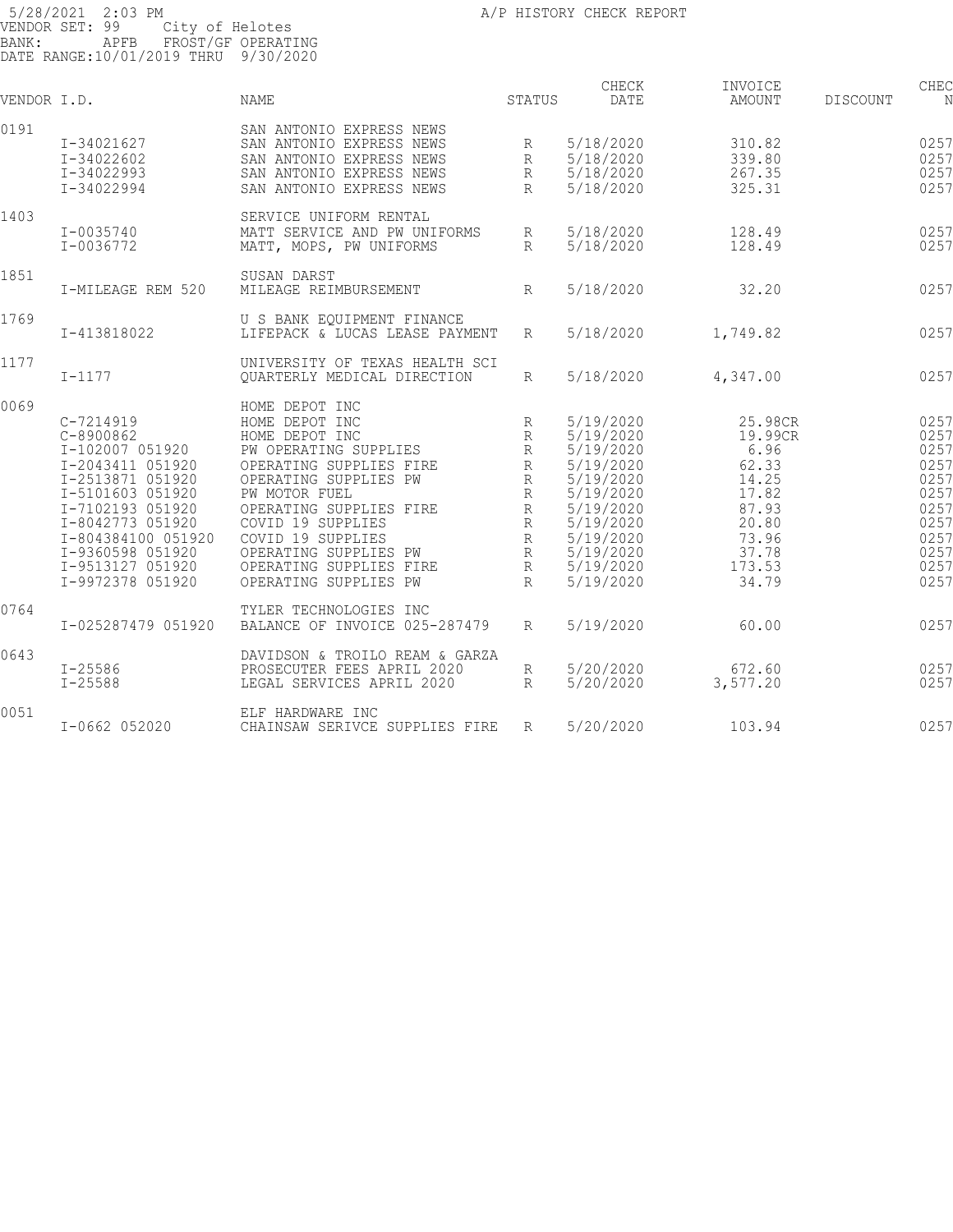| VENDOR I.D. |                                                                                                                      | <b>NAME</b>                                                                                                                                                                                                    | STATUS                                          | CHECK<br>DATE                                                                                        | INVOICE<br><b>AMOUNT</b>                                                    | DISCOUNT | CHEC<br>N                                                    |
|-------------|----------------------------------------------------------------------------------------------------------------------|----------------------------------------------------------------------------------------------------------------------------------------------------------------------------------------------------------------|-------------------------------------------------|------------------------------------------------------------------------------------------------------|-----------------------------------------------------------------------------|----------|--------------------------------------------------------------|
| 0093        | $I - 147775$<br>$I - 148009$<br>I-148022<br>$I - 148023$<br>$I - 148162$<br>$I - 148164$<br>I-148199<br>$I - 148345$ | MANDER AUTO SERVICE INC<br>REPAIR TO PD VEHICLE<br>POLICE DEPARTMENT AUTO REPAIR<br>REPAIR TO PD VEHICLE<br>PD AUTO REPAIR<br>REPAIR TO PD VEHICLE<br>PD AUTO REPAIR<br>PD AUTO REPAIR<br>REPAIR TO PD VEHICLE | R<br>R<br>R<br>R<br>R<br>R<br>$\mathbb{R}$<br>R | 5/20/2020<br>5/20/2020<br>5/20/2020<br>5/20/2020<br>5/20/2020<br>5/20/2020<br>5/20/2020<br>5/20/2020 | 64.50<br>1,944.08<br>64.50<br>281.57<br>590.16<br>81.60<br>245.86<br>180.18 |          | 0257<br>0257<br>0257<br>0257<br>0257<br>0257<br>0257<br>0257 |
| 1944        | I-859399683018                                                                                                       | US BANK NA<br>APRIL 2020 GAS BILL                                                                                                                                                                              | R                                               | 5/20/2020                                                                                            | 2,730.14                                                                    |          | 0257                                                         |
| 1403        | I-0002771<br>$I - 0015622$<br>$I - 0016664$<br>I-0030551                                                             | SERVICE UNIFORM RENTAL<br>CLEANING SUPPLIES & PW UNIFORM<br>CLEANING SUPPLIES & PW UNIFORM<br>CLEANING SUPPLIES & PW UNIFORM<br>CLEANING SUPPLIES & PW UNIFORM                                                 | R<br>R<br>R<br>R                                | 5/20/2020<br>5/20/2020<br>5/20/2020<br>5/20/2020                                                     | 128.49<br>128.49<br>128.49<br>134.27                                        |          | 0257<br>0257<br>0257<br>0257                                 |
| 1843        | $I - 01 2020$                                                                                                        | TEXAS DEVELOPERS LLC<br>380 DISBURSEMENT                                                                                                                                                                       | R                                               | 5/20/2020                                                                                            | 282, 214.35                                                                 |          | 0257                                                         |
| 1974        | $I - 05182020 - 1$                                                                                                   | ALAMO FIRE APPARATUS LLC<br>VEHCILE REPAIRS TO ENGINE 1                                                                                                                                                        | R                                               | 6/03/2020                                                                                            | 382.19                                                                      |          | 0258                                                         |
| 1601        | I-7GG1E2420KW007765                                                                                                  | ALBERT URESTI MPA PCC<br>BAND TRAILER REGISTRATION                                                                                                                                                             | V                                               | 6/03/2020                                                                                            | 7.50                                                                        |          | 0258                                                         |
| 2113        | $I - 17938$<br>$I - 17940$                                                                                           | B&E MEDICAL SUPPLY AND EQUIPME<br>FD MEDICAL SUPPLIES<br>FD MEDICAL SUPPLIES                                                                                                                                   | R<br>$\mathbb{R}$                               | 6/03/2020<br>6/03/2020                                                                               | 45.00<br>259.50                                                             |          | 0258<br>0258                                                 |
| 2115        | I-220131902                                                                                                          | BEASLEY TIRE SERVICE HOUSTON I<br>FD REPLACEMENT TIRES ENGINE 2                                                                                                                                                | R                                               | 6/03/2020                                                                                            | 1,426.00                                                                    |          | 0258                                                         |
| 0353        | I-2142843                                                                                                            | CANON FINANCIAL SERVICES INC<br>ADMIN PLOTTER LEASE                                                                                                                                                            | R                                               | 6/03/2020                                                                                            | 173.72                                                                      |          | 0258                                                         |
| 1042        | I-0096547608                                                                                                         | CINTAS RUSLP<br>FD FIRE EXTINGUISHER INSPECTIO                                                                                                                                                                 | R                                               | 6/03/2020                                                                                            | 124.67                                                                      |          | 0258                                                         |
| 1865        | $I - 49424$                                                                                                          | ESD AND ASSOCIATES<br>FEB 2020 WEBSITE MAINT MP                                                                                                                                                                | R                                               | 6/03/2020                                                                                            | 608.00                                                                      |          | 0258                                                         |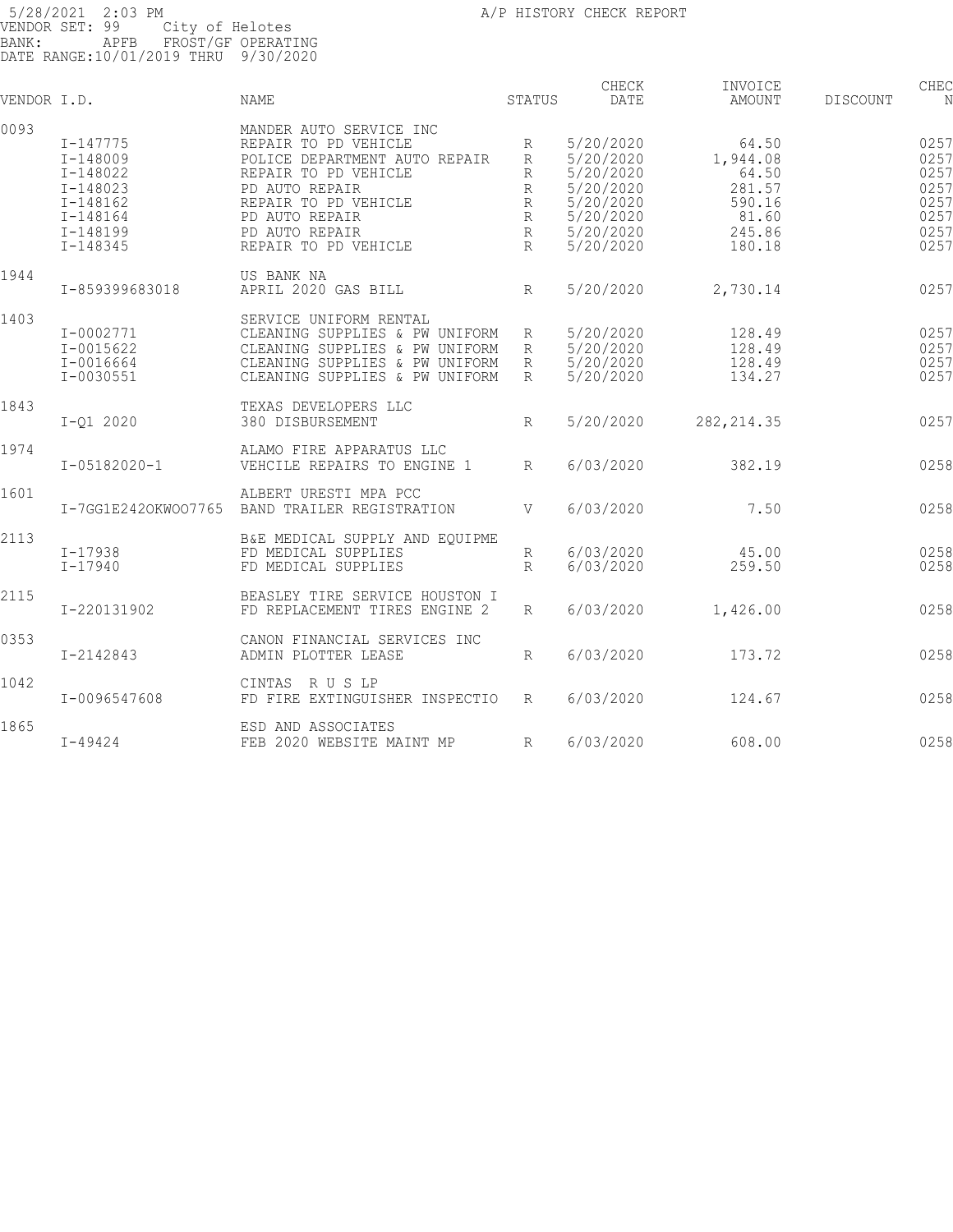| VENDOR I.D. |                                         | NAME                                                             | STATUS          | CHECK<br>DATE | INVOICE<br>AMOUNT | CHEC<br>DISCOUNT<br>N |
|-------------|-----------------------------------------|------------------------------------------------------------------|-----------------|---------------|-------------------|-----------------------|
| 1583        | $I - 20 - 13344$                        | HEAT SAFETY EQUIPMENT LLC<br>FD AIRPACK SCBA SERVICE             | R               | 6/03/2020     | 212.02            | 0258                  |
| 1236        | I-76919706                              | HENRY SCHEIN INC<br>FD MEDICAL SUPPLIES                          | R               | 6/03/2020     | 132.20            | 0258                  |
| 0093        | I-9FE4Z20SW74YR                         | MANDER AUTO SERVICE INC<br>VEHICLE INSPECTION VIN 5027           | $R_{\parallel}$ | 6/03/2020     | 7.00              | 0258                  |
| 0793        | I-48781948001                           | OFFICE DEPOT INC<br>ADMIN OFFICE SUPPLIES                        | R               | 6/03/2020     | 34.99             | 0258                  |
| 2114        | I-24874                                 | PENA BROS UPHOLSTERY LLC<br>FD REPLACEMENT HOSEBED COVER         | $R_{\parallel}$ | 6/03/2020     | 860.65            | 0258                  |
| 0172        | I-1015631416                            | PITNEY BOWES GLOBAL FINANCIAL<br>E-Z SEAL FOR POSTAGE MACHINE    | $R_{\perp}$     | 6/03/2020     | 29.24             | 0258                  |
| 2116        | I-2020 DUES                             | TEXAS CITY MANAGEMENT ASSOCIAT<br>MARIAN MENDOZA MEMBERSHIP 2020 | R               | 6/03/2020     | 35.00             | 0258                  |
| 1485        | I-01765612                              | TEXAS DEPARTMENT OF AGRICULTUR<br>STATE APPLICATORS FEE          | $R_{\parallel}$ | 6/03/2020     | 75.00             | 0258                  |
| 0145        | I-0039133051420                         | TIME WARNER CABLE SAN ANTONIO<br>CABLE AND INTERNET JUNE 2020    | $R_{\parallel}$ | 6/03/2020     | 585.74            | 0258                  |
| 0025        | I-PLOT FEE GOAT HILL PLOT FEE GOAT HILL | BEXAR COUNTY CLERK                                               | R               | 6/05/2020     | 82.00             | 0258                  |
| 0077        | I-PER DIEM JUNE 2020 ANTHONY BURGESS    | ANTHONY BURGESS                                                  | R               | 6/09/2020     | 433.60            | 0258                  |
| 1721        | I-1134283504                            | A T & T<br>PHONE SERVICES MAY/JUNE 2020 V                        |                 | 6/09/2020     | 1,478.10          | 0258                  |
| 1721        | M-CHECK                                 | A T & T<br>A T & T                                               | VOIDED V        | 6/09/2020     |                   | 0258                  |
| 1175        | I-APRIL 2020                            | BUSINESS & PROFESSIONAL SERVIC<br>EMS BILLING APRIL 2020         | V               | 6/09/2020     | 1,390.71          | 0258                  |
| 1175        | M-CHECK                                 | BUSINESS & PROFESSIONAL SERVIC<br>BUSINESS & PROFESSIONAL VOIDED | V               | 6/09/2020     |                   | 0258                  |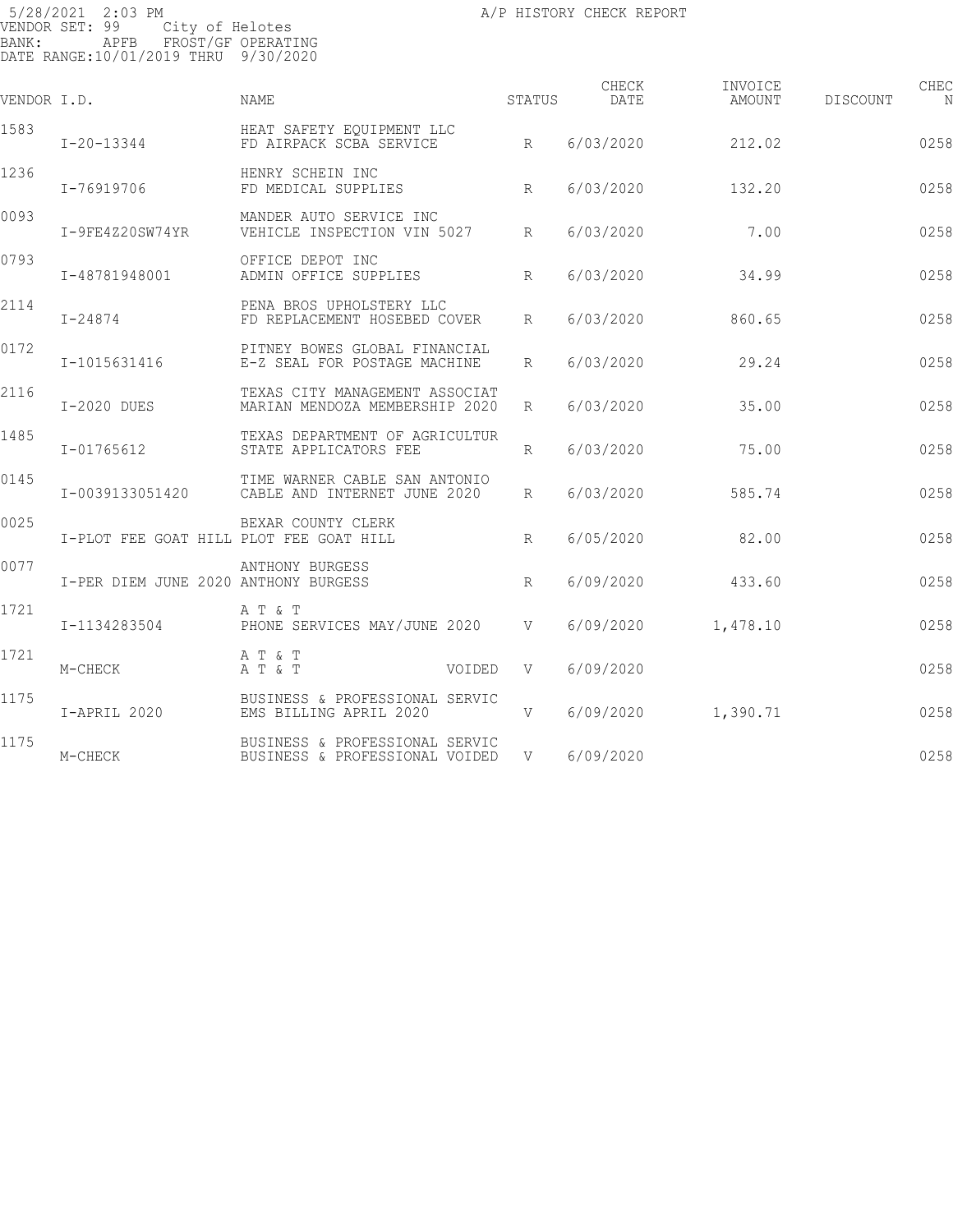5/28/2021 2:03 PM **All Properties Contained A**/P HISTORY CHECK REPORT VENDOR SET: 99 City of Helotes BANK: APFB FROST/GF OPERATING DATE RANGE:10/01/2019 THRU 9/30/2020 CHECK INVOICE CHECK CHECK CHECK VENDOR I.D. NAME STATUS DATE AMOUNT DISCOUNT NO STATUS AMOUNT 1739 **I-4039677** FASTMED URGENT CARE, PC PRE EMPLOYMENT SCREENINGS  $V = 6/09/2020$  453.00 0258 1739 **M-CHECK FASTMED URGENT CARE, PC** FASTMED URGENT CARE, PC VOIDED V 6/09/2020 0258 0793 OFFICE DEPOT INC I-491328951002 OFFICE SUPPLIES FIRE DEPT V 6/09/2020 54.58 025876 I-493128542001 OFFICE SUPLLIES FIRE DEPT V 6/09/2020 296.24 025876 I-493128949001 OFFICE SUPPLIES FIRE DEPARTMEN V 6/09/2020 228.95 025876 I-493128950001 OFFICE SUPPLIES FIRE DEPT V 6/09/2020 55.26 025876 I-493128952001 OFFICE SUPPLIES FIRE DEPT V 6/09/2020 119.56 025876 OFFICE SUPPLIES FIRE DEPT 0793 OFFICE DEPOT INC M-CHECK OFFICE DEPOT INC VOIDED V 6/09/2020 025876 759.50CR 0172 PITNEY BOWES GLOBAL FINANCIAL I-1015601416 POSTAGE V 6/09/2020 29.24 025877 29.24 0172 PITNEY BOWES GLOBAL FINANCIAL PITNEY BOWES GLOBAL FINAVOIDED V 6/09/2020 0258 1651 READY REFRESH BY NESTLE WATER FOR CITY HALL  $V = 6/09/2020$  109.91 0258 1651 READY REFRESH BY NESTLE READY REFRESH BY NESTLE VOIDED V 6/09/2020 0258 0120 SAECO ELECTRIC & UTILITY LTD REPAIR TO TRAFFIC SIGNAL  $V$  6/09/2020 4,816.00 0258 0120 SAECO ELECTRIC & UTILITY LTD SAECO ELECTRIC & UTILITYVOIDED V 6/09/2020 0258 0097 THOMAS PATRICK JOHNSON I-5662 ELECTRICAL REPAIR V 6/09/2020 1,158.75 025880 1,158.75 0097 THOMAS PATRICK JOHNSON

M-CHECK THOMAS PATRICK JOHNSON VOIDED V 6/09/2020 1,158.75CR 1,158.75CR 1,158.75CR

ANNUAL RENEWAL PO BOX 1665 V 6/09/2020 130.00 0258

0272 U S POSTAL SERVICE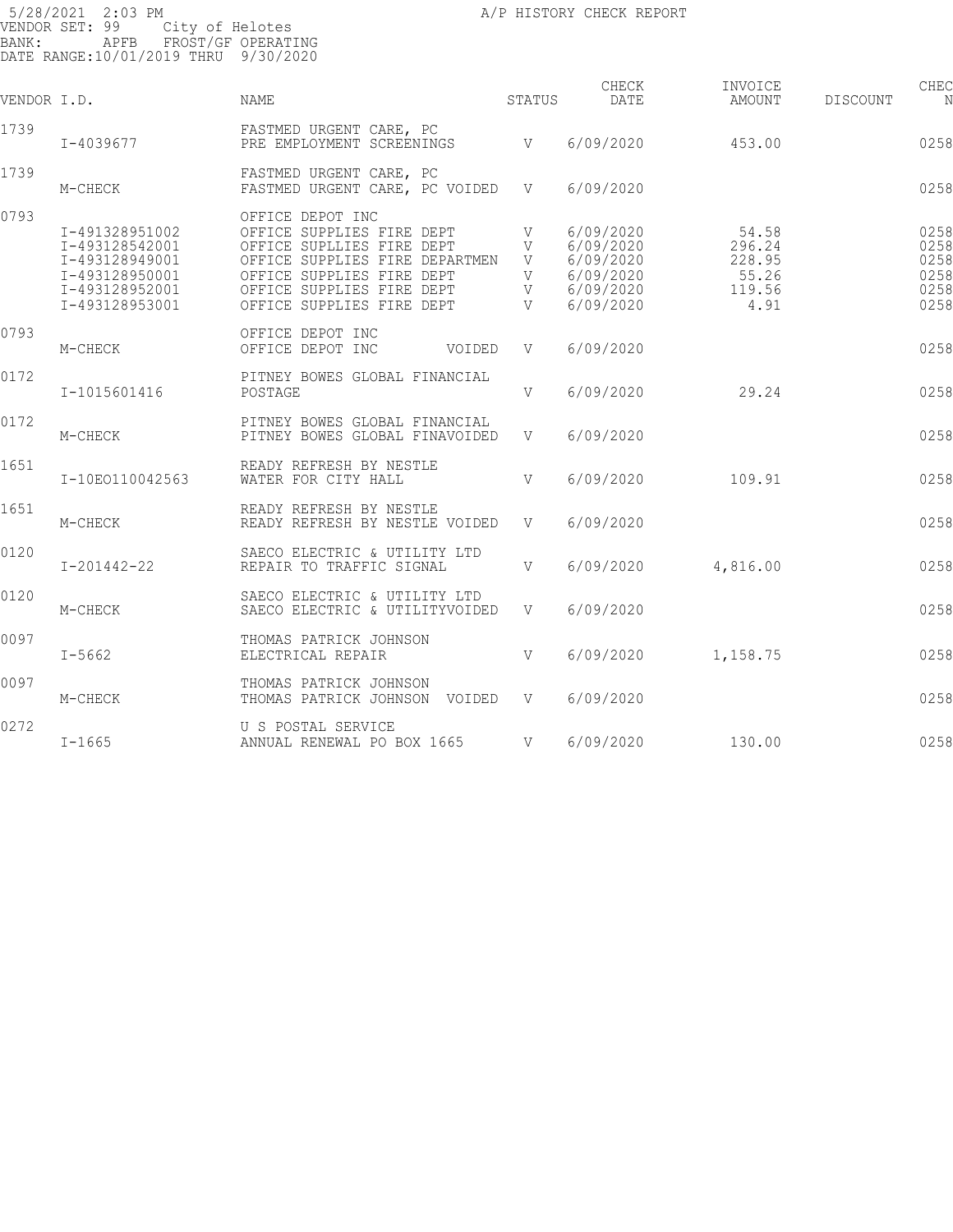| VENDOR I.D. |                                                                                                          | NAME                                                                                                                                                                                                |        | STATUS                     | CHECK<br>DATE                                                                              | INVOICE<br>AMOUNT                        | DISCOUNT | CHEC<br>N                                    |
|-------------|----------------------------------------------------------------------------------------------------------|-----------------------------------------------------------------------------------------------------------------------------------------------------------------------------------------------------|--------|----------------------------|--------------------------------------------------------------------------------------------|------------------------------------------|----------|----------------------------------------------|
| 0272        | M-CHECK                                                                                                  | U S POSTAL SERVICE<br>U S POSTAL SERVICE                                                                                                                                                            | VOIDED | V V                        | 6/09/2020                                                                                  |                                          |          | 0258                                         |
| 1883        | I-2106673                                                                                                | XEROX CORPORATION<br>LEASE CITY COPIERS MAY 2020                                                                                                                                                    |        | V                          | 6/09/2020                                                                                  | 1,987.00                                 |          | 0258                                         |
| 1883        | M-CHECK                                                                                                  | XEROX CORPORATION<br>XEROX CORPORATION                                                                                                                                                              | VOIDED | V                          | 6/09/2020                                                                                  |                                          |          | 0258                                         |
| 0764        | $I - 025 - 295451$                                                                                       | TYLER TECHNOLOGIES INC<br>ADMIN INCODE MODULE                                                                                                                                                       |        | V                          | 6/09/2020                                                                                  | 2,063.00                                 |          | 0258                                         |
| 0764        | M-CHECK                                                                                                  | TYLER TECHNOLOGIES INC<br>TYLER TECHNOLOGIES INC VOIDED                                                                                                                                             |        | V                          | 6/09/2020                                                                                  |                                          |          | 0258                                         |
| 1721        | I-1134283504                                                                                             | A T & T<br>PHONE SERVICES MAY/JUNE 2020                                                                                                                                                             |        | R                          | 6/10/2020 Reissue                                                                          |                                          |          | 0258                                         |
| 1175        | I-APRIL 2020                                                                                             | BUSINESS & PROFESSIONAL SERVIC<br>EMS BILLING APRIL 2020                                                                                                                                            |        | R                          | 6/10/2020 Reissue                                                                          |                                          |          | 0258                                         |
| 1739        | I-4039677                                                                                                | FASTMED URGENT CARE, PC<br>PRE EMPLOYMENT SCREENINGS                                                                                                                                                |        | R                          | 6/10/2020 Reissue                                                                          |                                          |          | 0258                                         |
| 0793        | I-491328951002<br>I-493128542001<br>I-493128949001<br>I-493128950001<br>I-493128952001<br>I-493128953001 | OFFICE DEPOT INC<br>OFFICE SUPPLIES FIRE DEPT<br>OFFICE SUPLLIES FIRE DEPT<br>OFFICE SUPPLIES FIRE DEPARTMEN<br>OFFICE SUPPLIES FIRE DEPT<br>OFFICE SUPPLIES FIRE DEPT<br>OFFICE SUPPLIES FIRE DEPT |        | R<br>R<br>R<br>R<br>R<br>R | 6/10/2020 Reissue<br>6/10/2020<br>6/10/2020<br>6/10/2020<br>6/10/2020 Reissue<br>6/10/2020 | Reissue<br>Reissue<br>Reissue<br>Reissue |          | 0258<br>0258<br>0258<br>0258<br>0258<br>0258 |
| 0172        | I-1015601416                                                                                             | PITNEY BOWES GLOBAL FINANCIAL<br>POSTAGE                                                                                                                                                            |        | $R_{\rm}$                  | 6/10/2020 Reissue                                                                          |                                          |          | 0258                                         |
| 1651        | I-10E0110042563                                                                                          | READY REFRESH BY NESTLE<br>WATER FOR CITY HALL                                                                                                                                                      |        | $R_{\rm}$                  | 6/10/2020 Reissue                                                                          |                                          |          | 0258                                         |
| 0120        | $I - 201442 - 22$                                                                                        | SAECO ELECTRIC & UTILITY LTD<br>REPAIR TO TRAFFIC SIGNAL                                                                                                                                            |        | R                          | 6/10/2020 Reissue                                                                          |                                          |          | 0258                                         |
| 0097        | $I - 5662$                                                                                               | THOMAS PATRICK JOHNSON<br>ELECTRICAL REPAIR                                                                                                                                                         |        | R                          | 6/10/2020 Reissue                                                                          |                                          |          | 0258                                         |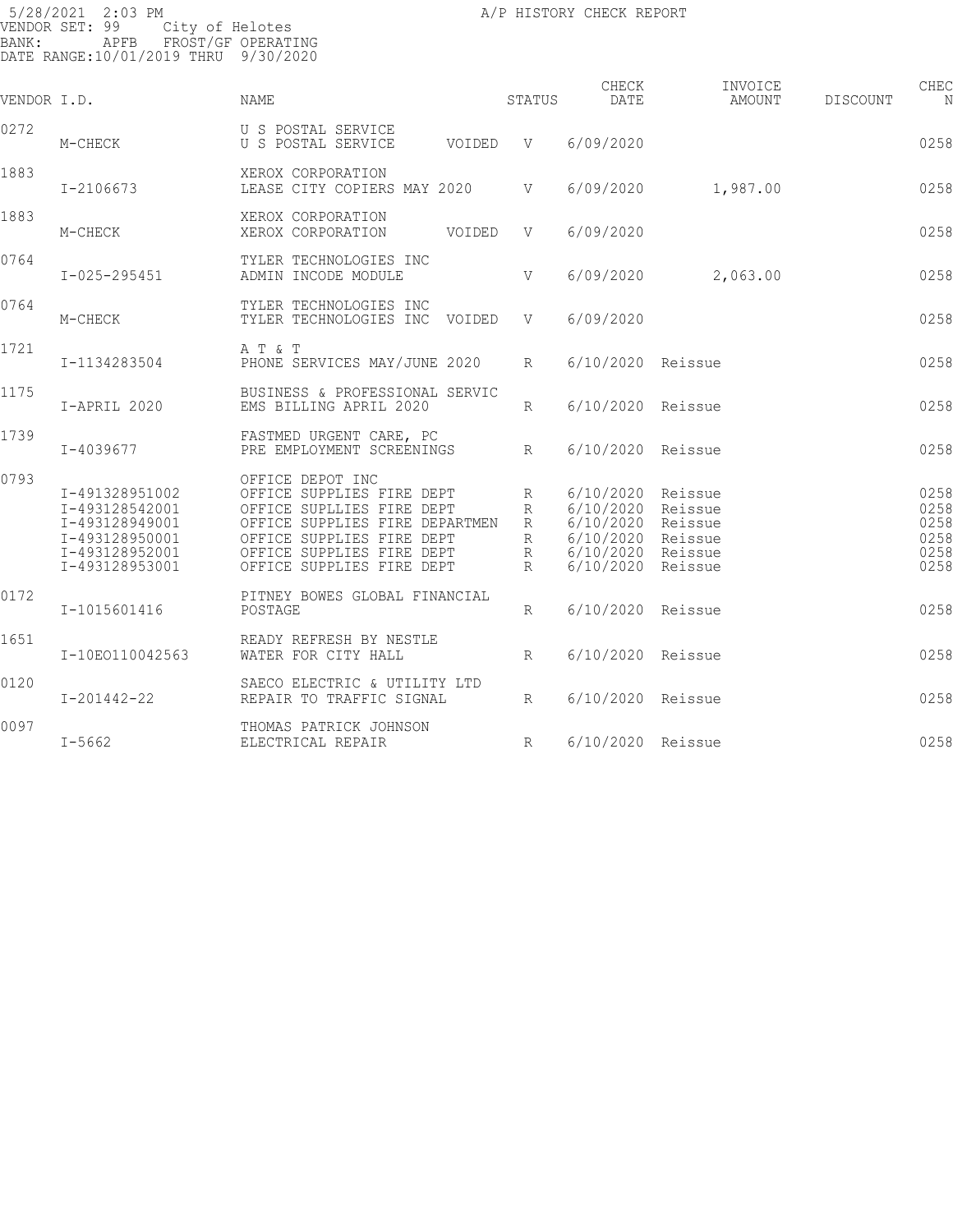| VENDOR I.D. |                                                | <b>NAME</b>                                                                                                                                    | STATUS           | CHECK<br>DATE                                    | INVOICE<br>AMOUNT                 | DISCOUNT | CHEC<br>N                    |
|-------------|------------------------------------------------|------------------------------------------------------------------------------------------------------------------------------------------------|------------------|--------------------------------------------------|-----------------------------------|----------|------------------------------|
| 0764        | $I - 025 - 295451$                             | TYLER TECHNOLOGIES INC<br>R<br>ADMIN INCODE MODULE                                                                                             |                  | 6/10/2020 Reissue                                |                                   |          | 0258                         |
| 0272        | $I - 1665$                                     | U S POSTAL SERVICE<br>ANNUAL RENEWAL PO BOX 1665 R                                                                                             |                  | 6/10/2020 Reissue                                |                                   |          | 0258                         |
| 1883        | I-2106673                                      | XEROX CORPORATION<br>LEASE CITY COPIERS MAY 2020 R                                                                                             |                  | 6/10/2020 Reissue                                |                                   |          | 0258                         |
| 1852        | I-111491                                       | AIR AUTHORITY LLC<br>REPAIR TO HVAC SENSOR                                                                                                     | R                | 6/12/2020                                        | 190.00                            |          | 0258                         |
| 1974        | I-051820520201<br>I-060320201<br>I-060320202   | ALAMO FIRE APPARATUS LLC<br>FD VEHICLE REPAIR<br>FD VEHICLE REPAIR<br>FD VEHICLE REPAIR                                                        | R<br>R<br>R      | 6/12/2020<br>6/12/2020<br>6/12/2020              | 382.19<br>265.01<br>855.16        |          | 0258<br>0258<br>0258         |
| 1601        |                                                | ALBERT URESTI MPA PCC<br>I-VIN4808 REGISTRATI PW VEHICLE/VIN 4808 REGISTRATI R                                                                 |                  | 6/12/2020                                        | 7.50                              |          | 0258                         |
| 1476        | I-L17020<br>I-L17021<br>I-L17022<br>$I-L17023$ | BEXAR COUNTY CLERK<br>ANALYSIS AND ID OF EVIDENCE<br>ANALYSIS AND ID OF EVIDENCE<br>ANALYSIS AND ID OF EVIDENCE<br>ANALYSIS AND ID OF EVIDENCE | R<br>R<br>R<br>R | 6/12/2020<br>6/12/2020<br>6/12/2020<br>6/12/2020 | 60.00<br>99.00<br>60.00<br>372.00 |          | 0258<br>0258<br>0258<br>0258 |
| 0029        | I-MAY 2020 INSPECT                             | BRUCE C BEALOR<br>MAY 2020 INSPECTIONS                                                                                                         | R                | 6/12/2020                                        | 9,390.00                          |          | 0258                         |
| 0042        | I-3001085347 0620                              | CITY PUBLIC SERVICE<br>OLD TOWN STREET LIGHTS 0620                                                                                             | R                | 6/12/2020                                        | 611.46                            |          | 0259                         |
| 2055        | $I - 0136815$                                  | CULLIGAN WATER CONDITIONING<br>WATER SOFTNER AT FD                                                                                             | R                | 6/12/2020                                        | 50.50                             |          | 0259                         |
| 0356        | I-00067708                                     | DAILEY WELLS COMMUNICATION INC<br>BATTERY FOR PD RADIO                                                                                         | $R_{\parallel}$  | 6/12/2020                                        | 168.75                            |          | 0259                         |
| 1865        | I-49741                                        | ESD AND ASSOCIATES<br>MANAGED SERVICES JUNE 2020                                                                                               | R                | 6/12/2020                                        | 1,216.00                          |          | 0259                         |
| 1583        | I-2013409                                      | HEAT SAFETY EQUIPMENT LLC<br>SCBA ADAPTERS / COVID                                                                                             | R                | 6/12/2020                                        | 938.00                            |          | 0259                         |
|             |                                                |                                                                                                                                                |                  |                                                  |                                   |          |                              |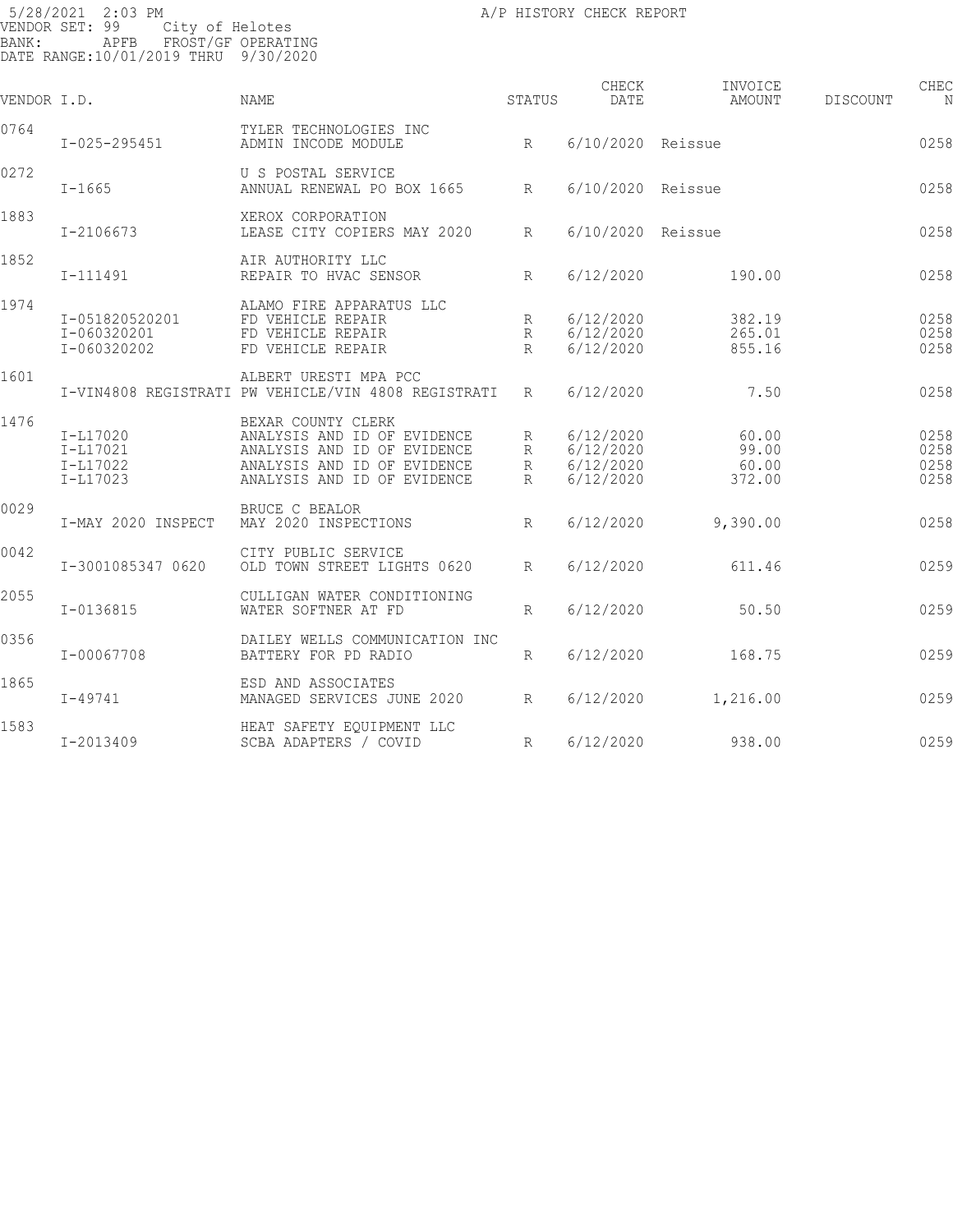| BANK:       | 5/28/2021 2:03 PM<br>VENDOR SET: 99<br>City of Helotes<br>APFB<br>DATE RANGE:10/01/2019 THRU 9/30/2020 | FROST/GF OPERATING                                                                                                                              |                      | A/P HISTORY CHECK REPORT                         |                                  |          |                              |
|-------------|--------------------------------------------------------------------------------------------------------|-------------------------------------------------------------------------------------------------------------------------------------------------|----------------------|--------------------------------------------------|----------------------------------|----------|------------------------------|
| VENDOR I.D. |                                                                                                        | <b>NAME</b>                                                                                                                                     | STATUS               | CHECK<br>DATE                                    | INVOICE<br>AMOUNT                | DISCOUNT | CHEC<br>N                    |
| 1236        | I-77169876                                                                                             | HENRY SCHEIN INC<br>MEDICAL SUPPLIES EMS                                                                                                        | R                    | 6/12/2020                                        | 131.52                           |          | 0259                         |
| 0069        |                                                                                                        | HOME DEPOT INC                                                                                                                                  |                      |                                                  |                                  |          |                              |
|             | I-3100952<br>$I - 4613924$<br>I-46139251<br>$I - 6090956$                                              | WATER WELL REPAIR<br>TRAILER LOCKS FOR PW<br>WATER FOR PW<br>TRASH CAN LID REPAIR OTH                                                           | R<br>R<br>R<br>R     | 6/12/2020<br>6/12/2020<br>6/12/2020<br>6/12/2020 | 0.72<br>56.46<br>13.92<br>13.54  |          | 0259<br>0259<br>0259<br>0259 |
| 2066        |                                                                                                        |                                                                                                                                                 |                      |                                                  |                                  |          |                              |
|             | I-EMT LICENSE<br>I-NATIONAL REGISTRY<br>I-REGISTRY TESTING                                             | <b>JENNIFER HARRIS</b><br><b>JENNIFER HARRIS</b><br>JENNIFER HARRIS<br><b>JENNIFER HARRIS</b>                                                   | R<br>R<br>R          | 6/12/2020<br>6/12/2020<br>6/12/2020              | 96.00<br>200.00<br>125.00        |          | 0259<br>0259<br>0259         |
| 0166        | I-120682120200430                                                                                      | LEXISNEXIS RISK DATA MNGMNT IN<br>APRIL CID INVESTIGATION TOOL                                                                                  | $R_{\rm}$            | 6/12/2020                                        | 115.00                           |          | 0259                         |
| 0093        | $I - 148561$<br>I-148767<br>$I - 14882$<br>$I-149013$                                                  | MANDER AUTO SERVICE INC<br>REPAIR ORDER 148531<br>STEERING ALIGNMENT ROTATE TIRE<br>PD VEHICLE/VIN 2500 OIL CHANGE<br>PW WATER TRUCK INSPECTION | R<br>R<br>R<br>R     | 6/12/2020<br>6/12/2020<br>6/12/2020<br>6/12/2020 | 594.80<br>61.20<br>64.50<br>7.00 |          | 0259<br>0259<br>0259<br>0259 |
| 0112        | I-96705744                                                                                             | PRAXAIR DIST INC<br>EMS OXYGEN FD                                                                                                               | R                    | 6/12/2020                                        | 92.90                            |          | 0259                         |
| 0809        | I-98568<br>$I - 98715$                                                                                 | RX TECHNOLOGY<br>ANTENNA FOR BODY CAM SYSTEM<br>MANAGED IT SERVICES JUNE 2020                                                                   | R<br>$R_{\parallel}$ | 6/12/2020<br>6/12/2020                           | 621.00<br>3,850.00               |          | 0259<br>0259                 |
| 0191        | I-340229932<br>I-340229942<br>I-34023195                                                               | SAN ANTONIO EXPRESS NEWS<br>RFP EMS BILLING 2ND NOTICE<br>RFQ HEALTH BROKER 2ND NOTICE<br>PH NOTICE / EDC PROJECT                               | R<br>R<br>$R_{\rm}$  | 6/12/2020<br>6/12/2020<br>6/12/2020              | 217.35<br>275.31<br>296.33       |          | 0259<br>0259<br>0259         |
| 1403        | I-0037790<br>I-0038827                                                                                 | SERVICE UNIFORM RENTAL<br>CLEANING SUPPLIES PW<br>PW CLEANING SUPPLIES AND UNIFO R                                                              | R                    | 6/12/2020<br>6/12/2020                           | 129.59<br>129.59                 |          | 0259<br>0259                 |
| 0097        | $I - 5668$                                                                                             | THOMAS PATRICK JOHNSON<br>REPAIR TO STORM DAMAGE                                                                                                | R                    | 6/12/2020                                        | 95.00                            |          | 0259                         |
| 1966        | I-17399054                                                                                             | W S DARLEY & CO<br>HOSE STRAP FOR FD                                                                                                            | R                    | 6/12/2020                                        | 324.01                           |          | 0259                         |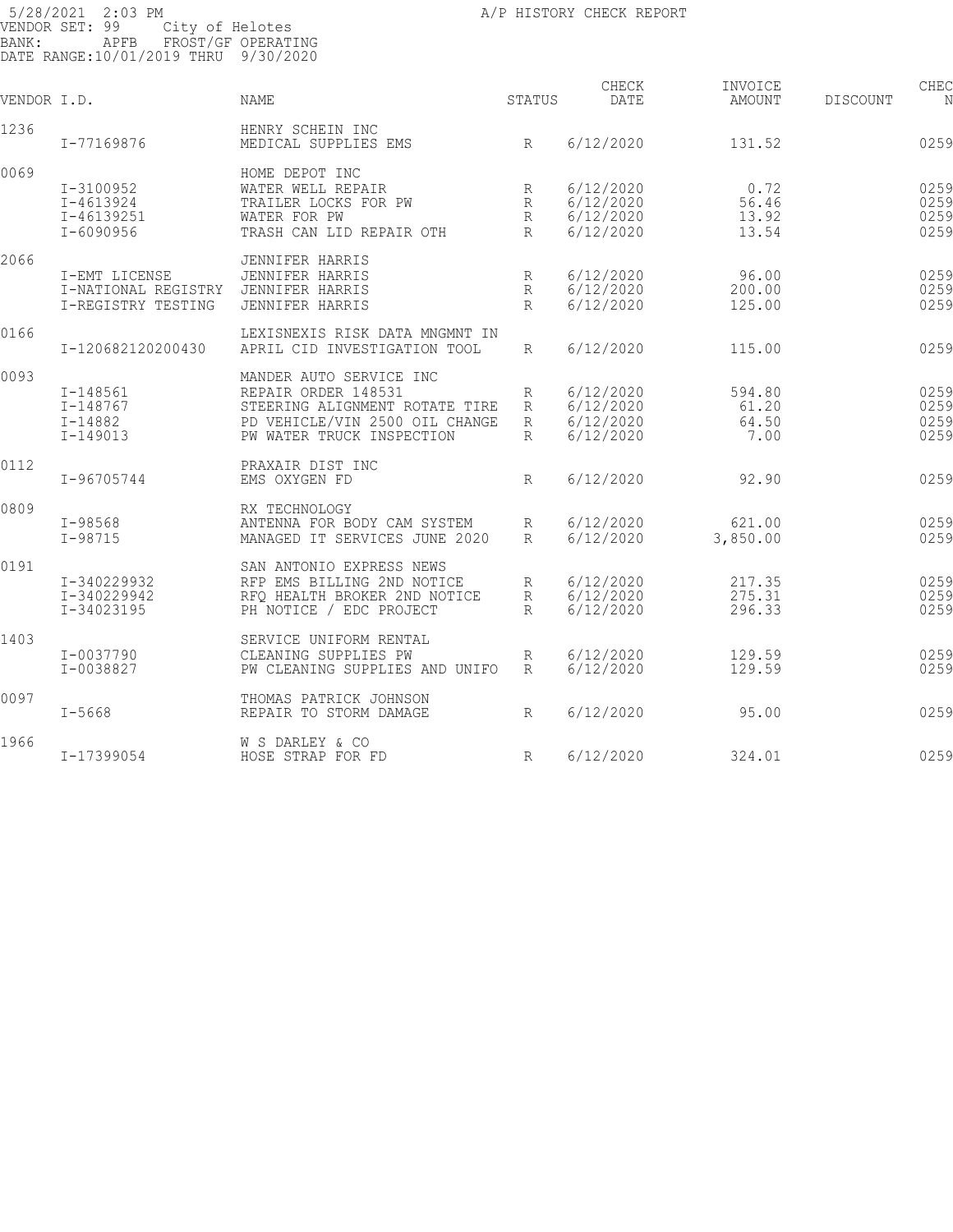| VENDOR I.D. |                                                                                                                                                                                                                                                                                                                                                                  | NAME                                                                                                                                                                                                                                                                                                                                                                                                                                                                                                                                                                     | STATUS                                                                                       | CHECK<br>DATE                                                                                                                                                                                                             | INVOICE<br>AMOUNT                                                                                                                                           | DISCOUNT | CHEC<br>N                                                                                                                            |
|-------------|------------------------------------------------------------------------------------------------------------------------------------------------------------------------------------------------------------------------------------------------------------------------------------------------------------------------------------------------------------------|--------------------------------------------------------------------------------------------------------------------------------------------------------------------------------------------------------------------------------------------------------------------------------------------------------------------------------------------------------------------------------------------------------------------------------------------------------------------------------------------------------------------------------------------------------------------------|----------------------------------------------------------------------------------------------|---------------------------------------------------------------------------------------------------------------------------------------------------------------------------------------------------------------------------|-------------------------------------------------------------------------------------------------------------------------------------------------------------|----------|--------------------------------------------------------------------------------------------------------------------------------------|
| 0467        |                                                                                                                                                                                                                                                                                                                                                                  | A T & T INC<br>I-21069569703846 620 PHONE SERVICES MAY 2020<br>I-21069590933842 620 PHONE SERVICES MAY 2020                                                                                                                                                                                                                                                                                                                                                                                                                                                              |                                                                                              | 6/19/2020<br>6/19/2020                                                                                                                                                                                                    | 34.21<br>91.84                                                                                                                                              |          | 0259<br>0259                                                                                                                         |
| 0021        |                                                                                                                                                                                                                                                                                                                                                                  | A T & T MOBILITY<br>I-287288218344 0620 A T & T MOBILITY JUNE 2020 R                                                                                                                                                                                                                                                                                                                                                                                                                                                                                                     |                                                                                              | 6/19/2020                                                                                                                                                                                                                 | 1,240.18                                                                                                                                                    |          | 0259                                                                                                                                 |
| 1852        | I-113891                                                                                                                                                                                                                                                                                                                                                         | AIR AUTHORITY LLC<br>HVAC REPAIR                                                                                                                                                                                                                                                                                                                                                                                                                                                                                                                                         | $\,$ R                                                                                       | 6/19/2020                                                                                                                                                                                                                 | 843.00                                                                                                                                                      |          | 0259                                                                                                                                 |
| 1601        | I-1105249<br>I-1155584<br>I-1236350<br>I-1356933                                                                                                                                                                                                                                                                                                                 | ALBERT URESTI MPA PCC<br>STATE REGISTRATION<br>STATE REGISTRATION                                                                                                                                                                                                                                                                                                                                                                                                                                                                                                        | R<br>R                                                                                       | 6/19/2020<br>6/19/2020<br>6/19/2020<br>6/19/2020                                                                                                                                                                          | 7.50<br>7.50<br>7.50<br>7.50                                                                                                                                |          | 0259<br>0259<br>0259<br>0259                                                                                                         |
| 0077        | I-92696310                                                                                                                                                                                                                                                                                                                                                       | ANTHONY BURGESS<br>REIMBURSEMENT FOR HOTEL R                                                                                                                                                                                                                                                                                                                                                                                                                                                                                                                             |                                                                                              | 6/19/2020                                                                                                                                                                                                                 | 100.30                                                                                                                                                      |          | 0259                                                                                                                                 |
| 0024        | I-00012357                                                                                                                                                                                                                                                                                                                                                       | BEXAR APPRAISAL DIST<br>BUDGE LEVY 3RD QUARTER 2020                                                                                                                                                                                                                                                                                                                                                                                                                                                                                                                      | R                                                                                            | 6/19/2020                                                                                                                                                                                                                 | 4,668.00                                                                                                                                                    |          | 0259                                                                                                                                 |
| 0615        | $I-L17071$                                                                                                                                                                                                                                                                                                                                                       | BEXAR COUNTY AUDITOR<br>CASE # 19-04025                                                                                                                                                                                                                                                                                                                                                                                                                                                                                                                                  | R                                                                                            | 6/19/2020                                                                                                                                                                                                                 | 99.00                                                                                                                                                       |          | 0259                                                                                                                                 |
| 0025        | I-VANTAGE AT HELOTES BEXAR COUNTY CLERK                                                                                                                                                                                                                                                                                                                          | BEXAR COUNTY CLERK                                                                                                                                                                                                                                                                                                                                                                                                                                                                                                                                                       | <b>V</b>                                                                                     | 6/19/2020                                                                                                                                                                                                                 | 1,518.00                                                                                                                                                    |          | 0259                                                                                                                                 |
| 0353        | I-21545447                                                                                                                                                                                                                                                                                                                                                       | CANON FINANCIAL SERVICES INC<br>PLOTTER LEASE JUNE 2020                                                                                                                                                                                                                                                                                                                                                                                                                                                                                                                  | R                                                                                            | 6/19/2020                                                                                                                                                                                                                 | 198.72                                                                                                                                                      |          | 0259                                                                                                                                 |
| 0042        | I-3000530099 0620<br>I-3000819534 0620<br>I-3002417564 0620<br>I-3002452349 0620<br>I-3002471776 0620<br>I-3002501943 0620<br>I-3002510669 0620<br>I-3002510675 0620<br>I-3002530708 0620<br>I-3002531134 0620<br>I-3002825167 0620<br>I-3002836202 0620<br>I-3002838864 0620<br>I-3003169893 0620<br>I-3003381122 0620<br>I-300338114 0620<br>I-3003495095 0620 | CITY PUBLIC SERVICE<br>ELECTRICAL SERVICE MAY 2020<br>ELECTRICAL SERVICES MAY 2020<br>ELECTRICAL SERVICES MAY 2020<br>ELECTRICAL SERVICES MAY 2020<br>ELECTRICAL SERVICE MAY 2020<br>ELECTRICAL SERVICE MAY 2020<br>ELECTRICAL SERVICES MAY 2020<br>ELECTRICAL SERVICE MAY 2020<br>ELECTRICAL SERVICE MAY 2020<br>ELECTRICAL SERVICE MAY 2020<br>ELECTRICAL SERVICE MAY 2020<br>ELECTRICAL SERVICE MAY 2020<br>ELECTRICAL SERVICE MAY 2020<br>ELECTRICAL SERVICES MAY 2020<br>ELECTRICAL SERVICES MAY 2020<br>ELECTRICAL SERVICE MAY 2020<br>ELECTRICAL SERVICE MAY 2020 | R<br>R<br>$\mathbb{R}$<br>R<br>R<br>R<br>R<br>R<br>R<br>R<br>R<br>R<br>R<br>R<br>R<br>R<br>R | 6/19/2020<br>6/19/2020<br>6/19/2020<br>6/19/2020<br>6/19/2020<br>6/19/2020<br>6/19/2020<br>6/19/2020<br>6/19/2020<br>6/19/2020<br>6/19/2020<br>6/19/2020<br>6/19/2020<br>6/19/2020<br>6/19/2020<br>6/19/2020<br>6/19/2020 | 1,405.86<br>30.61<br>318.17<br>1,092.62<br>1,928.06<br>12.56<br>10.90<br>8.84<br>10.99<br>8.84<br>51.52<br>50.68<br>74.77<br>8.84<br>49.65<br>54.41<br>8.84 |          | 0259<br>0259<br>0259<br>0259<br>0259<br>0259<br>0259<br>0259<br>0259<br>0259<br>0259<br>0259<br>0259<br>0259<br>0259<br>0259<br>0259 |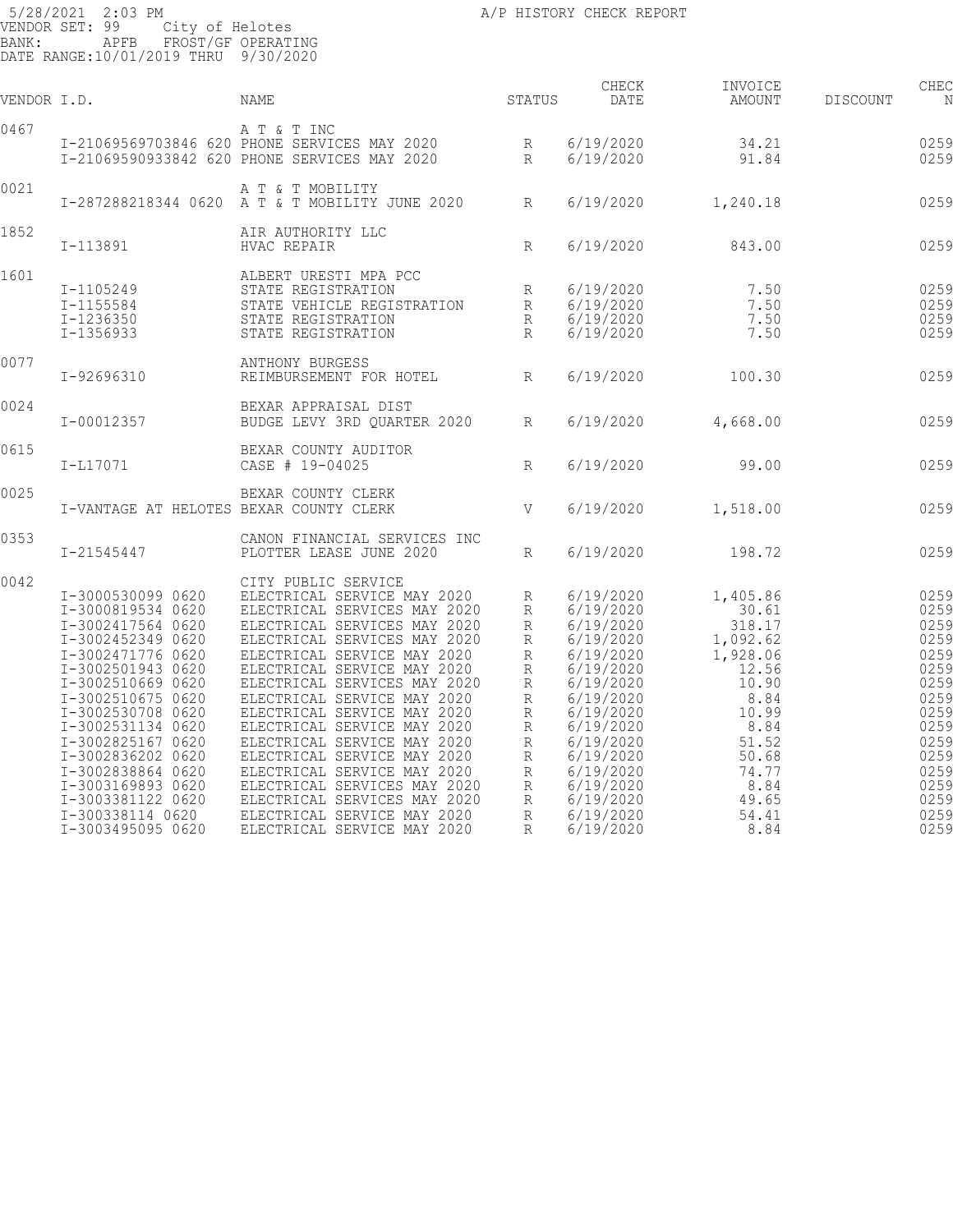| VENDOR I.D. |                                                                                                       | NAME                                                                                                                                          | STATUS                | CHECK<br>DATE                                                 | INVOICE<br>AMOUNT                          | DISCOUNT | CHEC<br>N                            |
|-------------|-------------------------------------------------------------------------------------------------------|-----------------------------------------------------------------------------------------------------------------------------------------------|-----------------------|---------------------------------------------------------------|--------------------------------------------|----------|--------------------------------------|
| 1051        | I-JUNE 2020<br>I-MAY 2020                                                                             | DAMARIS SERNA<br>PD JANITORIAL JUNE 2020<br>PD JANITORIAL MAY 2020                                                                            | R<br>$R_{\rm}$        | 6/19/2020<br>6/19/2020                                        | 360.00<br>360.00                           |          | 0259<br>0259                         |
| 0643        | $I - 25911$<br>$I - 25913$                                                                            | DAVIDSON & TROILO REAM & GARZA<br>PROSECUTOR'S FEE MAY 2020<br>LEGAL FEES MAY 2020                                                            | R<br>$R_{\rm}$        | 6/19/2020<br>6/19/2020                                        | 696.00<br>2,429.99                         |          | 0259<br>0259                         |
| 1395        | I-297303<br>I-297304<br>$I - 297693$                                                                  | DEZAVALA-SHAVANO VETERINARY CL<br>ANIMAL BOARDING / EUTHENASIA<br>ANIMAL BOARDING / EUTHANASIA<br>ANIMAL BOARDING / EUTHENASISA               | R<br>R<br>R           | 6/19/2020<br>6/19/2020<br>6/19/2020                           | 112.00<br>112.00<br>96.40                  |          | 0259<br>0259<br>0259                 |
| 1689        | $I - 2627$                                                                                            | EAGLE FORD GRAPHICS<br>SIGNAGE FOR COURT & PW                                                                                                 | R                     | 6/19/2020                                                     | 390.00                                     |          | 0259                                 |
| 0060        | I-1007684800 0620<br>I-1025023600 0620<br>I-1025024400 0620<br>I-1025025200 0620<br>I-1025560200 0620 | GREY FOREST UTILITIES INC<br>GAS SERVICES MAY 2020<br>GAS SERVICES MAY 2020<br>GAS SERVICES<br>GAS SERVICES MAY 2020<br>GAS SERVICES MAY 2020 | R<br>R<br>R<br>R<br>R | 6/19/2020<br>6/19/2020<br>6/19/2020<br>6/19/2020<br>6/19/2020 | 10.52<br>43.27<br>10.52<br>127.90<br>10.52 |          | 0259<br>0259<br>0259<br>0259<br>0259 |
| 1682        | $I - 32020$                                                                                           | HELOTES HUMANE SOCIETY<br>ANIMAL IMPOUND                                                                                                      | R                     | 6/19/2020                                                     | 120.00                                     |          | 0259                                 |
| 2117        | I-CEC2052                                                                                             | <b>JESSE A BRATTON</b><br>ELECTRICAL WORK TO UPS                                                                                              | R                     | 6/19/2020                                                     | 135.00                                     |          | 0259                                 |
| 0166        | I-120682120200531                                                                                     | LEXISNEXIS RISK DATA MNGMNT IN<br>LEXISNEXIS MAY 2020                                                                                         | R                     | 6/19/2020                                                     | 115.00                                     |          | 0259                                 |
| 0291        | $I - 34651$                                                                                           | LNV LLC<br>ENGINEERING SERVICE MAY 2020                                                                                                       | R                     | 6/19/2020                                                     | 4,613.34                                   |          | 0259                                 |
| 0093        | $I - 148843$<br>I-INSPECTIONS4808                                                                     | MANDER AUTO SERVICE INC<br>VEHICLE REPAIR<br>STATE INSPECTION                                                                                 | R<br>$R_{\parallel}$  | 6/19/2020<br>6/19/2020                                        | 64.50<br>7.00                              |          | 0259<br>0259                         |
| 1196        |                                                                                                       | MONTY JOE MCGUFFIN<br>I-MAY 2020 HEALTH IN MAY 2020 HEALTH INSPECTIONS                                                                        | $R_{\parallel}$       | 6/19/2020                                                     | 650.00                                     |          | 0259                                 |
| 1724        | I-00344615                                                                                            | MUNICIPAL CODE CORPORATION<br>ANNUAL ORDINANCE WEB HOSTING                                                                                    | R                     | 6/19/2020                                                     | 395.00                                     |          | 0259                                 |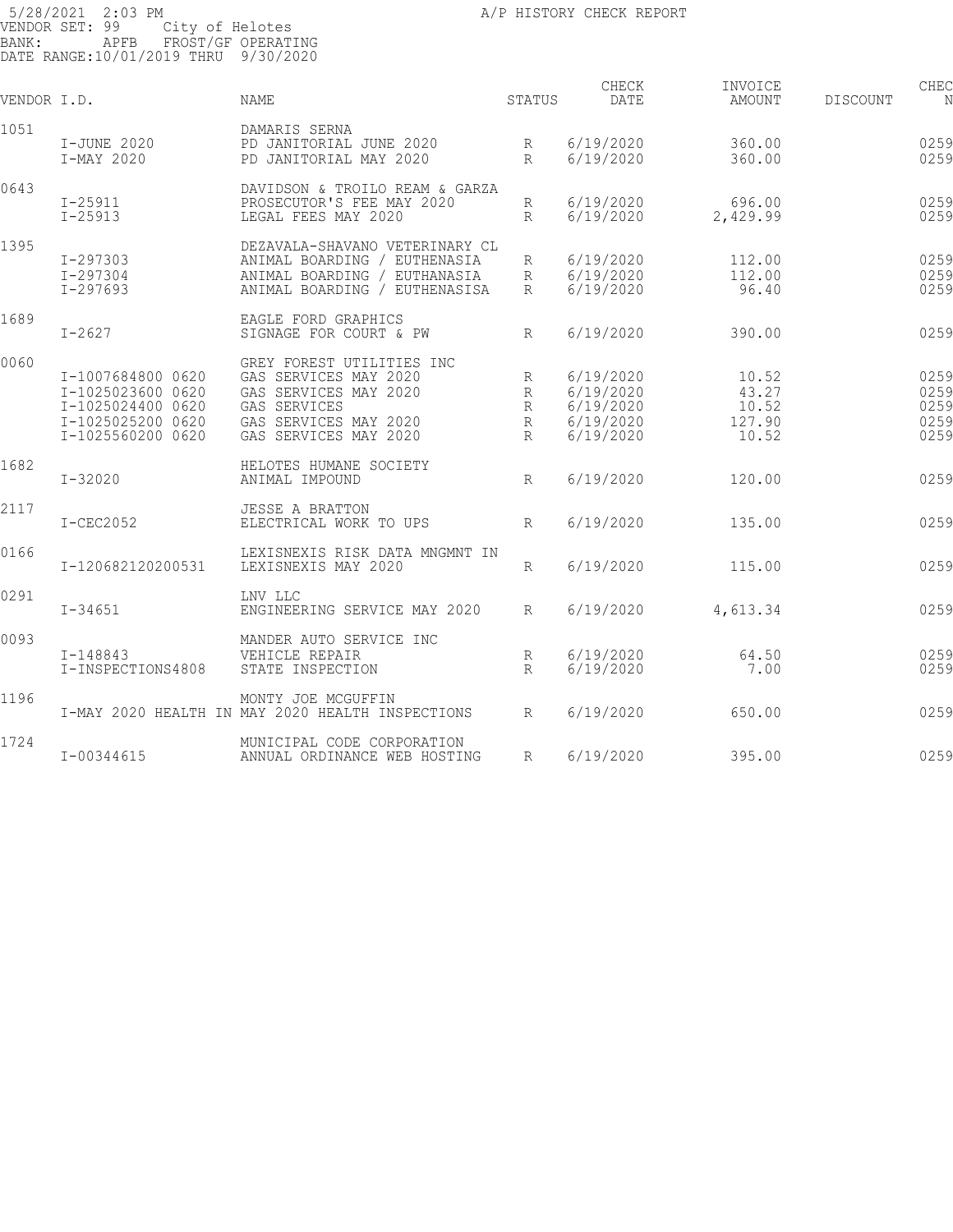| BANK:       | 5/28/2021 2:03 PM<br>VENDOR SET: 99<br>City of Helotes<br>APFB<br>DATE RANGE:10/01/2019 THRU 9/30/2020 | FROST/GF OPERATING                                                                                                                    |                  | A/P HISTORY CHECK REPORT                         |                                   |                 |                              |
|-------------|--------------------------------------------------------------------------------------------------------|---------------------------------------------------------------------------------------------------------------------------------------|------------------|--------------------------------------------------|-----------------------------------|-----------------|------------------------------|
| VENDOR I.D. |                                                                                                        | NAME                                                                                                                                  | STATUS           | CHECK<br>DATE                                    | INVOICE<br>AMOUNT                 | <b>DISCOUNT</b> | CHEC<br>N                    |
| 0267        | I-7722157                                                                                              | N F P A INTERNATIONAL<br>2020 MEMBERSHIP FOR EDDIE HAYN                                                                               | R                | 6/19/2020                                        | 1,575.00                          |                 | 0259                         |
| 0102        | I-1040449<br>I-1041862                                                                                 | NAFECO INC<br>EMS/FIRE PPE<br>FIRE DEPARTMENT PPE                                                                                     | R<br>$R_{\rm}$   | 6/19/2020<br>6/19/2020                           | 187.82<br>330.00                  |                 | 0259<br>0259                 |
| 0519        | I-PC REIMBURSE 0620                                                                                    | PETTY CASH<br>PETTY CASH REIMBURSEMENT 0620                                                                                           | R                | 6/19/2020                                        | 330.84                            |                 | 0259                         |
| 0172        | I-3311326785                                                                                           | PITNEY BOWES GLOBAL FINANCIAL<br>POSTAGE MACHINE MAY 2020                                                                             | R                | 6/19/2020                                        | 191.94                            |                 | 0259                         |
| 0809        | I-98568 0620                                                                                           | RX TECHNOLOGY<br>ANTENNA FOR PD CAMERA SYSTEM                                                                                         | V                | 6/19/2020                                        | 621.00                            |                 | 0259                         |
| 0809        | M-CHECK                                                                                                | RX TECHNOLOGY<br>RX TECHNOLOGY<br>VOIDED                                                                                              | V                | 6/19/2020                                        |                                   |                 | 0259                         |
| 0121        | I-11535172310001<br>I-1414020141403001<br>I-14473501447360001<br>I-14473801447390001                   | SAN ANTONIO WATER SYSTEMS<br>WATER SERVICES MAY 2020<br>WATER SERVICES MAY 2020<br>WATER SERVICES MAY 2020<br>WATER SERVICES MAY 2020 | R<br>R<br>R<br>R | 6/19/2020<br>6/19/2020<br>6/19/2020<br>6/19/2020 | 31.87<br>80.74<br>259.39<br>31.66 |                 | 0259<br>0259<br>0259<br>0259 |
| 1403        | I-0039838<br>I-0040842                                                                                 | SERVICE UNIFORM RENTAL<br>PW UNIFORM AND MOP SERVICE<br>PW UNIFORM & MOP SERVICE                                                      | R<br>R           | 6/19/2020<br>6/19/2020                           | 137.39<br>129.59                  |                 | 0259<br>0259                 |
| 1588        | I-8129919199                                                                                           | SHRED-IT USA LLC<br>SHREDDING SERVICE APR / MAY 20                                                                                    | R                | 6/19/2020                                        | 79.22                             |                 | 0259                         |
| 0139        | I-MILEAGE REIMBURSE                                                                                    | TABITHA DURR<br>MILEAGE REIMBURSEMENT                                                                                                 | R                | 6/19/2020                                        | 63.25                             |                 | 0259                         |
| 1769        | I-416135259                                                                                            | U S BANK EQUIPMENT FINANCE<br>EMS LIFEPACK / LUCAS LEASE                                                                              | R                | 6/19/2020                                        | 1,749.82                          |                 | 0259                         |
| 0777        | I-11410451444<br>I-11410463872                                                                         | UNITED SITE SERVICES<br>CITY PARK RESTROOMS MAY 2020<br>PARRIGIN PARK RESTROOM JUN 20                                                 | R<br>R           | 6/19/2020<br>6/19/2020                           | 190.16<br>190.88                  |                 | 0259<br>0259                 |
| 1944        | I-869399683 0620                                                                                       | US BANK NA<br>VEHICLE GAS MAY 2020                                                                                                    | R                | 6/19/2020                                        | 3,417.72                          |                 | 0259                         |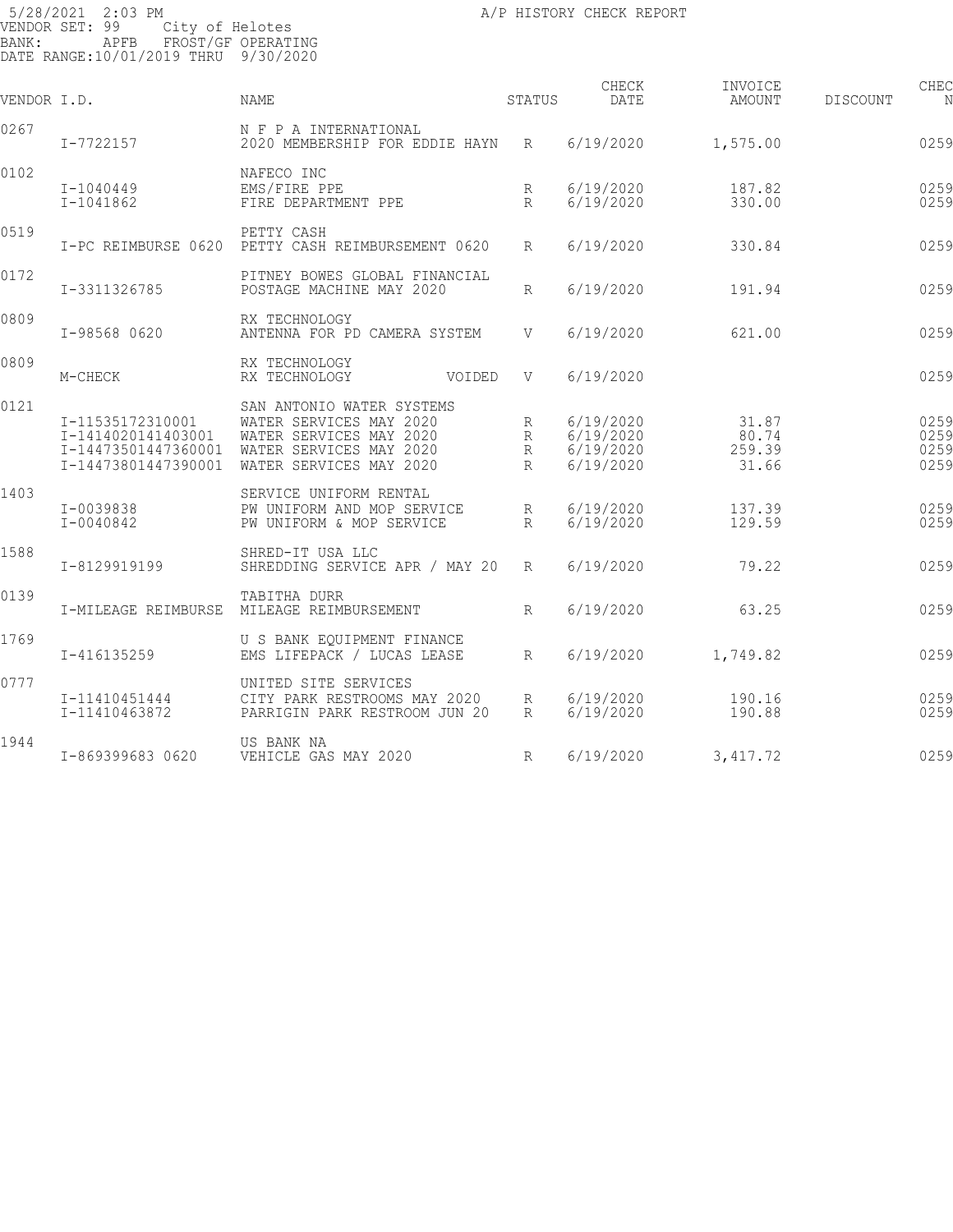| VENDOR I.D. |                                                                     | <b>NAME</b>                                                      | STATUS                           | CHECK<br>DATE                                                 | INVOICE<br>AMOUNT                               | <b>DISCOUNT</b> | CHEC<br>N                            |
|-------------|---------------------------------------------------------------------|------------------------------------------------------------------|----------------------------------|---------------------------------------------------------------|-------------------------------------------------|-----------------|--------------------------------------|
| 0921        | $I-SA95184$                                                         | VANGUARD CLEANING SYSTEM INC<br>JANITORIAL SERVICE JUNE 2020     | R                                | 6/19/2020                                                     | 475.00                                          |                 | 0259                                 |
| 1974        | I-06820202                                                          | ALAMO FIRE APPARATUS LLC<br>FIRE ENGINE 1 AC SERVICE             | R                                | 6/23/2020                                                     | 375.45                                          |                 | 0259                                 |
| 1236        | I-77761459<br>I-77772722                                            | HENRY SCHEIN INC<br>EMS MEDICAL SUPPLIES<br>EMS MEDICAL SUPPLIES | R<br>$R_{\rm}$                   | 6/23/2020<br>6/23/2020                                        | 1,307.00<br>498.27                              |                 | 0259<br>0259                         |
| 0093        | $I - 148554$<br>I-1485611<br>I-148767 2<br>I-148788<br>$I - 148855$ | MANDER AUTO SERVICE INC<br>PD VEHICLE SERVICE / REPAIR           | R<br>R<br>R<br>R<br>$\mathbb{R}$ | 6/23/2020<br>6/23/2020<br>6/23/2020<br>6/23/2020<br>6/23/2020 | 1,631.38<br>594.80<br>61.20<br>304.31<br>503.58 |                 | 0259<br>0259<br>0259<br>0259<br>0259 |
| 0102        | I-1041862 2                                                         | NAFECO INC<br>FIRE DEPARTMENT PPE                                | $R_{\parallel}$                  | 6/23/2020                                                     | 3.00                                            |                 | 0259                                 |
| 0145        | I-0039133061420                                                     | TIME WARNER CABLE SAN ANTONIO<br>CABLE AND INTERNET JUNE 2020    | R                                | 6/23/2020                                                     | 585.74                                          |                 | 0259                                 |
| 1966        | I-17388740                                                          | W S DARLEY & CO                                                  | R                                | 6/23/2020                                                     | 202.65                                          |                 | 0259                                 |
| 1883        | I-2148327                                                           | XEROX CORPORATION<br>CITY COPIER LEASE                           | R                                | 6/23/2020                                                     | 1,987.00                                        |                 | 0259                                 |
| 0809        | $I - 98793$                                                         | RX TECHNOLOGY<br>REPAIR / REPLACE UPS                            | R                                | 6/23/2020                                                     | 10,534.00                                       |                 | 0259                                 |
| 1918        | I-344000005041                                                      | FLEETMATICS USA HOLDINGS INC<br>VEHICLE TRACKING $5/15 - 6/15$   | R                                | 6/23/2020                                                     | 1,356.00                                        |                 | 0259                                 |
| 1938        | I-COURT JUNE 2020                                                   | A BRISENO II ATTORNEY PLLC<br>COURT DOCKET JUNE 2020             | R                                | 7/06/2020                                                     | 400.00                                          |                 | 0259                                 |
| 1721        | I-1717998064001 720                                                 | A T & T<br><b>JULY 2020</b>                                      | R                                | 7/06/2020                                                     | 1,420.58                                        |                 | 0259                                 |
| 1175        | I-MAY 2020                                                          | BUSINESS & PROFESSIONAL SERVIC<br>EMS BILLING MAY 2020           | R                                | 7/06/2020                                                     | 1,058.31                                        |                 | 0259                                 |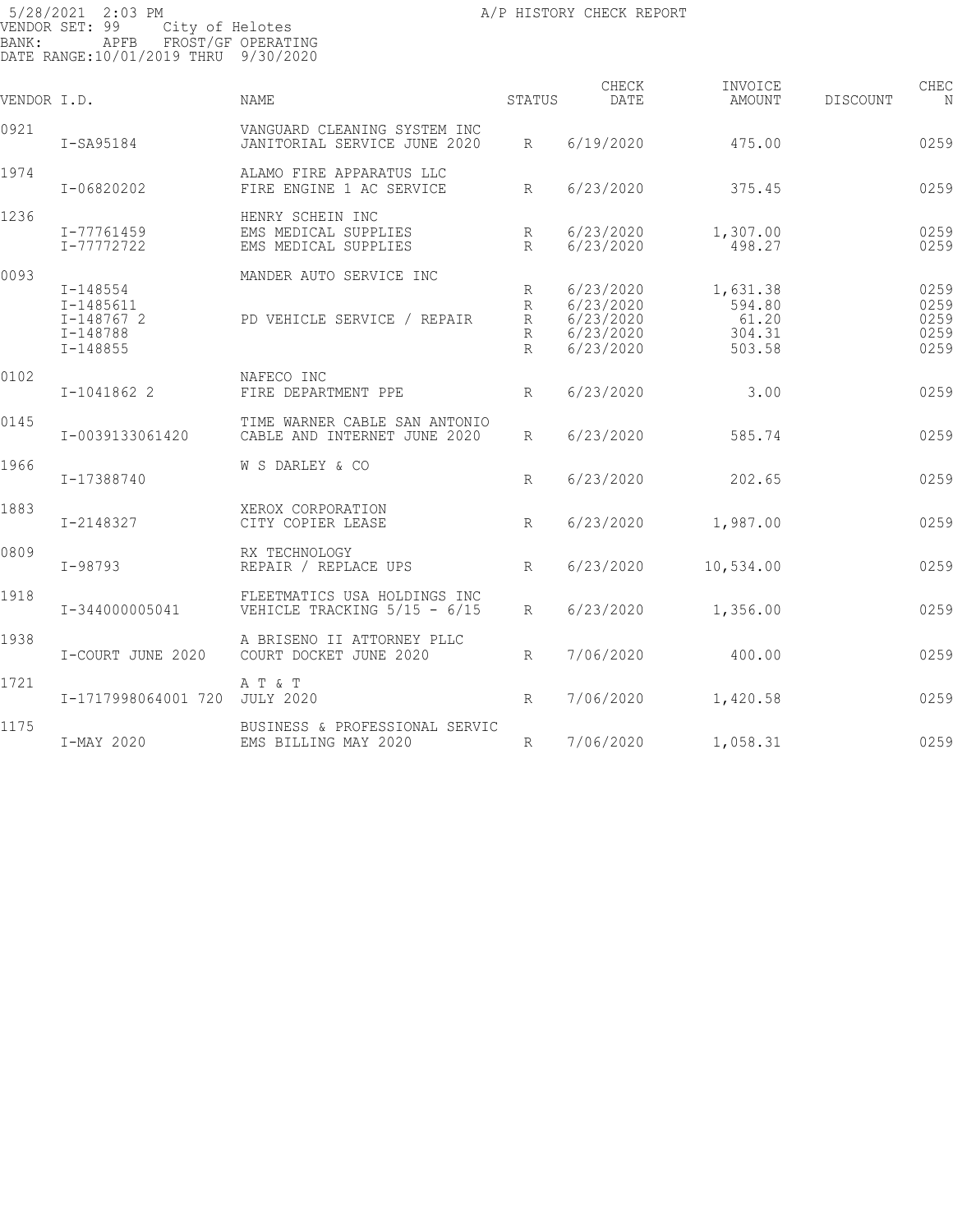| VENDOR I.D. |                                       | NAME                                                                         | STATUS               | CHECK<br>DATE          | INVOICE<br>AMOUNT | DISCOUNT | CHEC<br>N    |
|-------------|---------------------------------------|------------------------------------------------------------------------------|----------------------|------------------------|-------------------|----------|--------------|
| 2126        | I-REIMBURSEMENT                       | CONCHETTA V. RAMIREZ<br>MARKETPLACE REIMBURSEMENT                            | R                    | 7/06/2020              | 42.60             |          | 0259         |
| 0051        | $I - 0722$                            | ELF HARDWARE INC<br>AIR FILTERS FOR PW EQUIPMENT                             | $R_{\parallel}$      | 7/06/2020              | 41.96             |          | 0259         |
| 1928        | I-75960                               | FRAZER<br>EMS VEHICLE MAINTENANCE                                            | $R_{\parallel}$      | 7/06/2020              | 196.73            |          | 0259         |
| 1933        | I-COURT JUNE 2020<br>I-JUDGE SERVICES | FREDERICK P GARCIA JR<br>COURT DOCKET JUNE 2020<br>COURT DOCKET JUNE 2020    | R<br>R               | 7/06/2020<br>7/06/2020 | 400.00<br>400.00  |          | 0259<br>0259 |
| 1471        | I-177108                              | GOODYEAR COMMERCIAL TIRE & SER<br>TIRED FOR POLICE DEPARTMENT                | $R_{\parallel}$      | 7/06/2020              | 994.77            |          | 0259         |
| 2127        | I-REIMBURSEMENT                       | JENNIFER L. KELLY<br>MARKETPLACE REIMBURSEMENT                               | R                    | 7/06/2020              | 42.60             |          | 0259         |
| 1942        | I-COURT JUNE 2020                     | LAW OFF OF MICHAEL R LATIMER<br>COURT DOCKET JUNE 2020                       | V                    | 7/06/2020              | 800.00            |          | 0259         |
| 1942        | M-CHECK                               | LAW OFF OF MICHAEL R LATIMER<br>LAW OFF OF MICHAEL R LATVOIDED               | V                    | 7/06/2020              |                   |          | 0259         |
| 1480        | I-FEB 2020                            | LINEBARGER GOGGAN BLAIR & SAMP<br>FEB 2020 WARRANT COLLECTIONS               | R                    | 7/06/2020              | 2,077.80          |          | 0259         |
| 0093        | $I - 149248$<br>$I - 149354$          | MANDER AUTO SERVICE INC<br>REPAIR TO FD VEHICLE<br>REPAIR TO PW CUMP TRAILER | R<br>$R_{\parallel}$ | 7/06/2020<br>7/06/2020 | 830.41<br>873.81  |          | 0259<br>0259 |
| 2130        | I-REIMBURSEMENT                       | MARILYN RODGERS<br>MARKETPLACE REIMBURSEMENT                                 | $R_{\parallel}$      | 7/06/2020              | 42.60             |          | 0259         |
| 0427        | I-COURT JUNE 2020                     | MARIO A TREVINO<br>COURT DOCKET JUNE 2020                                    | R                    | 7/06/2020              | 400.00            |          | 0259         |
| 2128        | I-REMIBURSEMENT                       | NULUV GOAT MILK PRODUCTS<br>MAREKTPLACE REIMBURSEMENT                        | $R_{\parallel}$      | 7/06/2020              | 42.60             |          | 0259         |
| 2131        | I-REIMBURSEMENT                       | PATRICIA A. LETCHER<br>MARKETPLACE REIMBURSEMENT                             | $R_{\parallel}$      | 7/06/2020              | 42.60             |          | 0259         |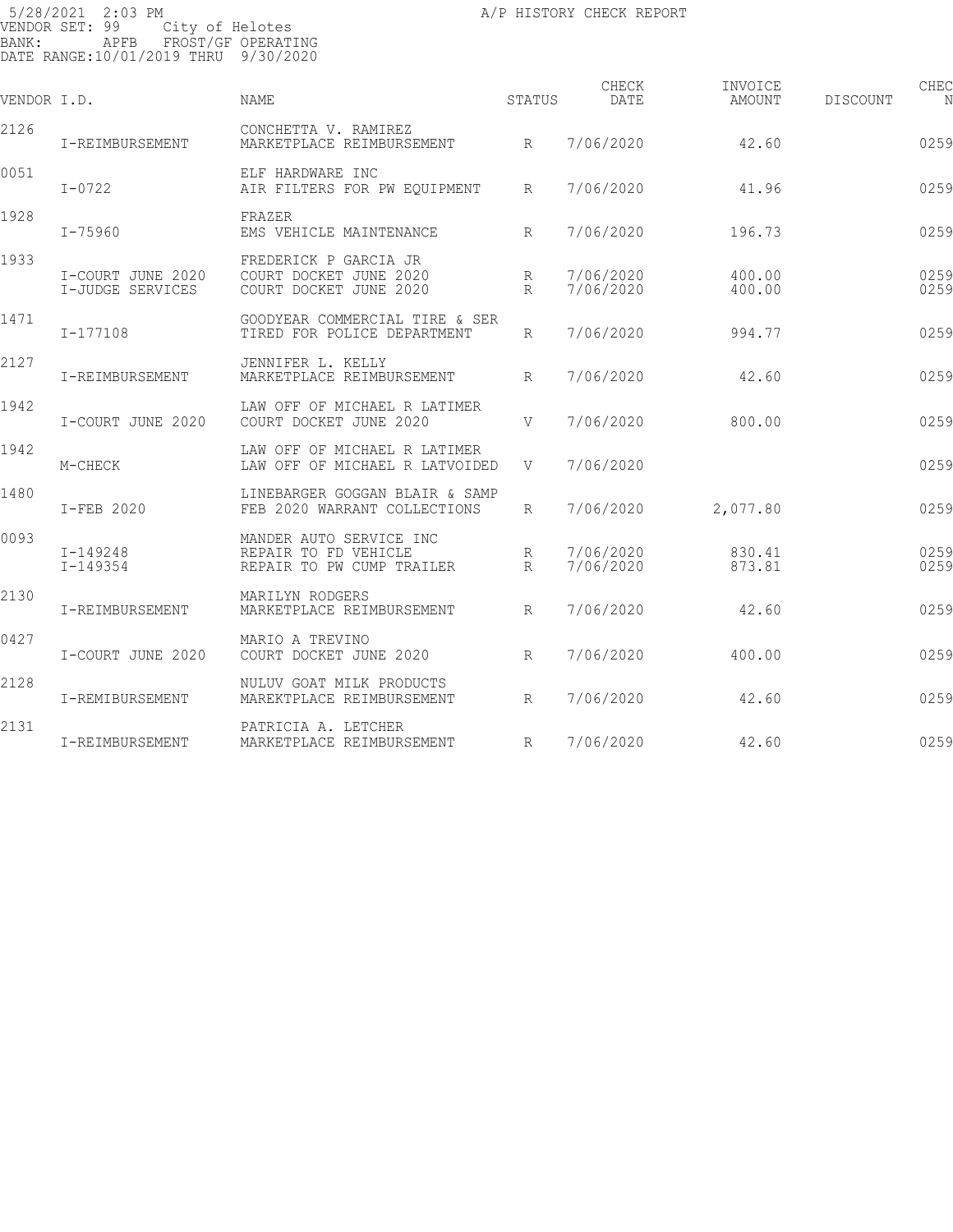| VENDOR I.D. |                            | <b>NAME</b>                                                                        | STATUS                             | CHECK<br>DATE          | INVOICE<br>AMOUNT    | DISCOUNT | CHEC         |
|-------------|----------------------------|------------------------------------------------------------------------------------|------------------------------------|------------------------|----------------------|----------|--------------|
| 2129        | I-REIMBURSEMENT            | PATRICIA J. PETERSEN<br>MARKETPLACE REIMBURSEMENT                                  | R                                  | 7/06/2020              | 42.60                |          | 0259         |
| 1651        | I-10F0119942563            | READY REFRESH BY NESTLE<br>DRINKING WATER CITY HALL                                | R                                  | 7/06/2020              | 127.85               |          | 0259         |
| 0809        | I-98919<br>$I - 98921$     | RX TECHNOLOGY<br>REPLACE PRI CARD / STORM DAMAG<br>REPLACE FD UPS / STORM DAMAGE   | R<br>R                             | 7/06/2020<br>7/06/2020 | 1,195.00<br>3,060.86 |          | 0259<br>0259 |
| 1049        | $I - 13675$                | SAFELANE TRAFFIC SUPPLY LLC<br>PW OPERATING SUPPLILES                              | R                                  | 7/06/2020              | 399.00               |          | 0259         |
| 1403        | I-0041862<br>$I - 0042891$ | SERVICE UNIFORM RENTAL<br>PW UNIFORMS AND JANITORIAL<br>PW UNIFORMS AND JANITORIAL | $R_{\parallel}$<br>$R_{\parallel}$ | 7/06/2020<br>7/06/2020 | 129.59<br>129.59     |          | 0259<br>0259 |
| 1662        | I-88783                    | SOUTH TEXAS PRESS INC<br>BUSINESS CARDS                                            | R                                  | 7/06/2020              | 329.80               |          | 0259         |
| 2009        | I-2021 CONTRACT            | VAN DELDEN SERVICE COMPANY INC<br>2021 MAINTENANCE CONTRACT                        | V                                  | 7/06/2020              | 375.00               |          | 0259         |
| 1949        | I-IN1789945                | TOTAL ADMINISTRATIVE SERVICE C<br>COBRA AUG & SEP 2020                             | $R_{\parallel}$                    | 7/06/2020              | 214.50               |          | 0259         |
| 0688        |                            | A T & T INC<br>I-2106952484507 720 PHONE SERVICES JULY 2020                        | R                                  | 7/16/2020              | 781.07               |          | 0259         |
| 2113        | I-18409                    | B&E MEDICAL SUPPLY AND EQUIPME<br>COVID-19 PPE                                     | R                                  | 7/16/2020              | 45.80                |          | 0259         |
| 0029        | I-MAY 2020                 | BRUCE C BEALOR<br>MAY 2020 BLDG INSPECTION                                         | R                                  | 7/16/2020              | 8,710.00             |          | 0260         |
| 0042        | I-3001085347 0720          | CITY PUBLIC SERVICE<br>ELECTRICAL SERVICES JULY 2020                               | $R_{\parallel}$                    | 7/16/2020              | 613.72               |          | 0260         |
| 2055        | I-0140272                  | CULLIGAN WATER CONDITIONING<br>WATER SOFTNER FD JULY 2020                          | R                                  | 7/16/2020              | 50.50                |          | 0260         |
| 1337        | I-REIMBURSEMENT            | <b>DUSTIN BLASCHKE</b><br>REIMBURSEMENT FOR PARKING                                | V                                  | 7/16/2020              | 7.00                 |          | 0260         |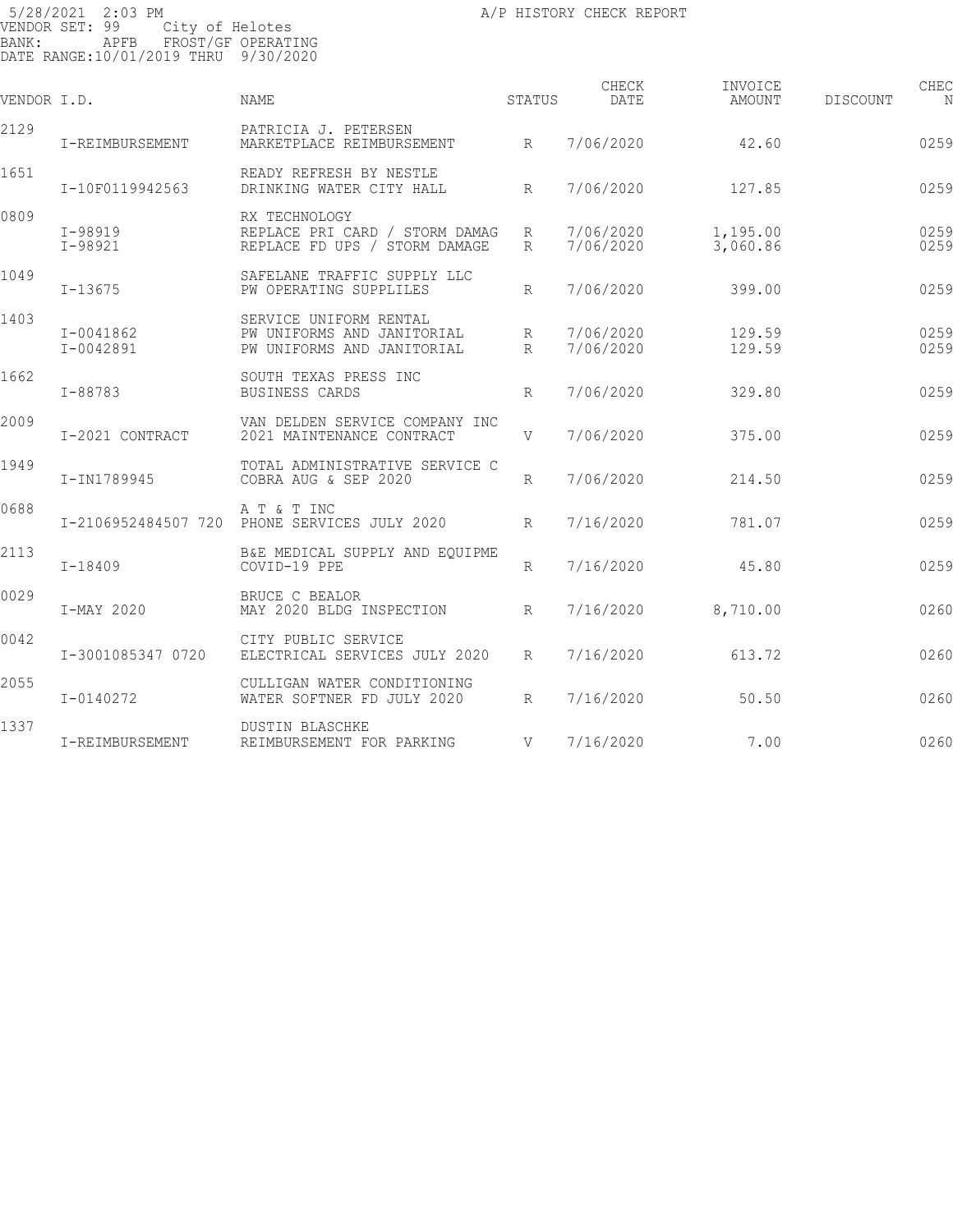| VENDOR I.D. |                                                                                        | NAME                                                                                                            | STATUS                | CHECK<br>DATE                                                 | INVOICE<br>AMOUNT                           | <b>DISCOUNT</b> | CHEC<br>N                            |
|-------------|----------------------------------------------------------------------------------------|-----------------------------------------------------------------------------------------------------------------|-----------------------|---------------------------------------------------------------|---------------------------------------------|-----------------|--------------------------------------|
| 2138        | I-R108746891165                                                                        | DYLAN SWIENTEK<br>REFUND WARRANT 823312-3                                                                       | V                     | 7/16/2020                                                     | 75.60                                       |                 | 0260                                 |
| 1865        | $I - 49818$                                                                            | ESD AND ASSOCIATES<br>JULY 2020 WEBSITE MAINTENANCE                                                             | R                     | 7/16/2020                                                     | 1,216.00                                    |                 | 0260                                 |
| 1471        | I-177285                                                                               | GOODYEAR COMMERCIAL TIRE & SER<br>PD REPLACEMENT TIRES                                                          | R                     | 7/16/2020                                                     | 736.92                                      |                 | 0260                                 |
| 1040        | I-1889571                                                                              | GULF COAST PAPER CO INC                                                                                         | R                     | 7/16/2020                                                     | 247.50                                      |                 | 0260                                 |
| 1236        | I-75931458                                                                             | HENRY SCHEIN INC<br>EMS MEDICAL SUPPLIES                                                                        | $R_{\rm}$             | 7/16/2020                                                     | 168.00                                      |                 | 0260                                 |
| 2137        | $I - 1653$                                                                             | INFINITY TENTS INC<br>REPLACEMENT TENT TOP PW                                                                   | $R_{\rm}$             | 7/16/2020                                                     | 878.78                                      |                 | 0260                                 |
| 1942        | I-COURT JUNE 2020<br>I-JUNE 2020                                                       | LAW OFF OF MICHAEL R LATIMER<br>COURT DOCKET JUNE 2020<br>COURT SERVICES JUNE 2020                              | V<br>V                | 7/16/2020<br>7/16/2020                                        | Reissue<br>800.00                           |                 | 0260<br>0260                         |
| 1942        | M-CHECK                                                                                | LAW OFF OF MICHAEL R LATIMER<br>LAW OFF OF MICHAEL R LATVOIDED                                                  | V                     | 7/16/2020                                                     |                                             |                 | 0260                                 |
| 0291        | $I - 34804$                                                                            | LNV LLC<br>ENGINEERING SERVICES JUNE 20                                                                         | R                     | 7/16/2020                                                     | 4,051.57                                    |                 | 0260                                 |
| 2111        | I-BBYTX7598                                                                            | MARIAN MENDOZA<br>REIMBURSEMENT FOR MICROPHONE                                                                  | R                     | 7/16/2020                                                     | 47.99                                       |                 | 0260                                 |
| 1196        | I-JUNE 20 2020                                                                         | MONTY JOE MCGUFFIN<br>JUNE 2020 HEALTH INSPECTIONS                                                              | R                     | 7/16/2020                                                     | 650.00                                      |                 | 0260                                 |
| 1724        | I-00345435                                                                             | MUNICIPAL CODE CORPORATION<br>COPIES OF SUPPLIMENT NO. 6                                                        | R                     | 7/16/2020                                                     | 288.00                                      |                 | 0260                                 |
| 1181        | I-1323261                                                                              | OAK HILLS FLORIST<br>FLOWERS FOR DIANA LOPEZ                                                                    | R                     | 7/16/2020                                                     | 125.00                                      |                 | 0260                                 |
| 0793        | I-104154024001<br>I-104154198001<br>I-104154199001<br>I-513275135001<br>I-513275279001 | OFFICE DEPOT INC<br>OFFICE SUPPLIES<br>OFFICE SUPPLIES<br>OFFICE SUPPLIES<br>OFFICE SUPPLIES<br>OFFICE SUPPLIES | R<br>R<br>R<br>R<br>R | 7/16/2020<br>7/16/2020<br>7/16/2020<br>7/16/2020<br>7/16/2020 | 231.26<br>25.99<br>16.09<br>618.03<br>30.11 |                 | 0260<br>0260<br>0260<br>0260<br>0260 |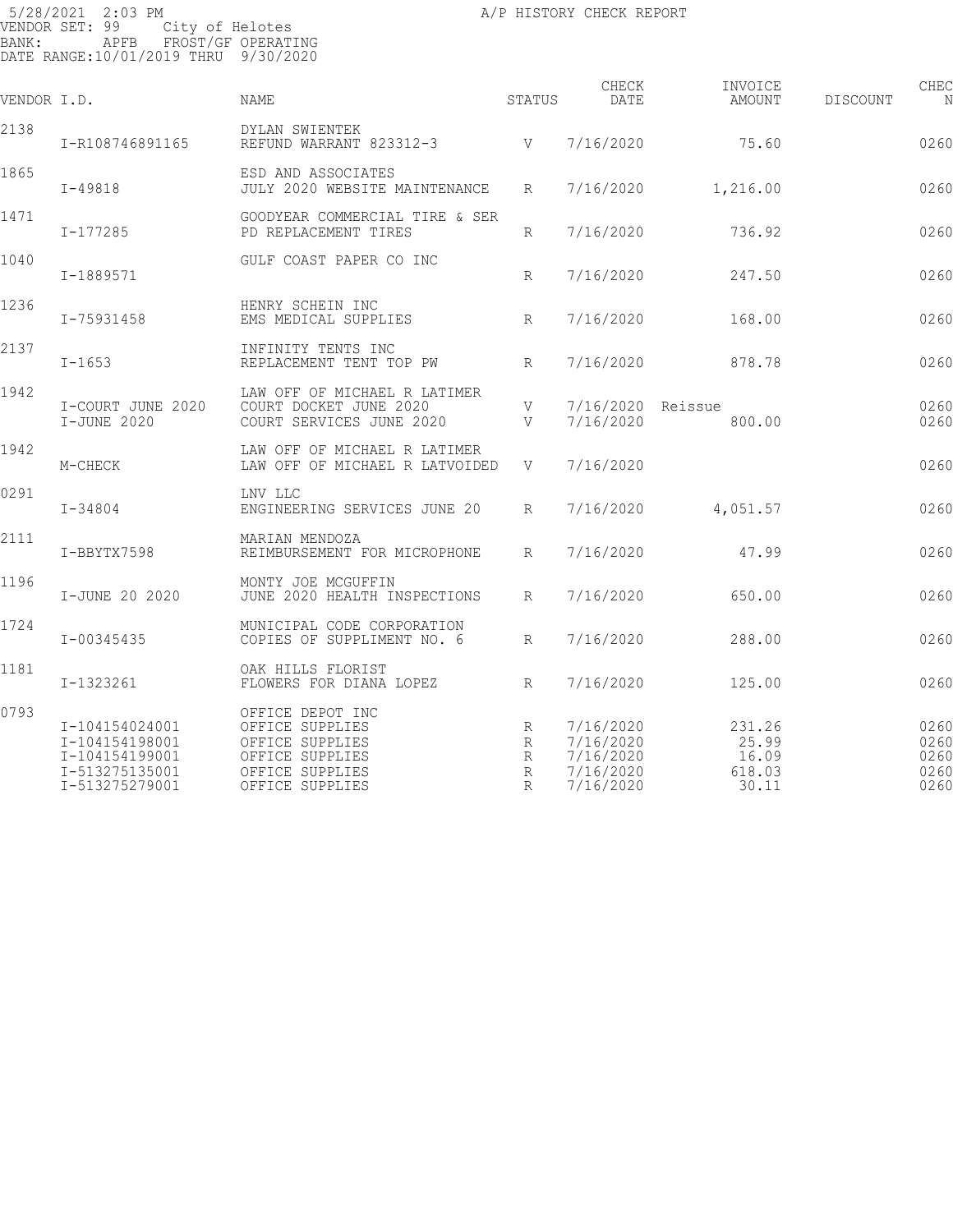| VENDOR I.D. |                                        | NAME                                                                                      | STATUS              | CHECK<br>DATE                       | INVOICE<br>AMOUNT         | DISCOUNT | CHEC<br>N            |
|-------------|----------------------------------------|-------------------------------------------------------------------------------------------|---------------------|-------------------------------------|---------------------------|----------|----------------------|
| 2069        | I-0101354906                           | PRAETORIAN GROUP INC<br>HB 3834 TRAINING                                                  | R                   | 7/16/2020                           | 907.80                    |          | 0260                 |
| 0112        | I-972L2L95                             | PRAXAIR DIST INC<br>MEDICAL OXYGEN FOR EMS                                                | R                   | 7/16/2020                           | 95.18                     |          | 0260                 |
| 2051        | I-104833                               | R S EOUIPMENT CO<br>COVID-19 SUPPLIES FIRE DEPT                                           | R                   | 7/16/2020                           | 335.65                    |          | 0260                 |
| 0809        | $I - 98911$<br>I-98954                 | RX TECHNOLOGY<br>SHIPPING FOR LAPTOP REPAIR<br>MANAGED SERVICES JULY 2020                 | R<br>$R_{\rm}$      | 7/16/2020<br>7/16/2020              | 27.99<br>3,850.00         |          | 0260<br>0260         |
| 0191        | I-34026732                             | SAN ANTONIO EXPRESS NEWS<br>PUBLIC NOTICE AD                                              | $R_{\parallel}$     | 7/16/2020                           | 542.66                    |          | 0260                 |
| 1662        | I-88797                                | SOUTH TEXAS PRESS INC<br>EMPLOYEE BUSINESS CARDS                                          | $R_{\parallel}$     | 7/16/2020                           | 65.76                     |          | 0260                 |
| 1695        | I-4009418249                           | STERICYCLE INC<br>MEDICAL WASTE REMOVAL SERVICE                                           | R                   | 7/16/2020                           | 205.90                    |          | 0260                 |
| 2124        | $I-2124$<br>$I - 895714$<br>$I-985318$ | TOM LOFTUS INC<br>VENTRACK MOWER REPAIR<br>VENTRACK MOWER REPAIR<br>VENTRACK MOWER REPAIR | R<br>R<br>$R_{\rm}$ | 7/16/2020<br>7/16/2020<br>7/16/2020 | 349.39<br>96.52<br>109.50 |          | 0260<br>0260<br>0260 |
| 1769        | I-418586186                            | U S BANK EQUIPMENT FINANCE<br>LIFEPACK AND LUCAS JULY 20                                  | R                   | 7/16/2020                           | 1,749.82                  |          | 0260                 |
| 1177        | I-FY 19-20-107                         | UNIVERSITY OF TEXAS HEALTH SCI<br>QUARTERLY MEDICAL DIRECTION                             | R                   | 7/16/2020                           | 4,347.00                  |          | 0260                 |
| 0742        | I-421271                               | YOU NAME IT SPECIALTIES INC<br>PROMOTION T-SHIRTS                                         | R                   | 7/16/2020                           | 997.51                    |          | 0260                 |
| 1942        | I-COURT DOCKET 620                     | LAW OFF OF MICHAEL R LATIMER<br>COURT DOCKET JUNE 2020                                    | R                   | 7/16/2020                           | 800.00                    |          | 0260                 |
| 1704        | $I - 26113$                            | KENTECH INC<br>QUARTERLY MAINTENANCE                                                      | $R_{\parallel}$     | 7/16/2020                           | 962.50                    |          | 0260                 |
| 0777        | I-11410584566                          | UNITED SITE SERVICES<br>CITY PARK JULY 2020                                               | R                   | 7/16/2020                           | 190.16                    |          | 0260                 |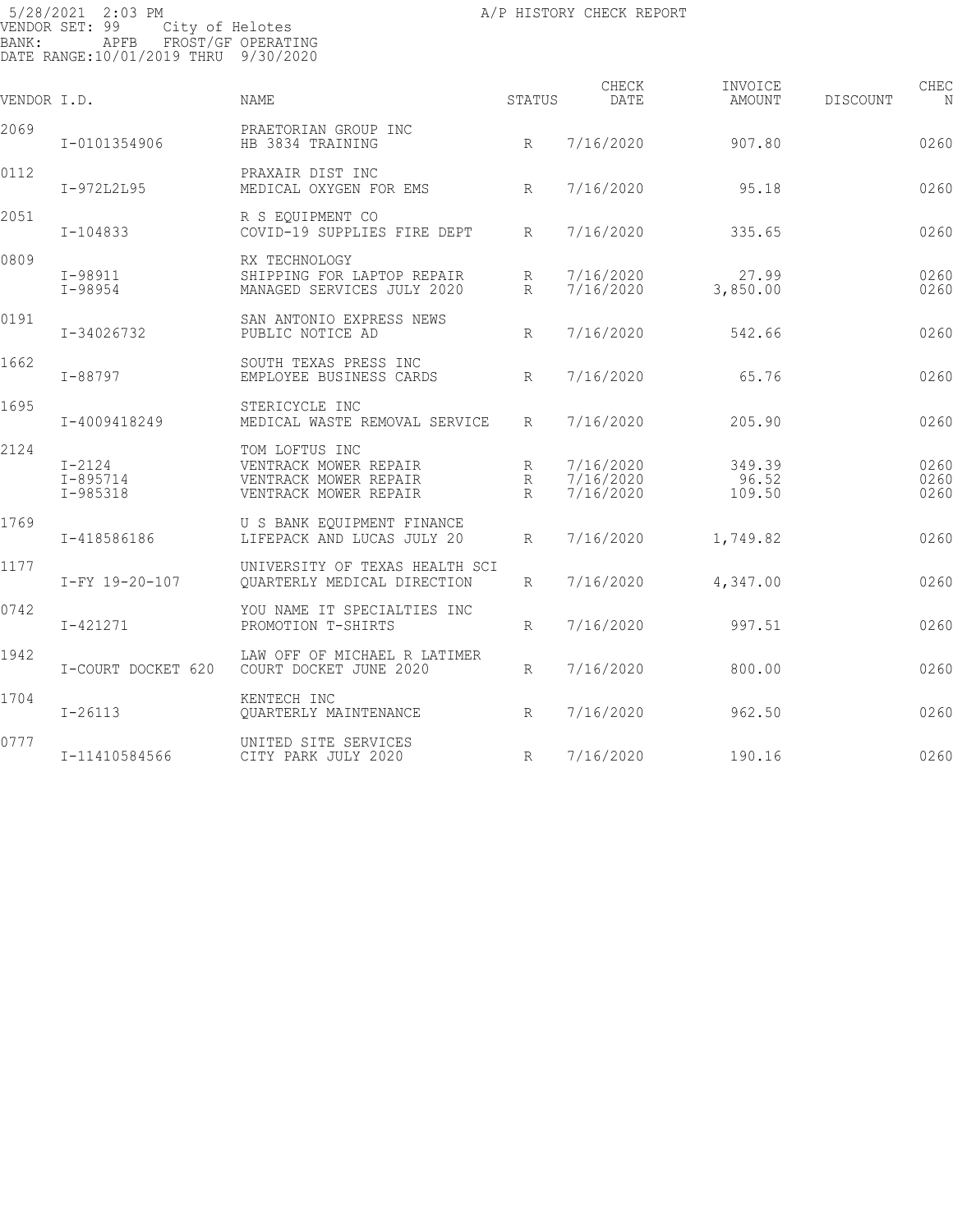| VENDOR I.D. |                                                                                                  | NAME                                                                                                                                                                              | STATUS                                | CHECK<br>DATE                                                              | INVOICE<br>AMOUNT                                    | DISCOUNT | CHEC                                         |
|-------------|--------------------------------------------------------------------------------------------------|-----------------------------------------------------------------------------------------------------------------------------------------------------------------------------------|---------------------------------------|----------------------------------------------------------------------------|------------------------------------------------------|----------|----------------------------------------------|
| 0467        |                                                                                                  | A T & T INC<br>I-21069590933842 720 PHONE SERVICES JUNE 2020 R                                                                                                                    |                                       | 7/23/2020                                                                  | 184.75                                               |          | 0260                                         |
| 0021        |                                                                                                  | A T & T MOBILITY<br>I-287288218344 0720 CITY CELL, TABLETS, HOTSPOTS                                                                                                              | R                                     | 7/23/2020                                                                  | 2,274.07                                             |          | 0260                                         |
| 1653        | I-6280757489                                                                                     | AUTOZONE INC<br>MOVER PARTS FOR PW                                                                                                                                                | R                                     | 7/23/2020                                                                  | 18.48                                                |          | 0260                                         |
| 1783        | I-CPR CLASS                                                                                      | CHANDA RUSSELL<br>CPR CLASS REIMBURSEMENT                                                                                                                                         | R                                     | 7/23/2020                                                                  | 14.95                                                |          | 0260                                         |
| 0042        | I-3002417560 720<br>I-3002836202 720<br>I-3002838864 720<br>I-3003381144 720                     | CITY PUBLIC SERVICE<br>ELECTRICAL SERVICES JUNE 2020<br>ELECTRICAL SERVICES JUNE 2020<br>ELECTRICAL SERVICES JUNE 2020<br>ELECTRICAL SERVICES JUNE 2020                           | R<br>R<br>R<br>R                      | 7/23/2020<br>7/23/2020<br>7/23/2020<br>7/23/2020                           | 319.51<br>50.87<br>74.95<br>58.95                    |          | 0260<br>0260<br>0260<br>0260                 |
| 0643        | $I - 26256$                                                                                      | DAVIDSON & TROILO REAM & GARZA<br>PROSECUTOR FEES JUNE 2020                                                                                                                       | R                                     | 7/23/2020                                                                  | 3,651.60                                             |          | 0260                                         |
| 2121        | $I - 29274$                                                                                      | DOBIE SUPPLY LLC<br>PW SIGNS AND BARRICADES                                                                                                                                       | R                                     | 7/23/2020                                                                  | 9,644.25                                             |          | 0260                                         |
| 0060        | I-1007684800 720<br>I-1025023600 720<br>I-1025024400 720<br>I-1025025200 720<br>I-1025560200 720 | GREY FOREST UTILITIES INC<br>GAS SERVICES JUNE 2020<br>GAS SERVICES JUNE 2020<br>GAS SERVICE JUNE 2020<br>GAS SERVICE JUNE 2020<br>GAS SERVICES JUNE 2020                         | R<br>R<br>R<br>R<br>$R_{\parallel}$   | 7/23/2020<br>7/23/2020<br>7/23/2020<br>7/23/2020<br>7/23/2020              | 10.52<br>10.52<br>10.52<br>118.63<br>10.52           |          | 0260<br>0260<br>0260<br>0260<br>0260         |
| 2081        | I-CPR CLASS                                                                                      | <b>JAIME OSTRANDER</b><br>CPR CLASS REIMBURSEMENT                                                                                                                                 | R                                     | 7/23/2020                                                                  | 14.95                                                |          | 0260                                         |
| 1480        | I-07022020                                                                                       | LINEBARGER GOGGAN BLAIR & SAMP<br>WARRANT COLLECTION FEE JUNE 20                                                                                                                  | $R_{\parallel}$                       | 7/23/2020                                                                  | 1,574.00                                             |          | 0260                                         |
| 0291        | $I-34979$                                                                                        | LNV LLC<br>ENGINEERING SERVICES JUNE 2020                                                                                                                                         | R                                     | 7/23/2020                                                                  | 3,873.12                                             |          | 0260                                         |
| 0093        | I-149132<br>$I - 149207$<br>$I - 149208$<br>$I - 149227$<br>I-149388<br>$I - 149548$             | MANDER AUTO SERVICE INC<br>VIN 6465 VEHICLE REPAIR<br>VEHICLE REPAIR VIN 9973<br>VEHICLE REPAIR VIN 5608<br>VEHICLE REPAIR VIN 6506<br>VEHICLE REPAIR VIN 9973<br>VEHICLE REPAIRS | R<br>R<br>R<br>R<br>$\mathbb{R}$<br>R | 7/23/2020<br>7/23/2020<br>7/23/2020<br>7/23/2020<br>7/23/2020<br>7/23/2020 | 64.50<br>64.50<br>645.26<br>99.45<br>86.70<br>890.76 |          | 0260<br>0260<br>0260<br>0260<br>0260<br>0260 |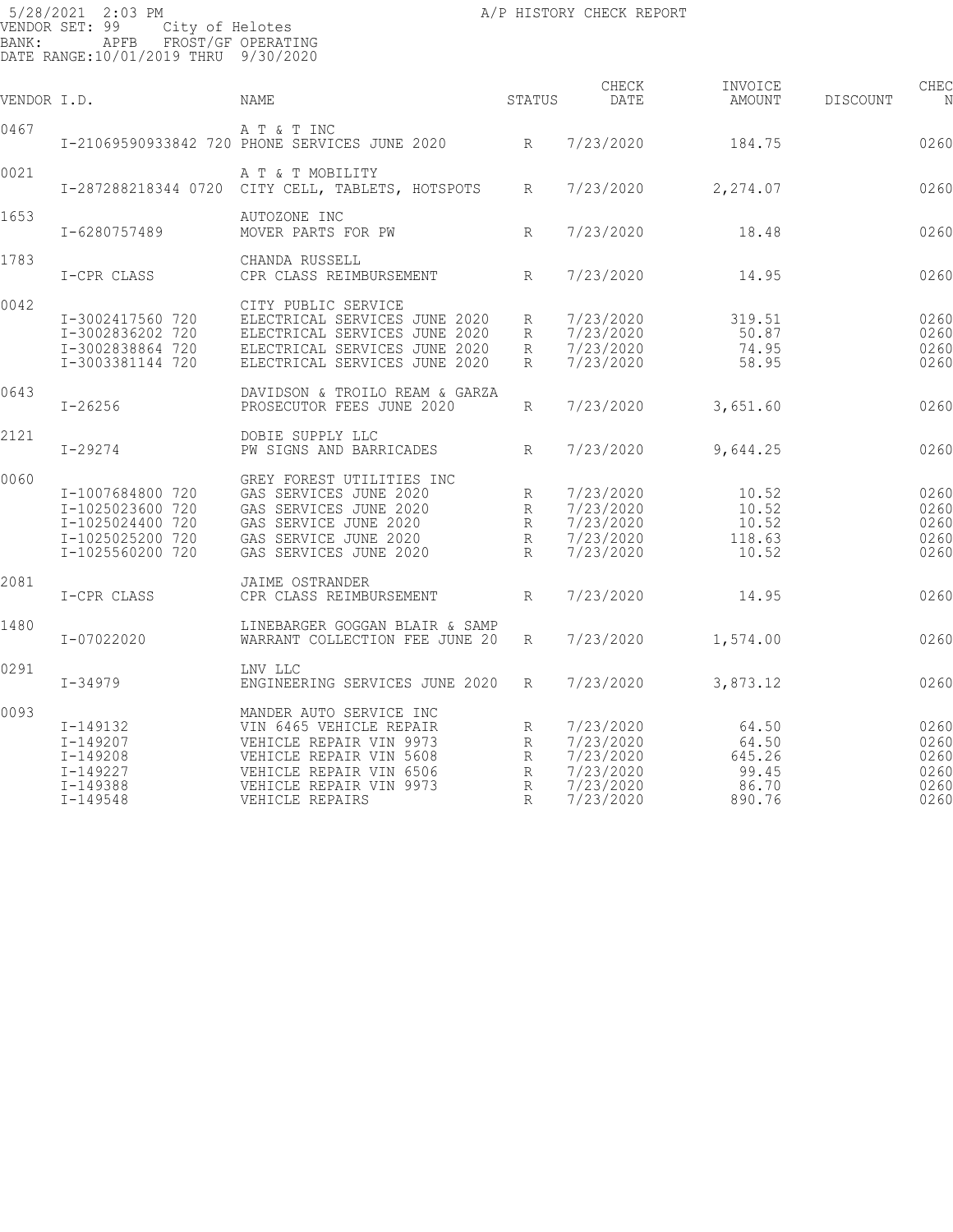| VENDOR I.D. |                                                          | <b>NAME</b>                                                                                                                               | STATUS                    | CHECK<br><b>DATE</b>                             | INVOICE<br>AMOUNT                 | DISCOUNT | CHEC<br>N                    |
|-------------|----------------------------------------------------------|-------------------------------------------------------------------------------------------------------------------------------------------|---------------------------|--------------------------------------------------|-----------------------------------|----------|------------------------------|
| 0107        | I-220-121015                                             | OMNIBASE SERVICES INC<br>OMNF APRIL - JUNE 2020                                                                                           | R                         | 7/23/2020                                        | 342.00                            |          | 0260                         |
| 1151        | $I - 68395$                                              | POWERPHONE INC<br>DISPATCH TRAINING                                                                                                       | $R_{\parallel}$           | 7/23/2020                                        | 258.00                            |          | 0260                         |
| 1651        | I-10G0119942563                                          | READY REFRESH BY NESTLE<br>WATER FOR CITY HALL JUNE 2020                                                                                  | R                         | 7/23/2020                                        | 157.85                            |          | 0260                         |
| 0809        | I-98432                                                  | RX TECHNOLOGY                                                                                                                             | R                         | 7/23/2020                                        | 59,643.00                         |          | 0260                         |
| 0121        | I-22973 720<br>I-22974 720<br>I-22975 720<br>I-22976 720 | SAN ANTONIO WATER SYSTEMS<br>WATER SERVICES JULY 2020<br>WATER SERVICES JULY 2020<br>WATER SERVICES JULY 2020<br>WATER SERVICES JULY 2020 | R<br>R<br>R<br>R          | 7/23/2020<br>7/23/2020<br>7/23/2020<br>7/23/2020 | 245.46<br>31.66<br>88.44<br>31.87 |          | 0260<br>0260<br>0260<br>0260 |
| 1403        | I-0043918<br>$I - 0044927$<br>I-0045915                  | SERVICE UNIFORM RENTAL<br>UNIFORM AND MOP SERVICE<br>PW UNIFORM AND MOP SERVICE<br>PW UNIFORM AND MOP SERVICE                             | R<br>R<br>$R_{\parallel}$ | 7/23/2020<br>7/23/2020<br>7/23/2020              | 129.59<br>129.59<br>129.59        |          | 0260<br>0260<br>0260         |
| 0129        | $I - 819047$                                             | SOUTHWEST PUB SAFETY INC<br>FLEET PATROL LIGHTS UNIT 6465                                                                                 | R                         | 7/23/2020                                        | 647.80                            |          | 0260                         |
| 1779        | $I - 362170$                                             | STALKER RADAR<br>BODY CAMERAS                                                                                                             | R                         | 7/23/2020                                        | 62,332.00                         |          | 0260                         |
| 1989        | $I - 222103$                                             | TEXAS MEDCLINIC<br>PRE EMPLOYMENT SCREENING                                                                                               | R                         | 7/23/2020                                        | 261.00                            |          | 0260                         |
| 0489        | $I - 6744201$                                            | TIETZE PLUMBING INC<br>REPAIR TO SEPTIC SYSTEM                                                                                            | $R_{\parallel}$           | 7/23/2020                                        | 185.00                            |          | 0260                         |
| 0777        | I-11410625409                                            | UNITED SITE SERVICES<br>PARRIGIN PARK RESTROOMS                                                                                           | $R_{\parallel}$           | 7/23/2020                                        | 190.88                            |          | 0260                         |
| 1944        | I-869399683027                                           | US BANK NA<br>US BANK NA                                                                                                                  | R                         | 7/23/2020                                        | 3,688.43                          |          | 0260                         |
| 0921        | I-SA95967                                                | VANGUARD CLEANING SYSTEM INC<br>JANITORIAL JUNE 2020                                                                                      | R                         | 7/23/2020                                        | 475.00                            |          | 0260                         |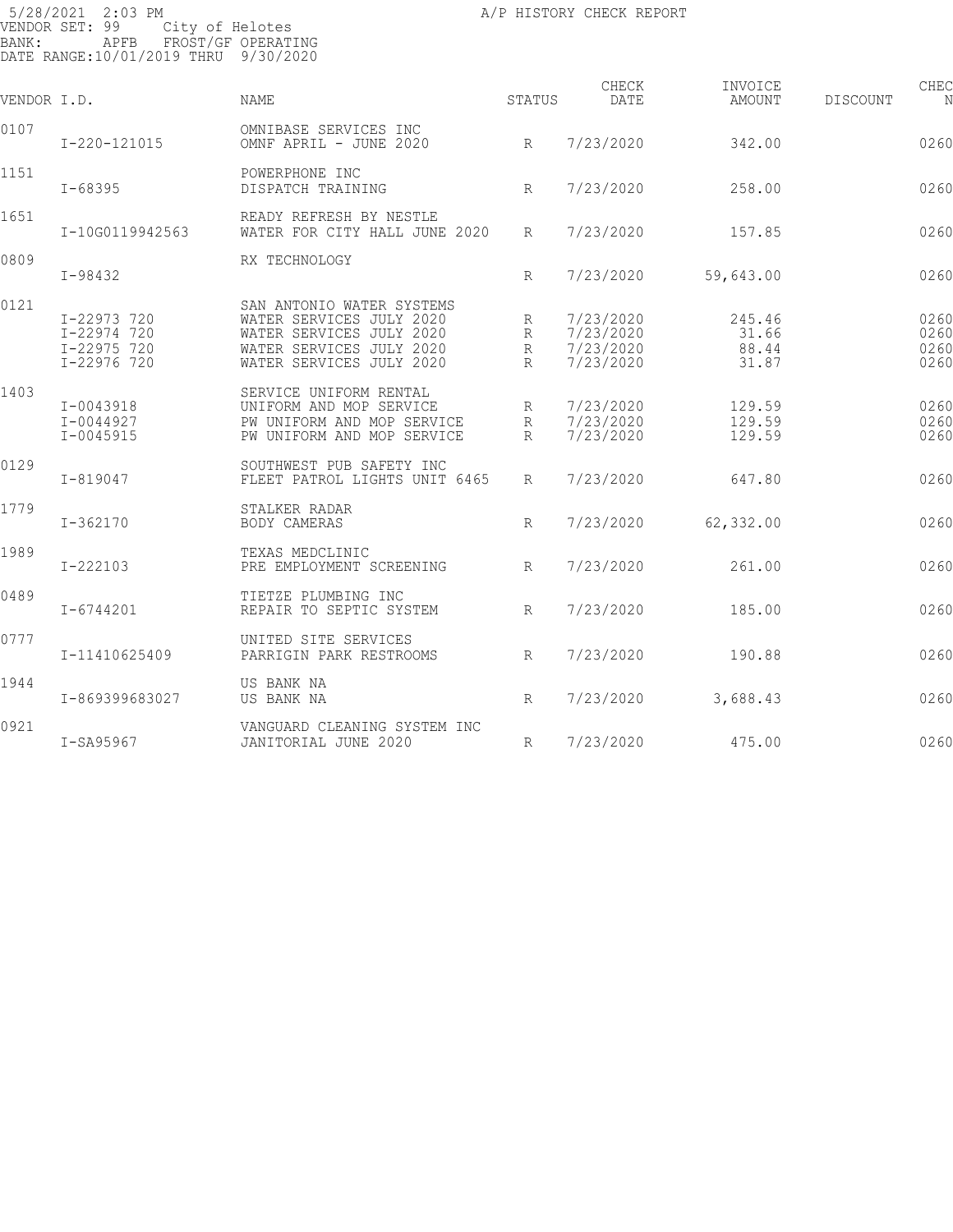| VENDOR I.D. |                                                                                                                                                                                                                                                                           | NAME                                                                                                                                                                                                                                                                                                                                                                                                                                                             | STATUS                                                        | CHECK<br>DATE                                                                                                                                                         | INVOICE<br>AMOUNT                                                                                                      | DISCOUNT | CHEC<br>N                                                                                            |
|-------------|---------------------------------------------------------------------------------------------------------------------------------------------------------------------------------------------------------------------------------------------------------------------------|------------------------------------------------------------------------------------------------------------------------------------------------------------------------------------------------------------------------------------------------------------------------------------------------------------------------------------------------------------------------------------------------------------------------------------------------------------------|---------------------------------------------------------------|-----------------------------------------------------------------------------------------------------------------------------------------------------------------------|------------------------------------------------------------------------------------------------------------------------|----------|------------------------------------------------------------------------------------------------------|
| 1852        | I-115921                                                                                                                                                                                                                                                                  | AIR AUTHORITY LLC<br>SERVICE CALL FD EXHAUST FANS                                                                                                                                                                                                                                                                                                                                                                                                                | R                                                             | 7/29/2020                                                                                                                                                             | 95.00                                                                                                                  |          | 0260                                                                                                 |
| 1601        | $I-VIN1061$<br>$I-VIN3404$                                                                                                                                                                                                                                                | ALBERT URESTI MPA PCC<br>2020 VEHICLE REG VIN 1061<br>2020 VEHICLE REGISTRATION 3404                                                                                                                                                                                                                                                                                                                                                                             | R<br>R                                                        | 7/29/2020<br>7/29/2020                                                                                                                                                | 7.50<br>7.50                                                                                                           |          | 0260<br>0260                                                                                         |
| 1175        | I-JUNE 2020                                                                                                                                                                                                                                                               | BUSINESS & PROFESSIONAL SERVIC<br>BUSINESS & PROFESSIONAL SERVIC                                                                                                                                                                                                                                                                                                                                                                                                 | R                                                             | 7/29/2020                                                                                                                                                             | 749.53                                                                                                                 |          | 0260                                                                                                 |
| 0042        | I-3000530099 0720<br>I-3000819534 0720<br>I-30024523490720<br>I-3002471776 0720<br>I-3002501943 0720<br>I-3002510668 0720<br>I-3002510675 0720<br>I-30025307080720<br>I-30025311340720<br>I-3002825167 0720<br>I-30033811220720<br>I-3003495095 0720<br>I-3303167893 0720 | CITY PUBLIC SERVICE<br>ELECTRICAL SERVICES JULY 2020<br>ELECTRICAL SERVICES JULY 2020<br>ELECTRICAL SERVICES JULY 2020<br>ELECTRICAL SERVICES JULY 2020<br>ELECTRICAL SERVICES JULY 2020<br>ELECTRICAL SERVICES JULY 2020<br>ELECTRICAL SERVICES JULY 2020<br>ELECTRICAL SERVICES JULY 2020<br>ELECTRICAL SERVICES JULY 2020<br>ELECTRICAL SERVICES JULY 2020<br>ELECTRICAL SERVICES JULY 2020<br>ELECTRICAL SERVICES JULY 2020<br>ELECTRICAL SERVICES JULY 2020 | R<br>R<br>R<br>R<br>R<br>R<br>R<br>R<br>R<br>R<br>R<br>R<br>R | 7/29/2020<br>7/29/2020<br>7/29/2020<br>7/29/2020<br>7/29/2020<br>7/29/2020<br>7/29/2020<br>7/29/2020<br>7/29/2020<br>7/29/2020<br>7/29/2020<br>7/29/2020<br>7/29/2020 | 1,697.04<br>33.01<br>1,286.92<br>2,276.84<br>12.89<br>11.01<br>8.84<br>11.11<br>8.84<br>36.56<br>53.27<br>8.84<br>8.84 |          | 0260<br>0260<br>0260<br>0260<br>0260<br>0260<br>0260<br>0260<br>0260<br>0260<br>0260<br>0260<br>0260 |
| 0643        | $I - 26258$                                                                                                                                                                                                                                                               | DAVIDSON & TROILO REAM & GARZA<br>ADMIN LEGAL SERVICES JUNE 2020                                                                                                                                                                                                                                                                                                                                                                                                 | R                                                             | 7/29/2020                                                                                                                                                             | 2,003.20                                                                                                               |          | 0260                                                                                                 |
| 2135        | $I - 12132910$                                                                                                                                                                                                                                                            | EWING IRRIGATION PRODUCTS INC<br>SPRINKER SUPPLIES                                                                                                                                                                                                                                                                                                                                                                                                               | V                                                             | 7/29/2020                                                                                                                                                             | 88.89                                                                                                                  |          | 0260                                                                                                 |
| 2135        | M-CHECK                                                                                                                                                                                                                                                                   | EWING IRRIGATION PRODUCTS INC<br>EWING IRRIGATION PRODUCTVOIDED                                                                                                                                                                                                                                                                                                                                                                                                  | V                                                             | 7/29/2020                                                                                                                                                             |                                                                                                                        |          | 0260                                                                                                 |
| 1583        | I-2013492<br>I-2013606<br>I-2013607                                                                                                                                                                                                                                       | HEAT SAFETY EOUIPMENT LLC<br>SCBA REPAIRS AND PARTS<br>SCBA REPAIRS AND PARTS<br>SCBA REPAIRS AND PARTS                                                                                                                                                                                                                                                                                                                                                          | R<br>$R_{\rm}$<br>R                                           | 7/29/2020<br>7/29/2020<br>7/29/2020                                                                                                                                   | 419.45<br>516.50<br>30.00                                                                                              |          | 0260<br>0260<br>0260                                                                                 |
| 0166        | I-120682120200630                                                                                                                                                                                                                                                         | LEXISNEXIS RISK DATA MNGMNT IN<br>CID INVESTIGATION JUNE 2020                                                                                                                                                                                                                                                                                                                                                                                                    | $R_{\rm}$                                                     | 7/29/2020                                                                                                                                                             | 115.00                                                                                                                 |          | 0260                                                                                                 |
| 0793        | I-106388892001<br>I-106393357001                                                                                                                                                                                                                                          | OFFICE DEPOT INC<br>OFFICE SUPPLIES<br>ADMIN SUPPLIES                                                                                                                                                                                                                                                                                                                                                                                                            | R<br>R                                                        | 7/29/2020<br>7/29/2020                                                                                                                                                | 359.32<br>68.89                                                                                                        |          | 0260<br>0260                                                                                         |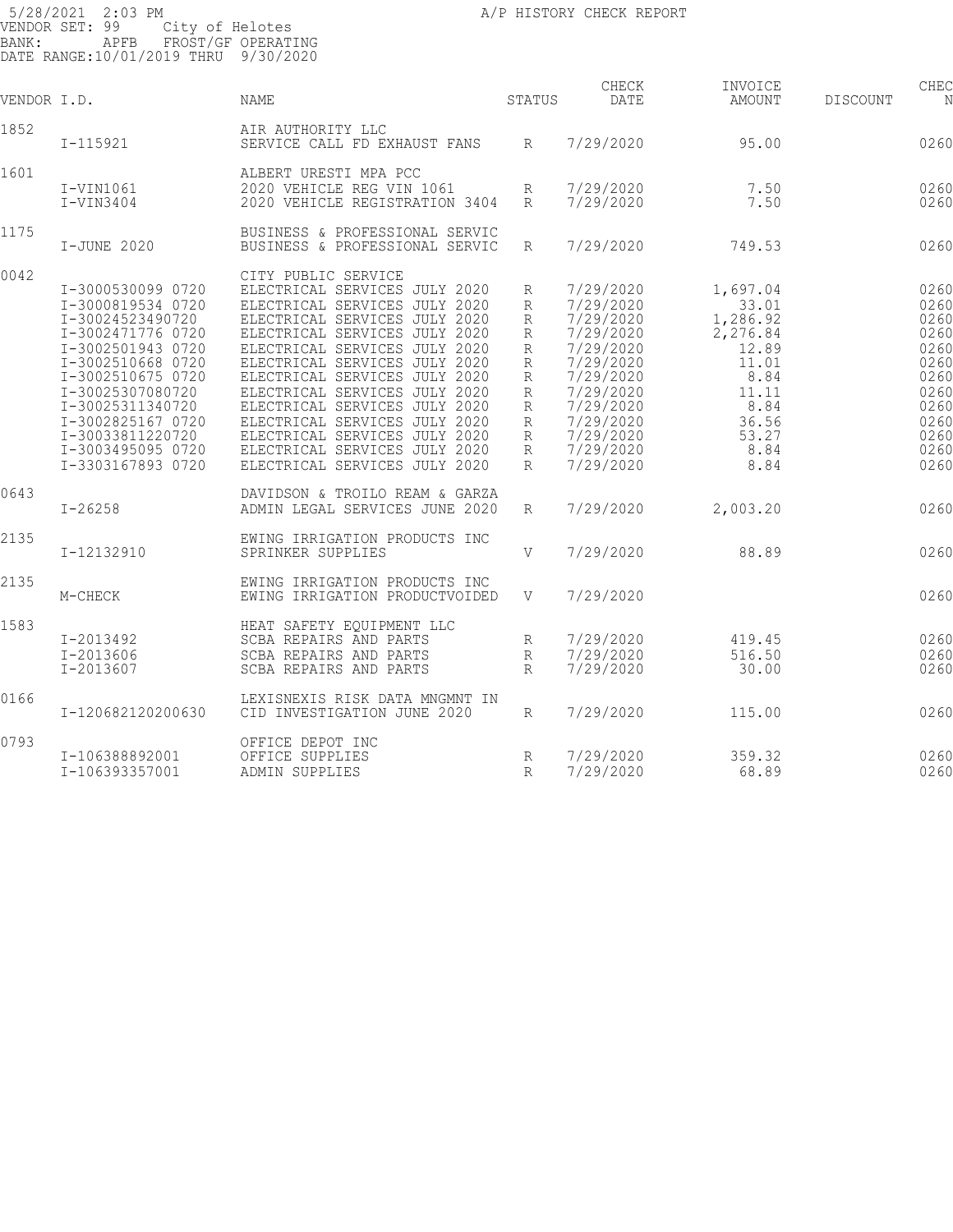5/28/2021 2:03 PM VENDOR SET: 99 City of Helotes BANK: APFB FROST/GF OPERATING DATE RANGE:10/01/2019 THRU 9/30/2020

| VENDOR I.D. |                                        | <b>NAME</b>                                                                                                                     | STATUS          | CHECK<br>DATE                       | INVOICE<br>AMOUNT            | DISCOUNT | CHEC<br>N            |
|-------------|----------------------------------------|---------------------------------------------------------------------------------------------------------------------------------|-----------------|-------------------------------------|------------------------------|----------|----------------------|
| 0764        | I-025304061                            | TYLER TECHNOLOGIES INC<br>MAINT THERMAL PRINTER CASH DRA R                                                                      |                 | 7/29/2020                           | 355.77                       |          | 0260                 |
| 0467        | I-21069524847 720                      | A T & T INC<br>LOCAL TELEPHONE SERVICE                                                                                          | $R_{\parallel}$ | 7/31/2020                           | 741.75                       |          | 0260                 |
| 1974        | I-072720201                            | ALAMO FIRE APPARATUS LLC<br>REPAIR TO PIERCE FIRE TENDER                                                                        | $R_{\parallel}$ | 7/31/2020                           | 2,652.23                     |          | 0260                 |
| 1051        | I-JULY2020                             | DAMARIS SERNA<br>PD JANITORIAL SERVICE JULY 20                                                                                  | R               | 7/31/2020                           | 360.00                       |          | 0260                 |
| 2135        | I-12132910 2                           | EWING IRRIGATION PRODUCTS INC<br>SPRINKLER VALVUE DECODER                                                                       | R               | 7/31/2020                           | 88.41                        |          | 0260                 |
| 0102        | I-1042237                              | NAFECO INC<br>FIRE DEPARTMENT PPE                                                                                               | R               | 7/31/2020                           | 332.00                       |          | 0260                 |
| 0923        | I-1015960034                           | PITNEY BOWES PURCHASE POWER<br>INK FOR POSTAGE MACHINE                                                                          | R               | 7/31/2020                           | 215.43                       |          | 0260                 |
| 1924        | I-34559297<br>I-34559298<br>I-34559299 | TYCO FIRE & SECURITY US MANAGE<br>FIRE ALARM & ACCESS CONTROL<br>FIRE ALARM AND ACCESS CONTROL<br>FIRE ALARM AND ACCESS CONTROL | R<br>R<br>R     | 7/31/2020<br>7/31/2020<br>7/31/2020 | 331.71<br>2,371.39<br>280.63 |          | 0260<br>0260<br>0260 |
| 1883        | I-2190885                              | XEROX CORPORATION<br>CITY COPIERS LEASE JULY 2020                                                                               | $R_{\parallel}$ | 7/31/2020                           | 1,987.00                     |          | 0260                 |
| 0467        | I-21069590933842 2                     | A T & T INC<br>JULY PHONE SERVICE                                                                                               | R               | 7/31/2020                           | 91.84                        |          | 0260                 |
| 0356        | I-20CC031210                           | DAILEY WELLS COMMUNICATION INC                                                                                                  | R               | 7/31/2020                           | 12,592.50                    |          | 0260                 |
| 1938        | I-COURT JULY 2020                      | A BRISENO II ATTORNEY PLLC<br>COURT COVERAGE JULY 2020                                                                          | $R_{\parallel}$ | 8/09/2020                           | 800.00                       |          | 0260                 |
| 1991        | I-1870799253 0820                      | ADVANCE STORES COMPANY INC<br>BATTERY FOR DUMP TRUCK                                                                            | R               | 8/09/2020                           | 729.91                       |          | 0260                 |
| 1852        | $I - 11648$                            | AIR AUTHORITY LLC<br>REPAIR TO FD BAY EXHAUST FANS                                                                              | R               | 8/09/2020                           | 2,465.00                     |          | 0260                 |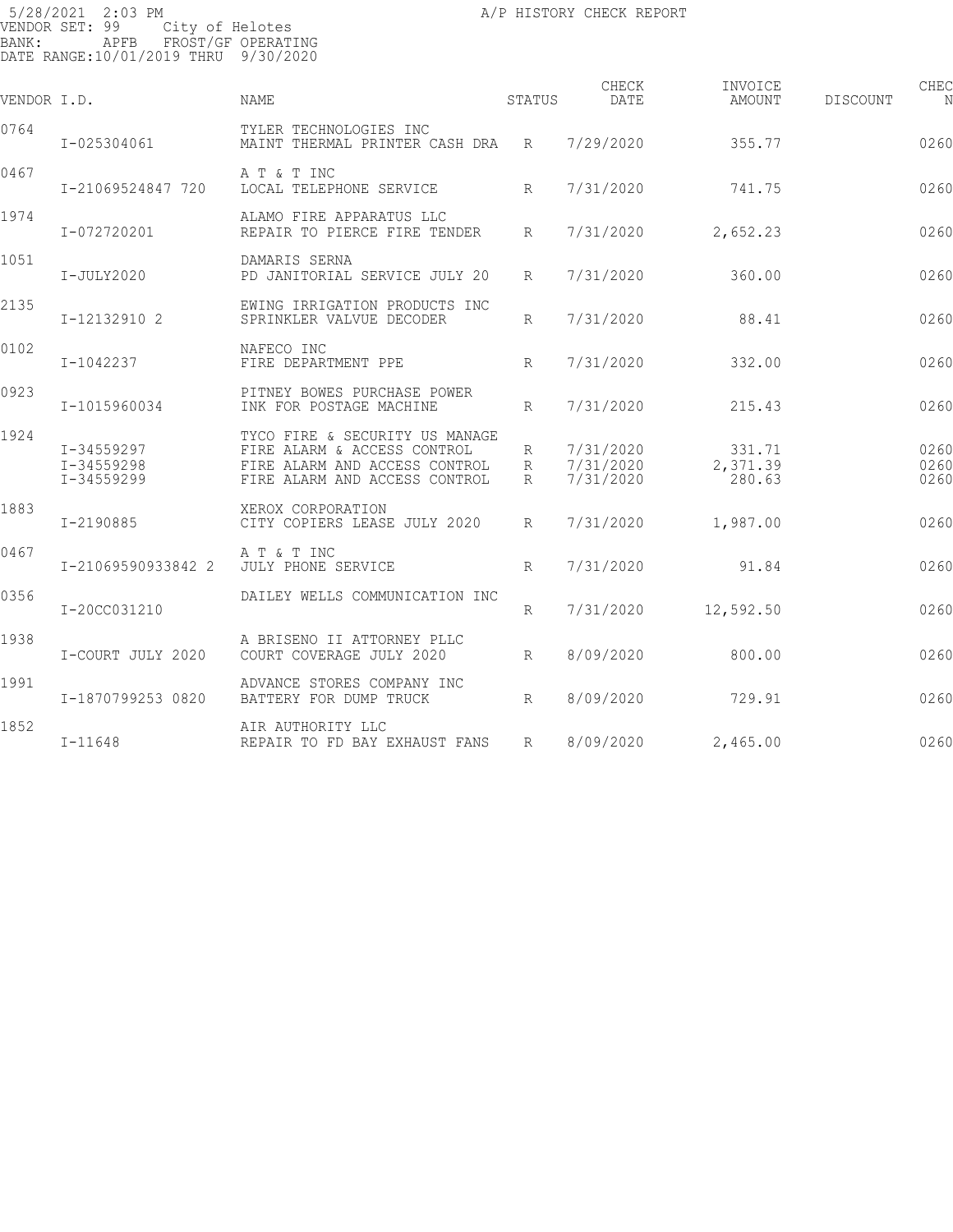| VENDOR I.D. |                                                                                                                                                                                                                                | NAME                                                                                                                                                                                                                                                                                                                                                                                                                                         | STATUS                                                                       | CHECK<br>DATE                                                                                                                                                                                                | INVOICE<br>AMOUNT                                                                                                                                | <b>DISCOUNT</b> | CHEC<br>N                                                                                                                    |
|-------------|--------------------------------------------------------------------------------------------------------------------------------------------------------------------------------------------------------------------------------|----------------------------------------------------------------------------------------------------------------------------------------------------------------------------------------------------------------------------------------------------------------------------------------------------------------------------------------------------------------------------------------------------------------------------------------------|------------------------------------------------------------------------------|--------------------------------------------------------------------------------------------------------------------------------------------------------------------------------------------------------------|--------------------------------------------------------------------------------------------------------------------------------------------------|-----------------|------------------------------------------------------------------------------------------------------------------------------|
| 2082        | I-2021RENEWAL                                                                                                                                                                                                                  | AMERICAN ASSOCIATION OF NOTARI<br>CELINA PEREZ NOTARY RENEWAL                                                                                                                                                                                                                                                                                                                                                                                | R                                                                            | 8/09/2020                                                                                                                                                                                                    | 92.90                                                                                                                                            |                 | 0260                                                                                                                         |
| 0353        | I-21647272                                                                                                                                                                                                                     | CANON FINANCIAL SERVICES INC<br>PLOTTER LEASE JULY 2020                                                                                                                                                                                                                                                                                                                                                                                      | R                                                                            | 8/09/2020                                                                                                                                                                                                    | 173.72                                                                                                                                           |                 | 0260                                                                                                                         |
| 2042        | $I - 222540$                                                                                                                                                                                                                   | DEWINNE EQUIPMENT CO INC<br>PM GRASSHOPPER MOWER                                                                                                                                                                                                                                                                                                                                                                                             | R                                                                            | 8/09/2020                                                                                                                                                                                                    | 206.52                                                                                                                                           |                 | 0260                                                                                                                         |
| 1933        | I-COURT JULY 2020                                                                                                                                                                                                              | FREDERICK P GARCIA JR<br>COURT COVERAGE JULY 2020                                                                                                                                                                                                                                                                                                                                                                                            | R                                                                            | 8/09/2020                                                                                                                                                                                                    | 800.00                                                                                                                                           |                 | 0260                                                                                                                         |
| 2122        | I-116161905                                                                                                                                                                                                                    | GLOBAL EQUIPEMNT COMPANY INC<br>EMS SUPPLIES                                                                                                                                                                                                                                                                                                                                                                                                 | R                                                                            | 8/09/2020                                                                                                                                                                                                    | 257.79                                                                                                                                           |                 | 0260                                                                                                                         |
| 1040        | I-1885328<br>I-1897574                                                                                                                                                                                                         | GULF COAST PAPER CO INC                                                                                                                                                                                                                                                                                                                                                                                                                      | R<br>R                                                                       | 8/09/2020<br>8/09/2020                                                                                                                                                                                       | 1,103.30<br>714.20                                                                                                                               |                 | 0260<br>0260                                                                                                                 |
| 1583        | I-2013668                                                                                                                                                                                                                      | HEAT SAFETY EQUIPMENT LLC<br>FIRE DEPARTMENT FLOW TESTING                                                                                                                                                                                                                                                                                                                                                                                    | R                                                                            | 8/09/2020                                                                                                                                                                                                    | 885.00                                                                                                                                           |                 | 0260                                                                                                                         |
| 1236        | I-78875746<br>I-79002875<br>I-79101740<br>I-79230483<br>I-79420221<br>I-79548195<br>I-79800788<br>I-80186198                                                                                                                   | HENRY SCHEIN INC<br>EMS MEDICAL SUPPLIES<br>EMS MEDICAL SUPPLIES<br>EMS MEDICAL SUPPLIES<br>EMS MEDICAL SUPPLIES<br>EMS MEDICAL SUPPLIES<br>EMS MEDICAL SUPPLIES<br>HENRY SCHEIN INC<br>EMS MEDICAL SUPPLIES                                                                                                                                                                                                                                 | R<br>R<br>R<br>$\mathbb{R}$<br>R<br>R<br>R<br>R                              | 8/09/2020<br>8/09/2020<br>8/09/2020<br>8/09/2020<br>8/09/2020<br>8/09/2020<br>8/09/2020<br>8/09/2020                                                                                                         | 696.61<br>132.25<br>141.02<br>877.99<br>12.24<br>140.43<br>66.29<br>1,285.30                                                                     |                 | 0261<br>0261<br>0261<br>0261<br>0261<br>0261<br>0261<br>0261                                                                 |
| 0069        | I-1023719<br>I-1024919<br>$I-1104656$<br>$I - 1612056$<br>I-2023622<br>I-2040785<br>I-3071360<br>I-4022319<br>$I - 4611607$<br>I-4617190<br>$I - 6041348$<br>$I - 6044678$<br>I-7041206<br>I-7621014<br>I-9042097<br>I-9044291 | HOME DEPOT INC<br>BUILDING MAINTENANCE SUPPLY<br>MB. OPS, EQUIP SUPPLY<br>PW OPERATIONS SUPPLY<br>FIRE DEPARTMENT SUPPLY<br>BUILDING MAINTENANCE<br>BUILDING MAINT SUPPLY<br>FIRE DEPARTMENT MISC SUPPLY<br>OPS, GROUNDS, BM MAINTENANCE<br>GROUNDS MAINT SUPPLY<br>FD POWER INVERTER<br>PW OPERATIONS SUPPLY<br>GROUNDS AND EQUIP SUPPLY<br>OPS AND BM SUPPLY<br>BM, PARKS, STREET SUPPLY<br>GROUNDS MAINT SUPPLY<br>OPS AND PARKS SUPPLIES | R<br>R<br>R<br>R<br>R<br>R<br>R<br>R<br>R<br>R<br>R<br>R<br>R<br>R<br>R<br>R | 8/09/2020<br>8/09/2020<br>8/09/2020<br>8/09/2020<br>8/09/2020<br>8/09/2020<br>8/09/2020<br>8/09/2020<br>8/09/2020<br>8/09/2020<br>8/09/2020<br>8/09/2020<br>8/09/2020<br>8/09/2020<br>8/09/2020<br>8/09/2020 | 17.02<br>275.08<br>38.77<br>11.12<br>35.12<br>39.88<br>257.25<br>333.88<br>35.94<br>149.00<br>37.92<br>150.48<br>40.36<br>77.50<br>9.98<br>57.58 |                 | 0261<br>0261<br>0261<br>0261<br>0261<br>0261<br>0261<br>0261<br>0261<br>0261<br>0261<br>0261<br>0261<br>0261<br>0261<br>0261 |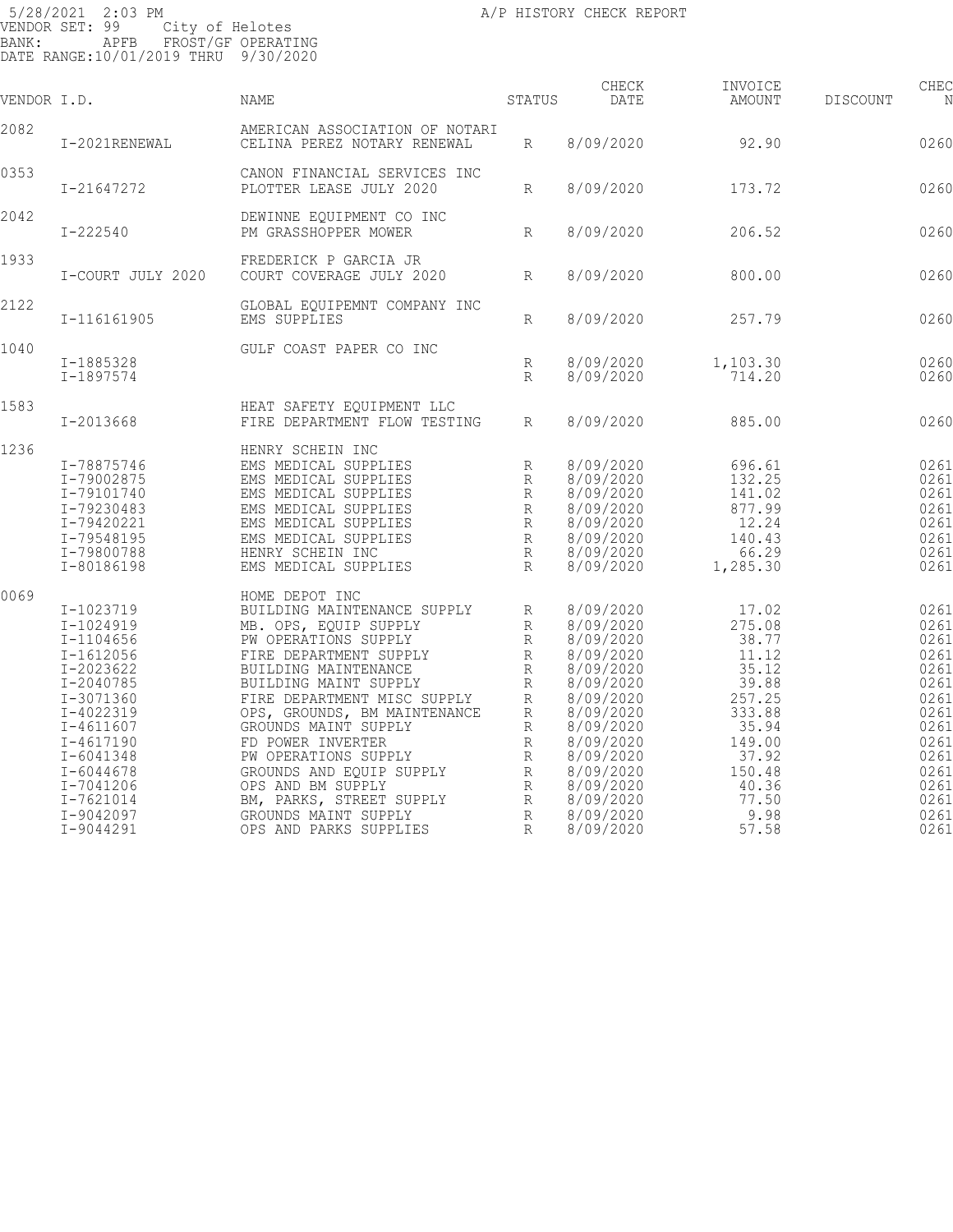| VENDOR I.D. |                          | NAME                                                                                                   | STATUS          | CHECK<br>DATE          | INVOICE<br>AMOUNT    | CHEC<br>DISCOUNT<br>N |
|-------------|--------------------------|--------------------------------------------------------------------------------------------------------|-----------------|------------------------|----------------------|-----------------------|
| 1718        | I-358786497              | J W PEPPER & SON INC<br><b>BAND MUSIC</b>                                                              | $R_{\parallel}$ | 8/09/2020              | 70.00                | 0261                  |
| 0071        | $I - 6447$<br>$I - 6448$ | JOHN ROBERT KUEHL<br>COURT WARRANT CARDS<br>MUNICIPAL COURT ENVELOPES                                  | V<br>V          | 8/09/2020<br>8/09/2020 | 306.12<br>862.35     | 0261<br>0261          |
| 0071        | M-CHECK                  | JOHN ROBERT KUEHL<br>JOHN ROBERT KUEHL<br>VOIDED                                                       | V               | 8/09/2020              |                      | 0261                  |
| 1480        | I-APRIL 2020             | LINEBARGER GOGGAN BLAIR & SAMP<br>I-2020 JUNE COLLECTI 2020 JUNE COLLECTIONS<br>APRIL 2020 COLLECTIONS | R<br>R          | 8/09/2020<br>8/09/2020 | 1,384.30<br>1,102.10 | 0261<br>0261          |
| 0427        | I-COURT JULY 2020        | MARIO A TREVINO<br>COURT COVERAGE JULY 2020                                                            | R               | 8/09/2020              | 800.00               | 0261                  |
| 1261        | I-199527212              | ORKIN COMMERCIAL SERVICES<br>PEST CONTROL JULY 2020                                                    | R               | 8/09/2020              | 155.00               | 0261                  |
| 2145        | I-REFUND                 | POOL CONCEPTS<br>REFUND PERMIT # 007767                                                                | R               | 8/09/2020              | 600.35               | 0261                  |
| 0809        | I-99120                  | RX TECHNOLOGY<br>MANAGED IT SERVICE AUG 2020                                                           | R               | 8/09/2020              | 3,850.00             | 0261                  |
| 0097        | $I - 5689$               | THOMAS PATRICK JOHNSON<br>ELECT REPAIR TO GROUNDS LIGHT                                                | $R_{\parallel}$ | 8/09/2020              | 168.50               | 0261                  |
| 0489        | I-7772036                | TIETZE PLUMBING INC<br>BACKFLOW INSPECTION PARRIGIN                                                    | $R_{\parallel}$ | 8/09/2020              | 135.00               | 0261                  |
| 0145        | I-0039133071420          | TIME WARNER CABLE SAN ANTONIO<br>CABLE AND INTERNET JULY 2020                                          | $R_{\parallel}$ | 8/09/2020              | 585.74               | 0261                  |
| 0777        | I-11410714790            | UNITED SITE SERVICES<br>CITY PARK PORT O POTTY                                                         | R               | 8/09/2020              | 190.16               | 0261                  |
| 0021        | I-287288218344 0820      | A T & T MOBILITY<br>CITY CELL PHONES AND HOT SPOT                                                      | $R_{\parallel}$ | 8/20/2020              | 1,329.69             | 0261                  |
| 0024        | I-00012421               | BEXAR APPRAISAL DIST<br>4TH QUARTER 2020                                                               | $R_{\parallel}$ | 8/20/2020              | 4,668.00             | 0261                  |
|             |                          |                                                                                                        |                 |                        |                      |                       |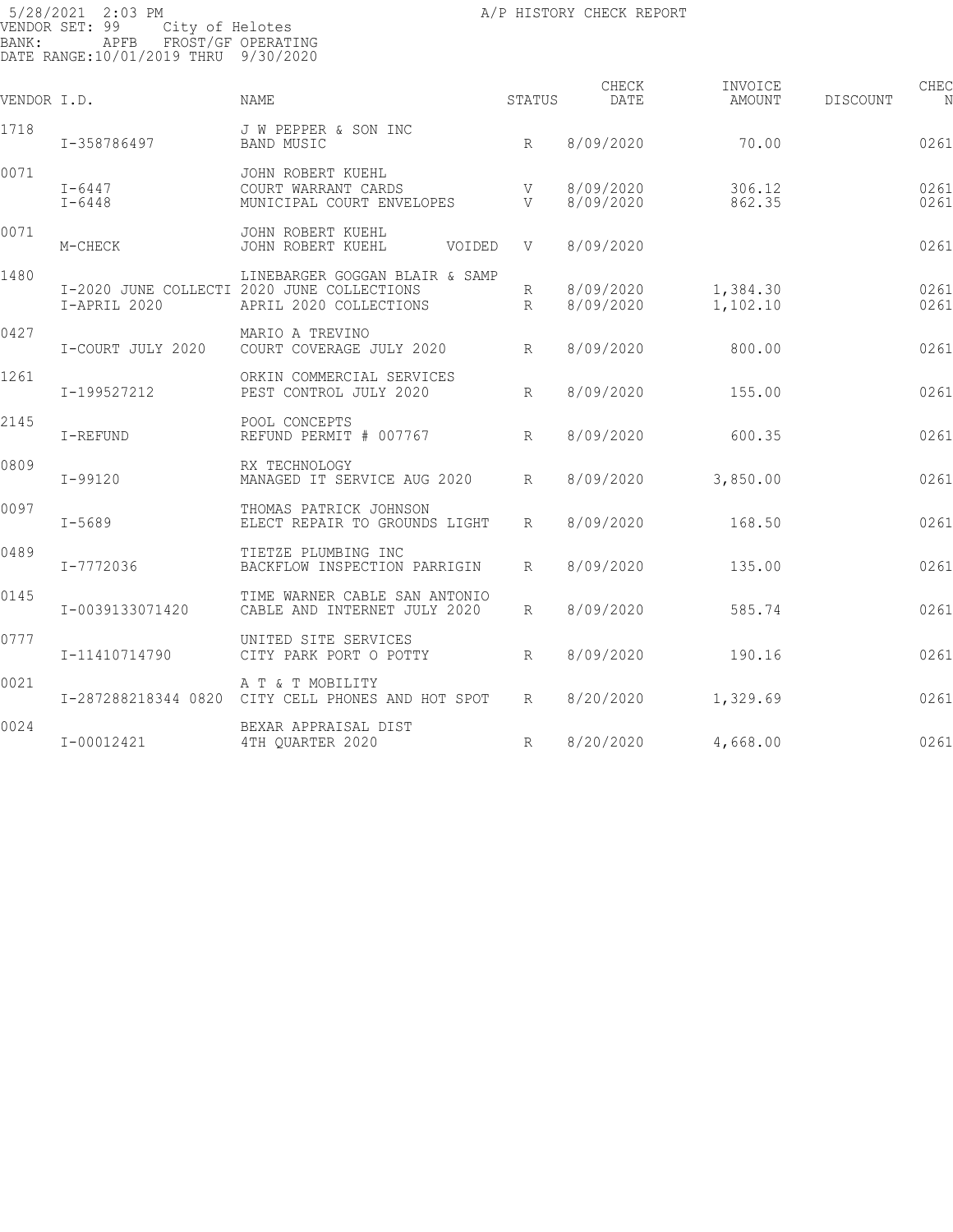| VENDOR I.D. |                                                                                         | NAME                                                                                                                                                                                                                                      | STATUS                          | CHECK<br>DATE                                                                           | INVOICE<br>AMOUNT                                               | DISCOUNT | CHEC<br>N                                            |
|-------------|-----------------------------------------------------------------------------------------|-------------------------------------------------------------------------------------------------------------------------------------------------------------------------------------------------------------------------------------------|---------------------------------|-----------------------------------------------------------------------------------------|-----------------------------------------------------------------|----------|------------------------------------------------------|
| 1476        | I-L17142<br>$I-L17143$                                                                  | BEXAR COUNTY CLERK<br>DRUG ANALYSIS AND ID<br>DRUG ANALYSIS AND ID                                                                                                                                                                        | R<br>R                          | 8/20/2020<br>8/20/2020                                                                  | 137.00<br>99.00                                                 |          | 0261<br>0261                                         |
| 0029        | I-JULY 2020                                                                             | BRUCE C BEALOR<br>JULY 2020 INSPECTIONS                                                                                                                                                                                                   | $R_{\parallel}$                 | 8/20/2020                                                                               | 8,715.00                                                        |          | 0261                                                 |
| 2106        | $I-ZRB5316$                                                                             | CDW GOVERNEMNT LLC, CDW GOVERN<br>COMPUTER SOFTWARE                                                                                                                                                                                       | $R_{\parallel}$                 | 8/20/2020                                                                               | 522.00                                                          |          | 0261                                                 |
| 2042        | $I - 222735$                                                                            | DEWINNE EQUIPMENT CO INC<br>PARTS FOR GRASSHOPPER MOWER                                                                                                                                                                                   | $R_{\perp}$                     | 8/20/2020                                                                               | 73.49                                                           |          | 0261                                                 |
| 1865        | I-49886                                                                                 | ESD AND ASSOCIATES<br>AUG 2020 MAINTENANCE                                                                                                                                                                                                | $R_{\parallel}$                 | 8/20/2020                                                                               | 1,216.00                                                        |          | 0261                                                 |
| 2093        | I-297497                                                                                | FOUNDATION FOR TRUSTED IDENTIT<br>STRAC BADGES                                                                                                                                                                                            | $R_{\parallel}$                 | 8/20/2020                                                                               | 26.74                                                           |          | 0261                                                 |
| 1086        | $I - 76446$                                                                             | FRAZER LTD<br>MEDIC TRUCK PARTS                                                                                                                                                                                                           | V                               | 8/20/2020                                                                               | 862.53                                                          |          | 0261                                                 |
| 1086        | M-CHECK                                                                                 | FRAZER LTD<br>FRAZER LTD<br>VOIDED                                                                                                                                                                                                        | V                               | 8/20/2020                                                                               |                                                                 |          | 0261                                                 |
| 1471        | $I - 177544$                                                                            | GOODYEAR COMMERCIAL TIRE & SER<br>TIRES FOR PD VEHICLES                                                                                                                                                                                   | $R_{\parallel}$                 | 8/20/2020                                                                               | 426.33                                                          |          | 0261                                                 |
| 1040        | I-1877273<br>I-1877979<br>I-1878436<br>I-1881515<br>I-1889301<br>I-1889914<br>I-1903085 | GULF COAST PAPER CO INC<br>STATION AND COVID SUPPLIES<br>STATION AND COVID SUPPLIES<br>STATION AND COVID SUPPLIES<br>STATION AND COVID SUPPLIES<br>STATION AND COVID SUPPLIES<br>STATION AND COVID SUPPLIES<br>STATION AND COVID SUPPLIES | R<br>R<br>R<br>R<br>R<br>R<br>R | 8/20/2020<br>8/20/2020<br>8/20/2020<br>8/20/2020<br>8/20/2020<br>8/20/2020<br>8/20/2020 | 470.21<br>240.93<br>26.68<br>81.78<br>547.20<br>104.86<br>79.48 |          | 0261<br>0261<br>0261<br>0261<br>0261<br>0261<br>0261 |
| 1682        | $I - 42020$                                                                             | HELOTES HUMANE SOCIETY<br>ANIMAL IMPOUND                                                                                                                                                                                                  | $R_{\parallel}$                 | 8/20/2020                                                                               | 648.00                                                          |          | 0261                                                 |
| 0071        | $I-6447R$<br>$I-6448R$                                                                  | JOHN ROBERT KUEHL<br>MUNICIPAL COURT ENVELOPES<br>COURT WARRANT CARDS                                                                                                                                                                     | R<br>$R_{\parallel}$            | 8/20/2020<br>8/20/2020                                                                  | 862.35<br>306.12                                                |          | 0261<br>0261                                         |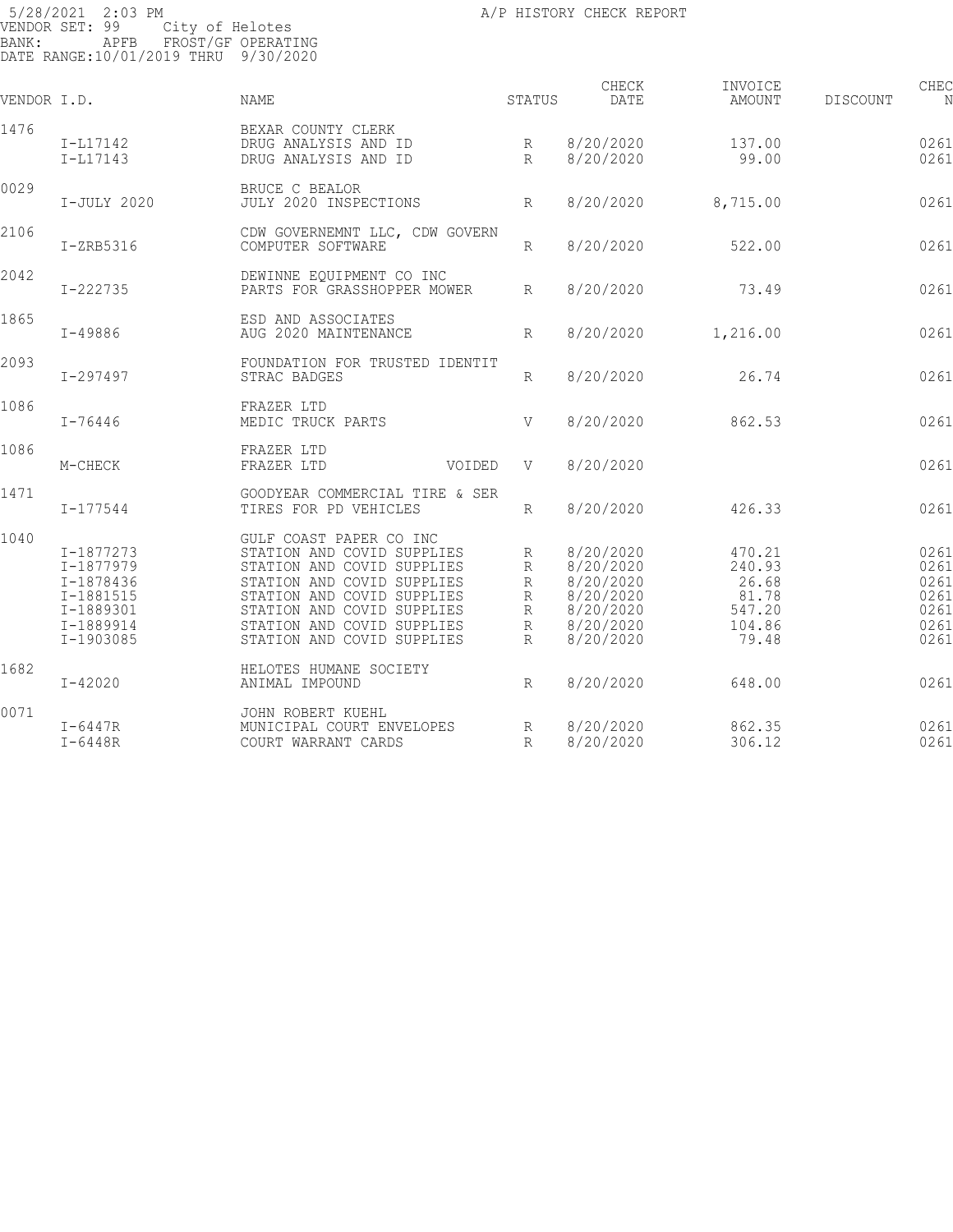| VENDOR I.D. |                                                                                        | NAME                                                                                                            | STATUS                                                 | CHECK<br>DATE                                                 | INVOICE<br>AMOUNT                          | DISCOUNT | CHEC<br>N                            |
|-------------|----------------------------------------------------------------------------------------|-----------------------------------------------------------------------------------------------------------------|--------------------------------------------------------|---------------------------------------------------------------|--------------------------------------------|----------|--------------------------------------|
| 1480        | I-MAY 2020                                                                             | LINEBARGER GOGGAN BLAIR & SAMP<br>MAY 2020 COLLECTION FEES                                                      | R                                                      | 8/20/2020                                                     | 631.50                                     |          | 0261                                 |
| 0291        | $I - 35240$                                                                            | LNV LLC<br>JULY 2020 ENGINEERING SERVICES                                                                       | R                                                      | 8/20/2020                                                     | 1,412.69                                   |          | 0261                                 |
| 1196        | I-JULY 2020                                                                            | MONTY JOE MCGUFFIN<br>JULY 2020 HEALTH INSPECTIONS                                                              | R                                                      | 8/20/2020                                                     | 650.00                                     |          | 0261                                 |
| 0793        | I-108436112001<br>I-108436249001<br>I-109361563001<br>I-113398512001<br>I-113401202001 | OFFICE DEPOT INC<br>OFFICE SUPPLIES<br>OFFICE SUPPLIES<br>OFFICE SUPPLIES<br>OFFICE SUPPLIES<br>OFFICE SUPPLIES | R<br>R<br>$\mathbb{R}$<br>$\mathbb{R}$<br>$\mathbb{R}$ | 8/20/2020<br>8/20/2020<br>8/20/2020<br>8/20/2020<br>8/20/2020 | 20.98<br>31.36<br>61.69<br>86.26<br>343.94 |          | 0261<br>0261<br>0261<br>0261<br>0261 |
| 0112        | I-97838273                                                                             | PRAXAIR DIST INC<br>EMS OXYGEN                                                                                  | R                                                      | 8/20/2020                                                     | 92.90                                      |          | 0261                                 |
| 2147        | $I - 105661$                                                                           | RS EQUIPMENT COMPANY<br>COVID SUPPLIES                                                                          | R                                                      | 8/20/2020                                                     | 1,465.20                                   |          | 0261                                 |
| 0120        | I-20144223                                                                             | SAECO ELECTRIC & UTILITY LTD<br>REPAIR TO CAVERN HILL TL                                                        | R                                                      | 8/20/2020                                                     | 436.00                                     |          | 0261                                 |
| 0191        | I-34037293                                                                             | SAN ANTONIO EXPRESS NEWS<br>PUBLIC NOTICES                                                                      | $R_{\parallel}$                                        | 8/20/2020                                                     | 252.86                                     |          | 0261                                 |
| 0121        | I-22719 0820<br>I-22720 0820<br>I-22721 0820<br>I-22722 0822                           | SAN ANTONIO WATER SYSTEMS<br>WATER SERVICE<br>WATER SERVICES<br>WATER SERVICE<br>WATER SERVICE                  | R<br>R<br>R<br>R                                       | 8/20/2020<br>8/20/2020<br>8/20/2020<br>8/20/2020              | 296.73<br>273.31<br>101.57<br>35.72        |          | 0261<br>0261<br>0261<br>0261         |
| 1403        | $I - 0046955$<br>I-0047972<br>$I - 0048997$                                            | SERVICE UNIFORM RENTAL<br>UNIFORM AND MOP SERVICE<br>UNIFORM AND MOP SERVICES<br>UNIFORM AND MOP SERVICES       | R<br>R<br>R                                            | 8/20/2020<br>8/20/2020<br>8/20/2020                           | 129.59<br>129.59<br>129.59                 |          | 0261<br>0261<br>0261                 |
| 1588        | I-8180289040                                                                           | SHRED-IT USA LLC<br>SHREDDING JUN/JUL 2020                                                                      | R                                                      | 8/20/2020                                                     | 79.22                                      |          | 0261                                 |
| 1989        | $I - 223573$                                                                           | TEXAS MEDCLINIC<br>POST ACCIDENT DRUG SCREEN                                                                    | R                                                      | 8/20/2020                                                     | 81.00                                      |          | 0261                                 |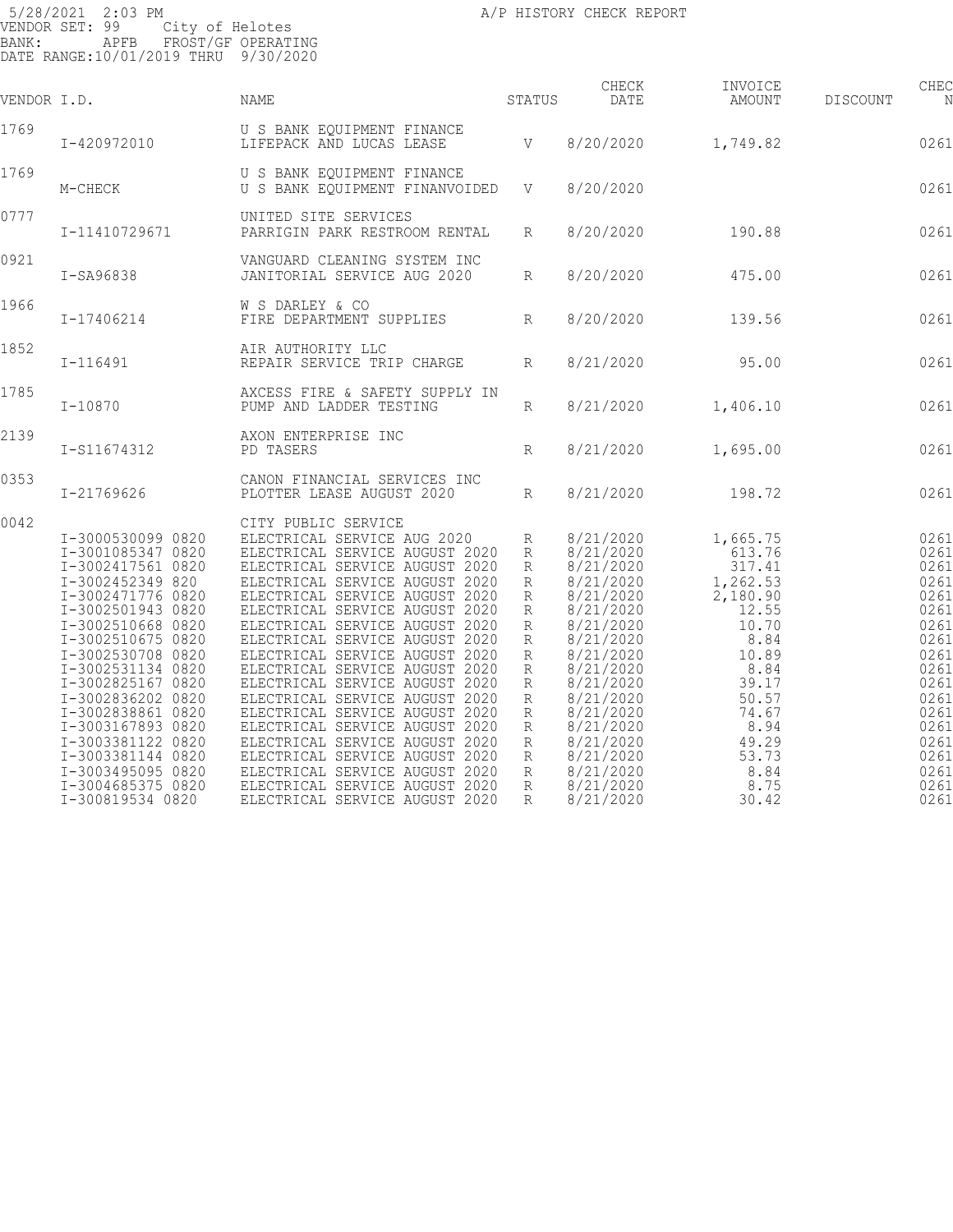| VENDOR I.D. |                                                                                                       | <b>NAME</b>                                                                                                                                                   | STATUS                   | CHECK<br>DATE                                                 | INVOICE<br>AMOUNT                          | CHEC<br>DISCOUNT<br>N                |
|-------------|-------------------------------------------------------------------------------------------------------|---------------------------------------------------------------------------------------------------------------------------------------------------------------|--------------------------|---------------------------------------------------------------|--------------------------------------------|--------------------------------------|
| 2100        | $I - 511974$                                                                                          | COMPACT CONSTRUCTION EQUIPMENT<br>REPAIR TO SKID LOADER                                                                                                       | R                        | 8/21/2020                                                     | 1,958.30                                   | 0261                                 |
| 1918        | I-312000005605<br>I-3440000050412                                                                     | FLEETMATICS USA HOLDINGS INC<br>FLEETMATICS JULY 2020<br>FLEETMATICS JUNE 20020                                                                               | R<br>$R_{\rm}$           | 8/21/2020<br>8/21/2020                                        | 196.00<br>389.43                           | 0261<br>0261                         |
| 0060        | I-1007684800 0820<br>I-1025023600 0820<br>I-1025025200 0820<br>I-1025560200 0820<br>I-1055024400 0820 | GREY FOREST UTILITIES INC<br>GAS SERIVCE AUGUST 2020<br>GAS SERVICE AUG 2020<br>GAS SERVICE AUGUST 2020<br>GAS SERVICE AUGUST 2020<br>GAS SERIVCE AUGUST 2020 | R<br>R<br>R<br>R<br>R    | 8/21/2020<br>8/21/2020<br>8/21/2020<br>8/21/2020<br>8/21/2020 | 10.52<br>11.21<br>134.18<br>10.52<br>10.52 | 0261<br>0261<br>0261<br>0261<br>0261 |
| 1718        | I-356352381                                                                                           | J W PEPPER & SON INC<br><b>BAND SHEET MUSIC</b>                                                                                                               | $R_{\rm}$                | 8/21/2020                                                     | 329.99                                     | 0261                                 |
| 0793        | I-113401203001<br>I-113878868001<br>I-113879920001<br>I-113885649001                                  | OFFICE DEPOT INC<br>OFFICE SUPPLIES<br>OFFICE SUPPLIES<br>OFFICE SUPPLIES<br>OFFICE SUPPLIES                                                                  | R<br>R<br>R<br>$R_{\rm}$ | 8/21/2020<br>8/21/2020<br>8/21/2020<br>8/21/2020              | 55.98<br>39.90<br>145.24<br>64.99          | 0261<br>0261<br>0261<br>0261         |
| 2051        | $I - 105797$                                                                                          | R S EOUIPMENT CO<br>COVID SUPPLIES                                                                                                                            | R                        | 8/21/2020                                                     | 790.20                                     | 0261                                 |
| 0097        | $I - 5687$                                                                                            | THOMAS PATRICK JOHNSON<br>IRRIGATION REPAIR                                                                                                                   | V                        | 8/21/2020                                                     | 548.50                                     | 0261                                 |
| 0097        | M-CHECK                                                                                               | THOMAS PATRICK JOHNSON<br>THOMAS PATRICK JOHNSON VOIDED                                                                                                       | V                        | 8/21/2020                                                     |                                            | 0261                                 |
| 0764        | I-025306739                                                                                           | TYLER TECHNOLOGIES INC<br>ANNUAL POSITIVE PAY MAINTENANC                                                                                                      | V                        | 8/21/2020                                                     | 757.03                                     | 0261                                 |
| 0764        | M-CHECK                                                                                               | TYLER TECHNOLOGIES INC<br>TYLER TECHNOLOGIES INC VOIDED                                                                                                       | V                        | 8/21/2020                                                     |                                            | 0261                                 |
| 1944        | I-869399683 0820                                                                                      | US BANK NA<br>VEHICLE GAS BILL JULY 2020                                                                                                                      | $R_{\parallel}$          | 8/21/2020                                                     | 4,509.21                                   | 0261                                 |
| 1883        | I-2232884                                                                                             | XEROX CORPORATION<br>CITY COPIER LEASE PAYMENT                                                                                                                | R                        | 8/21/2020                                                     | 1,987.00                                   | 0261                                 |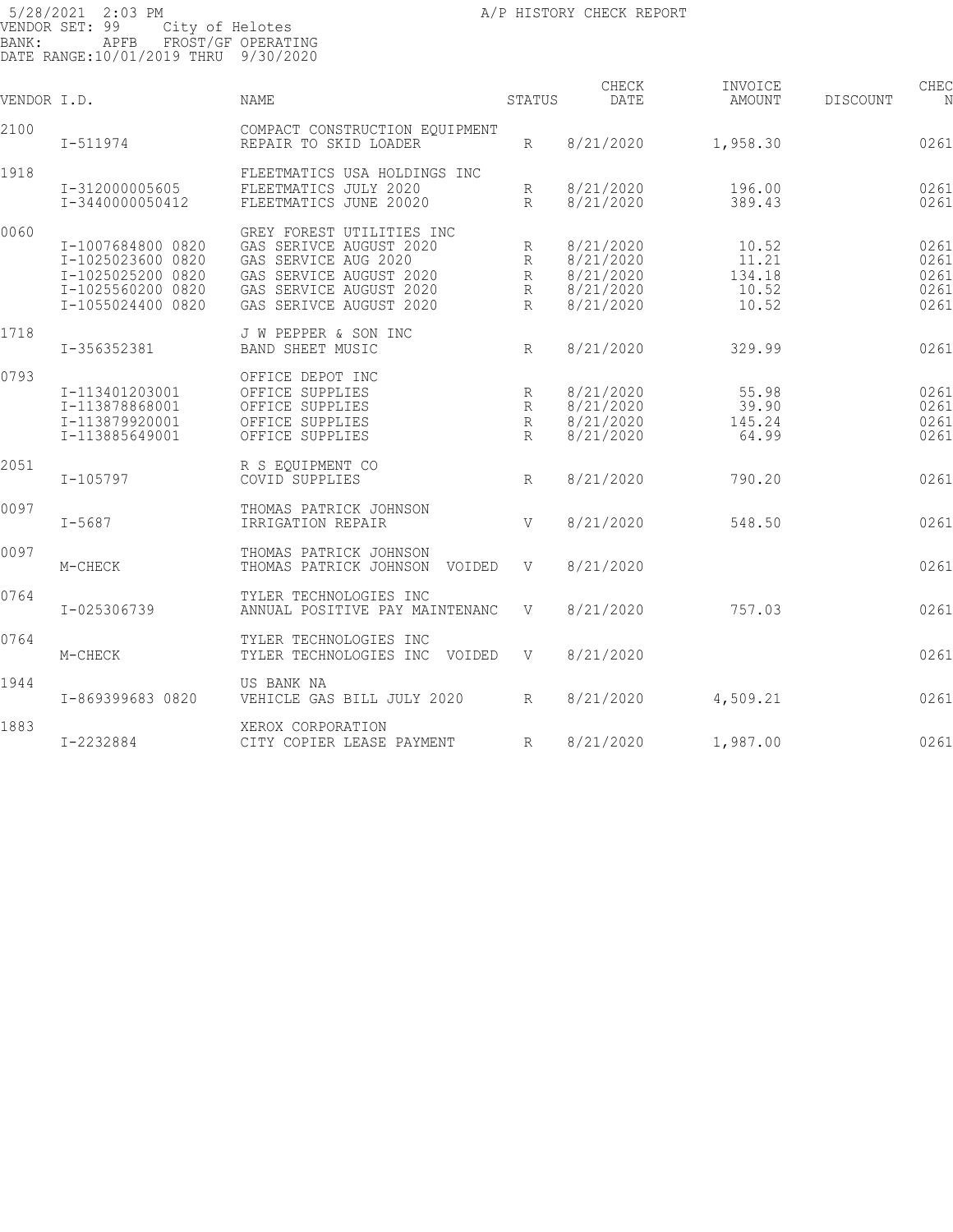| VENDOR I.D. |                                          | NAME                                                                                        | STATUS          | CHECK<br>DATE          | INVOICE<br>AMOUNT     | DISCOUNT | CHEC<br>N    |
|-------------|------------------------------------------|---------------------------------------------------------------------------------------------|-----------------|------------------------|-----------------------|----------|--------------|
| 0025        | I-BANDERA OAK REPLAT BANDERA OAKS REPLAT | BEXAR COUNTY CLERK                                                                          | R               | 8/31/2020              | 164.00                |          | 0261         |
| 1051        | I-AUGUST 2020                            | DAMARIS SERNA<br>PD JANITORIAL AUG 2020                                                     | R               | 8/31/2020              | 360.00                |          | 0261         |
| 0643        | $I - 26641$<br>$I - 26643$               | DAVIDSON & TROILO REAM & GARZA<br>LEGAL SERVICES JULY 2020<br>ADMIN LEGAL SERVICES JUL 20 V | V               | 8/31/2020<br>8/31/2020 | 3,349.80<br>11,531.01 |          | 0261<br>0261 |
| 0643        | M-CHECK                                  | DAVIDSON & TROILO REAM & GARZA<br>DAVIDSON & TROILO REAM &VOIDED                            | V               | 8/31/2020              |                       |          | 0261         |
| 1086        | $I - 76446 R$                            | FRAZER LTD<br>MEDIC TRUCK PARTS                                                             | R               | 8/31/2020              | 682.53                |          | 0261         |
| 1962        | $I-1101$                                 | HECORP INC<br>CREDIT CARD REFUNDS                                                           | V               | 8/31/2020              | 1,576.20              |          | 0261         |
| 1962        | M-CHECK                                  | HECORP INC<br>HECORP INC                                                                    | VOIDED<br>V     | 8/31/2020              |                       |          | 0261         |
| 0166        | I-120682120200731                        | LEXISNEXIS RISK DATA MNGMNT IN<br>CID INVESTIGATION TOOL                                    | R               | 8/31/2020              | 122.00                |          | 0261         |
| 1097        | I-OTH000348                              | MCCI LLC<br>USER LICENSE / ANNUAL SUPPORT                                                   | $R_{\parallel}$ | 8/31/2020              | 894.89                |          | 0261         |
| 1695        | I-4009507843                             | STERICYCLE INC<br>MEDICAL MASK DISPOSAL                                                     | $R_{\rm}$       | 8/31/2020              | 205.90                |          | 0261         |
| 1989        | $I - 224449$                             | TEXAS MEDCLINIC<br>POST ACCIDENT DRUG SCREEN                                                | R               | 8/31/2020              | 50.00                 |          | 0261         |
| 0097        | $I-5687 R$                               | THOMAS PATRICK JOHNSON<br>ELECTRICAL SERVICES                                               | R               | 8/31/2020              | 380.00                |          | 0261         |
| 0145        | I-0039133081420                          | TIME WARNER CABLE SAN ANTONIO<br>CITY HALL TV AND CABLE                                     | $R_{\parallel}$ | 8/31/2020              | 585.74                |          | 0261         |
| 0764        | I-025306739 R                            | TYLER TECHNOLOGIES INC<br>ANNUAL POSITIVE PAY MAINT                                         | $R_{\parallel}$ | 8/31/2020              | 757.03                |          | 0261         |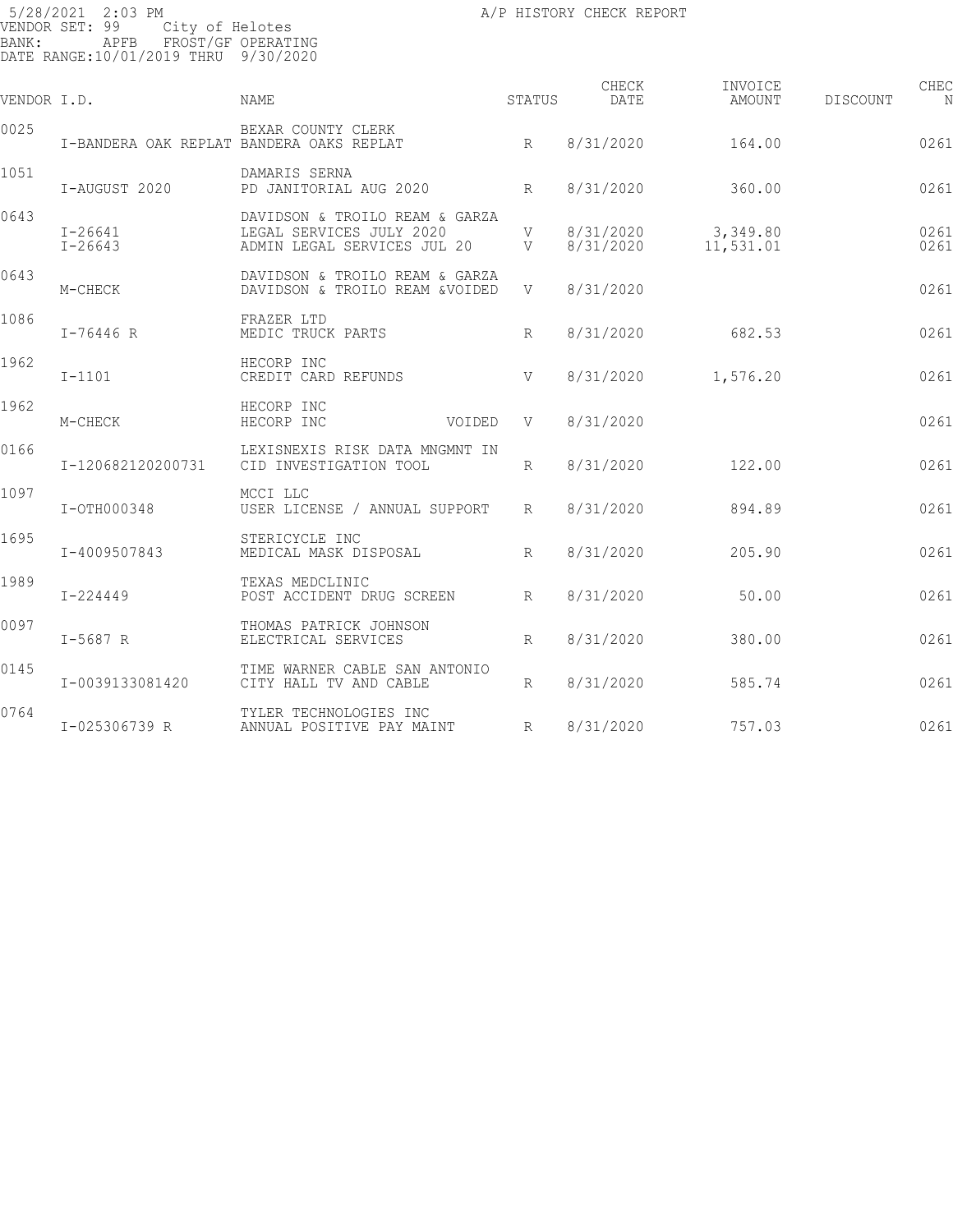| VENDOR I.D. |                                                  | NAME                                                                                                                         | STATUS                                         | CHECK<br>DATE                                    | INVOICE<br>AMOUNT                        | DISCOUNT | CHEC                         |
|-------------|--------------------------------------------------|------------------------------------------------------------------------------------------------------------------------------|------------------------------------------------|--------------------------------------------------|------------------------------------------|----------|------------------------------|
| 1769        | I-420972010 R                                    | U S BANK EQUIPMENT FINANCE<br>LIFEPACK AND LUCAS LEASE                                                                       | R                                              | 8/31/2020                                        | 1,749.82                                 |          | 0261                         |
| 1938        | I-COURT COVERAGE                                 | A BRISENO II ATTORNEY PLLC<br>COURT COVERAGE AUG 2020                                                                        | R                                              | 9/08/2020                                        | 400.00                                   |          | 0261                         |
| 1653        | I-6280821323                                     | AUTOZONE INC<br>R<br>HITCH FOR PW VEHICLE                                                                                    |                                                | 9/08/2020                                        | 78.40                                    |          | 0261                         |
| 0025        | I-SERVICE FIRST                                  | BEXAR COUNTY CLERK<br>SERVICE FIRST REPLAT                                                                                   | R                                              | 9/08/2020                                        | 82.00                                    |          | 0261                         |
| 0747        | I-88668<br>I-93346<br>$I - 94660$<br>$I - 98709$ | C-6 DISPOSAL SYSTEMS INC<br>DUMPSTER OVERAGE FEES<br>DUMPSTER OVERAGE FEES<br>DUMPSTER OVERAGE FEES<br>DUMPSTER OVERAGE FEES | R<br>$R_{\parallel}$<br>$R_{\rm}$<br>$R_{\rm}$ | 9/08/2020<br>9/08/2020<br>9/08/2020<br>9/08/2020 | 1,517.72<br>762.41<br>1,470.79<br>550.06 |          | 0261<br>0261<br>0261<br>0261 |
| 0643        | I- JULY 2020 R<br>$I-26643 R$                    | DAVIDSON & TROILO REAM & GARZA<br>PROSECUTOR FEES JULY 2020<br>ADMIN LEGAL SERVICES JULY 2020                                | $R_{\parallel}$<br>R                           | 9/08/2020<br>9/08/2020                           | 3,349.80<br>11,531.01                    |          | 0261<br>0261                 |
| 2042        | $I-139118$                                       | DEWINNE EQUIPMENT CO INC<br>GRASS HOPPER OIL                                                                                 | R                                              | 9/08/2020                                        | 9.98                                     |          | 0261                         |
| 1689        | $I - 2684$                                       | EAGLE FORD GRAPHICS<br>DECALS FOR NEW PW VEHICLE                                                                             | R                                              | 9/08/2020                                        | 500.00                                   |          | 0261                         |
| 0051        | $I - 0724$                                       | ELF HARDWARE INC<br>CHAIN SAW SUPPLIES                                                                                       | R                                              | 9/08/2020                                        | 60.48                                    |          | 0261                         |
| 1933        |                                                  | FREDERICK P GARCIA JR<br>I-AUG COURT COVERAGE COURT COVERAGE AUG 2020                                                        | R                                              | 9/08/2020                                        | 800.00                                   |          | 0261                         |
| 1040        | I-1904217<br>$I-1916775$                         | GULF COAST PAPER CO INC<br>FIRE DEPARTMENT SUPPLIES<br>FIRE STATION SUPPLIES                                                 | $R_{\parallel}$<br>R                           | 9/08/2020<br>9/08/2020                           | 362.60<br>52.92                          |          | 0261<br>0261                 |
| 1962        | $I-1101 R$                                       | HECORP INC<br>MARKETPLACE CC RETURN<br>$\mathbb{R}$ and $\mathbb{R}$                                                         |                                                | 9/08/2020                                        | 1,576.20                                 |          | 0261                         |
| 1731        | I-31648729001                                    | HERC RENTALS INC<br>EQUIPMENT RENTAL                                                                                         | R                                              | 9/08/2020                                        | 250.00                                   |          | 0261                         |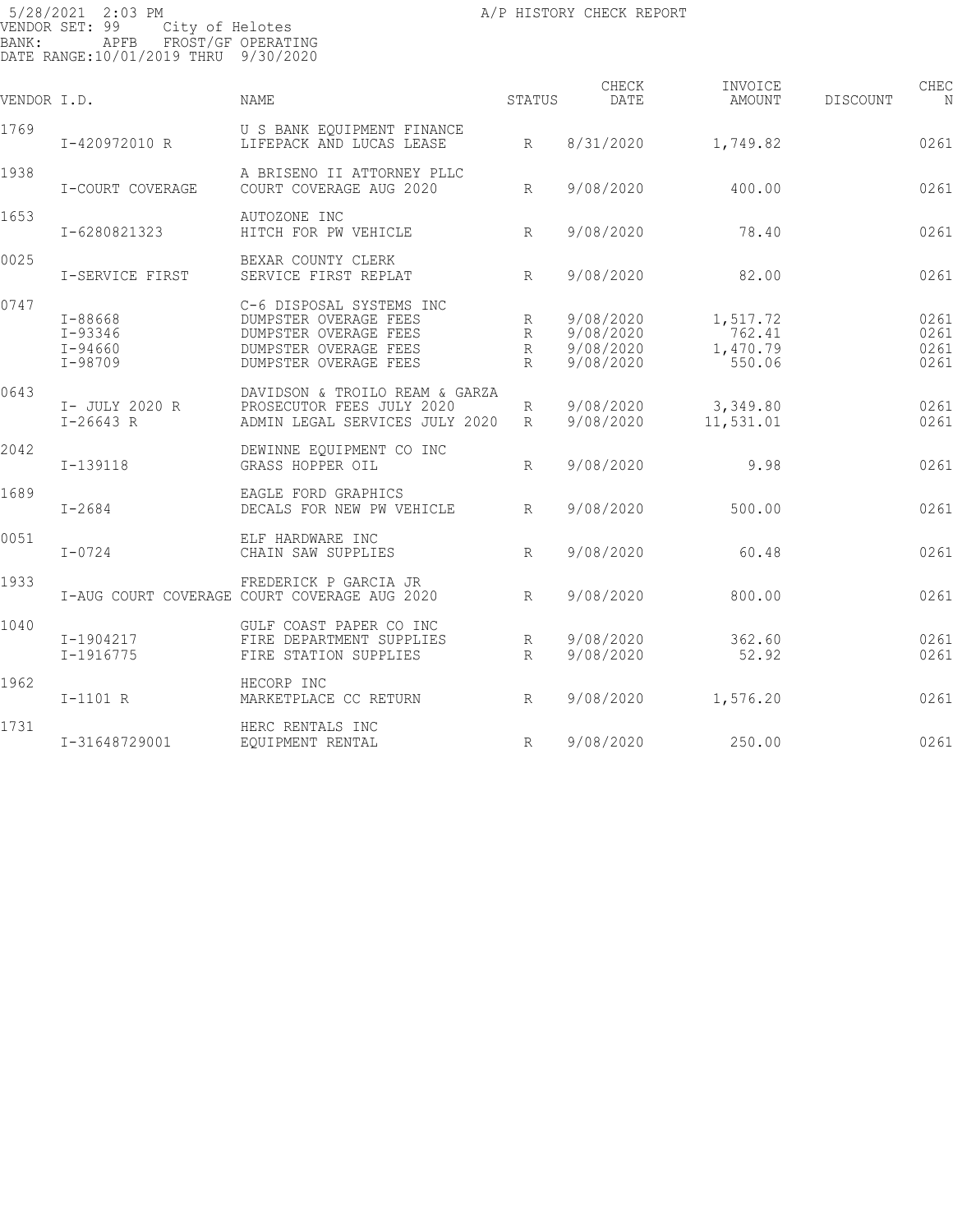| VENDOR I.D. |                                         | <b>NAME</b>                                                                                                   | STATUS                 | CHECK<br><b>DATE</b>                | INVOICE<br>AMOUNT          | DISCOUNT | CHEC<br>N            |
|-------------|-----------------------------------------|---------------------------------------------------------------------------------------------------------------|------------------------|-------------------------------------|----------------------------|----------|----------------------|
| 1942        |                                         | LAW OFF OF MICHAEL R LATIMER<br>I-COURT COVERAGE AUG COURT COVERAGE AUG 2020                                  | R                      | 9/08/2020                           | 400.00                     |          | 0262                 |
| 0427        | I-COURT COVERAGE                        | MARIO A TREVINO<br>COURT COVERAGE AUG 2020                                                                    | R                      | 9/08/2020                           | 800.00                     |          | 0262                 |
| 1097        | I-RNW000997                             | MCCI LLC<br>ANNUAL RENEWAL                                                                                    | R                      | 9/08/2020                           | 5,030.10                   |          | 0262                 |
| 1049        | I-13671                                 | SAFELANE TRAFFIC SUPPLY LLC<br>ROADWAY SIGNAGE                                                                | $R_{\rm}$              | 9/08/2020                           | 328.35                     |          | 0262                 |
| 1430        | $I - 44077$                             | SAN ANTONIO COPY CONCIERGE LLC<br>COURT SCANNING SERVICE                                                      | R                      | 9/08/2020                           | 5,486.85                   |          | 0262                 |
| 1403        | I-0050027<br>I-0051079<br>$I - 0052131$ | SERVICE UNIFORM RENTAL<br>UNIFORM AND MOP SERVICE<br>UNIFORM AND MOP SERVICE<br>UNIFORM AND MOP SERIVCE       | R<br>R<br>$\mathbb{R}$ | 9/08/2020<br>9/08/2020<br>9/08/2020 | 129.59<br>129.59<br>135.24 |          | 0262<br>0262<br>0262 |
| 0777        | I-11410868513                           | UNITED SITE SERVICES<br>DISC GOLF COURSE RESTROOM                                                             | $R_{\parallel}$        | 9/08/2020                           | 190.88                     |          | 0262                 |
| 1721        | I-5211195509<br>I-9726566502            | A T & T<br>ATT PHONE SERVICE<br>ATT PHONE SERVICES                                                            | R<br>$R_{\parallel}$   | 9/15/2020<br>9/15/2020              | 1,517.80<br>1,517.80       |          | 0262<br>0262         |
| 0467        |                                         | A T & T INC<br>I-2106952484250 0820 LONG DISTANCE PHONE SERVICE<br>I-2106959093842 0820 LONG DISTANCE SERVICE | R<br>R                 | 9/15/2020<br>9/15/2020              | 809.24<br>94.69            |          | 0262<br>0262         |
| 1653        | I-6280825698                            | AUTOZONE INC<br>PW VEHICLE SUPPLIES                                                                           | $R_{\parallel}$        | 9/15/2020                           | 29.58                      |          | 0262                 |
| 1881        | $I - 13148$                             | BARBERA PRODUCTIONS LLC<br>TAX RATE NOTICE AD                                                                 | R                      | 9/15/2020                           | 875.00                     |          | 0262                 |
| 1476        | I-117172                                | BEXAR COUNTY CLERK<br>DRUG ID AND ANAYLSIS                                                                    | $R_{\parallel}$        | 9/15/2020                           | 99.00                      |          | 0262                 |
| 0029        | I-AUGUST 2020                           | BRUCE C BEALOR<br>AUGUST 2020 BUILDING INSPECTIO                                                              | R                      | 9/15/2020                           | 8,275.00                   |          | 0262                 |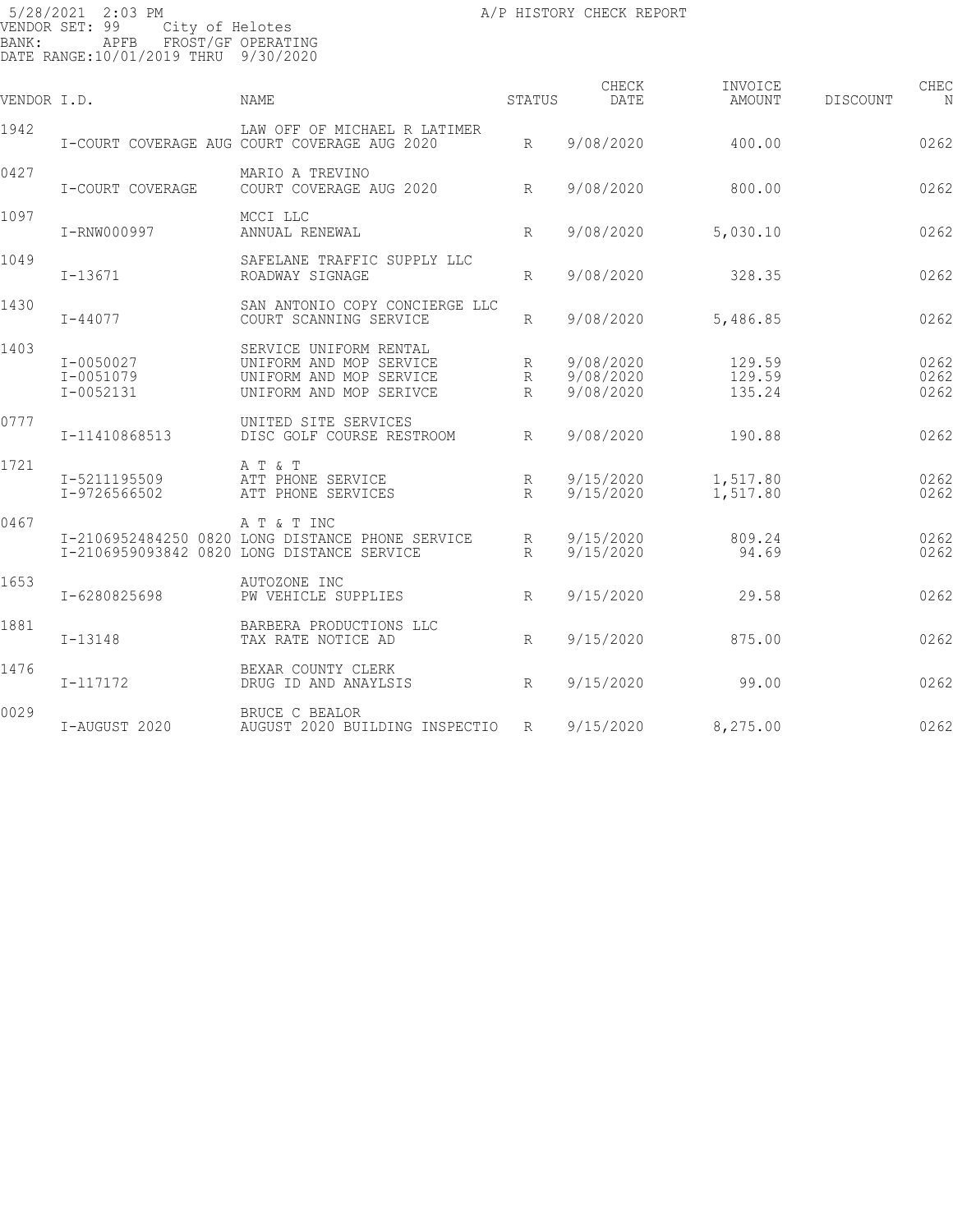| VENDOR I.D. |                                        | <b>NAME</b>                                            | STATUS                      | CHECK<br>DATE          | INVOICE<br>AMOUNT | DISCOUNT | CHEC<br>N    |
|-------------|----------------------------------------|--------------------------------------------------------|-----------------------------|------------------------|-------------------|----------|--------------|
| 1175        | I-JULY 2020                            | BUSINESS & PROFESSIONAL SERVIC<br>EMS BILLING SERVICES | R                           | 9/15/2020              | 1,166.66          |          | 0262         |
|             |                                        |                                                        |                             |                        |                   |          |              |
| 0042        |                                        | CITY PUBLIC SERVICE                                    |                             |                        |                   |          |              |
|             | I-3000530099 0920                      | ELECTRICAL SERVICE                                     | R                           | 9/15/2020              | 1,629.87          |          | 0262         |
|             | I-3000819534 0920                      | ELECTRICAL SERIVCE                                     | R                           | 9/15/2020              | 31.33             |          | 0262         |
|             | I-3001085347 0920                      | ELECTRICAL SERVICES                                    | $\mathbb{R}$                | 9/15/2020              | 615.01            |          | 0262         |
|             | I-3001085347 R20                       | ELECTRICAL SERVICES                                    | $\mathbb R$                 | 9/15/2020              | 613.76            |          | 0262         |
|             | I-3002417564 0920                      | ELECTRICAL SERVICES                                    | R                           | 9/15/2020              | 315.39            |          | 0262         |
|             | I-3002417564 R20                       | ELECTRICAL SERVICES                                    | R                           | 9/15/2020              | 317.41            |          | 0262         |
|             | I-3002452349 0920                      | ELECTRICAL SERVICES                                    | $\mathbb R$                 | 9/15/2020              | 1,258.09          |          | 0262         |
|             | I-3002471776 0920                      | ELECTRICAL SERVICES                                    | $\mathbb R$                 | 9/15/2020              | 2,102.10          |          | 0262         |
|             | I-3002501943 0920                      | ELECTRICAL SERVICES                                    | $\mathbb{R}$                | 9/15/2020              | 12.59             |          | 0262         |
|             | I-30025100668 0920                     | ELECTRICAL SERVICES                                    | $\mathbb{R}$                | 9/15/2020              | 10.77             |          | 0262         |
|             | I-3002510675 0920                      | ELECTRICAL SERVICES                                    | R                           | 9/15/2020              | 8.84              |          | 0262         |
|             | I-3002530708 0920                      | ELECTRICAL SERVICES                                    | $\mathbb R$                 | 9/15/2020              | 10.96             |          | 0262         |
|             | I-3002531134 0920                      | ELECTRICAL SERVICES                                    | R                           | 9/15/2020              | 8.84              |          | 0262         |
|             | I-3002825167 0920                      | ELECTRICAL SERVICES                                    | $\mathbb{R}$                | 9/15/2020              | 33.13             |          | 0262         |
|             | I-3002836202 0920                      | ELECTRICAL SERVICES                                    | $\mathbb R$                 | 9/15/2020              | 50.28             |          | 0262         |
|             | I-3002838861 0920                      | ELECTRICAL SERVICES                                    | $\mathbb R$                 | 9/15/2020              | 74.39             |          | 0262         |
|             | I-3003167893 0920                      | ELECTRICAL SERVICES                                    | $\mathbb R$                 | 9/15/2020              | 8.93              |          | 0262         |
|             | I-3003381122 0920                      | ELECTRICAL SERVICES                                    | R                           | 9/15/2020              | 48.54             |          | 0262         |
|             | I-3003381144 0920                      | ELECTRICAL SERVICES                                    | R                           | 9/15/2020              | 51.89             |          | 0262         |
|             | I-3003495095 0920<br>I-3004685375 0920 | ELECTRICAL SERVICES<br>ELECTRICAL SERVICES             | $\mathbb R$<br>$\mathbb{R}$ | 9/15/2020<br>9/15/2020 | 8.84<br>26.35     |          | 0262<br>0262 |
|             |                                        |                                                        |                             |                        |                   |          |              |
| 2055        |                                        | CULLIGAN WATER CONDITIONING                            |                             |                        |                   |          |              |
|             | I-0143413                              | WATER SOFTENER                                         | R                           | 9/15/2020              | 50.50             |          | 0262         |
|             | $I - 0146613$                          | WATER SOFTENER                                         | $\mathbb R$                 | 9/15/2020              | 50.50             |          | 0262         |
|             | $I - 0148629$                          | WATER SOFTENER                                         | $\mathbb{R}$                | 9/15/2020              | 0.76              |          | 0262         |
| 0051        |                                        | ELF HARDWARE INC                                       |                             |                        |                   |          |              |
|             | $I - 0725$                             | SPRAY FOR OAK TREES                                    | R                           | 9/15/2020              | 29.95             |          | 0262         |
| 0227        |                                        | ERNEST CRUZ                                            |                             |                        |                   |          |              |
|             |                                        | I-MILEAGE REIMBURSEM MILEAGE REIMBURSEMENT             | R                           | 9/15/2020              | 20.93             |          | 0262         |
|             |                                        |                                                        |                             |                        |                   |          |              |
| 1865        |                                        | ESD AND ASSOCIATES                                     |                             |                        |                   |          |              |
|             | $I - 49937$                            | SEPT 2020 WEBSITE MAINTENANCE                          | R                           | 9/15/2020              | 1,216.00          |          | 0262         |
| 1784        |                                        | HEIDI CANION                                           |                             |                        |                   |          |              |
|             | I-CPR REIMBURSEMENT                    | CPR CLASS REIMBURSEMENT                                | R                           | 9/15/2020              | 14.95             |          | 0262         |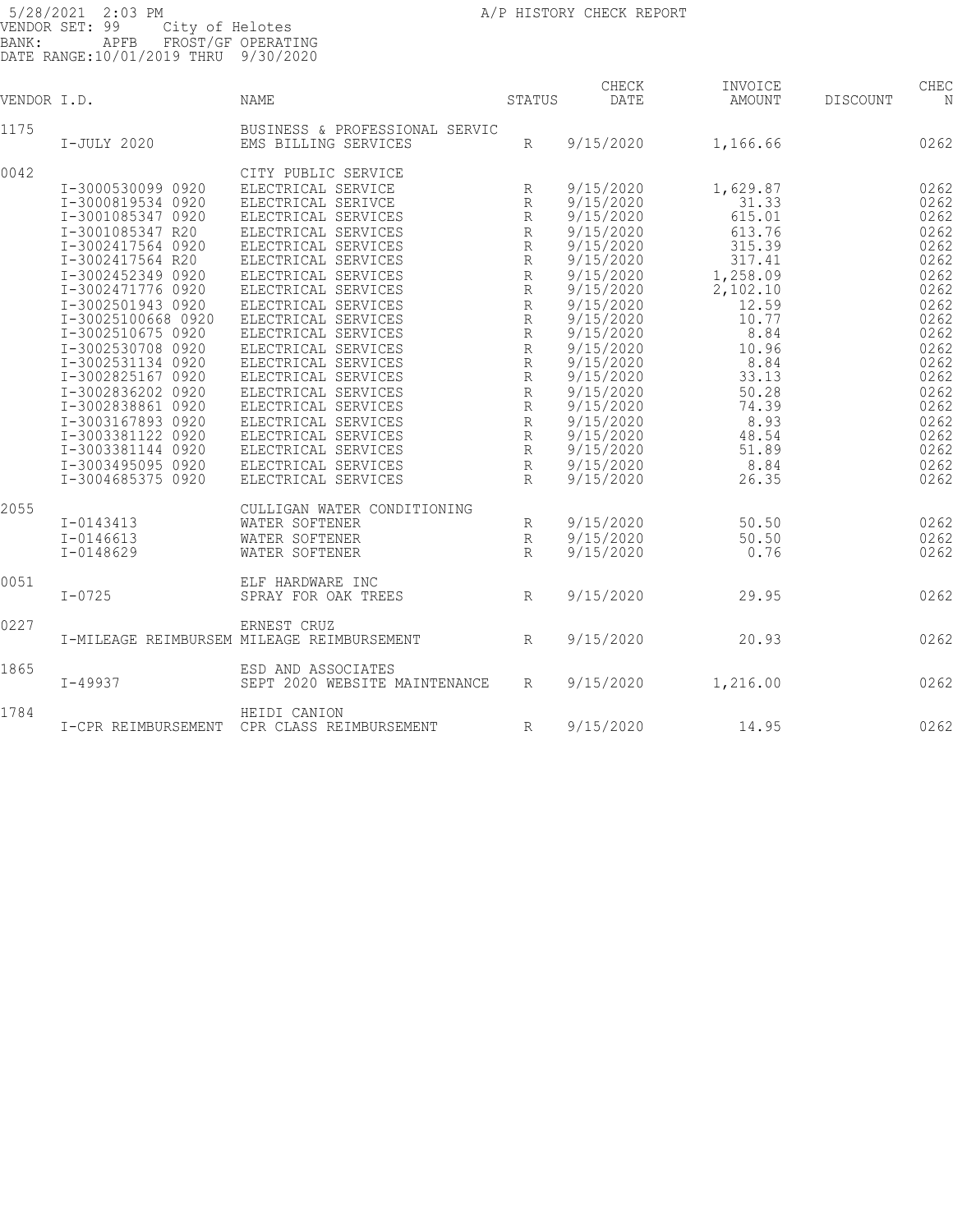| VENDOR I.D. |                                                      | <b>NAME</b>                    | STATUS         | CHECK<br>DATE          | INVOICE<br>AMOUNT | DISCOUNT | CHEC<br>N    |
|-------------|------------------------------------------------------|--------------------------------|----------------|------------------------|-------------------|----------|--------------|
| 0069        |                                                      | HOME DEPOT INC                 |                |                        |                   |          |              |
|             | I-1091511                                            | PUBLIC WORKS SUPPLIES          | R              | 9/15/2020              | 139.92            |          | 0262         |
|             | I-2900427                                            | FIRE DEPARTMENT SUPPLIES       | R              | 9/15/2020              | 1,140.28          |          | 0262         |
|             | $I - 4515809$                                        | PUBLIC WORKS SUPPLIES          | R              | 9/15/2020              | 26.42             |          | 0262         |
|             | $I - 4622336$                                        | PUBLIC WORKS SUPPLIES          | $\mathbb R$    | 9/15/2020              | 141.60            |          | 0262         |
|             | I-5042930                                            | PUBLIC WORKS SUPPLIES          | $\mathbb R$    | 9/15/2020              | 343.41            |          | 0262         |
|             | I-7043732                                            | PUBLIC WORKS SUPPLIES          | R              | 9/15/2020              | 116.61            |          | 0262         |
|             | I-7092428                                            | PUBLIC WORKS SUPPLIES          | $\mathbb R$    | 9/15/2020              | 59.97             |          | 0262         |
|             | I-7801577                                            | FIRE DEPARTMENT SUPPLIES       | $\mathbb{R}$   | 9/15/2020              | 381.39            |          | 0262         |
|             | $I-8020676$                                          | PUBLIC WORKS SUPPLIES          | R              | 9/15/2020              | 105.12            |          | 0262         |
|             | $I - 8043625$                                        | PUBLIC WORKS SUPPLIES          | $R_{\rm}$      | 9/15/2020              | 190.51            |          | 0262         |
| 0071        |                                                      | JOHN ROBERT KUEHL              |                |                        |                   |          |              |
|             | $I - 6451$                                           | CITY LETTERHEAD                | R              | 9/15/2020              | 784.00            |          | 0262         |
| 1282        |                                                      | LANDS' END INC                 |                |                        |                   |          |              |
|             | I-SIN8606734                                         | UNIFORM FOR PAUL FREDERICKS    | $R_{\rm}$      | 9/15/2020              | 106.85            |          | 0262         |
| 0093        |                                                      | MANDER AUTO SERVICE INC        |                |                        |                   |          |              |
|             | $I - 150146$                                         | FLEET 6464                     | R              | 9/15/2020              | 1,032.58          |          | 0262         |
|             | $I - 150280$                                         | REPAIR TO VEHICLE 2128         | $\mathbb{R}$   | 9/15/2020              | 534.50            |          | 0262         |
|             | $I - 150310$                                         | <b>BUMPER REPLACEMENT</b>      | R              | 9/15/2020              | 147.90            |          | 0262         |
|             | $I - 150397$                                         | REPAIR TO VEHICLE 9973         | R              | 9/15/2020              | 103.06            |          | 0262         |
| 1196        |                                                      | MONTY JOE MCGUFFIN             |                |                        |                   |          |              |
|             | I-AUGUST 2020                                        | AUGUST 2020 HEALTH INSPECTIONS | R              | 9/15/2020              | 650.00            |          | 0262         |
| 0793        |                                                      | OFFICE DEPOT INC               |                |                        |                   |          |              |
|             | I-116095634001                                       | PD OFFICE SUPPLIES             | R              | 9/15/2020              | 376.94            |          | 0262         |
|             | I-116104901001                                       | PD OFFICE SUPPLIES             | $\mathbb{R}$   | 9/15/2020              | 33.38             |          | 0262         |
|             | I-116104915001                                       | PD OFFICE SUPPLIES             | R              | 9/15/2020              | 10.78             |          | 0262         |
|             | I-117076941001                                       | ADMIN OFFICE SUPPLIES          | $\mathbb R$    | 9/15/2020              | 303.62            |          | 0262         |
|             | I-117079671001                                       | ADMIN OFFICE SUPPLIES          | $\mathbb{R}$   | 9/15/2020              | 76.09             |          | 0262         |
|             | I-117079689001                                       | ADMIN OFFICE SUPPLIES          | R              | 9/15/2020              | 16.49             |          | 0262         |
|             | I-120952904001                                       | ADMIN OFFICE SUPPLIES          | $\mathbb{R}$   | 9/15/2020              | 44.58             |          | 0262         |
|             | I-120956680001                                       | ADMIN OFFICE SUPPLIES          | $\mathbb{R}$   | 9/15/2020              | 9.39              |          | 0262         |
|             | I-120956681001                                       | ADMIN OFFICE SUPPLIES          | $\mathsf{R}$   | 9/15/2020              | 8.19              |          | 0262         |
| 0923        |                                                      | PITNEY BOWES PURCHASE POWER    |                |                        |                   |          |              |
|             | I-1016329462<br>I-800090901047255808 POSTAGE REFILLS | SEALING LIQUID FOR POSTAGE     | R<br>$R_{\rm}$ | 9/15/2020<br>9/15/2020 | 45.20<br>343.51   |          | 0262<br>0262 |
|             |                                                      |                                |                |                        |                   |          |              |
| 0172        |                                                      | PITNEY BOWES GLOBAL FINANCIAL  |                |                        |                   |          |              |
|             | I-3311909681                                         | POSTAGE MACHINE LEASE          | R              | 9/15/2020              | 191.94            |          | 0262         |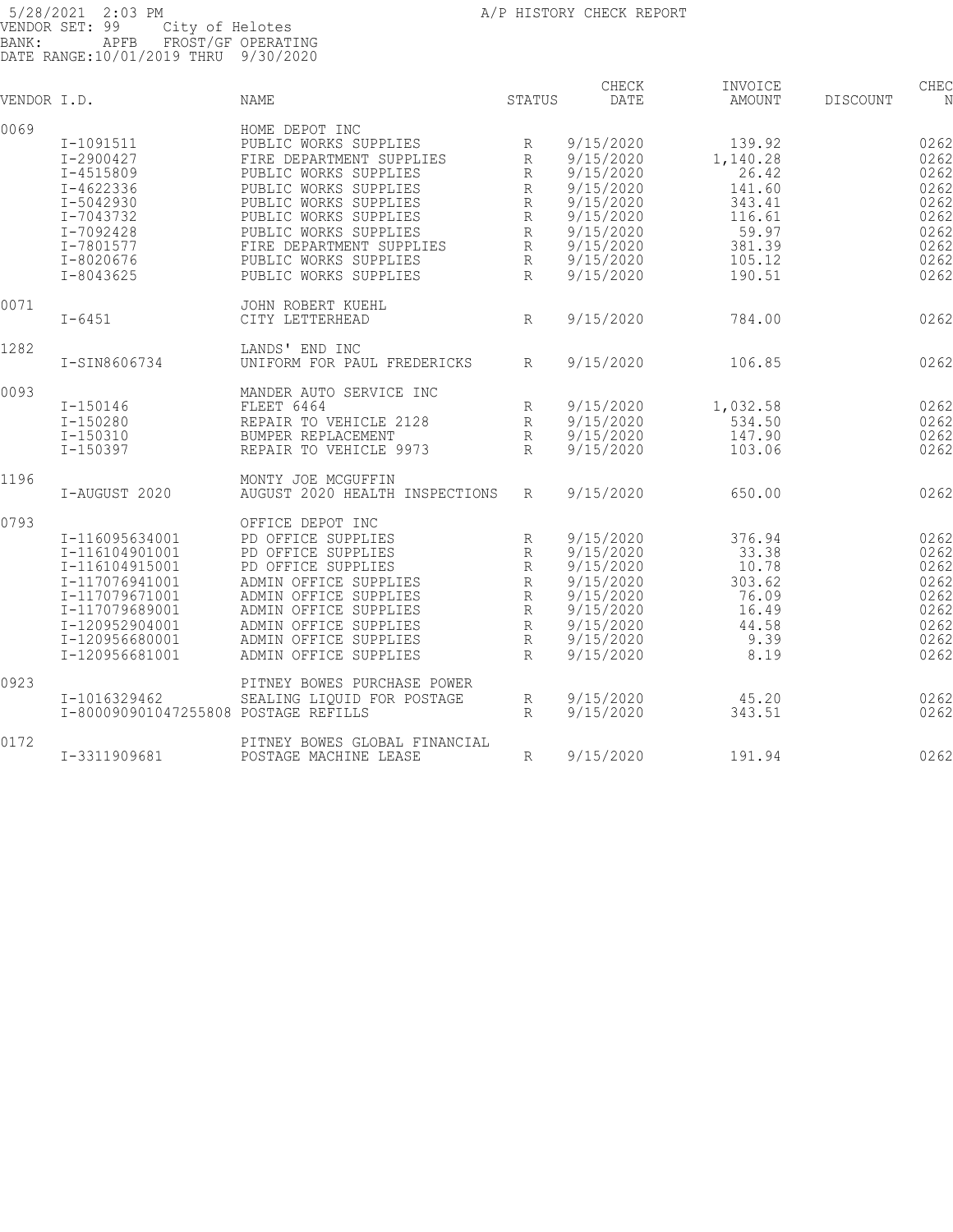| VENDOR I.D. |                                                              | <b>NAME</b>                                                                                                                           | STATUS                      | CHECK<br>DATE                                    | INVOICE<br>AMOUNT                  | DISCOUNT | CHEC<br>N                    |
|-------------|--------------------------------------------------------------|---------------------------------------------------------------------------------------------------------------------------------------|-----------------------------|--------------------------------------------------|------------------------------------|----------|------------------------------|
| 0112        | I-98443914<br>I-98528953                                     | PRAXAIR DIST INC<br>EMS OXYGEN<br>EMS OXYGEN                                                                                          | R<br>R                      | 9/15/2020<br>9/15/2020                           | 95.18<br>202.54                    |          | 0262<br>0262                 |
| 0809        | I-99313                                                      | RX TECHNOLOGY<br>SEPT IT MANAGED SERVICES                                                                                             | R                           | 9/15/2020                                        | 3,850.00                           |          | 0262                         |
| 1049        | $I-13818$                                                    | SAFELANE TRAFFIC SUPPLY LLC<br>ROAD SIGN FOR BEVERLY HILLS                                                                            | $R_{\rm}$                   | 9/15/2020                                        | 216.00                             |          | 0262                         |
| 2153        | $I - 41211$                                                  | SAN ANTONIO AUTO GLASS INC<br>REPLACE PW BACK WINDOW                                                                                  | V                           | 9/15/2020                                        | 179.00                             |          | 0262                         |
| 2153        | M-CHECK                                                      | SAN ANTONIO AUTO GLASS INC<br>SAN ANTONIO AUTO GLASS IVOIDED                                                                          | V                           | 9/15/2020                                        |                                    |          | 0262                         |
| 0191        | I-34046252<br>$I - 34047581$                                 | SAN ANTONIO EXPRESS NEWS<br>BUDGET PH NOTICE<br>BOA PH NOTICE                                                                         | R<br>$\mathbb{R}$           | 9/15/2020<br>9/15/2020                           | 354.29<br>281.84                   |          | 0262<br>0262                 |
| 0121        | I-22551 0820<br>I-22552 0820<br>I-22553 0820<br>I-22554 0820 | SAN ANTONIO WATER SYSTEMS<br>WATER SERVICE SEPT 2020<br>WATER SERVICE SEPT 2020<br>WATER SERVICE SEPT 2020<br>WATER SERVICE SEPT 2020 | R<br>R<br>$\mathbb{R}$<br>R | 9/15/2020<br>9/15/2020<br>9/15/2020<br>9/15/2020 | 169.25<br>245.46<br>31.66<br>31.87 |          | 0262<br>0262<br>0262<br>0262 |
| 0138        | $I - 91120$                                                  | SUSAN WOOTTON<br>CPA<br>FY2021 PROPERTY TAX ASSISTANCE                                                                                | $R_{\parallel}$             | 9/15/2020                                        | 500.00                             |          | 0262                         |
| 1843        | I-Q2 2020 ADMIN                                              | TEXAS DEVELOPERS LLC<br>2ND OUARTER PAYMENT                                                                                           | $R_{\rm}$                   | 9/15/2020                                        | 327,666.22                         |          | 0262                         |
| 0021        | I-287288218344 0920                                          | A T & T MOBILITY<br>CITY CELL PHONE AND HOT SPOTS                                                                                     | R                           | 9/23/2020                                        | 1,299.69                           |          | 0262                         |
| 1852        | I-117811<br>$I-118121$<br>I-188121                           | AIR AUTHORITY LLC<br>HVAC REPAIR<br>THERMOMETER RELOCATIONS<br>ADMIN HVAC REPAIR                                                      | V<br>V<br>$\overline{V}$    | 9/23/2020<br>9/23/2020<br>9/23/2020              | 315.00<br>660.00<br>660.00         |          | 0262<br>0262<br>0262         |
| 1852        | M-CHECK                                                      | AIR AUTHORITY LLC<br>AIR AUTHORITY LLC<br>VOIDED                                                                                      | V                           | 9/23/2020                                        |                                    |          | 0262                         |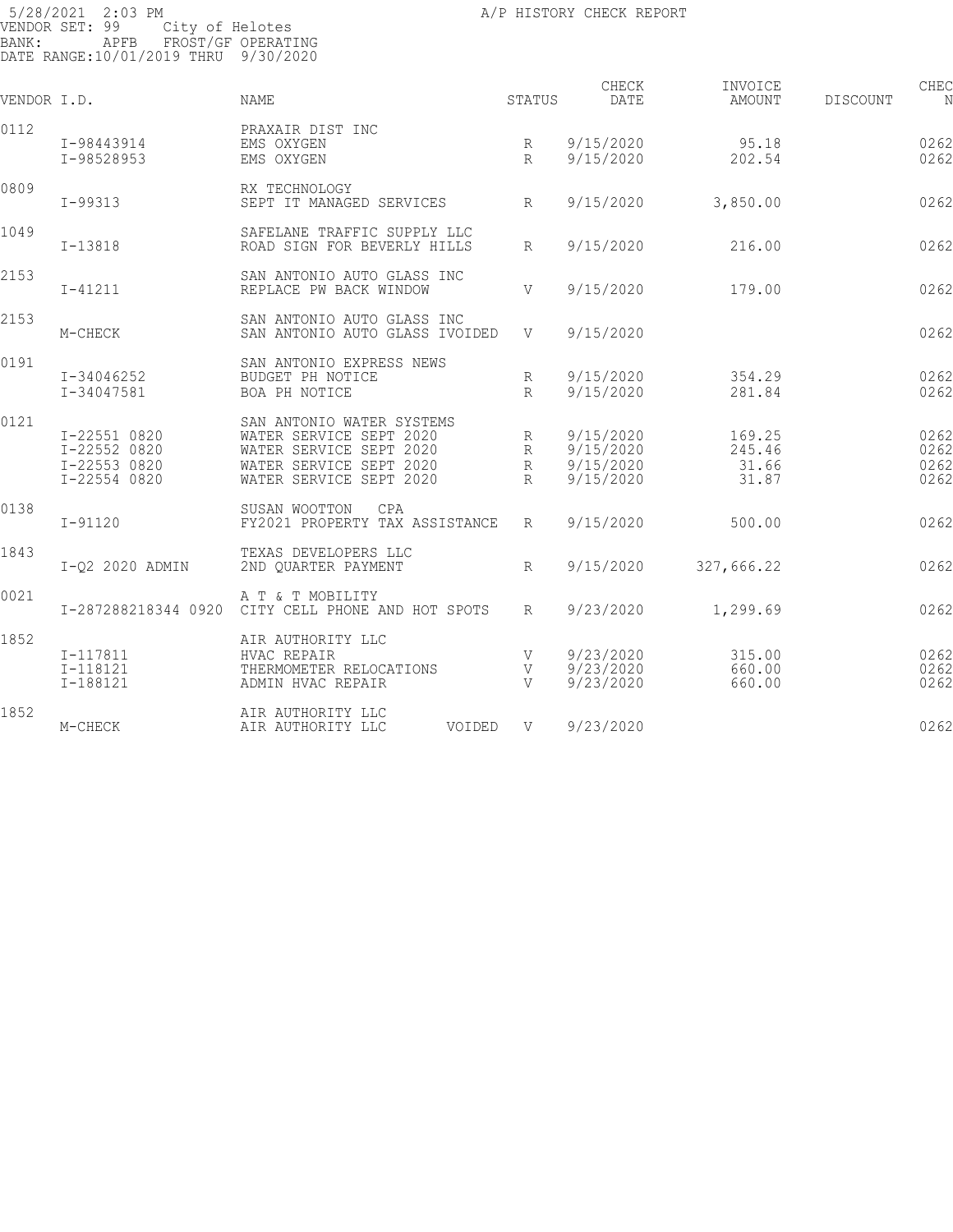| VENDOR I.D. |                                                                                                       | NAME                                                                                                                                                                           | STATUS                                     | CHECK<br>DATE                                                                           | INVOICE<br>AMOUNT                                             | <b>DISCOUNT</b> | CHEC<br>N                                            |
|-------------|-------------------------------------------------------------------------------------------------------|--------------------------------------------------------------------------------------------------------------------------------------------------------------------------------|--------------------------------------------|-----------------------------------------------------------------------------------------|---------------------------------------------------------------|-----------------|------------------------------------------------------|
| 2156        | I-0912020                                                                                             | AUTO GLASS TO GO INC<br>PW WINDOW REPLACEMENT                                                                                                                                  | V <sub>V</sub>                             | 9/23/2020                                                                               | 179.00                                                        |                 | 0262                                                 |
| 0026        | I-NOV 2020 ELECTION NOV 2020 ELECTION                                                                 | BEXAR COUNTY ELECTION ADM                                                                                                                                                      | R                                          | 9/23/2020                                                                               | 8,144.85                                                      |                 | 0262                                                 |
| 2026        | $I-508$                                                                                               | BILLY JAMES<br>PRE EMPLOYMENT EVALUATIONS                                                                                                                                      | $R_{\parallel}$                            | 9/23/2020                                                                               | 350.00                                                        |                 | 0262                                                 |
| 0353        | I-21884514                                                                                            | CANON FINANCIAL SERVICES INC<br>ADMIN PLOTTER LEASE                                                                                                                            | R                                          | 9/23/2020                                                                               | 173.72                                                        |                 | 0262                                                 |
| 0643        | $I - 26958$<br>$I - 26960$                                                                            | DAVIDSON & TROILO REAM & GARZA<br>PROSECUTOR FEES AUG 2020<br>DAVIDSON & TROILO REAM & GARZA                                                                                   | $\mathbb R$<br>$R_{\parallel}$             | 9/23/2020<br>9/23/2020                                                                  | 2,652.00<br>5,813.55                                          |                 | 0262<br>0262                                         |
| 0051        | $I - 0726$                                                                                            | ELF HARDWARE INC<br>PW TRIMMER SPOOL                                                                                                                                           | R                                          | 9/23/2020                                                                               | 9.99                                                          |                 | 0262                                                 |
| 1741        | $I - 31605$<br>$I - 31613$                                                                            | GEAR CLEANING SOLUTIONS LLC<br>PPE ANNUAL MAINTENANCE<br>ANNUAL PPE MAINTENANCE                                                                                                | R<br>R                                     | 9/23/2020<br>9/23/2020                                                                  | 855.49<br>625.20                                              |                 | 0262<br>0262                                         |
| 2122        | I-116477497                                                                                           | GLOBAL EQUIPEMNT COMPANY INC<br>EMS SUPPLIES                                                                                                                                   | R                                          | 9/23/2020                                                                               | 152.00                                                        |                 | 0262                                                 |
| 0060        | I-1007684800 0920<br>I-1025023600 0920<br>I-1025024400 0920<br>I-1025025200 0920<br>I-1025560200 0920 | GREY FOREST UTILITIES INC<br>NATURAL GAS SERVICE CITY HALL<br>GREY FOREST UTILITIES INC<br>GREY FOREST UTILITIES INC<br>GREY FOREST UTILITIES INC<br>GREY FOREST UTILITIES INC | R<br>R<br>R<br>R<br>R                      | 9/23/2020<br>9/23/2020<br>9/23/2020<br>9/23/2020<br>9/23/2020                           | 10.52<br>10.52<br>10.52<br>127.13<br>10.52                    |                 | 0262<br>0262<br>0262<br>0262<br>0262                 |
| 1040        | I-1921432                                                                                             | GULF COAST PAPER CO INC<br>FIRE STATION SUPPLIES                                                                                                                               | $R_{\parallel}$                            | 9/23/2020                                                                               | 21.12                                                         |                 | 0262                                                 |
| 1583        | I-2013840                                                                                             | HEAT SAFETY EQUIPMENT LLC<br>SERVICE ON FIRE SCBA                                                                                                                              | R                                          | 9/23/2020                                                                               | 149.51                                                        |                 | 0262                                                 |
| 1236        | I-78360483<br>I-80281346<br>I-80415034<br>I-80598351<br>I-80895255<br>I-81606661<br>I-82516743        | HENRY SCHEIN INC<br>HENRY SCHEIN INC<br>HENRY SCHEIN INC<br>HENRY SCHEIN INC<br>HENRY SCHEIN INC<br>MEDICAL SUPPLIES<br>HENRY SCHEIN INC<br>MEDICAL SUPPLIES                   | R<br>R<br>R<br>R<br>$\mathbb{R}$<br>R<br>R | 9/23/2020<br>9/23/2020<br>9/23/2020<br>9/23/2020<br>9/23/2020<br>9/23/2020<br>9/23/2020 | 272.50<br>0.37<br>2.22<br>101.28<br>391.87<br>181.20<br>85.10 |                 | 0262<br>0262<br>0262<br>0262<br>0262<br>0262<br>0262 |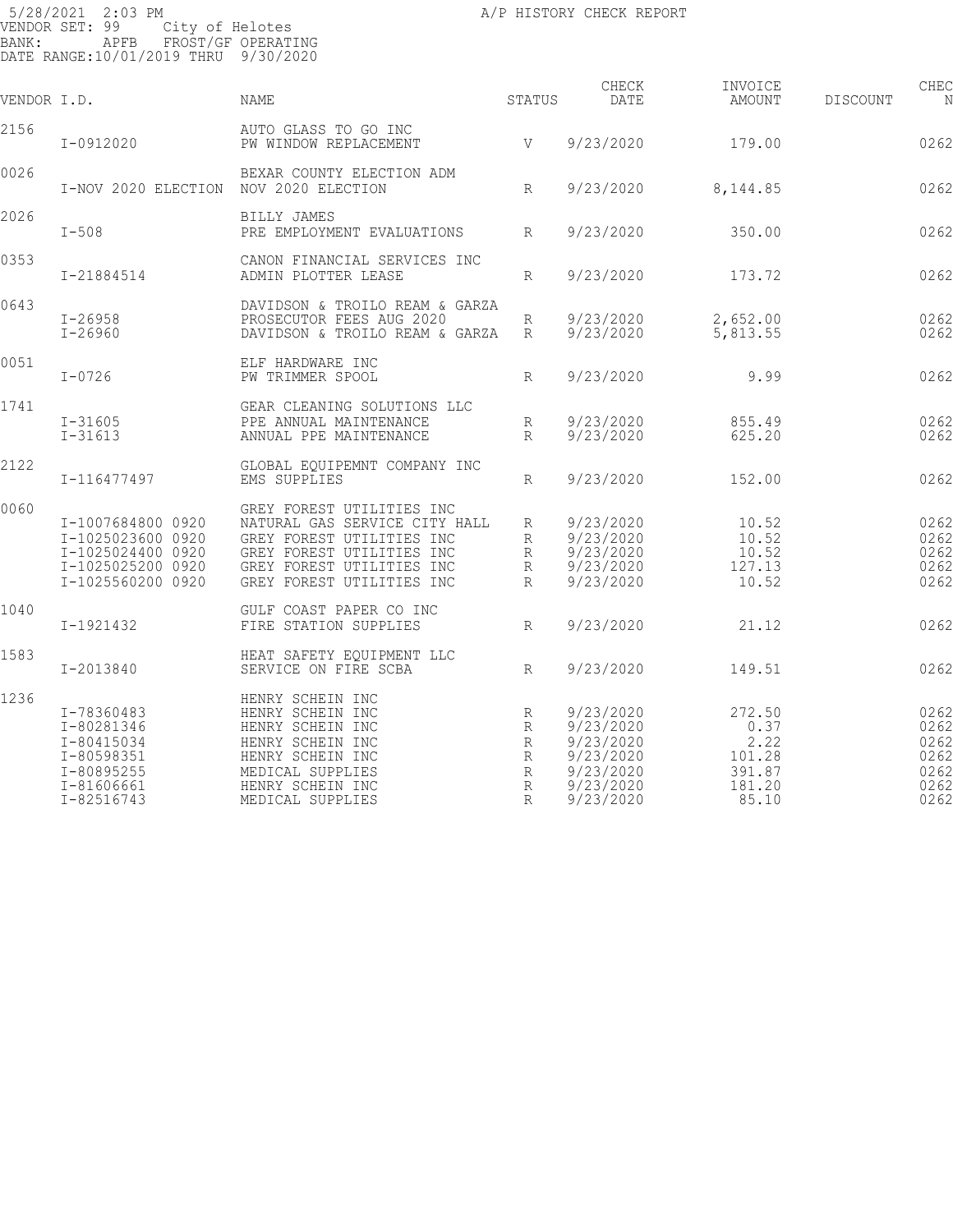| VENDOR I.D. |                                             | <b>NAME</b>                                                                                            | <b>STATUS</b>        | CHECK<br>DATE                       | INVOICE<br>AMOUNT          | <b>DISCOUNT</b> | CHEC                 |
|-------------|---------------------------------------------|--------------------------------------------------------------------------------------------------------|----------------------|-------------------------------------|----------------------------|-----------------|----------------------|
| 1282        | I-11701566                                  | LANDS' END INC<br>R<br>CITY COUNCIL UNIFORM                                                            |                      | 9/23/2020                           | 309.53                     |                 | 0262                 |
| 0093        | $I - 150565$<br>$I - 150769$                | MANDER AUTO SERVICE INC<br>VEHICLE REPAIR<br>REPAIR VIN # 8001                                         | R<br>$R_{\parallel}$ | 9/23/2020<br>9/23/2020              | 359.78<br>886.19           |                 | 0262<br>0262         |
| 1808        | I-OC BOOSTER CLUB                           | O CONNOR PANTHER BOOSTER CLUB<br>2020 OC ATHLETICS PROGRAM                                             | R                    | 9/23/2020                           | 90.00                      |                 | 0262                 |
| 1651        | I-10H0119942563                             | READY REFRESH BY NESTLE<br>WATER SERVICE FOR CITY HALL                                                 | $R_{\parallel}$      | 9/23/2020                           | 303.74                     |                 | 0262                 |
| 1403        | $I - 0053178$<br>I-0054233<br>$I - 0055290$ | SERVICE UNIFORM RENTAL<br>UNIFORM & MOP SERVICE PW<br>SERVICE UNIFORM RENTAL<br>SERVICE UNIFORM RENTAL | R<br>R<br>R          | 9/23/2020<br>9/23/2020<br>9/23/2020 | 135.24<br>135.24<br>135.24 |                 | 0262<br>0262<br>0262 |
| 0145        | I-0039133091420                             | TIME WARNER CABLE SAN ANTONIO<br>TV AND CABLE SERVICES                                                 | R                    | 9/23/2020                           | 588.89                     |                 | 0262                 |
| 1769        | I-423213230                                 | U S BANK EOUIPMENT FINANCE<br>LIFEPACK AND LUCAS PAYMENT                                               | $R_{\parallel}$      | 9/23/2020                           | 1,749.82                   |                 | 0262                 |
| 1944        | I-869399683 0920R                           | US BANK NA<br>GAS FOR CITY VEHICLES                                                                    | $R_{\rm}$            | 9/23/2020                           | 4,045.68                   |                 | 0262                 |
| 0921        | I-SA97570 R                                 | VANGUARD CLEANING SYSTEM INC<br>VANGUARD CLEANING SYSTEM INC                                           | R                    | 9/23/2020                           | 475.00                     |                 | 0262                 |
| 0069        | I-9360598 R                                 | HOME DEPOT INC<br>PW SUPPLIES                                                                          | R                    | 9/23/2020                           | 9.98                       |                 | 0262                 |
| 1852        | I-117811 R<br>I-118121 R                    | AIR AUTHORITY LLC<br>CLOG IN PH HVAC<br>ADMIN THERMOSTAT RELOCATION                                    | R<br>$R_{\parallel}$ | 9/23/2020<br>9/23/2020              | 315.00<br>660.00           |                 | 0262<br>0262         |
| 1938        | I-SEPT COURT                                | A BRISENO II ATTORNEY PLLC<br>SEPT 2020 COURT COVERAGE                                                 | R                    | 9/30/2020                           | 400.00                     |                 | 0262                 |
| 1539        | I-DEPLOYMENT REIMB                          | A J FRIBOURG<br>DEPLOYMENT REIMBURSEMENT                                                               | R                    | 9/30/2020                           | 138.22                     |                 | 0262                 |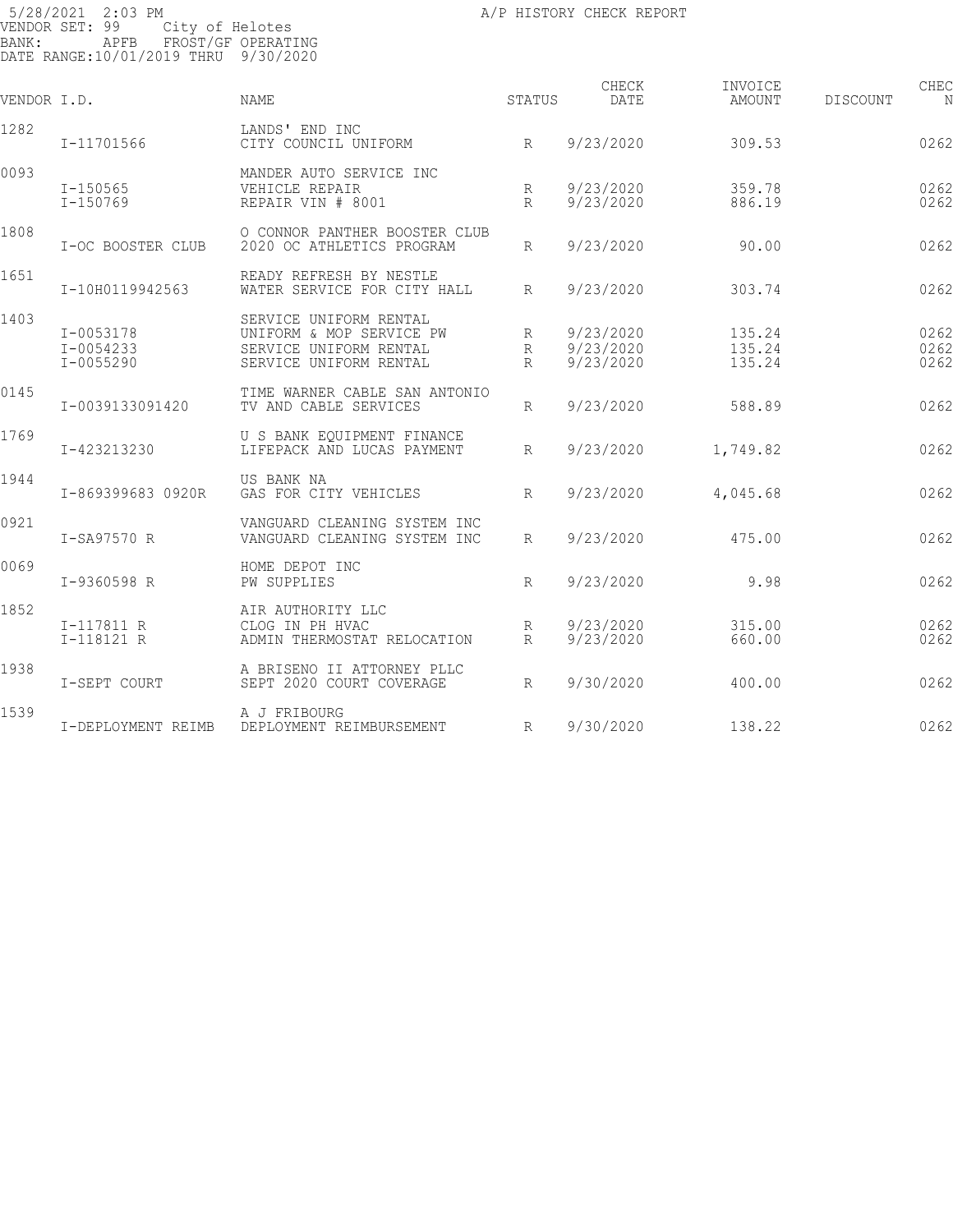| VENDOR I.D. |                                         | <b>NAME</b>                                                              | STATUS               | CHECK<br>DATE          | INVOICE<br>AMOUNT | <b>DISCOUNT</b> | CHEC         |
|-------------|-----------------------------------------|--------------------------------------------------------------------------|----------------------|------------------------|-------------------|-----------------|--------------|
| 1974        | I-072120203                             | ALAMO FIRE APPARATUS LLC<br>FIRE/ENGINE 1 MAINTENANCE                    | R                    | 9/30/2020              | 3,071.40          |                 | 0262         |
| 1175        | $I-AUG2020$                             | BUSINESS & PROFESSIONAL SERVIC<br>EMS BILLING SERVICE FEE                | R                    | 9/30/2020              | 2,916.98          |                 | 0262         |
| 2106        | $I-ZTH6848$<br>$I-ZWP1145$              | CDW GOVERNEMNT LLC, CDW GOVERN<br>COMPUTER SUPPLIES<br>IT SUPPLIES       | R<br>$R_{\rm}$       | 9/30/2020<br>9/30/2020 | 15.17<br>355.10   |                 | 0262<br>0262 |
| 1827        | I-8001400743<br>I-UZTX38J69J            | DEREK SMITH<br>EMS RENEWAL REIMBURSEMENT<br>FINGERFRINT REIMBURSEMENT    | R<br>$R_{\rm}$       | 9/30/2020<br>9/30/2020 | 96.00<br>38.25    |                 | 0262<br>0262 |
| 1933        | $I - 1933$                              | FREDERICK P GARCIA JR<br>SEP COURT COVERAGE                              | $R_{\rm}$            | 9/30/2020              | 400.00            |                 | 0262         |
| 1471        | $I - 177435$                            | GOODYEAR COMMERCIAL TIRE & SER<br>PD REPLACEMENT FEES                    | R                    | 9/30/2020              | 299.36            |                 | 0262         |
| 1040        | I-1930199                               | GULF COAST PAPER CO INC<br>HAND SANITIZER                                | R                    | 9/30/2020              | 2,009.75          |                 | 0262         |
| 1583        | I-2013877<br>I-2013896                  | HEAT SAFETY EQUIPMENT LLC<br><b>SCBA MAINTENANCE</b><br>SCBA MAINTENANCE | R<br>$R_{\rm}$       | 9/30/2020<br>9/30/2020 | 381.15<br>60.00   |                 | 0262<br>0262 |
| 1236        | I-12673884<br>I-82732252                | HENRY SCHEIN INC<br>EMS MEDICAL SUPPLIES<br>EMS MEDICAL SUPPLIES         | R<br>$R_{\parallel}$ | 9/30/2020<br>9/30/2020 | 680.80<br>98.33   |                 | 0262<br>0262 |
| 2161        | I-DEPLOYMENT REIMB                      | JACK OUIPP<br>DEPLOYMENT REIMBURSEMENT                                   | R                    | 9/30/2020              | 130.44            |                 | 0262         |
| 1960        | I-DEPLOYMENT REIMB                      | <b>JESSICA MARRONE</b><br>DEPLOYMENT REIMBURSEMENT                       | R                    | 9/30/2020              | 48.64             |                 | 0262         |
| 0427        | I-SEPT COURT COVERAG SEP COURT COVERAGE | MARIO A TREVINO                                                          | R                    | 9/30/2020              | 800.00            |                 | 0262         |
| 0832        | $I - 1641619$                           | MG BUILDING MATERIALS LLC<br>POLE FOR OTH PED BRIDGE                     | R                    | 9/30/2020              | 75.99             |                 | 0262         |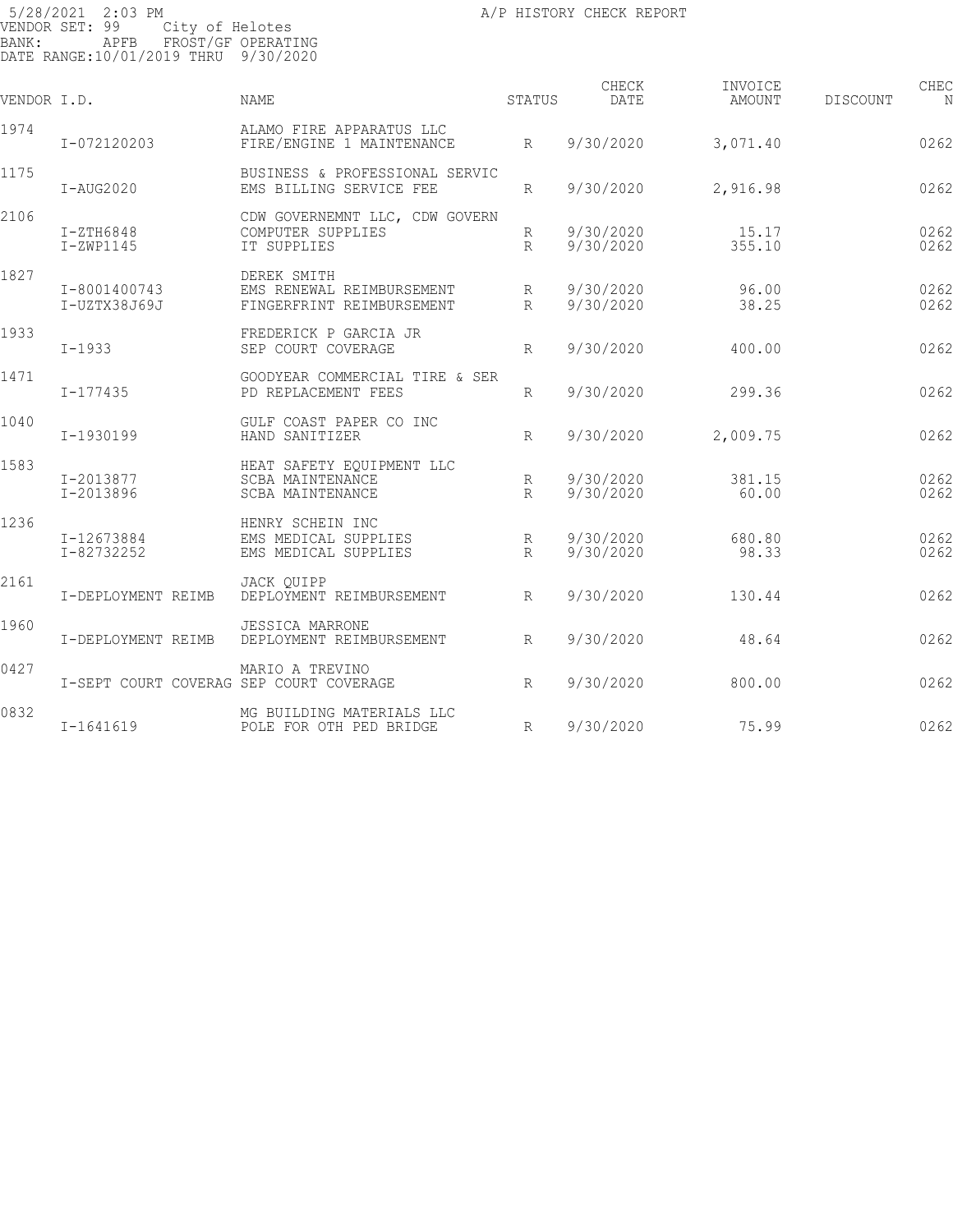| VENDOR I.D. |                                        | <b>NAME</b>                                                                       | STATUS                 | CHECK<br>DATE                       | INVOICE<br>AMOUNT            | CHEC<br>DISCOUNT<br>N |
|-------------|----------------------------------------|-----------------------------------------------------------------------------------|------------------------|-------------------------------------|------------------------------|-----------------------|
| 0102        | I-1055081                              | NAFECO INC<br><b>BUNKER GEAR</b>                                                  | R                      | 9/30/2020                           | 336.00                       | 0262                  |
| 2157        | I-5956107455<br>I-5956107761           | O'REILLY AUTO ENTERPRISES LLC<br>PW VEHICLE MAINTENANCE<br>PW VEHICLE MAINTENANCE | R<br>$R_{\rm}$         | 9/30/2020<br>9/30/2020              | 19.47<br>46.34               | 0262<br>0262          |
| 0793        | I-123711658001<br>I-123711794001       | OFFICE DEPOT INC<br>PD OFFICE SUPPLIES<br>PD OFFICE SUPPLIES                      | R<br>$R_{\rm}$         | 9/30/2020<br>9/30/2020              | 354.57<br>23.98              | 0262<br>0262          |
| 1261        | I-202035443                            | ORKIN COMMERCIAL SERVICES<br>PEST CONTROL                                         | R                      | 9/30/2020                           | 155.00                       | 0262                  |
| 0519        | I-09302020                             | PETTY CASH<br>PETTY CASH REIM 09/30/2020                                          | R                      | 9/30/2020                           | 194.22                       | 0262                  |
| 1698        | I-112096                               | PROFESSIONAL HEALTH SERVICES I<br>ANNUAL FD/EMS HEALTH TESTING                    | V                      | 9/30/2020                           | 6,584.00                     | 0262                  |
| 1698        | M-CHECK                                | PROFESSIONAL HEALTH SERVICES I<br>PROFESSIONAL HEALTH SERVVOIDED                  | V                      | 9/30/2020                           |                              | 0262                  |
| 0931        | $I - 4035$<br>$I - 4036$<br>$I - 4043$ | RICHARDS TOWING<br>POLICE IMPOUND<br>POLICE IMPOUND<br>PD VEHICLE IMPOUND         | R<br>R<br>$\mathbb{R}$ | 9/30/2020<br>9/30/2020<br>9/30/2020 | 1,200.00<br>840.00<br>600.00 | 0262<br>0262<br>0262  |
| 2143        | $I - 17840$                            | ROBERT V BUCK<br>BRIDGE ADA INSPECTIONS                                           | $R_{\rm}$              | 9/30/2020                           | 575.00                       | 0262                  |
| 0809        | $I - 99441$                            | RX TECHNOLOGY<br>MANAGED SERVICES SUPPLIES                                        | $R_{\rm}$              | 9/30/2020                           | 329.19                       | 0262                  |
| 2088        | I-ICM SEMINAR                          | TEXAS MUNICIPAL COURTS EDUCATI<br>ICM SEMINAR FOR COURT                           | R                      | 9/30/2020                           | 50.00                        | 0262                  |
| 0097        | $I - 5701$                             | THOMAS PATRICK JOHNSON<br>REPAIR TO LIGHTS IN PD                                  | R                      | 9/30/2020                           | 263.50                       | 0262                  |
| 0624        | I-FY20 REIMB                           | THOMAS SCHOOLCRAFT<br>FY20 REIMBURSEMENT                                          | R                      | 9/30/2020                           | 1,408.73                     | 0262                  |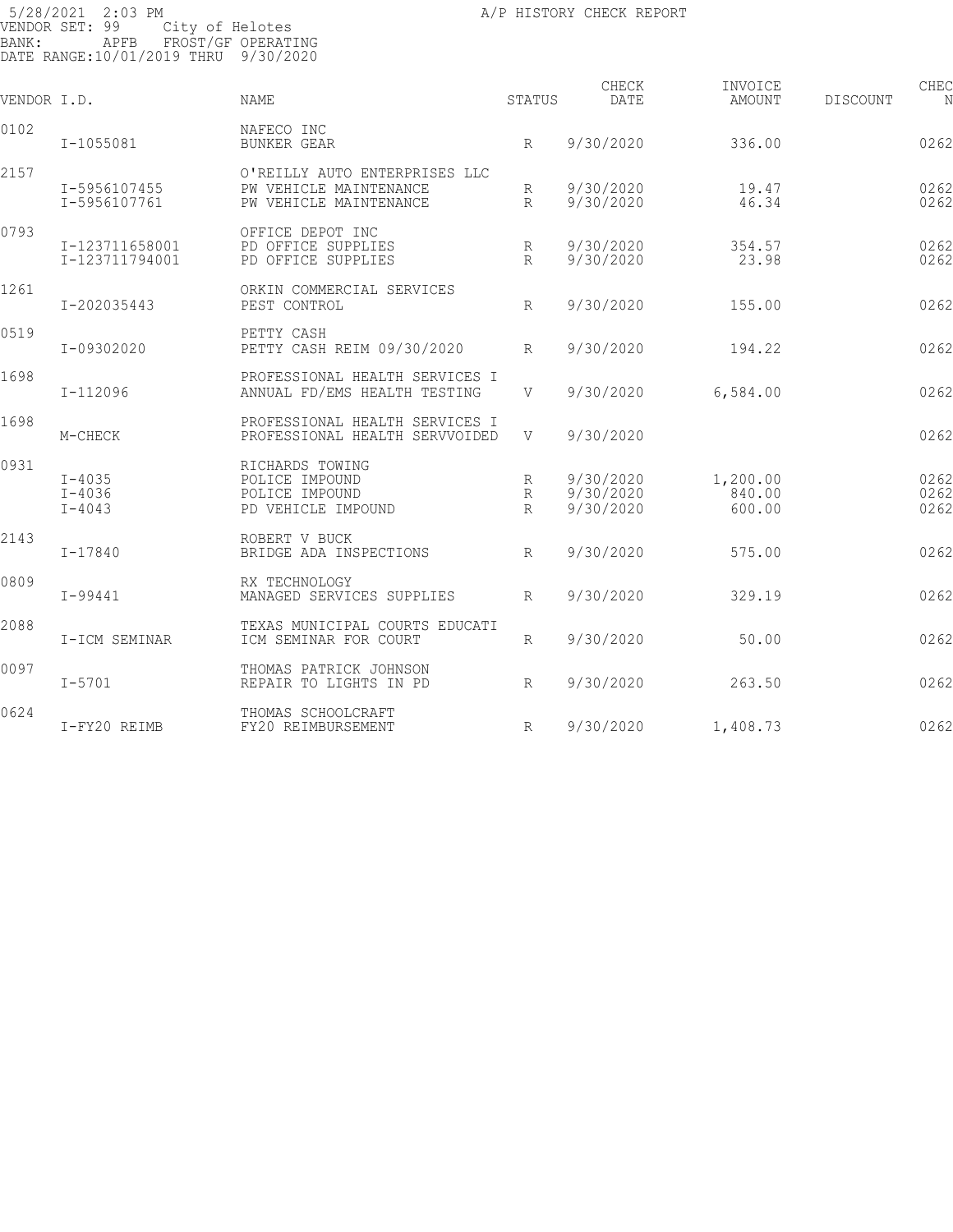| BANK:       | 5/28/2021 2:03 PM<br>VENDOR SET: 99<br>APFB FROST/GF OPERATING | A /P HISTORY CHECK REPORT<br>City of Helotes<br>TROST / GF OPERATING                                                                                                    |   |               |                   |                 |           |
|-------------|----------------------------------------------------------------|-------------------------------------------------------------------------------------------------------------------------------------------------------------------------|---|---------------|-------------------|-----------------|-----------|
|             | DATE RANGE: 10/01/2019 THRU 9/30/2020                          |                                                                                                                                                                         |   |               |                   |                 |           |
| VENDOR I.D. |                                                                | <b>STATUS</b><br>NAME                                                                                                                                                   |   | CHECK<br>DATE | INVOICE<br>AMOUNT | <b>DISCOUNT</b> | CHEC<br>N |
| 0777        |                                                                |                                                                                                                                                                         |   |               |                   |                 |           |
|             |                                                                |                                                                                                                                                                         |   |               | 190.16            |                 | 0262      |
|             |                                                                |                                                                                                                                                                         |   |               | 190.88            |                 | 0262      |
| 1721        |                                                                | A T & T                                                                                                                                                                 |   |               |                   |                 |           |
|             | I-2946657507                                                   | A T & T<br>PHONE SERIVCE SEPT 2020 R                                                                                                                                    |   | 9/30/2020     | 1,517.80          |                 | 0263      |
| 1653        |                                                                |                                                                                                                                                                         |   |               |                   |                 |           |
|             | I-6280713409                                                   |                                                                                                                                                                         |   |               | 57.98             |                 | 0263      |
|             | I-6280775126                                                   |                                                                                                                                                                         |   |               | 73.18             |                 | 0263      |
|             | I-6280834933                                                   |                                                                                                                                                                         |   |               | 69.82             |                 | 0263      |
|             | I-6280847707                                                   | AUTOZONE INC<br>FIRE DEPARTMENT SUPPLIES<br>FIRE DEPARTMENT SUPPLIES<br>FIRE DEPARTMENT SUPPLIES<br>FIRE DEPARTMENT SUPPLIES<br>FIRE DEPARTMENT SUPPLIES<br>R 9/30/2020 |   |               | 104.53            |                 | 0263      |
| 1476        |                                                                | BEXAR COUNTY CLERK                                                                                                                                                      |   |               |                   |                 |           |
|             | I-L17202                                                       | DRUG ANALYSIS                                                                                                                                                           | R | 9/30/2020     | 99.00             |                 | 0263      |
| 0029        |                                                                | BRUCE C BEALOR                                                                                                                                                          |   |               |                   |                 |           |
|             | I-SEPT 2020 R                                                  | SEPT 2020 INSPECTIONS R                                                                                                                                                 |   | 9/30/2020     | 6, 275.00         |                 | 0263      |
| 2106        |                                                                | CDW GOVERNEMNT LLC, CDW GOVERN                                                                                                                                          |   |               |                   |                 |           |
|             | I-2013819                                                      | COVID RELATED EXPENSES                                                                                                                                                  | R | 9/30/2020     | 244.47            |                 | 0263      |
| 0042        |                                                                | CITY PUBLIC SERVICE                                                                                                                                                     |   |               |                   |                 |           |
|             | I-3000530099 SEP20                                             | CPS SEPTEMBER 2020                                                                                                                                                      |   | 9/30/2020     | 1,271.32          |                 | 0263      |
|             | I-3000819534 SEP20                                             | CPS SEPTEMBER 2020                                                                                                                                                      |   | 9/30/2020     | 36.89             |                 | 0263      |
|             | I-3001085347 SEP20                                             | CPS SEPTEMBER 2020                                                                                                                                                      |   | 9/30/2020     | 1.87              |                 | 0263      |
|             | I-3002417564 SEP20                                             | CPS SEPTEMBER 2020                                                                                                                                                      |   | 9/30/2020     | 324.46            |                 | 0263      |
|             | I-3002452349 SEP20                                             | CPS SEPTEMBER 2020                                                                                                                                                      |   | 9/30/2020     | 972.18            |                 | 0263      |
|             | I-3002471776 SEP20                                             | CPS SEPTEMBER 2020                                                                                                                                                      |   | 9/30/2020     | 1,930.93          |                 | 0263      |
|             | I-3002501943 SEP20                                             | CPS SEPTEMBER 2020                                                                                                                                                      |   | 9/30/2020     | 13.60             |                 | 0263      |
|             | I-3002510668 SEP20                                             | CPS SEPTEMBER 2020                                                                                                                                                      |   | 9/30/2020     | 11.17             |                 | 0263      |
|             | I-3002510675 SEP20                                             | CPS SEPTEMBER 2020                                                                                                                                                      |   | 9/30/2020     | 8.84              |                 | 0263      |
|             | I-3002530708 SEP20                                             | CPS SEPTEMBER 2020                                                                                                                                                      |   | 9/30/2020     | 11.38             |                 | 0263      |
|             | I-3002531134 SEP20                                             | CPS SEPTEMBER 2020                                                                                                                                                      |   | 9/30/2020     | 8.84              |                 | 0263      |
|             | I-3002825167 SEP20                                             | CPS SEPTEMBER 2020                                                                                                                                                      |   | 9/30/2020     | 37.59             |                 | 0263      |
|             | I-3002836202 SEP20                                             | CPS SEPTEMBER 2020                                                                                                                                                      |   | 9/30/2020     | 51.58             |                 | 0263      |
|             | I-3002838864 SEP20                                             | CPS SEPTEMBER 2020                                                                                                                                                      |   | 9/30/2020     | 75.63             |                 | 0263      |
|             | I-3003167893 SEP20                                             | CPS SEPTEMBER 2020                                                                                                                                                      |   | 9/30/2020     | 8.84              |                 | 0263      |
|             | I-3003381122 SEP20                                             | CPS SEPTEMBER 2020                                                                                                                                                      |   | 9/30/2020     | 56.49             |                 | 0263      |
|             | I-3003381144 SEP20                                             | CPS SEPTEMBER 2020                                                                                                                                                      |   | 9/30/2020     | 59.41             |                 | 0263      |
|             | I-3003495095 SEP20                                             | CPS SEPTEMBER 2020                                                                                                                                                      |   | 9/30/2020     | 8.84              |                 | 0263      |

I-3004685375 SEP20 CPS SEPTEMBER 2020 R 9/30/2020 29.96 026340 4,919.82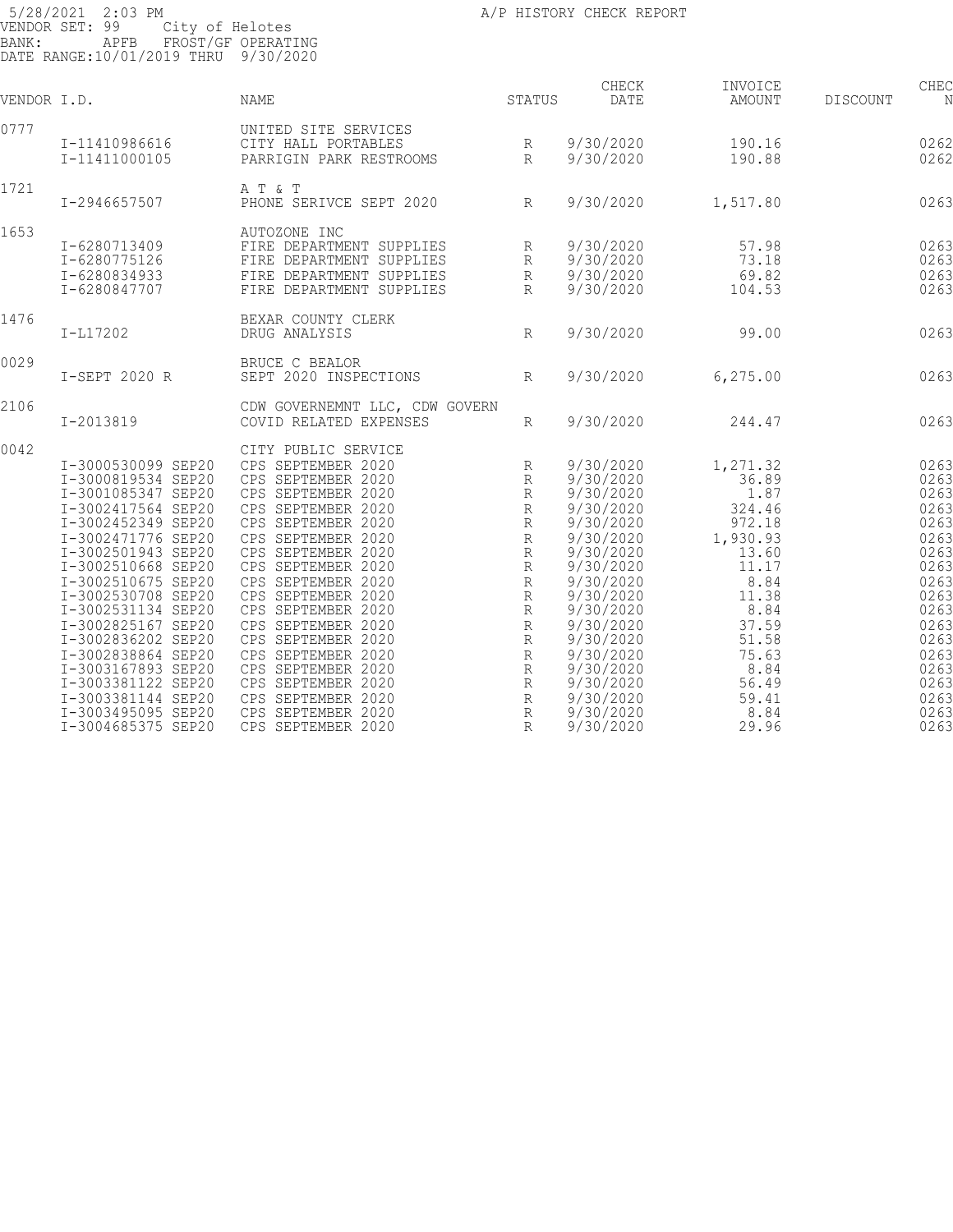| VENDOR I.D. |                                          | NAME                                                                                                                                                                                                                                            | STATUS                | CHECK<br>DATE                                                 | INVOICE<br>AMOUNT                          | <b>DISCOUNT</b> | CHEC<br>N                            |
|-------------|------------------------------------------|-------------------------------------------------------------------------------------------------------------------------------------------------------------------------------------------------------------------------------------------------|-----------------------|---------------------------------------------------------------|--------------------------------------------|-----------------|--------------------------------------|
| 0795        | I-27920135241                            | COMPTROLLER OF PUBLIC ACCOUNTS<br>CHILD SAFETY VIOLATION FEES                                                                                                                                                                                   | R                     | 9/30/2020                                                     | 325.45                                     |                 | 0263                                 |
| 2055        | I-0149797                                | CULLIGAN WATER CONDITIONING<br>WATER SOFTNER SERVICE                                                                                                                                                                                            | R                     | 9/30/2020                                                     | 50.50                                      |                 | 0263                                 |
| 1051        | I-SEP 2020 R                             | DAMARIS SERNA<br>PD JANITORIAL SEPT 2020                                                                                                                                                                                                        | R                     | 9/30/2020                                                     | 360.00                                     |                 | 0263                                 |
| 0643        | $I - 27341$<br>$I - 27344$               | DAVIDSON & TROILO REAM & GARZA<br>PROSECUTER FEES SEP 2020<br>CITY ATTORNEY FEES SEP 2020                                                                                                                                                       | R<br>R                | 9/30/2020<br>9/30/2020                                        | 3,667.40<br>2,967.70                       |                 | 0263<br>0263                         |
| 0051        | $I - 1024$                               | ELF HARDWARE INC<br>CHAINSAW SUPPLIES PUBLIC WORKS                                                                                                                                                                                              | R                     | 9/30/2020                                                     | 6.50                                       |                 | 0263                                 |
| 1739        | I-4044224 R                              | FASTMED URGENT CARE, PC<br>PRE-EMPLOYMENT DRUG SCREEN                                                                                                                                                                                           | $R_{\rm}$             | 9/30/2020                                                     | 258.00                                     |                 | 0263                                 |
| 0060        | I-1025023600 SEP20<br>I-1055024400 SEP20 | GREY FOREST UTILITIES INC<br>I-1007684800 SEP2020 ELECTRICAL SERVICE SEP 2020<br>ELECTRIC SERVICE SEP 2020<br>I-1025025200 SEP2020 ELECTRICAL SERVICE SEP 2020<br>I-1025560200 SEP2020 ELECTRICAL SERVICE SEP 2020<br>ELECTRIC SERVICE SEP 2020 | R<br>R<br>R<br>R<br>R | 9/30/2020<br>9/30/2020<br>9/30/2020<br>9/30/2020<br>9/30/2020 | 10.52<br>11.39<br>128.88<br>10.52<br>10.52 |                 | 0263<br>0263<br>0263<br>0263<br>0263 |
| 1040        | I-1928751<br>I-1932238<br>I-1935320      | GULF COAST PAPER CO INC<br>FIRE STATION SUPPLIES<br>FIRE DEPARTMENT SUPPLIES<br>FIRE DEPARTMENT SUPPLIES                                                                                                                                        | R<br>R<br>$R_{\rm}$   | 9/30/2020<br>9/30/2020<br>9/30/2020                           | 53.24<br>119.22<br>83.64                   |                 | 0263<br>0263<br>0263                 |
| 1583        | $I-115.00$                               | HEAT SAFETY EOUIPMENT LLC<br>ENGINE 1 WATER LEAK                                                                                                                                                                                                | R                     | 9/30/2020                                                     | 115.00                                     |                 | 0263                                 |
| 1682        | I-52020 FY20                             | HELOTES HUMANE SOCIETY<br>ANIMAL IMPOUND SEP 2020                                                                                                                                                                                               | $R_{\parallel}$       | 9/30/2020                                                     | 192.00                                     |                 | 0263                                 |
| 1236        | I-83191932<br>I-83873370<br>I-83902018   | HENRY SCHEIN INC<br>EMS MEDICAL SUPPLIES<br>EMS MEDICAL SUPPLIES<br>EMS MEDICAL SUPPLIES                                                                                                                                                        | V<br>V<br>V           | 9/30/2020<br>9/30/2020<br>9/30/2020                           | 852.62<br>2,208.08<br>4.38                 |                 | 0263<br>0263<br>0263                 |
| 1236        | M-CHECK                                  | HENRY SCHEIN INC<br>HENRY SCHEIN INC<br>VOIDED                                                                                                                                                                                                  | V                     | 9/30/2020                                                     |                                            |                 | 0263                                 |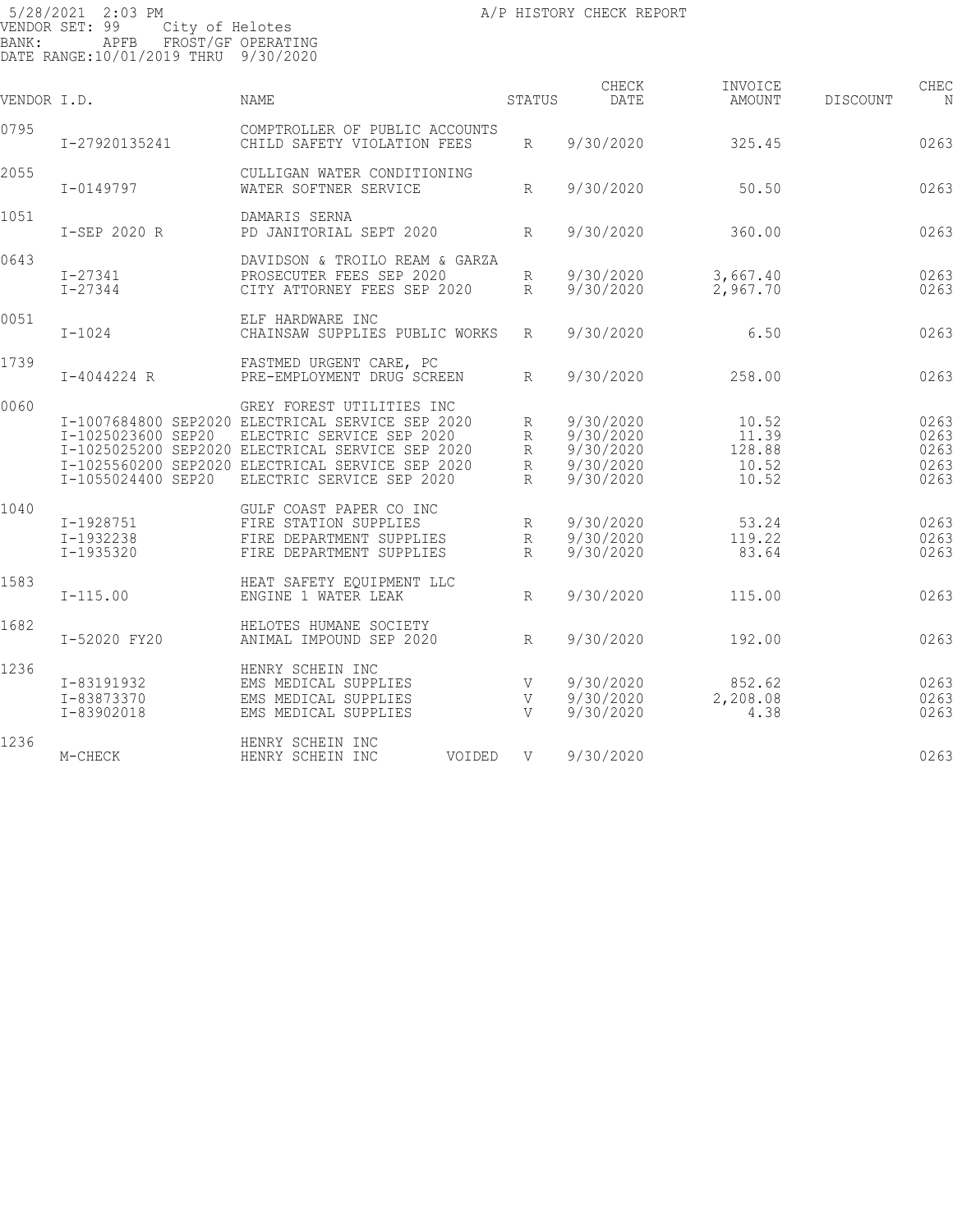| VENDOR I.D. |                   | <b>NAME</b>                                    | STATUS       | CHECK<br>DATE | INVOICE<br><b>AMOUNT</b> | <b>DISCOUNT</b> | CHEC |
|-------------|-------------------|------------------------------------------------|--------------|---------------|--------------------------|-----------------|------|
| 0069        |                   | HOME DEPOT INC                                 |              |               |                          |                 |      |
|             | I-1010165         | FIRE DEPARTMENT SUPPLIES                       | R            | 9/30/2020     | 15.90                    |                 | 0263 |
|             | I-1040305         | PUBLIC WORKS SUPPLIES                          | $\mathbb{R}$ | 9/30/2020     | 65.87                    |                 | 0263 |
|             | I-1044347         | PUBLIC WORKS SUPPLIES                          | R            | 9/30/2020     | 47.87                    |                 | 0263 |
|             | $I - 1611366$     | FIRE DEPARTMENT SUPPLIES                       | $\mathbb{R}$ | 9/30/2020     | 20.96                    |                 | 0263 |
|             | I-2360886         | PUBLIC WORKS SUPPLIES                          | $\mathbb{R}$ | 9/30/2020     | 6.10                     |                 | 0263 |
|             | $I - 2621209$     | PUBLIC WORKS SUPPLIES                          | R            | 9/30/2020     | 25.58                    |                 | 0263 |
|             | $I - 4022930$     | PUBLIC WORKS SUPPLIES                          | R            | 9/30/2020     | 39.66                    |                 | 0263 |
|             | I-4023484         | PUBLIC WORKS SUPPLIES                          | R            | 9/30/2020     | 51.18                    |                 | 0263 |
|             | I-8044756         | FIRE DEPARTMENT OP SUPPLY                      | R            | 9/30/2020     | 56.62                    |                 | 0263 |
|             | $I - 93534$       | FIRE DEPARTMENT SUPPLIES                       | $\mathbb{R}$ | 9/30/2020     | 6.73                     |                 | 0263 |
| 2152        |                   | HUANFEN YIN                                    |              |               |                          |                 |      |
|             | $I - 19502$       | SUPPLIES FOR PUBLIC WORKS                      | R            | 9/30/2020     | 233.16                   |                 | 0263 |
| 1704        |                   | KENTECH INC                                    |              |               |                          |                 |      |
|             | $I-26368 R$       | FD GENERATOR SERVICE & BATTERY                 | $R_{\rm}$    | 9/30/2020     | 766.00                   |                 | 0263 |
| 0166        |                   | LEXISNEXIS RISK DATA MNGMNT IN                 |              |               |                          |                 |      |
|             | I-120682120200831 | CID INVESTIGATION TOOL AUG 202                 | R            | 9/30/2020     | 120.00                   |                 | 0263 |
|             | I-120682120200930 | CID INVESTIGATION TOOL SEP 20                  | R            | 9/30/2020     | 116.50                   |                 | 0263 |
| 1480        |                   | LINEBARGER GOGGAN BLAIR & SAMP                 |              |               |                          |                 |      |
|             |                   | I-AUG 20 COLLECTIONS COLLECTION FEES AUG 2020  | R            | 9/30/2020     | 1,411.40                 |                 | 0263 |
|             |                   | I-COLLECTIONS SEP 20 COLLECTION FEES SEPT 2020 | R            | 9/30/2020     | 1,359.30                 |                 | 0263 |
|             | I-JUL 2020 R      | COLLECTIONS FEES JULY 2020                     | R            | 9/30/2020     | 1,580.10                 |                 | 0263 |
| 0291        |                   | LNV LLC                                        |              |               |                          |                 |      |
|             | $I - 35429$       | ENGINEERING SERVICES AUG 2020                  | R            | 9/30/2020     | 4,797.22                 |                 | 0263 |
|             | $I - 35430$       | ENGINEERING SERVICES AUG 2020                  | R            | 9/30/2020     | 200.68                   |                 | 0263 |
|             | $I - 35667$       | ENGINEERING SERVICES SEP 2020                  | R            | 9/30/2020     | 3,665.50                 |                 | 0263 |
| 1197        |                   | LORI GAYLE CALZONCIT                           |              |               |                          |                 |      |
|             | I-AUG 2020 INSP R | HEALTH INSPECTIONS AUG 2020                    | R            | 9/30/2020     | 650.00                   |                 | 0263 |
|             | I-MAR/APR INSPEC  | HEALTH INSPECTIONS MAR/APR 20                  | R            | 9/30/2020     | 650.00                   |                 | 0263 |
| 0093        |                   | MANDER AUTO SERVICE INC                        |              |               |                          |                 |      |
|             | I-150833 R        | REPAIR TO PW VEH/VIN 4808                      | R            | 9/30/2020     | 40.80                    |                 | 0263 |
|             | I-151061 R        | PD REPAIR TO VEH/VIN 2499                      | R            | 9/30/2020     | 285.44                   |                 | 0263 |
|             | I-151063 R        | FD REPAIR TO VEH/VIN 7559                      | R            | 9/30/2020     | 119.63                   |                 | 0263 |
|             | I-151121 R        | PD REPAIR TO VEH/VIN 9978                      | $\mathbb{R}$ | 9/30/2020     | 64.50                    |                 | 0263 |
|             | $I - 151280$      | REPAIR TO VEHICLE 6508                         | R            | 9/30/2020     | 237.24                   |                 | 0263 |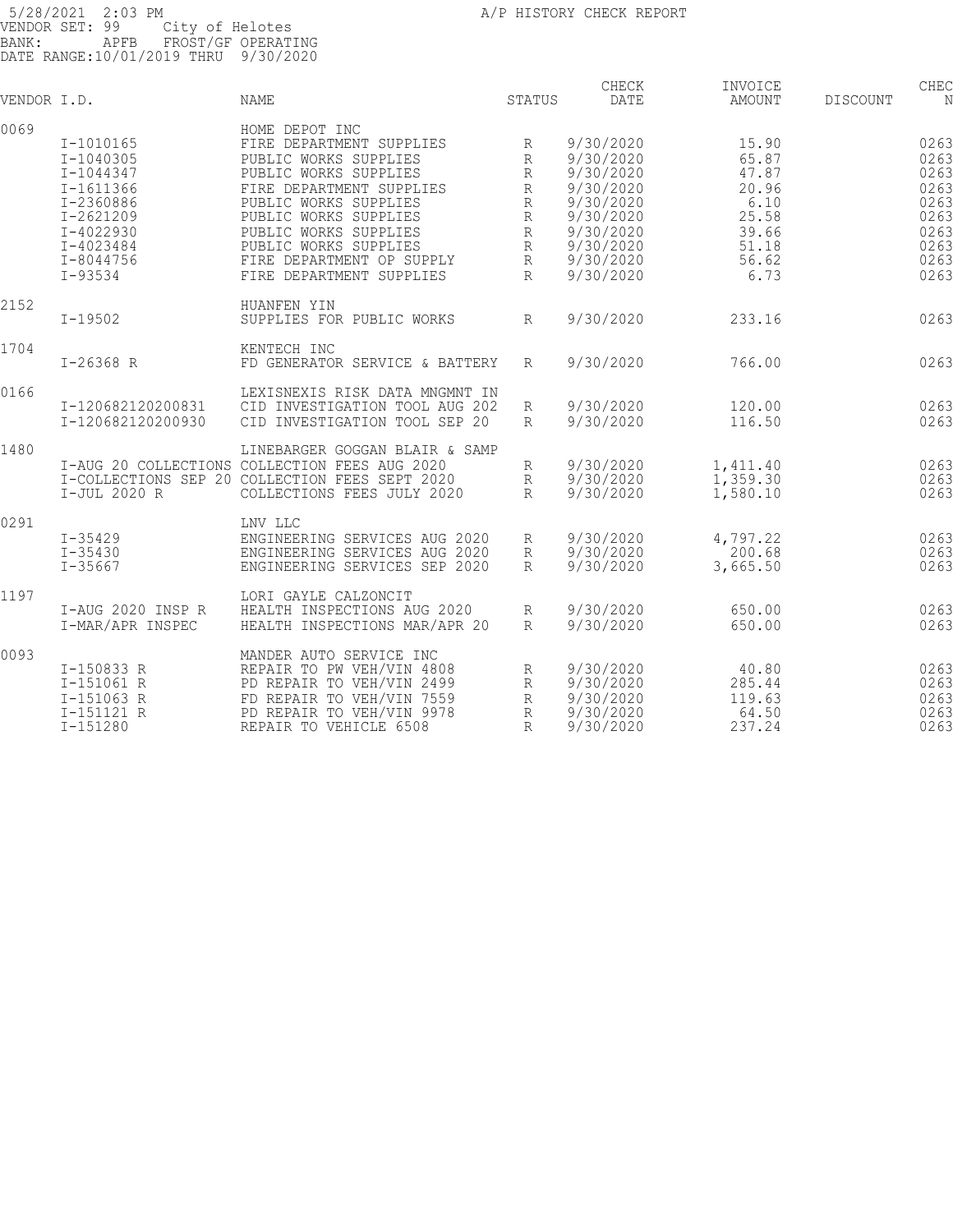| VENDOR I.D. |                                                                          | <b>NAME</b>                                                                                                                           | STATUS                      | CHECK<br>DATE                                    | INVOICE<br>AMOUNT                 | DISCOUNT | CHEC<br>N                    |
|-------------|--------------------------------------------------------------------------|---------------------------------------------------------------------------------------------------------------------------------------|-----------------------------|--------------------------------------------------|-----------------------------------|----------|------------------------------|
| 1196        | I-INSPECTIONS 09/20                                                      | MONTY JOE MCGUFFIN<br>HEALTH INSPECTIONS SEPT 2020                                                                                    | $R_{\parallel}$             | 9/30/2020                                        | 650.00                            |          | 0263                         |
| 0793        | I-126323683001<br>I-126345135001                                         | OFFICE DEPOT INC<br>ADMIN & COURT OFFICE SUPPLIES<br>PD OFFICE SUPPLIES                                                               | R<br>R                      | 9/30/2020<br>9/30/2020                           | 223.50<br>8.60                    |          | 0263<br>0263                 |
| 0107        | I-320121015                                                              | OMNIBASE SERVICES INC<br>FTA QUARTERLY JUL, AUG, SEP 20                                                                               | R                           | 9/30/2020                                        | 468.00                            |          | 0263                         |
| 1132        | $I - 5605$                                                               | PATTERSON CAPITAL MGMT/PATTERS<br>FINANCIAL ADVISE ON BROKERS                                                                         | R                           | 9/30/2020                                        | 200.00                            |          | 0263                         |
| 0112        | I-99005919                                                               | PRAXAIR DIST INC<br>EMS OXYGEN                                                                                                        | $R_{\rm}$                   | 9/30/2020                                        | 102.34                            |          | 0263                         |
| 1698        | I-112096 REV                                                             | PROFESSIONAL HEALTH SERVICES I<br>ANNUAL FIT TESTING FOR FD                                                                           | R                           | 9/30/2020                                        | 6,584.00                          |          | 0263                         |
| 2164        | $I - 3854$                                                               | ROBERT MADLA<br>LIGHTBAR AND TOOL BOX PW VEH                                                                                          | R                           | 9/30/2020                                        | 2,582.24                          |          | 0263                         |
| 0191        | I-34049428 R<br>I-34056227 R                                             | SAN ANTONIO EXPRESS NEWS<br>CH 90 UTILITES AMENDMENTS<br>FYE 2021 FEE SCHEDULE                                                        | R<br>$R_{\rm}$              | 9/30/2020<br>9/30/2020                           | 397.76<br>180.41                  |          | 0263<br>0263                 |
| 0121        | I-23516 SEP2020<br>I-23517 SEP2020<br>I-23518 SEP2020<br>I-23519 SEP2020 | SAN ANTONIO WATER SYSTEMS<br>WATER SERVICE SEPT 2020<br>WATER SERVICE SEPT 2020<br>WATER SERVICE SEPT 2020<br>WATER SERIVCE SEPT 2020 | R<br>$\mathbb{R}$<br>R<br>R | 9/30/2020<br>9/30/2020<br>9/30/2020<br>9/30/2020 | 266.34<br>31.66<br>31.87<br>92.29 |          | 0263<br>0263<br>0263<br>0263 |
| 1403        | I-0056345 R<br>I-0057436 R                                               | SERVICE UNIFORM RENTAL<br>PW UNIFORM & MOP SERVICE<br>PW UNIFORM & MOP SERVICE                                                        | R<br>$R_{\parallel}$        | 9/30/2020<br>9/30/2020                           | 135.24<br>216.04                  |          | 0263<br>0263                 |
| 1588        | I-8180669479                                                             | SHRED-IT USA LLC<br>SHREDDING SERVICE AUG/SEP 20                                                                                      | $R_{\parallel}$             | 9/30/2020                                        | 79.22                             |          | 0263                         |
| 1216        | $I-98109$                                                                | TEXAS COMMISSION ON FIRE PROTE<br>17 LICENSE RENEWALS FD                                                                              | R                           | 9/30/2020                                        | 1,275.00                          |          | 0263                         |
| 1989        | I-225979 R                                                               | TEXAS MEDCLINIC<br>PRE-EMPLOYMENT TESTING                                                                                             | R                           | 9/30/2020                                        | 518.00                            |          | 0263                         |
|             |                                                                          |                                                                                                                                       |                             |                                                  |                                   |          |                              |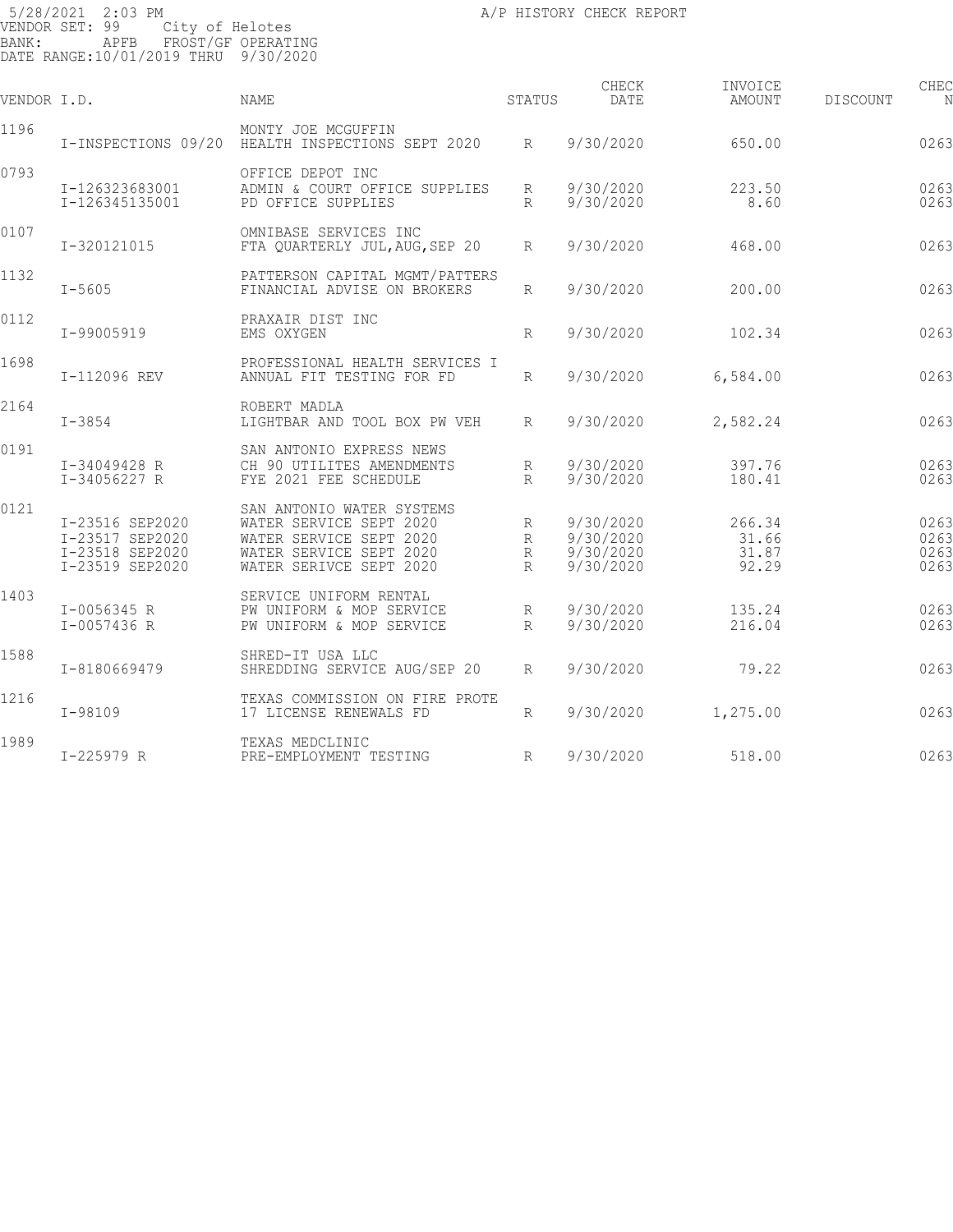| VENDOR I.D. |                                           | NAME                                                                                                                   | STATUS               | CHECK<br>DATE                       | INVOICE<br>AMOUNT            | <b>DISCOUNT</b> | CHEC<br>N            |
|-------------|-------------------------------------------|------------------------------------------------------------------------------------------------------------------------|----------------------|-------------------------------------|------------------------------|-----------------|----------------------|
| 0066        | $I - 5580 R$                              | TRACY DEVER<br>REPAIR TO FD BAY DOOR #2 R                                                                              |                      | 9/30/2020                           | 125.00                       |                 | 0263                 |
| 0764        | I-025309544<br>I-025309547<br>I-02530975  | TYLER TECHNOLOGIES INC<br>INCODE TRAINING SUSAN DARST<br>INCODE TRAINING SUSAN DARST<br>DS PROJECTS/LICENSE ONLINE MOD | R<br>R<br>R          | 9/30/2020<br>9/30/2020<br>9/30/2020 | 137.50<br>137.50<br>3,200.00 |                 | 0263<br>0263<br>0263 |
| 1944        | I-869399683 1020                          | US BANK NA<br>VEHICLE FUEL SEPTEMBER 2020                                                                              | $R_{\parallel}$      | 9/30/2020                           | 3,445.41                     |                 | 0263                 |
| 1883        | I-2274900 R                               | XEROX CORPORATION<br>COPIER LEASE SEPT 2020                                                                            | R                    | 9/30/2020                           | 1,987.00                     |                 | 0263                 |
| 2101        | $I - 363649$                              | ZW USA INC<br>PW DOG WASTE BAGS FOR PARKS                                                                              | $R_{\parallel}$      | 9/30/2020                           | 326.67                       |                 | 0263                 |
| 0688        |                                           | A T & T INC<br>I-2106952484250 0920 PHONE SERVICES AUG/SEP 2020                                                        | R                    | 9/30/2020                           | 1,552.92                     |                 | 0263                 |
| 0021        |                                           | A T & T MOBILITY<br>I-287288218344 SEP20 CITY CELL PHONES SEP 2020                                                     | R                    | 9/30/2020                           | 1,300.91                     |                 | 0263                 |
| 1601        | I-VIN 4739                                | ALBERT URESTI MPA PCC<br>RENEWAL STICKER FOR VIN 4739                                                                  | V                    | 9/30/2020                           | 7.50                         |                 | 0263                 |
| 1175        | I-SEPTEBMER 2020                          | BUSINESS & PROFESSIONAL SERVIC<br>EMS BILLING FEES SEP 2020                                                            | R                    | 9/30/2020                           | 1,560.88                     |                 | 0263                 |
| 2187        | I-4011 0920<br>I-5195 0920<br>I-6246 0920 | CITIBANK NA<br>G. GOOLSBY CC PURCHASES 0920<br>M. MENDOZA CC PURCHASES 0920<br>A.WAZIR CC PURCHASES 0920               | R<br>R<br>$R_{\rm}$  | 9/30/2020<br>9/30/2020<br>9/30/2020 | 45.00<br>101.98<br>39.99     |                 | 0263<br>0263<br>0263 |
| 0643        | $I - 26959$                               | DAVIDSON & TROILO REAM & GARZA<br>P&Z LEGAL SERVICES AUG 2020                                                          | $R_{\parallel}$      | 9/30/2020                           | 465.00                       |                 | 0263                 |
| 1236        | I-83873370 R<br>I-83902018 R              | HENRY SCHEIN INC<br>EMS MEDICAL SUPPLIES<br>EMS MEDICAL SUPPLIES                                                       | R<br>$R_{\parallel}$ | 9/30/2020<br>9/30/2020              | 852.62<br>4.38               |                 | 0263<br>0263         |
| 2164        | I-3854 ADJUSTMENT                         | ROBERT MADLA<br>ADJUSTMENT TO INVOICE 3854                                                                             | R                    | 9/30/2020                           | 8.00                         |                 | 0263                 |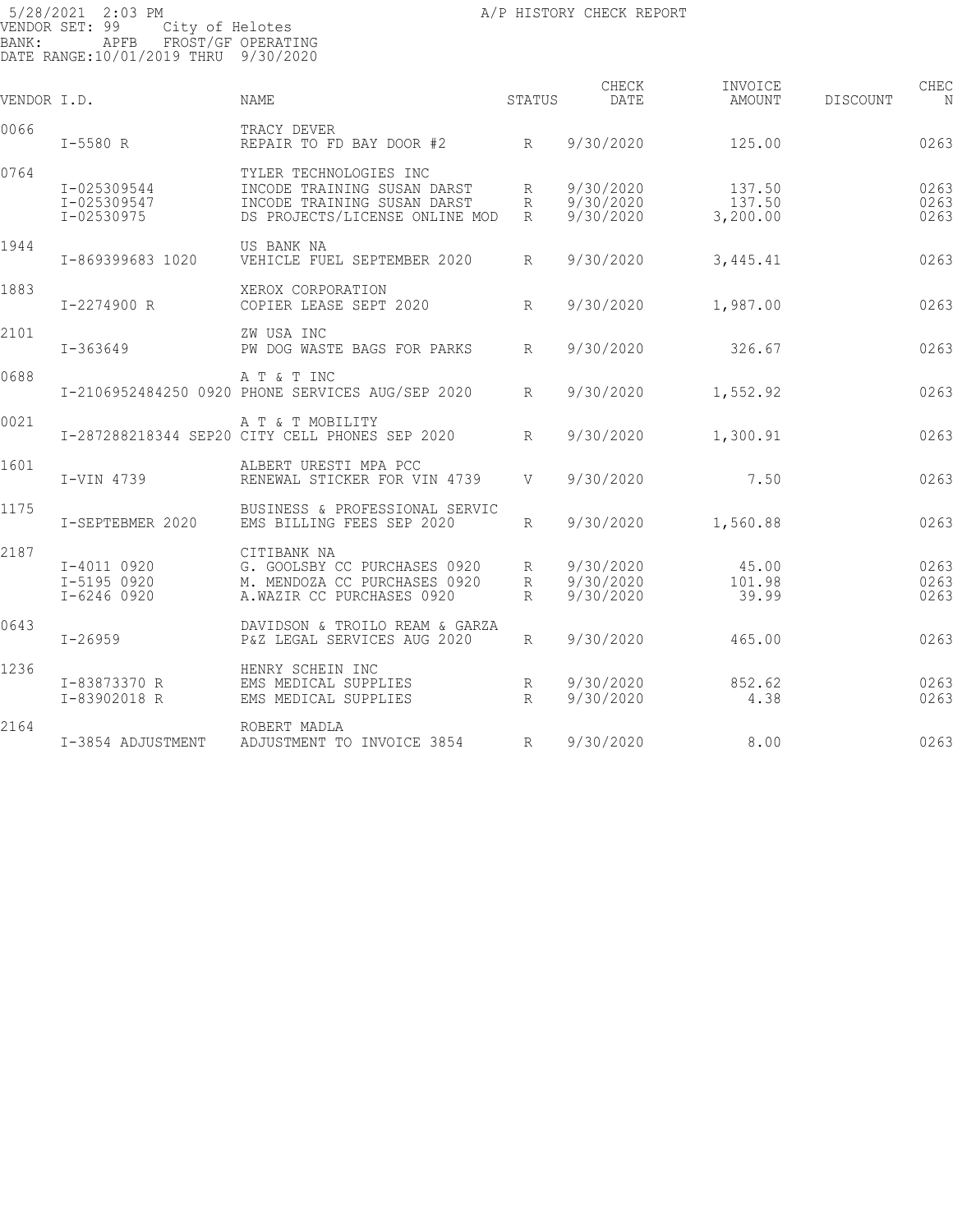| 5/28/2021 2:03 PM<br>VENDOR SET: 99<br>BANK:<br>APFB<br>DATE RANGE:10/01/2019 THRU    | City of Helotes<br>FROST/GF OPERATING<br>9/30/2020                   |                 | A/P HISTORY CHECK REPORT   |                                                                  |                                                          |
|---------------------------------------------------------------------------------------|----------------------------------------------------------------------|-----------------|----------------------------|------------------------------------------------------------------|----------------------------------------------------------|
| VENDOR I.D.                                                                           | NAME                                                                 | STATUS          | CHECK<br>DATE              | INVOICE<br>AMOUNT                                                | CHEC<br>DISCOUNT<br>N                                    |
| 1695<br>I-4009634798                                                                  | STERICYCLE INC<br>MEDICAL WASTE DISPOSAL SEP 20                      | R               | 9/30/2020                  | 66.85                                                            | 0263                                                     |
| 0764<br>I-025311777                                                                   | TYLER TECHNOLOGIES INC<br>TYLER UNIVERSITY SUBSCRIPTION              | $R_{\parallel}$ | 9/30/2020                  | 1,450.00                                                         | 0263                                                     |
| 0059<br>I-016676220 R                                                                 | GALLS INC<br>PARTIAL SHIPMENT OF RIOT GEAR                           | $R_{\parallel}$ | 9/30/2020                  | 1,985.61                                                         | 0264                                                     |
| 1480<br>I-102920 R                                                                    | LINEBARGER GOGGAN BLAIR & SAMP<br>EMS BILLING FEES FY 20             | $R_{\parallel}$ | 9/30/2020                  | 1,736.17                                                         | 0264                                                     |
| $*$ * TOTALS * *<br>REGULAR CHECKS:<br>HAND CHECKS:<br>DRAFTS:<br>EFT:<br>NON CHECKS: | NO.<br>1,069<br>0<br>$\circ$<br>$\begin{matrix} 0 \\ 0 \end{matrix}$ |                 |                            | INVOICE AMOUNT<br>3, 369, 337.56<br>0.00<br>0.00<br>0.00<br>0.00 | <b>DISCOUNTS</b><br>0.00<br>0.00<br>0.00<br>0.00<br>0.00 |
| VOID CHECKS:                                                                          | 63 VOID DEBITS                                                       | VOID CREDITS    | 204,968.87<br>704,230.20CR | 499,261.33CR                                                     | 0.00                                                     |
| TOTAL ERRORS:<br>$\circ$                                                              |                                                                      |                 |                            |                                                                  |                                                          |
| VENDOR SET: 99                                                                        | NO.<br>1,132<br>BANK: APFB TOTALS:                                   |                 |                            | INVOICE AMOUNT<br>2,870,076.23                                   | <b>DISCOUNTS</b><br>0.00                                 |
| BANK: APFB<br>TOTALS:                                                                 | 1,132                                                                |                 |                            | 2,870,076.23                                                     | 0.00                                                     |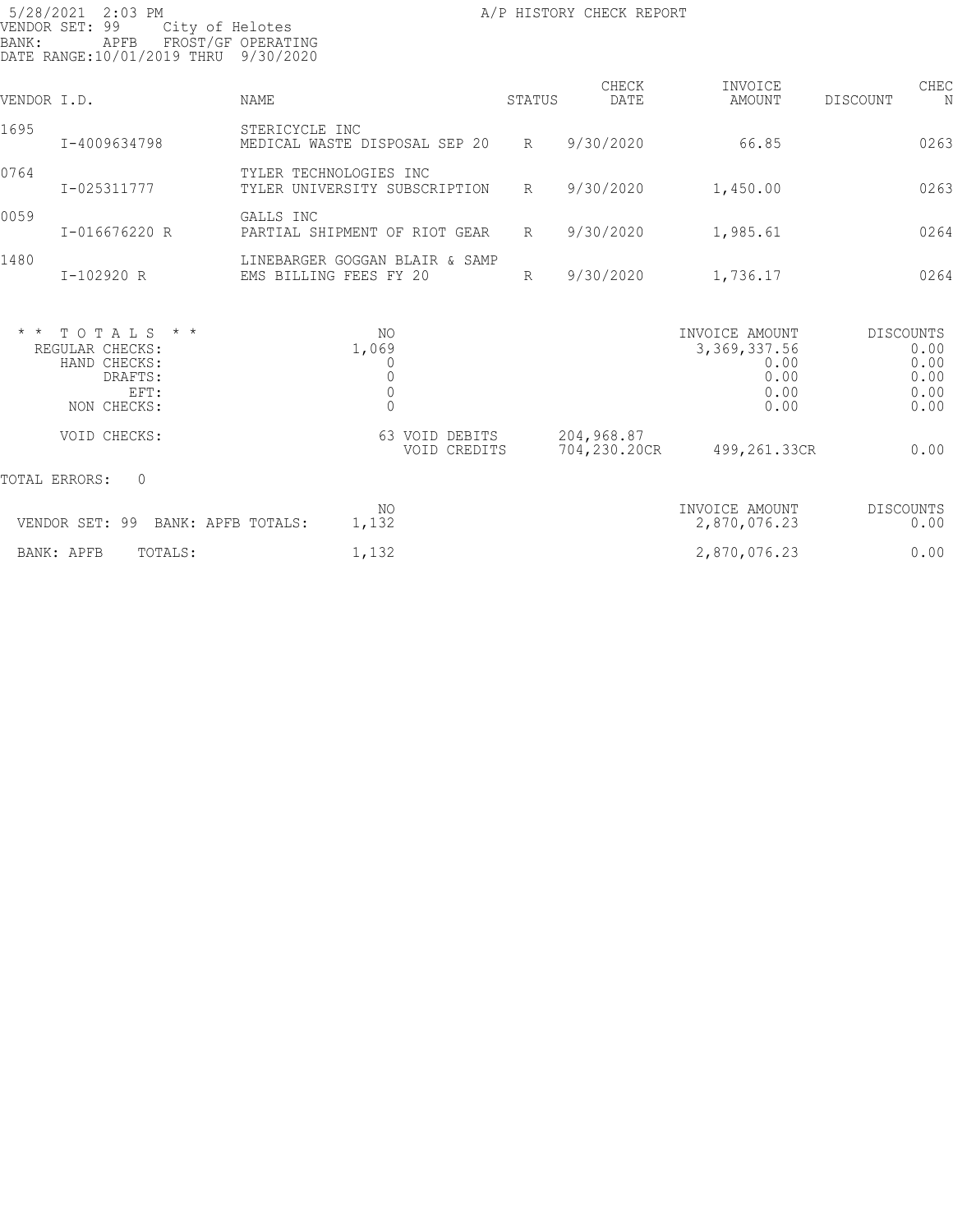| VENDOR I.D. |                                                                                       | NAME                                                                           | STATUS          | CHECK<br>DATE       | INVOICE<br>AMOUNT                                              | DISCOUNT         | CHEC<br>N                            |
|-------------|---------------------------------------------------------------------------------------|--------------------------------------------------------------------------------|-----------------|---------------------|----------------------------------------------------------------|------------------|--------------------------------------|
| 1749        | $I-10/2019$                                                                           | ASHTON SAN ANTONIO RESIDENTIAL<br>LITIGATION FEES/FINES                        |                 | R 10/17/2019        | 29,094.90                                                      |                  | 0011                                 |
| 1748        | $I-10/2019$                                                                           | D R HORTON INC<br>LITIGATION FEES/FINES                                        | V               | 10/17/2019          | 57, 172.74                                                     |                  | 0011                                 |
| 1748        | M-CHECK                                                                               | D R HORTON INC<br>D R HORTON INC<br>UNPOST                                     | V               | 12/13/2019          |                                                                |                  | 0011                                 |
| 1752        | $I-10/2019$                                                                           | MHI PARTNERSHIP LTD<br>LITIGATION FEES/FINES                                   | R               | 10/17/2019          | 9,098.45                                                       |                  | 0011                                 |
| 1750        | $I-10/2019$                                                                           | PULTE HOMES OF TEXAS LP<br>LITIGATION FEES/FINES                               | $R_{\parallel}$ | 10/17/2019          | 61,774.48                                                      |                  | 0011                                 |
| 1751        | $I-10/2019$                                                                           | WEEKLEY HOMES LLC<br>LITIGATION FEES/FINES                                     | R               | 10/17/2019          | 43,995.06                                                      |                  | 0011                                 |
| 1748        | I-CK REPLACEMENT                                                                      | D R HORTON INC<br>REP CHECK FOR LITIGATION FEES                                | $R_{\parallel}$ | 12/13/2019          | 57, 172.74                                                     |                  | 0011                                 |
| 1761        | I-HELO815CO 010720                                                                    | BOKF NA<br>2015 C OF O BOND PAYMENT                                            | $R_{\parallel}$ | 1/07/2020           | 153,018.75                                                     |                  | 0011                                 |
| 0672        | I-80608022 010220                                                                     | JP MORGAN CHASE BANK NA<br>2007 C OF O<br>P&I PAYMENT                          | $R_{\parallel}$ | 1/17/2020           | 650,018.50                                                     |                  | 0011                                 |
| 0672        |                                                                                       | JP MORGAN CHASE BANK NA<br>I-000370806370303275 INTEREST ON 2007 C OF O        | $R_{\parallel}$ | 7/16/2020           | 89,030.87                                                      |                  | 0011                                 |
|             | $*$ * TOTALS * *<br>REGULAR CHECKS:<br>HAND CHECKS:<br>DRAFTS:<br>EFT:<br>NON CHECKS: | NO.<br>$\,8\,$<br>$\mathbb O$<br>$\circledcirc$<br>$\mathbb O$<br>$\mathbf{0}$ |                 |                     | INVOICE AMOUNT<br>1,150,376.49<br>0.00<br>0.00<br>0.00<br>0.00 | <b>DISCOUNTS</b> | 0.00<br>0.00<br>0.00<br>0.00<br>0.00 |
|             | VOID CHECKS:                                                                          | 1 VOID DEBITS<br>VOID CREDITS                                                  |                 | 0.00<br>57,172.74CR | 57, 172.74CR                                                   |                  | 0.00                                 |
|             | TOTAL ERRORS:<br>$\overline{0}$                                                       |                                                                                |                 |                     |                                                                |                  |                                      |
|             | VENDOR SET: 99 BANK: FBGO TOTALS:                                                     | NO.<br>-9                                                                      |                 |                     | INVOICE AMOUNT<br>1,093,203.75                                 | DISCOUNTS        | 0.00                                 |
|             | TOTALS:<br>BANK: FBGO                                                                 | 9                                                                              |                 |                     | 1,093,203.75                                                   |                  | 0.00                                 |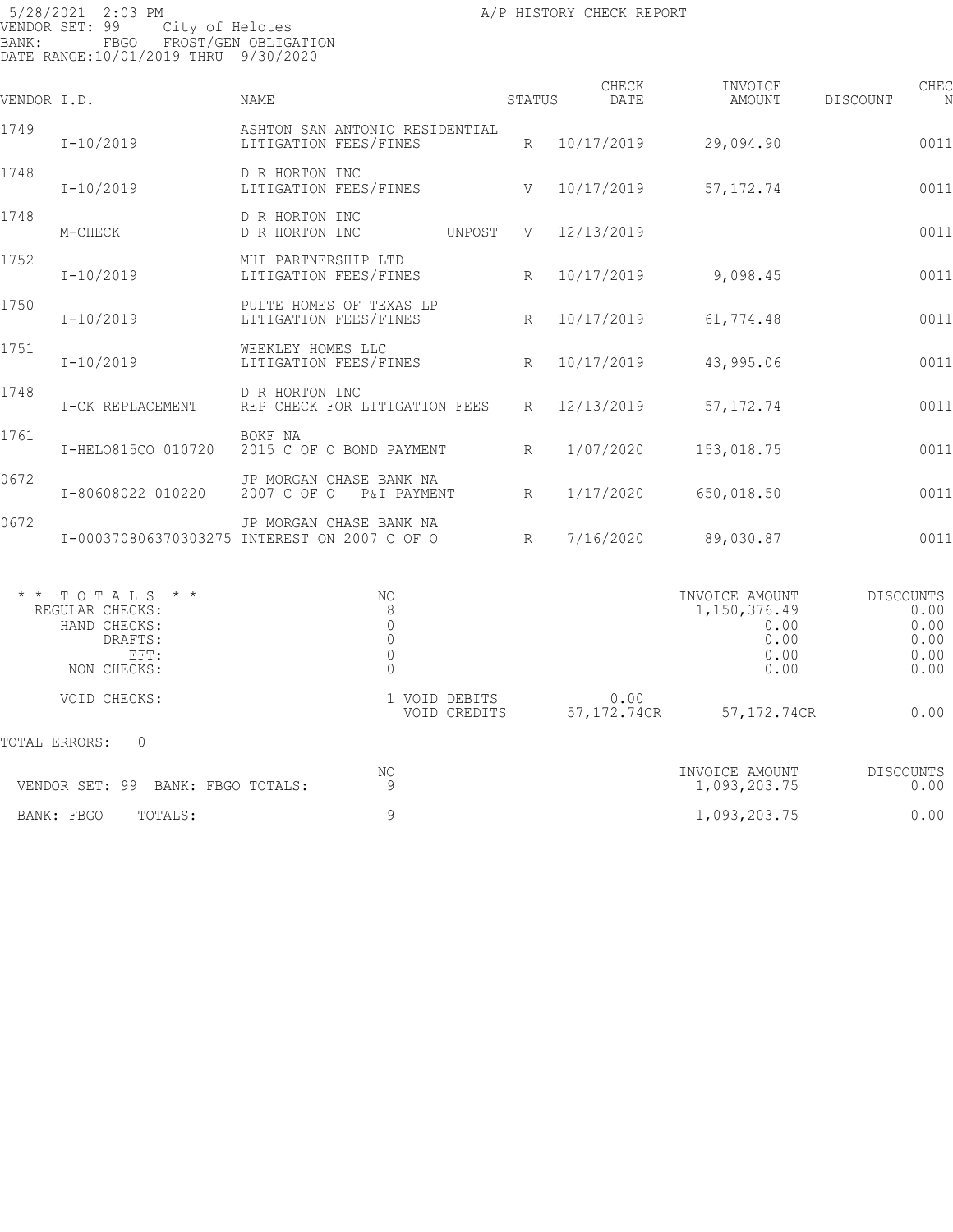| VENDOR I.D. |                                    | <b>NAME</b>                                                                            | STATUS | CHECK<br><b>DATE</b>   | INVOICE<br>AMOUNT    | <b>DISCOUNT</b> | CHEC         |
|-------------|------------------------------------|----------------------------------------------------------------------------------------|--------|------------------------|----------------------|-----------------|--------------|
| 0002        | I-TMRPR 011020                     | TEXAS MUNICIPAL RETIREMENT SYS<br>RETIREMENT CONTRIBUTIONS                             | D      | 1/10/2020              | 23,658.91            |                 | 0000         |
| 0002        | I-TMRPR 012420                     | TEXAS MUNICIPAL RETIREMENT SYS<br>RETIREMENT CONTRIBUTIONS                             | D      | 1/24/2020              | 18,724.05            |                 | 0000         |
| 0002        | I-TMRPR 020720                     | TEXAS MUNICIPAL RETIREMENT SYS<br>RETIREMENT CONTRIBUTIONS                             | D      | 2/07/2020              | 20,960.95            |                 | 0000         |
| 0002        | I-TMRPR 022120                     | TEXAS MUNICIPAL RETIREMENT SYS<br>RETIREMENT CONTRIBUTIONS                             | D      | 2/21/2020              | 20,926.95            |                 | 0000         |
| 0002        | I-TMRPR 030620<br>I-TMRPR030620COR | TEXAS MUNICIPAL RETIREMENT SYS<br>RETIREMENT CONTRIBUTIONS<br>RETIREMENT CONTRIBUTIONS | D<br>D | 3/06/2020<br>3/06/2020 | 22, 140.73<br>678.86 |                 | 0000<br>0000 |
| 0002        | I-TMRPR 032020                     | TEXAS MUNICIPAL RETIREMENT SYS<br>RETIREMENT CONTRIBUTIONS                             | D      | 3/20/2020              | 19,974.56            |                 | 0000         |
| 0002        | I-TMRPR 040320                     | TEXAS MUNICIPAL RETIREMENT SYS<br>RETIREMENT CONTRIBUTIONS                             | D      | 4/03/2020              | 23, 427.88           |                 | 0000         |
| 0002        | I-TMRPR 041720                     | TEXAS MUNICIPAL RETIREMENT SYS<br>RETIREMENT CONTRIBUTIONS                             | D      | 4/17/2020              | 19,841.53            |                 | 0000         |
| 0002        | I-TMRPR 050120                     | TEXAS MUNICIPAL RETIREMENT SYS<br>RETIREMENT CONTRIBUTIONS                             | D      | 5/01/2020              | 23,186.30            |                 | 0000         |
| 0002        | I-TMRPR 051520                     | TEXAS MUNICIPAL RETIREMENT SYS<br>RETIREMENT CONTRIBUTIONS                             | D      | 5/15/2020              | 19,401.42            |                 | 0000         |
| 0002        | I-TMRPR 052920                     | TEXAS MUNICIPAL RETIREMENT SYS<br>RETIREMENT CONTRIBUTIONS                             | D      | 5/29/2020              | 19,948.56            |                 | 0000         |
| 0002        | I-TMRPR 061220                     | TEXAS MUNICIPAL RETIREMENT SYS<br>RETIREMENT CONTRIBUTIONS                             | D      | 6/12/2020              | 20,616.41            |                 | 0000         |
| 0002        | I-TMRPR 062620                     | TEXAS MUNICIPAL RETIREMENT SYS<br>RETIREMENT CONTRIBUTIONS                             | D      | 6/26/2020              | 19,793.28            |                 | 0000         |
| 0002        | I-TMRPR 071020                     | TEXAS MUNICIPAL RETIREMENT SYS<br>RETIREMENT CONTRIBUTIONS                             | D      | 7/10/2020              | 20,932.00            |                 | 0000         |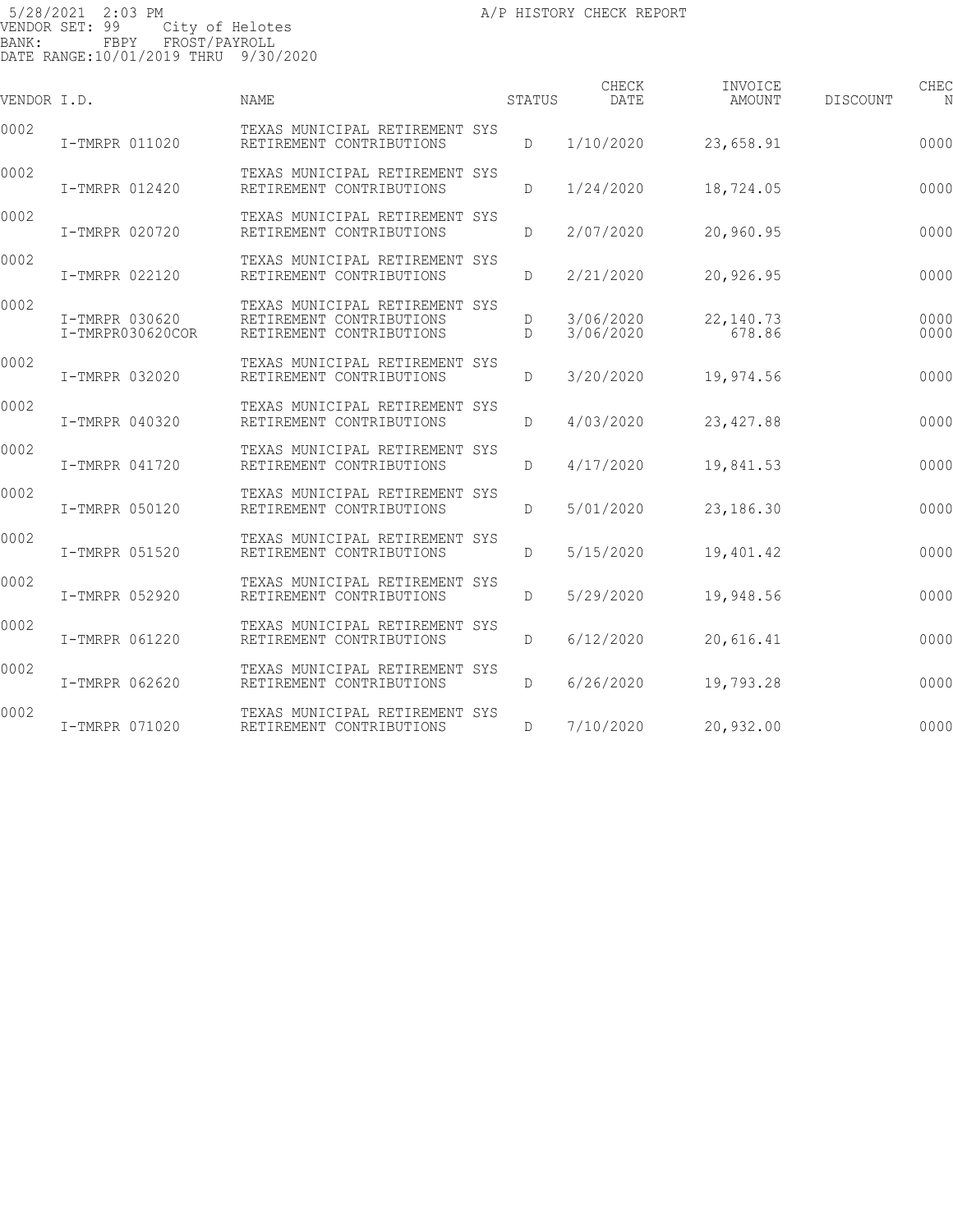| VENDOR I.D. |                                  | <b>NAME</b>                                                                            | STATUS             | CHECK<br><b>DATE</b>     | INVOICE<br>AMOUNT   | DISCOUNT | CHEC<br>N    |
|-------------|----------------------------------|----------------------------------------------------------------------------------------|--------------------|--------------------------|---------------------|----------|--------------|
| 0002        | I-TMRPR 072420                   | TEXAS MUNICIPAL RETIREMENT SYS<br>RETIREMENT CONTRIBUTIONS                             | D                  | 7/24/2020                | 20,192.15           |          | 0000         |
| 0002        | I-TMRPR 080720                   | TEXAS MUNICIPAL RETIREMENT SYS<br>RETIREMENT CONTRIBUTIONS                             | D                  | 8/07/2020                | 20,337.34           |          | 0000         |
| 0002        | I-TMRPR 081320                   | TEXAS MUNICIPAL RETIREMENT SYS<br>RETIREMENT CONTRIBUTIONS                             | D                  | 8/13/2020                | 2,206.36            |          | 0000         |
| 0002        | I-TMRPR 082120                   | TEXAS MUNICIPAL RETIREMENT SYS<br>RETIREMENT CONTRIBUTIONS                             | D                  | 8/21/2020                | 19,573.09           |          | 0000         |
| 0002        | I-TMRPR 090420                   | TEXAS MUNICIPAL RETIREMENT SYS<br>RETIREMENT CONTRIBUTIONS                             | D                  | 9/04/2020                | 19,616.74           |          | 0000         |
| 0002        | I-TMRPR 090820<br>I-TMRPR 091820 | TEXAS MUNICIPAL RETIREMENT SYS<br>RETIREMENT CONTRIBUTIONS<br>RETIREMENT CONTRIBUTIONS | D<br>D             | 9/18/2020<br>9/18/2020   | 83.21<br>21,269.80  |          | 0000<br>0000 |
| 0002        | I-TMRPR 100419                   | TEXAS MUNICIPAL RETIREMENT SYS<br>RETIREMENT CONTRIBUTIONS                             | D                  | 10/04/2019               | 20,749.36           |          | 0000         |
| 0002        | I-TMRPR 101819                   | TEXAS MUNICIPAL RETIREMENT SYS<br>RETIREMENT CONTRIBUTIONS                             | D                  | 10/18/2019               | 18,421.67           |          | 0000         |
| 0002        | I-TMRPR 102519<br>I-TMRPR 110119 | TEXAS MUNICIPAL RETIREMENT SYS<br>RETIREMENT CONTRIBUTIONS<br>RETIREMENT CONTRIBUTIONS | D<br>$\mathcal{D}$ | 11/01/2019<br>11/01/2019 | 156.00<br>18,221.55 |          | 0000<br>0000 |
| 0002        | I-TMRPR 111519                   | TEXAS MUNICIPAL RETIREMENT SYS<br>RETIREMENT CONTRIBUTIONS                             | D                  | 11/15/2019               | 25,502.29           |          | 0000         |
| 0002        | I-TMRPR 112919                   | TEXAS MUNICIPAL RETIREMENT SYS<br>RETIREMENT CONTRIBUTIONS                             | D                  | 11/29/2019               | 17,819.43           |          | 0000         |
| 0002        | I-TMRPR 121319                   | TEXAS MUNICIPAL RETIREMENT SYS<br>RETIREMENT CONTRIBUTIONS                             | D                  | 12/13/2019               | 20, 153. 25         |          | 0000         |
| 0002        | I-TMRPR 122719                   | TEXAS MUNICIPAL RETIREMENT SYS<br>RETIREMENT CONTRIBUTIONS                             | D                  | 12/27/2019               | 18,013.23           |          | 0000         |
| 0003        | I-ICMPR 011020                   | I C M A RETIREMENT CORP<br>RETIREMENT CONTRIBUTIONS                                    | D                  | 1/10/2020                | 3,190.00            |          | 0000         |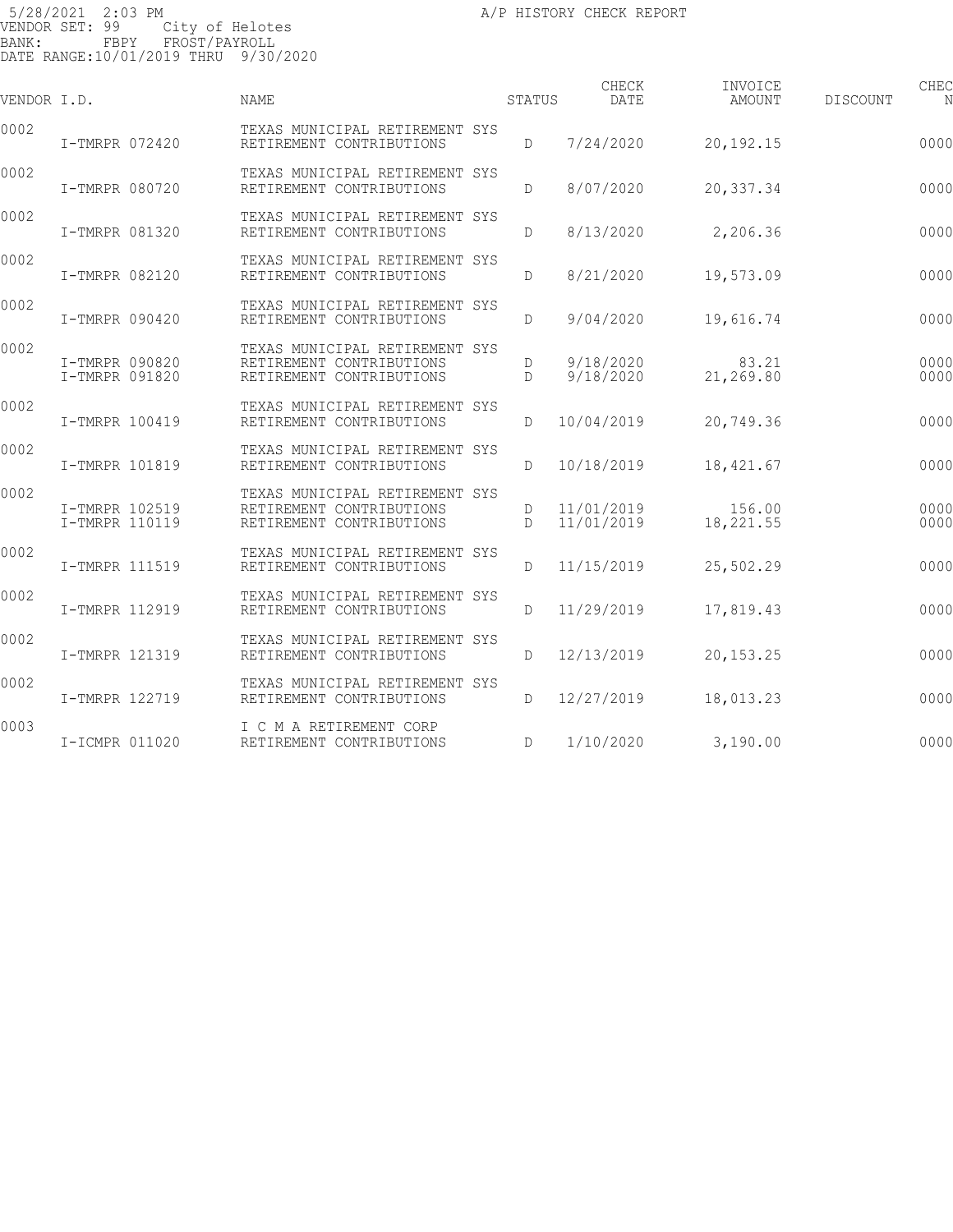| VENDOR I.D. |                | NAME                                                | STATUS | CHECK<br>DATE | INVOICE<br>AMOUNT | CHEC<br>DISCOUNT<br>N |
|-------------|----------------|-----------------------------------------------------|--------|---------------|-------------------|-----------------------|
| 0003        | I-ICMPR 012420 | I C M A RETIREMENT CORP<br>RETIREMENT CONTRIBUTIONS | D      | 1/24/2020     | 3,190.00          | 0000                  |
| 0003        | I-ICMPR 020720 | I C M A RETIREMENT CORP<br>RETIREMENT CONTRIBUTIONS | D      | 2/07/2020     | 3,190.00          | 0000                  |
| 0003        | I-ICMPR 022120 | I C M A RETIREMENT CORP<br>RETIREMENT CONTRIBUTIONS | D      | 2/21/2020     | 3,190.00          | 0000                  |
| 0003        | I-ICMPR 030620 | I C M A RETIREMENT CORP<br>RETIREMENT CONTRIBUTIONS | D      | 3/06/2020     | 3,190.00          | 0000                  |
| 0003        | I-ICMPR 032020 | I C M A RETIREMENT CORP<br>RETIREMENT CONTRIBUTIONS | D      | 3/20/2020     | 3,190.00          | 0000                  |
| 0003        | I-ICMPR 040320 | I C M A RETIREMENT CORP<br>RETIREMENT CONTRIBUTIONS | D      | 4/03/2020     | 2,990.00          | 0000                  |
| 0003        | I-ICMPR 041720 | I C M A RETIREMENT CORP<br>RETIREMENT CONTRIBUTIONS | D      | 4/17/2020     | 3,015.00          | 0000                  |
| 0003        | I-ICMPR 050120 | I C M A RETIREMENT CORP<br>RETIREMENT CONTRIBUTIONS | D      | 5/01/2020     | 3,015.00          | 0000                  |
| 0003        | I-ICMPR 051520 | I C M A RETIREMENT CORP<br>RETIREMENT CONTRIBUTIONS | D      | 5/15/2020     | 3,015.00          | 0000                  |
| 0003        | I-ICMPR 052920 | I C M A RETIREMENT CORP<br>RETIREMENT CONTRIBUTIONS | D      | 5/29/2020     | 3,015.00          | 0000                  |
| 0003        | I-ICMPR 061220 | I C M A RETIREMENT CORP<br>RETIREMENT CONTRIBUTIONS | D      | 6/12/2020     | 3,015.00          | 0000                  |
| 0003        | I-ICMPR 062620 | I C M A RETIREMENT CORP<br>RETIREMENT CONTRIBUTIONS | D      | 6/26/2020     | 3,015.00          | 0000                  |
| 0003        | I-ICMPR 071020 | I C M A RETIREMENT CORP<br>RETIREMENT CONTRIBUTIONS | D      | 7/10/2020     | 3,015.00          | 0000                  |
| 0003        | I-ICMPR 072420 | I C M A RETIREMENT CORP<br>RETIREMENT CONTRIBUTIONS | D      | 7/24/2020     | 3,015.00          | 0000                  |
| 0003        | I-ICMPR 080720 | I C M A RETIREMENT CORP<br>RETIREMENT CONTRIBUTIONS | D      | 8/07/2020     | 3,015.00          | 0000                  |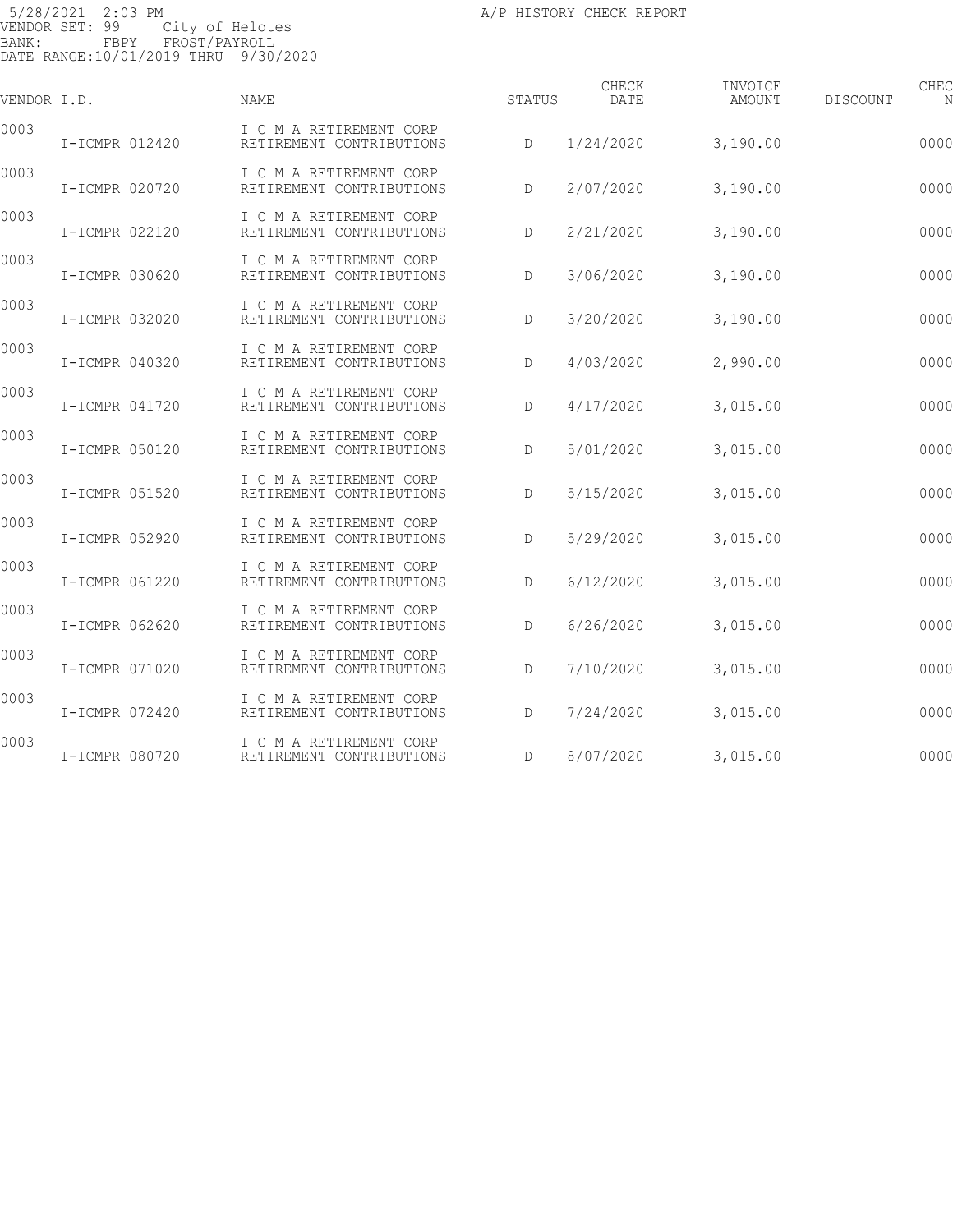| VENDOR I.D. |                                  | <b>NAME</b>                                                                     | STATUS | CHECK<br>DATE          | INVOICE<br>AMOUNT  | DISCOUNT | CHEC<br>N    |
|-------------|----------------------------------|---------------------------------------------------------------------------------|--------|------------------------|--------------------|----------|--------------|
| 0003        | I-ICMPR 081320<br>I-ICMPR 082120 | I C M A RETIREMENT CORP<br>RETIREMENT CONTRIBUTIONS<br>RETIREMENT CONTRIBUTIONS | D<br>D | 8/21/2020<br>8/21/2020 | 125.00<br>2,890.00 |          | 0000<br>0000 |
| 0003        | I-ICMPR 090420                   | I C M A RETIREMENT CORP<br>RETIREMENT CONTRIBUTIONS                             | D      | 9/04/2020              | 2,890.00           |          | 0000         |
| 0003        | I-ICMPR 091820                   | I C M A RETIREMENT CORP<br>RETIREMENT CONTRIBUTIONS                             | D      | 9/18/2020              | 2,890.00           |          | 0000         |
| 0003        | I-ICMPR 100419                   | I C M A RETIREMENT CORP<br>RETIREMENT CONTRIBUTIONS                             | D      | 10/04/2019             | 3,115.00           |          | 0000         |
| 0003        | I-ICMPR 101819                   | I C M A RETIREMENT CORP<br>RETIREMENT CONTRIBUTIONS                             | D      | 10/18/2019             | 3,115.00           |          | 0000         |
| 0003        | I-ICMPR 110119                   | I C M A RETIREMENT CORP<br>RETIREMENT CONTRIBUTIONS                             | D      | 11/01/2019             | 3,250.00           |          | 0000         |
| 0003        | I-ICMPR 111519                   | I C M A RETIREMENT CORP<br>RETIREMENT CONTRIBUTIONS                             | D      | 11/15/2019             | 3,190.00           |          | 0000         |
| 0003        | I-ICMPR 112919                   | I C M A RETIREMENT CORP<br>RETIREMENT CONTRIBUTIONS                             | D      | 11/29/2019             | 3,190.00           |          | 0000         |
| 0003        | I-ICMPR 121319                   | I C M A RETIREMENT CORP<br>RETIREMENT CONTRIBUTIONS                             | D      | 12/13/2019             | 3,190.00           |          | 0000         |
| 0003        | I-ICMPR 122719                   | I C M A RETIREMENT CORP<br>RETIREMENT CONTRIBUTIONS                             | D      | 12/27/2019             | 3,190.00           |          | 0000         |
| 0296        | I-CS PR 011020                   | OFFICE OF ATTY GENERAL<br>CHILD SUPPORT                                         | D      | 1/10/2020              | 1,126.16           |          | 0000         |
| 0296        | I-CS PR 012420                   | OFFICE OF ATTY GENERAL<br>CHILD SUPPORT                                         | D      | 1/24/2020              | 1,126.16           |          | 0000         |
| 0296        | I-CS PR 020720                   | OFFICE OF ATTY GENERAL<br>CHILD SUPPORT                                         | D      | 2/07/2020              | 1,393.85           |          | 0000         |
| 0296        | I-CS PR 022120                   | OFFICE OF ATTY GENERAL<br>CHILD SUPPORT                                         | D      | 2/21/2020              | 1,393.85           |          | 0000         |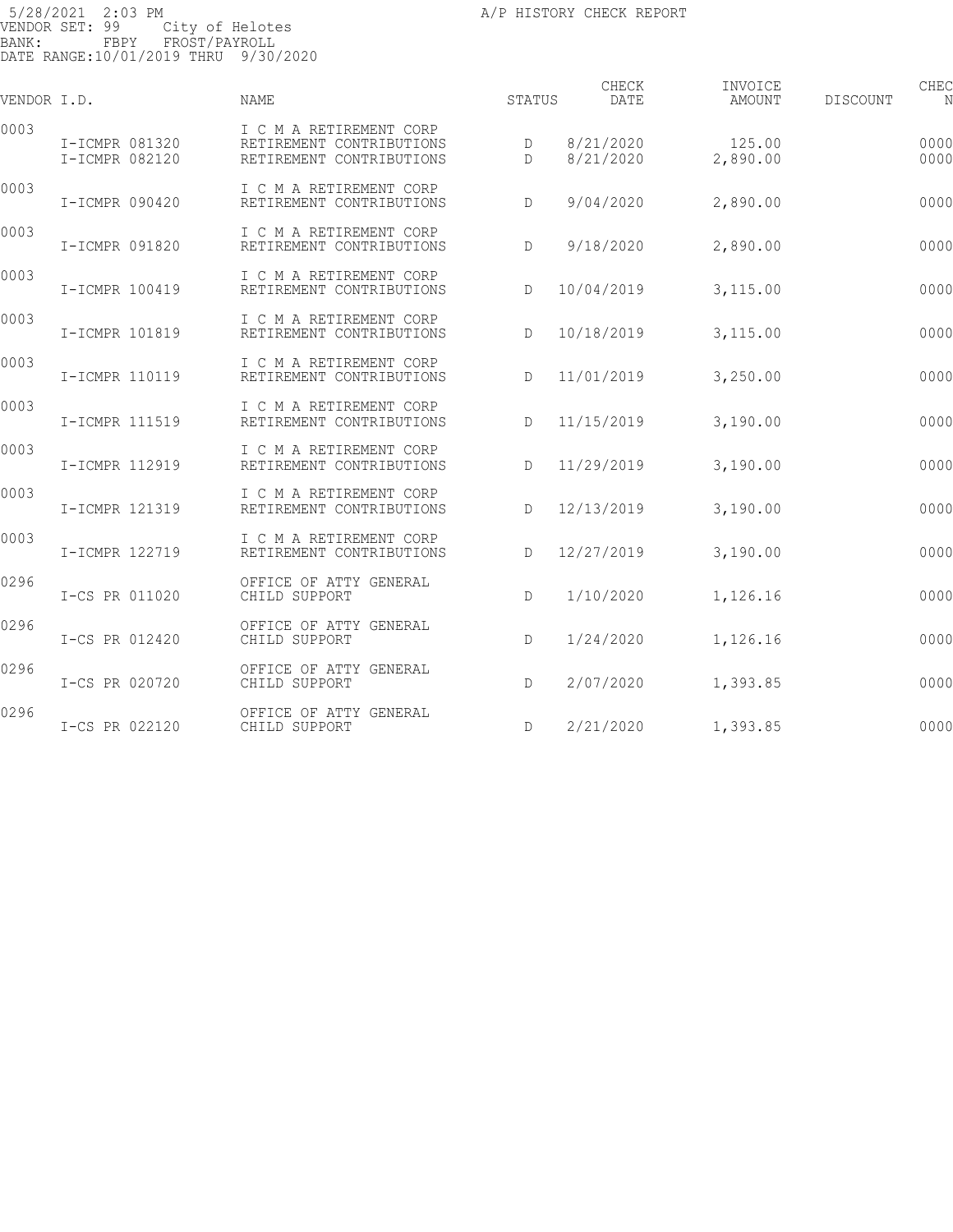| VENDOR I.D. |                                  | <b>NAME</b>                                              | STATUS | CHECK<br>DATE          | INVOICE<br>AMOUNT  | DISCOUNT | CHEC<br>N    |
|-------------|----------------------------------|----------------------------------------------------------|--------|------------------------|--------------------|----------|--------------|
| 0296        | I-CS PR 030620                   | OFFICE OF ATTY GENERAL<br>CHILD SUPPORT                  | $\Box$ | 3/06/2020              | 1,393.85           |          | 0000         |
| 0296        | I-CS PR 032020                   | OFFICE OF ATTY GENERAL<br>CHILD SUPPORT                  | D      | 3/20/2020              | 1,393.85           |          | 0000         |
| 0296        | I-CS PR 040320                   | OFFICE OF ATTY GENERAL<br>CHILD SUPPORT                  | D      | 4/03/2020              | 1,393.85           |          | 0000         |
| 0296        | I-CS PR 041720                   | OFFICE OF ATTY GENERAL<br>CHILD SUPPORT                  | D      | 4/17/2020              | 1,126.16           |          | 0000         |
| 0296        | I-CS PR 050120                   | OFFICE OF ATTY GENERAL<br>CHILD SUPPORT                  | D      | 5/01/2020              | 1,126.16           |          | 0000         |
| 0296        | I-CS PR 051520                   | OFFICE OF ATTY GENERAL<br>CHILD SUPPORT                  | D      | 5/15/2020              | 1,661.54           |          | 0000         |
| 0296        | I-CS PR 052920                   | OFFICE OF ATTY GENERAL<br>CHILD SUPPORT                  | D      | 5/29/2020              | 1,393.85           |          | 0000         |
| 0296        | I-CS PR 061220                   | OFFICE OF ATTY GENERAL<br>CHILD SUPPORT                  | D      | 6/12/2020              | 1,393.85           |          | 0000         |
| 0296        | I-CS PR 062620                   | OFFICE OF ATTY GENERAL<br>CHILD SUPPORT                  | D      | 6/26/2020              | 1,393.85           |          | 0000         |
| 0296        | I-CS PR 071020                   | OFFICE OF ATTY GENERAL<br>CHILD SUPPORT                  | D      | 7/10/2020              | 1,393.85           |          | 0000         |
| 0296        | I-CS PR 072420                   | OFFICE OF ATTY GENERAL<br>CHILD SUPPORT                  | D      | 7/24/2020              | 1,393.85           |          | 0000         |
| 0296        | I-CS PR 080720                   | OFFICE OF ATTY GENERAL<br>CHILD SUPPORT                  | D      | 8/07/2020              | 1,393.85           |          | 0000         |
| 0296        | I-CS PR 081320<br>I-CS PR 082120 | OFFICE OF ATTY GENERAL<br>CHILD SUPPORT<br>CHILD SUPPORT | D<br>D | 8/21/2020<br>8/21/2020 | 354.46<br>1,039.39 |          | 0000<br>0000 |
| 0296        | I-CS PR 090420                   | OFFICE OF ATTY GENERAL<br>CHILD SUPPORT                  | D      | 9/04/2020              | 1,039.39           |          | 0000         |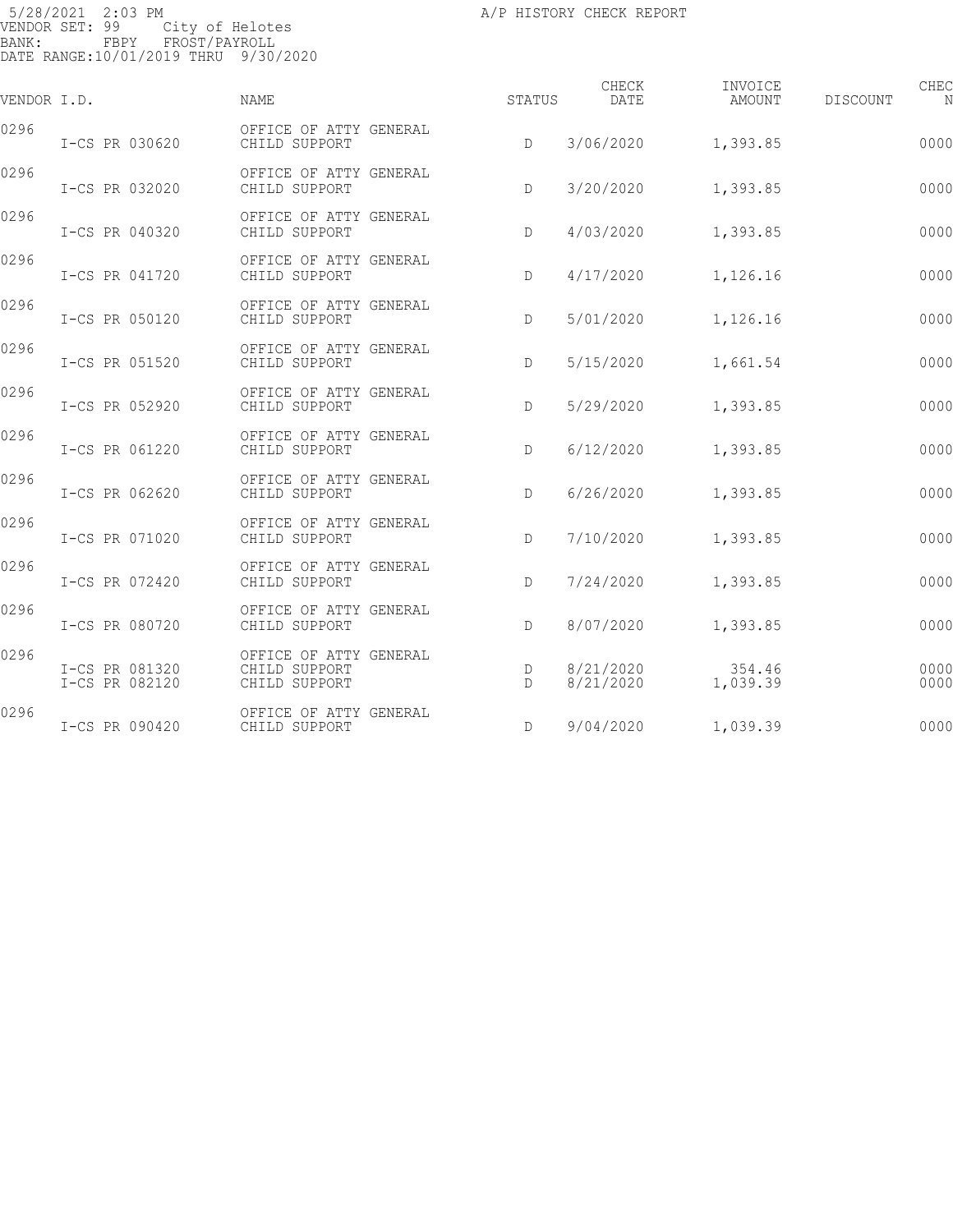| VENDOR I.D. |                                  | <b>NAME</b>                                                        | <b>STATUS</b>     | CHECK<br>DATE          | INVOICE<br>AMOUNT | <b>DISCOUNT</b> | CHEC<br>N    |
|-------------|----------------------------------|--------------------------------------------------------------------|-------------------|------------------------|-------------------|-----------------|--------------|
| 0296        | I-CS PR 091820                   | OFFICE OF ATTY GENERAL<br>CHILD SUPPORT                            | D                 | 9/18/2020              | 1,039.39          |                 | 0000         |
| 0296        | I-CS PR 100419                   | OFFICE OF ATTY GENERAL<br>CHILD SUPPORT                            | D                 | 10/04/2019             | 1,201.39          |                 | 0000         |
| 0296        | I-CS PR 101819                   | OFFICE OF ATTY GENERAL<br>CHILD SUPPORT                            | D                 | 10/18/2019             | 1,273.86          |                 | 0000         |
| 0296        | I-CS PR 110119                   | OFFICE OF ATTY GENERAL<br>CHILD SUPPORT                            | D                 | 11/01/2019             | 1,039.09          |                 | 0000         |
| 0296        | I-CS PR 111519                   | OFFICE OF ATTY GENERAL<br>CHILD SUPPORT                            | $\mathbb{D}$      | 11/15/2019             | 1,089.82          |                 | 0000         |
| 0296        | I-CS PR 112919                   | OFFICE OF ATTY GENERAL<br>CHILD SUPPORT                            | D                 | 11/29/2019             | 1,126.16          |                 | 0000         |
| 0296        | I-CS PR 121319                   | OFFICE OF ATTY GENERAL<br>CHILD SUPPORT                            | D                 | 12/13/2019             | 1,126.16          |                 | 0000         |
| 0296        | I-CS PR 122719                   | OFFICE OF ATTY GENERAL<br>CHILD SUPPORT                            | D                 | 12/27/2019             | 1,126.16          |                 | 0000         |
| 1076        | I-HS PR 011020<br>I-HSAPR 011020 | BENEFIT WALLET<br>HEALTH SAVINGS NON CAF<br>HEALTH SAVINGS ACCOUNT | D<br>D            | 1/10/2020<br>1/10/2020 | 169.47<br>774.43  |                 | 0000<br>0000 |
| 1076        | I-HS PR 012420<br>I-HSAPR 012420 | BENEFIT WALLET<br>HEALTH SAVINGS NON CAF<br>HEALTH SAVINGS ACCOUNT | D<br>$\mathbb{D}$ | 1/24/2020<br>1/24/2020 | 169.47<br>774.43  |                 | 0000<br>0000 |
| 1076        | I-HS PR 020720<br>I-HSAPR 020720 | BENEFIT WALLET<br>HEALTH SAVINGS NON CAF<br>HEALTH SAVINGS ACCOUNT | D<br>D            | 2/07/2020<br>2/07/2020 | 169.47<br>774.43  |                 | 0000<br>0000 |
| 1076        | I-HS PR 022120<br>I-HSAPR 022120 | BENEFIT WALLET<br>HEALTH SAVINGS NON CAF<br>HEALTH SAVINGS ACCOUNT | D<br>$\Gamma$     | 2/21/2020<br>2/21/2020 | 169.47<br>774.43  |                 | 0000<br>0000 |
| 1076        | I-HS PR 030620<br>I-HSAPR 030620 | BENEFIT WALLET<br>HEALTH SAVINGS NON CAF<br>HEALTH SAVINGS ACCOUNT | D<br>D            | 3/06/2020<br>3/06/2020 | 169.47<br>774.43  |                 | 0000<br>0000 |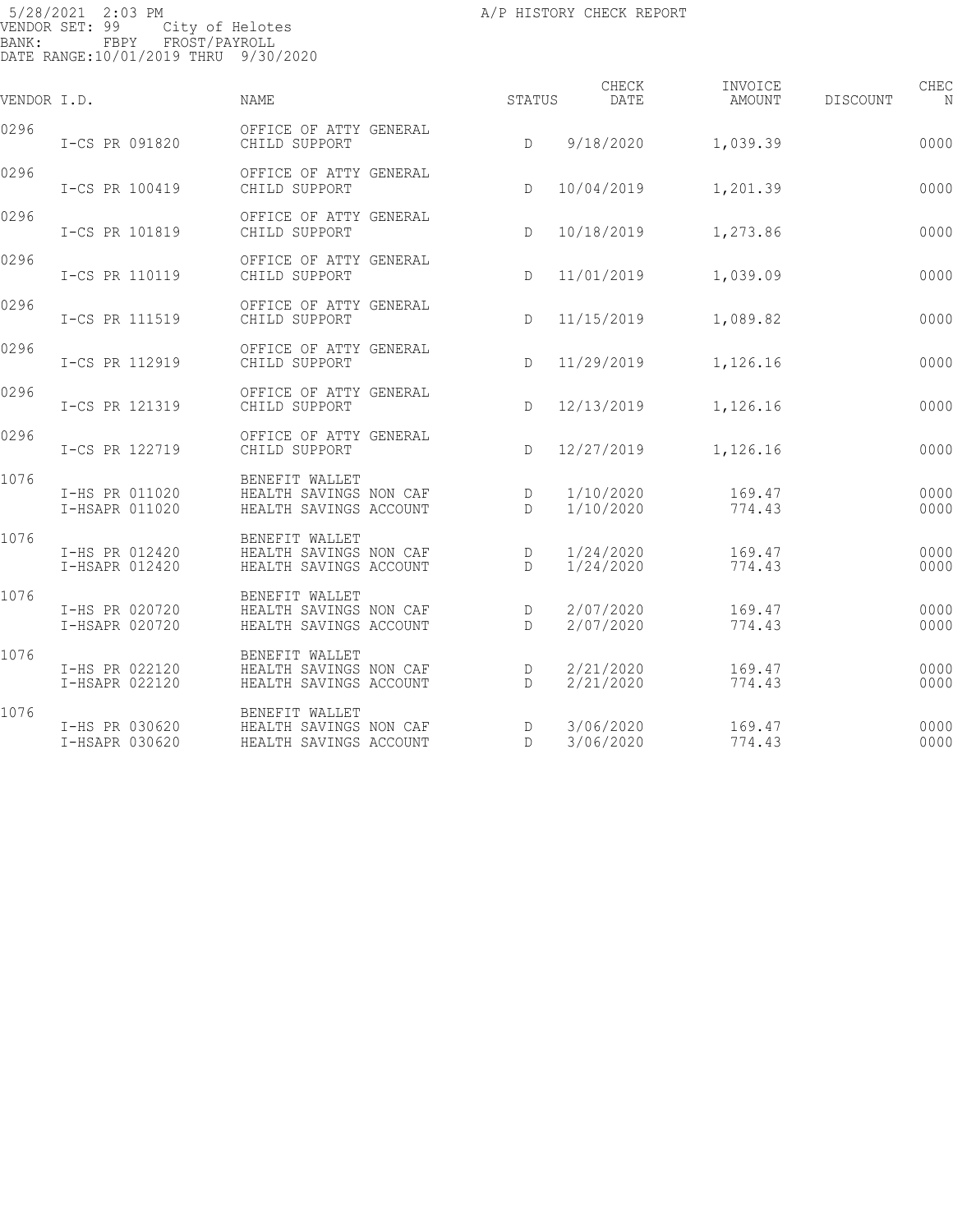CHECK INVOICE CHECK CHECK CHECK VENDOR I.D. NAME STATUS DATE AMOUNT DISCOUNT NO STATUS AMOUNT 1076 BENEFIT WALLET I-HS PR 032020 HEALTH SAVINGS NON CAF D 3/20/2020 112.98 000000 I-HSAPR 032020 HEALTH SAVINGS ACCOUNT D 3/20/2020 774.43 000000 887.41 1076 BENEFIT WALLET I-HS PR 040320 HEALTH SAVINGS NON CAF D 4/03/2020 112.98 000000 I-HSAPR 040320 HEALTH SAVINGS ACCOUNT D 4/03/2020 774.43 000000 887.41 1076 BENEFIT WALLET I-HS PR 041720 HEALTH SAVINGS NON CAF D 4/17/2020 112.98 000000 I-HSAPR 041720 HEALTH SAVINGS ACCOUNT D 4/17/2020 774.43 000000 887.41 1076 BENEFIT WALLET I-HS PR 050120 HEALTH SAVINGS NON CAF D 5/01/2020 112.98 000000 I-HSAPR 050120 HEALTH SAVINGS ACCOUNT D 5/01/2020 774.43 000000 887.41 1076 BENEFIT WALLET I-HS PR 051520 HEALTH SAVINGS NON CAF D 5/15/2020 112.98 000000 I-HSAPR 051520 HEALTH SAVINGS ACCOUNT D 5/15/2020 774.43 000000 887.41 1076 BENEFIT WALLET I-HS PR 061220 HEALTH SAVINGS NON CAF D 6/12/2020 112.98 000000 I-HSAPR 061220 HEALTH SAVINGS ACCOUNT D 6/12/2020 774.43 000000 887.41 1076 BENEFIT WALLET I-HS PR 062620 HEALTH SAVINGS NON CAF D 6/26/2020 112.98 000000 I-HSAPR 062620 HEALTH SAVINGS ACCOUNT D 6/26/2020 774.43 000000 887.41 1076 BENEFIT WALLET I-HS PR 071020 HEALTH SAVINGS NON CAF D 7/10/2020 112.98 000000 I-HSAPR 071020 HEALTH SAVINGS ACCOUNT D 7/10/2020 774.43 000000 887.41 1076 BENEFIT WALLET I-HS PR 072420 HEALTH SAVINGS NON CAF D 7/24/2020 112.98 000000 I-HSAPR 072420 HEALTH SAVINGS ACCOUNT D 7/24/2020 774.43 000000 887.41 1076 BENEFIT WALLET I-HS PR 080720 HEALTH SAVINGS NON CAF D 8/07/2020 112.98 000000 I-HSAPR 080720 HEALTH SAVINGS ACCOUNT D 8/07/2020 774.43 000000 887.41

1076 BENEFIT WALLET I-HS PR 082120 HEALTH SAVINGS NON CAF D 8/21/2020 112.98 000000 I-HSAPR 082120 HEALTH SAVINGS ACCOUNT D 8/21/2020 774.43 000000 887.41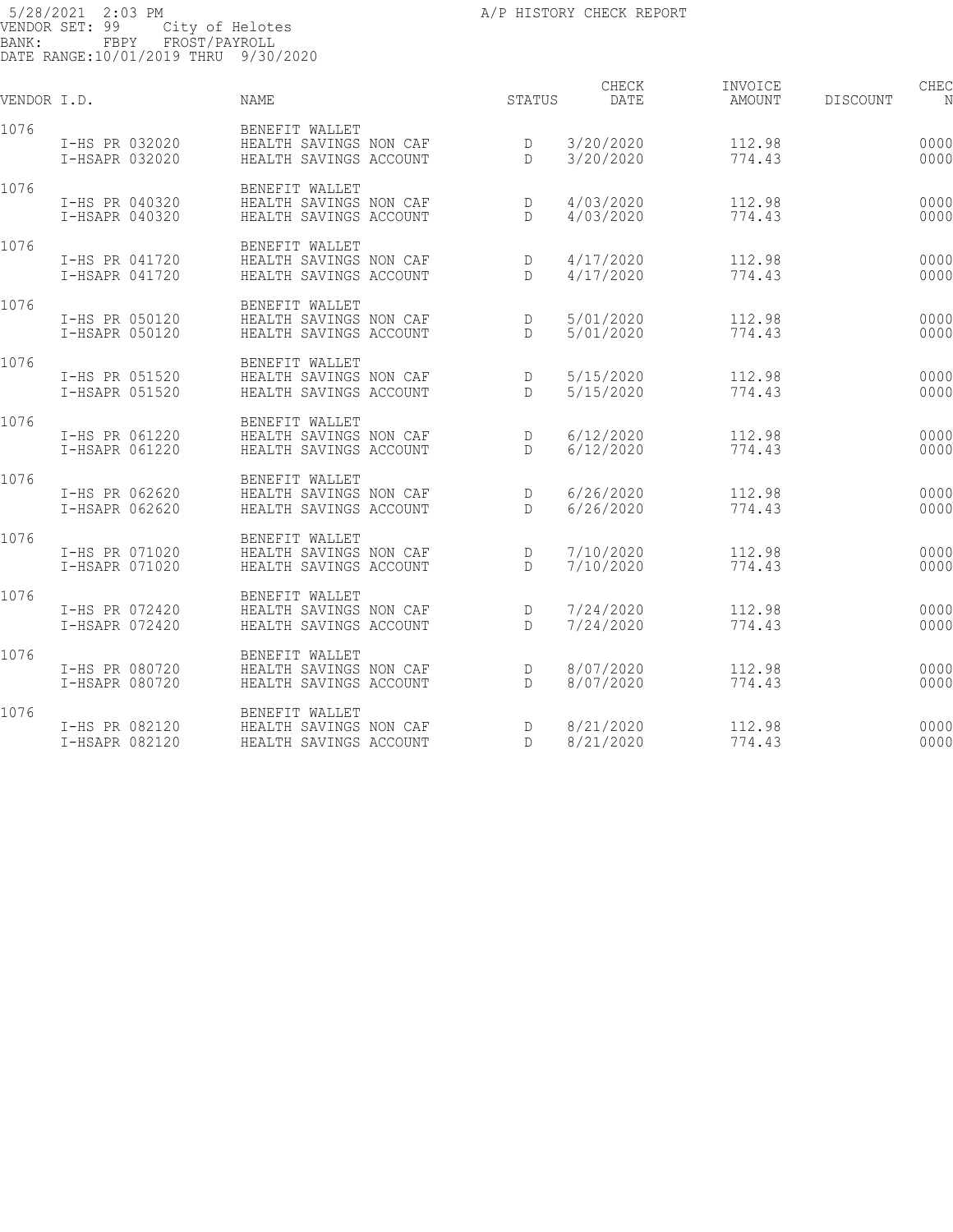| VENDOR I.D. |                                                    | <b>NAME</b>                                                               | STATUS                 | CHECK<br>DATE                       | INVOICE<br>AMOUNT                  | <b>DISCOUNT</b> | CHEC                 |
|-------------|----------------------------------------------------|---------------------------------------------------------------------------|------------------------|-------------------------------------|------------------------------------|-----------------|----------------------|
| 1076        | I-HS PR 090420<br>I-HSAPR 090420                   | BENEFIT WALLET<br>HEALTH SAVINGS NON CAF<br>HEALTH SAVINGS ACCOUNT        | D<br>D                 | 9/04/2020<br>9/04/2020              | 112.98<br>774.43                   |                 | 0000<br>0000         |
| 1076        | I-HS PR 091820<br>I-HSAPR 091820                   | BENEFIT WALLET<br>HEALTH SAVINGS NON CAF<br>HEALTH SAVINGS ACCOUNT        | D<br>D                 | 9/18/2020<br>9/18/2020              | 112.98<br>774.43                   |                 | 0000<br>0000         |
| 1076        | I-HS PR 100419<br>I-HSAPR 100419                   | BENEFIT WALLET<br>HEALTH SAVINGS NON CAF<br>HEALTH SAVINGS ACCOUNT        | D<br>D                 | 10/04/2019<br>10/04/2019            | 173.82<br>726.64                   |                 | 0000<br>0000         |
| 1076        | I-HS PR 101819<br>I-HSAPR 101819                   | BENEFIT WALLET<br>HEALTH SAVINGS NON CAF<br>HEALTH SAVINGS ACCOUNT        | D<br>$\mathsf{D}$      | 10/18/2019<br>10/18/2019            | 173.82<br>658.70                   |                 | 0000<br>0000         |
| 1076        | I-HS PR 110119<br>I-HSAPR 110119                   | BENEFIT WALLET<br>HEALTH SAVINGS NON CAF<br>HEALTH SAVINGS ACCOUNT        | D<br>$\mathbb{D}$      | 11/01/2019<br>11/01/2019            | 173.82<br>726.64                   |                 | 0000<br>0000         |
| 1076        | I-HS PR 111519<br>I-HSAPR 111519                   | BENEFIT WALLET<br>HEALTH SAVINGS NON CAF<br>HEALTH SAVINGS ACCOUNT        | D<br>$\mathsf{D}$      | 11/15/2019<br>11/15/2019            | 173.82<br>726.64                   |                 | 0000<br>0000         |
| 1076        | I-HS PR 121319<br>I-HSAPR 121319                   | BENEFIT WALLET<br>HEALTH SAVINGS NON CAF<br>HEALTH SAVINGS ACCOUNT        | D<br>$\mathsf{D}$      | 12/13/2019<br>12/13/2019            | 169.47<br>774.43                   |                 | 0000<br>0000         |
| 1076        | I-HS PR 122719<br>I-HSAPR 122719                   | BENEFIT WALLET<br>HEALTH SAVINGS NON CAF<br>HEALTH SAVINGS ACCOUNT        | D<br>D                 | 12/27/2019<br>12/27/2019            | 169.47<br>774.43                   |                 | 0000<br>0000         |
| 1692        | I-T1 PR 011020<br>I-T3 PR 011020<br>I-T4 PR 011020 | FROST BANK<br>FEDERAL WITHHOLDING<br>FICA PAYABLE<br>MEDICARE WITHHOLDING | D<br>D<br>$\mathbb{D}$ | 1/10/2020<br>1/10/2020<br>1/10/2020 | 17,689.22<br>21,750.44<br>5,086.76 |                 | 0000<br>0000<br>0000 |
| 1692        | I-T1 PR 012420<br>I-T3 PR 012420<br>I-T4 PR 012420 | FROST BANK<br>FEDERAL WITHHOLDING<br>FICA PAYABLE<br>MEDICARE WITHHOLDING | D<br>D<br>D            | 1/24/2020<br>1/24/2020<br>1/24/2020 | 10,212.48<br>17,350.06<br>4,057.68 |                 | 0000<br>0000<br>0000 |
| 1692        | I-T1 PR 020720<br>I-T3 PR 020720<br>I-T4 PR 020720 | FROST BANK<br>FEDERAL WITHHOLDING<br>FICA PAYABLE<br>MEDICARE WITHHOLDING | D<br>D<br>D            | 2/07/2020<br>2/07/2020<br>2/07/2020 | 10,650.70<br>17,803.92<br>4,163.82 |                 | 0000<br>0000<br>0000 |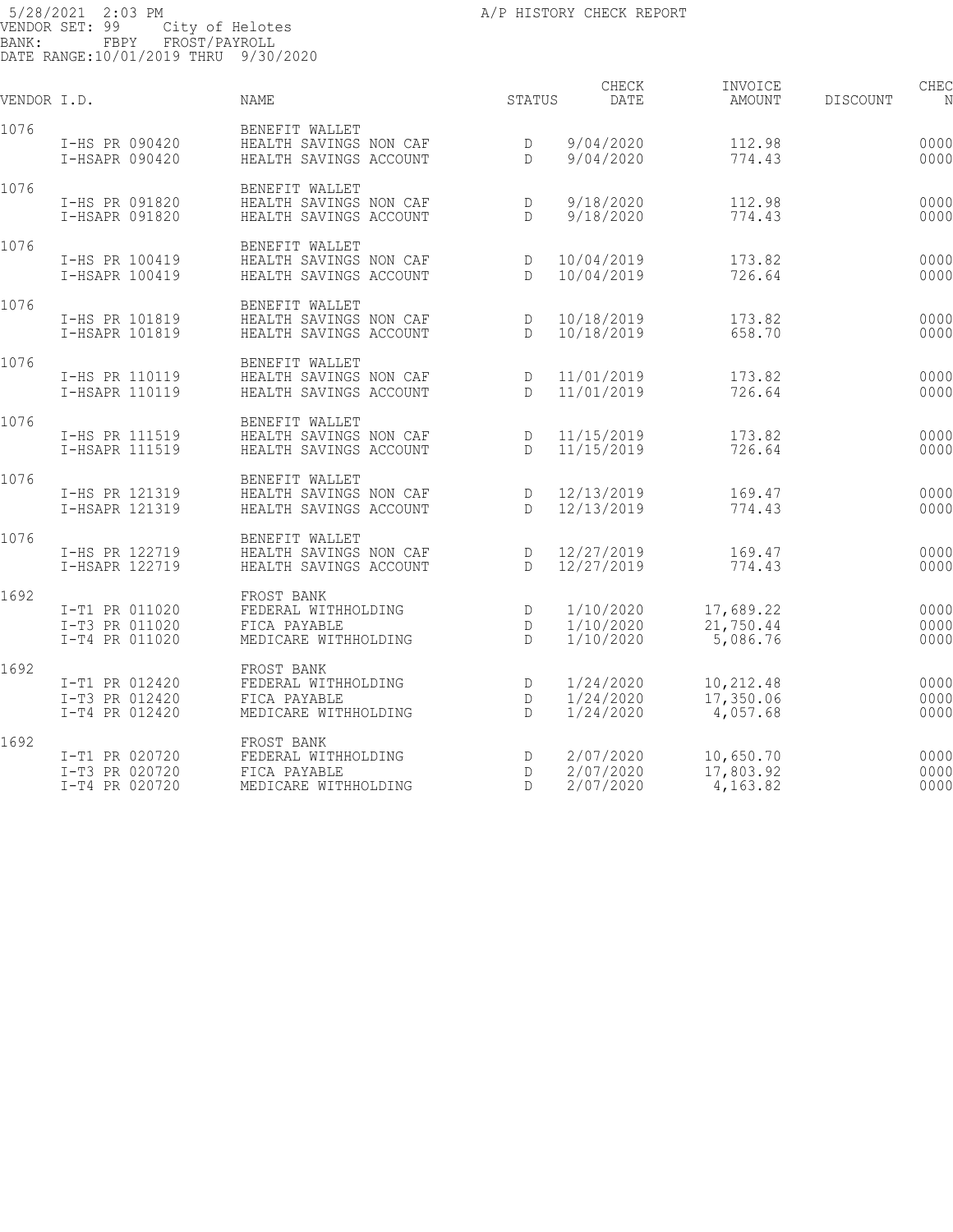| VENDOR I.D. |                  | <b>NAME</b>          | STATUS       | CHECK<br>DATE | INVOICE<br>AMOUNT | <b>DISCOUNT</b> | CHEC |
|-------------|------------------|----------------------|--------------|---------------|-------------------|-----------------|------|
| 1692        |                  | FROST BANK           |              |               |                   |                 |      |
|             | I-T1 PR 022120   | FEDERAL WITHHOLDING  | D            | 2/21/2020     | 10,764.15         |                 | 0000 |
|             | I-T3 PR 022120   | FICA PAYABLE         | D            | 2/21/2020     | 17,763.98         |                 | 0000 |
|             | I-T4 PR 022120   | MEDICARE WITHHOLDING | $\mathsf{D}$ | 2/21/2020     | 4,154.54          |                 | 0000 |
| 1692        |                  | FROST BANK           |              |               |                   |                 |      |
|             | I-T1 PR 030620   | FEDERAL WITHHOLDING  | D            | 3/06/2020     | 12,221.60         |                 | 0000 |
|             | I-T1 PR030620COR | FEDERAL WITHHOLDING  | D            | 3/06/2020     | 844.27            |                 | 0000 |
|             | I-T3 PR 030620   | FICA PAYABLE         | D            | 3/06/2020     | 18,767.36         |                 | 0000 |
|             | I-T3 PR030620COR | FICA PAYABLE         | D            | 3/06/2020     | 572.26            |                 | 0000 |
|             | I-T4 PR 030620   | MEDICARE WITHHOLDING | D            | 3/06/2020     | 4,389.16          |                 | 0000 |
|             | I-T4 PR030620COR | MEDICARE WITHHOLDING | $\mathsf{D}$ | 3/06/2020     | 133.84            |                 | 0000 |
| 1692        |                  | FROST BANK           |              |               |                   |                 |      |
|             | I-T1 PR 032020   | FEDERAL WITHHOLDING  | D            | 3/20/2020     | 9,950.77          |                 | 0000 |
|             | I-T3 PR 032020   | FICA PAYABLE         | D            | 3/20/2020     | 16,866.30         |                 | 0000 |
|             | I-T4 PR 032020   | MEDICARE WITHHOLDING | $\mathsf{D}$ | 3/20/2020     | 3,944.54          |                 | 0000 |
| 1692        |                  | FROST BANK           |              |               |                   |                 |      |
|             | I-T1 PR 040320   | FEDERAL WITHHOLDING  | D            | 4/03/2020     | 13,566.95         |                 | 0000 |
|             | I-T3 PR 040320   | FICA PAYABLE         | D            | 4/03/2020     | 20,084.22         |                 | 0000 |
|             | I-T4 PR 040320   | MEDICARE WITHHOLDING | $\mathsf{D}$ | 4/03/2020     | 4,697.12          |                 | 0000 |
| 1692        |                  | FROST BANK           |              |               |                   |                 |      |
|             | I-T1 PR 041720   | FEDERAL WITHHOLDING  | D            | 4/17/2020     | 9,965.18          |                 | 0000 |
|             | I-T3 PR 041720   | FICA PAYABLE         | D            | 4/17/2020     | 16,874.92         |                 | 0000 |
|             | I-T4 PR 041720   | MEDICARE WITHHOLDING | D            | 4/17/2020     | 3,946.52          |                 | 0000 |
| 1692        |                  | FROST BANK           |              |               |                   |                 |      |
|             | I-T1 PR 050120   | FEDERAL WITHHOLDING  | D            | 5/01/2020     | 13,721.10         |                 | 0000 |
|             | I-T3 PR 050120   | FICA PAYABLE         | D            | 5/01/2020     | 19,542.56         |                 | 0000 |
|             | I-T4 PR 050120   | MEDICARE WITHHOLDING | $\mathsf{D}$ | 5/01/2020     | 4,570.46          |                 | 0000 |
| 1692        |                  | FROST BANK           |              |               |                   |                 |      |
|             | I-T1 PR 051520   | FEDERAL WITHHOLDING  | D            | 5/15/2020     | 9,893.58          |                 | 0000 |
|             | I-T3 PR 051520   | FICA PAYABLE         | D            | 5/15/2020     | 16,316.94         |                 | 0000 |
|             | I-T4 PR 051520   | MEDICARE WITHHOLDING | $\mathsf{D}$ | 5/15/2020     | 3,816.04          |                 | 0000 |
| 1692        |                  | FROST BANK           |              |               |                   |                 |      |
|             | I-T1 PR 052920   | FEDERAL WITHHOLDING  | D            | 5/29/2020     | 10,724.90         |                 | 0000 |
|             | I-T3 PR 052920   | FICA PAYABLE         | D            | 5/29/2020     | 17,159.08         |                 | 0000 |
|             | I-T4 PR 052920   | MEDICARE WITHHOLDING | D            | 5/29/2020     | 4,012.88          |                 | 0000 |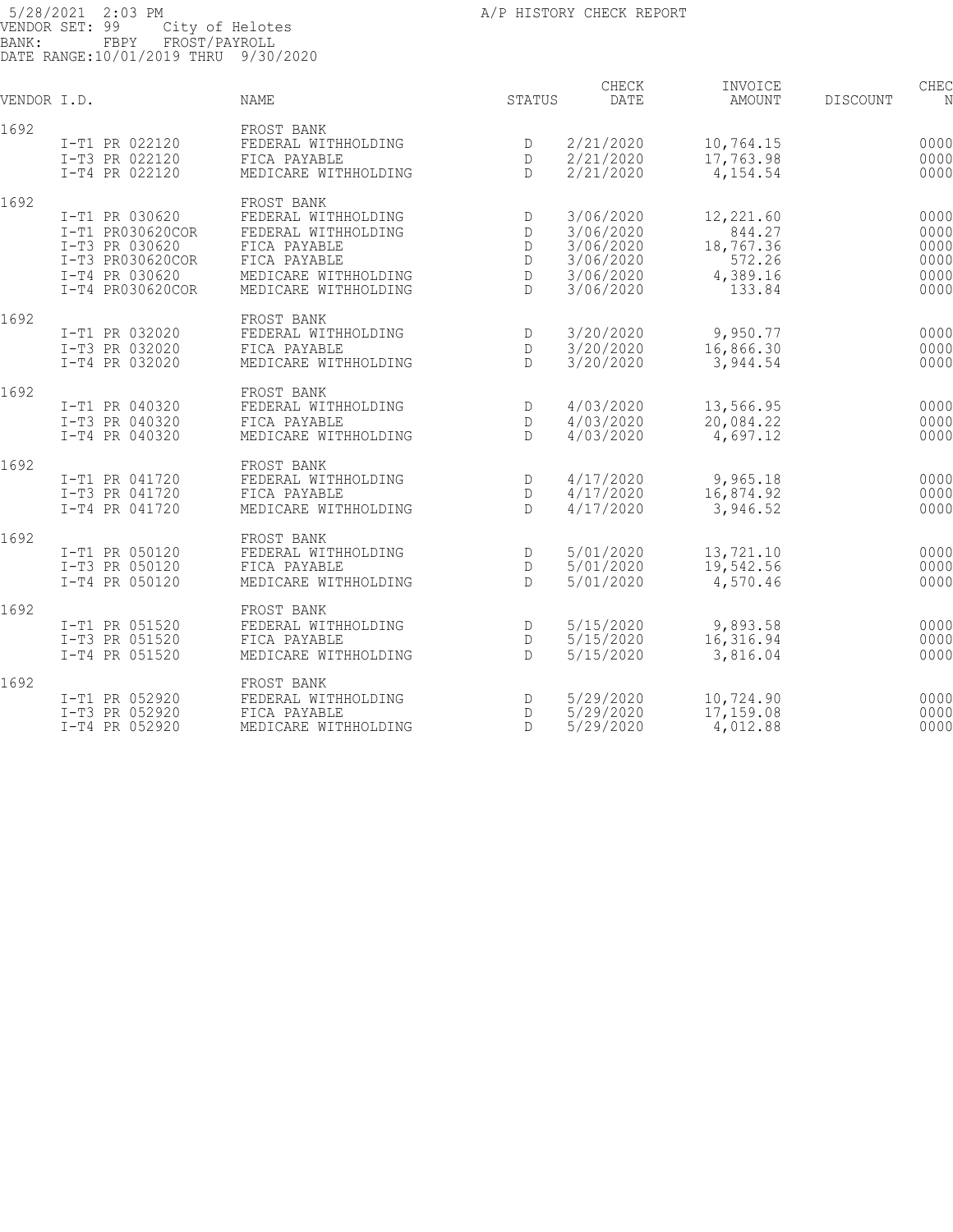| VENDOR I.D. |                                                                                                          | <b>NAME</b>                                                                                                                              | STATUS                     | CHECK<br>DATE                                                              | INVOICE<br>AMOUNT                                             | <b>DISCOUNT</b> | CHEC                                         |
|-------------|----------------------------------------------------------------------------------------------------------|------------------------------------------------------------------------------------------------------------------------------------------|----------------------------|----------------------------------------------------------------------------|---------------------------------------------------------------|-----------------|----------------------------------------------|
| 1692        | I-T1 PR 061220<br>I-T3 PR 061220<br>I-T3 PR061220 JH<br>I-T4 PR 061220<br>I-T4 PR061220 JH               | FROST BANK<br>FEDERAL WITHHOLDING<br>FICA PAYABLE<br>FICA PAYABLE<br>MEDICARE WITHHOLDING<br>MEDICARE WITHHOLDING                        | D<br>D<br>D<br>D<br>D      | 6/12/2020<br>6/12/2020<br>6/12/2020<br>6/12/2020<br>6/12/2020              | 10,783.85<br>17,369.52<br>306.18<br>4,062.30<br>71.61         |                 | 0000<br>0000<br>0000<br>0000<br>0000         |
| 1692        | I-T1 PR 062620<br>I-T3 PR 062620<br>I-T4 PR 062620                                                       | FROST BANK<br>FEDERAL WITHHOLDING<br>FICA PAYABLE<br>MEDICARE WITHHOLDING                                                                | $\mathbb{D}$<br>D<br>D     | 6/26/2020<br>6/26/2020<br>6/26/2020                                        | 9,995.32<br>16,676.56<br>3,900.24                             |                 | 0000<br>0000<br>0000                         |
| 1692        | I-T1 PR 071020<br>I-T3 PR 071020<br>I-T4 PR 071020                                                       | FROST BANK<br>FEDERAL WITHHOLDING<br>FICA PAYABLE<br>MEDICARE WITHHOLDING                                                                | D<br>D<br>$\mathsf{D}$     | 7/10/2020<br>7/10/2020<br>7/10/2020                                        | 11,060.73<br>17,825.00<br>4,168.78                            |                 | 0000<br>0000<br>0000                         |
| 1692        | I-T1 PR 072420<br>I-T3 PR 072420<br>I-T4 PR 072420                                                       | FROST BANK<br>FEDERAL WITHHOLDING<br>FICA PAYABLE<br>MEDICARE WITHHOLDING                                                                | D<br>D<br>$\mathsf{D}$     | 7/24/2020<br>7/24/2020<br>7/24/2020                                        | 10,328.74<br>17,242.68<br>4,032.68                            |                 | 0000<br>0000<br>0000                         |
| 1692        | I-T1 PR 080720<br>I-T3 PR 080720<br>I-T4 PR 080720                                                       | FROST BANK<br>FEDERAL WITHHOLDING<br>FICA PAYABLE<br>MEDICARE WITHHOLDING                                                                | D<br>D<br>$\mathbb{D}$     | 8/07/2020<br>8/07/2020<br>8/07/2020                                        | 11,017.43<br>17,185.40<br>4,019.10                            |                 | 0000<br>0000<br>0000                         |
| 1692        | I-T1 PR 081320<br>I-T3 PR 081320<br>I-T4 PR 081320                                                       | FROST BANK<br>FEDERAL WITHHOLDING<br>FICA PAYABLE<br>MEDICARE WITHHOLDING                                                                | D<br>D<br>D                | 8/18/2020<br>8/18/2020<br>8/18/2020                                        | 3,732.10<br>1,859.88<br>434.98                                |                 | 0000<br>0000<br>0000                         |
| 1692        | I-T1 PR 082120<br>I-T3 PR 082120<br>I-T4 PR 082120                                                       | FROST BANK<br>FEDERAL WITHHOLDING<br>FICA PAYABLE<br>MEDICARE WITHHOLDING                                                                | D<br>D<br>D                | 8/21/2020<br>8/21/2020<br>8/21/2020                                        | 10,099.85<br>16,438.72<br>3,844.58                            |                 | 0000<br>0000<br>0000                         |
| 1692        | I-T1 PR 090420<br>I-T3 PR 090420<br>I-T4 PR 090420                                                       | FROST BANK<br>FEDERAL WITHHOLDING<br>FICA PAYABLE<br>MEDICARE WITHHOLDING                                                                | D<br>D<br>D                | 9/04/2020<br>9/04/2020<br>9/04/2020                                        | 9,925.14<br>16,392.02<br>3,833.76                             |                 | 0000<br>0000<br>0000                         |
| 1692        | I-T1 PR 090820<br>I-T1 PR 091820<br>I-T3 PR 090820<br>I-T3 PR 091820<br>I-T4 PR 090820<br>I-T4 PR 091820 | FROST BANK<br>FEDERAL WITHHOLDING<br>FEDERAL WITHHOLDING<br>FICA PAYABLE<br>FICA PAYABLE<br>MEDICARE WITHHOLDING<br>MEDICARE WITHHOLDING | D<br>D<br>D<br>D<br>D<br>D | 9/15/2020<br>9/15/2020<br>9/15/2020<br>9/15/2020<br>9/15/2020<br>9/15/2020 | 30.72<br>11,924.69<br>70.14<br>17,895.76<br>16.40<br>4,185.38 |                 | 0000<br>0000<br>0000<br>0000<br>0000<br>0000 |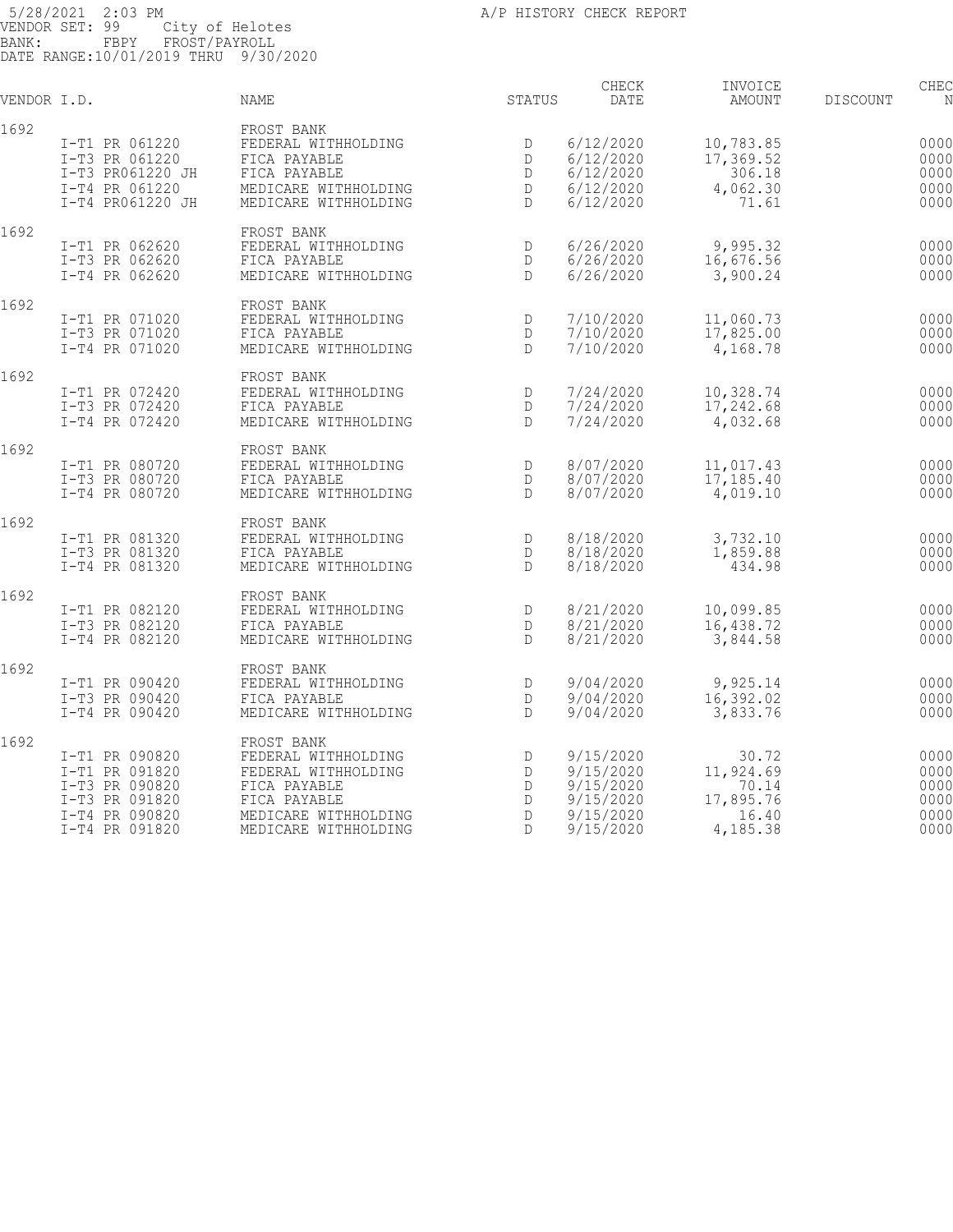| VENDOR I.D. |                                  | NAME                                 | STATUS            | CHECK<br>DATE            | INVOICE<br>AMOUNT      | <b>DISCOUNT</b> | CHEC<br>N    |
|-------------|----------------------------------|--------------------------------------|-------------------|--------------------------|------------------------|-----------------|--------------|
|             |                                  |                                      |                   |                          |                        |                 |              |
| 1692        | I-T1 PR 100419                   | FROST BANK<br>FEDERAL WITHHOLDING    | D                 | 10/04/2019               | 14,975.78              |                 | 0000         |
|             | I-T3 PR 100419                   | FICA PAYABLE                         | D                 | 10/04/2019               | 20,499.00              |                 | 0000         |
|             | I-T4 PR 100419                   | MEDICARE WITHHOLDING                 | $\mathbb{D}$      | 10/04/2019               | 4,794.10               |                 | 0000         |
| 1692        |                                  | FROST BANK                           |                   |                          |                        |                 |              |
|             | I-T1 PR 101819                   | FEDERAL WITHHOLDING                  | D                 | 10/18/2019               | 12,040.73              |                 | 0000         |
|             | I-T3 PR 101819                   | FICA PAYABLE                         | D                 | 10/18/2019               | 17,799.50              |                 | 0000         |
|             | I-T4 PR 101819                   | MEDICARE WITHHOLDING                 | $\mathcal{D}$     | 10/18/2019               | 4,162.76               |                 | 0000         |
| 1692        |                                  | FROST BANK                           |                   |                          |                        |                 |              |
|             | I-T1 PR 110119                   | FEDERAL WITHHOLDING                  | D                 | 11/01/2019               | 12,253.92              |                 | 0000         |
|             | I-T3 PR 102519                   | FICA PAYABLE<br>FICA PAYABLE         | D<br>D            | 11/01/2019<br>11/01/2019 | 150.54                 |                 | 0000<br>0000 |
|             | I-T3 PR 110119<br>I-T4 PR 102519 | MEDICARE WITHHOLDING                 | D                 | 11/01/2019               | 17,697.12<br>35.20     |                 | 0000         |
|             | I-T4 PR 110119                   | MEDICARE WITHHOLDING                 | $\mathsf{D}$      | 11/01/2019               | 4,138.90               |                 | 0000         |
|             |                                  |                                      |                   |                          |                        |                 |              |
| 1692        |                                  | FROST BANK                           |                   |                          |                        |                 |              |
|             | I-T1 PR 111519<br>I-T3 PR 111519 | FEDERAL WITHHOLDING<br>FICA PAYABLE  | D<br>D            | 11/15/2019<br>11/15/2019 | 22,208.55<br>24,985.32 |                 | 0000<br>0000 |
|             | I-T4 PR 111519                   | MEDICARE WITHHOLDING                 | $\mathsf{D}$      | 11/15/2019               | 5,843.30               |                 | 0000         |
|             |                                  |                                      |                   |                          |                        |                 |              |
| 1692        |                                  | FROST BANK                           |                   |                          |                        |                 |              |
|             | I-T1 PR 112919                   | FEDERAL WITHHOLDING                  | D                 | 11/29/2019               | 12,501.96              |                 | 0000         |
|             | I-T3 PR 112919<br>I-T4 PR 112919 | FICA PAYABLE<br>MEDICARE WITHHOLDING | D<br>$\mathbb{D}$ | 11/29/2019<br>11/29/2019 | 17,679.26<br>4,134.68  |                 | 0000<br>0000 |
|             |                                  |                                      |                   |                          |                        |                 |              |
| 1692        |                                  | FROST BANK                           |                   |                          |                        |                 |              |
|             | I-T1 PR 121319<br>I-T3 PR 121319 | FEDERAL WITHHOLDING<br>FICA PAYABLE  | D<br>D            | 12/13/2019<br>12/13/2019 | 14,874.52<br>19,517.92 |                 | 0000<br>0000 |
|             | I-T4 PR 121319                   | MEDICARE WITHHOLDING                 | $\mathbb{D}$      | 12/13/2019               | 4,564.70               |                 | 0000         |
|             |                                  |                                      |                   |                          |                        |                 |              |
| 1692        | I-T1 PR 122719                   | FROST BANK<br>FEDERAL WITHHOLDING    | D                 | 12/27/2019               | 12,005.51              |                 | 0000         |
|             | I-T3 PR 122719                   | FICA PAYABLE                         | D                 | 12/27/2019               | 17,605.44              |                 | 0000         |
|             | I-T4 PR 122719                   | MEDICARE WITHHOLDING                 | D                 | 12/27/2019               | 4, 117.26              |                 | 0000         |
| 2151        |                                  | ICMA-RC RETIREMENT (ROTH)            |                   |                          |                        |                 |              |
|             | I-ROTPR 091820                   | ICMA ROTH                            | D                 | 9/18/2020                | 875.00                 |                 | 0000         |
| 0341        |                                  | AFLAC INC                            |                   |                          |                        |                 |              |
|             | I-AF PR 100419                   | AFLAC NON CAF                        | R                 | 10/21/2019               | 13.14                  |                 | 0249         |
|             | I-AF PR 101819                   | AFLAC NON CAF                        | R                 | 10/21/2019               | 13.14                  |                 | 0249         |
|             | I-AFLPR 100419                   | SUB INS CAF                          | R                 | 10/21/2019               | 418.70                 |                 | 0249         |
|             | I-AFLPR 101819                   | SUB INS CAF                          | $\mathbb{R}$      | 10/21/2019               | 418.70                 |                 | 0249         |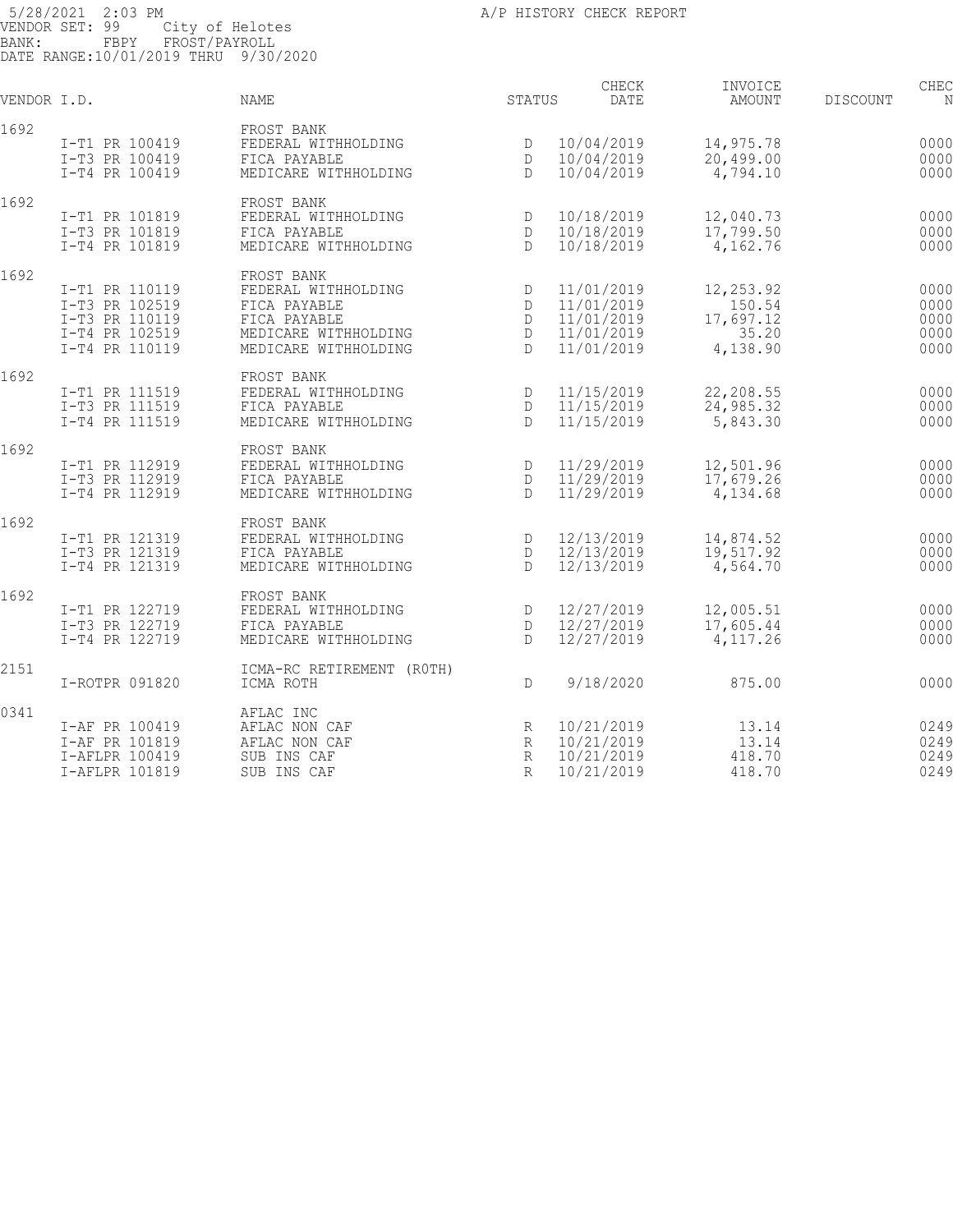| VENDOR I.D. |                                                                                                                                                                                                     | NAME                                                                                                                                                                                                                                            | STATUS                                                                              | CHECK<br>DATE                                                                                                                                          | INVOICE<br>AMOUNT                                                                                                      | <b>DISCOUNT</b> | CHEC<br>N                                                                            |
|-------------|-----------------------------------------------------------------------------------------------------------------------------------------------------------------------------------------------------|-------------------------------------------------------------------------------------------------------------------------------------------------------------------------------------------------------------------------------------------------|-------------------------------------------------------------------------------------|--------------------------------------------------------------------------------------------------------------------------------------------------------|------------------------------------------------------------------------------------------------------------------------|-----------------|--------------------------------------------------------------------------------------|
| 1323        | I-CL PR 100419<br>I-CL PR 101819<br>I-CLCPR 100419<br>I-CLCPR 101819                                                                                                                                | COLONIAL LIFE & ACCIDENT INS C<br>COLONIAL LIFE NON CAF<br>COLONIAL LIFE NON CAF<br>SUB INS CAF<br>SUB INS CAF                                                                                                                                  | R<br>R<br>R<br>$\mathbb{R}$                                                         | 10/21/2019<br>10/21/2019<br>10/21/2019<br>10/21/2019                                                                                                   | 60.14<br>60.14<br>102.87<br>102.87                                                                                     |                 | 0249<br>0249<br>0249<br>0249                                                         |
| 0008        | D-PREM ADJ 112019<br>I-LFEPR 100419<br>I-LFEPR 101819                                                                                                                                               | STANDARD INSURANCE INC<br>INS PREM ADJ 112019<br>LIFE INS<br>LIFE INS                                                                                                                                                                           | R<br>R<br>R                                                                         | 10/21/2019<br>10/21/2019<br>10/21/2019                                                                                                                 | 197.34<br>2,002.09<br>2,002.09                                                                                         |                 | 0249<br>0249<br>0249                                                                 |
| 1978        | I-SCHPR 101819                                                                                                                                                                                      | U S DEPARTMENT OF EDUCATION AW<br>SCHOOL LOAN GARNISHMENT                                                                                                                                                                                       | $R_{\parallel}$                                                                     | 10/21/2019                                                                                                                                             | 157.78                                                                                                                 |                 | 0249                                                                                 |
| 1978        | I-SCHPR 110119                                                                                                                                                                                      | U S DEPARTMENT OF EDUCATION AW<br>SCHOOL LOAN GARNISHMENT                                                                                                                                                                                       | V                                                                                   | 11/01/2019                                                                                                                                             | 172.89                                                                                                                 |                 | 0249                                                                                 |
| 1978        | M-CHECK                                                                                                                                                                                             | U S DEPARTMENT OF EDUCATION AW<br>U S DEPARTMENT OF EDUCATVOIDED                                                                                                                                                                                | V                                                                                   | 11/01/2019                                                                                                                                             |                                                                                                                        |                 | 0249                                                                                 |
| 0341        | I-AF PR 110119<br>I-AF PR 111519<br>I-AFLPR 110119<br>I-AFLPR 111519                                                                                                                                | AFLAC INC<br>AFLAC NON CAF<br>AFLAC NON CAF<br>SUB INS CAF<br>SUB INS CAF                                                                                                                                                                       | R<br>R<br>R<br>R                                                                    | 11/19/2019<br>11/19/2019<br>11/19/2019<br>11/19/2019                                                                                                   | 13.14<br>13.14<br>418.70<br>418.70                                                                                     |                 | 0249<br>0249<br>0249<br>0249                                                         |
| 1323        | D-PREM ADJ 1119<br>I-CL PR 110119<br>I-CL PR 111519<br>I-CLCPR 110119<br>I-CLCPR 111519                                                                                                             | COLONIAL LIFE & ACCIDENT INS C<br>PREMIUMS 1119<br>COLONIAL LIFE NON CAF<br>COLONIAL LIFE NON CAF<br>SUB INS CAF<br>SUB INS CAF                                                                                                                 | R<br>R<br>$\, {\bf R}$<br>R<br>$\mathbb{R}$                                         | 11/19/2019<br>11/19/2019<br>11/19/2019<br>11/19/2019<br>11/19/2019                                                                                     | 10.00<br>60.14<br>57.64<br>102.87<br>115.35                                                                            |                 | 0249<br>0249<br>0249<br>0249<br>0249                                                 |
| 1978        | I-SCHPR 111519                                                                                                                                                                                      | U S DEPARTMENT OF EDUCATION AW<br>SCHOOL LOAN GARNISHMENT                                                                                                                                                                                       | R                                                                                   | 11/19/2019                                                                                                                                             | 158.52                                                                                                                 |                 | 0249                                                                                 |
| 2030        | C-PREM ADJ 1119<br>I-DENPR 110119<br>I-DENPR 111519<br>I-DTLPR 110119<br>I-DTLPR 111519<br>I-DVIPR 110119<br>I-DVIPR 111519<br>I-HEAPR 110119<br>I-HEAPR 111519<br>I-MEDPR 110119<br>I-MEDPR 111519 | UNITEDHEALTHCARE INS COMPANY I<br>HEALTH/DENTAL/VISION PREMIUMS<br>DENTAL INSURANCE<br>DENTAL INSURANCE<br>DENTAL INS<br>DENTAL INS<br>DEPENDANT VISION<br>DEPENDANT VISION<br>HEALTH INSURANCE<br>HEALTH INSURANCE<br>HEALTH INS<br>HEALTH INS | R<br>R<br>R<br>R<br>R<br>$\mathbb{R}$<br>R<br>R<br>R<br>$\mathbb R$<br>$\mathbb{R}$ | 11/21/2019<br>11/21/2019<br>11/21/2019<br>11/21/2019<br>11/21/2019<br>11/21/2019<br>11/21/2019<br>11/21/2019<br>11/21/2019<br>11/21/2019<br>11/21/2019 | 1,185.47CR<br>760.48<br>760.48<br>535.26<br>535.26<br>153.07<br>153.07<br>7,510.74<br>7,510.74<br>5,702.89<br>5,702.89 |                 | 0250<br>0250<br>0250<br>0250<br>0250<br>0250<br>0250<br>0250<br>0250<br>0250<br>0250 |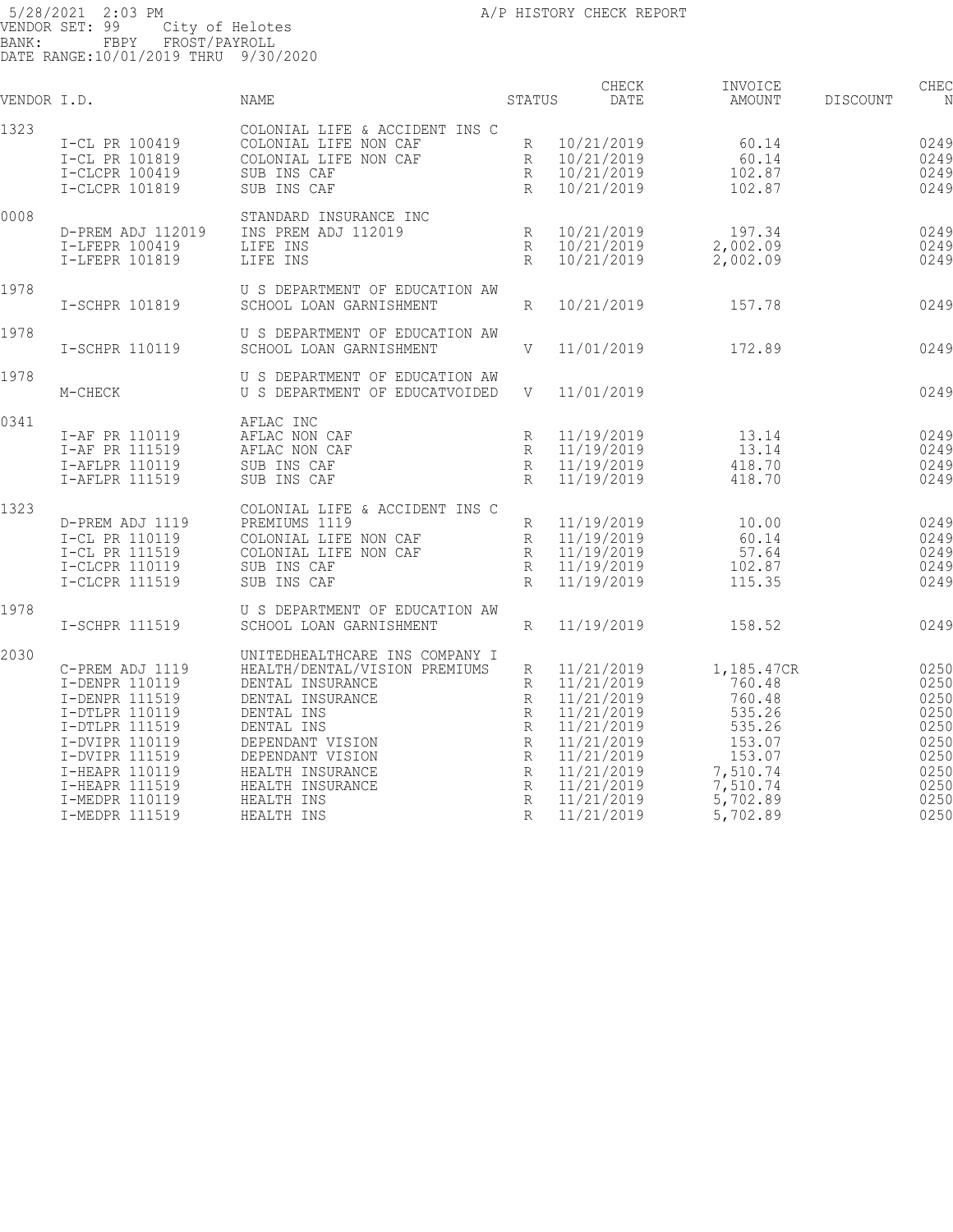| VENDOR I.D. |                                                                      | NAME                                                                                                                                                                                                                                         | STATUS                               | CHECK<br><b>DATE</b>                                                                    | INVOICE<br>AMOUNT                                                   | <b>DISCOUNT</b> | CHEC<br>N                                            |
|-------------|----------------------------------------------------------------------|----------------------------------------------------------------------------------------------------------------------------------------------------------------------------------------------------------------------------------------------|--------------------------------------|-----------------------------------------------------------------------------------------|---------------------------------------------------------------------|-----------------|------------------------------------------------------|
|             | I-VISPR 110119<br>I-VISPR 111519                                     | VISION INS CAF<br>VISION INS CAF                                                                                                                                                                                                             | R<br>R                               | 11/21/2019<br>11/21/2019                                                                | 191.40<br>191.40                                                    |                 | 0250<br>0250                                         |
| 1978        | I-SCHPR 112919                                                       | U S DEPARTMENT OF EDUCATION AW<br>SCHOOL LOAN GARNISHMENT                                                                                                                                                                                    | R                                    | 11/25/2019                                                                              | 164.48                                                              |                 | 0250                                                 |
| 0008        | I-LFEPR 110119<br>I-LFEPR 111519                                     | STANDARD INSURANCE INC<br>LIFE INS<br>LIFE INS                                                                                                                                                                                               | R<br>R                               | 12/05/2019<br>12/05/2019                                                                | 1,840.68<br>1,821.31                                                |                 | 0250<br>0250                                         |
| 2030        | D-PREM ADJ 1219                                                      | UNITEDHEALTHCARE INS COMPANY I<br>PREMIUM ADJ LIFE/DISB 12/2019                                                                                                                                                                              |                                      | V 12/05/2019                                                                            | 186.69                                                              |                 | 0250                                                 |
| 2030        | M-CHECK                                                              | UNITEDHEALTHCARE INS COMPANY I<br>UNITEDHEALTHCARE INS COMVOIDED                                                                                                                                                                             | V                                    | 12/05/2019                                                                              |                                                                     |                 | 0250                                                 |
| 1978        | I-SCHPR 121319                                                       | U S DEPARTMENT OF EDUCATION AW<br>SCHOOL LOAN GARNISHMENT                                                                                                                                                                                    | $R_{\parallel}$                      | 12/13/2019                                                                              | 164.48                                                              |                 | 0251                                                 |
| 0341        | I-AF PR 121319<br>I-AF PR 122719<br>I-AFLPR 121319<br>I-AFLPR 122719 | AFLAC INC<br>AFLAC NON CAF<br>AFLAC NON CAF<br>SUB INS CAF<br>SUB INS CAF                                                                                                                                                                    | R<br>R<br>R<br>$R_{\rm}$             | 1/07/2020<br>1/07/2020<br>1/07/2020<br>1/07/2020                                        | 13.14<br>13.14<br>418.70<br>418.70                                  |                 | 0251<br>0251<br>0251<br>0251                         |
| 1323        | I-CL PR 121319<br>I-CL PR 122719<br>I-CLCPR 121319<br>I-CLCPR 122719 | COLONIAL LIFE & ACCIDENT INS C<br>COLONIAL LIFE NON CAF<br>R<br>COLONIAL LIFE NON CAF<br>SUB INS CAF<br>SUB INS CAF                                                                                                                          | R<br>R<br>R                          | 1/07/2020<br>1/07/2020<br>1/07/2020<br>1/07/2020                                        | 57.65<br>57.65<br>115.35<br>115.35                                  |                 | 0251<br>0251<br>0251<br>0251                         |
| 0008        | D-PREM ADJ 012020<br>I-LFEPR 121319<br>I-LFEPR 122719                | STANDARD INSURANCE INC<br>PREM ADJ LIFE & DISB<br>LIFE INS<br>LIFE INS                                                                                                                                                                       | R<br>$R_{\odot}$<br>R                | 1/07/2020<br>1/07/2020<br>1/07/2020                                                     | 470.69<br>1,848.31<br>1,848.31                                      |                 | 0251<br>0251<br>0251                                 |
| 1978        | I-SCHPR 011020<br>I-SCHPR 122719                                     | U S DEPARTMENT OF EDUCATION AW<br>SCHOOL LOAN GARNISHMENT<br>SCHOOL LOAN GARNISHMENT                                                                                                                                                         | $\mathbb R$<br>R                     | 1/07/2020<br>1/07/2020                                                                  | 256.95<br>164.48                                                    |                 | 0251<br>0251                                         |
| 2030        | I-DENPR 121319<br>I-DENPR 122719<br>I-DTLPR 121319<br>I-DTLPR 122719 | UNITEDHEALTHCARE INS COMPANY I<br>D-PREM ADJ 012020 D PREM ADJ DENTAL 012020<br>D-PREM ADJ 012020 H PREM ADJ HEALTH 012020<br>D-PREM ADJ 012020 V PREM ADJ 012020 VISION<br>DENTAL INSURANCE<br>DENTAL INSURANCE<br>DENTAL INS<br>DENTAL INS | R<br>R<br>R<br>R<br>$\,$ R<br>R<br>R | 1/07/2020<br>1/07/2020<br>1/07/2020<br>1/07/2020<br>1/07/2020<br>1/07/2020<br>1/07/2020 | 266.80<br>2,398.36<br>75.44<br>809.42<br>809.42<br>535.26<br>535.26 |                 | 0251<br>0251<br>0251<br>0251<br>0251<br>0251<br>0251 |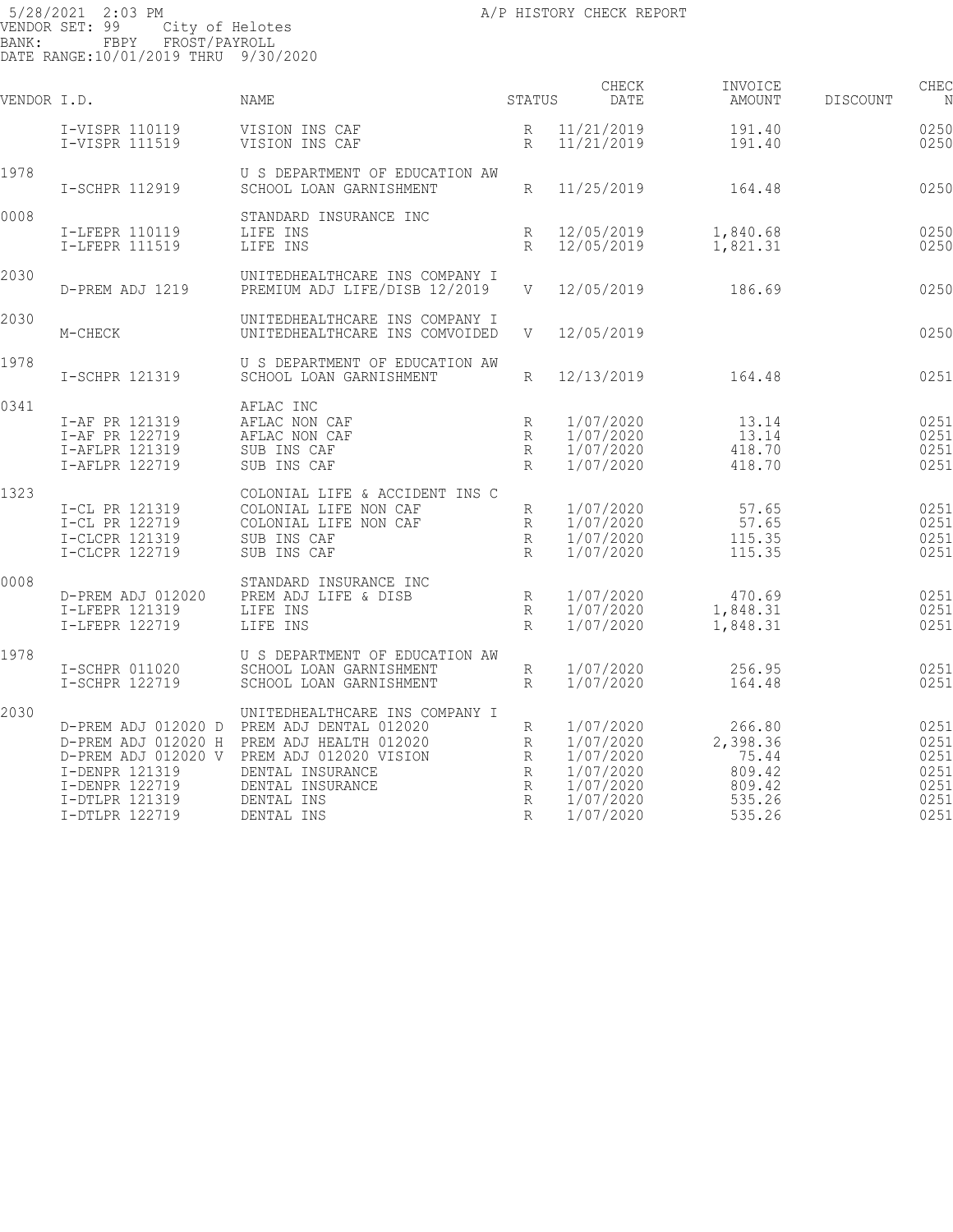| VENDOR I.D. |                                                                                                                                                                                                                                             | NAME                                                                                                                                                                                                                                                                                                                                                                  | STATUS                                                                                                                                                        | CHECK<br>DATE                                                                                                                                                                                   | INVOICE<br>AMOUNT                                                                                                                                          | <b>DISCOUNT</b> | CHEC<br>N                                                                                                            |
|-------------|---------------------------------------------------------------------------------------------------------------------------------------------------------------------------------------------------------------------------------------------|-----------------------------------------------------------------------------------------------------------------------------------------------------------------------------------------------------------------------------------------------------------------------------------------------------------------------------------------------------------------------|---------------------------------------------------------------------------------------------------------------------------------------------------------------|-------------------------------------------------------------------------------------------------------------------------------------------------------------------------------------------------|------------------------------------------------------------------------------------------------------------------------------------------------------------|-----------------|----------------------------------------------------------------------------------------------------------------------|
|             | I-DVIPR 121319<br>I-DVIPR 122719<br>I-HEAPR 121319<br>I-HEAPR 122719<br>I-MEDPR 121319<br>I-MEDPR 122719<br>I-VISPR 121319<br>I-VISPR 122719                                                                                                | DEPENDANT VISION<br>DEPENDANT VISION<br>HEALTH INSURANCE<br>HEALTH INSURANCE<br>HEALTH INS<br>HEALTH INS<br>VISION INS CAF<br>VISION INS CAF                                                                                                                                                                                                                          | R<br>R<br>$\mathbb{R}$<br>R<br>$\,$ R<br>$\, {\mathbb R}$<br>$\mathbb R$<br>R                                                                                 | 1/07/2020<br>1/07/2020<br>1/07/2020<br>1/07/2020<br>1/07/2020<br>1/07/2020<br>1/07/2020<br>1/07/2020                                                                                            | 153.07<br>153.07<br>8,481.77<br>8,481.77<br>5,702.89<br>5,882.83<br>203.72<br>203.72                                                                       |                 | 0251<br>0251<br>0251<br>0251<br>0251<br>0251<br>0251<br>0251                                                         |
| 0341        | I-AF PR 011020<br>I-AF PR 012420<br>I-AFLPR 011020<br>I-AFLPR 012420                                                                                                                                                                        | AFLAC INC<br>AFLAC NON CAF<br>AFLAC NON CAF<br>SUB INS CAF<br>SUB INS CAF                                                                                                                                                                                                                                                                                             | R<br>R<br>$\mathbb{R}$<br>$\mathbb{R}$                                                                                                                        | 1/23/2020<br>1/23/2020<br>1/23/2020<br>1/23/2020                                                                                                                                                | 13.14<br>13.14<br>418.70<br>418.70                                                                                                                         |                 | 0252<br>0252<br>0252<br>0252                                                                                         |
| 1323        | I-CL PR 011020<br>I-CL PR 012420<br>I-CLCPR 011020<br>I-CLCPR 012420                                                                                                                                                                        | COLONIAL LIFE & ACCIDENT INS C<br>COLONIAL LIFE NON CAF<br>COLONIAL LIFE NON CAF<br>SUB INS CAF<br>SUB INS CAF                                                                                                                                                                                                                                                        | R<br>R<br>$\mathbb{R}$<br>$\mathbb{R}$                                                                                                                        | 1/23/2020<br>1/23/2020<br>1/23/2020<br>1/23/2020                                                                                                                                                | 57.65<br>57.65<br>115.35<br>115.35                                                                                                                         |                 | 0252<br>0252<br>0252<br>0252                                                                                         |
| 1978        | I-SCHPR 012420                                                                                                                                                                                                                              | U S DEPARTMENT OF EDUCATION AW<br>SCHOOL LOAN GARNISHMENT                                                                                                                                                                                                                                                                                                             | R                                                                                                                                                             | 1/23/2020                                                                                                                                                                                       | 162.29                                                                                                                                                     |                 | 0252                                                                                                                 |
| 0008        | I-LFEPR 011020<br>I-LFEPR 012420<br>I-LIFE PRM ADJ 0220                                                                                                                                                                                     | STANDARD INSURANCE INC<br>LIFE INS<br>LIFE INS<br>LIFE PRM ADJ 0220                                                                                                                                                                                                                                                                                                   | R<br>$\mathbb{R}$<br>$R_{\rm}$                                                                                                                                | 2/05/2020<br>2/05/2020<br>2/05/2020                                                                                                                                                             | 1,826.74<br>1,826.74<br>343.81                                                                                                                             |                 | 0253<br>0253<br>0253                                                                                                 |
| 2030        | I-DENPR 011020<br>I-DENPR 012420<br>I-DTLPR 011020<br>I-DTLPR 012420<br>I-DVIPR 011020<br>I-DVIPR 012420<br>I-HEAPR 011020<br>I-HEAPR 012420<br>I-MEDPR 011020<br>I-MEDPR 012420<br>I-PREM ADJ 0220 VIS<br>I-VISPR 011020<br>I-VISPR 012420 | UNITEDHEALTHCARE INS COMPANY I<br>DENTAL INSURANCE<br>DENTAL INSURANCE<br>I-DENT PREM ADJ 0220 PREM DENTAL ADJ 0220<br>DENTAL INS<br>DENTAL INS<br>DEPENDANT VISION<br>DEPENDANT VISION<br>HEALTH INSURANCE<br>HEALTH INSURANCE<br>HEALTH INS<br>HEALTH INS<br>PREM ADJ VISION 0220<br>I-PREM ADJ HLTH 0220 HEALTH PRM ADJ 022020<br>VISION INS CAF<br>VISION INS CAF | R<br>R<br>R<br>R<br>$\, {\mathbb R}$<br>$\, {\mathbb R}$<br>$\mathbb R$<br>R<br>R<br>$\mathbb R$<br>$\, {\mathbb R}$<br>R<br>$\mathbb R$<br>R<br>$\mathbb{R}$ | 2/05/2020<br>2/05/2020<br>2/05/2020<br>2/05/2020<br>2/05/2020<br>2/05/2020<br>2/05/2020<br>2/05/2020<br>2/05/2020<br>2/05/2020<br>2/05/2020<br>2/05/2020<br>2/05/2020<br>2/05/2020<br>2/05/2020 | 809.42<br>809.42<br>52.74<br>521.90<br>521.90<br>149.14<br>149.14<br>8,208.88<br>8,208.88<br>5,694.70<br>5,694.70<br>23.42<br>3,825.37<br>203.72<br>203.72 |                 | 0253<br>0253<br>0253<br>0253<br>0253<br>0253<br>0253<br>0253<br>0253<br>0253<br>0253<br>0253<br>0253<br>0253<br>0253 |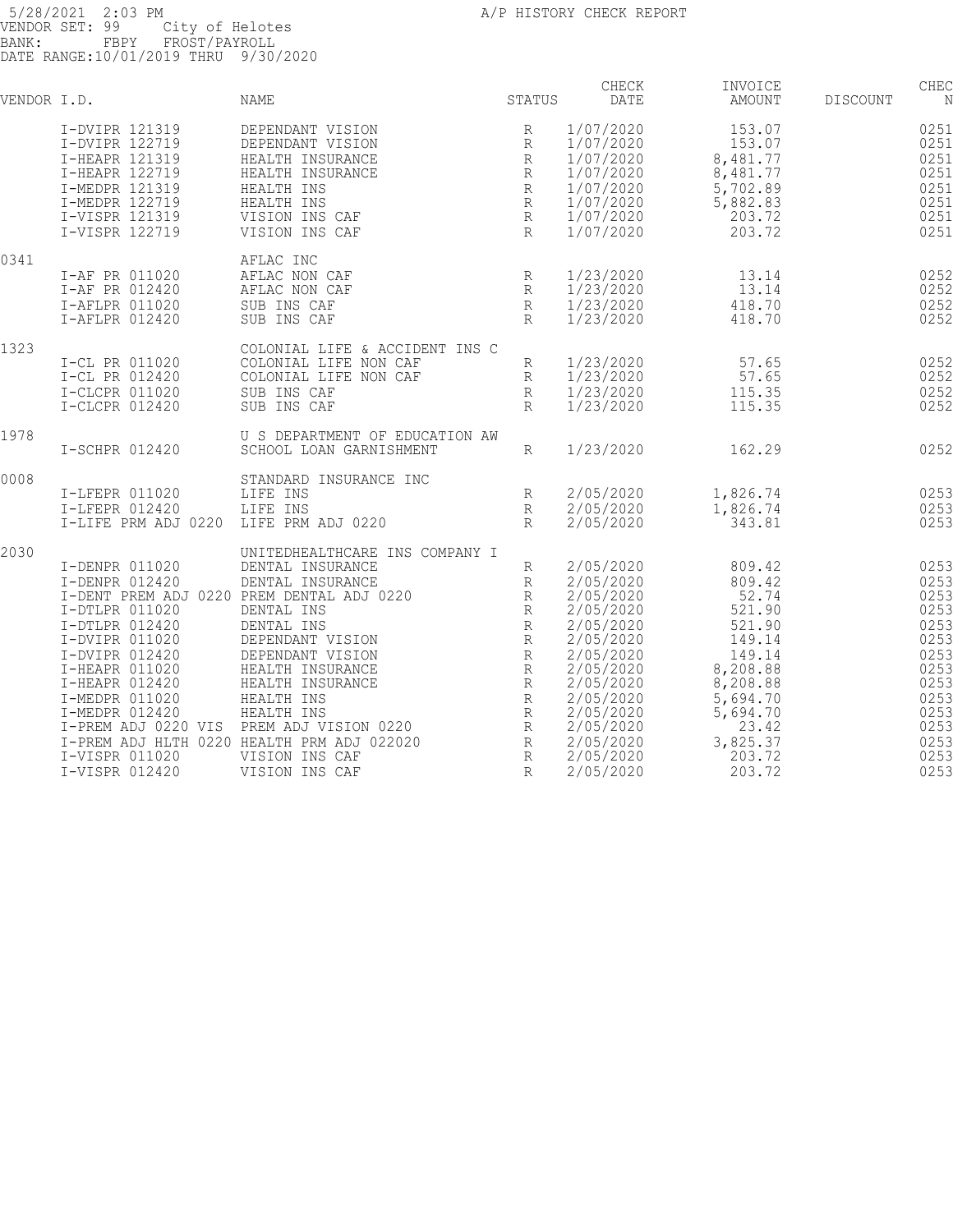| VENDOR I.D. |                                         | <b>NAME</b>                    | STATUS       | CHECK<br><b>DATE</b> | INVOICE<br>AMOUNT | <b>DISCOUNT</b> | CHEC<br>N |
|-------------|-----------------------------------------|--------------------------------|--------------|----------------------|-------------------|-----------------|-----------|
| 1978        |                                         | U S DEPARTMENT OF EDUCATION AW |              |                      |                   |                 |           |
|             | I-SCHPR 020720                          | SCHOOL LOAN GARNISHMENT        | R            | 2/05/2020            | 177.79            |                 | 0253      |
| 0341        |                                         | AFLAC INC                      |              |                      |                   |                 |           |
|             | I-AF PR 020720                          | AFLAC NON CAF                  | R            | 2/26/2020            | 13.14             |                 | 0254      |
|             | I-AF PR 022120                          | AFLAC NON CAF                  | R            | 2/26/2020            | 13.14             |                 | 0254      |
|             | I-AFLPR 020720                          | SUB INS CAF                    | $\mathbb{R}$ | 2/26/2020            | 418.70            |                 | 0254      |
|             | I-AFLPR 022120                          | SUB INS CAF                    | R            | 2/26/2020            | 403.68            |                 | 0254      |
| 1323        |                                         | COLONIAL LIFE & ACCIDENT INS C |              |                      |                   |                 |           |
|             | I-CL PR 020720                          | COLONIAL LIFE NON CAF          | R            | 2/26/2020            | 57.65             |                 | 0254      |
|             | I-CL PR 022120                          | COLONIAL LIFE NON CAF          | R            | 2/26/2020            | 57.65             |                 | 0254      |
|             | I-CLCPR 020720                          | SUB INS CAF                    | $\mathbb{R}$ | 2/26/2020            | 115.35            |                 | 0254      |
|             | I-CLCPR 022120                          | SUB INS CAF                    | $R_{\rm}$    | 2/26/2020            | 115.35            |                 | 0254      |
| 0008        |                                         | STANDARD INSURANCE INC         |              |                      |                   |                 |           |
|             | D-PREM ADJ LIFE 0220 PREM ADJ LIFE 0220 |                                | R            | 2/26/2020            | 683.51            |                 | 0254      |
|             | I-LFEPR 020720                          | LIFE INS                       | R            | 2/26/2020            | 1,883.45          |                 | 0254      |
|             | I-LFEPR 022120                          | LIFE INS                       | $\mathbb{R}$ | 2/26/2020            | 1,913.59          |                 | 0254      |
| 1978        |                                         | U S DEPARTMENT OF EDUCATION AW |              |                      |                   |                 |           |
|             | I-SCHPR 022120                          | SCHOOL LOAN GARNISHMENT        | $R_{\rm}$    | 2/26/2020            | 161.76            |                 | 0254      |
| 2030        |                                         | UNITEDHEALTHCARE INS COMPANY I |              |                      |                   |                 |           |
|             | D-PREM ADJ DEN 0220                     | PREM ADJ DEN 0220              | R            | 2/26/2020            | 100.92            |                 | 0254      |
|             | D-PREM ADJ HEA 0220                     | PREM ADJ HEALTH 0220           | R            | 2/26/2020            | 2,614.49          |                 | 0254      |
|             | D-PREM ADJ VIS 0220                     | PREM ADJ VIS 0220              | $\mathbb{R}$ | 2/26/2020            | 50.13             |                 | 0254      |
|             | I-DENPR 020720                          | DENTAL INSURANCE               | R            | 2/26/2020            | 787.20            |                 | 0254      |
|             | I-DENPR 022120                          | DENTAL INSURANCE               | $\mathbb R$  | 2/26/2020            | 826.40            |                 | 0254      |
|             | I-DTLPR 020720                          | DENTAL INS                     | R            | 2/26/2020            | 521.90            |                 | 0254      |
|             | I-DTLPR 022120                          | DENTAL INS                     | R            | 2/26/2020            | 521.90            |                 | 0254      |
|             | I-DVIPR 020720                          | DEPENDANT VISION               | $\mathbb R$  | 2/26/2020            | 149.14            |                 | 0254      |
|             | I-DVIPR 022120                          | DEPENDANT VISION               | R            | 2/26/2020            | 153.07            |                 | 0254      |
|             | I-HEAPR 020720                          | HEALTH INSURANCE               | R            | 2/26/2020            | 8,116.86          |                 | 0254      |
|             | I-HEAPR 022120                          | HEALTH INSURANCE               | $\mathbb{R}$ | 2/26/2020            | 8,103.34          |                 | 0254      |
|             | I-MEDPR 020720                          | HEALTH INS                     | R            | 2/26/2020            | 5,694.70          |                 | 0254      |
|             | I-MEDPR 022120                          | HEALTH INS                     | $\mathbb{R}$ | 2/26/2020            | 5,617.58          |                 | 0254      |
|             | I-VISPR 020720                          | VISION INS CAF                 | R            | 2/26/2020            | 202.79            |                 | 0254      |
|             | I-VISPR 022120                          | VISION INS CAF                 | R            | 2/26/2020            | 219.57            |                 | 0254      |
| 1978        |                                         | U S DEPARTMENT OF EDUCATION AW |              |                      |                   |                 |           |
|             | I-SCHPR 030620                          | SCHOOL LOAN GARNISHMENT        | $\mathbb{R}$ | 3/18/2020            | 161.92            |                 | 0255      |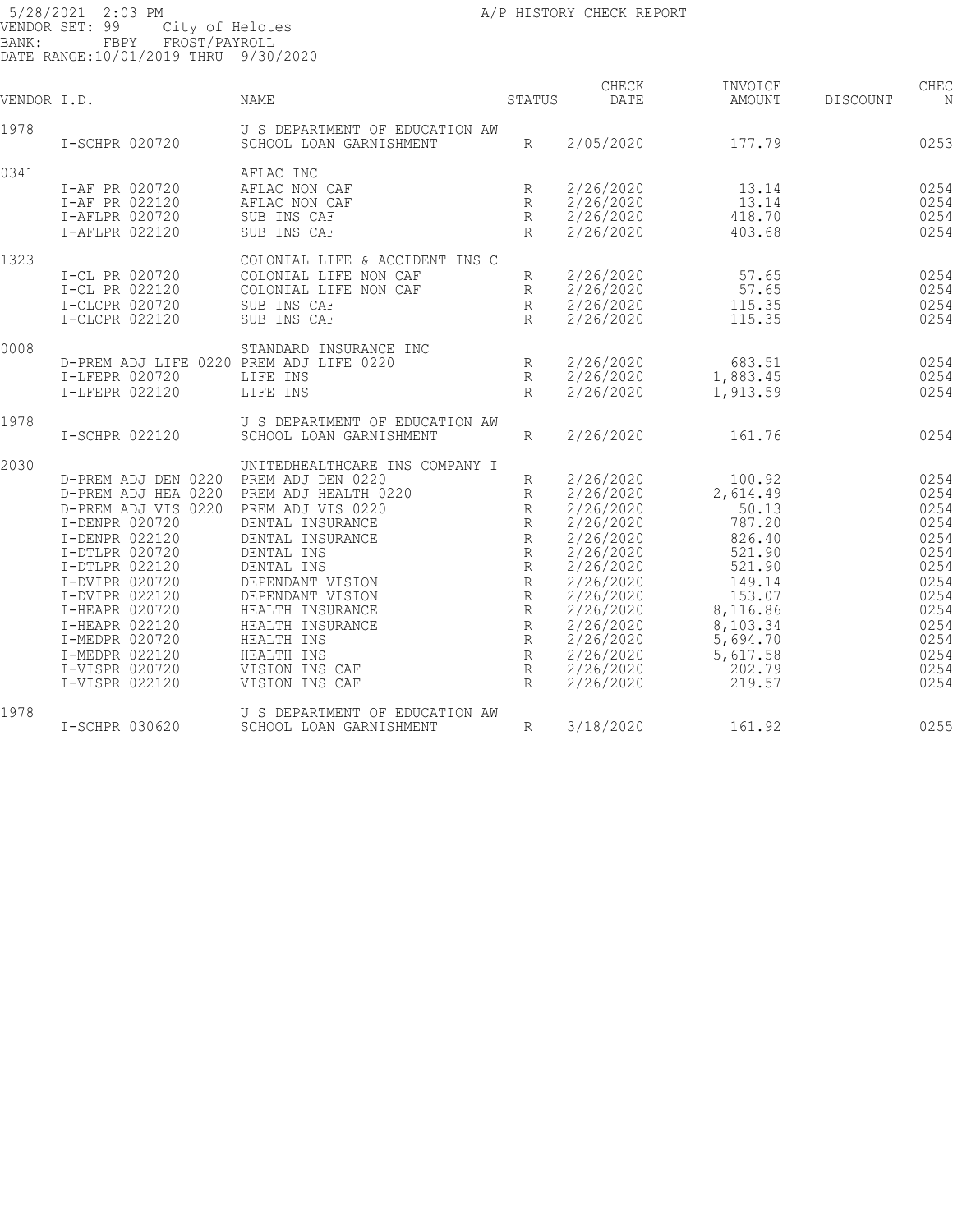| VENDOR I.D. |                                  | NAME                                 | STATUS           | CHECK<br><b>DATE</b>   | INVOICE<br>AMOUNT | <b>DISCOUNT</b> | CHEC<br>N    |
|-------------|----------------------------------|--------------------------------------|------------------|------------------------|-------------------|-----------------|--------------|
| 1978        |                                  | U S DEPARTMENT OF EDUCATION AW       |                  |                        |                   |                 |              |
|             | I-SCHPR 032020                   | SCHOOL LOAN GARNISHMENT              | R                | 3/18/2020              | 160.51            |                 | 0255         |
| 2030        |                                  | UNITEDHEALTHCARE INS COMPANY I       |                  |                        |                   |                 |              |
|             | D-ADJ DENTAL 0320                | UNITEDHEALTHCARE INS COMPANY I       | R                | 3/27/2020              | 39.39             |                 | 0255         |
|             | I-DENPR 030620                   | DENTAL INSURANCE                     | R                | 3/27/2020              | 820.16            |                 | 0255         |
|             | I-DENPR 032020                   | DENTAL INSURANCE                     | R                | 3/27/2020<br>3/27/2020 | 806.80<br>521.90  |                 | 0255<br>0255 |
|             | I-DTLPR 030620<br>I-DTLPR 032020 | DENTAL INS<br>DENTAL INS             | $\mathbb R$<br>R | 3/27/2020              | 495.18            |                 | 0255         |
|             | I-DVIPR 030620                   | DEPENDANT VISION                     | R                | 3/27/2020              | 153.07            |                 | 0255         |
|             | I-DVIPR 032020                   | DEPENDANT VISION                     | $\, {\bf R}$     | 3/27/2020              | 145.21            |                 | 0255         |
|             | I-HEAPR 030620                   | HEALTH INSURANCE                     | R                | 3/27/2020              | 8,547.23          |                 | 0255         |
|             | I-HEAPR 032020                   | HEALTH INSURANCE                     | R                | 3/27/2020              | 8,547.23          |                 | 0255         |
|             | I-MEDPR 030620                   | HEALTH INS                           | R                | 3/27/2020              | 5,604.06          |                 | 0255         |
|             | I-MEDPR 032020                   | HEALTH INS                           | R                | 3/27/2020              | 5,190.87          |                 | 0255         |
|             | I-VISPR 030620                   | VISION INS CAF                       | R                | 3/27/2020              | 215.11            |                 | 0255         |
|             | I-VISPR 032020                   | VISION INS CAF                       | R                | 3/27/2020              | 211.58            |                 | 0255         |
| 0341        |                                  | AFLAC INC                            |                  |                        |                   |                 |              |
|             | I-AF PR 030620                   | AFLAC NON CAF                        | R                | 4/02/2020              | 13.14             |                 | 0255         |
|             | I-AF PR 032020                   | AFLAC NON CAF                        | $\, {\mathbb R}$ | 4/02/2020              | 13.14             |                 | 0255         |
|             | I-AFLPR 030620<br>I-AFLPR 032020 | SUB INS CAF<br>SUB INS CAF           | R<br>$R_{\rm}$   | 4/02/2020<br>4/02/2020 | 345.82<br>345.82  |                 | 0255<br>0255 |
|             |                                  |                                      |                  |                        |                   |                 |              |
| 1323        |                                  | COLONIAL LIFE & ACCIDENT INS C       |                  |                        |                   |                 |              |
|             | I-CL PR 030620                   | COLONIAL LIFE NON CAF                | R                | 4/02/2020              | 57.65             |                 | 0255         |
|             | I-CL PR 032020<br>I-CLCPR 030620 | COLONIAL LIFE NON CAF<br>SUB INS CAF | R                | 4/02/2020<br>4/02/2020 | 57.65<br>115.35   |                 | 0255<br>0255 |
|             | I-CLCPR 032020                   | SUB INS CAF                          | R<br>$R_{\rm}$   | 4/02/2020              | 115.35            |                 | 0255         |
|             |                                  |                                      |                  |                        |                   |                 |              |
| 1978        |                                  | U S DEPARTMENT OF EDUCATION AW       |                  |                        |                   |                 |              |
|             | I-SCHPR 040320                   | SCHOOL LOAN GARNISHMENT              | $R_{\parallel}$  | 4/02/2020              | 188.62            |                 | 0255         |
| 0008        |                                  | STANDARD INSURANCE INC               |                  |                        |                   |                 |              |
|             | D-DED ADJ 0420                   | STANDARD INSURANCE INC               | R                | 4/29/2020              | 67.80             |                 | 0256         |
|             | I-LFEPR 030620                   | LIFE INS                             | R                | 4/29/2020              | 2,003.51          |                 | 0256         |
|             | I-LFEPR 032020                   | LIFE INS                             | $\mathbb{R}$     | 4/29/2020              | 1,959.81          |                 | 0256         |
| 1978        |                                  | U S DEPARTMENT OF EDUCATION AW       |                  |                        |                   |                 |              |
|             | I-SCHPR 041720                   | SCHOOL LOAN GARNISHMENT              | R                | 4/29/2020              | 188.49            |                 | 0256         |
| 0341        |                                  | AFLAC INC                            |                  |                        |                   |                 |              |
|             | I-AF PR 040320                   | AFLAC NON CAF                        | R                | 5/05/2020              | 13.14             |                 | 0256         |
|             | I-AF PR 041720                   | AFLAC NON CAF                        | R                | 5/05/2020              | 13.14             |                 | 0256         |
|             | I-AFLPR 040320                   | SUB INS CAF                          | $\mathbb{R}$     | 5/05/2020              | 345.82            |                 | 0256         |
|             | I-AFLPR 041720                   | SUB INS CAF                          | R                | 5/05/2020              | 345.82            |                 | 0256         |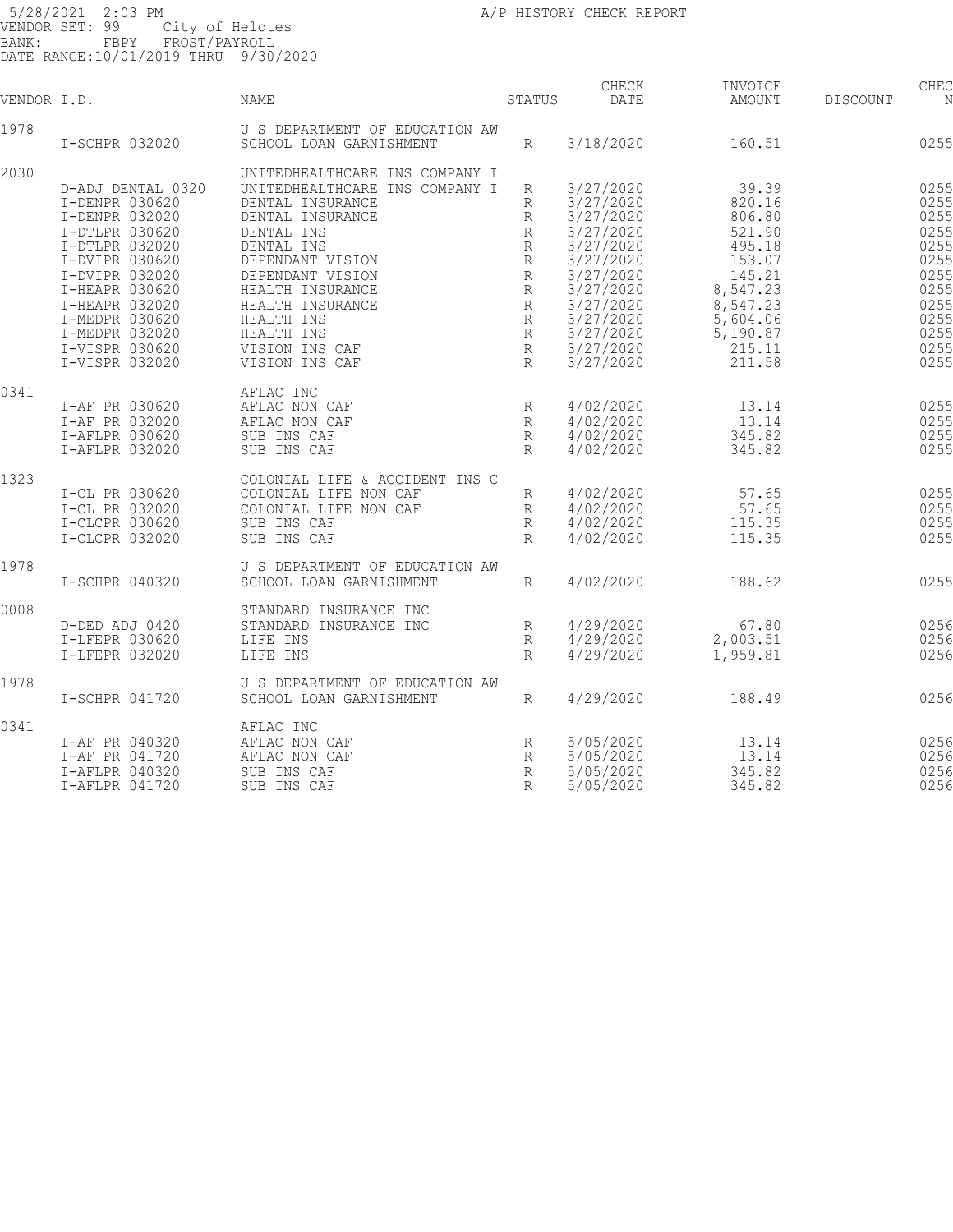| VENDOR I.D. |                                                                                                                                                                                                                                                                                     | NAME                                                                                                                                                                                                                                                                                                                                                     | <b>STATUS</b>                                                                                     | CHECK<br><b>DATE</b>                                                                                                                                                                            | INVOICE<br>AMOUNT                                                                                                                                           | DISCOUNT | CHEC<br>N                                                                                                            |
|-------------|-------------------------------------------------------------------------------------------------------------------------------------------------------------------------------------------------------------------------------------------------------------------------------------|----------------------------------------------------------------------------------------------------------------------------------------------------------------------------------------------------------------------------------------------------------------------------------------------------------------------------------------------------------|---------------------------------------------------------------------------------------------------|-------------------------------------------------------------------------------------------------------------------------------------------------------------------------------------------------|-------------------------------------------------------------------------------------------------------------------------------------------------------------|----------|----------------------------------------------------------------------------------------------------------------------|
| 1323        | I-CL PR 040320<br>I-CL PR 041720<br>I-CLCPR 040320<br>I-CLCPR 041720                                                                                                                                                                                                                | COLONIAL LIFE & ACCIDENT INS C<br>COLONIAL LIFE NON CAF<br>COLONIAL LIFE NON CAF<br>SUB INS CAF<br>SUB INS CAF                                                                                                                                                                                                                                           | R<br>R<br>R<br>R                                                                                  | 5/05/2020<br>5/05/2020<br>5/05/2020<br>5/05/2020                                                                                                                                                | 57.65<br>57.65<br>115.35<br>115.35                                                                                                                          |          | 0256<br>0256<br>0256<br>0256                                                                                         |
| 0008        | D-ADJ LIFE 0420<br>I-LFEPR 040320<br>I-LFEPR 041720                                                                                                                                                                                                                                 | STANDARD INSURANCE INC<br>STANDARD INSURANCE INC<br>LIFE INS<br>LIFE INS                                                                                                                                                                                                                                                                                 | R<br>R<br>R                                                                                       | 5/05/2020<br>5/05/2020<br>5/05/2020                                                                                                                                                             | 353.14<br>1,999.81<br>1,999.81                                                                                                                              |          | 0256<br>0256<br>0256                                                                                                 |
| 2030        | D-ADJ DENTAL 0420<br>D-ADJ HEALTH 0420<br>D-ADJ VISION 0420<br>I-DENPR 040320<br>I-DENPR 041720<br>I-DTLPR 040320<br>I-DTLPR 041720<br>I-DVIPR 040320<br>I-DVIPR 041720<br>I-HEAPR 040320<br>I-HEAPR 041720<br>I-MEDPR 040320<br>I-MEDPR 041720<br>I-VISPR 040320<br>I-VISPR 041720 | UNITEDHEALTHCARE INS COMPANY I<br>UNITEDHEALTHCARE INS COMPANY I<br>UNITEDHEALTHCARE INS COMPANY I<br>UNITEDHEALTHCARE INS COMPANY I<br>DENTAL INSURANCE<br>DENTAL INSURANCE<br>DENTAL INS<br>DENTAL INS<br>DEPENDANT VISION<br>DEPENDANT VISION<br>HEALTH INSURANCE<br>HEALTH INSURANCE<br>HEALTH INS<br>HEALTH INS<br>VISION INS CAF<br>VISION INS CAF | R<br>R<br>R<br>R<br>R<br>R<br>R<br>R<br>$\,$ R<br>$\,$ R<br>R<br>$\,$ R<br>R<br>R<br>$\mathbb{R}$ | 5/05/2020<br>5/05/2020<br>5/05/2020<br>5/05/2020<br>5/05/2020<br>5/05/2020<br>5/05/2020<br>5/05/2020<br>5/05/2020<br>5/05/2020<br>5/05/2020<br>5/05/2020<br>5/05/2020<br>5/05/2020<br>5/05/2020 | 203.16<br>2,256.26<br>43.31<br>806.80<br>806.80<br>557.47<br>570.83<br>161.46<br>165.39<br>8,547.23<br>8,547.23<br>5,571.24<br>5,754.67<br>211.58<br>211.58 |          | 0256<br>0256<br>0256<br>0256<br>0256<br>0256<br>0256<br>0256<br>0256<br>0256<br>0256<br>0256<br>0256<br>0256<br>0256 |
| 1978        | I-SCHPR 050120<br>I-SCHPR 051520                                                                                                                                                                                                                                                    | U S DEPARTMENT OF EDUCATION AW<br>SCHOOL LOAN GARNISHMENT<br>SCHOOL LOAN GARNISHMENT                                                                                                                                                                                                                                                                     | V<br>V                                                                                            | 5/12/2020<br>5/12/2020                                                                                                                                                                          | 188.49<br>188.49                                                                                                                                            |          | 0257<br>0257                                                                                                         |
| 1978        | M-CHECK                                                                                                                                                                                                                                                                             | U S DEPARTMENT OF EDUCATION AW<br>U S DEPARTMENT OF EDUCATVOIDED                                                                                                                                                                                                                                                                                         | $\mathbf V$                                                                                       | 5/12/2020                                                                                                                                                                                       |                                                                                                                                                             |          | 0257                                                                                                                 |
| 0341        | I-AF PR 050120<br>I-AF PR 051520<br>I-AFLPR 050120<br>I-AFLPR 051520                                                                                                                                                                                                                | AFLAC INC<br>AFLAC NON CAF<br>AFLAC NON CAF<br>SUB INS CAF<br>SUB INS CAF                                                                                                                                                                                                                                                                                | R<br>R<br>R<br>R                                                                                  | 5/18/2020<br>5/18/2020<br>5/18/2020<br>5/18/2020                                                                                                                                                | 13.14<br>13.14<br>345.82<br>345.82                                                                                                                          |          | 0257<br>0257<br>0257<br>0257                                                                                         |
| 1323        | I-CL PR 050120<br>I-CL PR 051520<br>I-CLCPR 050120<br>I-CLCPR 051520                                                                                                                                                                                                                | COLONIAL LIFE & ACCIDENT INS C<br>COLONIAL LIFE NON CAF<br>COLONIAL LIFE NON CAF<br>SUB INS CAF<br>SUB INS CAF                                                                                                                                                                                                                                           | $\mathbb R$<br>R<br>R<br>$\mathbb{R}$                                                             | 5/18/2020<br>5/18/2020<br>5/18/2020<br>5/18/2020                                                                                                                                                | 57.65<br>57.65<br>115.35<br>115.35                                                                                                                          |          | 0257<br>0257<br>0257<br>0257                                                                                         |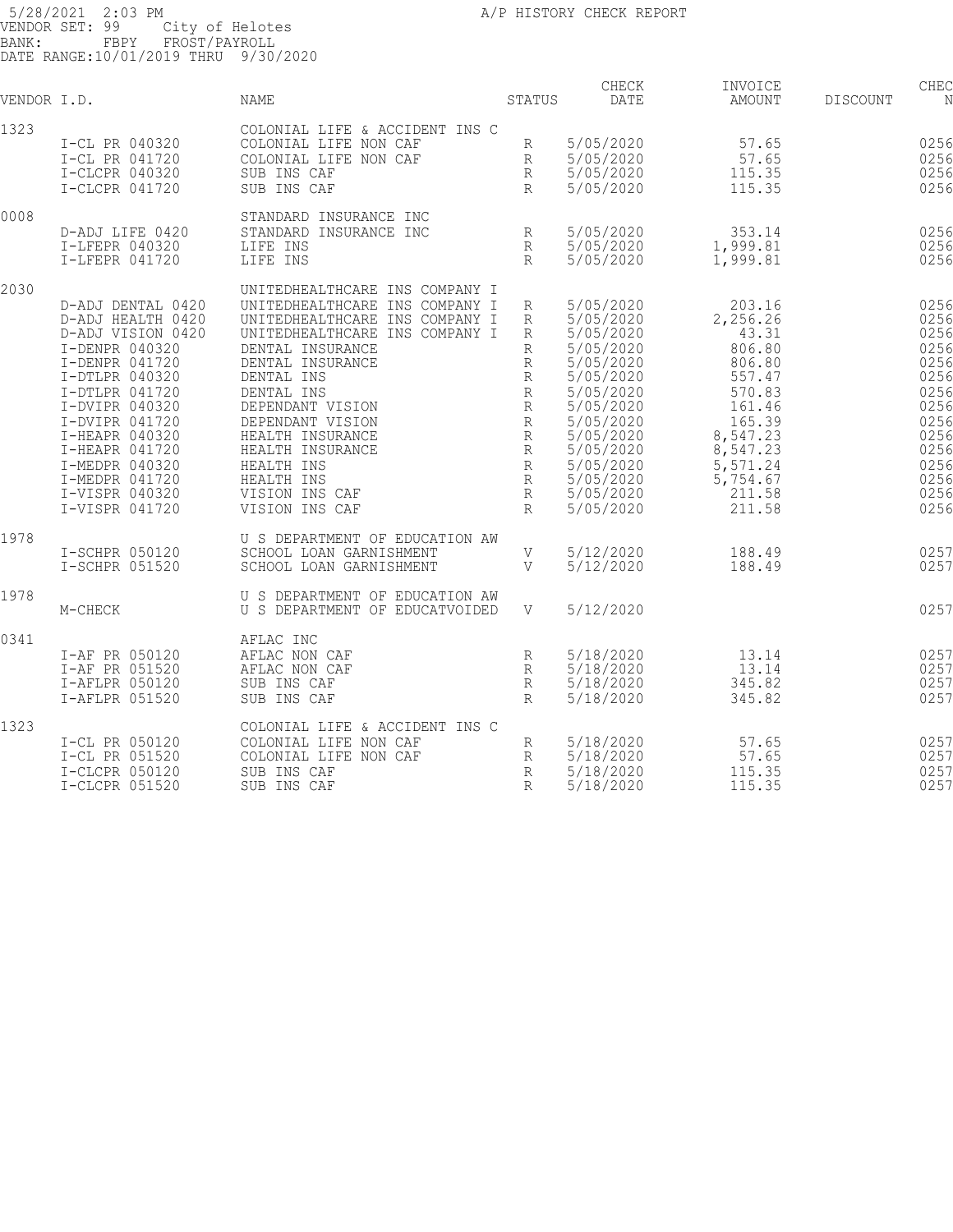| VENDOR I.D. |                                  | NAME                                                             | STATUS                | CHECK<br><b>DATE</b>   | INVOICE<br>AMOUNT    | <b>DISCOUNT</b> | CHEC<br>N    |
|-------------|----------------------------------|------------------------------------------------------------------|-----------------------|------------------------|----------------------|-----------------|--------------|
| 2030        | C-ADJ DENTAL 0520                | UNITEDHEALTHCARE INS COMPANY I<br>UNITEDHEALTHCARE INS COMPANY I | R                     | 5/20/2020              | 27.38CR              |                 | 0257         |
|             | C-ADJ VIS 0520                   | UNITEDHEALTHCARE INS COMPANY I                                   | R                     | 5/20/2020              | 18.07CR              |                 | 0257         |
|             | D-ADJ HEALTH 0520                | UNITEDHEALTHCARE INS COMPANY I                                   | R                     | 5/20/2020              | 358.54               |                 | 0257         |
|             | I-DENPR 050120<br>I-DENPR 051520 | DENTAL INSURANCE<br>DENTAL INSURANCE                             | R                     | 5/20/2020<br>5/20/2020 | 820.16<br>793.44     |                 | 0257<br>0257 |
|             | I-DTLPR 050120                   | DENTAL INS                                                       | R<br>R                | 5/20/2020              | 557.47               |                 | 0257         |
|             | I-DTLPR 051520                   | DENTAL INS                                                       | $\mathbb R$           | 5/20/2020              | 557.47               |                 | 0257         |
|             | I-DVIPR 050120                   | DEPENDANT VISION                                                 | R                     | 5/20/2020              | 156.63               |                 | 0257         |
|             | I-DVIPR 051520                   | DEPENDANT VISION                                                 | R                     | 5/20/2020              | 156.63               |                 | 0257         |
|             | I-HEAPR 050120<br>I-HEAPR 051520 | HEALTH INSURANCE<br>HEALTH INSURANCE                             | $\, {\mathbb R}$<br>R | 5/20/2020<br>5/20/2020 | 8,286.77<br>8,103.34 |                 | 0257<br>0257 |
|             | I-MEDPR 050120                   | HEALTH INS                                                       | R                     | 5/20/2020              | 5,571.24             |                 | 0257         |
|             | I-MEDPR 051520                   | HEALTH INS                                                       | $\, {\mathbb R}$      | 5/20/2020              | 5,571.24             |                 | 0257         |
|             | I-VISPR 050120                   | VISION INS CAF                                                   | R                     | 5/20/2020              | 215.11               |                 | 0257         |
|             | I-VISPR 051520                   | VISION INS CAF                                                   | R                     | 5/20/2020              | 207.65               |                 | 0257         |
| 0008        |                                  | STANDARD INSURANCE INC                                           |                       |                        |                      |                 |              |
|             | D-ADJ LIFE 0520                  | STANDARD INSURANCE INC                                           | R                     | 6/03/2020              | 111.23               |                 | 0258         |
|             | I-LFEPR 050120                   | LIFE INS                                                         | R                     | 6/03/2020              | 1,985.08             |                 | 0258         |
|             | I-LFEPR 051520                   | LIFE INS                                                         | R                     | 6/03/2020              | 1,950.20             |                 | 0258         |
| 0341        |                                  | AFLAC INC                                                        |                       |                        |                      |                 |              |
|             | I-AF PR 061220                   | AFLAC NON CAF                                                    | R                     | 7/06/2020              | 13.14                |                 | 0259         |
|             | I-AF PR 062620<br>I-AFLPR 061220 | AFLAC NON CAF<br>SUB INS CAF                                     | R<br>R                | 7/06/2020<br>7/06/2020 | 13.14<br>345.82      |                 | 0259<br>0259 |
|             | I-AFLPR 062620                   | SUB INS CAF                                                      | $R_{\rm}$             | 7/06/2020              | 345.82               |                 | 0259         |
|             |                                  |                                                                  |                       |                        |                      |                 |              |
| 1323        | I-CL PR 061220                   | COLONIAL LIFE & ACCIDENT INS C<br>COLONIAL LIFE NON CAF          | R                     | 7/06/2020              | 57.65                |                 | 0259         |
|             | I-CL PR 062620                   | COLONIAL LIFE NON CAF                                            | R                     | 7/06/2020              | 57.65                |                 | 0259         |
|             | I-CLCPR 061220                   | SUB INS CAF                                                      | R                     | 7/06/2020              | 115.35               |                 | 0259         |
|             | I-CLCPR 062620                   | SUB INS CAF                                                      | $R_{\parallel}$       | 7/06/2020              | 115.35               |                 | 0259         |
| 0008        |                                  | STANDARD INSURANCE INC                                           |                       |                        |                      |                 |              |
|             | D-ADJ LIFE 0620                  | STANDARD INSURANCE INC                                           | R                     | 7/06/2020              | 114.09               |                 | 0259         |
|             | I-LFEPR 061220                   | LIFE INS                                                         | R                     | 7/06/2020              | 2,000.80             |                 | 0259         |
|             | I-LFEPR 062620                   | LIFE INS                                                         | R                     | 7/06/2020              | 1,959.66             |                 | 0259         |
| 2030        |                                  | UNITEDHEALTHCARE INS COMPANY I                                   |                       |                        |                      |                 |              |
|             | C-ADJ HEA 0620<br>D-ADJ DEN 0620 | UNITEDHEALTHCARE INS COMPANY I<br>UNITEDHEALTHCARE INS COMPANY I | R<br>R                | 7/06/2020<br>7/06/2020 | 2,593.30CR<br>26.04  |                 | 0259<br>0259 |
|             | D-ADJ VIS 0620                   | UNITEDHEALTHCARE INS COMPANY I                                   | $\mathbb{R}$          | 7/06/2020              | 7.30                 |                 | 0259         |
|             | I-DENPR 061220                   | DENTAL INSURANCE                                                 | R                     | 7/06/2020              | 806.80               |                 | 0259         |
|             | I-DENPR 062620                   | DENTAL INSURANCE                                                 | R                     | 7/06/2020              | 780.08               |                 | 0259         |
|             | I-DTLPR 061220                   | DENTAL INS                                                       | $\mathbb R$           | 7/06/2020              | 570.83               |                 | 0259         |
|             | I-DTLPR 062620<br>I-DVIPR 061220 | DENTAL INS<br>DEPENDANT VISION                                   | R<br>R                | 7/06/2020<br>7/06/2020 | 570.83<br>160.56     |                 | 0259<br>0259 |
|             |                                  |                                                                  |                       |                        |                      |                 |              |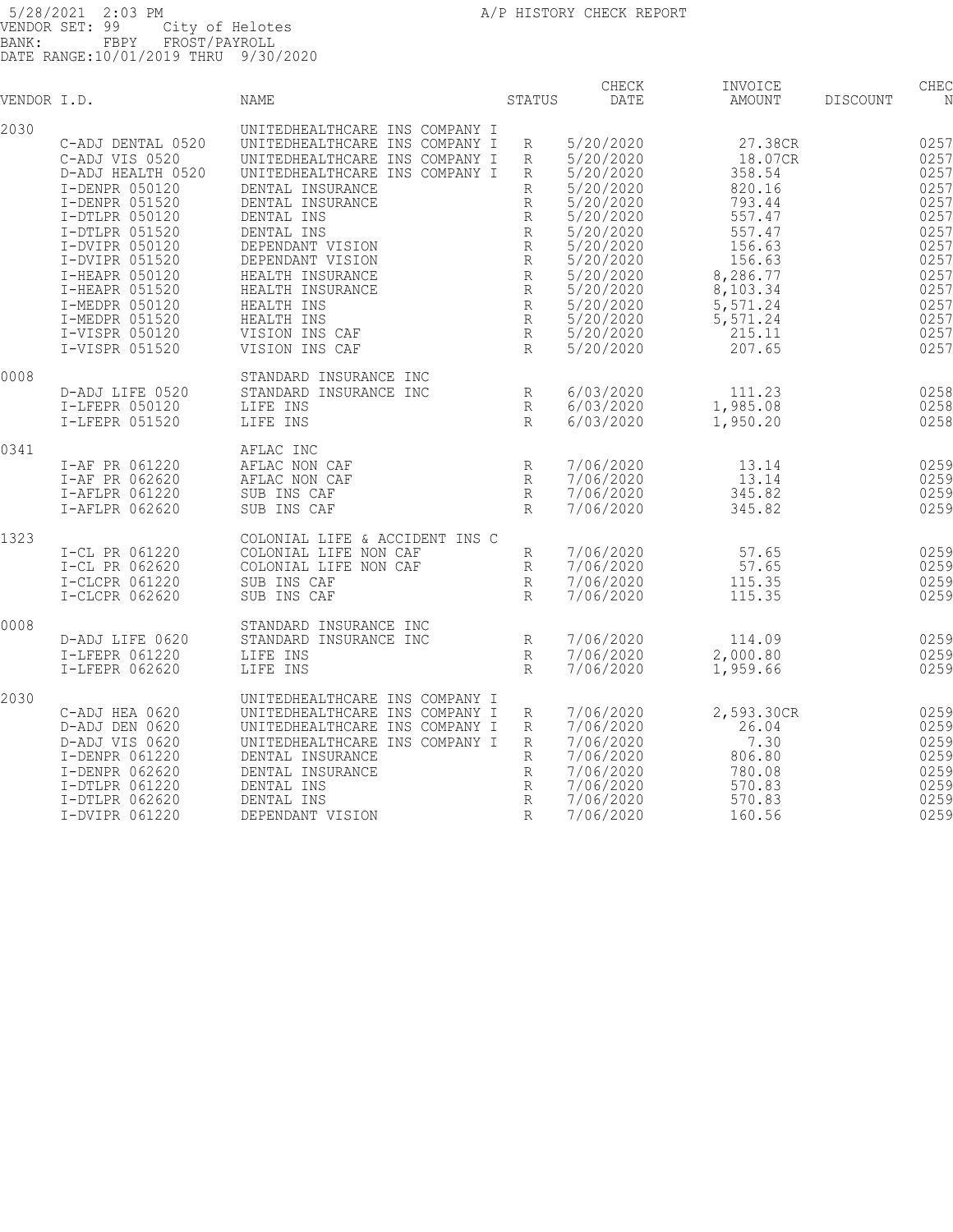| VENDOR I.D. |                                                                                                                                                                                                                                                                                     | <b>NAME</b>                                                                                                                                                                                                                                                                                                                                              | STATUS                                                                                                                                          | CHECK<br>DATE                                                                                                                                                                                   | INVOICE<br>AMOUNT                                                                                                                                          | <b>DISCOUNT</b> | CHEC<br>N                                                                                                            |
|-------------|-------------------------------------------------------------------------------------------------------------------------------------------------------------------------------------------------------------------------------------------------------------------------------------|----------------------------------------------------------------------------------------------------------------------------------------------------------------------------------------------------------------------------------------------------------------------------------------------------------------------------------------------------------|-------------------------------------------------------------------------------------------------------------------------------------------------|-------------------------------------------------------------------------------------------------------------------------------------------------------------------------------------------------|------------------------------------------------------------------------------------------------------------------------------------------------------------|-----------------|----------------------------------------------------------------------------------------------------------------------|
|             | I-DVIPR 062620<br>I-HEAPR 061220<br>I-HEAPR 062620<br>I-MEDPR 061220<br>I-MEDPR 062620<br>I-VISPR 061220<br>I-VISPR 062620                                                                                                                                                          | DEPENDANT VISION<br>HEALTH INSURANCE<br>HEALTH INSURANCE<br>HEALTH INS<br>HEALTH INS<br>VISION INS CAF<br>VISION INS CAF                                                                                                                                                                                                                                 | R<br>R<br>$\mathbb R$<br>R<br>$\, {\mathbb R}$<br>R<br>R                                                                                        | 7/06/2020<br>7/06/2020<br>7/06/2020<br>7/06/2020<br>7/06/2020<br>7/06/2020<br>7/06/2020                                                                                                         | 160.56<br>8,103.34<br>7,919.91<br>5,768.19<br>5,768.19<br>211.18<br>203.72                                                                                 |                 | 0259<br>0259<br>0259<br>0259<br>0259<br>0259<br>0259                                                                 |
| 0341        | I-AF PR 071020<br>I-AF PR 072420<br>I-AFLPR 071020<br>I-AFLPR 072420                                                                                                                                                                                                                | AFLAC INC<br>AFLAC NON CAF<br>AFLAC NON CAF<br>SUB INS CAF<br>SUB INS CAF                                                                                                                                                                                                                                                                                | R<br>$\mathbb{R}$<br>$\mathbb{R}$<br>$R_{\rm}$                                                                                                  | 7/23/2020<br>7/23/2020<br>7/23/2020<br>7/23/2020                                                                                                                                                | 13.14<br>13.14<br>345.82<br>345.82                                                                                                                         |                 | 0260<br>0260<br>0260<br>0260                                                                                         |
| 1323        | I-CL PR 071020<br>I-CL PR 072420<br>I-CLCPR 071020<br>I-CLCPR 072420                                                                                                                                                                                                                | COLONIAL LIFE & ACCIDENT INS C<br>COLONIAL LIFE NON CAF<br>COLONIAL LIFE NON CAF<br>SUB INS CAF<br>SUB INS CAF                                                                                                                                                                                                                                           | R<br>R<br>R<br>$\mathbb{R}$                                                                                                                     | 7/23/2020<br>7/23/2020<br>7/23/2020<br>7/23/2020                                                                                                                                                | 57.65<br>57.65<br>115.35<br>115.35                                                                                                                         |                 | 0260<br>0260<br>0260<br>0260                                                                                         |
| 0008        | D-LIFE ADJ 0720<br>I-LFEPR 071020<br>I-LFEPR 072420                                                                                                                                                                                                                                 | STANDARD INSURANCE INC<br>STANDARD INSURANCE INC<br>LIFE INS<br>LIFE INS                                                                                                                                                                                                                                                                                 | $\mathbb R$<br>R<br>$\mathbb{R}$                                                                                                                | 7/23/2020<br>7/23/2020<br>7/23/2020                                                                                                                                                             | 139.37<br>1,982.24<br>2,026.28                                                                                                                             |                 | 0260<br>0260<br>0260                                                                                                 |
| 2030        | D-DENTAL ADJ 0720<br>D-HEALTH ADJ 0720<br>D-VISION ADJ 0720<br>I-DENPR 071020<br>I-DENPR 072420<br>I-DTLPR 071020<br>I-DTLPR 072420<br>I-DVIPR 071020<br>I-DVIPR 072420<br>I-HEAPR 071020<br>I-HEAPR 072420<br>I-MEDPR 071020<br>I-MEDPR 072420<br>I-VISPR 071020<br>I-VISPR 072420 | UNITEDHEALTHCARE INS COMPANY I<br>UNITEDHEALTHCARE INS COMPANY I<br>UNITEDHEALTHCARE INS COMPANY I<br>UNITEDHEALTHCARE INS COMPANY I<br>DENTAL INSURANCE<br>DENTAL INSURANCE<br>DENTAL INS<br>DENTAL INS<br>DEPENDANT VISION<br>DEPENDANT VISION<br>HEALTH INSURANCE<br>HEALTH INSURANCE<br>HEALTH INS<br>HEALTH INS<br>VISION INS CAF<br>VISION INS CAF | R<br>R<br>R<br>$\mathbb{R}$<br>R<br>R<br>$\mathbb R$<br>$\mathbb R$<br>$\, {\mathbb R}$<br>R<br>$\mathbb{R}$<br>$\mathbb R$<br>R<br>$\,$ R<br>R | 7/23/2020<br>7/23/2020<br>7/23/2020<br>7/23/2020<br>7/23/2020<br>7/23/2020<br>7/23/2020<br>7/23/2020<br>7/23/2020<br>7/23/2020<br>7/23/2020<br>7/23/2020<br>7/23/2020<br>7/23/2020<br>7/23/2020 | 39.39<br>2,395.22<br>11.63<br>780.08<br>780.08<br>584.19<br>570.83<br>164.49<br>160.56<br>7,919.91<br>7,919.91<br>5,951.62<br>5,768.19<br>203.72<br>203.72 |                 | 0260<br>0260<br>0260<br>0260<br>0260<br>0260<br>0260<br>0260<br>0260<br>0260<br>0260<br>0260<br>0260<br>0260<br>0260 |
| 0341        | I-AF PR 080720<br>I-AF PR 082120<br>I-AFLPR 080720<br>I-AFLPR 082120                                                                                                                                                                                                                | AFLAC INC<br>AFLAC NON CAF<br>AFLAC NON CAF<br>SUB INS CAF<br>SUB INS CAF                                                                                                                                                                                                                                                                                | R<br>R<br>R<br>R                                                                                                                                | 8/20/2020<br>8/20/2020<br>8/20/2020<br>8/20/2020                                                                                                                                                | 13.14<br>13.14<br>345.82<br>345.82                                                                                                                         |                 | 0261<br>0261<br>0261<br>0261                                                                                         |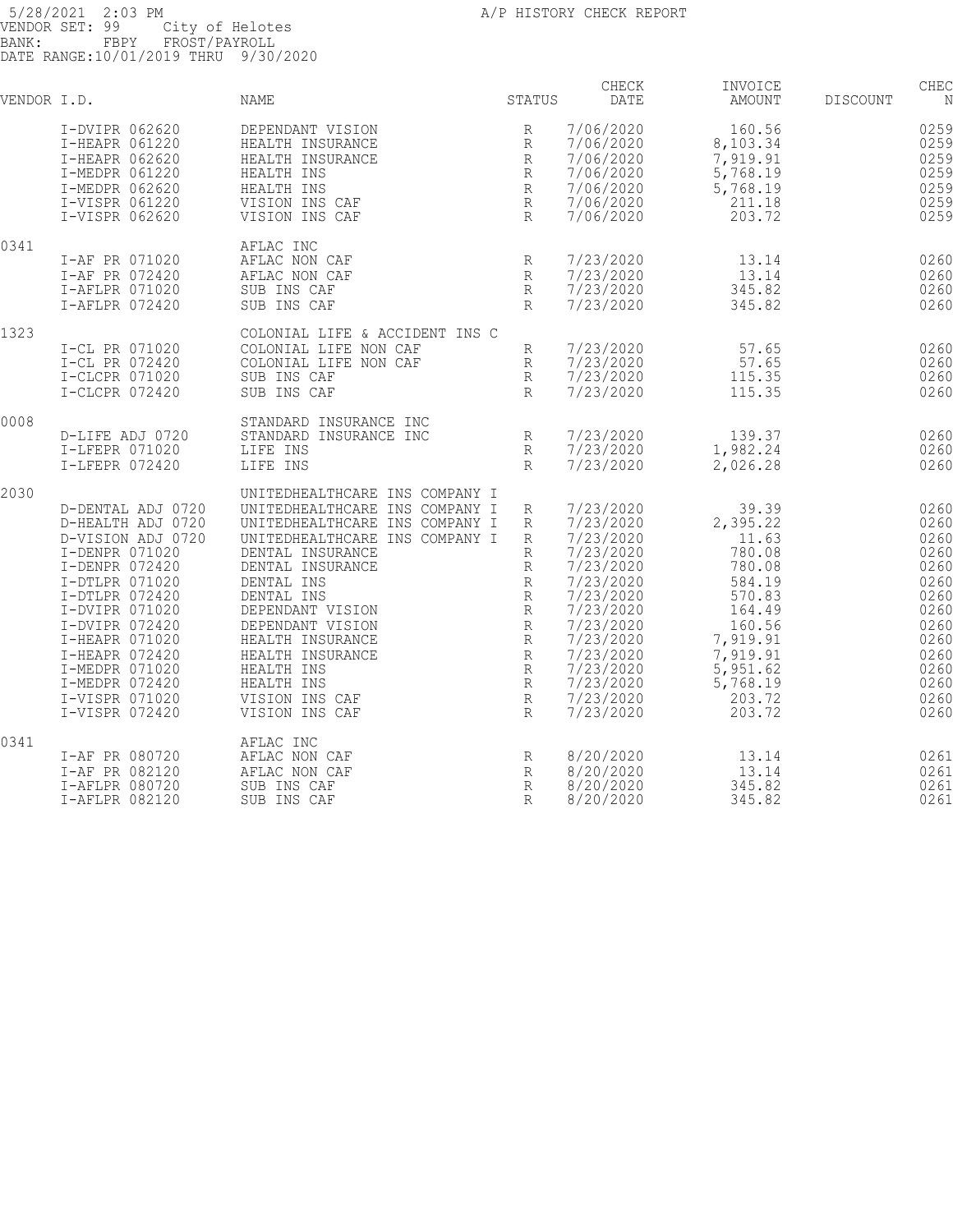5/28/2021 2:03 PM  $A/P$  HISTORY CHECK REPORT VENDOR SET: 99 City of Helotes BANK: FBPY FROST/PAYROLL DATE RANGE:10/01/2019 THRU 9/30/2020 CHECK INVOICE CHECK CHECK CHECK VENDOR I.D. NAME STATUS DATE AMOUNT DISCOUNT NO STATUS AMOUNT 1323 COLONIAL LIFE & ACCIDENT INS C I-CL PR 080720 COLONIAL LIFE NON CAF R 8/20/2020 57.65 026145 I-CL PR 082120 COLONIAL LIFE NON CAF R 8/20/2020 57.65 026145 I-CLCPR 080720 SUB INS CAF R 8/20/2020 115.35 026145 I-CLCPR 082120 SUB INS CAF R 8/20/2020 115.35 026145 346.00 2030 UNITEDHEALTHCARE INS COMPANY I D-ADJ DENTAL 0820 UNITEDHEALTHCARE INS COMPANY I R 8/20/2020 137.25 026146 D-ADJ HEALTH 0820 UNITEDHEALTHCARE INS COMPANY I R 8/20/2020 2,784.10 026146 D-ADJ VISION 0820 UNITEDHEALTHCARE INS COMPANY I R 8/20/2020 36.25 026146 I-DENPR 080720 DENTAL INSURANCE R 8/20/2020 780.08 026146 I-DENPR 082120 DENTAL INSURANCE R 8/20/2020 780.08 026146 I-DTLPR 080720 DENTAL INS R 8/20/2020 570.83 026146 I-DTLPR 081320 DENTAL INS R 8/20/2020 13.36 0261 I-DTLPR 082120 DENTAL INS R 8/20/2020 641.98 026146 I-DVIPR 080720 DEPENDANT VISION R 8/20/2020 160.56 026146 I-DVIPR 081320 DEPENDANT VISION R 8/20/2020 3.93 026146 I-DVIPR 082120 DEPENDANT VISION R 8/20/2020 177.34 026146 I-HEAPR 080720 HEALTH INSURANCE R 8/20/2020 7,919.91 026146 I-HEAPR 082120 HEALTH INSURANCE R 8/20/2020 7,919.91 026146 I-MEDPR 080720 HEALTH INS R 8/20/2020 5,768.19 026146 I-MEDPR 081320 HEALTH INS R 8/20/2020 196.95 026146 I-MEDPR 082120 HEALTH INS R 8/20/2020 5,781.70 026146 I-VISPR 080720 VISION INS CAF R 8/20/2020 203.72 026146 I-VISPR 082120 VISION INS CAF R 8/20/2020 203.72 026146 34,079.86 0008 STANDARD INSURANCE INC D-ADJ LIFE 0820 STANDARD INSURANCE INC 8/31/2020 0261 I-LFEPR 080720 LIFE INS R 8/31/2020 2,030.31 0261 I-LFEPR 081320 LIFE INS R 8/31/2020 27.21 0261 I-LFEPR 082120 LIFE INS R 8/31/2020 2,003.10 0261 0341 AFLAC INC I-AF PR 090420 AFLAC NON CAF R 9/30/2020 13.14 026291 I-AF PR 091820 AFLAC NON CAF R 9/30/2020 13.14 026291 I-AFLPR 090420 SUB INS CAF R 9/30/2020 345.82 026291 I-AFLPR 091820 SUB INS CAF R 9/30/2020 345.82 026291 717.92 1323 COLONIAL LIFE & ACCIDENT INS C I-CL PR 090420 COLONIAL LIFE NON CAF R 9/30/2020 57.65 026292 I-CL PR 091820 COLONIAL LIFE NON CAF R 9/30/2020 57.65 026292 I-CLCPR 090420 SUB INS CAF R 9/30/2020 115.35 026292 I-CLCPR 091820 SUB INS CAF R 9/30/2020 115.35 026292 346.00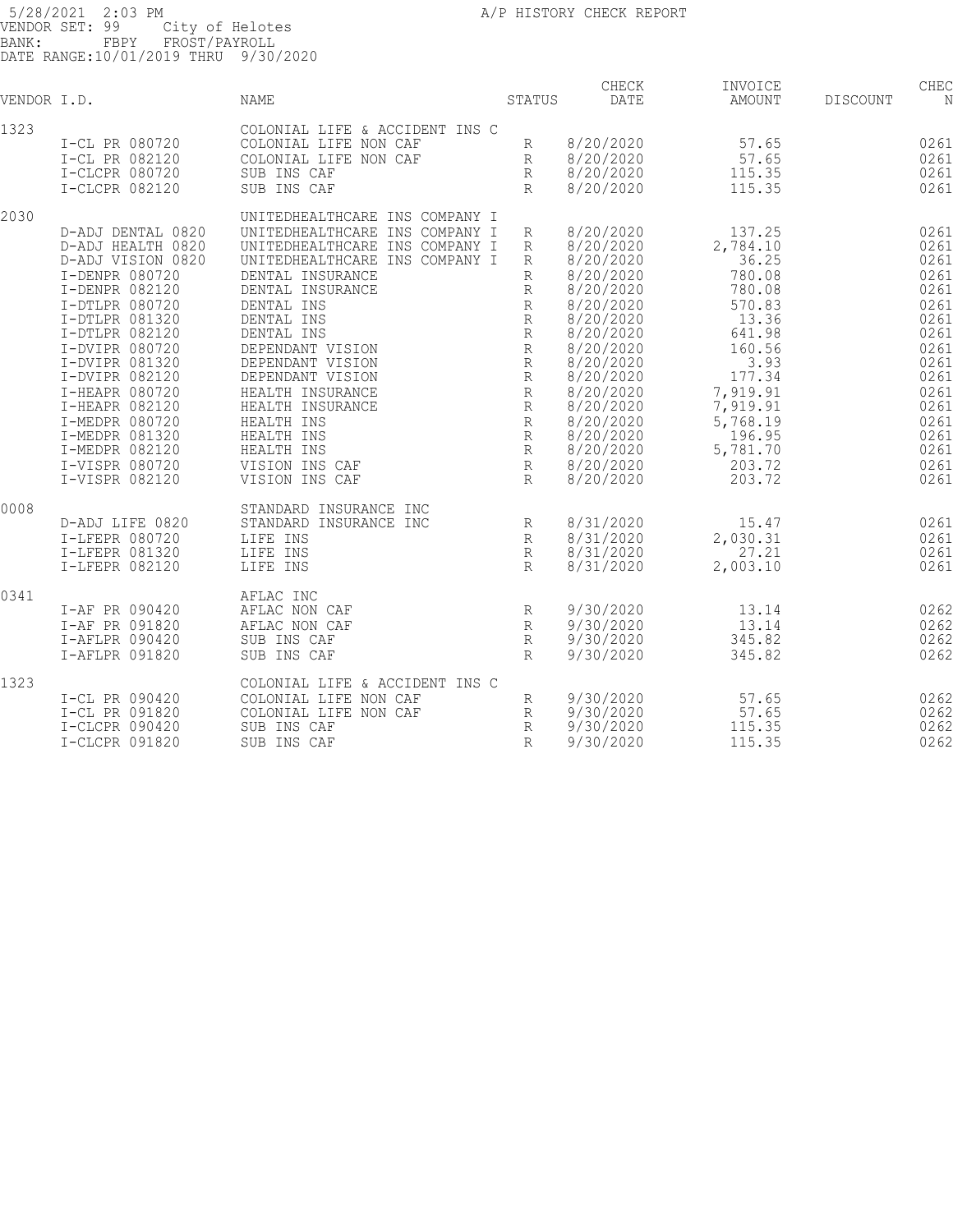| 5/28/2021 2:03 PM<br>VENDOR SET: 99<br>City of Helotes                                                                                                                                                                                                                                                                                            |                                                                                                                                                                                                                                                                                                                                                                                                          |                               | A/P HISTORY CHECK REPORT                                                                                                                                                                                                               |                                                                                                                                                                                            |                                                                                                                                              |
|---------------------------------------------------------------------------------------------------------------------------------------------------------------------------------------------------------------------------------------------------------------------------------------------------------------------------------------------------|----------------------------------------------------------------------------------------------------------------------------------------------------------------------------------------------------------------------------------------------------------------------------------------------------------------------------------------------------------------------------------------------------------|-------------------------------|----------------------------------------------------------------------------------------------------------------------------------------------------------------------------------------------------------------------------------------|--------------------------------------------------------------------------------------------------------------------------------------------------------------------------------------------|----------------------------------------------------------------------------------------------------------------------------------------------|
| BANK:<br>FBPY<br>FROST/PAYROLL<br>DATE RANGE:10/01/2019 THRU 9/30/2020                                                                                                                                                                                                                                                                            |                                                                                                                                                                                                                                                                                                                                                                                                          |                               |                                                                                                                                                                                                                                        |                                                                                                                                                                                            |                                                                                                                                              |
| VENDOR I.D.                                                                                                                                                                                                                                                                                                                                       | STATUS<br>NAME                                                                                                                                                                                                                                                                                                                                                                                           |                               | CHECK<br>DATE                                                                                                                                                                                                                          | INVOICE<br>AMOUNT                                                                                                                                                                          | CHEC<br><b>DISCOUNT</b><br>N                                                                                                                 |
| 0008<br>C-LIFE ADJ 0920<br>I-LFEPR 090420<br>I-LFEPR 090820<br>I-LFEPR 091820                                                                                                                                                                                                                                                                     | STANDARD INSURANCE INC<br>R<br>STANDARD INSURANCE INC<br>LIFE INS<br>LIFE INS<br>LIFE INS                                                                                                                                                                                                                                                                                                                | R<br>R<br>R                   | 9/30/2020<br>9/30/2020<br>9/30/2020<br>9/30/2020                                                                                                                                                                                       | 182.78CR<br>1,975.94<br>23.13<br>1,952.81                                                                                                                                                  | 0262<br>0262<br>0262<br>0262                                                                                                                 |
| 2030<br>C-DENTAL ADJ 0920<br>C-VISION ADJ 0920<br>D-HEALTH ADJ 0920<br>I-DENPR 090420<br>I-DENPR 091820<br>I-DTLPR 090420<br>I-DTLPR 090820<br>I-DTLPR 091820<br>I-DVIPR 090420<br>I-DVIPR 090820<br>I-DVIPR 091820<br>I-HEAPR 090420<br>I-HEAPR 091820<br>I-MEDPR 090420<br>I-MEDPR 090820<br>I-MEDPR 091820<br>I-VISPR 090420<br>I-VISPR 091820 | UNITEDHEALTHCARE INS COMPANY I<br>UNITEDHEALTHCARE INS COMPANY I<br>UNITEDHEALTHCARE INS COMPANY I<br>UNITEDHEALTHCARE INS COMPANY I<br>DENTAL INSURANCE<br>DENTAL INSURANCE<br>DENTAL INS<br>DENTAL INS<br>DENTAL INS<br>DEPENDANT VISION<br>DEPENDANT VISION<br>DEPENDANT VISION<br>HEALTH INSURANCE<br>HEALTH INSURANCE<br>HEALTH INS<br>HEALTH INS<br>HEALTH INS<br>VISION INS CAF<br>VISION INS CAF | $R_{\rm}$<br>R<br>R<br>R<br>R | 9/30/2020<br>9/30/2020<br>9/30/2020<br>9/30/2020<br>9/30/2020<br>9/30/2020<br>9/30/2020<br>9/30/2020<br>9/30/2020<br>9/30/2020<br>9/30/2020<br>9/30/2020<br>9/30/2020<br>9/30/2020<br>9/30/2020<br>9/30/2020<br>9/30/2020<br>9/30/2020 | 151.94CR<br>40.51CR<br>6,347.35<br>780.08<br>780.08<br>557.47<br>13.36<br>544.11<br>156.63<br>3.93<br>152.70<br>7,919.91<br>7,919.91<br>5,571.24<br>183.42<br>5,387.82<br>203.72<br>203.72 | 0262<br>0262<br>0262<br>0262<br>0262<br>0262<br>0262<br>0262<br>0262<br>0262<br>0262<br>0262<br>0262<br>0262<br>0262<br>0262<br>0262<br>0262 |
| $*$ * TOTALS * *<br>REGULAR CHECKS:<br>HAND CHECKS:<br>DRAFTS:<br>EFT:<br>NON CHECKS:                                                                                                                                                                                                                                                             | NO<br>59<br>$\overline{0}$<br>131<br>$\circ$<br>$\Omega$                                                                                                                                                                                                                                                                                                                                                 |                               |                                                                                                                                                                                                                                        | INVOICE AMOUNT<br>426,997.87<br>0.00<br>1,579,680.70<br>0.00<br>0.00                                                                                                                       | <b>DISCOUNTS</b><br>0.00<br>0.00<br>0.00<br>0.00<br>0.00                                                                                     |
| VOID CHECKS:                                                                                                                                                                                                                                                                                                                                      | 3 VOID DEBITS<br>VOID CREDITS                                                                                                                                                                                                                                                                                                                                                                            |                               | 0.00<br>736.56CR                                                                                                                                                                                                                       | 736.56CR                                                                                                                                                                                   | 0.00                                                                                                                                         |
| $\Omega$<br>TOTAL ERRORS:                                                                                                                                                                                                                                                                                                                         |                                                                                                                                                                                                                                                                                                                                                                                                          |                               |                                                                                                                                                                                                                                        |                                                                                                                                                                                            |                                                                                                                                              |
| VENDOR SET: 99 BANK: FBPY TOTALS:                                                                                                                                                                                                                                                                                                                 | NO<br>193                                                                                                                                                                                                                                                                                                                                                                                                |                               |                                                                                                                                                                                                                                        | INVOICE AMOUNT<br>2,005,942.01                                                                                                                                                             | <b>DISCOUNTS</b><br>0.00                                                                                                                     |
| BANK: FBPY<br>TOTALS:                                                                                                                                                                                                                                                                                                                             | 193                                                                                                                                                                                                                                                                                                                                                                                                      |                               |                                                                                                                                                                                                                                        | 2,005,942.01                                                                                                                                                                               | 0.00                                                                                                                                         |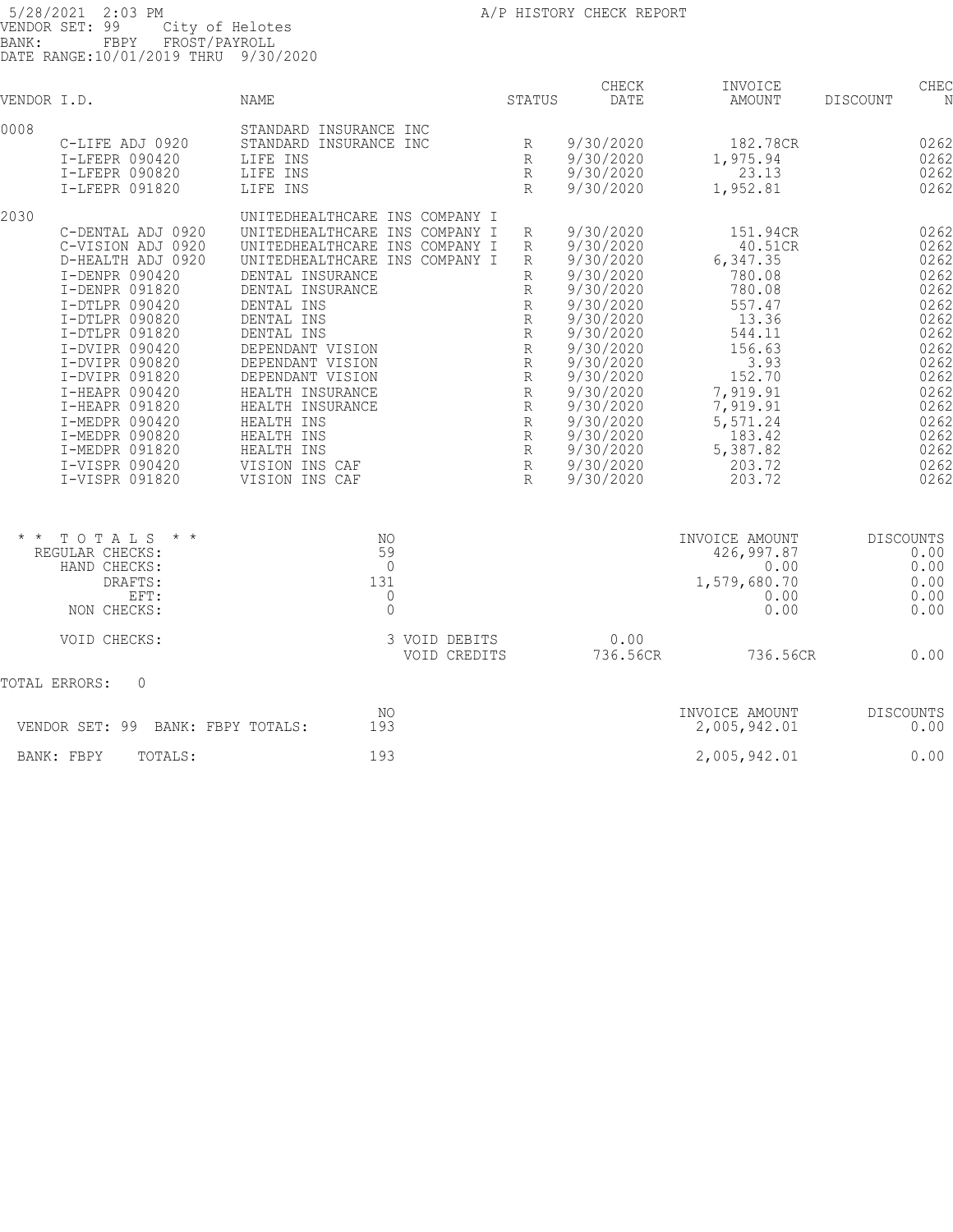| VENDOR I.D. |                                          | <b>NAME</b>                                                                   | STATUS | CHECK<br><b>DATE</b>   | INVOICE<br>AMOUNT       | <b>DISCOUNT</b> | CHEC         |
|-------------|------------------------------------------|-------------------------------------------------------------------------------|--------|------------------------|-------------------------|-----------------|--------------|
| 1692        |                                          | FROST BANK<br>I-776075618001 82019 FY20 PAYMNT FOR FIRE TRUCK                 |        | R 10/02/2019           | 67,376.15               |                 | 0075         |
| 2011        | $I-4279B$                                | SLABCO INC<br>ADDITIONAL WORK ON CEDAR TRAIL                                  | R      | 10/17/2019             | 3,970.00                |                 | 0075         |
| 2031        | I-9538429                                | PINNACLE PEAK HOLDING CORPORAT<br>WIRELESS HEADSETS FOR INGINE 1              | R      | 11/21/2019             | 4,210.70                |                 | 0075         |
| 1886        | I-1715904                                | FORD MOTOR CREDIT COMPANY LLC<br>2-2019 FORD FUSION PD VEH PYMN               | R      | 2/05/2020              | 10,277.85               |                 | 0075         |
| 1886        | I-1728823                                | FORD MOTOR CREDIT COMPANY LLC<br>2017 PD INTERCEPTOR PAYMENT                  | R      | 3/10/2020              | 9,251.92                |                 | 0075         |
| 2079        | $I - 2135$                               | JANEAN NOAH<br>PEDESTRIAN BRIDGE HANDRAI                                      | R      | 3/23/2020              | 7,804.88                |                 | 0075         |
| 1886        | I-1749277                                | FORD MOTOR CREDIT COMPANY LLC<br>FORD MOTOR CREDIT COMPANY LLC                | R      | 5/05/2020              | 19,193.01               |                 | 0075         |
| 1886        | I-8987311 520                            | FORD MOTOR CREDIT COMPANY LLC<br>LEASE # 8987311                              | R      | 5/18/2020              | 8,335.02                |                 | 0075         |
| 2133        | $I - 26037$                              | ARTISTIC BRONZE INC<br>OTH BRIDGE PLAQUES                                     | R      | 7/23/2020              | 390.00                  |                 | 0075         |
| 2134        | I-78902                                  | HOLES OF SAN ANTONIO, INC.<br>OLD TOWN PEDESTRIAN BRIDGE                      | R      | 7/23/2020              | 700.00                  |                 | 0075         |
| 2143        | $I - 1771$                               | ROBERT V BUCK<br>ADA INSPECTION OTH BRIDGE                                    | R      | 7/23/2020              | 745.00                  |                 | 0075         |
| 1886        | I-8987312                                | FORD MOTOR CREDIT COMPANY LLC<br>PW/PD VEHICLE PURCHASE                       | R      | 7/29/2020              | 26,309.71               |                 | 0075         |
| 1692        | I-776075618001 820<br>I-776075618002 820 | FROST BANK<br>FY FIRE AND AMBULANCE PAYMENT<br>FY20 FIRE AND AMBULANCE PAYMEN | R<br>R | 9/08/2020<br>9/08/2020 | 67,376.15<br>24, 433.36 |                 | 0075<br>0075 |
| 0129        | $I - 820597$                             | SOUTHWEST PUB SAFETY INC<br>PD EQUIPMENT INSTALLATION                         | R      | 9/15/2020              | 665.40                  |                 | 0075         |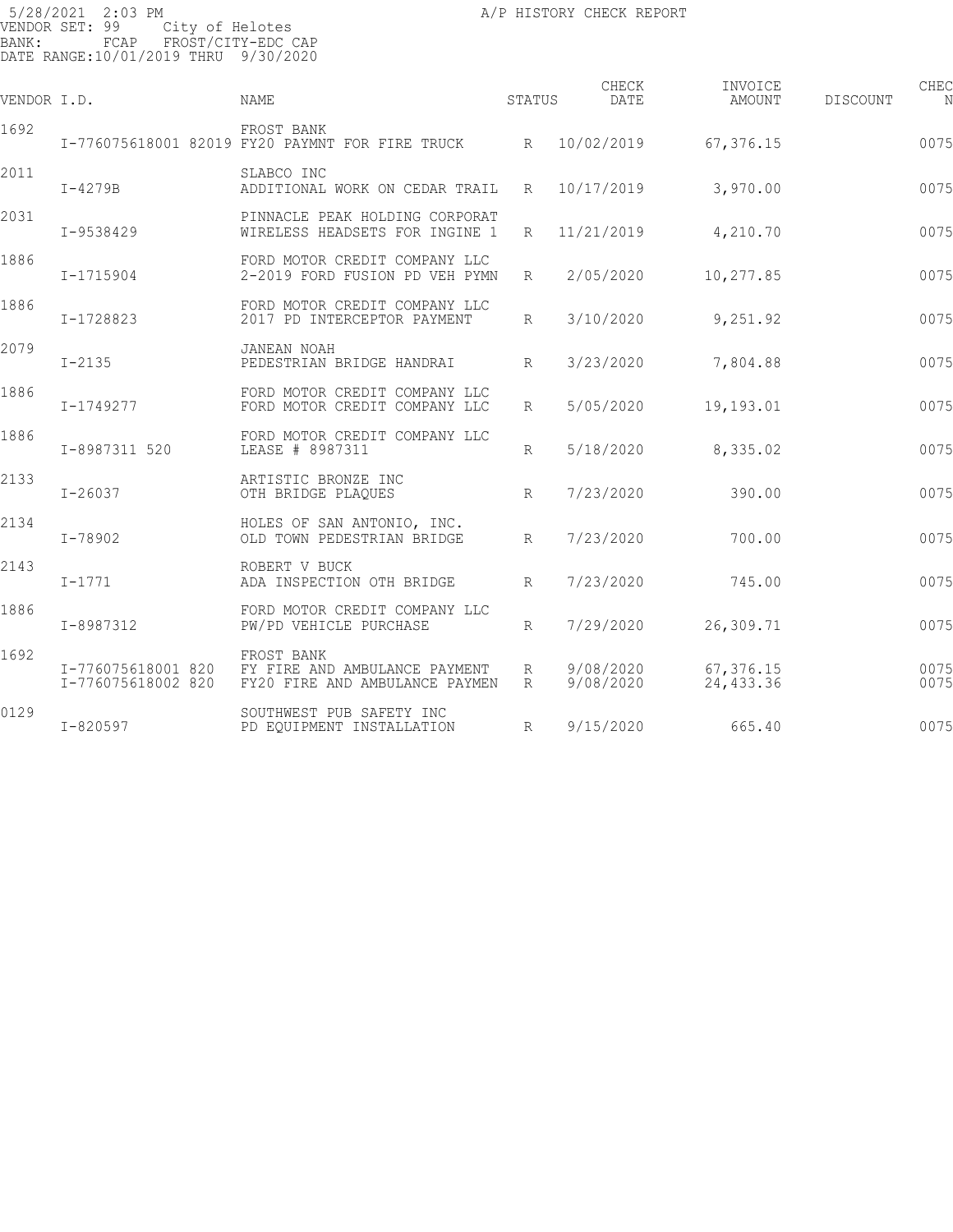| 5/28/2021<br>$2:03$ PM<br>VENDOR SET:<br>99<br>City of Helotes<br>FROST/CITY-EDC CAP<br>BANK:<br>FCAP<br>DATE RANGE:10/01/2019 THRU<br>9/30/2020 | A/P HISTORY CHECK REPORT                                             |               |                                                              |                                                          |
|--------------------------------------------------------------------------------------------------------------------------------------------------|----------------------------------------------------------------------|---------------|--------------------------------------------------------------|----------------------------------------------------------|
| VENDOR I.D.<br>NAME                                                                                                                              | STATUS                                                               | CHECK<br>DATE | INVOICE<br>AMOUNT                                            | CHEC<br>DISCOUNT                                         |
| $*$ * TOTALS * *<br>REGULAR CHECKS:<br>HAND CHECKS:<br>DRAFTS:<br>EFT:<br>NON CHECKS:                                                            | NO.<br>14<br>$\circ$<br>$\mathbb O$<br>$\mathbb O$<br>$\overline{0}$ |               | INVOICE AMOUNT<br>251,039.15<br>0.00<br>0.00<br>0.00<br>0.00 | <b>DISCOUNTS</b><br>0.00<br>0.00<br>0.00<br>0.00<br>0.00 |
| VOID CHECKS:                                                                                                                                     | 0 VOID DEBITS<br>VOID CREDITS                                        | 0.00<br>0.00  | 0.00                                                         | 0.00                                                     |
| $\mathbf{0}$<br>TOTAL ERRORS:                                                                                                                    |                                                                      |               |                                                              |                                                          |
| VENDOR SET: 99<br>BANK: FCAP TOTALS:                                                                                                             | NO.<br>14                                                            |               | INVOICE AMOUNT<br>251,039.15                                 | DISCOUNTS<br>0.00                                        |
| BANK: FCAP<br>TOTALS:                                                                                                                            | 14                                                                   |               | 251,039.15                                                   | 0.00                                                     |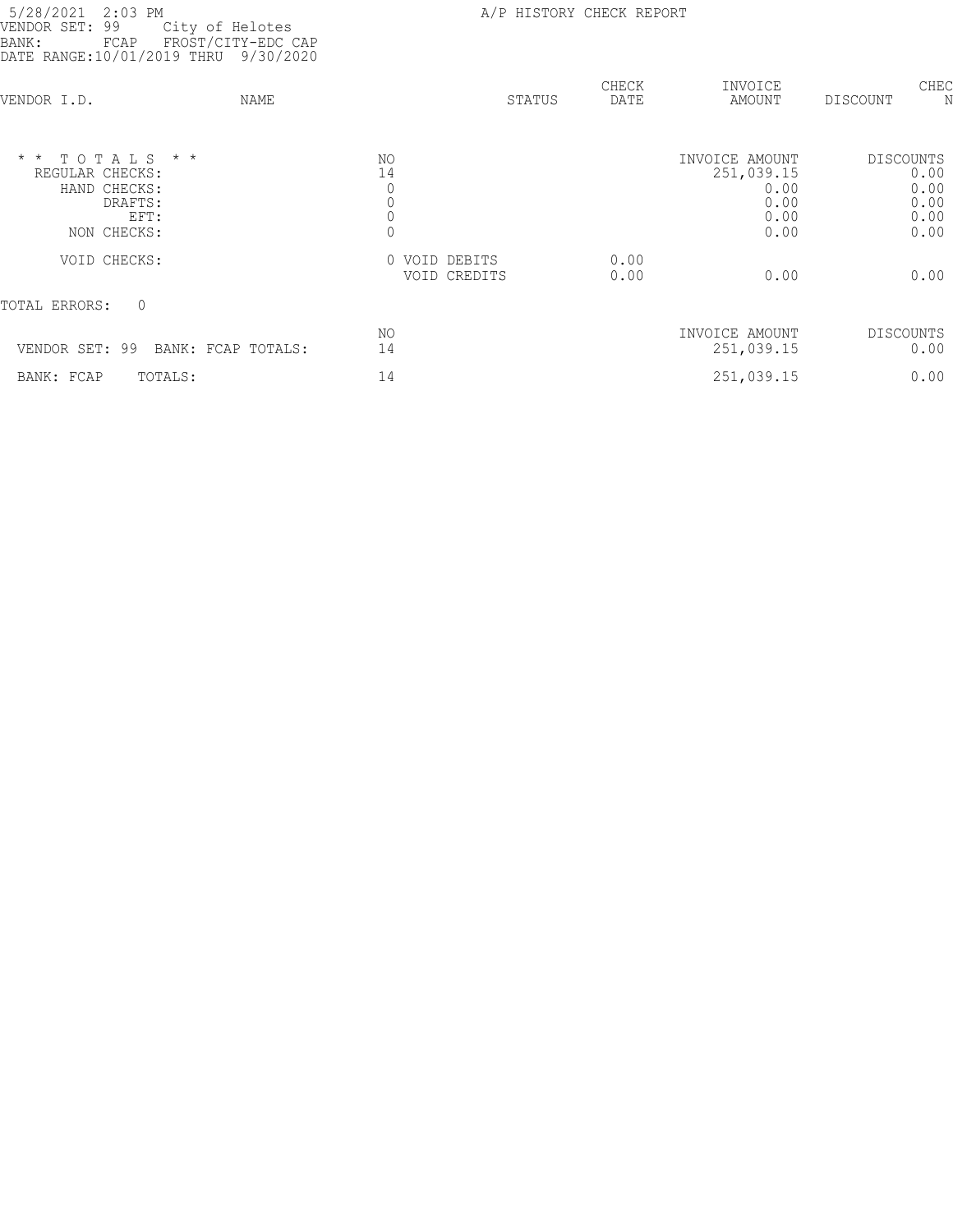5/28/2021 2:03 PM A/P HISTORY CHECK REPORT PAGE: 131 VENDOR SET: 99 City of Helotes BANK: FEDC FROST/EDC OPERATING DATE RANGE:10/01/2019 THRU 9/30/2020

| VENDOR I.D. |                                        | <b>NAME</b>                                                       | STATUS          | CHECK<br>DATE            | INVOICE<br>AMOUNT | DISCOUNT | CHEC<br>N    |
|-------------|----------------------------------------|-------------------------------------------------------------------|-----------------|--------------------------|-------------------|----------|--------------|
| 1861        | $I-123$                                | E DEPTUCH AND SON #1 LLC<br>LEASE PAYMENT FOR EDC OCT 19          |                 | R 10/17/2019             | 800.00            |          | 0018         |
| 1766        | $I - 134$                              | MARTIN R TERRY JR<br>PARKING LEASE OTH OCT 19                     | $R_{\parallel}$ | 10/17/2019               | 400.00            |          | 0018         |
| 2040        | $I-1220$                               | REALMASSIVE INC<br>WEBSITE INTEGRATION EDC                        | R               | 10/17/2019               | 2,300.00          |          | 0018         |
| 0191        | I-091152003 919 EDC                    | SAN ANTONIO EXPRESS NEWS<br>EDC PUB HEARING                       | $R_{\parallel}$ | 10/17/2019               | 383.27            |          | 0018         |
| 2023        | I-HELOTES 4695                         | TRAVELING BLENDER LLC<br>OCT/DEC AD HELOTES MAGAZINE              | R               | 10/17/2019               | 155.00            |          | 0018         |
| 0921        | I-SA89730                              | VANGUARD CLEANING SYSTEM INC<br>EDC CLEANING SERVICES             | R               | 10/17/2019               | 125.00            |          | 0018         |
| 0021        | I-287288218344 edc                     | A T & T MOBILITY<br>MOBILITY SERVICES                             | R               | 10/21/2019               | 124.73            |          | 0018         |
| 1852        | $I - 10563$                            | AIR AUTHORITY LLC<br>MAINT HVAC SYSTEMS PER CONTRAC               | R               | 10/21/2019               | 123.68            |          | 0018         |
| 0042        | I-3002859843 1019<br>I-3004084254 1019 | CITY PUBLIC SERVICE<br>ELECTRIC SERVICES<br>EDC ELECTRIC SERVICES | R<br>R          | 10/21/2019<br>10/21/2019 | 52.92<br>166.06   |          | 0018<br>0018 |
| 0742        | I-375531                               | YOU NAME IT SPECIALTIES INC<br>PROMO SPORT PACK SHOP HELOTES      | $R_{\parallel}$ | 10/21/2019               | 2,109.79          |          | 0018         |
| 1865        | I-49041 EDC                            | ESD AND ASSOCIATES<br>EDC MNTHLY WEBSITE MNGMNT                   | R               | 10/31/2019               | 608.00            |          | 0018         |
| 1883        | I-1820540                              | XEROX CORPORATION<br>EDC PRINTER/COPIER LEASE PURCH               | R               | 10/31/2019               | 214.92            |          | 0018         |
| 0921        | I-SA90100                              | VANGUARD CLEANING SYSTEM INC<br>EDC CUSTODIAN 1119                | R               | 11/19/2019               | 125.00            |          | 0018         |
| 1861        | $I-124$                                | E DEPTUCH AND SON #1 LLC<br>EDC OFFICE LEASE 1119                 | R               | 11/21/2019               | 800.00            |          | 0018         |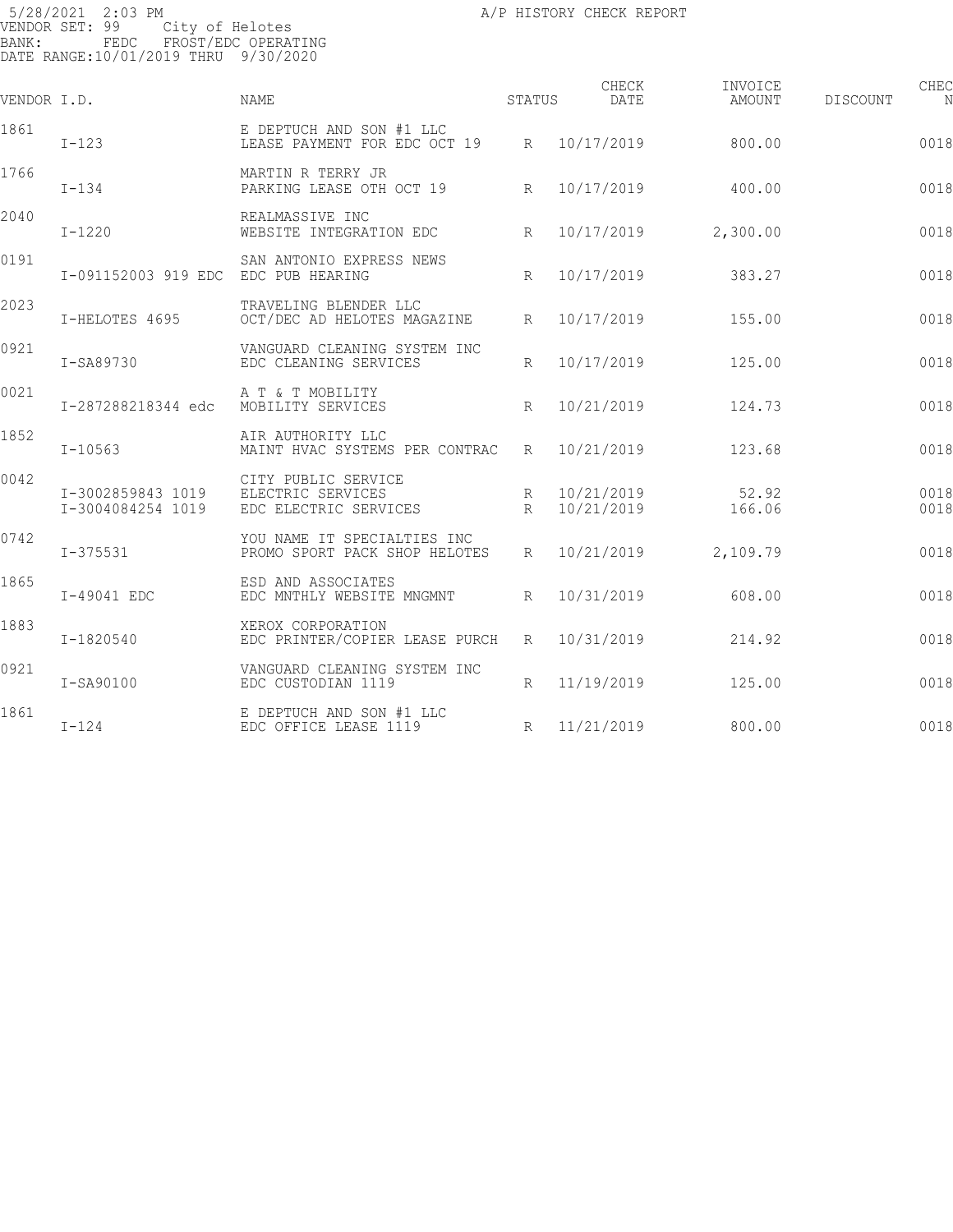5/28/2021 2:03 PM A/P HISTORY CHECK REPORT PAGE: 132 VENDOR SET: 99 City of Helotes BANK: FEDC FROST/EDC OPERATING DATE RANGE:10/01/2019 THRU 9/30/2020

| VENDOR I.D. |                                        | <b>NAME</b>                                                                         | <b>STATUS</b>        | CHECK<br>DATE            | INVOICE<br>AMOUNT | <b>DISCOUNT</b> | CHEC<br>N    |
|-------------|----------------------------------------|-------------------------------------------------------------------------------------|----------------------|--------------------------|-------------------|-----------------|--------------|
| 1766        | $I-135$                                | MARTIN R TERRY JR<br>OTH PARKING LEASE 1119                                         |                      | R 11/21/2019             | 400.00            |                 | 0018         |
| 0793        | I-384921703001                         | OFFICE DEPOT INC<br>EDC OFFICE SUPPLIES                                             | $R_{\parallel}$      | 11/21/2019               | 222.04            |                 | 0018         |
| 0020        | I-46852 EDC                            | ARMSTRONG VAUGHAN & ASSOC INC<br>AUDIT FY19 50% COMPLETION BILL                     | R                    | 12/04/2019               | 1,650.00          |                 | 0018         |
| 0042        | I-3002859843 1119<br>I-3004084254 1119 | CITY PUBLIC SERVICE<br>PARKING LOT OLD TOWN EDC<br>EDC ELECTRIC SERVICES            | R<br>$R_{\parallel}$ | 12/04/2019<br>12/04/2019 | 52.30<br>127.32   |                 | 0018<br>0018 |
| 1441        | I-1100649361                           | COSTAR GROUP INC<br>ONLINE ACCESS COMMERCIAL PROP                                   | $R_{\parallel}$      | 12/04/2019               | 351.79            |                 | 0018         |
| 1865        | I-49130 EDC                            | ESD AND ASSOCIATES<br>MNTHLY WEBSITE MNGMNT 112019 E                                | R                    | 12/04/2019               | 608.00            |                 | 0018         |
| 1677        | I-111819B15                            | GENESIS TECHNOLOGIES INC<br>ANNUAL SOFTWARE LIC ADOBE SITE                          | $R_{\parallel}$      | 12/04/2019               | 1,000.00          |                 | 0018         |
| 1843        | $I-03$ 2019 # 10 EDC                   | TEXAS DEVELOPERS LLC<br>380 ECON DEV AGR Q3 # 10                                    | R                    | 12/04/2019               | 151,665.44        |                 | 0018         |
| 0145        | I-0068470110619                        | TIME WARNER CABLE SAN ANTONIO<br>EDC INTERNET/WIFI/TV SERVICES                      | $R_{\parallel}$      | 12/04/2019               | 139.62            |                 | 0018         |
| 1883        | I-1853910                              | XEROX CORPORATION<br>EDC PRINTER LEASE                                              | R                    | 12/04/2019               | 214.92            |                 | 0018         |
| 0042        | I-3004084254 1219                      | CITY PUBLIC SERVICE<br>EDC ELECTRICAL SERVICES                                      | $R_{\parallel}$      | 12/16/2019               | 239.53            |                 | 0018         |
| 1766        | $I-136$                                | MARTIN R TERRY JR<br>OTH PARKING LEASE DEC 2019                                     | $R_{\rm}$            | 12/16/2019               | 400.00            |                 | 0018         |
| 0921        | I-88736<br>I-SA90792                   | VANGUARD CLEANING SYSTEM INC<br>EDC CUSTODIAN SERV SEP 2019<br>EDC CUSTODIAN 122019 | R<br>R               | 12/16/2019<br>12/16/2019 | 125.00<br>125.00  |                 | 0018<br>0018 |
| 1322        |                                        | BERT BUYS<br>I-TRV REIM BB 012019 TRVL REIMB B BUYS JAN 2019                        | $R_{\parallel}$      | 12/20/2019               | 152.50            |                 | 0018         |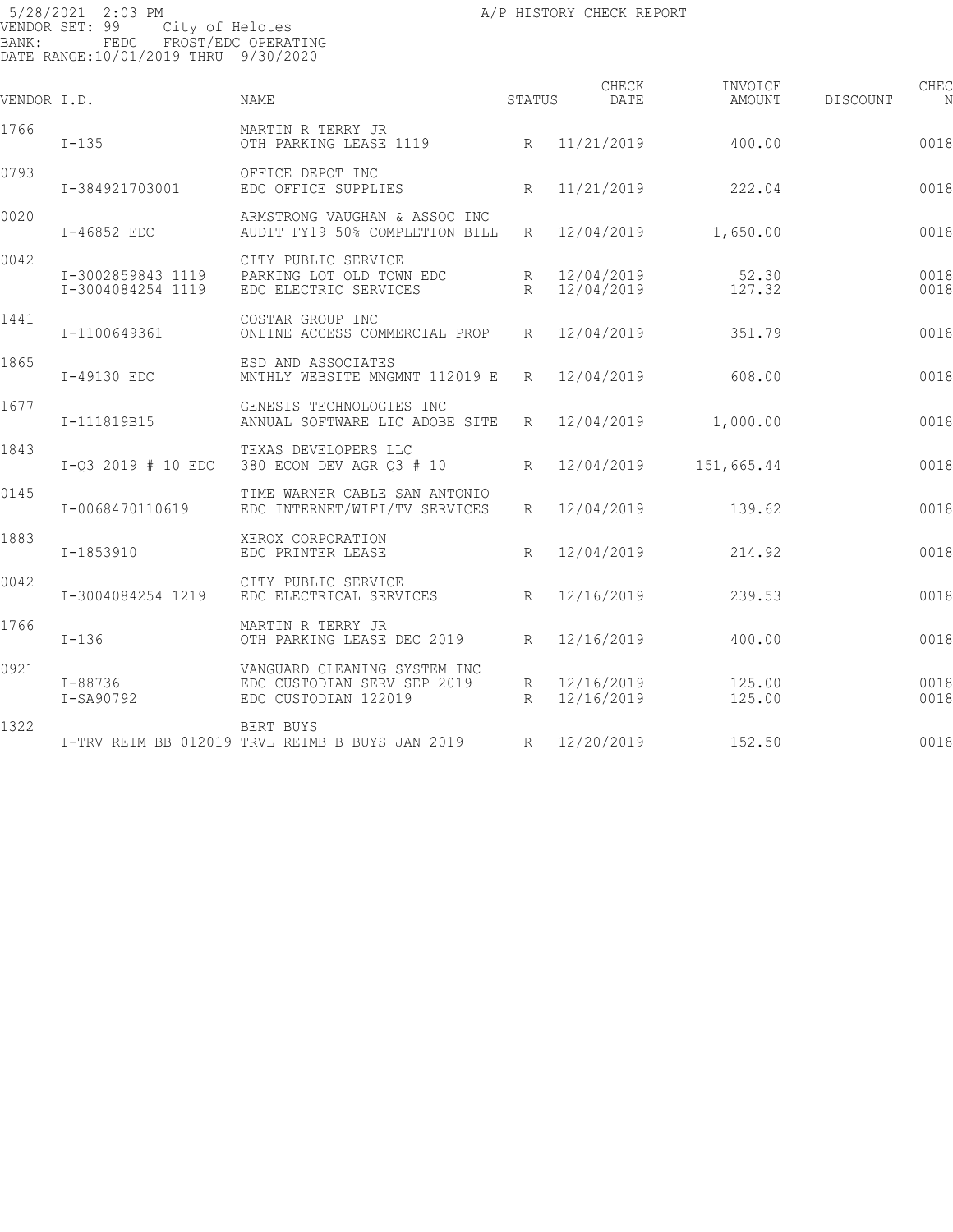| VENDOR I.D. |                   | NAME                                                                                  | STATUS          | CHECK<br>DATE | INVOICE<br>AMOUNT | DISCOUNT | CHEC |
|-------------|-------------------|---------------------------------------------------------------------------------------|-----------------|---------------|-------------------|----------|------|
| 0838        |                   | GLENN GOOLSBY<br>I-TRV REIM GG 012019 PER DEIM G GOOLSBY JAN 2019 R 12/20/2019 472.66 |                 |               |                   |          | 0018 |
| 0145        | I-0068470120619   | TIME WARNER CABLE SAN ANTONIO<br>INTERNET/WIFI EDC                                    | $R_{\parallel}$ | 12/20/2019    | 141.85            |          | 0018 |
| 1861        | $I-125$           | E DEPTUCH AND SON #1 LLC<br>EDC OFFICE LEASE PAYMENT                                  |                 | R 12/20/2019  | 900.00            |          | 0018 |
| 1861        | $I-126$           | E DEPTUCH AND SON #1 LLC<br>EDC OFFICE LEASE                                          | R               | 1/17/2020     | 900.00            |          | 0018 |
| 2053        | I-2120658439      | GIS PLANNING INC<br>ONLINE DATABASE FOR COMMERCIAL R                                  |                 | 1/17/2020     | 7,700.00          |          | 0018 |
| 1766        | $I-137$           | MARTIN R TERRY JR<br>OTH PARKING LEASE PAYMENT R                                      |                 | 1/17/2020     | 400.00            |          | 0018 |
| 2061        |                   | SA FLAVOR LLC<br>I-191205 HELOTES EDC FIESTA MEDALS SHOP HELOTES                      | R               | 1/17/2020     | 1,485.00          |          | 0018 |
| 0921        | I-SA91451         | VANGUARD CLEANING SYSTEM INC<br>EDC OFFICE CLEANING                                   | R               | 1/17/2020     | 125.00            |          | 0018 |
| 0021        |                   | A T & T MOBILITY<br>I-287288218344 120ED EDC MOBLE PHONE SERVICES R                   |                 | 1/23/2020     | 87.49             |          | 0018 |
| 0145        | I-0068470010620   | TIME WARNER CABLE SAN ANTONIO<br>EDC TV/INTERNET WIFI                                 | $R_{\parallel}$ | 1/23/2020     | 147.62            |          | 0018 |
| 1883        | I-1899902         | XEROX CORPORATION<br>EDC COPIER LEASE                                                 | R               | 2/05/2020     | 214.92            |          | 0018 |
| 1712        | I-FINAL PYMNT EDC | BANDERA HELOTES PLAZA LLC<br>FINAL PYMNT 380 AGREEMENT                                | R               | 2/19/2020     | 840.77            |          | 0018 |
| 1861        | $I-127$           | E DEPTUCH AND SON #1 LLC<br>EDC OFFICE SPACE RENTAL                                   | R               | 2/19/2020     | 900.00            |          | 0018 |
| 1766        | $I-138$           | MARTIN R TERRY JR<br>OTH PARKING LEASE PAYMENT                                        | R               | 2/19/2020     | 400.00            |          | 0018 |
| 0921        | I-SA92112         | VANGUARD CLEANING SYSTEM INC<br>CLEANING SERVICES FOR EDC                             | R               | 2/19/2020     | 125.00            |          | 0018 |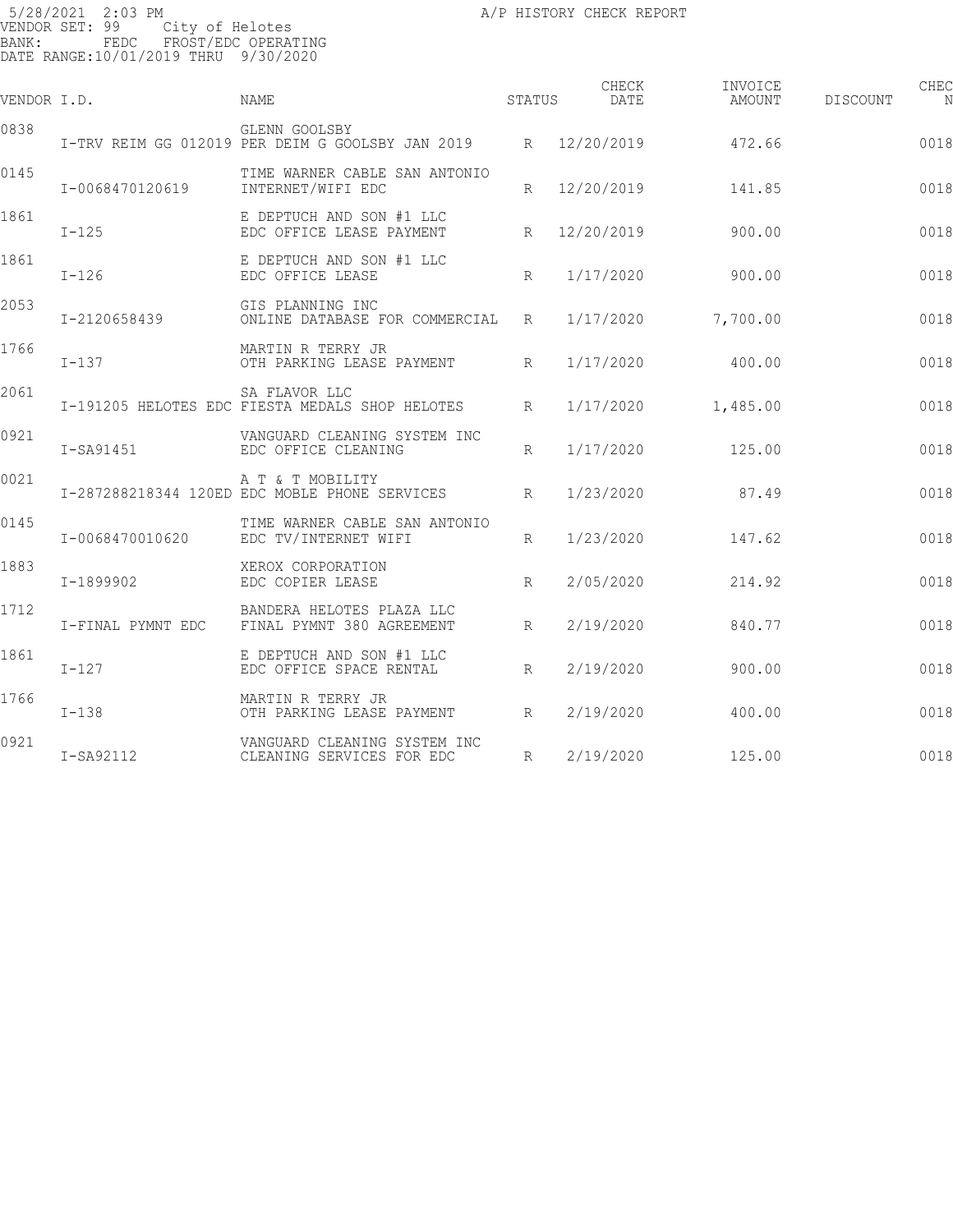| VENDOR I.D. |                                          | <b>NAME</b>                                                    | STATUS          | CHECK<br>DATE          | INVOICE<br>AMOUNT | DISCOUNT | CHEC         |
|-------------|------------------------------------------|----------------------------------------------------------------|-----------------|------------------------|-------------------|----------|--------------|
| 1883        | I-1940793                                | XEROX CORPORATION<br>COPIER LEASE FOR EDC                      | R               | 2/19/2020              | 214.92            |          | 0018         |
| 0042        | I-3004084254 220                         | CITY PUBLIC SERVICE<br>ELECTTRIC EDC                           | R               | 2/26/2020              | 107.96            |          | 0018         |
| 1865        | $I - 49423$                              | ESD AND ASSOCIATES<br>WEBSITE HOSTING & MAINT EDC              | R               | 2/26/2020              | 360.00            |          | 0018         |
| 0145        | I-0068470020620                          | TIME WARNER CABLE SAN ANTONIO<br>INTERNET/TV/WIFI EDC          | $R_{\rm}$       | 2/26/2020              | 158.41            |          | 0018         |
| 1883        | I-1974856                                | XEROX CORPORATION<br>COPY LEASE PAYMENT EDC                    | $R_{\parallel}$ | 2/26/2020              | 214.92            |          | 0018         |
| 0021        | I-287288218344XEDC                       | A T & T MOBILITY<br>FIRSTNET CELL PHONE EDC                    | R               | 3/10/2020              | 87.71             |          | 0018         |
| 0838        | I-02242020                               | GLENN GOOLSBY<br>MILEAGE REIMBURSEMENT 2/24/20                 | R               | 3/10/2020              | 98.95             |          | 0018         |
| 0921        | I-SA92779                                | VANGUARD CLEANING SYSTEM INC<br>EDC JANITORIAL SERVICE 03/2020 | R               | 3/10/2020              | 125.00            |          | 0018         |
| 1488        | I-01062020                               | HELOTES AREA CHAMBER OF COMMER<br>HACC ANNUAL MEMBERSHIP       | R               | 3/18/2020              | 1,000.00          |          | 0018         |
| 1852        | $I-109893$                               | AIR AUTHORITY LLC<br>EDC HVAC MAINTENANCE                      | $R_{\rm}$       | 3/23/2020              | 123.68            |          | 0018         |
| 0021        | I-X03092020510032020 EDC MOBILE DEVICES  | A T & T MOBILITY                                               | R               | 3/23/2020              | 87.71             |          | 0018         |
| 2108        | I-AN0690246301032320 ANNUAL SUBSCRIPTION | AMERICAN CITY BUSINESS JOURNAL                                 | $R_{\rm}$       | 3/23/2020              | 97.43             |          | 0018         |
| 0042        | I-3002859843032320<br>I-3004084254032320 | CITY PUBLIC SERVICE<br>EDC CPS BILL<br>CITY PUBLIC SERVICE     | R<br>R          | 3/23/2020<br>3/23/2020 | 52.25<br>114.96   |          | 0018<br>0018 |
| 0643        | I-024938032320                           | DAVIDSON & TROILO REAM & GARZA<br>LEGAL SERVICES EDC           | R               | 3/23/2020              | 340.00            |          | 0018         |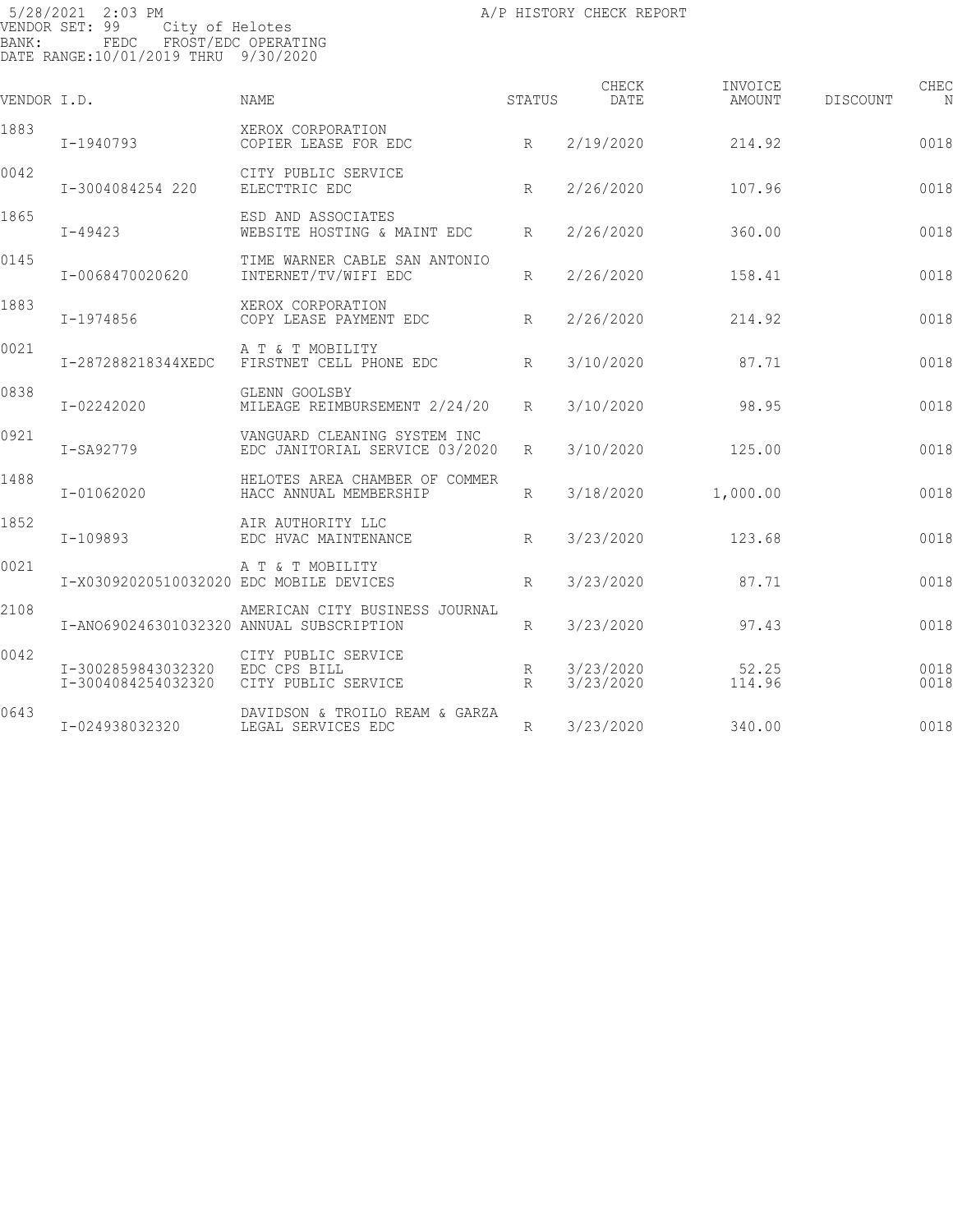5/28/2021 2:03 PM A/P HISTORY CHECK REPORT PAGE: 135 VENDOR SET: 99 City of Helotes BANK: FEDC FROST/EDC OPERATING DATE RANGE:10/01/2019 THRU 9/30/2020

| VENDOR I.D. |                               | <b>NAME</b>                                              | STATUS          | CHECK<br>DATE | INVOICE<br>AMOUNT | DISCOUNT | CHEC |
|-------------|-------------------------------|----------------------------------------------------------|-----------------|---------------|-------------------|----------|------|
| 1843        | I-032320202                   | TEXAS DEVELOPERS LLC<br>380 AGREEMENT OCT/NOV/DEC 19 R   |                 | 3/23/2020     | 149,185.24        |          | 0018 |
| 2107        | I-03232020                    | TEXAS ECONOMIC DEVELOPMENT COU<br>ANNUAL MEMBERSHIP      | R               | 3/23/2020     | 525.00            |          | 0018 |
| 0145        | I-00684700306200320 EDC CABLE | TIME WARNER CABLE SAN ANTONIO                            | $R_{\parallel}$ | 3/23/2020     | 158.41            |          | 0018 |
| 1861        | $I-128$                       | E DEPTUCH AND SON #1 LLC<br>EDC OFFICE LEASE MARCH 2020  | R               | 3/27/2020     | 900.00            |          | 0018 |
| 1766        | $I-139$                       | MARTIN R TERRY JR<br>PARKING LOT LEASE PAYMENT           | $R_{\parallel}$ | 3/27/2020     | 400.00            |          | 0018 |
| 1883        | I-2022768                     | XEROX CORPORATION<br>EDC COPIER LEASE                    | R               | 4/02/2020     | 214.92            |          | 0018 |
| 0020        | $I - 478762$                  | ARMSTRONG VAUGHAN & ASSOC INC<br>ARFY2019 FINACIAL AUDIT | R               | 4/16/2020     | 1,650.00          |          | 0018 |
| 0042        | I-300408425441520             | CITY PUBLIC SERVICE<br>CITY PUBLIC SERVICE               | R               | 4/16/2020     | 103.90            |          | 0018 |
| 1861        | $I-129$                       | E DEPTUCH AND SON #1 LLC<br>EDC LEASE PAYMENT            | R               | 4/16/2020     | 900.00            |          | 0018 |
| 1766        | $I-140$                       | MARTIN R TERRY JR<br>OTH PARKING LEASE                   | $R_{\parallel}$ | 4/16/2020     | 400.00            |          | 0018 |
| 2000        | $I - 0002$                    | NEON CLOUD PRODUCTIONS, LLC.<br>EDC PROMOTIONAL VIDEO    | R               | 4/16/2020     | 8,500.00          |          | 0018 |
| 0921        | I-SA93450                     | VANGUARD CLEANING SYSTEM INC<br>EDC CLEANING SERVICE     | R               | 4/16/2020     | 125.00            |          | 0018 |
| 0021        | I-X03092020EDC                | A T & T MOBILITY<br>APRIL 2020                           | R               | 4/17/2020     | 87.69             |          | 0018 |
| 0145        | I-0068470040620               | TIME WARNER CABLE SAN ANTONIO<br>TV AND INTERNET EDC     | R               | 4/28/2020     | 158.41            |          | 0018 |
| 0042        | I-3002859843 0420             | CITY PUBLIC SERVICE<br>ELECTRICAL SERVICE APRIL 2020     | $R_{\parallel}$ | 5/11/2020     | 51.75             |          | 0018 |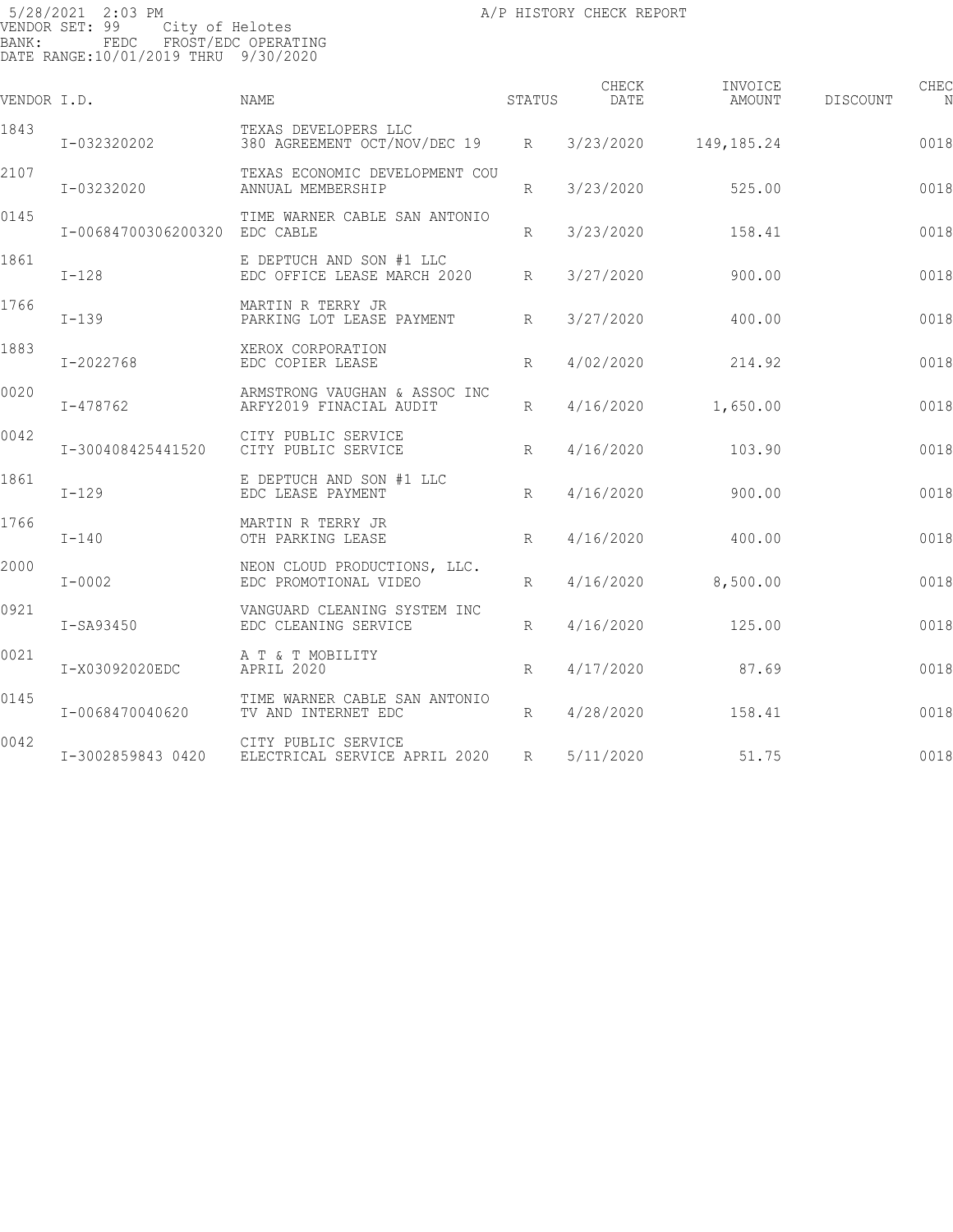5/28/2021 2:03 PM A/P HISTORY CHECK REPORT PAGE: 136 VENDOR SET: 99 City of Helotes BANK: FEDC FROST/EDC OPERATING DATE RANGE:10/01/2019 THRU 9/30/2020

| VENDOR I.D. |                             | <b>NAME</b>                                                                     | STATUS          | CHECK<br>DATE          | INVOICE<br>AMOUNT  | DISCOUNT | CHEC<br>N    |
|-------------|-----------------------------|---------------------------------------------------------------------------------|-----------------|------------------------|--------------------|----------|--------------|
| 2000        | $I-194$                     | NEON CLOUD PRODUCTIONS, LLC.<br>TRAVEL EXPENSES VIDEOGRAPHER                    | $R_{\parallel}$ | 5/11/2020              | 840.79             |          | 0018         |
| 0921        | $I-SA94330$                 | VANGUARD CLEANING SYSTEM INC<br>EDC CLEANING SERVICE MAY 20                     | $R_{\parallel}$ | 5/11/2020              | 125.00             |          | 0018         |
| 1883        | $I - 2065497$               | XEROX CORPORATION<br>EDC LEASE APRIL 2020                                       | R               | 5/11/2020              | 214.92             |          | 0018         |
| 0021        |                             | A T & T MOBILITY<br>I-287288218344 05202 FIRSTNET CELL PHONE MAY 2020           | $R_{\parallel}$ | 5/18/2020              | 130.68             |          | 0018         |
| 0042        | I-3004084254 0520           | CITY PUBLIC SERVICE<br>EDC ELECTRICAL SERVICES MAY 20                           | $R_{\parallel}$ | 5/18/2020              | 86.67              |          | 0018         |
| 0145        | I-0068470050620             | TIME WARNER CABLE SAN ANTONIO<br>EDC INTERNET AND CABLE MAY 20                  | $R_{\rm}$       | 5/18/2020              | 158.41             |          | 0018         |
| 1766        | $I-141$                     | MARTIN R TERRY JR<br>OTH PARKING LEAVE MAY 2020                                 | $R_{\parallel}$ | 5/18/2020              | 400.00             |          | 0018         |
| 1861        | $I-130$                     | E DEPTUCH AND SON #1 LLC<br>EDC LEASE PAYMENT MAY 2020                          | $R_{\parallel}$ | 5/18/2020              | 900.00             |          | 0018         |
| 1865        | $I - 49675$<br>$I-COH24067$ | ESD AND ASSOCIATES<br>ANNUAL WEBSITE HOSTING & MAINT<br>WEBSITE SSL CERTIFICATE | R<br>$R_{\rm}$  | 5/18/2020<br>5/18/2020 | 1,216.00<br>500.00 |          | 0018<br>0018 |
| 0643        | $I - 25587$                 | DAVIDSON & TROILO REAM & GARZA<br>EDC LEAGAL SERVICES APRIL 2020                | $R_{\parallel}$ | 5/20/2020              | 817.00             |          | 0018         |
| 1843        | $I - 1843$                  | TEXAS DEVELOPERS LLC<br>380 DISBURSEMENT                                        | $R_{\parallel}$ | 5/20/2020              | 141,107.18         |          | 0018         |
| 1852        | $I-11281-1$                 | AIR AUTHORITY LLC<br>HVAC REPAIR EDC                                            | V               | 6/09/2020              | 590.00             |          | 0018         |
| 1852        | M-CHECK                     | AIR AUTHORITY LLC<br>VOIDED V<br>AIR AUTHORITY LLC                              |                 | 6/09/2020              |                    |          | 0018         |
| 1883        | I-2106372                   | XEROX CORPORATION<br>EDC COPIER LEASE                                           | V               | 6/09/2020              | 214.92             |          | 0018         |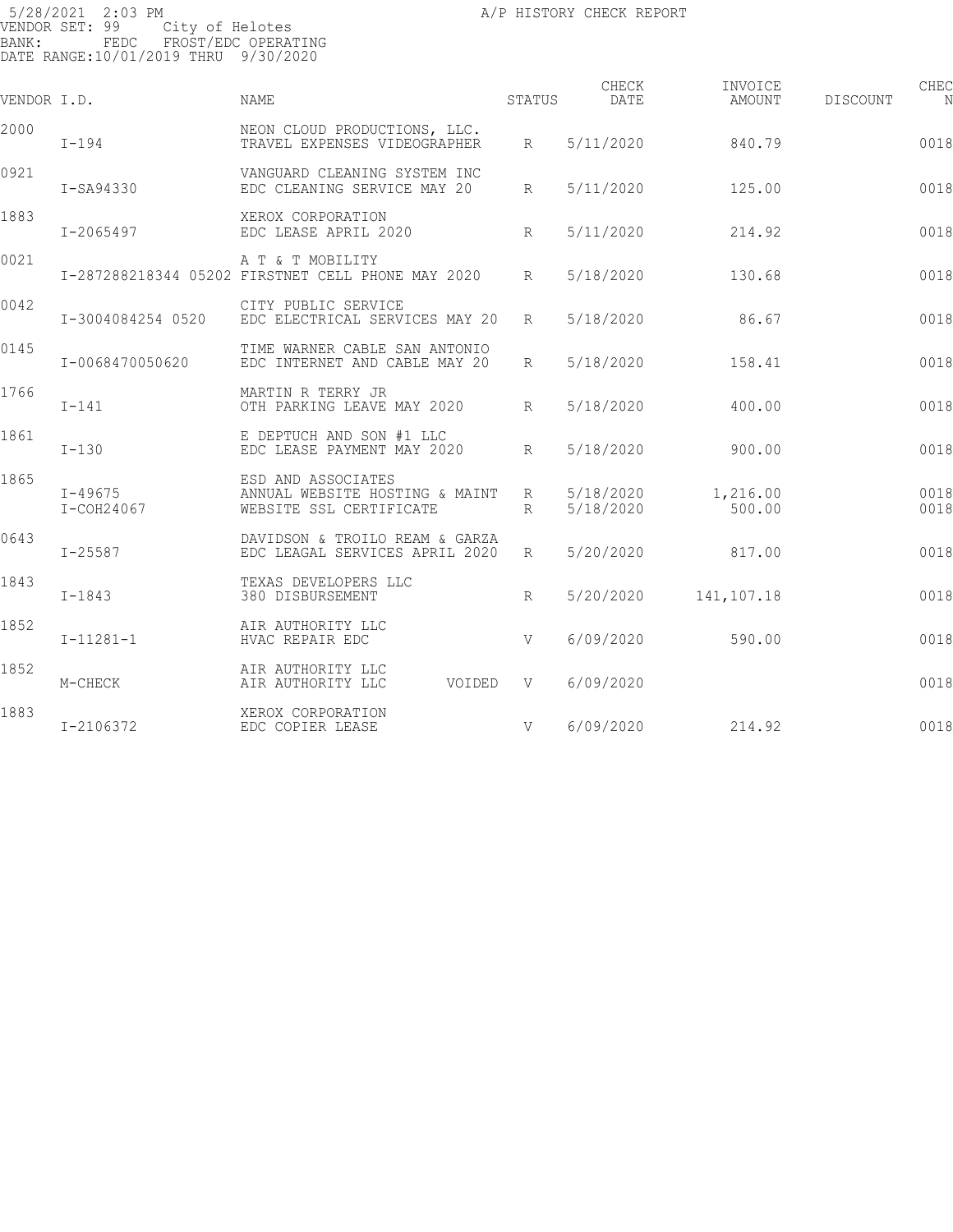5/28/2021 2:03 PM A/P HISTORY CHECK REPORT PAGE: 137 VENDOR SET: 99 City of Helotes BANK: FEDC FROST/EDC OPERATING DATE RANGE:10/01/2019 THRU 9/30/2020

| VENDOR I.D. |                                        | <b>NAME</b>                                                                | STATUS                             | CHECK<br>DATE          | INVOICE<br>AMOUNT | DISCOUNT | CHEC<br>N    |
|-------------|----------------------------------------|----------------------------------------------------------------------------|------------------------------------|------------------------|-------------------|----------|--------------|
| 1883        | M-CHECK                                | XEROX CORPORATION<br>XEROX CORPORATION                                     | VOIDED V                           | 6/09/2020              |                   |          | 0018         |
| 1852        | $I-11281-1$                            | AIR AUTHORITY LLC<br>HVAC REPAIR EDC                                       | R                                  | 6/10/2020 Reissue      |                   |          | 0019         |
| 1883        | I-2106372                              | XEROX CORPORATION<br>EDC COPIER LEASE                                      | $R_{\parallel}$                    | 6/10/2020 Reissue      |                   |          | 0019         |
| 0021        |                                        | A T & T MOBILITY<br>I-287288218344 0620E A T & T MOBILITY JUNE 2020        | $R_{\parallel}$                    | 6/19/2020              | 83.31             |          | 0019         |
| 0042        | I-3002859843 0620<br>I-3004084254 0620 | CITY PUBLIC SERVICE<br>ELECTRICAL SERVICES MAY 2020<br>CITY PUBLIC SERVICE | $R_{\parallel}$<br>$R_{\parallel}$ | 6/19/2020<br>6/19/2020 | 52.19<br>144.54   |          | 0019<br>0019 |
| 1861        | $I - 131$                              | E DEPTUCH AND SON #1 LLC<br>EDC OFFICE LEASE MAY 2020                      | $R_{\parallel}$                    | 6/19/2020              | 900.00            |          | 0019         |
| 1865        | $I - 49716$                            | ESD AND ASSOCIATES<br>WEBSITE MODIFICATION                                 | $R_{\parallel}$                    | 6/19/2020              | 500.94            |          | 0019         |
| 1766        | $I-142$                                | MARTIN R TERRY JR<br>OTH PARKING LOT MAY 2020                              | $R_{\parallel}$                    | 6/19/2020              | 400.00            |          | 0019         |
| 0145        | I-0068470060620                        | TIME WARNER CABLE SAN ANTONIO<br>EDC INTERNET / CABLE MAY 2020             | $R_{\parallel}$                    | 6/19/2020              | 160.94            |          | 0019         |
| 0921        | $I-SA95144$                            | VANGUARD CLEANING SYSTEM INC<br>EDC JANITORIAL SERVICE JUNE 20             | R                                  | 6/19/2020              | 125.00            |          | 0019         |
| 1883        | I-2147997                              | XEROX CORPORATION<br>EDC COPEIR LEASE                                      | $R_{\parallel}$                    | 6/23/2020              | 214.92            |          | 0019         |
| 0921        | I-SA95927                              | VANGUARD CLEANING SYSTEM INC<br>EDC JANITORIAL SERVICE 07/20               | R                                  | 7/06/2020              | 125.00            |          | 0019         |
| 0021        |                                        | A T & T MOBILITY                                                           |                                    |                        |                   |          |              |

I-287288218344720EDC CELL AND TABLET EDC  $R$  7/23/2020 77.79 77.79 0019 0042 CITY PUBLIC SERVICE I-3002859843 720 ELECTRICAL SERVICES JUNE 2020 R 7/23/2020 53.38 001912 I-3004084254 0720 EDC ELECTRICAL SERVICE R 7/23/2020 191.35 001912 244.73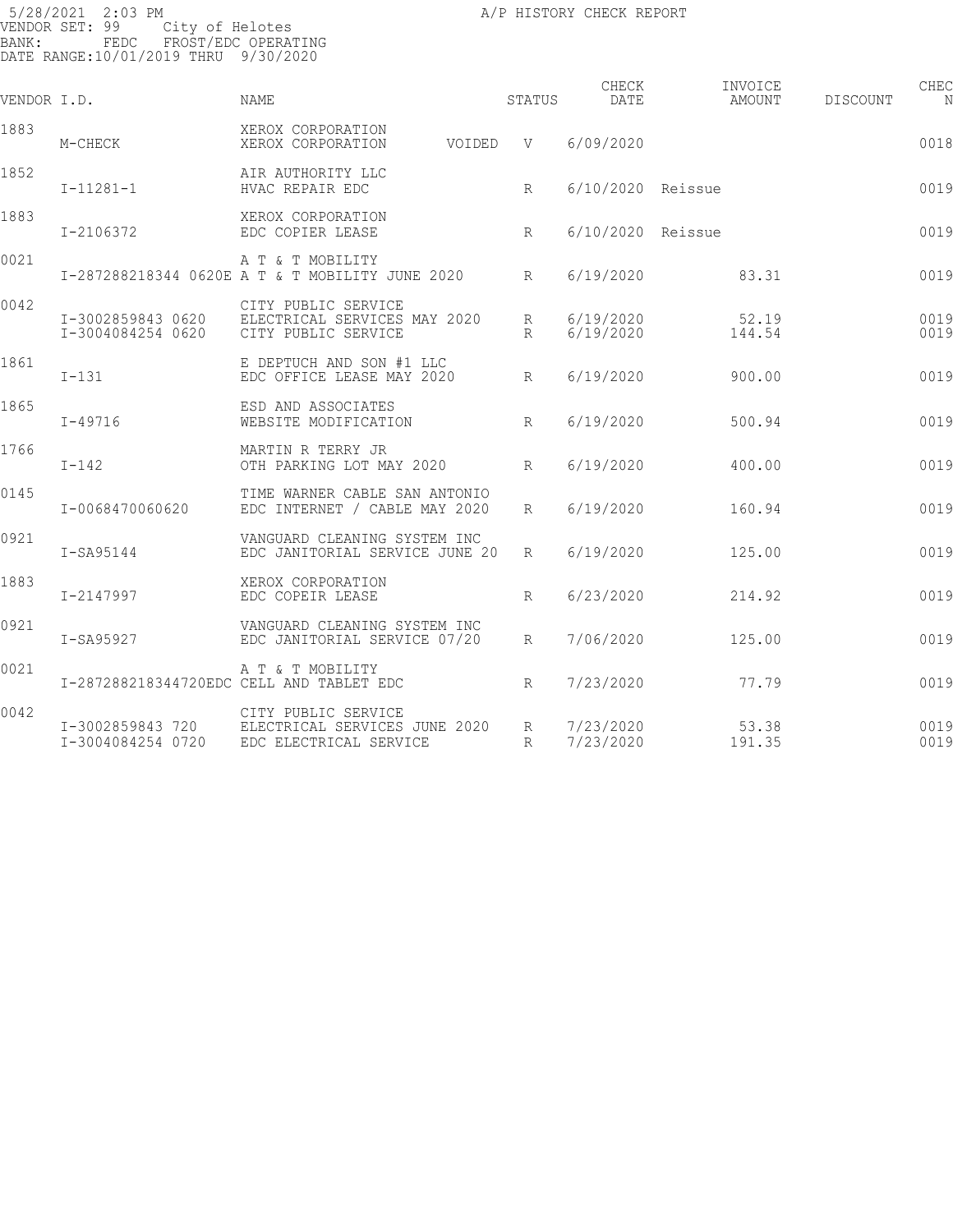5/28/2021 2:03 PM A/P HISTORY CHECK REPORT PAGE: 138 VENDOR SET: 99 City of Helotes BANK: FEDC FROST/EDC OPERATING DATE RANGE:10/01/2019 THRU 9/30/2020

| VENDOR I.D. |                                        | <b>NAME</b>                                                                             | STATUS          | CHECK<br>DATE          | INVOICE<br>AMOUNT | CHEC<br>DISCOUNT |
|-------------|----------------------------------------|-----------------------------------------------------------------------------------------|-----------------|------------------------|-------------------|------------------|
| 0643        | $I - 25912$                            | DAVIDSON & TROILO REAM & GARZA<br>MAY 2020 LEGAL SERVICES EDC                           | $R_{\parallel}$ | 7/23/2020              | 228.00            | 0019             |
| 1861        | $I-132$                                | E DEPTUCH AND SON #1 LLC<br>EDC RENT JULY 2020                                          | R               | 7/23/2020              | 900.00            | 0019             |
| 2140        | $I - 265076$                           | INTERNATIONAL ECONOMIC DEVELOP<br>ANNUAL EDC MEMBERSHIP                                 | $R_{\rm}$       | 7/23/2020              | 455.00            | 0019             |
| 1766        | $I-143$                                | MARTIN R TERRY JR<br>OTH PARKING LOT LEASE<br>R                                         |                 | 7/23/2020              | 400.00            | 0019             |
| 0145        | I-0068470070620                        | TIME WARNER CABLE SAN ANTONIO<br>EDC INTERNET AND CABLE                                 | $R_{\parallel}$ | 7/23/2020              | 153.42            | 0019             |
| 2142        | I-7102020                              | CEN-TEX CERTIFIED DEVELOPMENT<br>SBLAP LOAN REIMBURSEMENT                               | $R_{\parallel}$ | 8/10/2020              | 61,000.00         | 0019             |
| 0021        | I-287288218344 E820 EDC CELL PHONE     | A T & T MOBILITY                                                                        | R               | 8/20/2020              | 77.79             | 0019             |
| 1861        | $I-133$                                | E DEPTUCH AND SON #1 LLC<br>EDC OFFICE LEASE AUG 2020                                   | R               | 8/20/2020              | 900.00            | 0019             |
| 1689        | $I - 2664$<br>$I - 2672$               | EAGLE FORD GRAPHICS<br>EDC BANNERS<br>EDC BANNERS                                       | R<br>R          | 8/20/2020<br>8/20/2020 | 210.00<br>105.00  | 0019<br>0019     |
| 1766        | $I-144$                                | MARTIN R TERRY JR<br>OTH PARKING LOT LEASE                                              | R               | 8/20/2020              | 400.00            | 0019             |
| 0191        | I-34041388                             | SAN ANTONIO EXPRESS NEWS<br>PUBLIC NOTICES                                              | R               | 8/20/2020              | 571.64            | 0019             |
| 0921        | I-SA96797                              | VANGUARD CLEANING SYSTEM INC<br>AUG JANITORIAL SERVICES                                 | $R_{\parallel}$ | 8/20/2020              | 125.00            | 0019             |
| 1883        | I-2190299                              | XEROX CORPORATION<br>R<br>EDC COPIER LEASE                                              |                 | 8/20/2020              | 214.92            | 0019             |
| 0042        | I-3002859843 0820<br>I-3004084254 0820 | CITY PUBLIC SERVICE<br>ELECTRICAL SERVICE AUGUST 2020<br>ELECTRICAL SERVICE AUGUST 2020 | R<br>R          | 8/21/2020<br>8/21/2020 | 52.96<br>200.92   | 0019<br>0019     |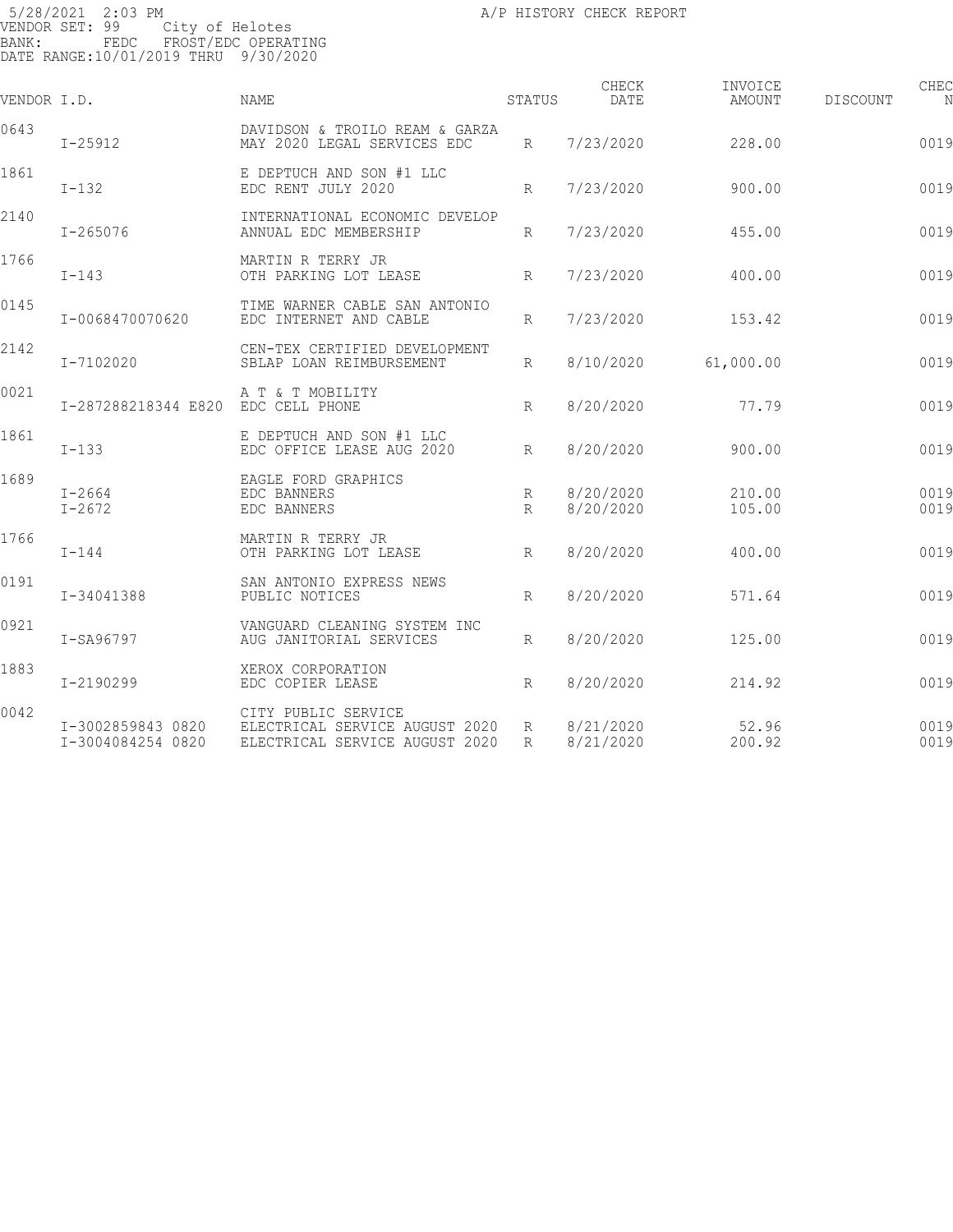| VENDOR I.D. |                                     | NAME                                                                  | STATUS               | CHECK<br>DATE          | INVOICE<br>AMOUNT  | DISCOUNT | CHEC<br>N    |
|-------------|-------------------------------------|-----------------------------------------------------------------------|----------------------|------------------------|--------------------|----------|--------------|
| 0145        | I-0068470080620                     | TIME WARNER CABLE SAN ANTONIO<br>EDC CABLE AND INTERNET               | R                    | 8/31/2020              | 156.80             |          | 0019         |
| 1883        | I-2232520                           | XEROX CORPORATION<br>EDC COPIER LEASE                                 | R                    | 8/31/2020              | 214.92             |          | 0019         |
| 1843        | $I-Q2 2020$                         | TEXAS DEVELOPERS LLC<br>380 AGREEMENT BMC                             | V                    | 9/08/2020              | 491,499.33         |          | 0019         |
| 1843        | M-CHECK                             | TEXAS DEVELOPERS LLC<br>TEXAS DEVELOPERS LLC<br>VOIDED                | V                    | 9/08/2020              |                    |          | 0019         |
| 0921        | I-SA97530                           | VANGUARD CLEANING SYSTEM INC<br>EDC JANITORIAL SERVICE                | $R_{\parallel}$      | 9/08/2020              | 125.00             |          | 0019         |
| 1843        | I-02 2020 EDC                       | TEXAS DEVELOPERS LLC<br>2ND QUARTER 2020                              | $R_{\parallel}$      | 9/15/2020              | 163,833.11         |          | 0019         |
| 0742        | I-4277581<br>$I - 428371$           | YOU NAME IT SPECIALTIES INC<br>POCKET HAND SANITIZER<br>EDC TOTE BAGS | $R_{\parallel}$<br>R | 9/15/2020<br>9/15/2020 | 974.45<br>1,924.80 |          | 0019<br>0019 |
| 0021        | I-287288218344 09EDC CELL PHONE EDC | A T & T MOBILITY                                                      | $R_{\parallel}$      | 9/23/2020              | 77.79              |          | 0019         |
| 0042        | I-3002859843 0920                   | CITY PUBLIC SERVICE<br>SECURITY LIGHTING FOR OT PARKI R               |                      | 9/23/2020              | 52.56              |          | 0019         |
| 1488        | I-.5K CHALLENGE                     | HELOTES AREA CHAMBER OF COMMER<br>.5K CHALLENGE SPONSORSHIP           | $R_{\parallel}$      | 9/23/2020              | 3,500.00           |          | 0019         |
| 0145        | I-0068470090620                     | TIME WARNER CABLE SAN ANTONIO<br>EDC CABLE                            | $R_{\parallel}$      | 9/23/2020              | 159.31             |          | 0019         |
| 0742        | I-431171                            | YOU NAME IT SPECIALTIES INC<br>SHOP HELOTES COVID MASKS               | R                    | 9/30/2020              | 1,635.00           |          | 0019         |
| 1766        | $I-145$                             | MARTIN R TERRY JR<br>OTH PARKING LOT LEASE                            | R                    | 9/30/2020              | 400.00             |          | 0019         |
| 1861        | $I-134$                             | E DEPTUCH AND SON #1 LLC<br>EDC OFFICE RENTAL                         | $R_{\parallel}$      | 9/30/2020              | 900.00             |          | 0019         |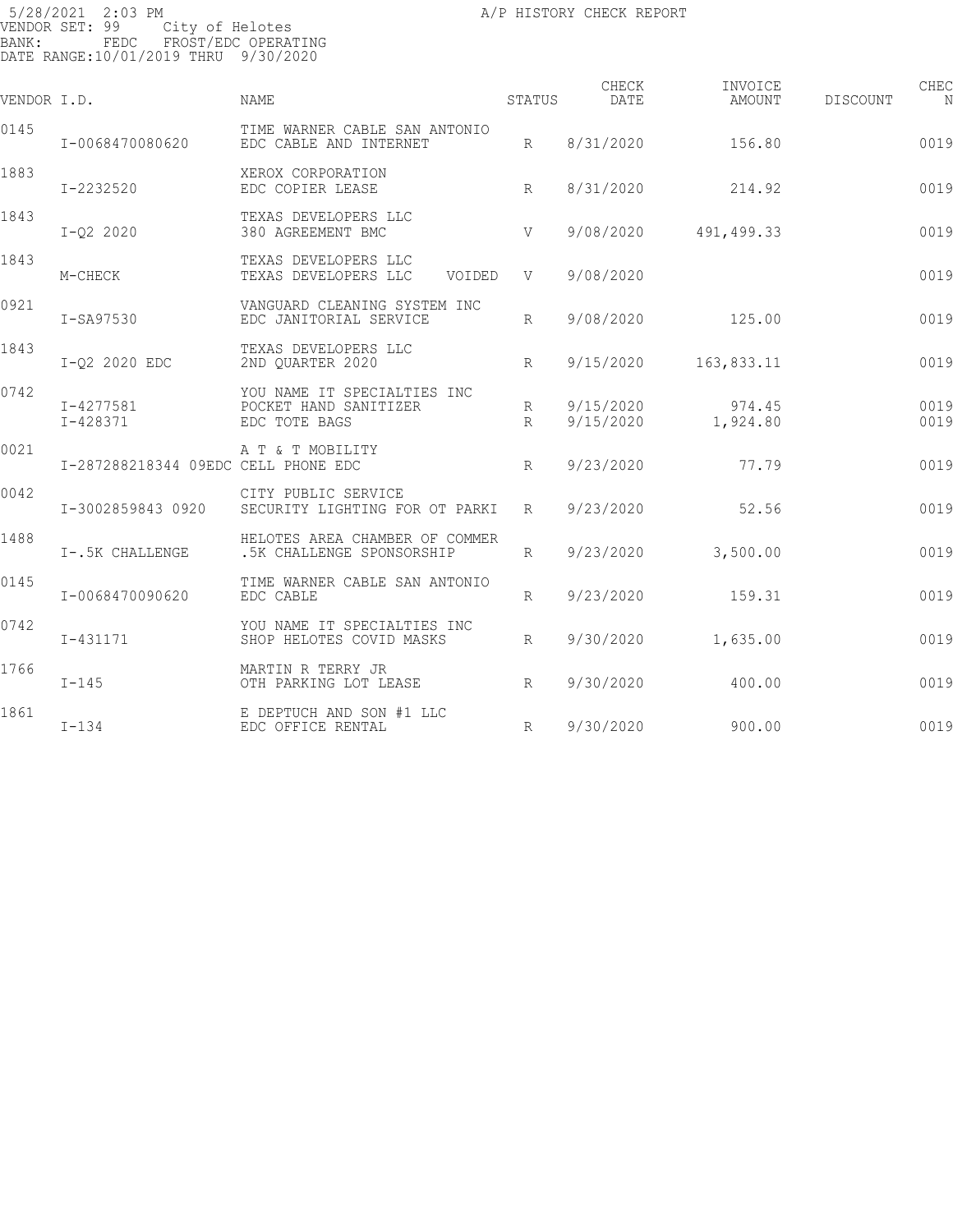| VENDOR I.D. |                                                                                                      | <b>NAME</b>                                                                   | STATUS         | CHECK<br><b>DATE</b>   | INVOICE<br>AMOUNT                                              | DISCOUNT         | CHEC                                 |
|-------------|------------------------------------------------------------------------------------------------------|-------------------------------------------------------------------------------|----------------|------------------------|----------------------------------------------------------------|------------------|--------------------------------------|
| 2053        | I-2120719486                                                                                         | GIS PLANNING INC<br>ZOOMPROSPECTOR ENTERPRISE RENE                            | $R_{\rm}$      | 9/30/2020              | 7,700.00                                                       |                  | 0019                                 |
| 0042        | I-3002859843 SEP20<br>I-3004084254 SEP20                                                             | CITY PUBLIC SERVICE<br>CPS SEPTEMBER 2020<br>CITY PUBLIC SERVICE              | R<br>$R_{\rm}$ | 9/30/2020<br>9/30/2020 | 54.33<br>321.42                                                |                  | 0019<br>0019                         |
| 1689        | $I - 2699 R$                                                                                         | EAGLE FORD GRAPHICS<br>SHOP HELOTES BANNERS                                   | R              | 9/30/2020              | 70.00                                                          |                  | 0019                                 |
| 1865        | I-49981 R                                                                                            | ESD AND ASSOCIATES<br>50 PERCENT BILLING FOR EDC WEB                          | R              | 9/30/2020              | 1,850.00                                                       |                  | 0019                                 |
| 0838        | I-MILEAGE REIMBURSE                                                                                  | GLENN GOOLSBY<br>MILEAGE REIMBURSEMENT                                        | R              | 9/30/2020              | 11.50                                                          |                  | 0019                                 |
| 1883        | I-2274529 R                                                                                          | XEROX CORPORATION<br>EDC COPIER LEASE SEP 2020                                | R              | 9/30/2020              | 214.92                                                         |                  | 0019                                 |
| 0021        |                                                                                                      | A T & T MOBILITY<br>I-287288218344EDC920 EDC CELL PHONE SEP 2020              | R              | 9/30/2020              | 77.81                                                          |                  | 0019                                 |
|             | $*$ * TOTALS<br>$\star$ $\star$<br>REGULAR CHECKS:<br>HAND CHECKS:<br>DRAFTS:<br>EFT:<br>NON CHECKS: | NO<br>129<br>$\mathbf 0$<br>$\mathbf 0$<br>$\mathbb O$<br>$\mathsf{O}\xspace$ |                |                        | INVOICE AMOUNT<br>1,239,424.99<br>0.00<br>0.00<br>0.00<br>0.00 | <b>DISCOUNTS</b> | 0.00<br>0.00<br>0.00<br>0.00<br>0.00 |
|             | VOID CHECKS:                                                                                         | 3 VOID DEBITS<br>VOID CREDITS                                                 |                | 804.92<br>492,304.25CR | 491,499.33CR                                                   |                  | 0.00                                 |
|             | TOTAL ERRORS:<br>0                                                                                   |                                                                               |                |                        |                                                                |                  |                                      |

| -99<br>VENDOR SET:<br>FEDC TOTALS:<br>BANK: | NO<br>$\overline{\phantom{a}}$<br>∸ ) ∠ | INVOICE AMOUNT<br>747<br>,925.66 | DISCOUNTS<br>0.00 |
|---------------------------------------------|-----------------------------------------|----------------------------------|-------------------|
| BANK:<br>FEDC<br>TOTALS:                    | $\hat{\phantom{1}}$<br>∸ີ               | 747,925.66                       | 0.00              |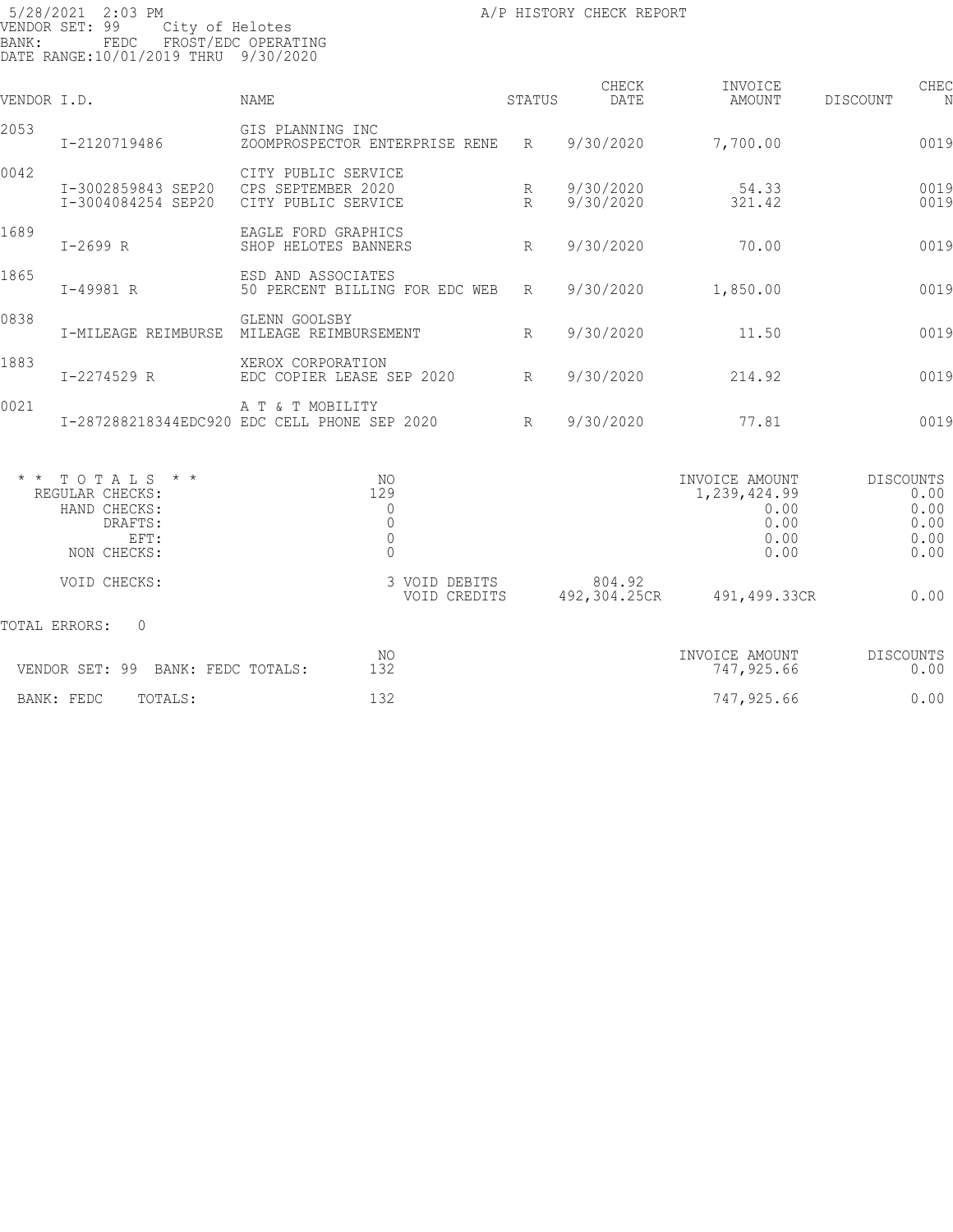| 5/28/2021<br>$2:03$ PM<br>VENDOR SET:<br>99<br>BANK:<br>${\tt FMCT}$<br>DATE RANGE:10/01/2019 THRU | City of Helotes<br>FROST/MC TECHNOLOGY<br>9/30/2020     |        | A/P HISTORY CHECK REPORT |                                                            |                                                          |
|----------------------------------------------------------------------------------------------------|---------------------------------------------------------|--------|--------------------------|------------------------------------------------------------|----------------------------------------------------------|
| VENDOR I.D.                                                                                        | <b>NAME</b>                                             | STATUS | CHECK<br>DATE            | INVOICE<br>AMOUNT                                          | CHEC<br>DISCOUNT<br>N                                    |
| 0159<br>$I - 18626$                                                                                | UTILITY DATA SYSTEMS INC<br>ANNUAL CONTRACT W/UDS COURT | R      | 10/17/2019               | 3,290.00                                                   | 0012                                                     |
| 1927<br>I-7018545 MCT                                                                              | KOLOGIK<br>COPSYNC USER LICENSE                         | R      | 11/19/2019               | 1,198.80                                                   | 0012                                                     |
| TOTALS * *<br>$\star$ $\star$<br>REGULAR CHECKS:<br>HAND CHECKS:<br>DRAFTS:<br>EFT:<br>NON CHECKS: | NO<br>$\begin{bmatrix} 2 \\ 0 \\ 0 \\ 0 \end{bmatrix}$  |        |                          | INVOICE AMOUNT<br>4,488.80<br>0.00<br>0.00<br>0.00<br>0.00 | <b>DISCOUNTS</b><br>0.00<br>0.00<br>0.00<br>0.00<br>0.00 |
| VOID CHECKS:                                                                                       | 0 VOID DEBITS<br>VOID CREDITS                           |        | 0.00<br>0.00             | 0.00                                                       | 0.00                                                     |
| TOTAL ERRORS:<br>$\overline{0}$                                                                    |                                                         |        |                          |                                                            |                                                          |
| VENDOR SET: 99                                                                                     | ΝO<br>$\overline{2}$<br>BANK: FMCT TOTALS:              |        |                          | INVOICE AMOUNT<br>4,488.80                                 | <b>DISCOUNTS</b><br>0.00                                 |
| BANK: FMCT<br>TOTALS:                                                                              | $\mathbf{2}$                                            |        |                          | 4,488.80                                                   | 0.00                                                     |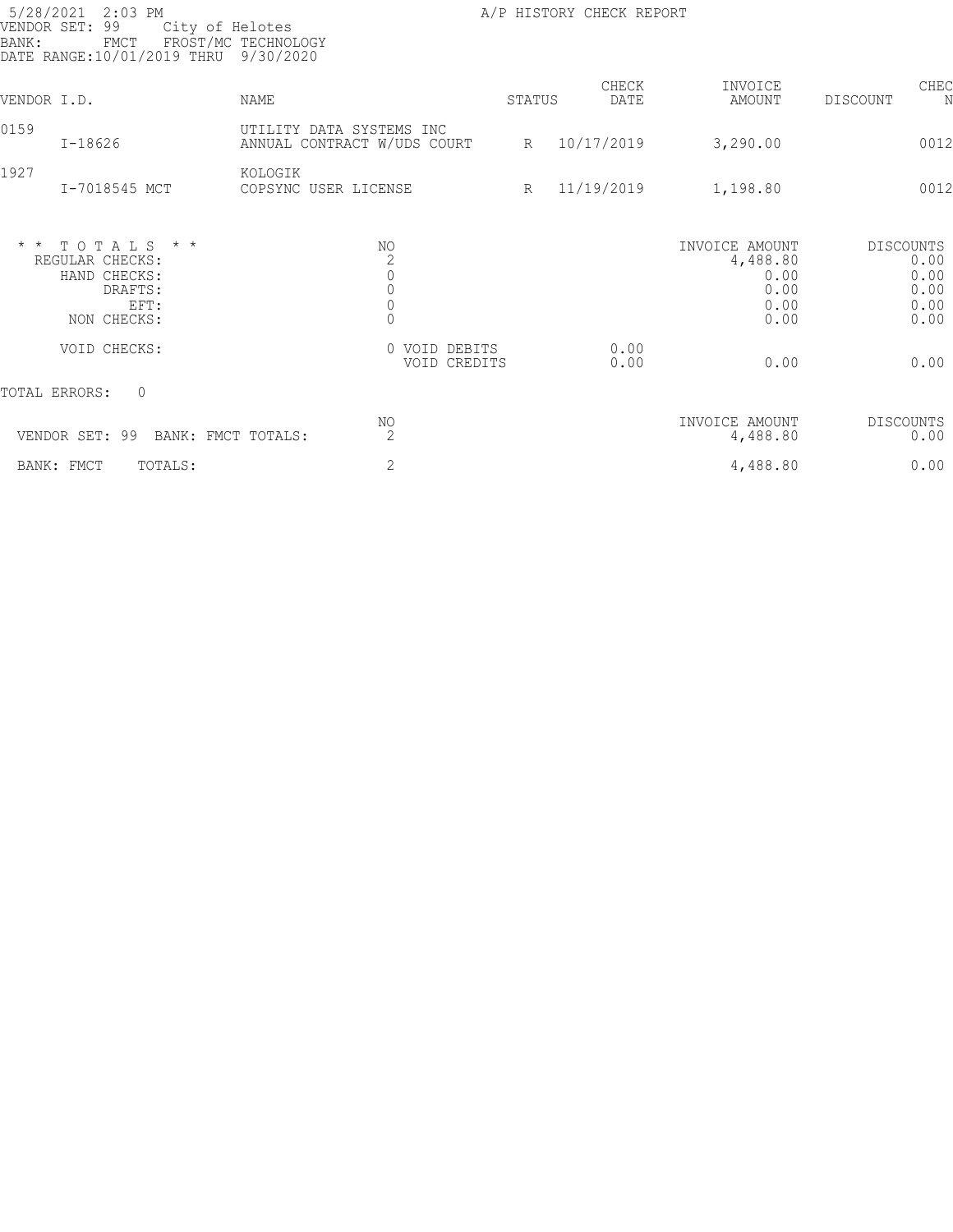| 5/28/2021<br>$2:03$ PM<br>VENDOR SET: 99<br>City of Helotes<br>FPDST FROST/PD STATE<br>BANK:<br>DATE RANGE: 10/01/2019 THRU 9/30/2020 |                                                             |                 | A/P HISTORY CHECK REPORT |                                                            |                                                          |
|---------------------------------------------------------------------------------------------------------------------------------------|-------------------------------------------------------------|-----------------|--------------------------|------------------------------------------------------------|----------------------------------------------------------|
| VENDOR I.D.                                                                                                                           | NAME                                                        | STATUS          | CHECK<br>DATE            | INVOICE<br>AMOUNT                                          | CHEC<br>DISCOUNT                                         |
| 1779<br>I-371981                                                                                                                      | STALKER RADAR<br>PD STATIONARY RADAR                        | $R_{\parallel}$ | 9/30/2020                | 1,712.50                                                   | 0010                                                     |
| $*$ * TOTALS<br>$\star$ $\star$<br>REGULAR CHECKS:<br>HAND CHECKS:<br>DRAFTS:<br>EFT:<br>NON CHECKS:                                  | NO.<br>$\circ$<br>$\mathbb O$<br>$\mathbb O$<br>$\mathbb O$ |                 |                          | INVOICE AMOUNT<br>1,712.50<br>0.00<br>0.00<br>0.00<br>0.00 | <b>DISCOUNTS</b><br>0.00<br>0.00<br>0.00<br>0.00<br>0.00 |
| VOID CHECKS:                                                                                                                          | 0 VOID DEBITS                                               | VOID CREDITS    | 0.00<br>0.00             | 0.00                                                       | 0.00                                                     |
| TOTAL ERRORS:<br>$\Omega$                                                                                                             |                                                             |                 |                          |                                                            |                                                          |
| VENDOR SET: 99<br>BANK: FPDSTTOTALS:                                                                                                  | NO.                                                         |                 |                          | INVOICE AMOUNT<br>1,712.50                                 | <b>DISCOUNTS</b><br>0.00                                 |
| BANK: FPDST<br>TOTALS:                                                                                                                |                                                             |                 |                          | 1,712.50                                                   | 0.00                                                     |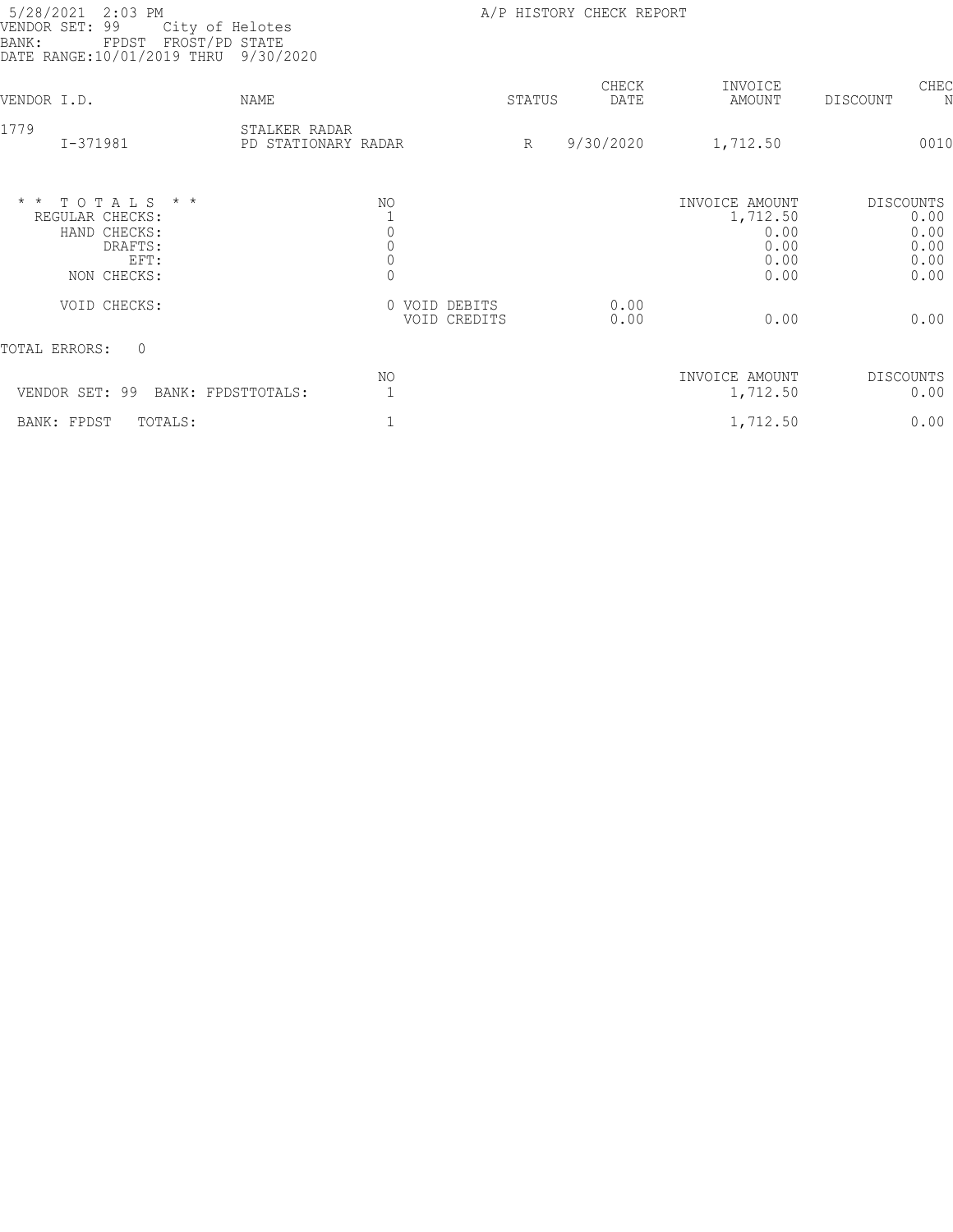| 5/28/2021<br>VENDOR SET:<br>BANK: | $2:03$ PM<br>99<br>City of Helotes<br>FPDT<br>DATE RANGE:10/01/2019 THRU 9/30/2020    | FROST/POLICE TRAINING                                                                |                               |                      | A/P HISTORY CHECK REPORT |                                                            |                                                          |
|-----------------------------------|---------------------------------------------------------------------------------------|--------------------------------------------------------------------------------------|-------------------------------|----------------------|--------------------------|------------------------------------------------------------|----------------------------------------------------------|
| VENDOR I.D.                       |                                                                                       | <b>NAME</b>                                                                          |                               | STATUS               | CHECK<br>DATE            | INVOICE<br>AMOUNT                                          | CHEC<br>DISCOUNT<br>N                                    |
| 0009                              | $I-PA2347$                                                                            | AACOG<br>LAW ENFORCEMENT ACADEMY CLASS                                               |                               | $R_{\perp}$          | 12/05/2019               | 660.00                                                     | 0002                                                     |
| 0011                              | $I-PA2378$                                                                            | AACOG ACADEMY<br>LAW ENFORCEMENT ACADEMY CLASS                                       |                               | $R_{\parallel}$      | 1/10/2020                | 240.00                                                     | 0002                                                     |
| 0011                              | $I-PA2404$<br>$I-PA2419$                                                              | AACOG ACADEMY<br>BODY WORN CAMERA CLASS<br>BODY WORN CAMERA CLASS                    |                               | R<br>$R_{\parallel}$ | 2/26/2020<br>2/26/2020   | 260.00<br>20.00                                            | 0002<br>0002                                             |
|                                   | $*$ * TOTALS * *<br>REGULAR CHECKS:<br>HAND CHECKS:<br>DRAFTS:<br>EFT:<br>NON CHECKS: | NO.<br>$\mathfrak{Z}$<br>$\mathbb O$<br>$\mathbb O$<br>$\overline{0}$<br>$\mathbf 0$ |                               |                      |                          | INVOICE AMOUNT<br>1,180.00<br>0.00<br>0.00<br>0.00<br>0.00 | <b>DISCOUNTS</b><br>0.00<br>0.00<br>0.00<br>0.00<br>0.00 |
|                                   | VOID CHECKS:                                                                          |                                                                                      | 0 VOID DEBITS<br>VOID CREDITS |                      | 0.00<br>0.00             | 0.00                                                       | 0.00                                                     |
|                                   | TOTAL ERRORS:<br>$\circ$                                                              |                                                                                      |                               |                      |                          |                                                            |                                                          |
|                                   | VENDOR SET: 99<br>BANK: FPDT TOTALS:                                                  | NO.<br>3                                                                             |                               |                      |                          | INVOICE AMOUNT<br>1,180.00                                 | <b>DISCOUNTS</b><br>0.00                                 |
|                                   | TOTALS:<br>BANK: FPDT                                                                 | 3                                                                                    |                               |                      |                          | 1,180.00                                                   | 0.00                                                     |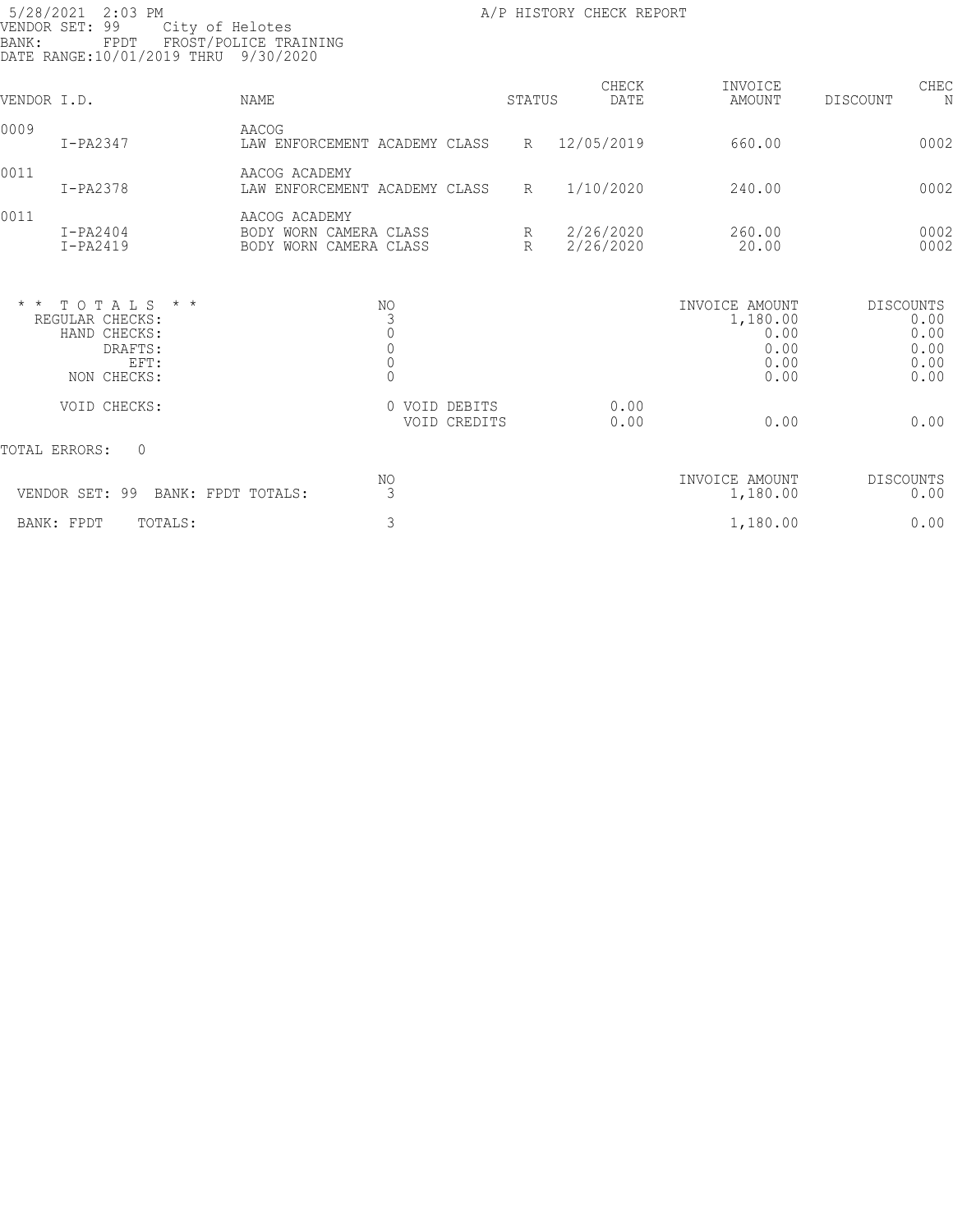| 5/28/2021<br>$2:03$ PM<br>99<br>VENDOR SET:<br>BANK:<br>FPEG              | City of Helotes<br>FROST/PEG ACCOUNT<br>DATE RANGE: 10/01/2019 THRU 9/30/2020 |                                                                                          |                               |   | A/P HISTORY CHECK REPORT |                                                            |                  |                                      |
|---------------------------------------------------------------------------|-------------------------------------------------------------------------------|------------------------------------------------------------------------------------------|-------------------------------|---|--------------------------|------------------------------------------------------------|------------------|--------------------------------------|
| VENDOR I.D.                                                               | NAME                                                                          |                                                                                          | STATUS                        |   | CHECK<br>DATE            | INVOICE<br>AMOUNT                                          | DISCOUNT         | CHEC<br>N                            |
| 1865<br>$I - 49034$                                                       |                                                                               | ESD AND ASSOCIATES<br>PUBLIC ACCESS CHANNEL FINAL                                        |                               | R | 10/31/2019               | 2,460.00                                                   |                  | 0010                                 |
| 2187<br>I-6446 0920 2                                                     |                                                                               | CITIBANK NA<br>A. WAZIR CC PURCHASES 0920                                                | $R_{\parallel}$               |   | 9/30/2020                | 279.13                                                     |                  | 0010                                 |
| $* * TOTALS$<br>REGULAR CHECKS:<br>HAND CHECKS:<br>DRAFTS:<br>NON CHECKS: | $\star$ $\star$<br>EFT:                                                       | NO.<br>$\begin{matrix} 2 \\ 0 \\ 0 \end{matrix}$<br>$\begin{matrix} 0 \\ 0 \end{matrix}$ |                               |   |                          | INVOICE AMOUNT<br>2,739.13<br>0.00<br>0.00<br>0.00<br>0.00 | DISCOUNTS        | 0.00<br>0.00<br>0.00<br>0.00<br>0.00 |
| VOID CHECKS:                                                              |                                                                               |                                                                                          | 0 VOID DEBITS<br>VOID CREDITS |   | 0.00<br>0.00             | 0.00                                                       |                  | 0.00                                 |
| TOTAL ERRORS:<br>$\Omega$                                                 |                                                                               |                                                                                          |                               |   |                          |                                                            |                  |                                      |
| VENDOR SET: 99                                                            | BANK: FPEG TOTALS:                                                            | NO.<br>$\overline{2}$                                                                    |                               |   |                          | INVOICE AMOUNT<br>2,739.13                                 | <b>DISCOUNTS</b> | 0.00                                 |
| BANK: FPEG                                                                | TOTALS:                                                                       | $\mathbf{2}$                                                                             |                               |   |                          | 2,739.13                                                   |                  | 0.00                                 |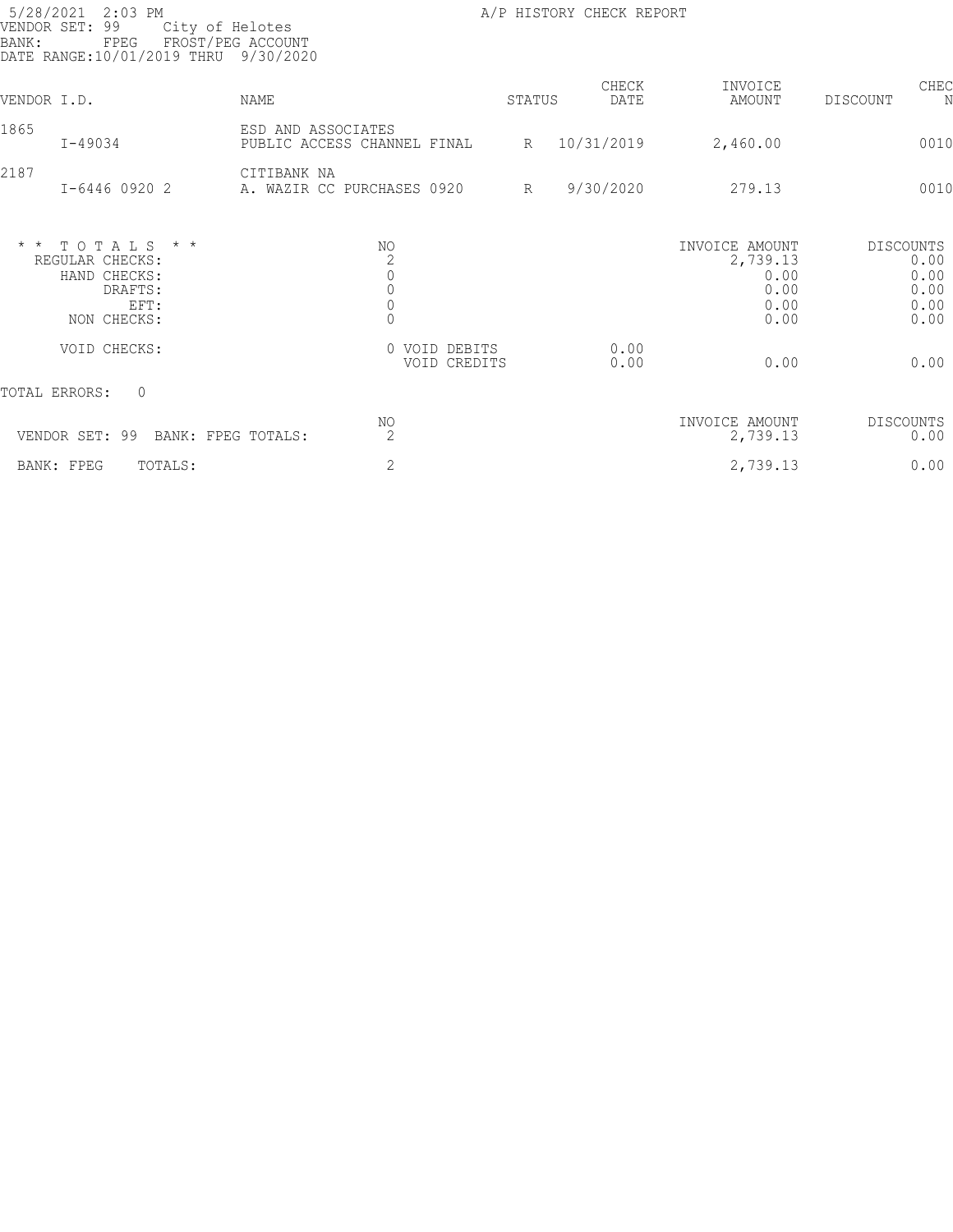| 5/28/2021<br>BANK: | $2:03$ PM<br>VENDOR SET: 99<br>City of Helotes<br>FPTR<br>DATE RANGE:10/01/2019 THRU 9/30/2020 | FROST/PD TRAINING                                                               |                               | A/P HISTORY CHECK REPORT |                                                            |                                                          |
|--------------------|------------------------------------------------------------------------------------------------|---------------------------------------------------------------------------------|-------------------------------|--------------------------|------------------------------------------------------------|----------------------------------------------------------|
| VENDOR I.D.        |                                                                                                | NAME                                                                            | STATUS                        | CHECK<br>DATE            | INVOICE<br>AMOUNT                                          | CHEC<br>DISCOUNT<br>N                                    |
| 0009               | $I-PA2336$                                                                                     | AACOG<br>PD LOCAL TRAINING CLASSES                                              | $R_{\parallel}$               | 12/04/2019               | 650.00                                                     | 0002                                                     |
| 0009               | I-PA2422 02132020<br>I-PA2435 022020                                                           | AACOG<br>BODY WORN CAMERA CLASS<br>DE-ESCALATION TECHNIQUES PD                  | R<br>$R_{\parallel}$          | 3/04/2020<br>3/04/2020   | 40.00<br>380.00                                            | 0002<br>0002                                             |
| 0009               | $I-PA2384$<br>$I-PA2436$                                                                       | AACOG<br>86TH LEGISLATIVE UPDATES<br>CANINE ENCOUNTERS TRAINING                 | $R_{\odot}$<br>R              | 7/29/2020<br>7/29/2020   | 240.00<br>240.00                                           | 0002<br>0002                                             |
| $\star$ $\star$    | TOTALS * *<br>REGULAR CHECKS:<br>HAND CHECKS:<br>DRAFTS:<br>EFT:<br>NON CHECKS:                | NO.<br>3<br>$\mathbb O$<br>$\begin{matrix} 0 \\ 0 \end{matrix}$<br>$\mathbf{0}$ |                               |                          | INVOICE AMOUNT<br>1,550.00<br>0.00<br>0.00<br>0.00<br>0.00 | <b>DISCOUNTS</b><br>0.00<br>0.00<br>0.00<br>0.00<br>0.00 |
|                    | VOID CHECKS:                                                                                   |                                                                                 | 0 VOID DEBITS<br>VOID CREDITS | 0.00<br>0.00             | 0.00                                                       | 0.00                                                     |
|                    | TOTAL ERRORS:<br>$\circ$                                                                       |                                                                                 |                               |                          |                                                            |                                                          |
|                    | VENDOR SET: 99                                                                                 | NO.<br>3<br>BANK: FPTR TOTALS:                                                  |                               |                          | INVOICE AMOUNT<br>1,550.00                                 | <b>DISCOUNTS</b><br>0.00                                 |
|                    | BANK: FPTR<br>TOTALS:                                                                          | $\mathfrak{Z}$                                                                  |                               |                          | 1,550.00                                                   | 0.00                                                     |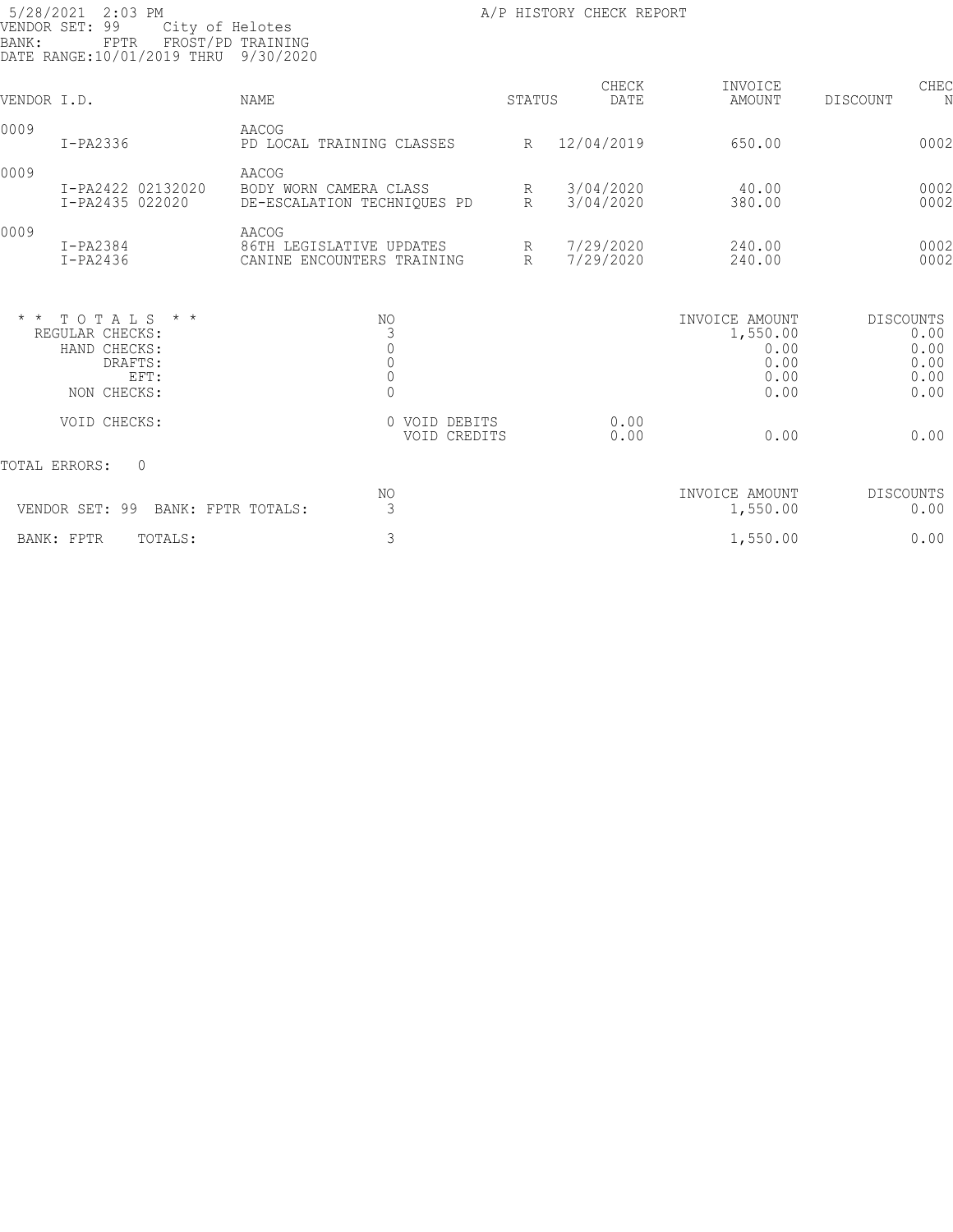| 5/28/2021<br>VENDOR SET:<br>BANK: | $2:03$ PM<br>99<br>City of Helotes<br>FSCH<br>DATE RANGE: 10/01/2019 THRU 9/30/2020   | FROST/SCHOOL SAFETY                                                             |                               |                      | A/P HISTORY CHECK REPORT |                                                             |                  |                                      |
|-----------------------------------|---------------------------------------------------------------------------------------|---------------------------------------------------------------------------------|-------------------------------|----------------------|--------------------------|-------------------------------------------------------------|------------------|--------------------------------------|
| VENDOR I.D.                       |                                                                                       | <b>NAME</b>                                                                     |                               | STATUS               | CHECK<br>DATE            | INVOICE<br>AMOUNT                                           | DISCOUNT         | CHEC<br>N                            |
| 0120                              | I-113019 AP #2                                                                        | SAECO ELECTRIC & UTILITY LTD<br>CABINET/CAMERAS LESLIE & OCONN                  |                               | R                    | 12/05/2019               | 25,188.60                                                   |                  | 0002                                 |
| 2034                              | I-5200178693<br>I-5200178694                                                          | SDI INNOVATIONS INC<br>SAFTEY BOOKS ELEM SCHOOL<br>SAFETY BOOKS FOR ELEM SCHOOL |                               | R<br>$R_{\parallel}$ | 8/10/2020<br>8/10/2020   | 393.00<br>265.50                                            |                  | 0002<br>0002                         |
|                                   | $*$ * TOTALS * *<br>REGULAR CHECKS:<br>HAND CHECKS:<br>DRAFTS:<br>EFT:<br>NON CHECKS: | NO.<br>$\begin{matrix} 2 \\ 0 \\ 0 \\ 0 \end{matrix}$<br>$\mathbb O$            |                               |                      |                          | INVOICE AMOUNT<br>25,847.10<br>0.00<br>0.00<br>0.00<br>0.00 | <b>DISCOUNTS</b> | 0.00<br>0.00<br>0.00<br>0.00<br>0.00 |
|                                   | VOID CHECKS:                                                                          |                                                                                 | 0 VOID DEBITS<br>VOID CREDITS |                      | 0.00<br>0.00             | 0.00                                                        |                  | 0.00                                 |
|                                   | $\Omega$<br>TOTAL ERRORS:                                                             |                                                                                 |                               |                      |                          |                                                             |                  |                                      |
|                                   | VENDOR SET: 99<br>BANK: FSCH TOTALS:                                                  | NO<br>2                                                                         |                               |                      |                          | INVOICE AMOUNT<br>25,847.10                                 | <b>DISCOUNTS</b> | 0.00                                 |
|                                   | BANK: FSCH<br>TOTALS:                                                                 | $\overline{2}$                                                                  |                               |                      |                          | 25,847.10                                                   |                  | 0.00                                 |
|                                   |                                                                                       |                                                                                 |                               |                      |                          |                                                             |                  |                                      |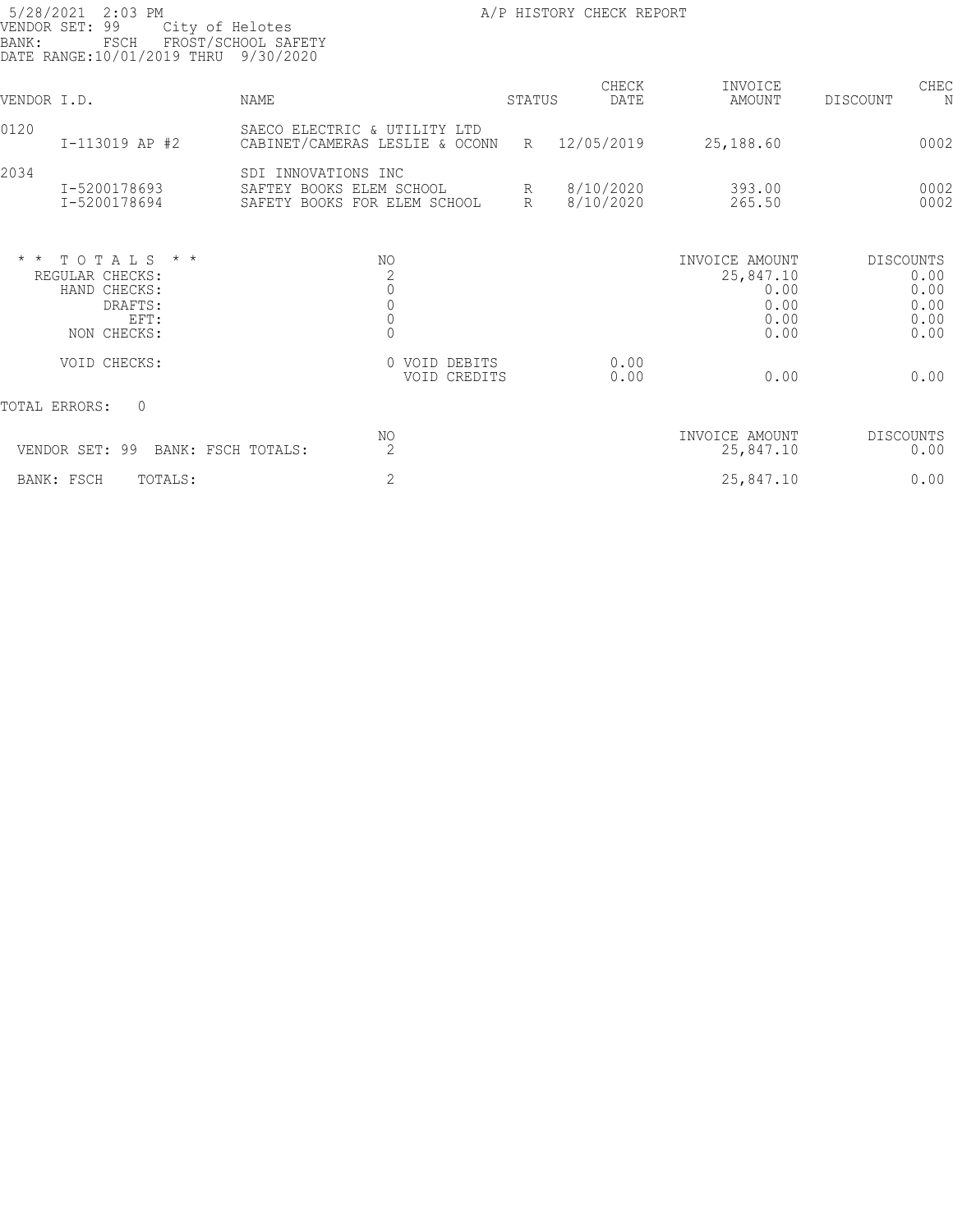5/28/2021 2:03 PM **A/P HISTORY CHECK REPORT** VENDOR SET: 99 City of Helotes BANK: FSTRT FROST/STREET MAINTENANCE DATE RANGE:10/01/2019 THRU 9/30/2020 CHECK INVOICE CHECK CHECK CHECK VENDOR I.D. NAME STATUS DATE AMOUNT DISCOUNT NO STATUS AMOUNT 2039 SOUTH TEXAS WELDING REPAIR GUARD RAIL DAMAGE REPAIR R  $10/17/2019$  3,500.00 0010 2032 ASPHALT INC LLC STRT IMP WORK FINAL PYMNT FY19 V 10/21/2019 276,393.70 0010 2032 ASPHALT INC LLC ASPHALT INC LLC 00IDED V 10/21/2019 276,393.70CRP 0010 0120 SAECO ELECTRIC & UTILITY LTD REP GREEN LED BULB @ MILL PARK R 10/21/2019 437.00 437.00 1690 CARTEGRAPH SYSTEMS INC<br>I-BD0000600 ANNL MAINT/USE AGRMNT ANNL MAINT/USE AGRMNT CARTTEGR R 10/31/2019 16,925.63 0010 2050 PREFORM LLC ROAD STRIPING MATERIAL  $R = 12/04/2019$  87.35 0010 1049 SAFELANE TRAFFIC SUPPLY LLC SIGNS TO REP DAMAGED BY WINDS R 12/04/2019 817.65 0010 0945 VULCAN CONSTRUCTION MATERIALS I-61992908 ASPHALT PATCH ON SCENIC LOOP R 12/04/2019 223.30 001098 ASPHALT PATCHES OLD BANDERA RD R 12/04/2019 167.75 0010 2032 ASPHALT INC LLC I-1291702 2019 STREET IMPROVEMENT WORK R 12/06/2019 249,884.50 001099 249,884.50 1946 **1-s135521** RABA KISTNER INC<br>2019 STREET MAINT I-s135521 2019 STREET MAINT CMT TESTING R 12/16/2019 2,019.00 001100 2,019.00 2096 TEXAS ROAD REPAIR INC I-1378 CRACK FILL FOR BRAUN & GALM RD R 2/20/2020 5,167.50 001101 I-1379 CRACK FILL FOR BRAUN &GALM RDS R 2/20/2020 3,577.50 001101 I-1383 FINAL FILL FROM 2019 STREET PL R 2/20/2020 15,105.00 001101 23,850.00 1713 FLASHER EQUIPMENT I-1441 STREET ROAD STRIPING R 2/26/2020 8,658.27 001102 I-3523 STREET ROAD STRIPING R 2/26/2020 2,681.92 001102 11,340.19

STREET IMPROVEMENTS R 3/27/2020 1,631.25 0011

1946 RABA KISTNER INC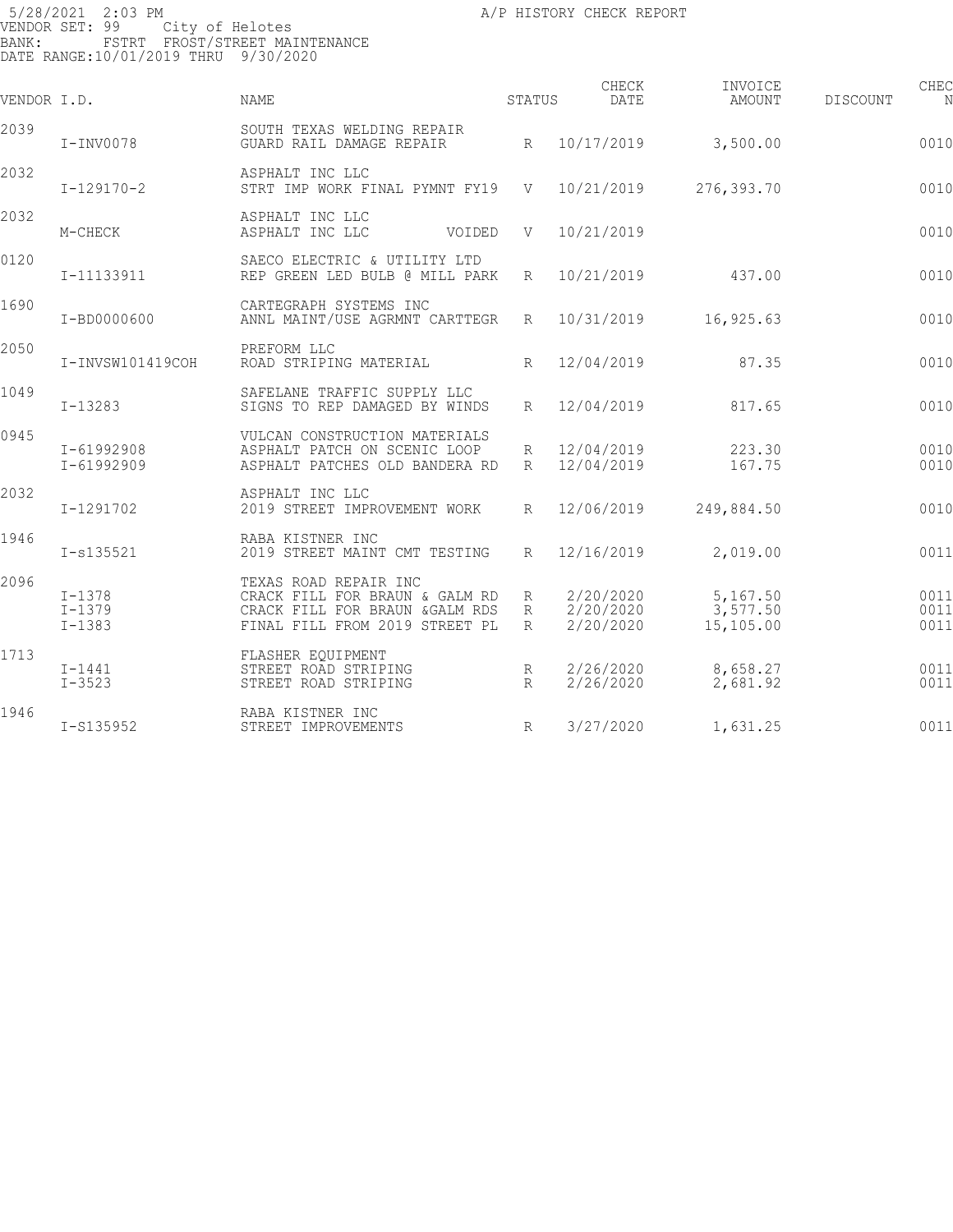5/28/2021 2:03 PM **A/P HISTORY CHECK REPORT** VENDOR SET: 99 City of Helotes BANK: FSTRT FROST/STREET MAINTENANCE DATE RANGE:10/01/2019 THRU 9/30/2020 CHECK INVOICE CHECK CHECK CHECK VENDOR I.D. NAME STATUS DATE AMOUNT DISCOUNT NO STATUS AMOUNT 0069 HOME DEPOT INC I-40122 HOME DEPOT INC R 4/16/2020 219.00 001104 219.00 2032 **1-129170F** ASPHALT INC LLC 12019 STREET IMPROVEMENTS R 5/11/2020 26,509.20 0011 1951 CLARK CONSTRUCTION OF TEXAS IN 2019 STREET MAINTENANCE R 5/18/2020 261,408.98 0011 0945 VULCAN CONSTRUCTION MATERIALS I-62103957 ASPHALT FOR PATCH / BEVERLY HI R 5/18/2020 321.18 001107 ASPHALT FOR ALTA TIERRA 0945 VULCAN CONSTRUCTION MATERIALS POTHOLE REPAIR MATERIALS  $R = \frac{7}{06}$  7/06/2020 319.59 0011 0945 VULCAN CONSTRUCTION MATERIALS PAVEMENT PATCHES ST REPAIR R 7/23/2020 161.65 0011 0945 VULCAN CONSTRUCTION MATERIALS I-62134628 PAVEMENT PATCH IRON HORSE R 7/31/2020 162.18 0011<br>I-62139629 PAVEMENT PATCHES IRON HORSE R 7/31/2020 160.59 0011<br>I-62143589 PAVEMENT PATCH SHAENFIELD R 7/31/2020 163.77 0011 I-62139629 PAVEMENT PATCHES IRON HORSE R 7/31/2020 160.59 001110

|      | I-62143589                             | PAVEMENT PATCH SHAENFIELD                                                                                                | R           | 7/31/2020                           | 163.77                     | 0011                 |
|------|----------------------------------------|--------------------------------------------------------------------------------------------------------------------------|-------------|-------------------------------------|----------------------------|----------------------|
| 0069 | $I - 12597$                            | HOME DEPOT INC<br>STREET MAINTENANCE SUPPLY                                                                              | R           | 8/10/2020                           | 41.94                      | 0011                 |
| 0945 | I-62147423<br>$I - 62150793$           | VULCAN CONSTRUCTION MATERIALS<br>PAVEMENT PATCH BITTER ROOT<br>PAVEMENT PATCH CANYON RIVER                               | R<br>R      | 8/10/2020<br>8/10/2020              | 184.97<br>440.96           | 0011<br>0011         |
| 0945 | I-62150792<br>I-62155192<br>I-62159234 | VULCAN CONSTRUCTION MATERIALS<br>PAVEMENT PATCH BLACK HORSE<br>PAVEMENT PATCH CANYON RD.<br>PAVEMENT PATCH SHAENFIELD RD | R<br>R<br>R | 8/20/2020<br>8/20/2020<br>8/20/2020 | 109.18<br>165.89<br>164.30 | 0011<br>0011<br>0011 |
| 1630 | $I - 20663$                            | SAN ANTONIO SWEEPING SERVICES<br>STREET DEBRIS AND SWEEPING                                                              | R           | 9/08/2020                           | 5,400.00                   | 0011                 |
| 0945 | I-62166595                             | VULCAN CONSTRUCTION MATERIALS<br>BASE FOR BRAUN DRAINAGE                                                                 | R           | 9/15/2020                           | 16.28                      | 0011                 |
| 2154 | $I - 00000005$<br>I-785421430          | A & E LOPEZ CONSTRUCTION INC<br>SAW CUT FOR DRAINAGE CULVERT<br>REPAIR TO SIDEWALK / CULVERT                             | V<br>V      | 9/15/2020<br>9/15/2020              | 100.00<br>2,000.00         | 0011<br>0011         |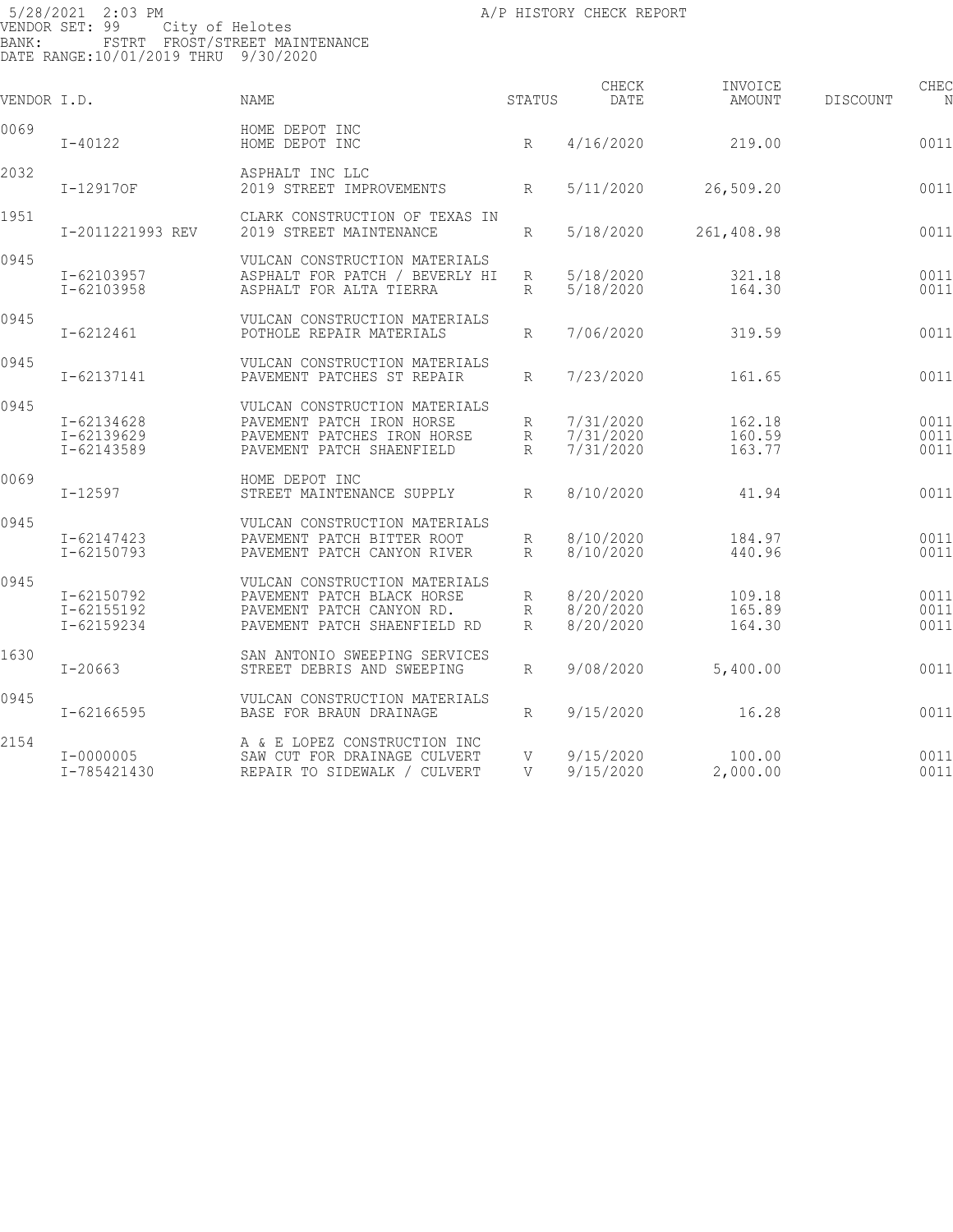| BANK:       | 5/28/2021 2:03 PM<br>VENDOR SET: 99<br>City of Helotes<br>DATE RANGE:10/01/2019 THRU 9/30/2020 | FSTRT FROST/STREET MAINTENANCE                                        |                 | A/P HISTORY CHECK REPORT |                                                              |                                                          |
|-------------|------------------------------------------------------------------------------------------------|-----------------------------------------------------------------------|-----------------|--------------------------|--------------------------------------------------------------|----------------------------------------------------------|
| VENDOR I.D. |                                                                                                | NAME                                                                  | STATUS          | CHECK<br>DATE            | INVOICE<br>AMOUNT                                            | CHEC<br>DISCOUNT<br>N                                    |
| 2154        | M-CHECK                                                                                        | A & E LOPEZ CONSTRUCTION INC<br>A & E LOPEZ CONSTRUCTIONVOIDED        | V               | 9/15/2020                |                                                              | 0011                                                     |
| 2154        | I-785421430 R                                                                                  | A & E LOPEZ CONSTRUCTION INC<br>SIDE WALK REPAIR/SAW CUTTING          | R               | 9/23/2020                | 2,000.00                                                     | 0011                                                     |
| 2183        | I-58335                                                                                        | BEAR READYMIX CONCRETE INC<br>FLOWABLE FILL FOR GALM ROAD             | $R_{\parallel}$ | 9/30/2020                | 933.50                                                       | 0011                                                     |
| 2160        | I-9302020 R                                                                                    | JOY EASTER PEPPER<br>PROJECT MOBILIZATION CHARGE                      | $R_{\parallel}$ | 9/30/2020                | 100.00                                                       | 0011                                                     |
| 0945        | I-62184346                                                                                     | VULCAN CONSTRUCTION MATERIALS<br>ASPHALT FOR GALM ROAD SINKHOLE       | R               | 9/30/2020                | 55.65                                                        | 0011                                                     |
|             | $*$ * TOTALS * *<br>REGULAR CHECKS:<br>HAND CHECKS:<br>DRAFTS:<br>EFT:<br>NON CHECKS:          | NO.<br>27<br>$\mathbb O$<br>$\begin{matrix} 0 \\ 0 \\ 0 \end{matrix}$ |                 |                          | INVOICE AMOUNT<br>888,580.43<br>0.00<br>0.00<br>0.00<br>0.00 | <b>DISCOUNTS</b><br>0.00<br>0.00<br>0.00<br>0.00<br>0.00 |
|             | VOID CHECKS:                                                                                   | 2 VOID DEBITS<br>VOID CREDITS                                         |                 | 0.00<br>278,493.70CR     | 278,493.70CR                                                 | 0.00                                                     |
|             |                                                                                                |                                                                       |                 |                          |                                                              |                                                          |

TOTAL ERRORS: 0

| VENDOR SET: 99<br>BANK: FSTRT TOTALS: | ΝO<br>29 | INVOICE AMOUNT<br>610,086.73 | DISCOUNTS<br>0.00 |
|---------------------------------------|----------|------------------------------|-------------------|
| BANK: FSTRT<br>TOTALS:                | 29       | 610,086.73                   | 0.00              |
| REPORT TOTALS:                        | 1,522    | 7,615,791.06                 | 0.00              |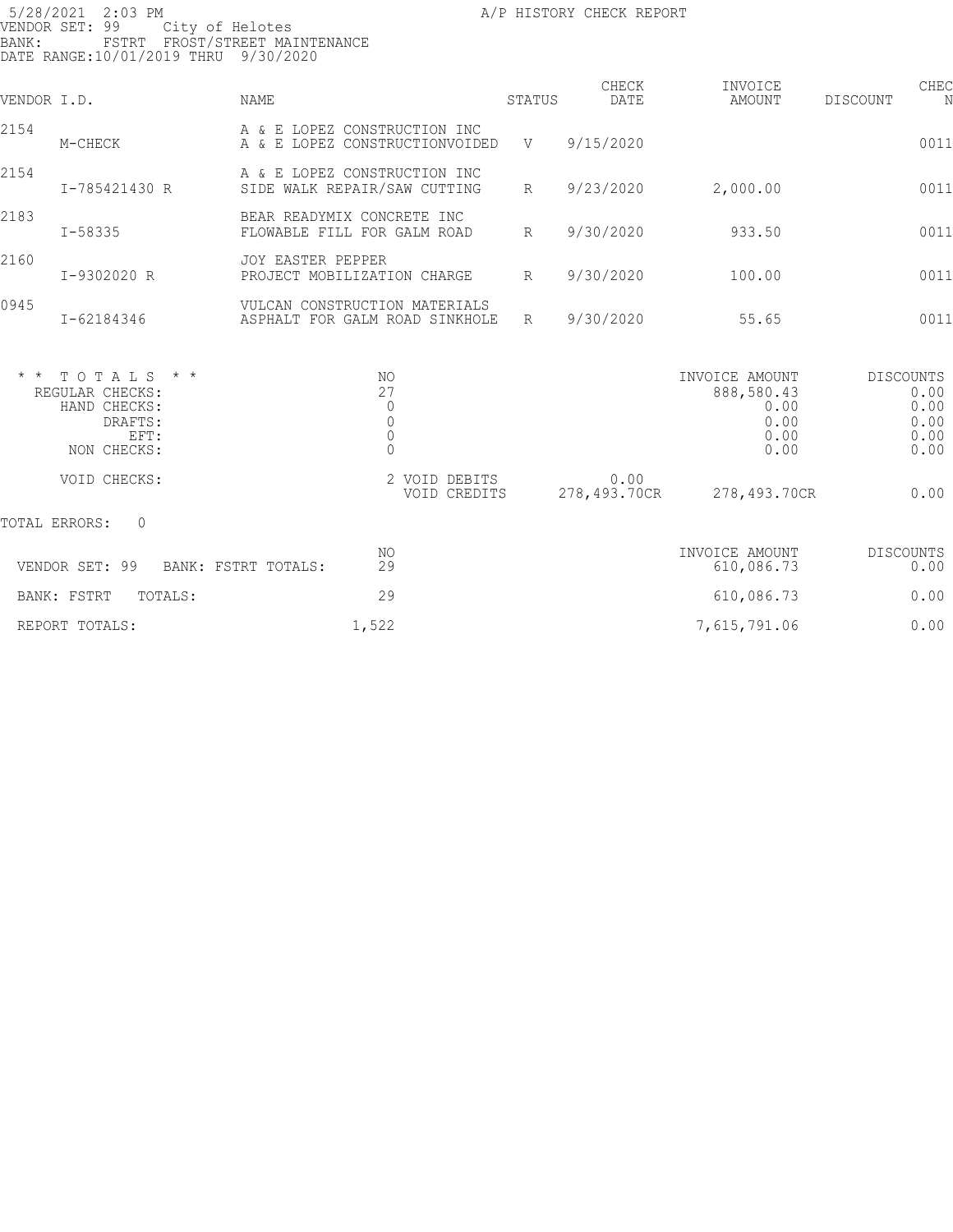## SELECTION CRITERIA

| VENDOR SET: 99-AP VENDOR LIST<br>VENDOR:<br>ALL<br>BANK CODES: All<br>FUNDS:<br>All<br>-----------------                                                              |                                                      |
|-----------------------------------------------------------------------------------------------------------------------------------------------------------------------|------------------------------------------------------|
| CHECK SELECTION                                                                                                                                                       |                                                      |
| CHECK RANGE: 000000 THRU 999999<br>DATE RANGE: 10/01/2019 THRU 9/30/2020<br>INCLUDE ALL VOIDS: YES                                                                    | CHECK AMOUNT RANGE: 0.00 THRU 999,999,999.99         |
| PRINT OPTIONS<br>SEQUENCE:                                                                                                                                            | CHECK NUMBER                                         |
| PRINT TRANSACTIONS: YES<br>$PRINT G/L$ :<br>UNPOSTED ONLY:<br>EXCLUDE UNPOSTED:<br>MANUAL ONLY:<br>STUB COMMENTS:<br>REPORT FOOTER:<br>CHECK STATUS:<br>PRINT STATUS: | ΝO<br>ΝO<br>ΝO<br>NO<br>ΝO<br>ΝO<br>NO.<br>$* - All$ |
|                                                                                                                                                                       |                                                      |